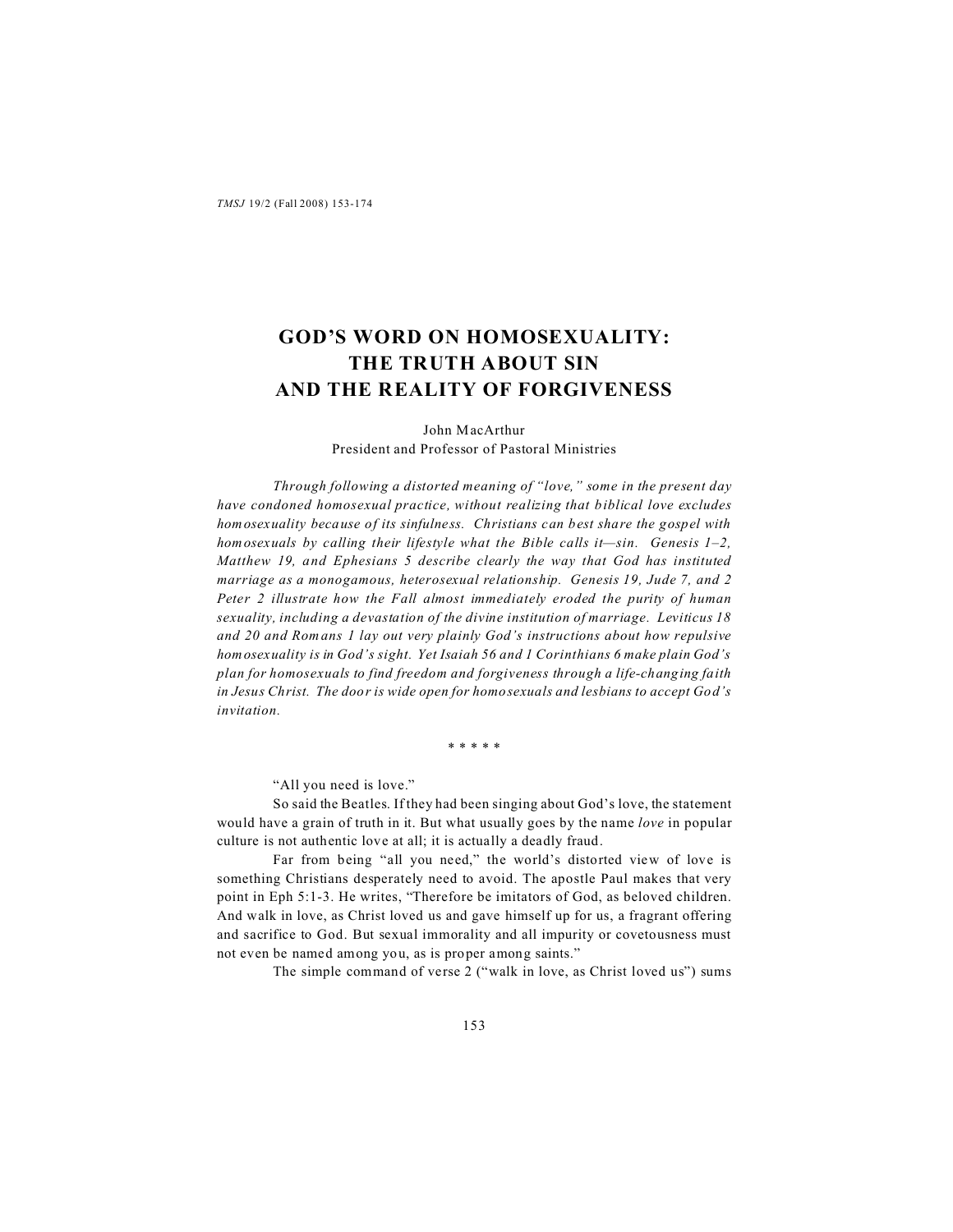up the whole moral obligation of the Christian. After all, God's love is the single, central principle that defines the Christian's entire duty.

*This* kind of love really is "all you need." Romans 13:8–10 says, "The one who loves another has fulfilled the law. The commandments . . . are summed up in this word: 'You shall love your neighbor as yourself.' Love does no wrong to a neighbor; therefore love is the fulfilling of the law." Galatians 5:14 echoes that selfsame truth: "The whole law is fulfilled in one word: 'You shall love your neighbor as yourself.'" Jesus likewise taught that all the law and the prophets hang on two simple principles about love—the First and Second Great Commandments (Matt  $22:38-40$ ). In other words, "love . . . is the bond of perfection" (Col 3:14, NKJV).

When Paul commands believers to walk in love, the context reveals that in positive terms, he is talking about being kind, tenderhearted, and forgiving to one another (Eph 4:32). The model for such selfless love is Christ, who gave His life to save His people from their sins. "Greater love has no one than this, that someone lays down his life for his friends" (John 15:13). And "if God so loved us, we also ought to love one another" (1 John 4:11).

In other words, true love is always sacrificial, self-giving, merciful, compassionate, sympathetic, kind, generous, and patient. Those and many other positive, benevolent qualities (cf. 1 Cor 13:4-8) are what Scripture associates with divine love.

But notice the negative side as well, also seen in the context of Ephesians 5. The person who *truly* loves others like Christ does must refuse every kind of counterfeit love. The apostle Paul names some of these worldly forgeries. They include immorality, impurity, and covetousness. The passage continues:

Let there be no filthiness nor foolish talk nor crude joking, which are out of place, but instead let there be thanksgiving. For you may be sure of this, that everyone who is sexually immoral or impure, or who is covetous (that is, an idolater), has no inheritance in the kingdom of Christ and God. Let no one deceive you with empty words, for because of these things the wrath of God comes upon the sons of disobedience. Therefore do not associate with them (vv. 4–7; unless otherwise noted, biblical quotations are from the NASB).

*Immorality* is perhaps our generation's favorite substitute for love. Paul uses the Greek word *porneia*, which includes every kind of sexual sin. Popular culture desperately tries to blur the line between genuine love and immoral passion. But all such immorality is a total perversion of genuine love, because it violates both the Great Commandment (Mark 12:29-30) by disobeying God's Word, and the Second Great Commandment (Mark 12:31; cf. Rom 13:9-10) by seeking self-gratification rather than the spiritual good and sanctification of others.

*Impurity* is another devilish perversion of love. Here Paul employs the Greek term *akatharsia*, which refers to every kind of filth and impurity. Specifically, Paul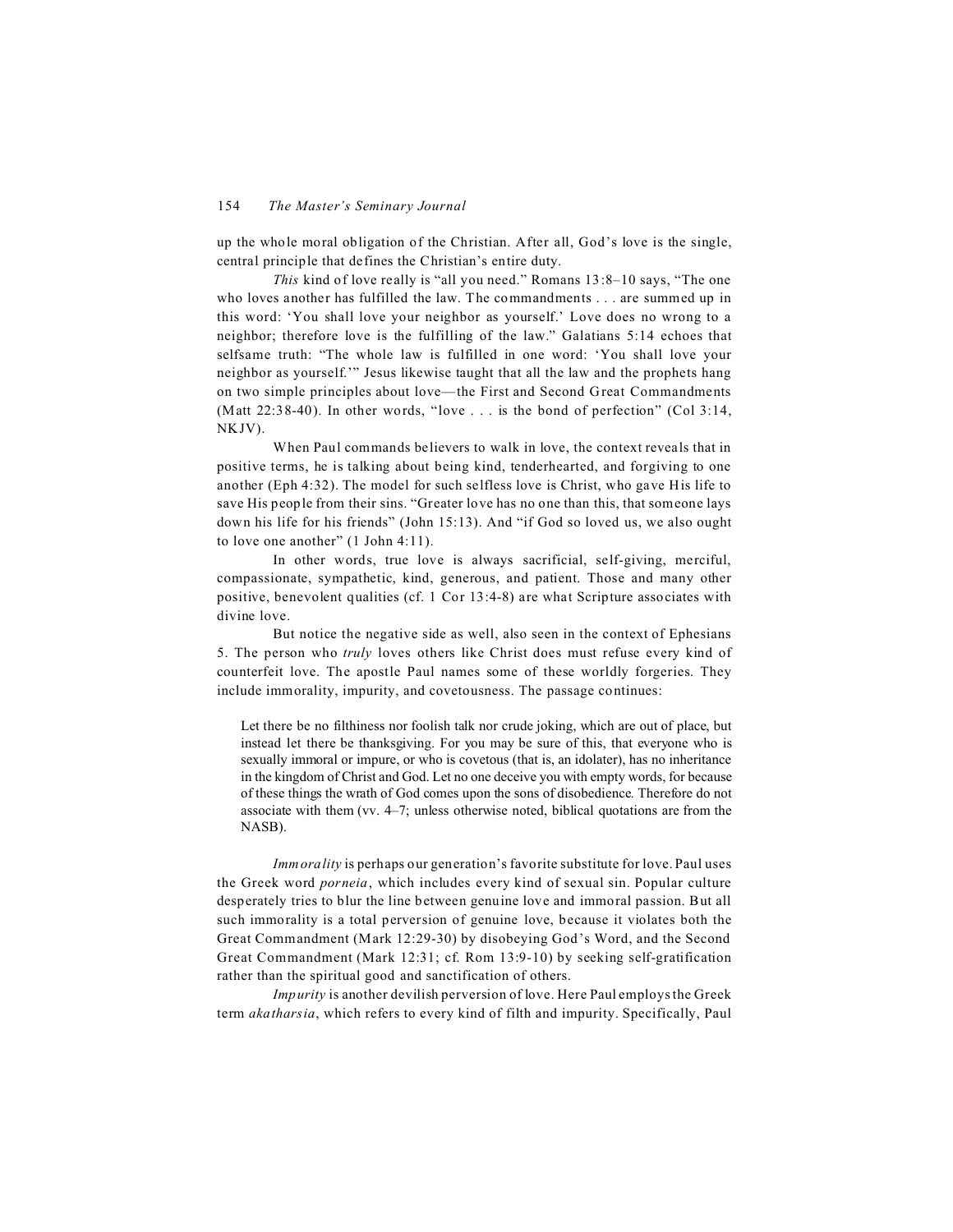has in mind "filthiness," "foolish talk," and "crude joking," which are the peculiar characteristics of evil companionship. That kind of camaraderie has nothing to do with true love, and the apostle plainly says it has no place in the Christian's walk.

*Covetousness* is yet another corruption of love that stems from a narcissistic desire for self-gratification. It is the exact opposite of the example Christ set when He "gave Himself up for us" (v. 2). In verse 5, Paul equates covetousness with idolatry. Again, this has no place in the Christian walk, and according to verse 5, the person who is guilty of it "has no inheritance in the kingdom of Christ and God."

Such sins, Paul says, "must not even be named among you, as is proper among saints" (v. 3). Of those who practice such things, he instructs his readers to "not associate with them" (v. 7), but rather to "expose" their deeds of darkness (v. 11). Christians, then, are not showing authentic love unless they courageously speak the truth about all the popular perversions of love.

Most of the talk about love these days ignores that principle. "Love" has been redefined as a broad tolerance that overlooks sin and embraces good and evil alike. But that is not love; it is *apathy* mixed with *compromise*.

God's love is not at all like that. Remember, the supreme manifestation of God's love is the cross, where Christ "loved us and gave himself up for us, a fragrant offering and sacrifice to God"  $(v, 2)$ . Thus Scripture explains the love of God in terms of sacrifice, atonement for sin, and *propitiation*: "In this is love, not that we have loved God but that he loved us and sent his Son to be the propitiation for our sins" (1 John 4:10). In other words, Christ made Himself a sacrifice to turn away the wrath of an offended deity. Far from dismissing our sins with a benign tolerance, God gave His Son as an offering for sin, to satisfy His own wrath and justice in the salvation of sinners.

That is the very heart of the gospel. God manifest His love in a way that upheld His holiness, justice, and righteousness without compromise. True love "does not rejoice at wrongdoing, but rejoices with the truth" (1 Cor 13:6). That is the kind of love we are called to walk in. It is a love that is "first pure, then peaceable" (cf. Jas  $3:17$ ).<sup>1</sup>

#### **The Loving Truth about Homosexual "Love"**

If true love demands the courage to confront false love and its fruits, then homosexuality must be graciously yet firmly condemned for being exactly what it is—sin. Though homosexual advocates claim that their motivation is *love*, the Bible identifies all such attractions and passions as counterfeit love, a perversion of God's intended design for intimacy and procreation. The immorality, impurity, and

<sup>1</sup>The introduction to this article is adapted from my article in *Pulpit* magazine entitled, "The Kind of Love You Don't Need" (April 19, 2007), online at http://www.sfpulpit.com/2007/04/19/the-love-youdont-need/, accessed 9/27/08.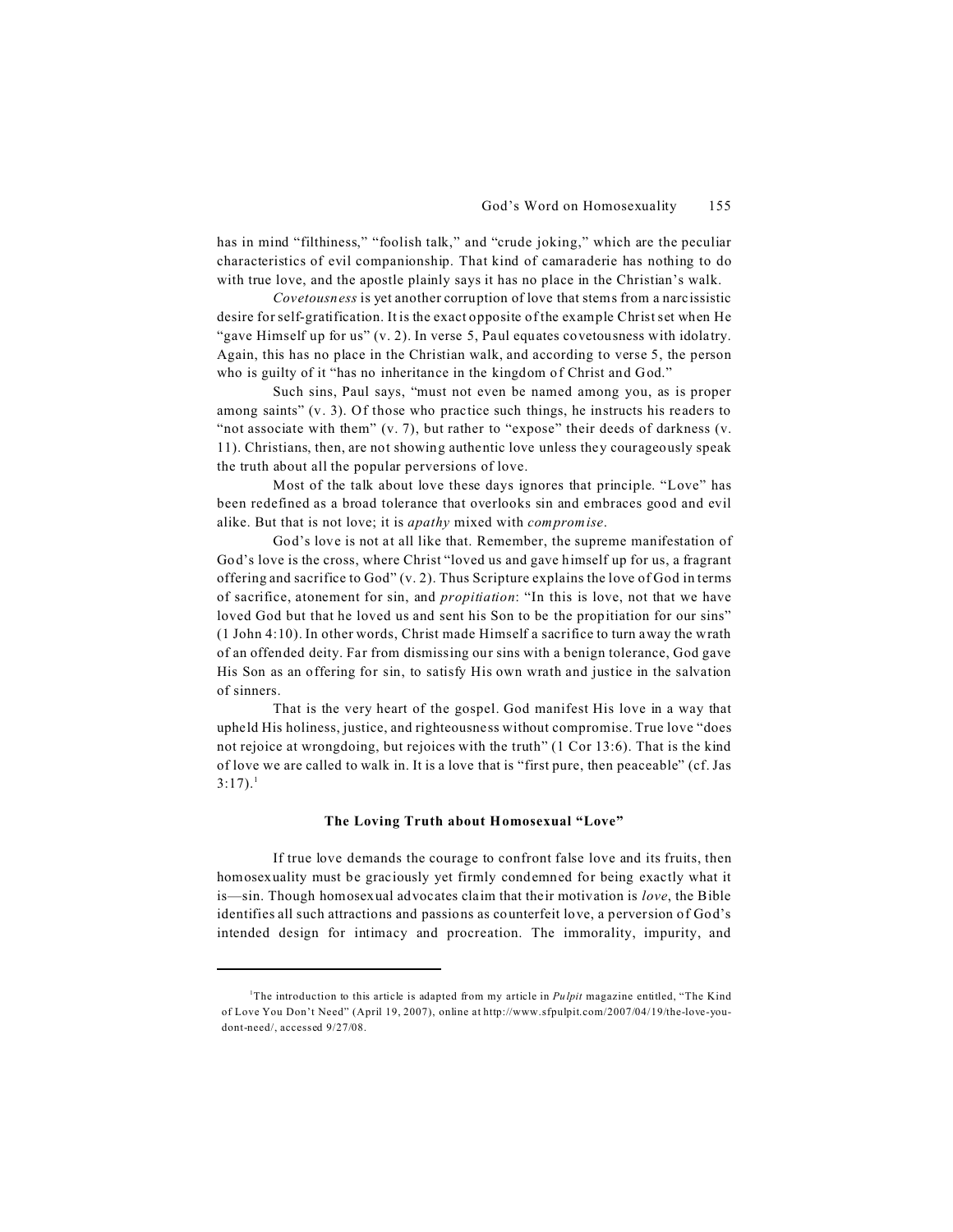covetousness (lust) discussed in Eph 5:4-7 each describe an aspect of the kind of "love" that fuels homosexual desire. As for the conduct that flows out of that desire, "it is disgraceful to even speak of the things which are done by them in secret" (v. 12).

The truth about homosexuality, as evidenced from the Scriptures, is that such behavior is neither natural nor normal; and it is certainly not morally neutral. It is, instead, a distortion of God's created order and a violation of His revealed will—making it as profoundly sinful as it is disgraceful and bizarre. Christians who advocate an attitude of tolerance and acceptance toward the homosexual lifestyle, often in the name of love, are in fact exhibiting anything but true, biblical love.

Churches and Christian leaders who, in the name of love, defend homosexuality and affirm gay and lesbian ministers and "marriages" not only degrade God's moral standard but also lead others to sin. But condoning sin has no part in true love. Authentic love for others does not excuse their wickedness, but rather encourages them to do what is right. "By this we know that we love the children of God, when we love God and observe His commandments. For this is the love of God, that we keep His commandments?"(1 John 5:2–3). To love Christ is to obey Him (John 14:15); and to love others is to encourage them to do the same (cf. Heb 10:24).

Compassionately but firmly speaking the truth to unsaved sinners, whatever their predominant sin might be, is a primary part of what it means to love the lost with a true love. Unless the sinner recognizes his sin, understanding the fact that he is under God's wrath, he will not see his need for a Savior. And until he sees his need for a Savior, crying out for mercy and trusting in Christ, he cannot be saved. Thus, the loving evangelist is called to confront sin—showing sinners what Scripture says about both their current guilt before a holy God and their future condemnation if they do not repent.

If the goal is to reach homosexuals with the gospel, Christians must begin by showing them from God's Word that homosexuality in all its forms is an abomination in the eyes of the Lord. The Bible never commends or condones homosexual behavior on any level. Rather, it consistently and repeatedly condemns it as that which God hates and promises to punish. Until homosexuals understand that the lifestyle that defines them is inherently and unnaturally sinful, they will never desire the forgiveness God offers to them (and to all sinners) if they will forsake their iniquity and embrace Jesus Christ.

#### **The Bible and Homosexuality**

On the issue of homosexuality, God's W ord is neither silent nor unclear. Sadly, the contemporary church has been so inundated with pro-homosexual literature and advocacy, that it has in many cases lost both the ability to discern such disgraceful iniquity and the resolve to fight against it. Pro-homosexual Christians contend that the biblical injunctions against such behavior are either too ambiguous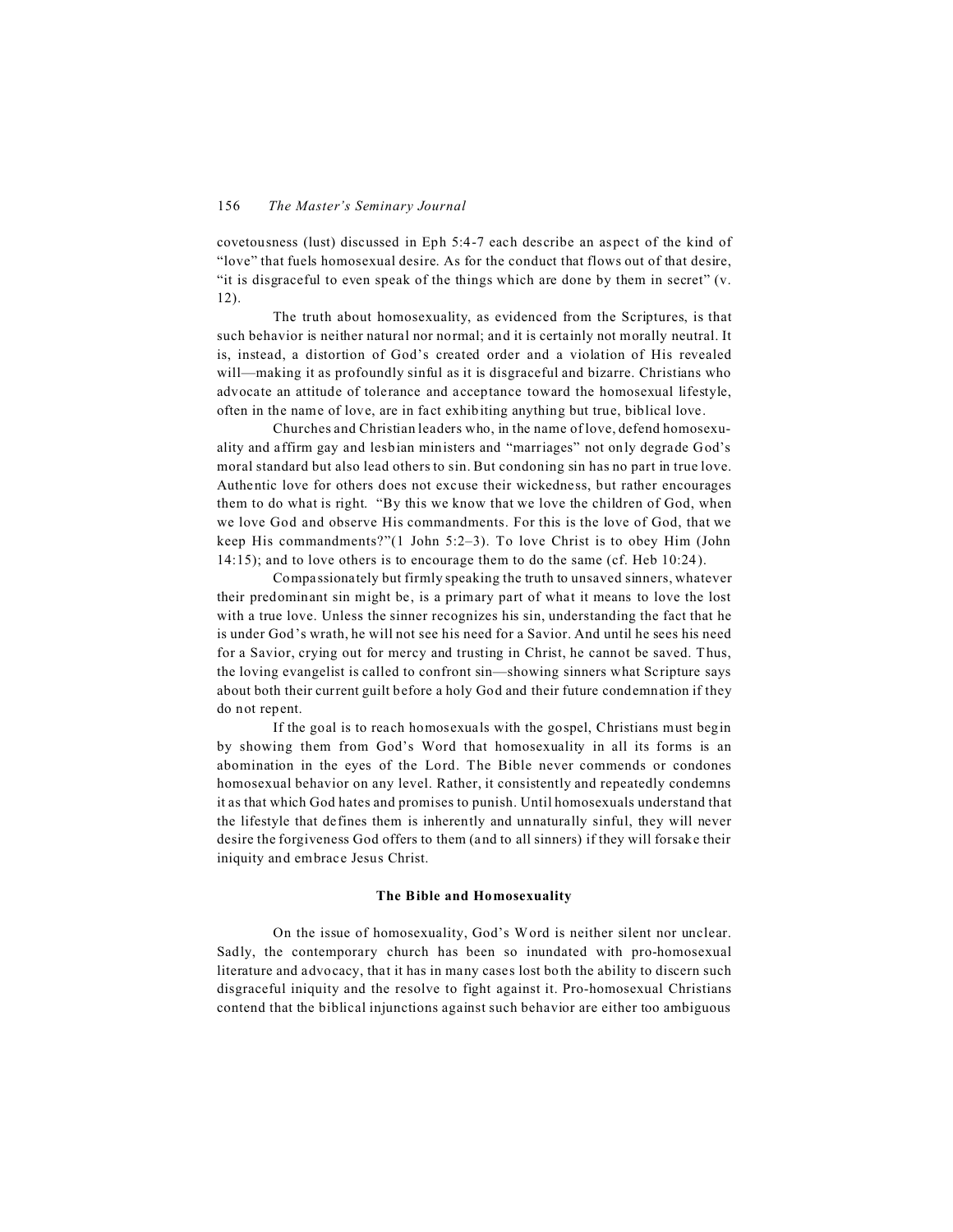or too tied to ancient culture to remain relevant today. But the issue is not really a lack of clarity—since the biblical commands are straightforwardly clear; nor is it a change of culture—since the moral rule of Scripture is founded in the unchanging character of God. The real issue, as with most moral compromises in the modern church, is a love of sin, and an idolatrous desire for cultural acceptance mixed with an arrogant disdain for the authority of Scripture. In spite of the fact that homosexuality has never been embraced or affirmed by God's people in the history of either Israel or the church, contemporary Christianity has done little more than muddy the waters with unwarranted ambiguity and controversy.

Thankfully, God's Word speaks directly to the issue of homosexuality in both the Old and New Testaments. In so doing, it establishes the divine design (or institution) for proper human sexuality, provides divine illustrations of God's wrath against such sexual perversion, and sets forth divine instruction directly prohibiting homosexuality. Yet, significantly, it also offers a divine invitation of redemption to any and all who will repent of their sin and embrace Jesus Christ in faith.

#### **The Divine Institution**

#### *Genesis 1–2; Matthew 19; and Ephesians 5*

The biblical case against homosexuality begins with the first few chapters of Genesis where God, on the sixth day of creation, established the sacred institution of marriage as that which only one man and one woman can rightly enjoy together. Genesis 1:27-28a states that, "God created man in His own image, in the image of God He created him; male and female He created them. God blessed them; and God said to them, 'Be fruitful and multiply, and fill the earth, and subdue it.'" In the Hebrew, the words "male" and "female" are in the emphatic position, giving the sense of "the one male and the one female." Only one man and one woman existed in the beginning, and for a very important reason, nothing other than monogamous, heterosexual marriage was possible. Therein lies God's perfect paradigm for marriage, as that which involves one partner from each gender.<sup>2</sup>

Based on the paradigm that was established at creation, the rest of Scripture strictly forbids any sexual activity outside marriage—including all fornication (cf. Acts 15:29; 1 Cor 6:9; Heb 13:4), adultery (cf. Exod 20:14; Lev 20:10; Mark 19:18), bestiality (cf. Exod 22:19; Lev 18:23; 20:15-16; Deut 27:21), and homosexuality (cf. Lev 18:22; 20:13; Rom 1:26-27).

Genesis 2:24 underscores the divine plan for marriage with these words:

<sup>2</sup>Gordan Wenham (*Genesis 1–15*, Word Biblical Comm entary [Waco, Tex.: Word, 1987] 33) notes regarding Gen 1:28, "Here, then, we have a clear statement of the divine purpose of marriage: positively, it is for the procreation of children; negatively, it is a rejection of the ancient oriental fertility cults." The rest of Scripture indicates that marriage was instituted to procreate m ankind, to raise up children to fill the earth (Gen 1:28). It is also for the purpose of com panionship, so that man would not be alone (2:18) and for the purp ose of sexual fulfillment and pleasure (1 C or 7:4–5; cf. Heb 13:4).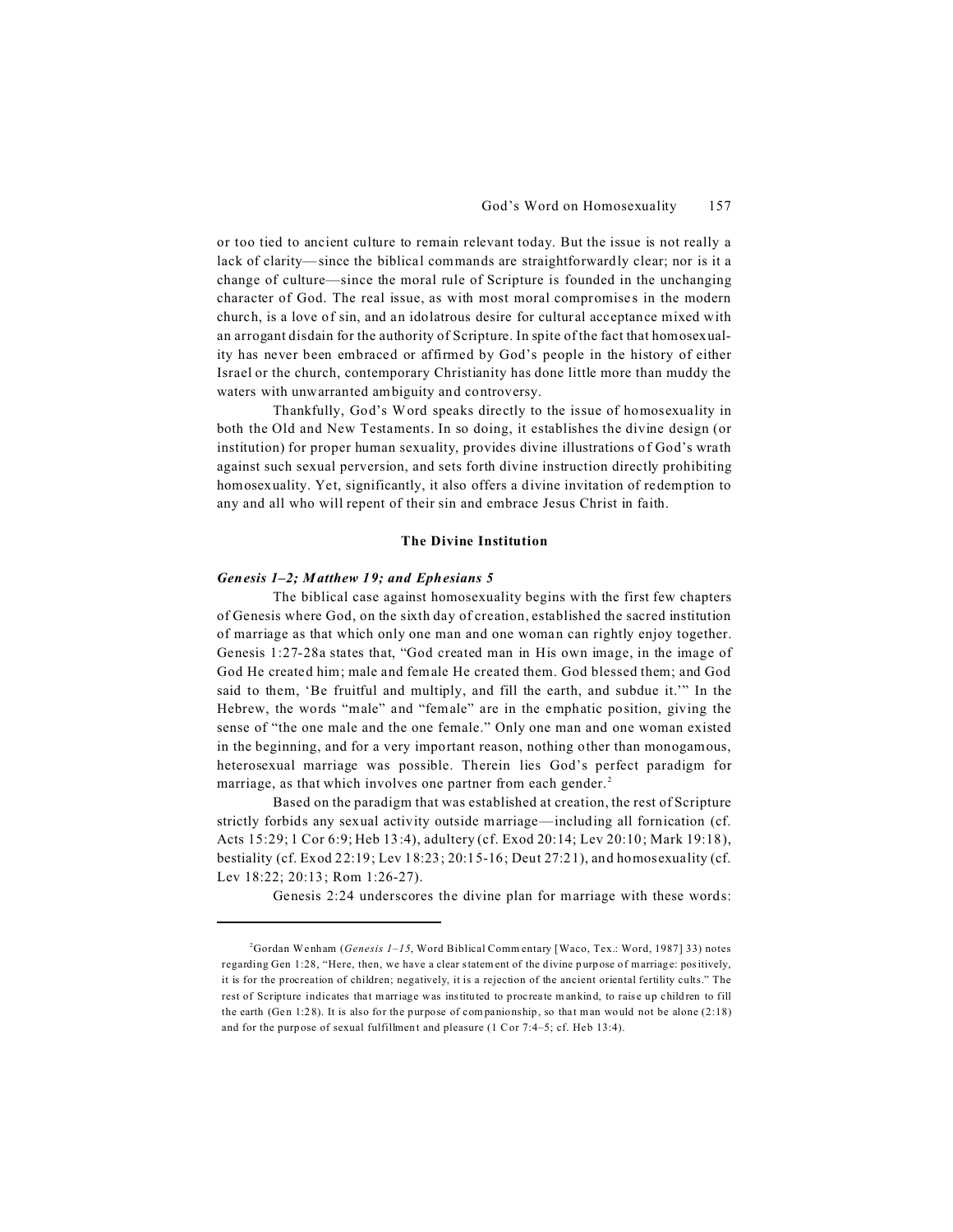"For this reason a man shall leave his father and his mother, and be joined to his wife; and they shall become one flesh." Commenting on this verse, Kenneth Matthews writes, "Without question 2:24 serves as the bedrock for the Hebrew understanding of the centrality of the nuclear family for the survival of society. Monogamous heterosexual marriage was always viewed as the divine norm from the outset of creation. [On the flip side,] homosexual behavior was a confusion of sexual identity between men and women."<sup>3</sup> Homosexual unions (no matter what society may label them) cannot rightly be called "marriages,"<sup>4</sup> since they involve only one gender, possess no ability to procreate,<sup>5</sup> and cannot provide the kind of sexual companionship that God intended.<sup>6</sup>

Lloyd R. Bailey summarizes the case for heterosexuality based on the opening chapters of Genesis with these words:

A biblical case for exclusive heterosexual contact can (and has) been made on the basis of the creation stories in Gen 1–3. Part of God's grand purpose was the creation of "male and female"  $(1:27)$  that would "Be fruitful and multiply, and fill the earth  $\dots$  " $(1:28)$ . Furthermore, the proper complement to the male that God had created, in order to relieve his sense of estrangement from the rest of creation (2:18-20), was the formation of a fitting female sexual partner (2:20-24). Of course, other partners are possible (both lower animals and human males) . . . but such activity falls outside the intended design. Thus

<sup>5</sup>Daniel Block (*Judges Ruth*, New Am erican Comm entary [Nashville: Broadman & H olmann, 1999] 544) notes the short-sighted selfishness inherent in homosexuality. "Within the context of the O ld Testament, since one lives on in one's progeny, sexual activity takes on added significance in securing one's future. Homosexual activity thinks only of the present."

<sup>&</sup>lt;sup>3</sup>Kenneth A. Matthews, *Genesis 1–11:26*, New American Commentary (Nashville: Broadman & Holman, 1996) 224. Noting the Christian continuation of the Jewish perspective on homosexuality, Matthews writes, "Christian expectations for sexual behavior were the same and were a given among Jewish converts, but the Gentile world did not follow such norm s. It was against the customary practices of the Greco-Roman world that Paul urged sexual restraints (e.g., Rom 1:24-28; 1 Cor 6:9; 1 Thess 4:3- 7)."

<sup>4</sup>R. Kent Hughes (*Genesis* [W heaton, Ill.: Crossway, 2004] 63) underscores the importance of the Genesis account on the topic of homosexuality: **"**Now the obvious thing must be stated: Monogamous heterosexual marriage was always viewed as the norm from the time of creation. The account is about Adam and Eve; there is no Adam and Steve! Legislators who would legitimize same-sex marriage, giving it the putative status of heterosexual marriage, are attacking a creation ordinance and are reproaching God him self. What unmitigated Dante's terror awaits such presumption. God will not be mocked!"

<sup>&</sup>lt;sup>6</sup>Ibid. Block continues, "Beginning with Gen 1:27-28, the Scriptures are consistent in affirming only heterosexual marriage. The intim acy described in Gen 2:24-25 is natural, good, and holy, and it remains so even after the fall. Within the context of marriage, through sexual activity a husband and wife express physical intimacy to complement their emotional and spiritual union. Although this form of intim acy is celebrated in Scripture as beautiful and good, according to Lev 18:22 and 20:13, the same kind of intimacy between two males is condemned in the sharpest of terms as [being] 'an abomination,' as on a par with adultery and incest, as a capital crime. Accordingly, homosexual activity is not only 'against nature'; it is a crime 'against God,' another expression of 'doing what is right in one's own eyes.""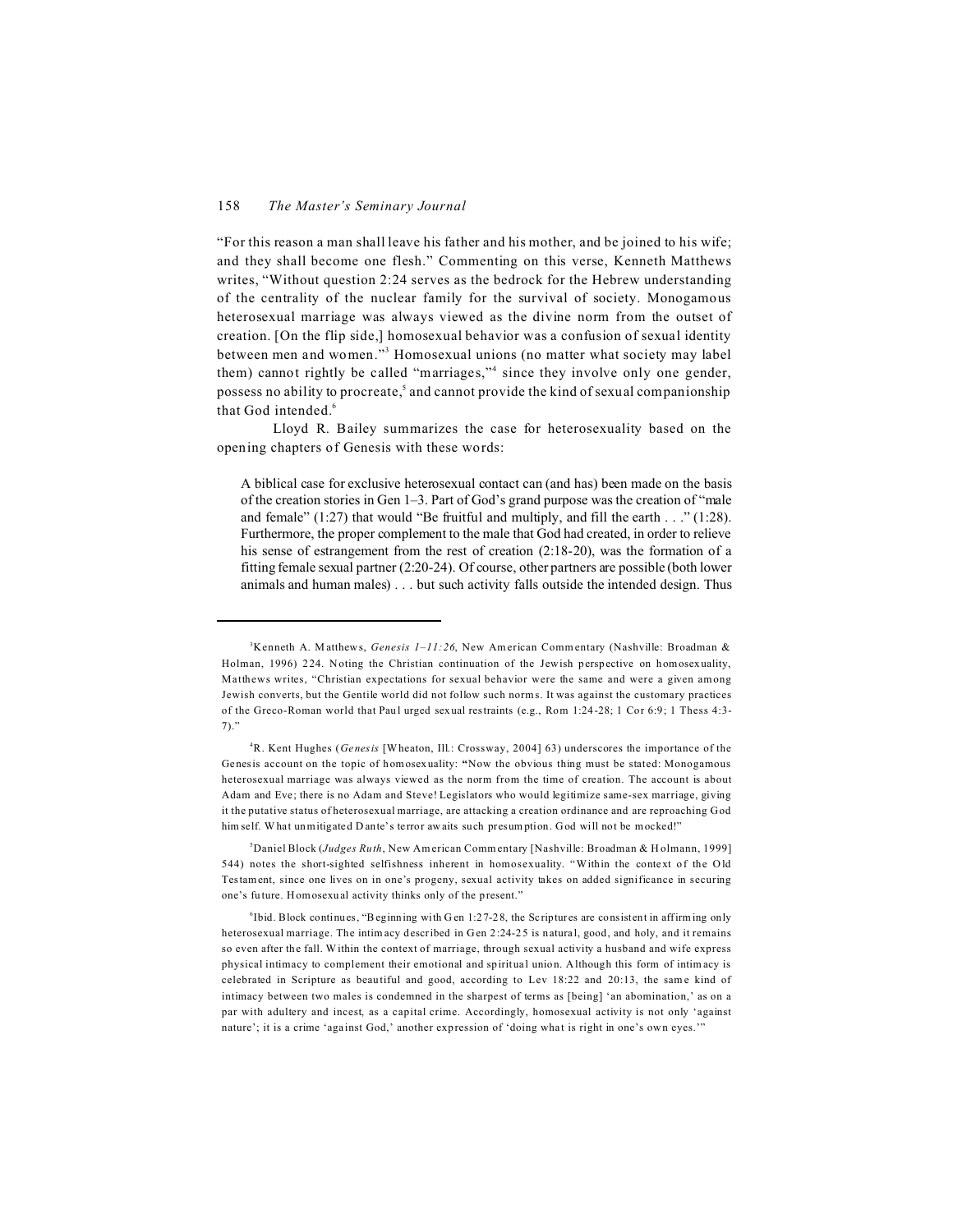a modern commentator has put it succinctly: "Even though an evaluation of same-sex intercourse is not the point of the text, legitimization for homosexuality requires an entirely different kind of creation story." This is precisely what later Jewish and Christian writers had in mind when they condemned same-sex intercourse as "contrary to nature."<sup>7</sup>

The NT reiterates the paradigm established in Genesis  $1-2$  through the words of both Christ and the apostle Paul. In Matt 19:4-6, and its parallel in Mark 10:4-8, Jesus affirmed the fact that "from the beginning" God made human beings "male and female" and that the sexual union represented in marriage involves a man being "joined to his wife, and the two shall become one flesh." Christ's words (taken from both Gen 1:27 and 2:24) underscore the fact that heterosexual marriage has always been God's intention, in spite of man's attempts to distort, deny, or disregard it. "The implication is that God instituted marriage by the creation of humans in two genders, male and female, and that the woman was created for the man just as, in a corresponding way, the man was given to the woman."<sup>8</sup> Thus, homosexuality is not simply another option for two consenting adults; it is instead a perversion of God's design for the procreation, pleasure, and preservation of the human race. As Christ affirmed, "[O]ur sexuality is of divine ordinance; it is intended to be exercised in monogamous relationships."<sup>9</sup>

The apostle Paul also cites Gen 2:24 in Ephesians 5, in which he gives instructions on marriage and also uses marriage as an illustration of Christ and the church. When marriage is properly lived out, according to the way that God purposed it from creation, it not only brings great joy to the husband and wife, but also serves as a picture of Christ's love for His bride, the church.

In 1 Tim 1:9-10, Paul denounces "immoral men and homosexuals" as among those who are "lawless and rebellious" and "contrary to sound teaching."<sup>10</sup> The word he uses for homosexuals, *arsenokoitai*, literally means "males in the marriage bed," and "seems to have been coined using the terminology of LXX Lev 18:22 [and]

<sup>9</sup>Leon Morris, *The Gospel according to Matthew*, Pillar New Testament Commentary, ed. D. A. Carson (Grand Rapids: Eerdmans, 1992) 481.

<sup>10</sup>William Mounce, *Pastoral Epistles*, Word Biblical Commentary (Nashville: Thomas Nelson, 2000) 38, notes of these two words that "[t]he first word refers to male fornicators, and the second to sexual relations with the same sex." Both were, in Paul's mind, a violation of the seventh commandment.

<sup>7</sup>Lloyd R. Bailey: *Leviticus-Num bers* (Macon, Ga.: Sm yth & Helwys 2005) 255. Internal citation from Robert Gagnon, *The Bible and Homosexual Practice* (Nashville: Abingdon, 2001) 61-62.

<sup>8</sup> James Montgomery Boice, *The Gospel of Matthew* (Grand Rapids: Baker, 2001) 2:401. To this point, Michael Green adds, "Marriage was meant to be complementary: God *'made them male and female'* ([v.] 4). It is not a unisex world. There is a God-ordained difference and complementarity between the sexes. That is so obvious that it only needs to be stated today when homosexual relationships have come to be seen as an equally valid alternative to marriage. The basic trouble about it is that it contravenes the complementarity that God has built into the sexes" (*The Message of Matthew*, The Bible Speaks T oday [W heaton, Ill.: InterVarsity, 2000] 202 [em phasis in the original]).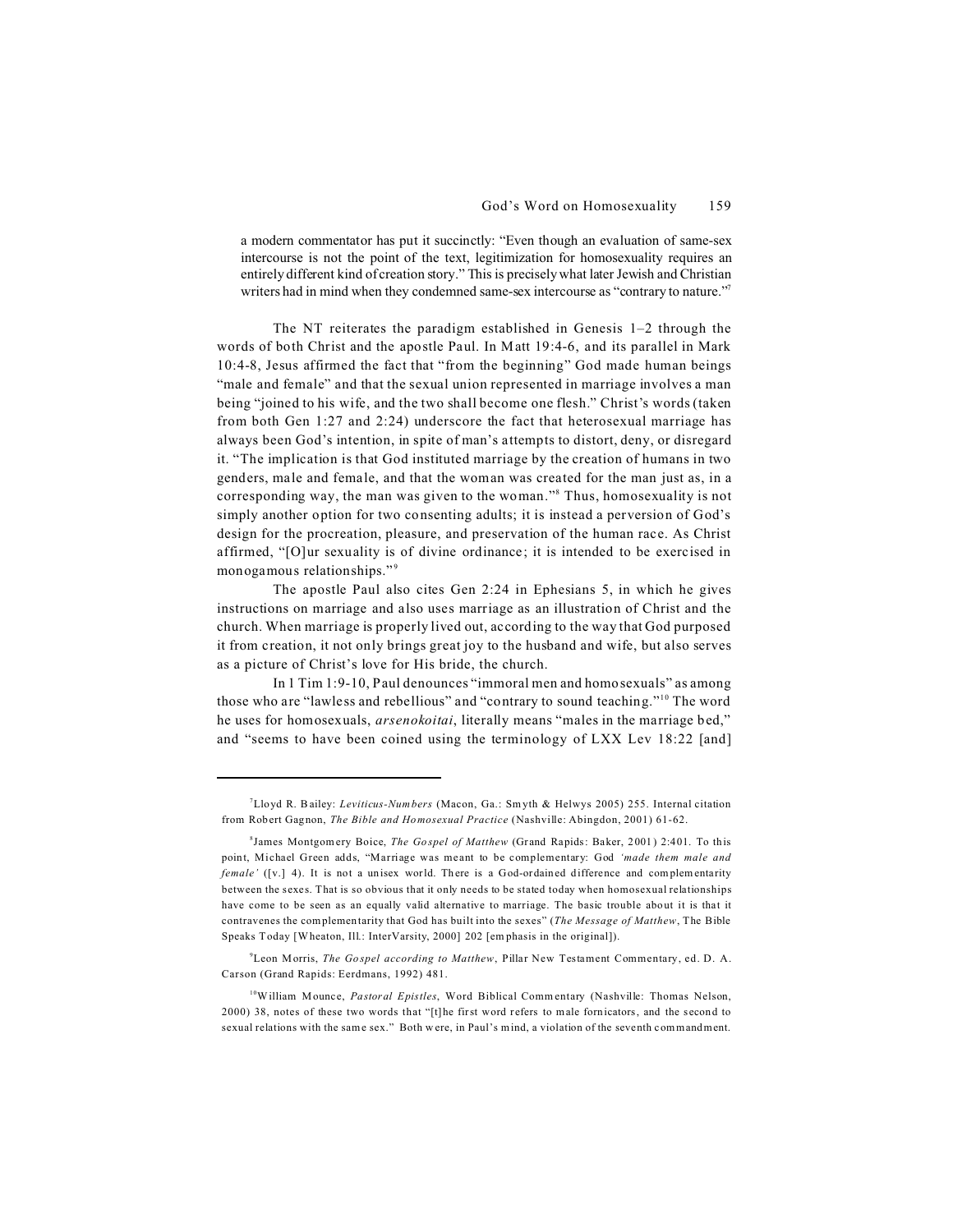20:13."<sup>11</sup> The term underscores the fact that Paul viewed any homosexual acts as a sinful perversion, as Knight explains:

The word Paul uses is composed of two components. . . . The former is the specific word for male [*arsein*] with "strong emphasis on sex" (BAGD). The latter means generally "bed" and is a euphemism for sexual intercourse (BAGD). The word does not refer, as some writers have alleged, only to sex with young boys or to male homosexual prostitutes, but simply to homosexuality itself (so Paul explicitly in Rom. 1:26, 27 . . .). Paul writes elsewhere that the consequence for continued and unrepentant involvement in this, and other sins listed here, is exclusion from the kingdom of God and that deliverance from this, and the other sins, is an integral part of the gospel of Jesus Christ as Lord through the power of the Spirit of God (1 Cor 6:9-11).<sup>12</sup>

Scripture, in both Testaments, views marriage as a sacred institution and any sexual activity with someone other than one's spouse is strictly forbidden by God (Heb 13:4; cf. Gal 5:19). This not only includes fornication and adultery, but also any form of homosexuality—since such runs contrary to the divine design established at creation.

# **The Divine Illustration**

# *Genesis 19; Jude 7; and 2 Peter 2*

The Fall, with its corrupting effects (Genesis 3), began to erode the purity of human sexuality immediately; and God's perfect paradigm for marriage was quickly assaulted. Polygamy first appears in Gen 4:19; demonic sexual perversion in Gen 6:2; lewdness in 9:22; adultery (or near adultery) in 12:15-19; fornication in 16:4; incest in 19:36; rape in 34:2; prostitution in 38:15; and sexual harassment in 39:7. To this list, Genesis 19 adds the sin of homosexuality.

God's strong opposition to homosexual behavior is perhaps most graphically illustrated in His response to the despicable behavior of the men at Sodom. In Gen 19:4-7, during an angelic rescue mission to save Lot from the city, the inhabitants of Sodom demonstrated the dreadful extent of their lust.

Before they [the angels, who had taken the appearance of men] lay down, the men of the city, the men of Sodom, surrounded the house, both young and old, all the people from every quarter; and they called to Lot and said to him, "Where are the men who came to you tonight? Bring them out to us that we may have relations with them." But Lot went

<sup>11</sup>Jerome D. Q uinn and W illiam C. W acker, *The First and Second Letters to Timothy* (Grand Rapids: Eerdmans, 2000) 88. The authors further note that "there is little to be said lexically for confining the meaning of *arsenokoitai* to [merely] 'm ale prostitutes' or 'call boys.'"

<sup>&</sup>lt;sup>12</sup>George W. Knight III, *The Pastoral Epistles*, New International Greek Testament Commentary (Grand Rapids: Eerdmans, 2000) 86.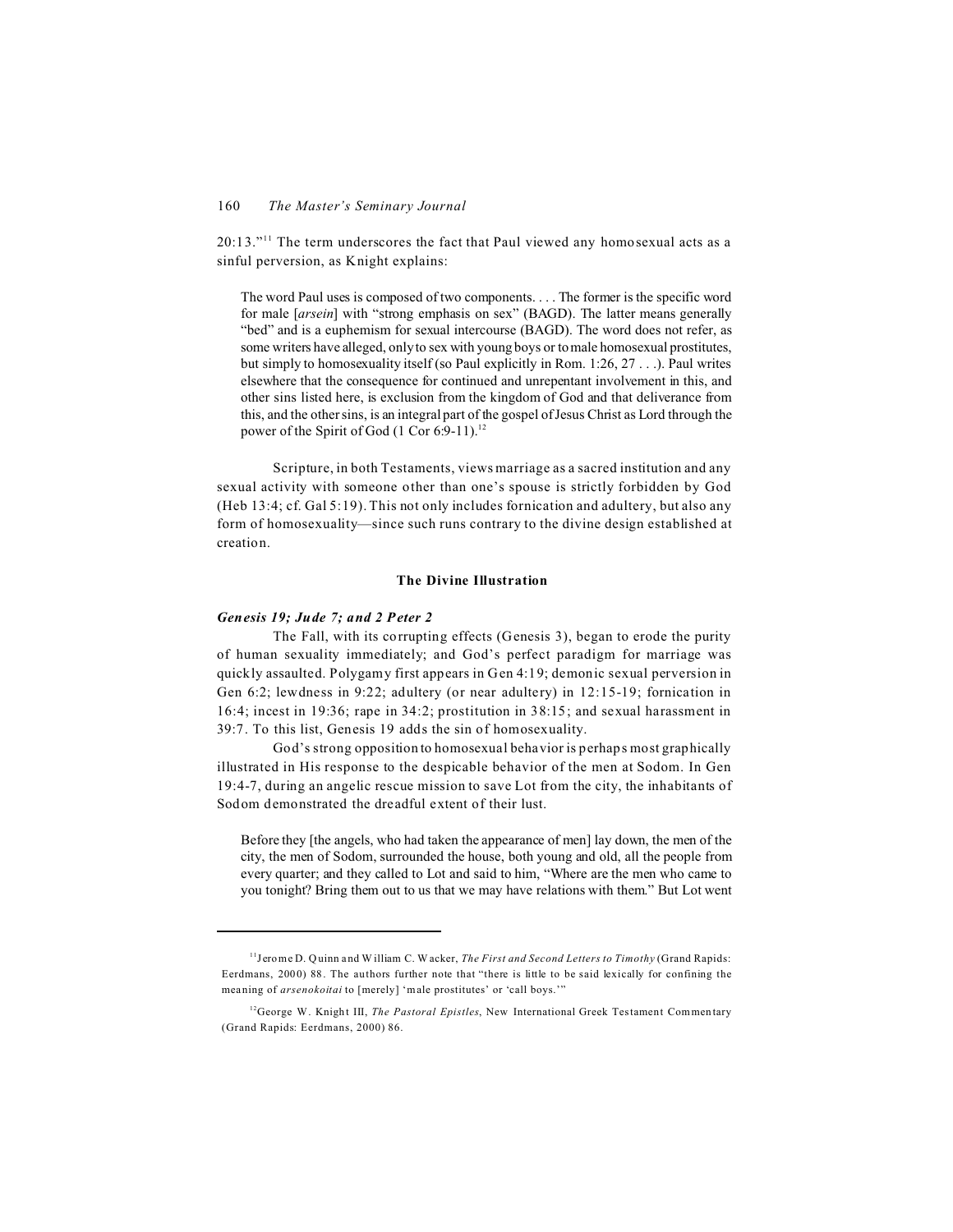out to them at the doorway, and shut the door behind him, and said, "Please, my brothers, do not act wickedly."

The savage mob, coming from every part of the city, was so consumed by immoral lust that even after being blinded, they continued to grope for the doorway (vv. 10-11). Lot, of course, recognized their homosexual passions as inherently wicked (v. 7). God did too, so much so that He utterly destroyed them for their great iniquity (cf. 18:20-33; 19:23-29).<sup>13</sup>

Some have attempted to argue, unsuccessfully, that homosexual behavior is not in view in this passage. $14$  But passing the incident off as simply a violent breach of ancient hospitality laws goes against the context.<sup>15</sup> The mob did not want "to know" (v. 5) Lot's guests in a social way; they had no intention of befriending them or of sharing common interests. Their intentions were entirely sexual, as evidenced by both Lot's condemnation in verse 7 (where he calls their actions "wicked") and

<sup>14</sup>For example, Walter Brueggemann (*Genesis* [Atlanta, Ga.: John Knox, 1982] 164) contends that there is "considerable evidence that the sin of Sodom was not specifically sexual." Later he concludes, "It may be that sexual disorder is one aspect of a general disorder. But that issue is presented in a way scarcely pertinent to contemporary discussion of homosexuality" (ibid.). For other examples, see D. S. Bailey, *Hom osexuality and the Western Christian Tradition* (London; Longmans, 1955), 4ff.; and J. J. McN eill, *The Church and the Homosexual* (Kansas City, Kans.: Sheed, Andrews and McM eel, 1976) 42- 50.

<sup>15</sup>Lloyd R. Bailey (*Leviticus-Num bers* 249) responding to those who suggest hospitality is prim arily in view, writes, "Too much is being made of violation of the rules of hospitality when some modern interpreters discuss this episode. A fter all, no biblical guideline to proper behavior comm ands that 'Thou shalt be hospitable.' This later societal value, operative throughout the Mu slim Near East, is being overemphasized here and 'read into' the Bible." For an example of what Bailey is critiquing, note the comments of Robert G. Boling on Judg 19:22, "As in Gen 19, the initial and determinative offense is a violation of the law of hospitality" (*Judges*, The Anchor Bible [Garden City, N.Y.: Doubleday & Company, 1975] 276). K. Lawson Younger, Jr., responds to such interpretations of Judg 19:22 with these words, "[Some] overstress the inhospitality problem so that the horde's attempt at homosexual rape is reinterpreted as purely a m atter connected to the inhospitality issue. Behind this is an effort to argue that the Scriptures do not condemn hom osexuality as sin. This interpretation is untenable in light of Judges 19:24-25, where the host offers the Gibeahites the concubine and his daughter as alternatives (with rather obvious sexual overtones), and the men reject his offer and attempt to press home their desire for the man" (*Judges/Ruth*, The NIV Application Com mentary [Grand Rapids: Zondervan, 2002] 359).

<sup>&</sup>lt;sup>13</sup>Though Sodom was also guilty of other sins (Isa 1:10; 3:9; Jer 23:14; Ezek 16:49, 58), it was the sin of homosexuality for which the city was primarily known. By the intertestamental period, it was almost exclusively remembered for sexual debauchery (cf. Jub 16.5,6; 20:5; T. Levi 14.6; T. Naph 3.4; 2 Enoch 10:4; 34:1-2; Josephus, *Antiquities*, 1.11). Jude 7 and 2 Pet 2:6–7 affirm this intertestamental understanding. Of course, Genesis 19 makes the issue self-evident in the context. As E. A. Speiser (*Genesis*, Anchor Bible [Garden City, N.Y.: Doubleday & Company, 1964] 142) points out, "[I]t was the city's sexual depravity, the m anifest 'sodom y' of its inhabitants, that provided the sole and self-evident reason for its frightful fate." Richard F. Lovelace (*Hom osexuality and the Church* [Old Tappan, N .J.: Revell, 1978], 100–101) suggests that the other sins of Sodom fit the paradigm of Romans 1 regarding the wholesale perversion of pagan societies.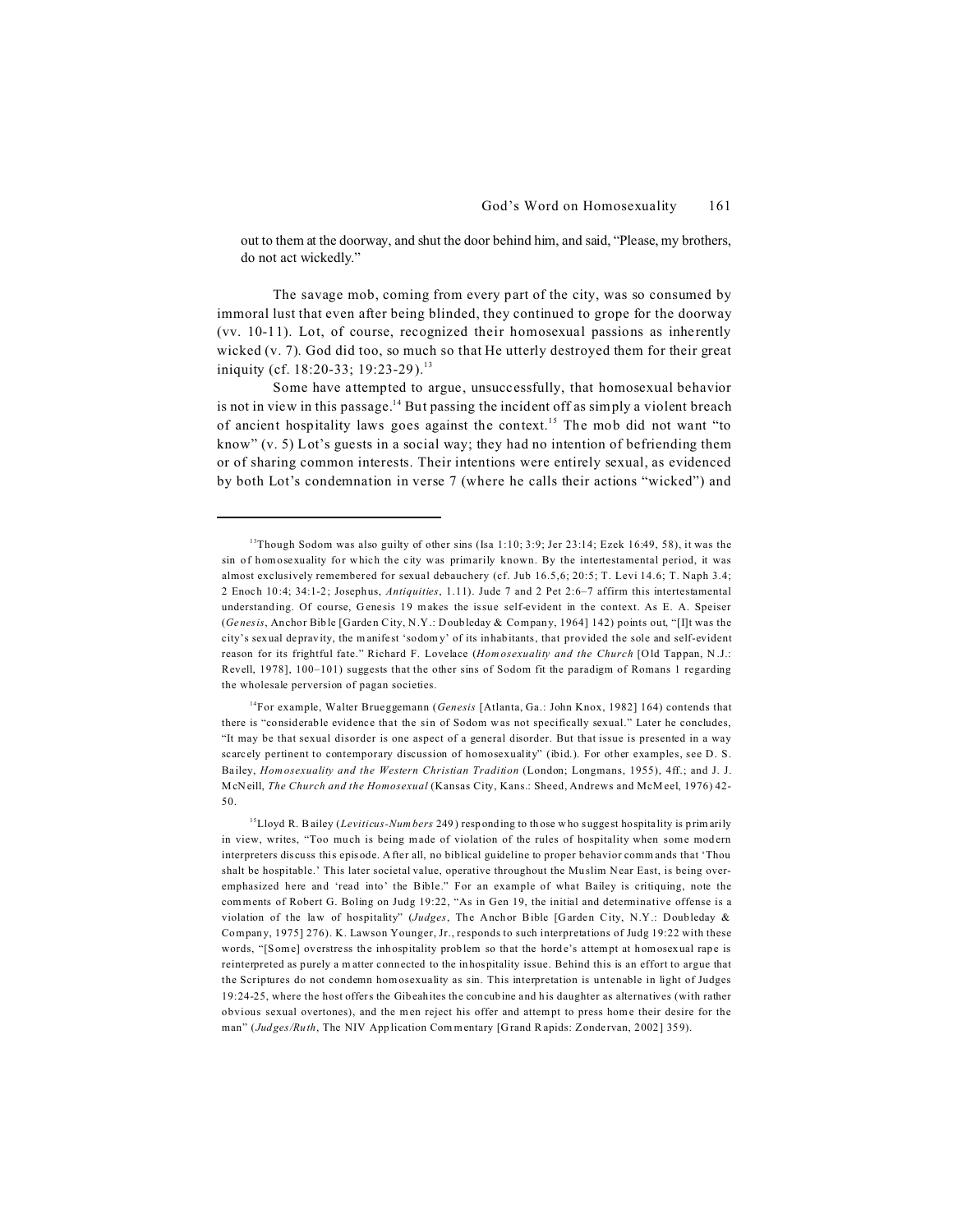the offer of his daughters in verse 8 (where the same verb "to know" is used).<sup>16</sup> Though their violence alone was worthy of condemnation, it was the homosexual nature of their lust that made it particularly despicable to God (a point which both Jude 7 and 2 Pet 2:6-7 make certain). Thus, it is not merely violence or even homosexual rape that is being condemned. Rather it is any type of homosexual act or lifestyle. Such a conclusion is not only confirmed by considering later passages (in Leviticus and the NT), but can also be defended from the passage itself. As Hamilton explains:

We see at least four problems with the view that the prohibition here is only on [homosexual] rape. First, nowhere in the OT does the verb *yâda'* ["to know"] have the nuance of "abuse" or "violate." Second, the OT uses unmistakable language to relate rape incidents. Thus the Shechemites "seized" and "lay with" and "humbled" Dinah (Gen. 34:2). Amnon "forced" and "lay with" his half-sister Tamar (2 Sam. 13:14). Similarly, the biblical laws about rape also use these terms: "seize," "lie with" (Deut. 22:25–27). Third, this interpretation forces one meaning on "know" in v. 5 (i.e. "abuse") but a different meaning on "know" three verses later (i.e., "have intercourse with"), for it is unlikely that Lot is saying: "I have two daughters who have never been abused." Fourth, such an interpretation forces these incredible words in Lot's mouth: "Do not rape my visitors. Here are my daughters, both virgins—rape them!" Clearly, then, the incident frowns on homosexual relations [in general] for whatever reason.<sup>17</sup>

Hamilton concludes his case by noting that in the similar account of Judg 19:22 the concubine and daughter are offered with the statement "and sexually mistreat them." Whereas, by contrast, Lot avoids the use of any verb that would necessitate sexual aggression.

A strong case, then, can be made from this text itself that a kind of homosexual conduct is in view—as the object of God's outpoured wrath and manifest fury. In fact, the obvious truth is strengthened in the effort to answer the lame misrepresentations of pro-homosexual advocates. Because the Sodomites were so perverse, the Lord destroyed the entire city, burying it under fire and brimstone. The term *sodomy*, coming from this incident, refers to such homosexual behavior as was

<sup>&</sup>lt;sup>16</sup>The same verb, "to know," is used elsewhere in Genesis to speak of sexual intimacy (cf. 4:1, 17, 25; 24:16). See Victor P. Hamilton, *The Book of Genesis 18–50* (Grand Rapids: Eerdmans, 1995) 33–34 for a full lexical treatment of this verb, including the number of times it appears in the OT.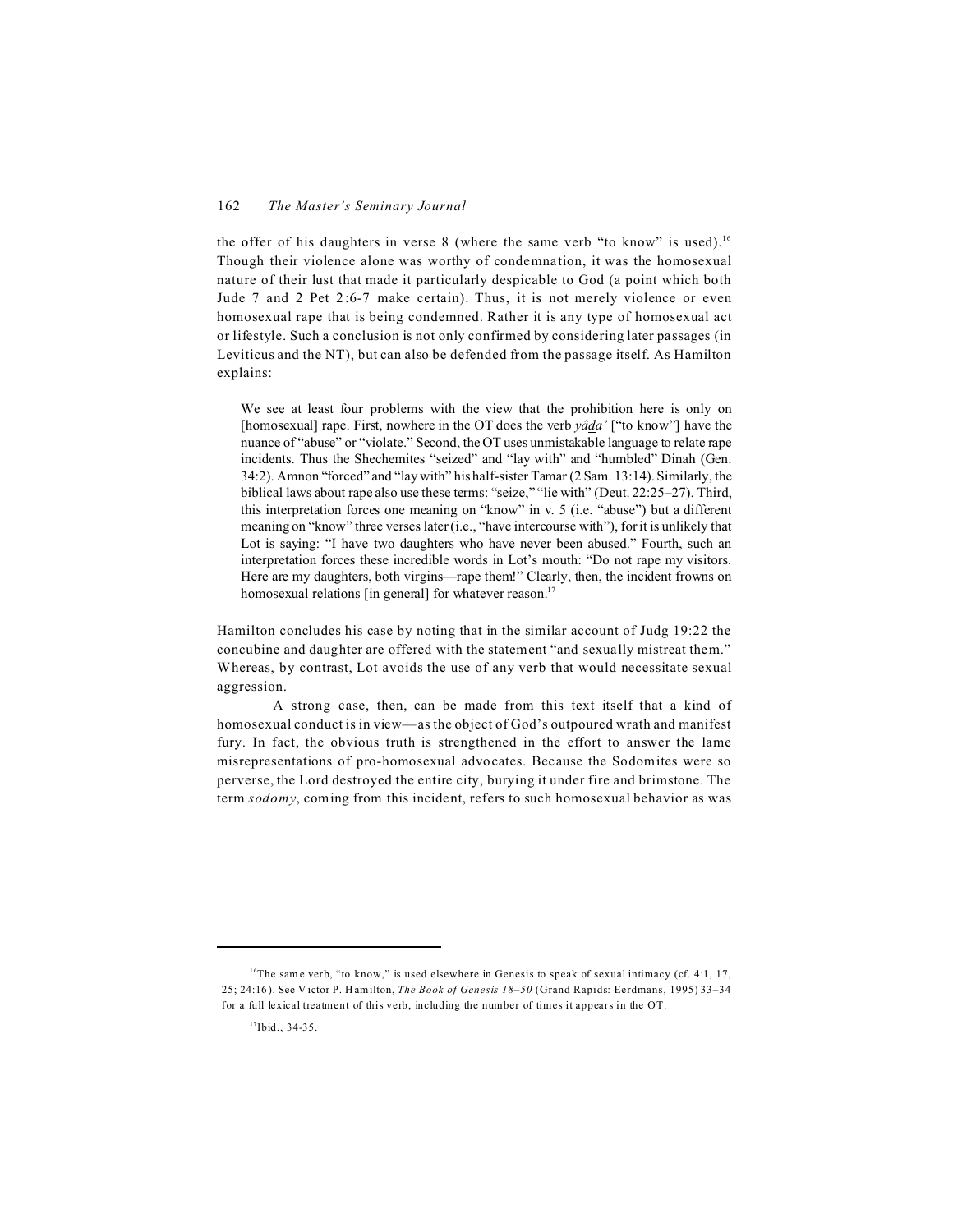notoriously practiced by the Sodomites.<sup>18</sup> A "sodomite" was a homosexual, so called because the sin of Sodom was homosexuality.<sup>19</sup>

As noted earlier, both Jude 7 and 2 Pet 2:6 refer back to the calamitous judgment on Sodom, removing any doubt as to fact that sexual perversion was a primary characteristic of the city—and the main reason it was subjected to the judgment of God in such a uniquely devastating way. Jude writes of "Sodom and Gomorrah and the cities around them" which "indulged in gross immorality and went after strange flesh." By using the term "gross immorality" (a compound word in Greek), Jude indicates that their homosexual behavior was especially despicable in the eyes of God. The "strange flesh" that they pursued refers to Lot's angelic guests, whom the men of the city thought were male visitors (as indicated by their demands in Gen 19:5). "Virtually all commentators agree that this [passage] refers to the incident in Gen 19:4-11, and most believe that this means the attempt at homosexual relations," explains Peter H. Davids. "[It was] a violation of the laws of purity which prohibited the mixing of things, even between the sexes (Deut 22:5, 9-11). Thus seeking sexual intercourse with a person of the same sex would be seeking a different type of flesh than that which one was supposed to seek."<sup>20</sup> The debauched behavior of the Sodomites, in seeking sexual pleasure from those outside God's design (in this case, individuals whom they thought were fellow males), serves as a lasting illustration of the utter abomination that homosexuality is in the eyes of God.

The apostle Peter, like Jude, writes that Sodom and Gomorrah were characterized by "the sensual conduct of unprincipled men" and therefore "condemned . . . to destruction" (2:6-7). Lot, on the other hand, is regarded as righteous because, although he lived among them, "his righteous soul [was] tormented day after day by their lawless deeds"  $(2:8).^{21}$ 

Though Lot and his daughters were spared, everyone else in Sodom and the surrounding cities was destroyed by incineration and asphyxiation. The word translated "destruction" speaks of complete overthrow and ruin. In fact, the devastation was so complete that the ruins of Sodom and Gomorrah remain

<sup>20</sup>Peter H. Davids, *The Letters of 2 Peter and Jude* (Grand Rapids: Eerdmans, 2006) 52.

<sup>21</sup>Peter's terminology speaks to the same "sphere of moral debauchery" as described by Jude (cf. D. Edmond Hiebert, *Second Peter and Jude* [Greenville, S.C.: Un usual Pub lications, 1989 ] 104).

<sup>&</sup>lt;sup>18</sup>W. Sibley Towner (*Genesis*, Westminster Bible Companion [Louisville, Ky.: Westminister John Knox, 2001] 172-73) explains, "The entire episode serves to underscore how corrupt the Sodomite culture was."

<sup>&</sup>lt;sup>194</sup> Sodomite" is a much better term to describe someone practicing homosexuality than a term like "gay." The term "gay" is preposterous and misleading, because it implies happiness. But the sad reality is that it is a word coined by people who experience massive guilt, massive loneliness, no future, no hope, severe pain, and impending death. It is a word that is coined to describe an illusion. Homosexuals are the most pained, troubled, hopeless people there are—because they are seeking pleasure outside God's design and are under God's wrath. The term "Sodom ite" is better because it is a biblical term and it clearly identifies homosexuality as a sin, like the behavior of Genesis 19.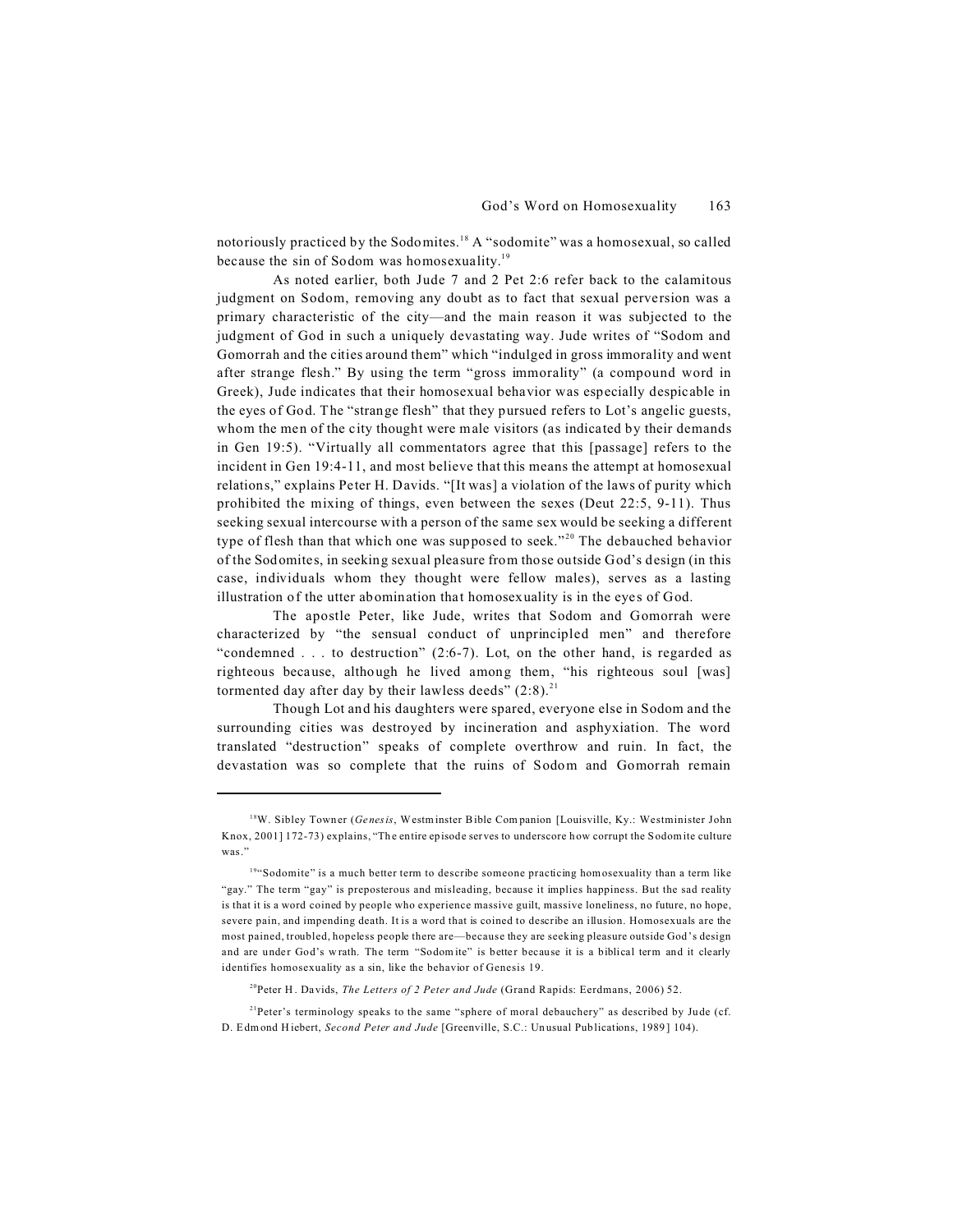undiscovered. It is possible, though archaeologists do not know for sure, that the cities are buried under the mineral-dense waters of the Dead Sea.

The precedent set by Sodom establishes a critical truth: depraved men cannot pursue sensuality and ungodliness and escape God's judgment (cf. Matt 25:41; Rom 1:18; 2:5, 8; Eph 5:6; 1 Thess 2:16; 2 Thess 1:8; Heb 10:26-27; Rev 6:17). The rest of Scripture refers back to Sodom and Gomorrah over twenty times as an illustration and warning to those who might also choose to live ungodly lives (cf. Matt 10:14, 15; 11:23, 24; Luke 17:28-32). It is an example that those in the homosexual community today would do well to heed.

#### **The Divine Instruction**

# *Leviticus 18, 20; Romans 1*

What the book of Genesis implies (though quite plainly) about homosexuality, through its discussion of the institution of marriage and the illustration of Sodom, the Mosaic legal code makes explicitly clear: homosexuality is detestable in the sight of God. The words of Lev 18:22 are straightforward and direct: "You [men] shall not lie with a male as one lies with a female; it is an abomination." And the consequences are equally clear, "For whoever does any of these abominations, those persons who do so shall be cut off from among their people" (v. 29). The prohibition is reiterated a couple chapters later with these words: "If there is a man who lies with a male as those who lie with a woman, both of them have committed a detestable act; they shall surely be put to death. Their bloodguiltiness is upon them" (20:13). No Israelite would have questioned what God thought about homosexuality. Though the surrounding Canaanite cultures indulged in such perversions, the people of God knew to avoid all such conduct. $22$ 

Significantly, the sin of homosexuality is listed in Leviticus 18 and 20 in the context of other sexual sins, indicating the categorical timelessness of the prohibitions given in this section.The prohibition here was not limited to the civil or cultural life of OT Israel, a point which both the immediate context and the rest of Scripture confirms.<sup>23</sup> As Roy Gane explains,

In Leviticus 18 and 20 the prohibition of homosexual activity (18:22; 20:13) appears within the same legal framework that also covers incest, adultery, and bestiality. Adultery is independently excluded by the seventh of the Ten Commandments (Ex. 20:14; Deut.

 $22$ In addition, cross-dressing (Deut 22:5), sex changes (cf. Deut 23:1), and male prostitution (Deut 23:18) were also strictly forbidden.

<sup>23</sup>Walt Kaiser (*Toward O ld Testament Ethics* [Grand Rapids: Eerdmans, 1983] 114) contends, "To prohibit homosexuality today, some would argue, would be like forbidding unclean meats. It is admitted, of course, that there is a category of temporary ceremonial laws, but I do not agree that homosexuality is among them. Nothing in its proscription points to or anticipates Christ, and the death penalty demanded for its violation places it in the moral realm and not in temporary legislation."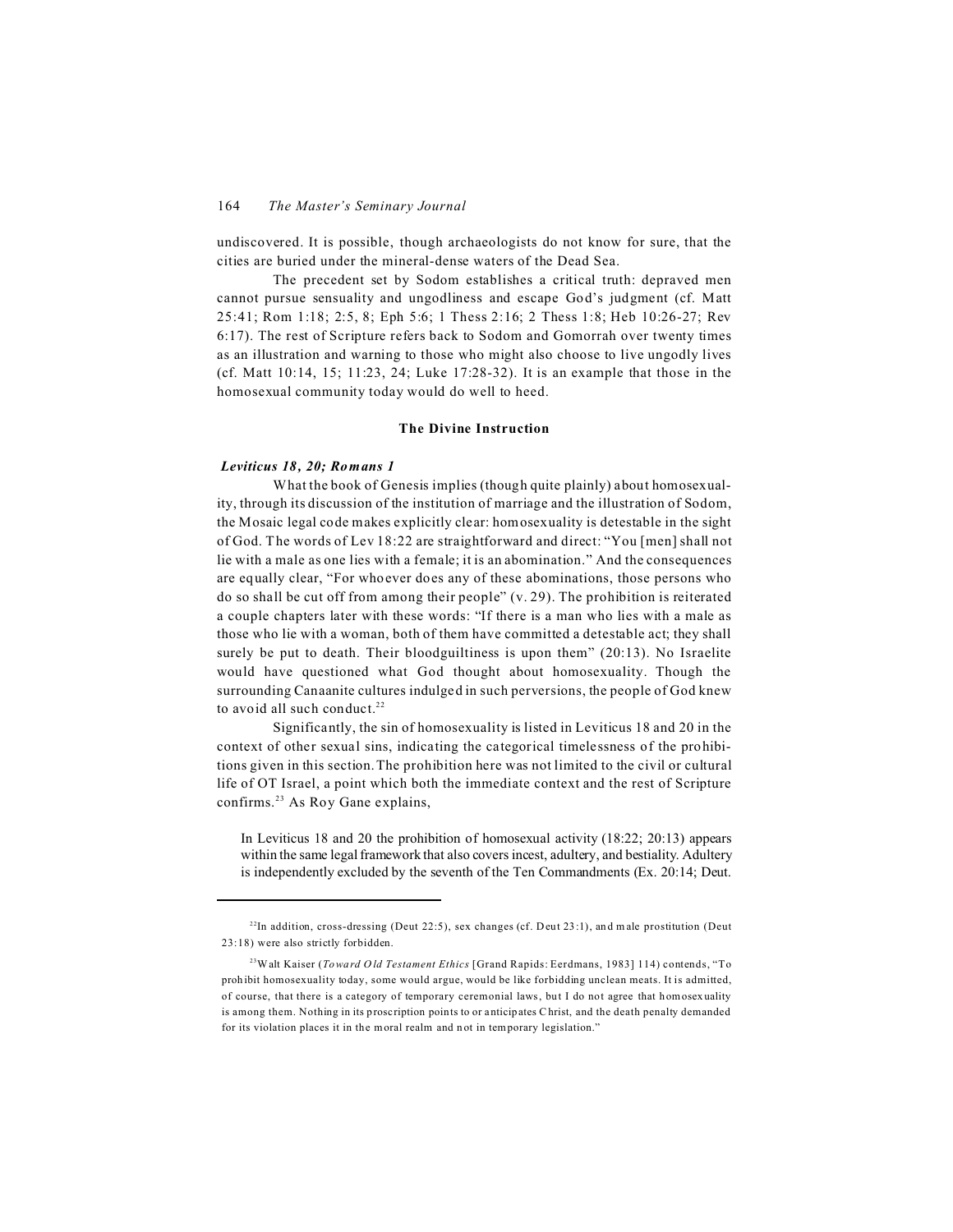5:18), all of which, according to the New Testament, have ongoing application for Christians, whether they are Jewish or Gentile and live inside or outside the holy land (Rom. 7:7, 12; 13:9; James 2:11; Cf. Matt. 19:18-19). If these moral laws given to the Israelites are universal and timeless, why would the moral laws in Leviticus 18 and 20 not be the same $2^{24}$ 

Thus, homosexuality is viewed in Leviticus as morally equal to sins such as adultery, incest, and bestiality. As noted earlier, such sins are wrong in any age and in any culture, because they violate the design for marriage that God established at creation. As John Walton explains,

[A]s with adultery, incest, and bestiality, it [homosexuality] is wrong because of the nature of the sexual partner. An illicit sexual partner may be married to someone else (adultery), may be a close relative (incest), may be an animal (bestiality), and may be someone of the same gender (homosexuality). Monogamous homosexual relationships are no more acceptable than only committing adultery with one person.<sup>25</sup>

Some commentators, in an effort to minimize the extent of this instruction, argue that the command itself extends only to OT Jewish men. Thus, it is suggested that the Bible does not prohibit females or non-Jewish males from participating in homosexual acts.<sup>26</sup> But such fanciful attempts to defend lesbianism and modern homosexuality ultimately fall flat. For starters, it was because God hated the homosexual perversions of other nations (specifically the Canaanites) that He gave this instruction to the Hebrews.<sup>27</sup> Thus, to argue that homosexuality outside Judaism

<sup>24</sup>Roy Gane, *Leviticus-Num bers*, The NIV Application Com mentary (Grand Rapids: Zondervan, 2004) 328. Gane continues by citing Acts 15:20, 29 to show that the apostles saw these sexual prohibitions as extending to the Gentile church, under the category of "imm orality." He notes that "The New Testament explicitly condemns incest (1 Cor. 5:1), m ale homosexuality (Rom. 1:27; 1 Cor. 6:9; 1 Tim. 1:10), and lesbianism (Rom. 1:26) practiced by any human beings. If we accept the biblical evidence, Christians everywhere are just as accountable to God for avoiding the practices listed in Leviticus 18 as the ancient Israelites were when the legislation was first given. The divine penalty for Israelites was to be "cut off" (18:29), which goes beyond death, and according to 1 Corinthians 6:9–10 the penalty for Christians also goes beyond death."

<sup>25</sup>John H. W alton, *G enesis*, The NIV Application Comm entary (Grand Rapids: Zondervan, 2001) 490.

<sup>26</sup>Jacob Milgrom (*Leviticus* [Minneapolis: Fortress, 2004] 196) argues that the prohibitions in Leviticus 18 and 20 apply only to Jewish men and not to non-Jewish men or to women of any ethnicity. He writes, "To those who argue that the Bible enjoins homosexuality, a careful reading of the source text offers a fundamentally different view. While the Bible never applauds homosexuality, neither does it prohibit most people from engaging in it."

<sup>27</sup>John D. Currid (*A Study Commentary on Leviticus* [Webster, N.Y.: Evangelical Press, 2004] 244) notes, "Not only is homosexuality to be shunned because it is immoral, but it was also a common practice of the Canaanites (see Gen. 19). Even pagan priests are known to have practiced it (see Deut. 23:18; 1 Kings 14:24). The Old Testament condemnation of all sorts of homosexual practices is unique in the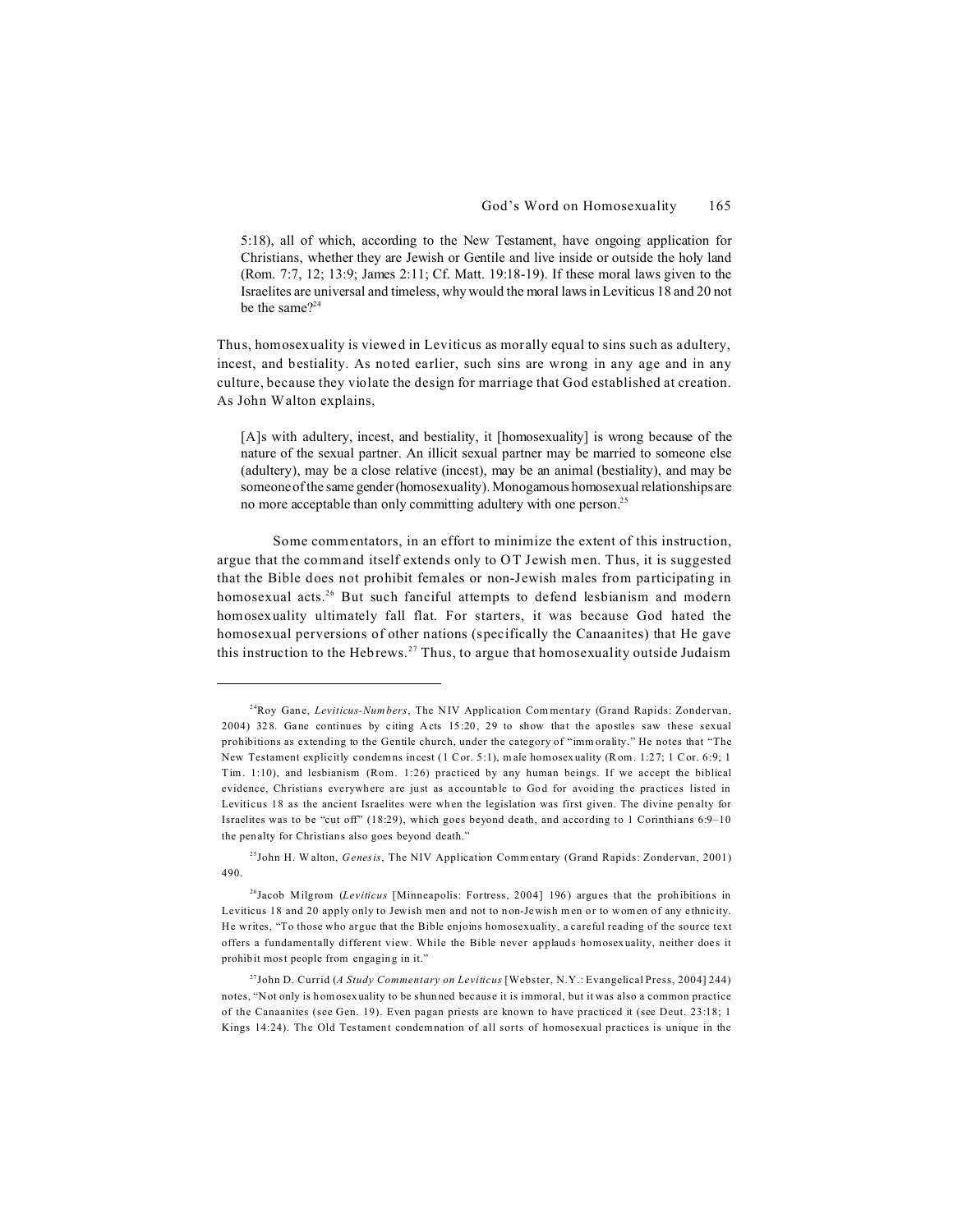is acceptable to God runs contrary to the very reason God gave such commands to His people. Moreover, although lesbianism is not specifically mentioned in the OT, the Jews understood that it was included in this prohibition—being condemned in the Talmud. It is also directly prohibited in the NT (Rom 1:26-27). Rabbi Jakobovits explains the Jewish understanding of the OT teaching with these words:

Whereas the more liberal attitude found in some modern Christian circles is possibly due to the exaggerated importance Christians have traditionally accorded to the term "love," Jewish law holds that no hedonistic ethic, even if called "love," can justify the morality of homosexuality any more than it can legitimize adultery, incest, or polygamy, however genuinely such acts may be performed out of love and by mutual consent.<sup>28</sup>

God's utter hatred for homosexual behavior is brought home by the word "abomination," which describes what God thinks of it, and any other violation of His intended plan for heterosexual marriage. The word occurs repeatedly in this context (18:22, 26, 27, 29, 30; 20:13) and is also "a term especially frequent in the Book of Deuteronomy, [which] refers to an act that is abhorrent or repugnant, such as idolatry and inappropriate worship of God (see Deut 7:25; 27:15; 17:10; 12:31; 18:9-14)."<sup>29</sup> In the same way that idolatry is a perpetual offense to God's moral character, subject to His wrath and condemnation, so also is any perversion of His design for marriage.

The apostle Paul reiterates the prohibition of Leviticus in Rom 1:26-27, where he writes,

For this reason God gave them over to degrading passions; for their women exchanged the natural function for that which is unnatural, and in the same way also the men abandoned the natural function of the woman and burned in their desire toward one another, men with men committing indecent acts and receiving in their own persons the due penalty of their error.

Both male homosexuality and lesbianism are in view in this passage, with God's judgment falling on both because they involve unnatural acts (so defined because they violate the design of God for nature).30 The word translated "function" (*chrsis*)

ancient Near East." See also Gordon Wenham, "The O ld Testam ent Attitude to Hom osexuality," *ET* 102 (1991):359-63.

<sup>28</sup>I. Jakobovits, "homosexuality," *EncJud* 8:961-62. Cited from Mark Rooker, *Leviticus*, NAC (Nashville: Broadman & Holman, 2000) 247.

<sup>29</sup>Mark Rooker, *Leviticus* 246.

<sup>&</sup>lt;sup>30</sup>Douglas Moo (*The Epistle to the Romans* [Grand Rapids: Eerdmans, 1996] 115) observes, "In keeping with the biblical and Jewish worldview, the heterosexual desires observed norm ally in nature are traced to God's creative intent. Sexual sins that are 'against nature' are also, then, against God, and it is this close association that makes it probable that Paul's appeal to 'nature' in this verse include appeal to God's created order."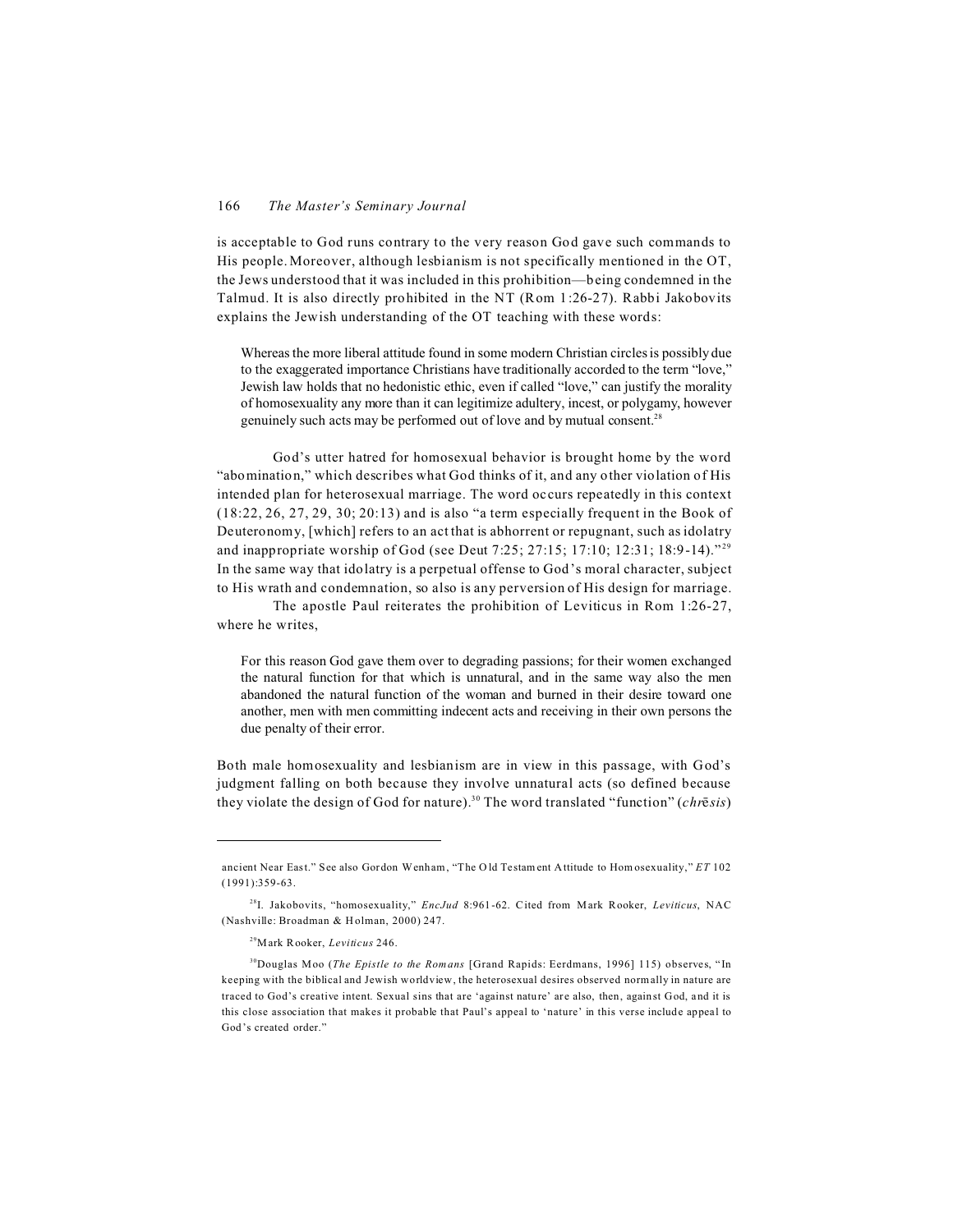was a common way to speak of sexual intercourse, and in this context can refer to nothing other than homosexual acts. Such behavior stems from "degrading passions"—*passions,* because in reality they are driven by selfish lust and not by true love; and *degrading* passions, because they are a twisted expression of God's creative design. When man forsakes the Author of nature, he inevitably forsakes the order of nature.<sup>31</sup>

In spite of the clarity of this passage, homosexual advocates have made various attempts at explaining away its force. At least three arguments are advanced:

First, it is claimed that the passage is irrelevant, on the ground that its purpose is neither to teach sexual ethics, nor to expose vice, but rather to portray the outworking of God's wrath. That is true. But if a certain sexual conduct is to be seen as the consequence of God's wrath, it must be displeasing to him.<sup>32</sup>

Second, it is sometimes suggested that Paul is not referring here to homosexuality in general, but to *pederasty* (homosexual conduct involving an adult male and an adolescent or pubescent youth). Yet, nothing in the text indicates that the term should be limited to such behavior.<sup>33</sup> Moreover, homosexuality in the Greco-Roman world was not limited only to pederasty,<sup>34</sup> nor would Paul's Jewish background have allowed for homosexuality of any kind.<sup>35</sup>

Third, homosexual advocates argue that Paul is speaking of an individual's sexual orientation (rather than the created order) when he uses the term "nature." Thus, for homosexuals, "their relationships cannot be described as 'unnatural', since

<sup>33</sup>Ibid. Stott dismisses this argument with one sentence: "All one can say in response to this suggestion is that the text itself contains no hint of it."

<sup>34</sup>Robert Jewett (*Romans*, Hermeneia [Minneapolis: Fortress Press, 2007] 178-81) demonstrates the widespread nature of homosexuality in the Greco-Roman world, and not just pederasty. For more on this, see the discussion of 1 Corinthians 6 below.

<sup>31</sup>James Dunn (*Romans 1–8*, Word Biblical Comm entary [Dallas, Tex.: Word Books, 1988] 74) points out that "Paul's attitude to homosexual practice is unambiguous. . . . Hom osexuality is seen as a passion which is 'worthy of no respect.' Homosexual practice is characterized with the emphasis of repetition as 'unnatural,' where Paul uses very Greek and particularly Stoic language to broaden the appeal of the m ore characteristically Jewish rejection of hom osexuality, and where he in effect appeals to his own readers' comm on sense to recognize that homosexual practice is a violation of the natural order (as determined by God)."

<sup>32</sup>John R. W . Stott, *Romans* (Downers Grove, Ill.: InterVarsity, 1994) 77.

<sup>35</sup>Hans Conzelmann (*1 Corinthians*, Hermeneia [Philadelphia: Fortress, 1975] 106) underscores the Jewish view of hom osexuality. "The Jewish verdict on the latter is unequivocal." In the corresponding footnote (n. 35), he writes, "Homosexual intercourse is punished by stoning. For the Jew it is one of the most abhorrent vices of the Gentiles."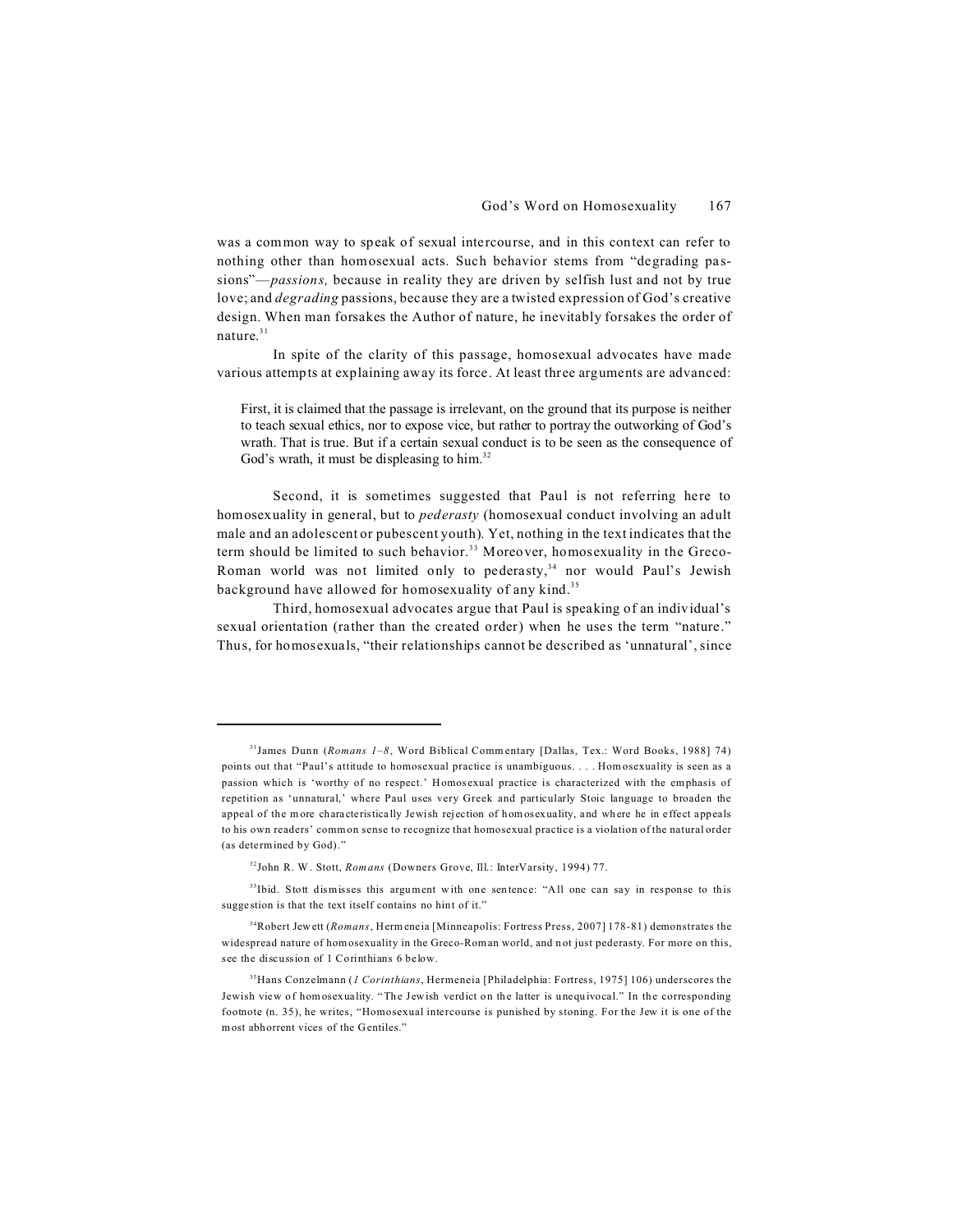they are perfectly natural to them."<sup>36</sup> However, such far-fetched interpretations are easily refuted (both from the context in Romans and from the way *kata physin* [natural] and *para physin* [unnatural] were used in ancient times).<sup>37</sup> Moreover, the thought of "sexual orientation" would have been completely foreign to Paul, and represents an anachronistic attempt to read modern conventions into the biblical text.<sup>38</sup>

So then, we have no liberty to interpret the noun "nature" as meaning "my" nature, or the adjective "natural" as meaning "what seems natural to me". On the contrary, *physis* ("natural") means God's created order. To act "against nature" means to violate the order which God has established, whereas to act "according to nature" means to behave "in accordance with the intention of the Creator". Moreover, the intention of the Creator means his original intention. What this was Genesis tells us and Jesus confirmed. . . . God created humankind male and female; God instituted marriage as a heterosexual union; and what God has thus united, we have no liberty to separate.<sup>39</sup>

Thus, both the general revelation of nature and the special revelation of Scripture bear out the fact that homosexuality goes contrary to God's intended plan.

To be sure, all human beings are born in sin, and individual people can sometimes have varying tendencies and temptations toward certain sins. But no one is born a homosexual, any more than anyone might be born a thief or a murderer. Those who engage in a lifestyle of unrepentant theft, murder, adultery, or homosexuality do so of their own choice.<sup>40</sup> And they have only themselves to blame when they

<sup>39</sup>Stott, *Romans* 78. Internal citation from C. E. B. Cranfield, *A Critical and Exegetical Commentary on the Epistle to the Romans* (Edinburgh: T & T Clark, 1975) 1:125.

<sup>36</sup>Stott, *Romans* 77. As an example, Stott cites John Boswell, *Christianity*, *Social Tolerance and Homosexuality* (Chicago: University of Chicago Press, 1980) 107ff., who alleges that "the persons Paul condemns are manifestly not homosexual: what he derogates are homosexual acts committed by apparently heterosexual people" (Bosw ell, 109).

<sup>&</sup>lt;sup>37</sup>Richard Hays ("Relations Natural and Unnatural: A Response to John Boswell's Exegesis of Romans 1," *Journal of Religious Ethics* [Spring 1986] 192) demonstrates that the two terms were "very frequently used . . . as a way of distinguishing between heterosexual and homosexual behaviour" (cited from Stott, *Romans* 77-78).

<sup>&</sup>lt;sup>38</sup>Ibid., 200. Hays writes, "[T]o suggest that Paul intends to condemn hom osexual acts only when they are comm itted by persons who are constitutionally heterosexual is to introduce a distinction entirely foreign to Paul's thought-world."

<sup>40</sup>Craig L. Blomberg (*1 Corinthians*, The NIV Application Comm entary [Grand Rapids: Zondervan, 1994] 123) writes, "Under no conceivable circumstances can the Bible be made to defend the often-heard allegation that God created homosexuals that way. What genetic component may contribute to homosexual predispositions remains to be determined but, like inherent predispositions to alcoholism, violence, or various diseases, such a component, if demonstrated, would be an offshoot of the fall, not of creation. Equally crucially, genetic predispositions never exempt humans from biblical standards and accountability before God for moral or immoral behavior."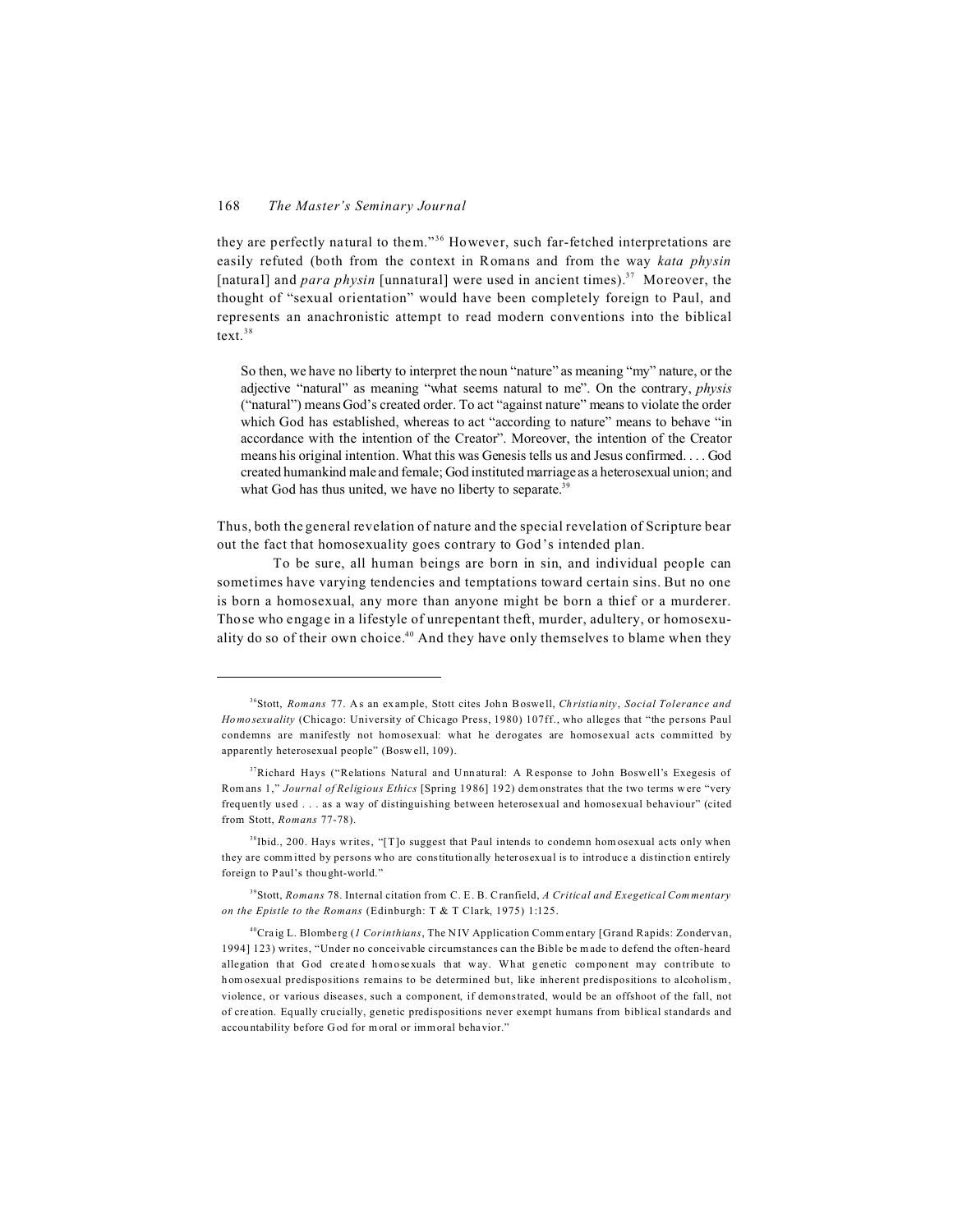receive "in their own persons the due penalty of their error." Not only will they be judged in the next life, as those who will not inherit the kingdom of God (1 Cor 6:9); but they also subject themselves to the grotesque physical consequences that come with homosexuality—including sexually transmitted diseases like AIDS and a much higher likelihood of criminal sexual violence.

# **The Divine Invitation**

#### *Isaiah 56, 1 Corinthians 6*

Although homosexuality is sharply condemned throughout Scripture, it is important to end any discussion of it by offering hope to those enslaved to such sexual sin. A divine invitation has been extended to all sinners, including homosexuals, and it is this: *You can find freedom and forgiveness at the Cross*. Those who sincerely repent from their sin and lovingly embrace Jesus Christ as their Savior will be forgiven and granted eternal life.

God's willingness to forgive sexual aberrations is seen in the OT, perhaps most clearly with regard to males who had become eunuchs. The Mosaic Law was very clear that God did not approve of eunuchs. "No one who is emasculated or has his male organ cut off shall enter the assembly of the LORD" (Deut 23:1). Whether by his own choice or by the decision of his parents, men who had undergone such a procedure were an abomination to the LORD.<sup>41</sup>

Yet, in Isa 56:3-5, the LORD indicates that the eunuch still has hope if he will submit himself to the ways of God. (Of note in this passage is the fact that the eunuch, though incapable of procreating, will be given an everlasting name if he chooses to please the LORD.)

Let not the foreigner who has joined himself to the LORD say, "The LORD will surely separate me from His people." Nor let the eunuch say, "Behold, I am a dry tree." For thus says the LORD, "To the eunuchs who keep My sabbaths, And choose what pleases Me, And hold fast My covenant, To them I will give in My house and within My walls a memorial, And a name better than that of sons and daughters; I will give them an everlasting name which will not be cut off."

Though outside God's plan for his own sexuality, the eunuch who came to God in genuine repentance could be restored to His Creator. This divine invitation is further illustrated in the NT in Acts 8, when the Ethiopian eunuch came to saving faith in

 $<sup>41</sup>$ In ancient times, parents would sometimes crush the organs of their small boys at the age of ten</sup> or so because they thought it would appease the deities.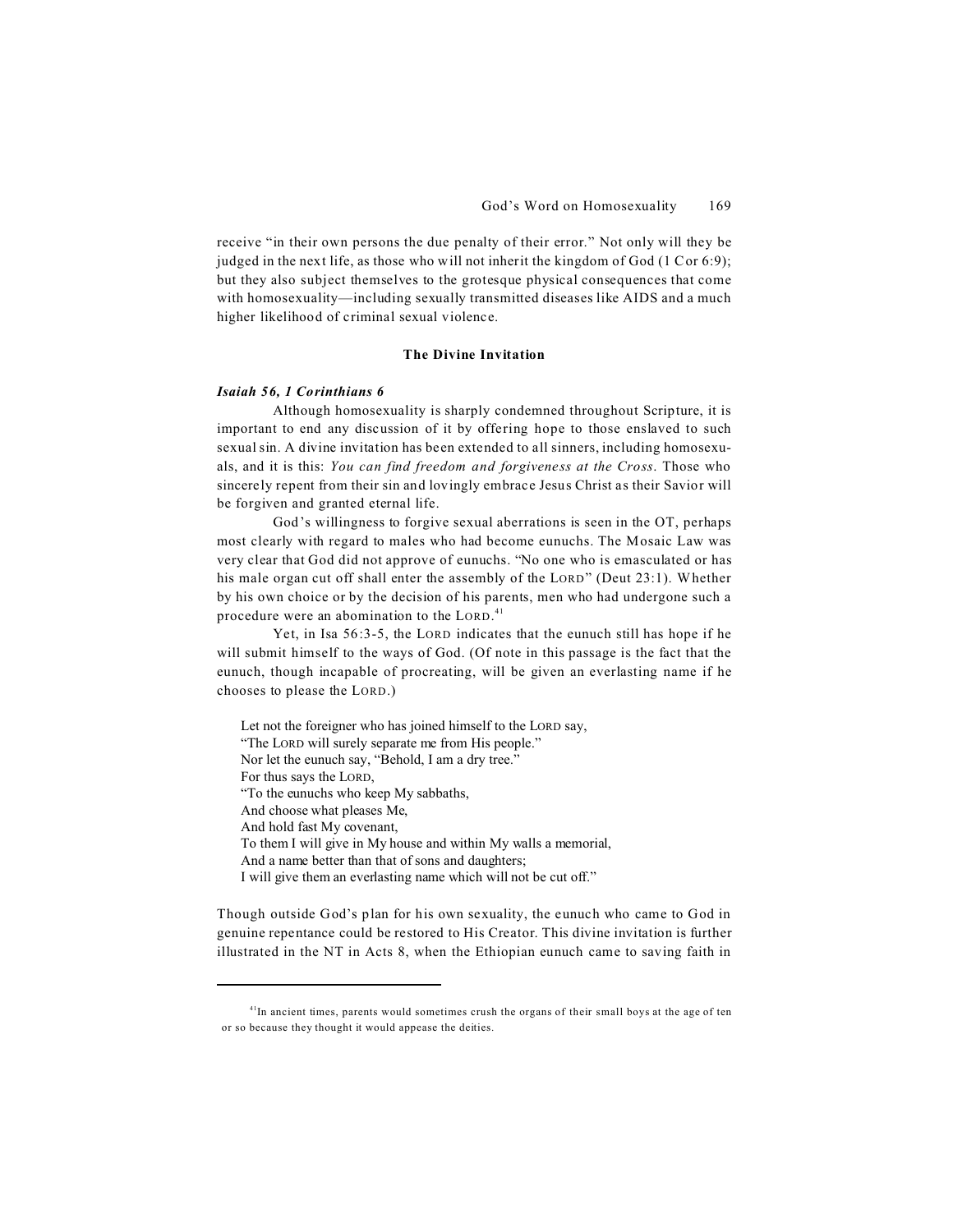Jesus Christ through the ministry of Philip (cf. vv. 26-38). Though this man stood condemned under the letter of the Mosaic legal code, he experienced God's grace when the Spirit saved him through the preaching of the gospel.

Salvation hope for homosexuals, extended to them through the divine invitation of the gospel, is made even more explicit in Paul's first letter to the Corinthians. In 1 Cor 6:9, the apostle again establishes the fact that homosexuality is, without question, a sin—a behavior that is detestable in the eyes of God. Among his list of those who will not inherit the kingdom of God, Paul includes both the "effeminate" and the "homosexuals."

By the time Paul wrote his letter to the Corinthians (in the mid-50s A.D.), homosexuality had been part of Greek and Roman culture for centuries. It has been claimed that both Socrates and Plato were homosexuals, along with fourteen of the first fifteen Roman emperors. Nero, the ruler under whom Paul was eventual martyred, reportedly had a boy named Sporis castrated in order to make him his "wife," in addition to his natural wife.<sup>42</sup>

So the Corinthian believers were no strangers to homosexuality, having at least a secondhand knowledge of the widespread sexual perversion that permeated the Roman culture. Some of them, due to their pagan pasts, were even more intimately acquainted with the sins of their day. They also understood, per Paul's instruction here, that such lifestyles were utterly unchristian and that those who practiced homosexuality (or any of the other sins in Paul's list) showed themselves to be outside of the kingdom of God.<sup>43</sup> Commenting on this verse, Barnett explains,

<sup>&</sup>lt;sup>42</sup>Though it is true that pederasty was practiced in the Greco-Rom an world (as in this example) we need not assume that Paul had only pederasty in mind w hen he denounced hom osexual practice. Richard Oster (*1 Corinthians*, The College Press NIV Commentary [Joplin, M o.: College Press, 1995] 138-39) gives three reasons why: "1. The historical record is quite clear that homoerotic activity was not confined only to pederasty in the classical world. Homosexual practices also took place between adult men and between adult women. 2. To focus Paul's concern on the sole issue of pederasty reflects, I suspect, modern convictions about the abhorrence of sexual activity (of any kind) with minors. It is very improbable that Paul would have had any theological or cultural problems with sex between adults and minors within the context of marital heterosexuality. Generally speaking, Greek, Roman, and Jew ish (first) marriages in Paul's day involved m arriage between an adult male and a pubescent girl, usually half the age of her husband. The concept of lawful sex with minors was not the oxymoron that it is perceived to be in modern Western culture. 3. Paul's argumentation against homoeroticism elsewhere [as in Romans 1] makes it clear that it is homoerotic behavior itself, and not just some form of it, that is contrary to nature."

<sup>43</sup>Gordon H. Clark (*First Corinthians* [Jefferson, Md.: The Trinity Foundation, 1991] 89), commenting on v. 9 states, "Homosexuality is most definitely forbidden, both here and in Romans 1:27. There is also the Old Testament, to which Paul appeals as much as he does to his own apostolic authority." A few sentences later, responding to a liberal interpreter who wishes to dismiss the idea that homosexuality is forbidden in this text, Clark writes, "It is incredible how ridiculous liberals can be."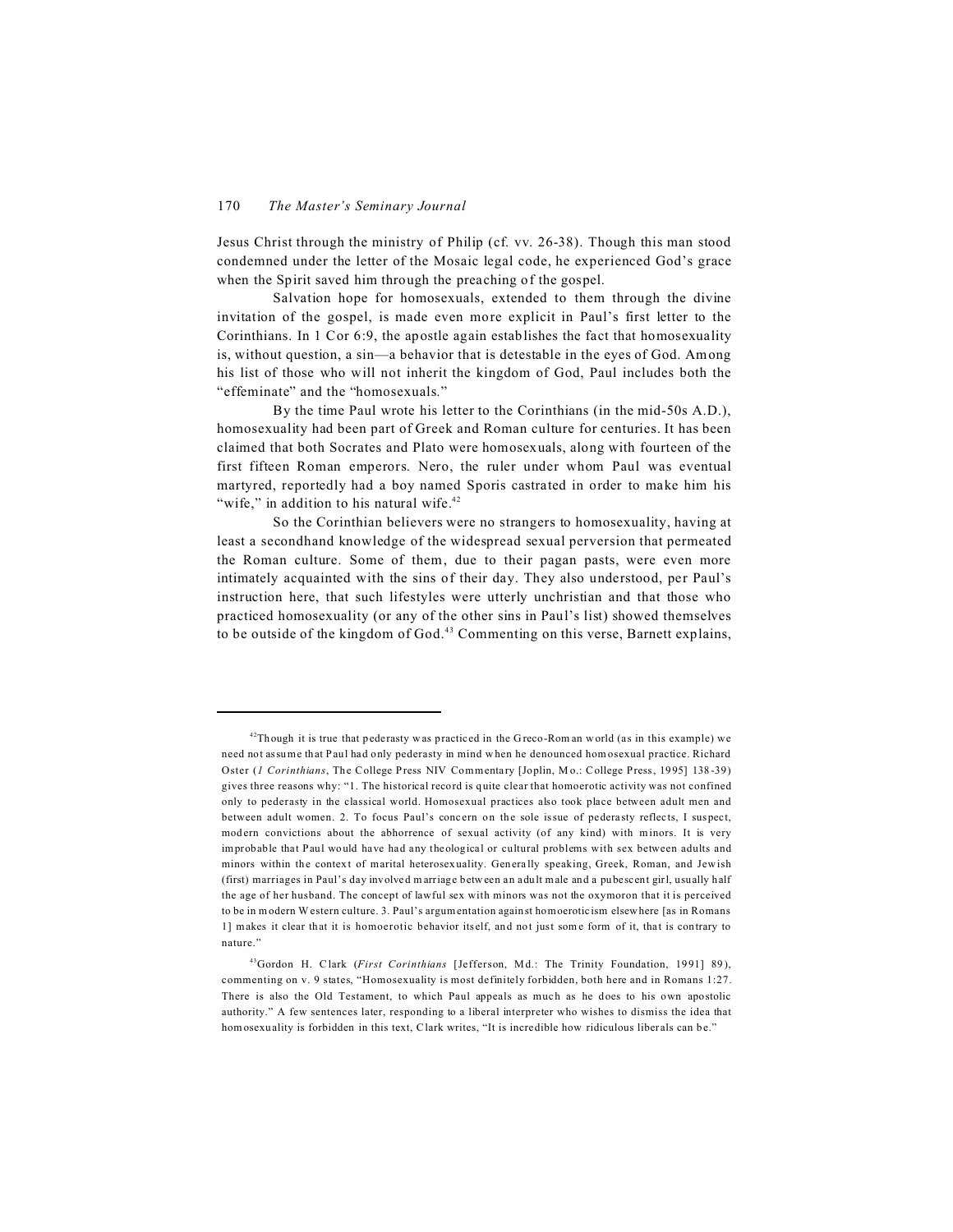The biblical norm for sexual expression is clear. It is *either* abstinent singleness *or* heterosexual marriage. This is precisely the teaching of Jesus the Christ (see Matt. 19:3–12) which the Apostles to the Gentiles followed closely (see [1 Cor.] 7:1–40). Anything else is *porneia* / "fornication," and is not sanctioned by God. . . .

Paul's list is explicit and detailed. He warns, 'Don't be led astray' (verse 9), suggesting that among them were those who saw no problem with these activities. They have counterparts today, including some church leaders who sanction behaviour condemned by the Bible. Yet the 'Holiness Code' as echoed here by Paul remains as a permanent standard. . . . Those who practice these things will find no place in the kingdom of God $^{44}$ 

Yet, though clearly condemning homosexuality as sin, this passage again emphasizes the divine invitation of salvation that extends to homosexuals and to all sinners. Whereas v. 9 explains the bad news—that those who practice homosexuality are on a path toward hell—v. 11 exclaims that such sinners can be saved and cleansed from their sin. The fact was that some of the Corinthian believers had been characterized by such behavior before their conversions. But God in His grace had transformed their lives.

In order to emphasize the change that had taken place in their hearts, Paul uses the strongest Greek adversative particle three times when he says, "*But* you were washed, *but* you were sanctified, *but* you were justified." What they had been before salvation no longer mattered. What mattered now was that they had been set free from sin through faith in Christ. They were now "washed," meaning regenerated and cleansed by the Holy Spirit (Titus 3:5; cf. 2 Cor 5:17); "sanctified," made inwardly holy such that they could now live pure and Spirit-filled lives (cf. Gal 5:16, 22-23); and "justified," having been clothed in the righteousness of Christ Himself (Rom 3:26; 4:22-25). Put simply, they had experienced total transformation from the inside out, made possible because of the grace that was theirs through the cross.

#### **Conclusion**

Without question, any sexual conduct outside heterosexual marriage is clearly forbidden by Scripture. This includes both male homosexuality and lesbianism. Such homosexual unions violate the natural design of marriage as God's holy institution which He established at Creation. God's attitude toward homosexual conduct is demonstrated in His wrath poured out on Sodom; and it is made explicit in His instruction on the subject in both Leviticus and Romans.

Nonetheless, the gospel invitation extends to every sinner—including the homosexual—offering salvation, forgiveness, and eternal life to all who will embrace Jesus Christ as their Savior and Lord. As He Himself promised: "Come to Me, all who are weary and heavy-laden, and I will give you rest" (Matt 11:28). And in

<sup>44</sup>Paul W. Barnett, *1 Corinthians* (Ross-shire, Great Britain: Christian Focus, 2000) 96-97.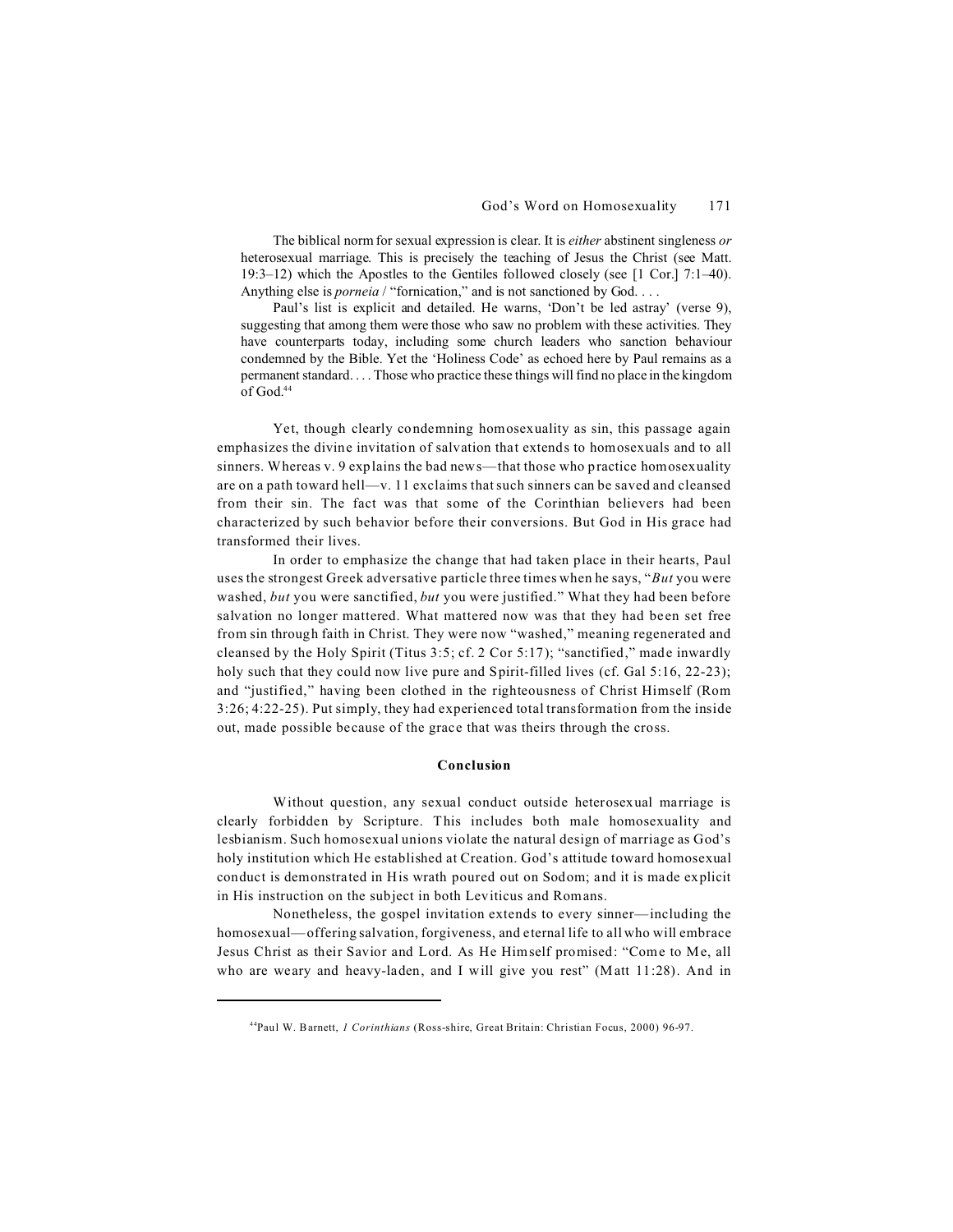another place, "All that the Father gives Me will come to Me, and the one who comes to Me I will certainly not cast out" (John 6:37). Countless former homosexuals, even in recent history, have been changed by the truth of the gospel. They are trophies of divine grace, living proof that the love of God can save sinners from even the most enslaving counterfeits.

# **Addendum: A Pastoral Perspective on the Gay Agenda**<sup>45</sup>

If you've been watching the headlines over the last couple years, you may have noticed the incredible surge of interest in affirming homosexuality. Whether it's at the heart of a religious scandal, political corruption, radical legislation, or the redefinition of marriage, homosexual interests have come to characterize America. That's an indication of the success of the gay agenda. And some Christians, including some national church leaders, have wavered on the issue even recently. But sadly, when people refuse to acknowledge the sinfulness of homosexuality—calling evil good and good evil (Isa 5:20)—they do so at the expense of many souls.

How should you respond to the success of the gay agenda? Should you accept the recent trend toward tolerance? Or should you side with those who exclude homosexuals with hostility and disdain?

In reality, the Bible calls for a balance between what some people think are two opposing reactions—condemnation and compassion. Really, the two together are essential elements of biblical love, and that's something the homosexual sinner desperately needs.

Homosexual advocates have been remarkably effective in selling their warped interpretations of passages in Scripture that address homosexuality. When you ask a homosexual what the Bible says about homosexuality—and many of them know—they have digested an interpretation that is not only warped, but also completely irrational. Pro-homosexual arguments from the Bible are nothing but smokescreens—as you come close, you see right through them.

God's condemnation of homosexuality is abundantly clear—He opposes it in every age, including the patriarchs (Gen 19:1-28); the Law of Moses (Lev 18:22; 20:13); the Prophets (Ezek 16:46-50); and the NT (Rom 1:18-27; 1 Cor 6:9–10; Jude 7-8).

Why does God condemn homosexuality? Because it overturns God's fundamental design for human relationships—a design that pictures the complementary relationship between a man and a woman (Gen 2:18-25; Matt 19:4-6; Eph 5:22- 33).

<sup>45</sup>This is excerpted from an article published on *Pulpit* magazine a couple years ago ("God's Plan for the Gay Agenda," October 4, 2006, http://www.sfpulpit.com/2006/10/04/gods-plan-for-the-gayagenda/, accessed 9/29/08). Though it repeats some of the points made above, it provides a condensed approach to this issue from a more pastoral perspective. W e trust it will prove helpful to those in ministry.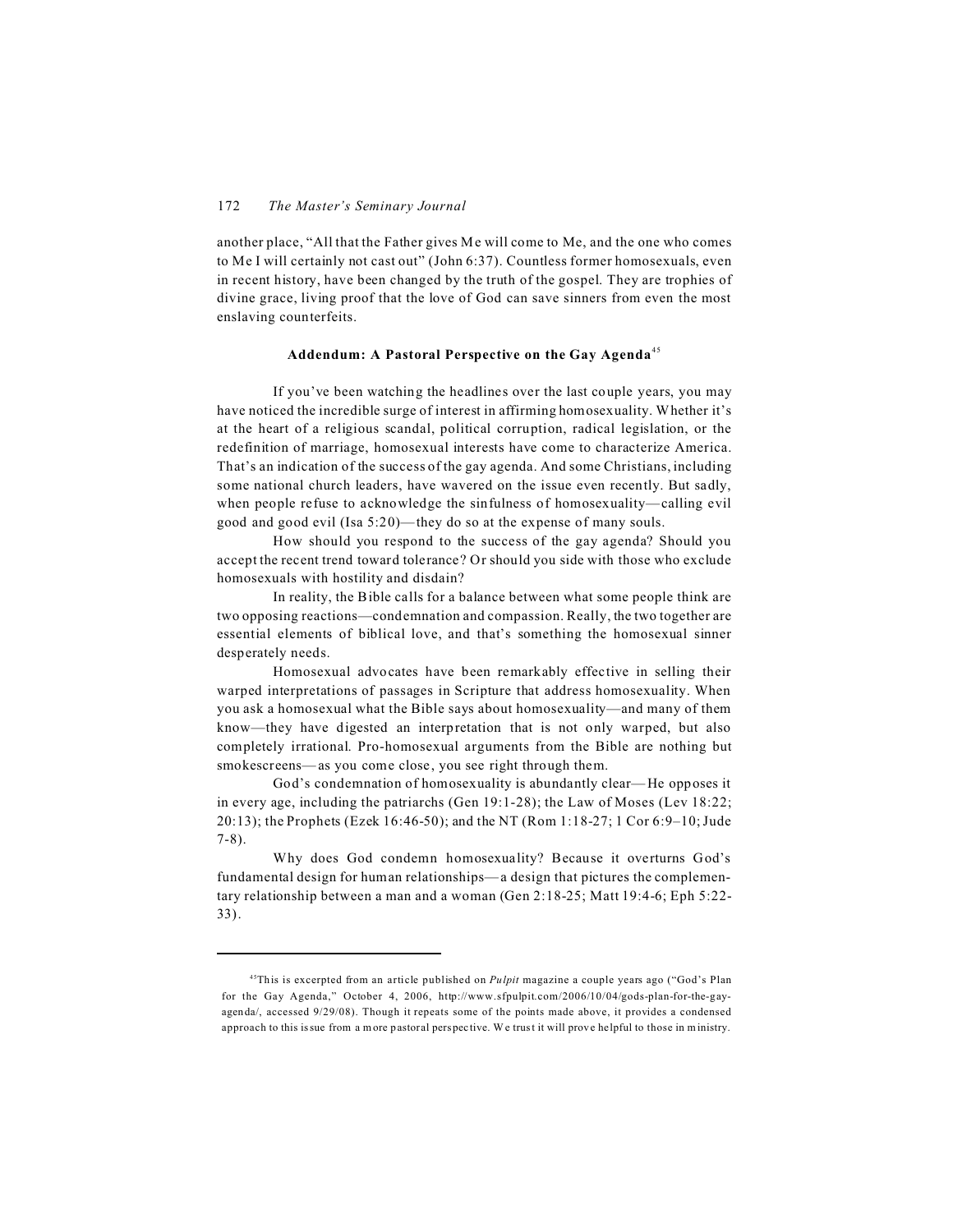Why, then, have homosexual interpretations of Scripture been so successful at persuading so many? Simple: people want to be convinced. Since the Bible is so clear about the issue, sinners have had to defy reason and embrace error to quiet their accusing consciences (Rom 2:14-16). As Jesus said, "Men loved the darkness rather than the Light, [because] their deeds were evil" (John 3:19-20).

As a Christian, you must not compromise what the Bible says about homosexuality—ever. No matter how much you desire to be compassionate to the homosexual, your first sympathies belong to the Lord and to the exaltation of His righteousness. Homosexuals stand in defiant rebellion against the will of their Creator who from the beginning "made them male and female" (Matt 19:4).

Don't allow yourself to be intimidated by homosexual advocates and their futile reasoning—their arguments are without substance. Homosexuals, and those who advocate that sin, are fundamentally committed to overturning the lordship of Christ in this world. But their rebellion is useless, for the Holy Spirit says, "Do you not know that the unrighteous will not inherit the kingdom of God? Do not be deceived; neither fornicators, nor idolaters, nor adulterers, nor effeminate, nor homosexuals, nor thieves, nor the covetous, nor drunkards, nor revilers, nor swindlers, will inherit the kingdom of God" (1 Cor 6:9-10; cf. Gal 5:19-21).

So, what is God's response to the homosexual agenda?

Certain and final judgment. To claim anything else is to compromise the truth of God and deceive those who are perishing.

As you interact with homosexuals and their sympathizers, you must affirm the Bible's condemnation. You are not trying to bring damnation on the head of homosexuals; you are trying to bring conviction so that they can turn from that sin and embrace the only hope of salvation for all of us sinners—and that's through faith in the Lord Jesus Christ. Homosexuals need salvation. They don't need healing—homosexuality is not a disease. They don't need therapy—homosexuality is not a psychological condition. Homosexuals need forgiveness, because homosexuality is a sin.

I don't know how it happened, but a few decades ago someone branded homosexuals with the worst misnomer—"gay." Gay used to mean happy, but I can assure you, homosexuals are not happy people. They habitually seek happiness by following after destructive pleasures. There is a reason Rom 1:26 calls homosexual desire a "degrading passion." It is a lust that destroys the physical body, ruins relationships, and brings perpetual suffering to the soul—and its ultimate end is death (Rom 7:5). Homosexuals are experiencing the judgment of God (Rom 1:24, 26, 28), and thus they are very, very sad.

First Corinthians 6 is very clear about the eternal consequence for those who practice homosexuality—but there's good news. No matter what the sin is, whether homosexuality or anything else, God has provided forgiveness, salvation, and the hope of eternal life to those who repent and embrace the gospel. Right after identifying homosexuals as those who "will not inherit the kingdom of God," Paul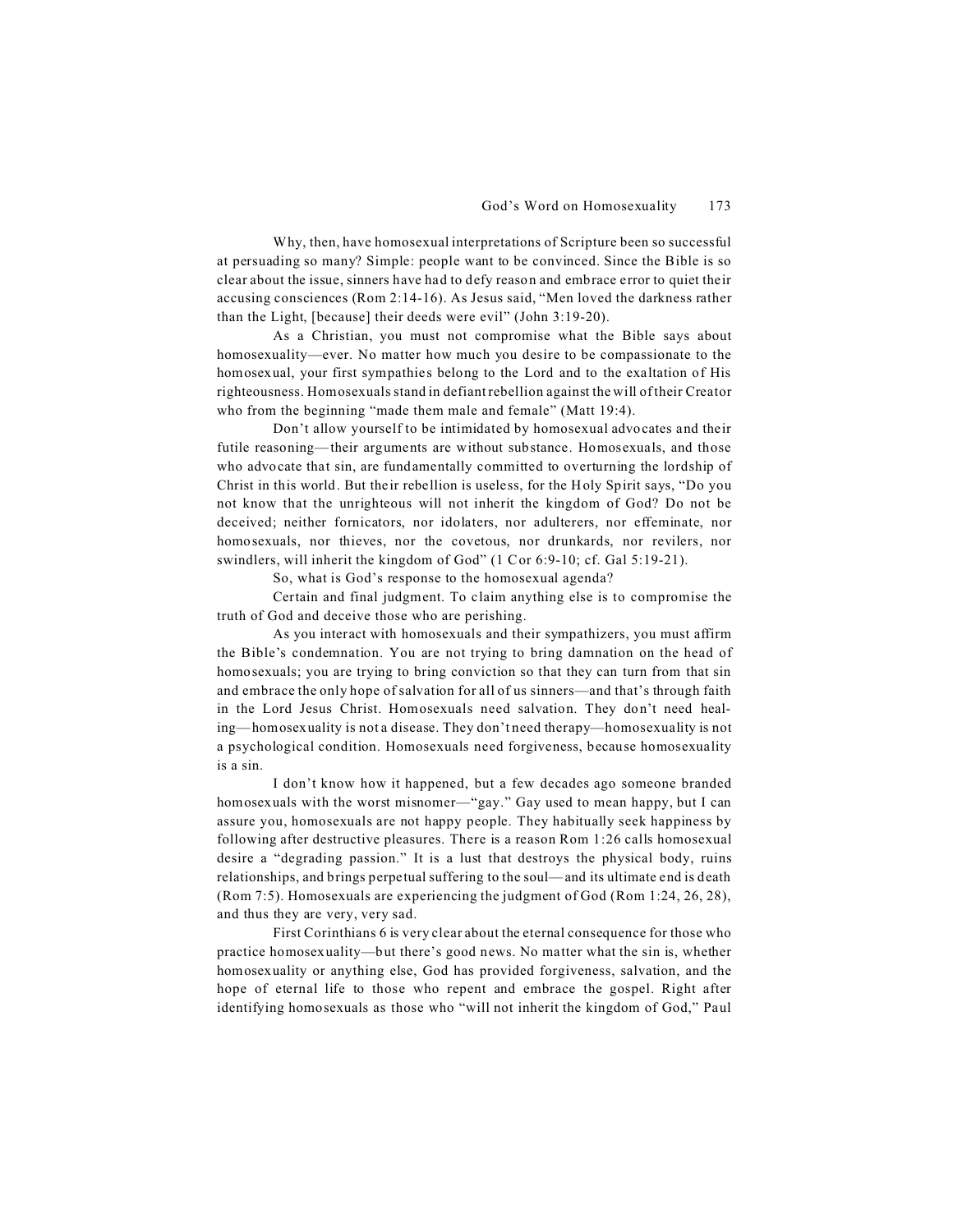said, "Such were some of you; but you were washed, but you were sanctified, but you were justified in the name of the Lord Jesus Christ and in the Spirit of our God" (1 Cor 6:11).

God's invitation to those in homosexual sin is that they repent and turn to Christ for salvation. Former homosexuals were in the Corinthian church back in Paul's day, just as many former homosexuals today are in my church and in faithful churches around the country. With regenerated hearts, they sit in biblical churches throughout the country praising their Savior, along with former fornicators, idolaters, adulterers, thieves, coveters, drunkards, revilers, and swindlers. Remember, such were some of you too.

What should be your response to the homosexual agenda? Make it a biblical response—confront it with the truth of Scripture which condemns homosexuality and promises eternal damnation for all who practice it. What should be your response to the homosexual? Make it a gospel response—confront him with the truth of Scripture that condemns him as a sinner, and point him to the hope of salvation through repentance and faith in Jesus Christ. Stay faithful to the Lord as you respond to homosexuality by honoring His Word, and leave the results to Him.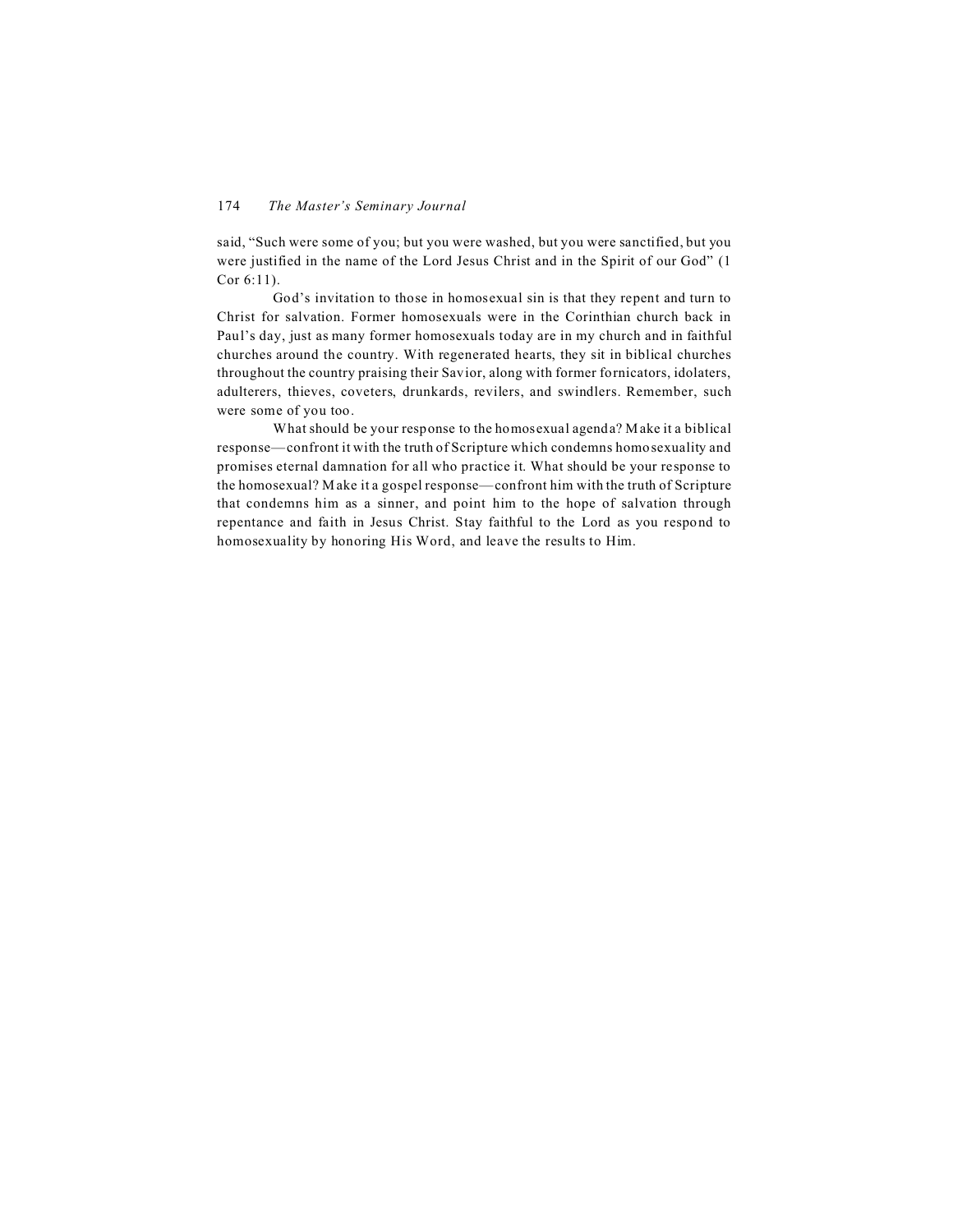# **CULTURAL AND MEDICAL MYTHS ABOUT HOMOSEXUALITY**

Michael A. Grisanti Professor of Old Testament

*Three questions need to be answered regarding cultural and medical myths about homosexuality: (1) Is there a "gay gene"? In giving a positive answer, some sources cite two categories, nature and nurture. Behavioral genetics have sought and allegedly found a source for homosexuality, but many scientists have strong questions about behavioral genetics. Various studies have failed to prove conclusively that a "gay gene" exists. (2) Is it possible for a person to change sexual orientation from being homosexual to heterosexual? The current consensus in the mental health profession is that attempts to convert a homosexual to a heterosexual are too likely to be harmful. A possibility of change has been demonstrated, but worldwide consensus continues to view such a change as impossible because of biological and psychiatric factors. Studies by Spitzer and Jones/Yarhouse have identified examples of change without harm to individuals involved. (3) How have homosexual activists impacted modern culture throughout the world? Various pieces of legislation, both national and international, have put at risk anyone who dares to oppose homosexuality. Even some ecclesiastical leaders have softened their tone in speaking against this sexual deviation.*

\* \* \* \* \*

I must admit that earlier in 2008 I approached my Faculty Lecture as I approached writing this article, with a bit of fear and trepidation. I can identify with the prophet Amos when he affirmed, "I was neither a prophet nor a prophet's son" (Amos 7:14). I am not a geneticist or the son of a geneticist. I am not a biologist or the son of a biologist. And I am not a cultural anthropologist or the son of one. I am primarily and gladly a student of Scripture. And even more narrow than that, my focus has been principally on the OT. With that in mind, I venture into regions of knowledge that are not areas I have mastered. I offer the following observations based on much hard work and research, but with humility in light of my limitations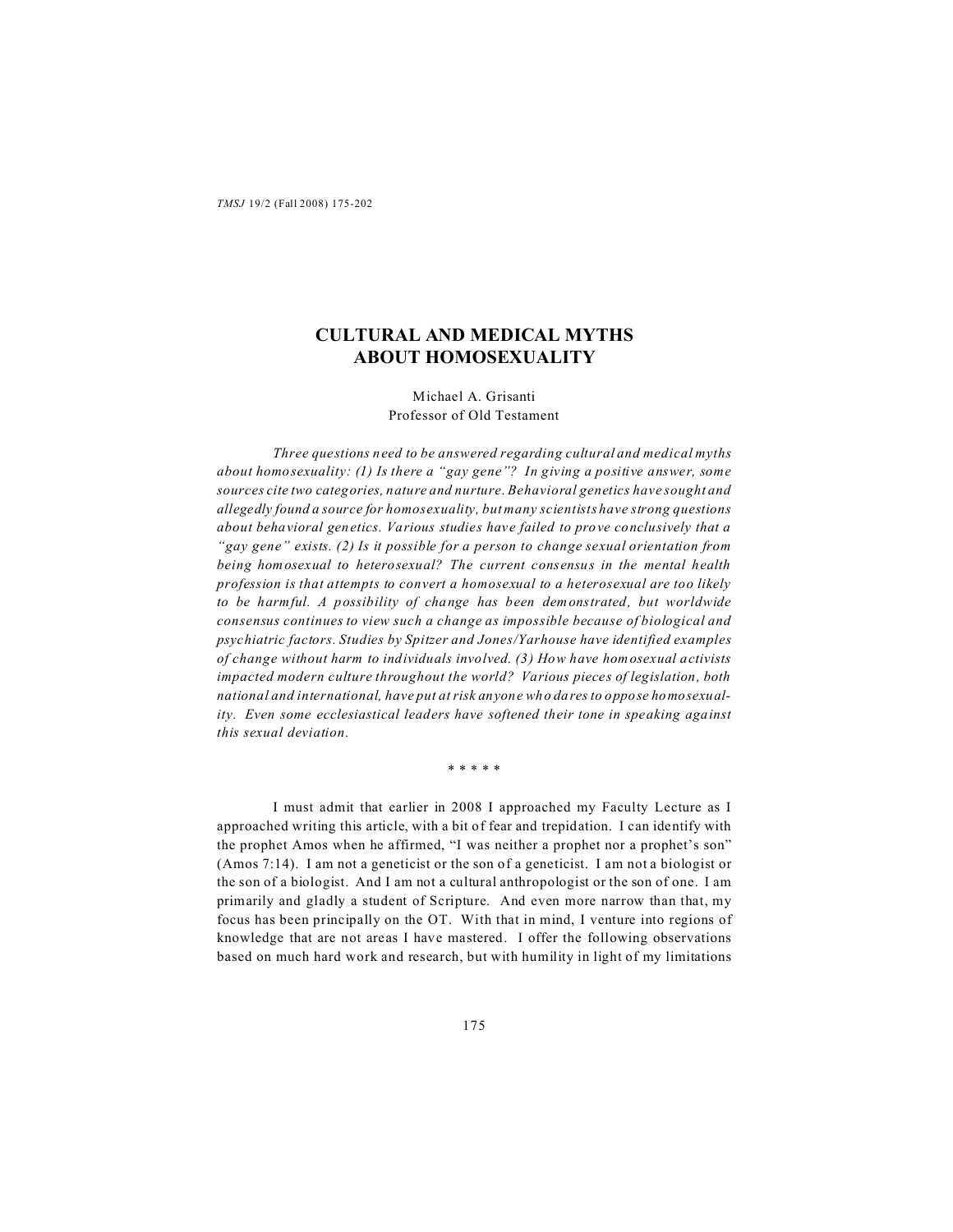as a non-scientist. $<sup>1</sup>$ </sup>

Most of those who will read this article are much more interested in biblical studies rather than science, let alone genetics, psychiatry, psychology, and sociology. Regardless, I would encourage readers to give attention to today's issues as a way to understand better and be more able to minister to people who either wholeheartedly support or struggle with homosexuality.

This article deals with three major issues. First of all, is there a "gay gene"? Secondly, is it possible for a person to change sexual orientation from being homosexual to heterosexual? Thirdly, how have homosexual activists impacted modern culture throughout the world?

# **Is There a "Gay Gene"?**

On July 15, 1993, National Public Radio (i.e., NPR) reported a new study that was due to be released the next day. The tenor of the report suggested that someone had finally discovered a gene that causes homosexuality. NPR added a few quiet caveats at the end of their report, ignored by most listeners.<sup>2</sup> The next day, the *Wall Street Journal* headlined their report: "Research Points toward a Gay Gene."<sup>3</sup> The subtitle said "Normal Variation," affirming the opinion of the article's author that homosexuality was a normal variation of human behavior. At the bottom of the last paragraph on the last page, deep within the paper, a geneticist offered his opinion that this gene might only be associated with homosexuality and not the cause of it.<sup>4</sup> Regardless, for most of the world the discovery had been made and now the political wheels began to turn (leading to the push for protection of civil rights, laws against discrimination, civil unions, gay marriage, etc.).

As part of this issue of a "gay gene," it is essential to offer a basic definition of "sexual orientation." It "typically refers to the directionality of a person's sexual attraction" or "their sexual predispositions."<sup>5</sup> The various theories that seek to

<sup>&</sup>lt;sup>1</sup>I do teach a biblical ethics course with some regularity and have dabbled in the questions this article addresses, but I realistically understand that I am not an expert in this complicated area.

<sup>2</sup> Jeffrey Satinover, *Homosexuality and the Politics of Truth* (Grand Rapids: Baker, 1996) 109.

<sup>3</sup> "Research Points toward a Gay Gene," *Wall Street Journal*, 16 July 1993.

<sup>4</sup>Even the scientist referred to as the source for this report, a gay man, Dr. Hamer of the United States National Institutes of Health, never claimed to have found a gene determining hom osexuality. In another setting he stated: "We have not found the gene—w hich we don't think exists—for sexual orientation" (R. M cKie, "The Myth of the Gay Gene," *The Press* [July 30, 1993]:9). He did claim to have found evidence that som e m ale homosexuality was passed through fem ale mem bers of a fam ily (cf. Neil and Briar W hitehead, *My Genes Made Me Do It!: A Scientific Look at Sexual Orientation* [Lafayette, La.: Huntington House, 1999] 135).

<sup>5</sup> Stanton L. Jones and Mark A. Yarhouse, *Ex-Gays?: A Longitudinal Study of Religiously Mediated Change in Sexual Orientation* (Downers Grove, Ill.: InterVarsity, 2007) 27.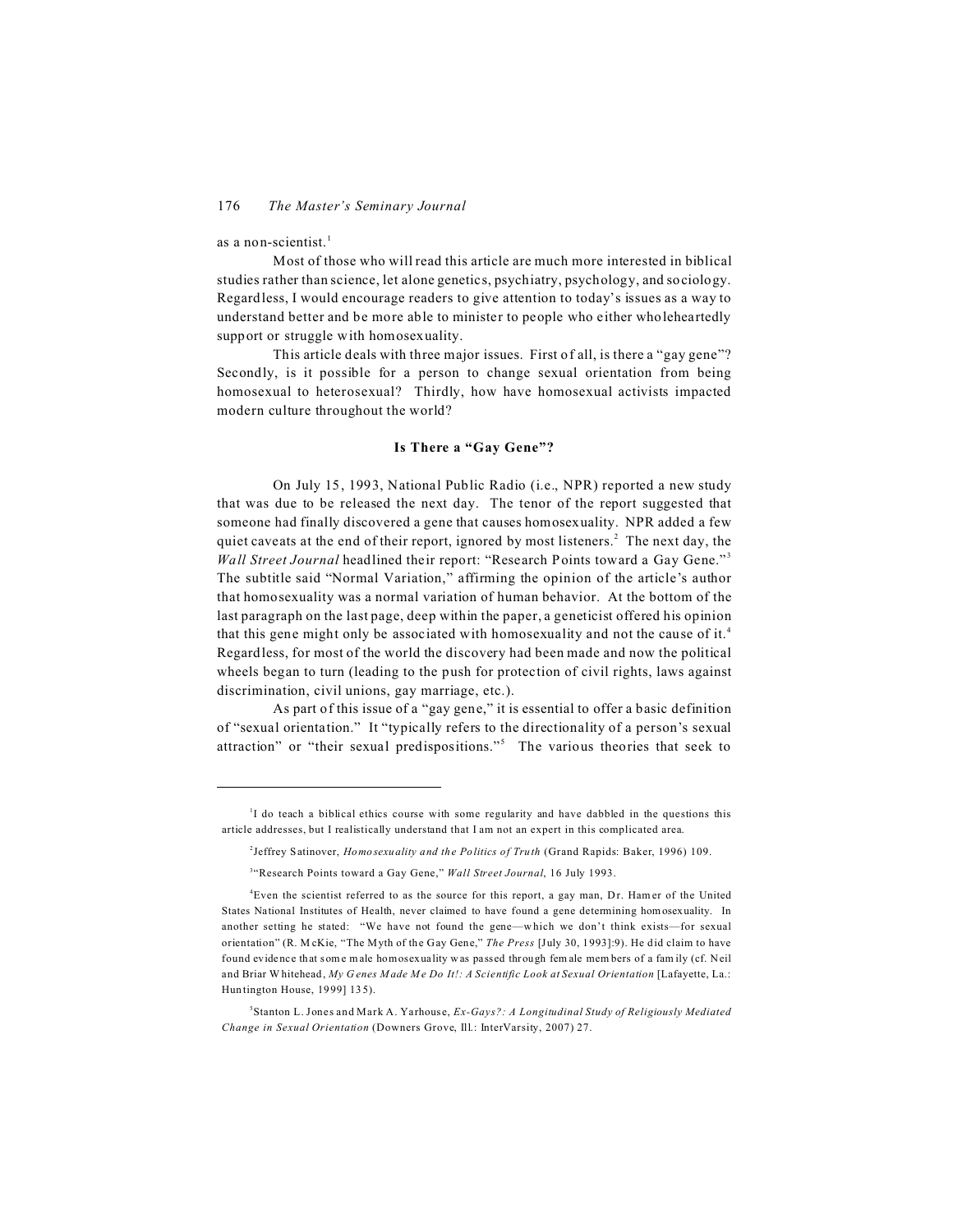explain the source for or basis of a person's sexual orientation fall into two broad categories: **nature** or **nurture** (or some combination of the two).

#### Nature

For the last three decades, there has been a resurgence of research in genetic studies as relates to providing cures for diseases as well as finding the genetic basis for certain behaviors. During this time researchers have discovered genes responsible for Huntington's disease, cystic fibrosis, muscular dystrophy, and others. Researchers have made great progress on mapping the human genome and by the end of the twentieth century determined the genetic basis for 450 physical conditions.<sup>6</sup>

This success led some scientists to pursue genetic causes for various behavioral patterns. Consequently, a category of study—behavioral genetics—came into being. The various studies mentioned below pursue some kind of genetic explanation for homosexuality as a human behavior. However, in addition to the comments given for each of the methodologies discussed below, it is important to understand that numerous scientists have far-reaching questions about the clarity of behavioral genetics.

One example is this quote by Charles Mann, a regular contributor to *Science*: "Time and time again, scientists have claimed that particular genes or chromosomal regions are associated with behavioral traits, only to withdraw their findings when they were not replicated. 'Unfortunately,' says Yale's Gelernter, 'it's hard to come up with many' findings linking specific genes to complex human behaviors that have been replicated."<sup>7</sup> Mann adds: "All were announced with great fanfare; all were greeted unskeptically in the popular press; all are now in disrepute."<sup>8</sup> This does not signify that there are absolutely no genetic factors that could impact or give rise to homosexual behavior. Nevertheless, it affirms that the alleged genetic basis of certain kinds of behavior is very ambiguous and is still open to debate. It is important to keep this in mind since the media in general and homosexual activists in particular ignore the genetic evidence's lack of clarity.

The broad consensus in the general population is that few people actually choose to have a homosexual or heterosexual orientation. Instead, they simply find themselves experiencing a same-sex or opposite-sex attraction as part of who they are. The first category used to describe the source for a person's sexual orientation, *nature*, refers to some kind of biological antecedent. The evidence for the biological or genetic cause of homosexuality includes research on twin studies, differences in

<sup>6</sup>Neil and Briar Whitehead, *My Genes Made Me Do It!* 135-36.

<sup>7</sup>Charles C. M ann, "Behavioral Genetics in Transition," *Science* 264/5166 (June 17, 1994):1687. 8 Ibid.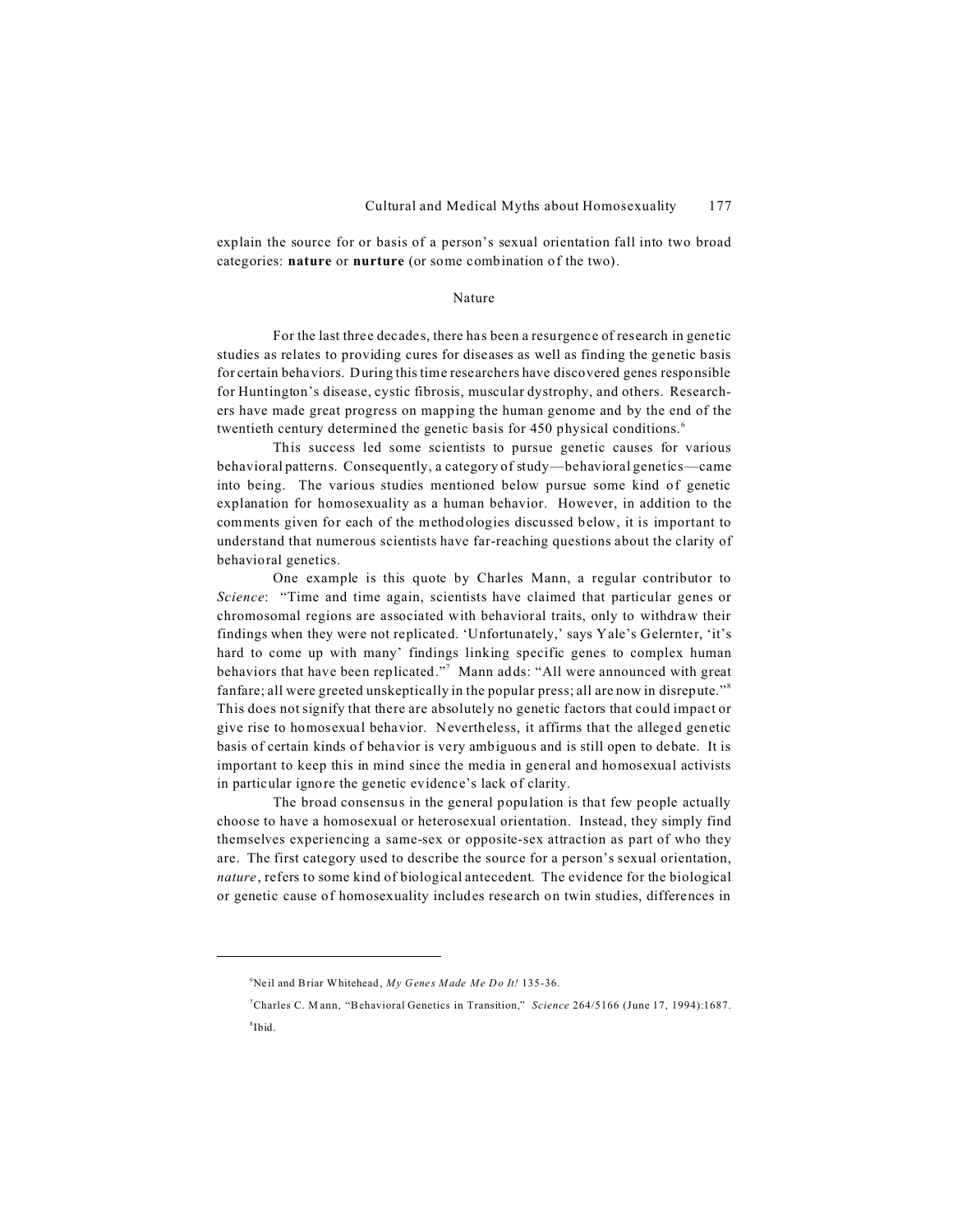brain structure, gene scans, and prenatal hormone exposure.<sup>9</sup> Only the first two of these will be discussed in any detail.

#### **Concordance rates found in twins' studies**

Twins have been invaluable to medical research for a number of decades. Sadly, during World War II, horrific experiments were performed on twins by the Nazis. More recently, most twin studies are performed as a way of addressing various maladies. Twin "registers" exist in different countries and are the foundation for modern twin studies. Scientists are organizing a gigantic European register (with a projected  $600,000$  members).<sup>10</sup> However, one of the largest in use at present is in Australia, with more than 25,000 twins listed.<sup>11</sup> Various scholars have worked through different twin registries to find identical twins in which at least one twin has "same sex attraction." They then consider the frequency with which the other twin has those same tendencies ("concordance").

#### Foundational studies (1991, 1993)

Bailey, Pillard, and their colleagues initially published two studies dealing with male and female twins that established the public perception that there is a strong genetic component to the causation of a homosexual orientation.<sup>12</sup>

*Key terms*. Several terms commonly occur in discussions of the genetic issues as they relate to homosexuality. The first one is "identical twins" or "monozygotic" (from "one egg"). These children share the exact same genes and hence are always the same sex and have same eye color. They are identical in every biological characteristic that is caused by the genes. The second term involves

<sup>9</sup>Various other potential sources of evidences for a natural cause of homosexuality have been and are being suggested. This article cannot be exhaustive in presenting all the possible suggested alternatives. The most comm only cited sources of evidence receive attention here.

<sup>10</sup>Neil and Briar Whitehead, updated chapter from *My Genes Made Me Do It!—A Scientific Look at Sexual Orientation*, http://www.mygenes.co.nz/download.htm (ch. 10, p. 1) (accessed 9/2/2008); cf. "Studies of European Volunteer Twins to Identify Genes Underlying Common Diseases," http://www.genomeutwin.org/index.htm (accessed 9/2/2008); O. Quintana Trias, "Genom EUtwin: A European Community Framework 5 Functional Genomics Special Initiative," *Twin Research*, 6/5 (October 1, 2003):353, http://www.ingentaconnect.com/content /aap/twr/2003/00000006/00000005 /art00001;jsessionid=5hkoff3ao8bu8.alice (accessed 9/2/2008); cf. Dorret I. Boomsma, "Twin Registers in Europe: An Overview," *Twin Research and Human Genetics* 1/1 (February 1998):34-51.

<sup>&</sup>lt;sup>11</sup>M. M. Braun, N. E. Caporaso, W. F. Page, and R. N. Hoover, "Genetic Component of Lung Cancer: Cohort Study of Twins," *The Lancet* 344 (1994):440-43.

<sup>12</sup>J. M. B ailey and R. C. Pillard, "A Genetic Study of Male Sexual Orientation," *Archives of General Psychiatry* 48/12 (December 1991):1081-96; J. M. Bailey, R. C. Pillard, M. C. Neale, and Y. Agyei, "H eritable Factors Influence Sexual Orientation in Wom en," *Archives of General Psychiatry* 50/3 (March 1993):217-23.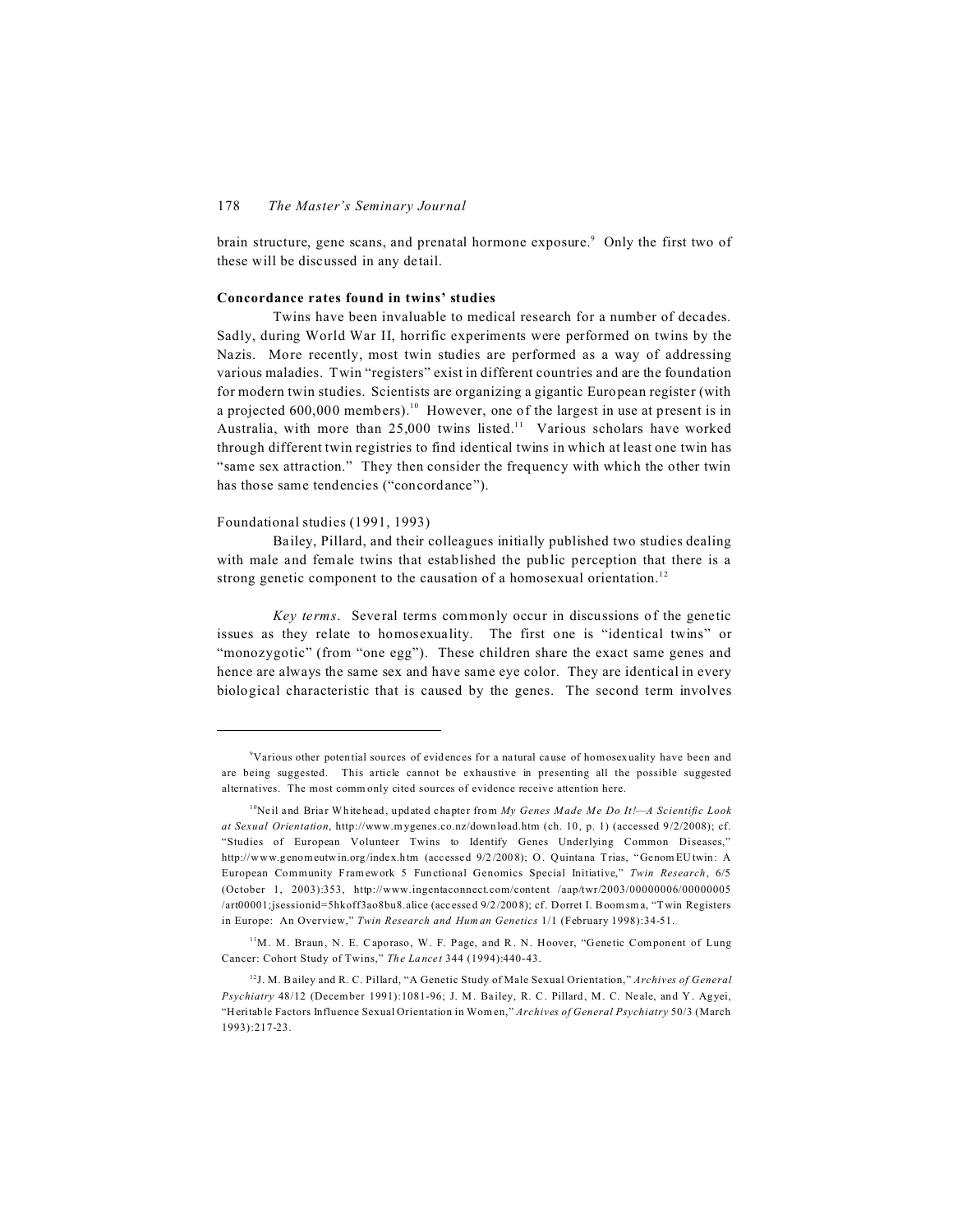"fraternal twins" or "dizygotic" (from "two eggs"). In this case, both eggs from the mother are fertilized by different sperms. They can be different gender and have different genetically determined characteristics (e.g., eye color). They would share the same basic degree of genetic similarities as any two siblings born to the same parents. The final term (in this overview) concerns "concordance." Concordance studies seek to discern the percentage of times a *matching of sexual orientation of twins*, especially identical twins, occurs. The general assumption is that a greater percentage of sexual orientation concordance in cases of increased genetic similarity may indicate a genetic cause for a homosexual orientation.

*Basic methods and conclusions*. People who conducted concordance studies searched for members of the gay community who were twins and investigated the sexual orientation of their siblings. They reported the following "concordance" rates, i.e., cases where both twins shared a homosexual orientation:<sup>13</sup>

|                   | <b>Males</b> | Females |
|-------------------|--------------|---------|
| Identical twins   | 52%          | 48%     |
| Fraternal twins   | 22%          | 16%     |
| Non-twin siblings | $9.2\%$      | 14%     |
| Adoptive siblings | $11\%$       | 6%      |

Here is what they actually found:

- 29 out of 56 identical twins where both brothers were gay (52%)
- 1 triplet trio where all three brothers were gay
- 27 identical twin pairs where one brother was gay and one was not (48%)
- 12 out of 54 fraternal twins where both brothers were gay (22%)
- 6 out of 57 of the adoptive brothers where both brothers were gay (11%).

Thus, Bailey and Pillard concluded that their study on identical and fraternal twins provides evidence of a genetic cause for homosexuality.

Problems with these two studies

Various scholars have critiqued the studies published by Bailey and his colleagues. <sup>14</sup> Here are a few of the problems that have been raised. In the first place,

<sup>&</sup>lt;sup>13</sup>Bailey and Pillard, "A Genetic Study of Male Sexual Orientation" 1089-96.

<sup>&</sup>lt;sup>14</sup>Here are just a few of those critiques: Stanton L. Jones and Mark A. Y arhouse, *Homosexuality*: *The Use of Scientific Research in the Church's Moral Debate* (Down ers G rove, Ill.: InterV arsity, 2000) 72-79; Stanton L. Jones and Alex W. Kwee, "Scientific Research, Homosexuality, and the Church's Moral Debate: An Update," *Journal of Psychology and Christianity* 24/4 (2005): 304-5; Neil and Briar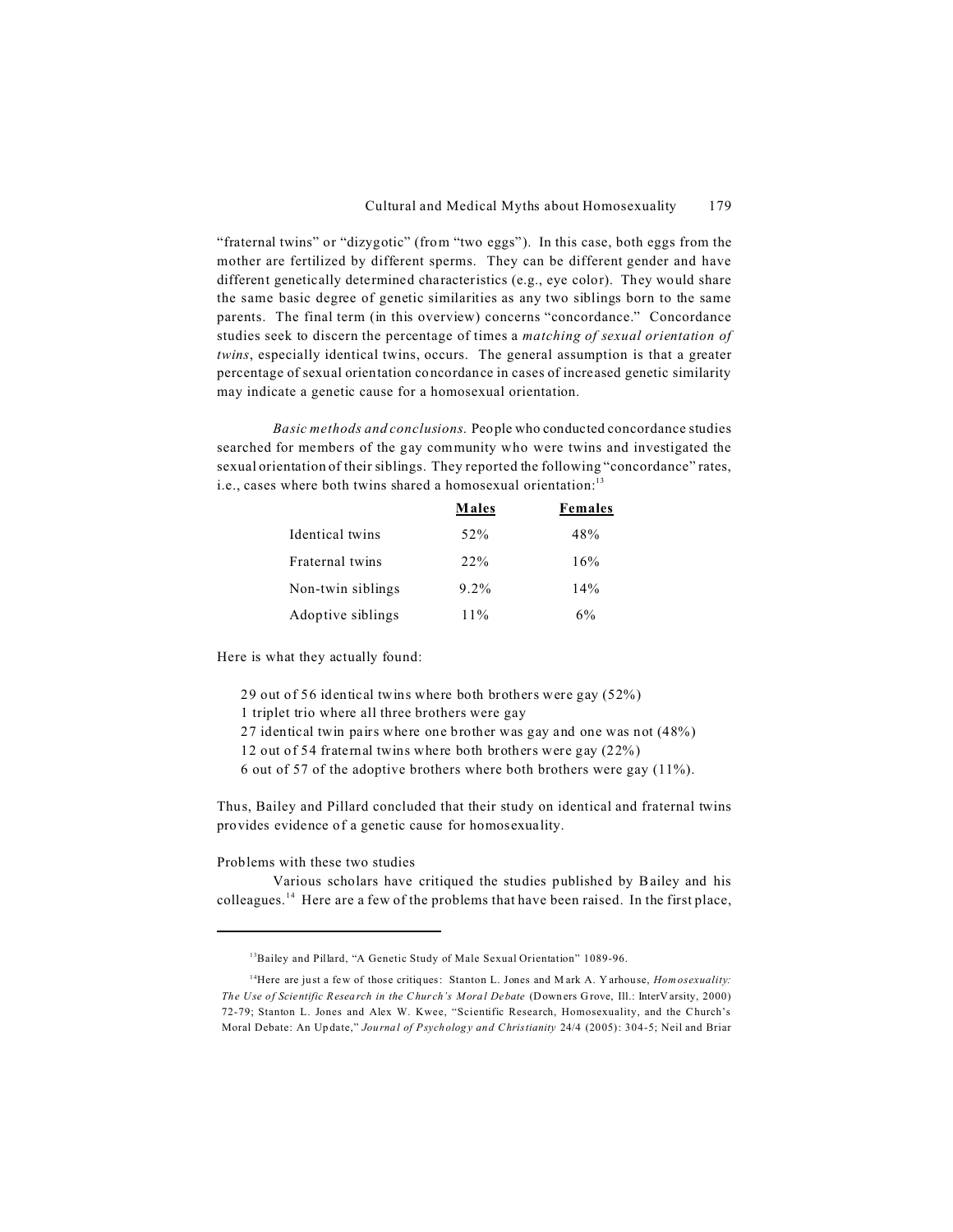the fact that Bailey recruited his samples by advertising in popular homosexual media outlets in the greater Chicago area would make his sample less representative. It was not a random sampling. This preferential recruiting could have been avoided by placing the advertisements in periodicals intended for the general public.<sup>15</sup> Second, the concordance rate does not mean that, for example, 52% of the population of identical twins were gay. It means that out of the twins interviewed (recruited through popular homosexual media outlets), 52% was the concordance rate. Third, if homosexuality is genetically determined, why did only 52% of the *identical* twins share the same sexual orientation? How about the other 48% who differed in their sexual orientation? If a homosexual orientation had a fundamental or primary genetic or biological cause, one would expect a higher level of concordance. Notice some other life characteristics that various studies have identified as having a *heritability rate* of around 50%: extroversion, depression, criminality, alcoholism, religiosity, fundamentalism, and divorce.<sup>16</sup> Those do not derive from genetic factors primarily but have a strong connection to external factors. Fourth, one must keep in mind that "heritable" does not mean "directly inherited". To some degree, almost every human characteristic has a heritability rate. However, few human behavioral traits are directly inherited as with physical features like height, eye color, and skin pigmentation. "Inherited" refers to something "directly determined by genes," with little or no way of preventing or modifying the trait through a change in the environment.<sup>17</sup> The numbers offered by researchers concerning the genetic basis for homosexuality refer to a potential heritability rate rather than to an indication of direct inheritance.

# Bailey's Australian study (2000)

Recognizing the limitation of his own sampling, Bailey and his colleagues accessed the Australian Twin Registry and sent surveys to every twin who had registered in that list.<sup>18</sup> Notice the difference in the results, compared to his previous study:

Whitehead, *My Genes Made Me Do It!* 135-47; Jones and Yarhouse, *Ex-Gays?* 123-29.

<sup>&</sup>lt;sup>15</sup>As the next section indicates, Bailey and his colleagues used a more representative sampling for their study in 2000.

<sup>&</sup>lt;sup>16</sup>Neil and Briar Whitehead, My Genes Made Me Do It! 158-59. The authors footnote each characteristic to reference a study that suggested that heritability rate.

<sup>&</sup>lt;sup>17</sup>Jeffrey Satinover, "The Gay Gene?," *The Journal of Human Sexuality* (1996), http://www .leaderu.com/jhs/satinover.html (accessed 9/2/2008).

<sup>&</sup>lt;sup>18</sup>J. M. Bailey, M. P. Dunne, and N. G. Martin, "Genetic and Environmental Influences on Sexual Orientation and its Correlates in an Australian Twin Sam ple," *Journal of Personality and Social Psychology* 78/3 (2000):524-36.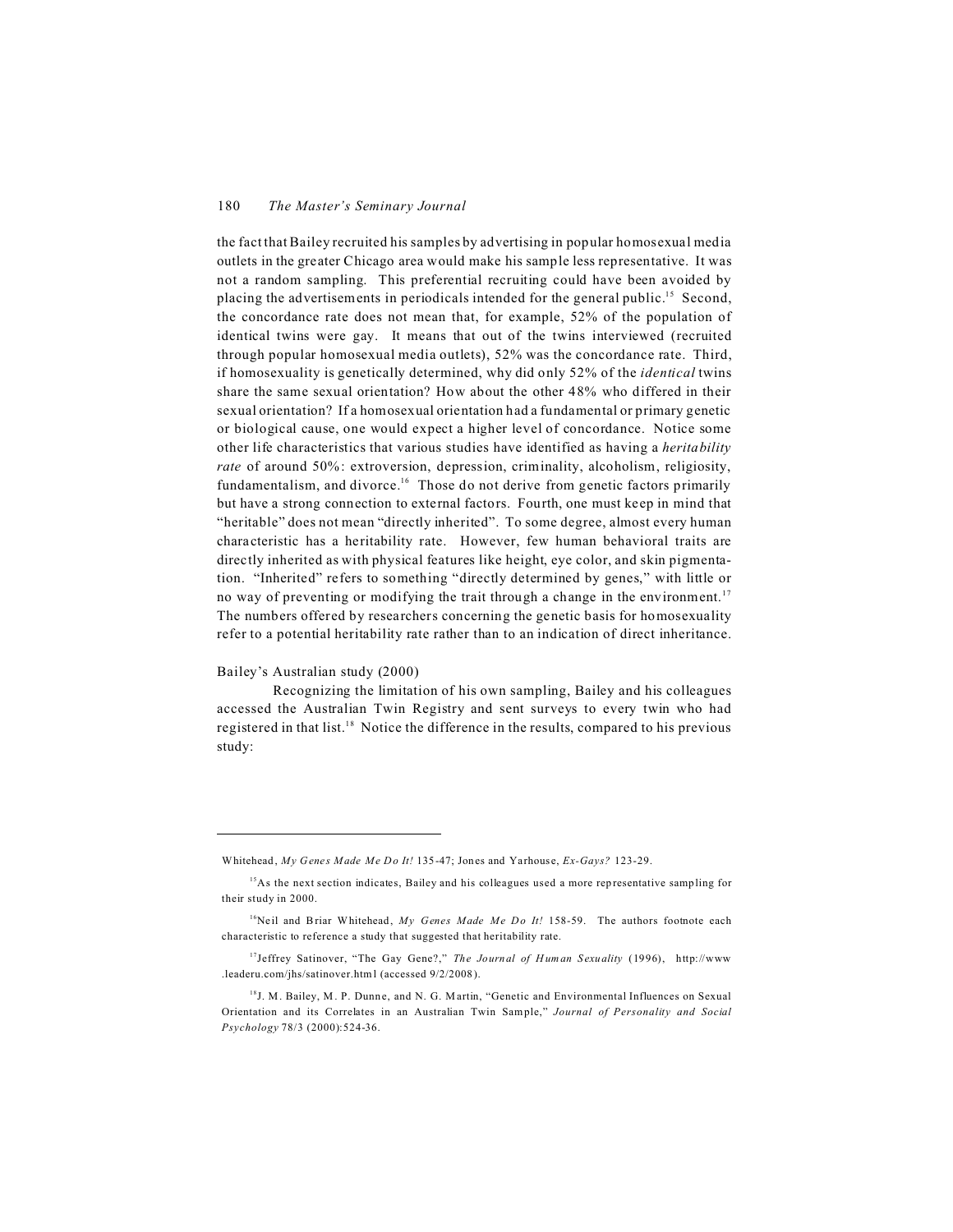|                        | U.S.    | Australian | U.S.    | Australian |
|------------------------|---------|------------|---------|------------|
|                        | Males   | Males      | Females | Females    |
| <b>Identical twins</b> | $52\%$  | 20%        | 48%     | 24%        |
| <b>Fraternal twins</b> | 22%     | $0\%$      | 16%     | 10%        |
| Non-twin siblings      | $9.2\%$ | N/A        | 14%     | N/A        |
| Adoptive siblings      | $11\%$  | N/A        | 6%      | N/A        |

Bailey himself admits that the results suggest that concordance rates from his previous studies reflected an inflated bias in the sample he had gathered.<sup>19</sup>

#### Summary

The newer findings call into question whether or not there is a *significant* genetic influence involved in the causation of homosexuality. This kind of evidence (twin studies) has been overemphasized by those who favor some biological basis for homosexuality. The conclusions of Bailey's first studies were trumpeted in secular and religious media as evidence that favors a biological cause for homosexuality. It is also true that the apparent unanimity on a biological cause for homosexuality is not an accurate portrayal of the scholarly consensus. Various scholars have firmly rejected the notion that biological or genetic factors serve as the primary or fundamental basis for sexual orientation.<sup>20</sup> Though this evidence does not rule out all genetic involvement, it clearly minimizes its impact as a fundamental cause of a person's sexual orientation.

In addition to the study of genetic similarity of twins with regard to homosexuality, scholars have also given attention to differences in brain structure as a potential evidence for "built-in" causation of homosexuality.

#### **Differences in brain structure**

Various studies have guggested that one specific brain area (the interstitial nucleus of the hypothalamus [area 3], i.e., INAH3) may be different in homosexuals and heterosexuals.<sup>21</sup> LeVay's inaugural study posited a connection between brain structure and sexual orientation, but two later studies seriously questioned the clarity of his findings.

<sup>19</sup>Ibid., 534.

 $2^{0}$ Cf. W. Byne and B. Parsons, "Human Sexual Orientation: The Biologic Theories Reappraised," *Archives of General Psychiatry* 50/3 (March 1993):228-39; Peter S. Bearman, "Opposite-Sex Twins and Adolescent Same-Sex Attraction," *American Journal of Sociology* 107/5 (March 2002):1183-88.

<sup>&</sup>lt;sup>21</sup>For a comparison of conclusions of brain structure differences found in 6 studies (1985–2001), see the chart in Jones and Yarhouse, *Hom osexuality: The Use of Scientific Research* 306.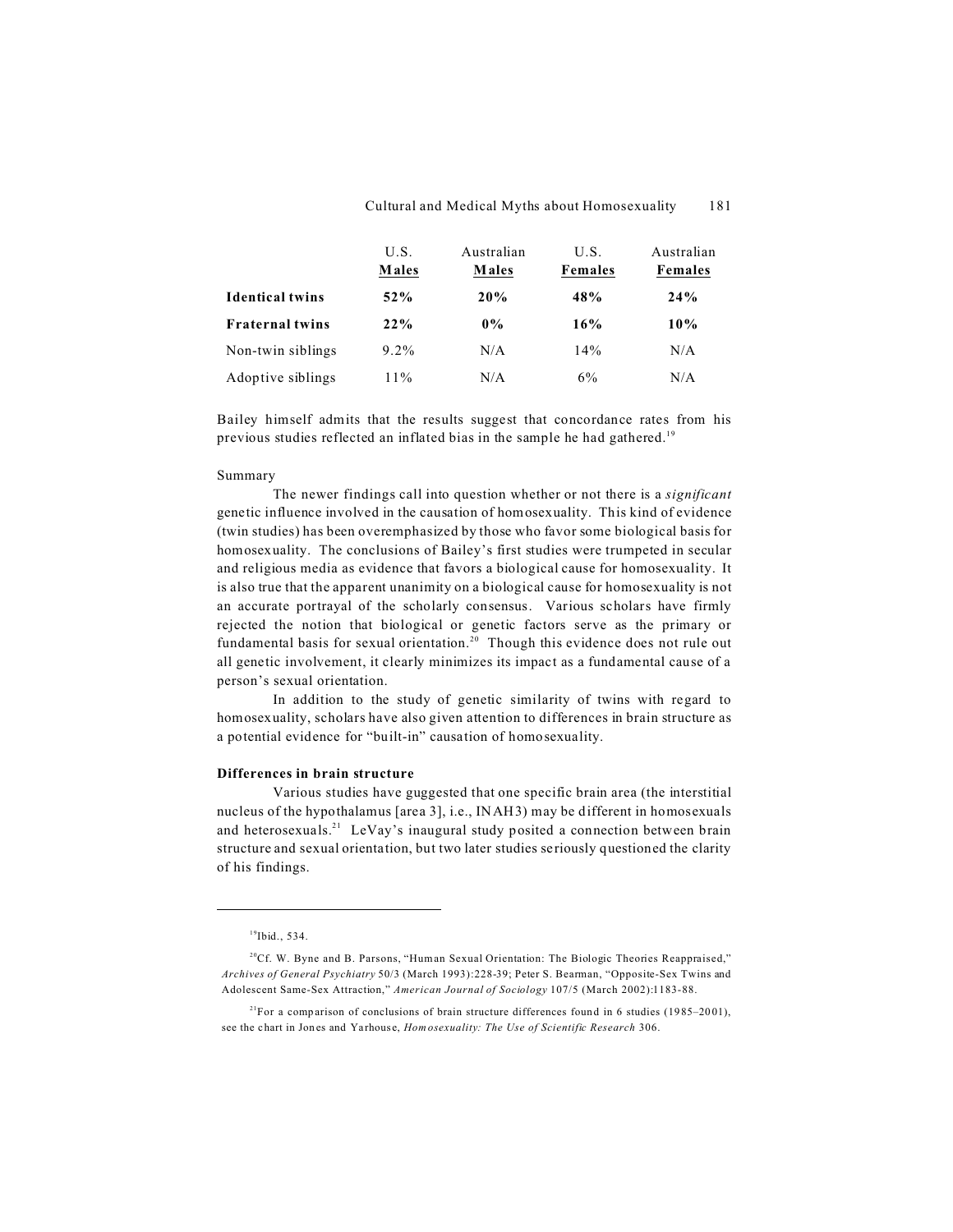#### Simon LeVay (1991)

LeVay claimed to have found conclusive proof that gay and straight men have distinct differences in brain structure. He discovered that a small area of the hypothalamus (INAH3) was smaller in gay men than in straight men (and was similar in size to that of women). Based on this evidence, LeVay concluded that there was only one reasonable conclusion: these brain differences were the *biological causes of sexual orientation*. 22

In light of his article and the way pro-homosexual activists utilize LeVay's conclusions, one would think that his research provided very concrete support for this conclusion. However, at the end of the article, LeVay himself wrote that "the results do not allow one to decide if the size of INAH3 in an individual is the cause or consequence of that individual's sexual orientation" or whether it is the result of or the cause of a totally unrelated issue!<sup>23</sup>

#### William Byne (2001)

Byne and his colleagues revisited the issue of brain structure differences.<sup>24</sup> His study offered several corrections to LeVay's conclusions:

- INAH3 in women has a different number of neurons than men (heterosexual and homosexual), not primarily a different size or density. In other words, the INAH3 area in women is smaller, not because their neurons are smaller or more dense, but because they have fewer neurons.
- Heterosexual and homosexual males have comparable numbers of neurons.
- The volume or size of the INAH3 of homosexual males is between that of heterosexual males and heterosexual females—to a statistically nonsignificant degree.
- The slight difference in size of the INAH3 area between homosexual and heterosexual males is not proof of prenatal, biological determination of sexual orientation.25

<sup>&</sup>lt;sup>22</sup>Simon LeVay, "A Difference in Hypothalamic Structure between Heterosexual and Hom osexual Men," *Science* 253/5023 (August 30, 1991):1034-37.

<sup>23</sup>Ibid., 1036.

<sup>&</sup>lt;sup>24</sup>W. Byne, and others, "The Interstitial Nuclei of the Human Anterior Hypothalamus: An Investigation of Variation with Sex, Sexual Orientation, and HIV Status," *Hormones and Behavior* 40/2 (2001):91. Cf. Jones and Kwee, "Scientific Research" 306-7.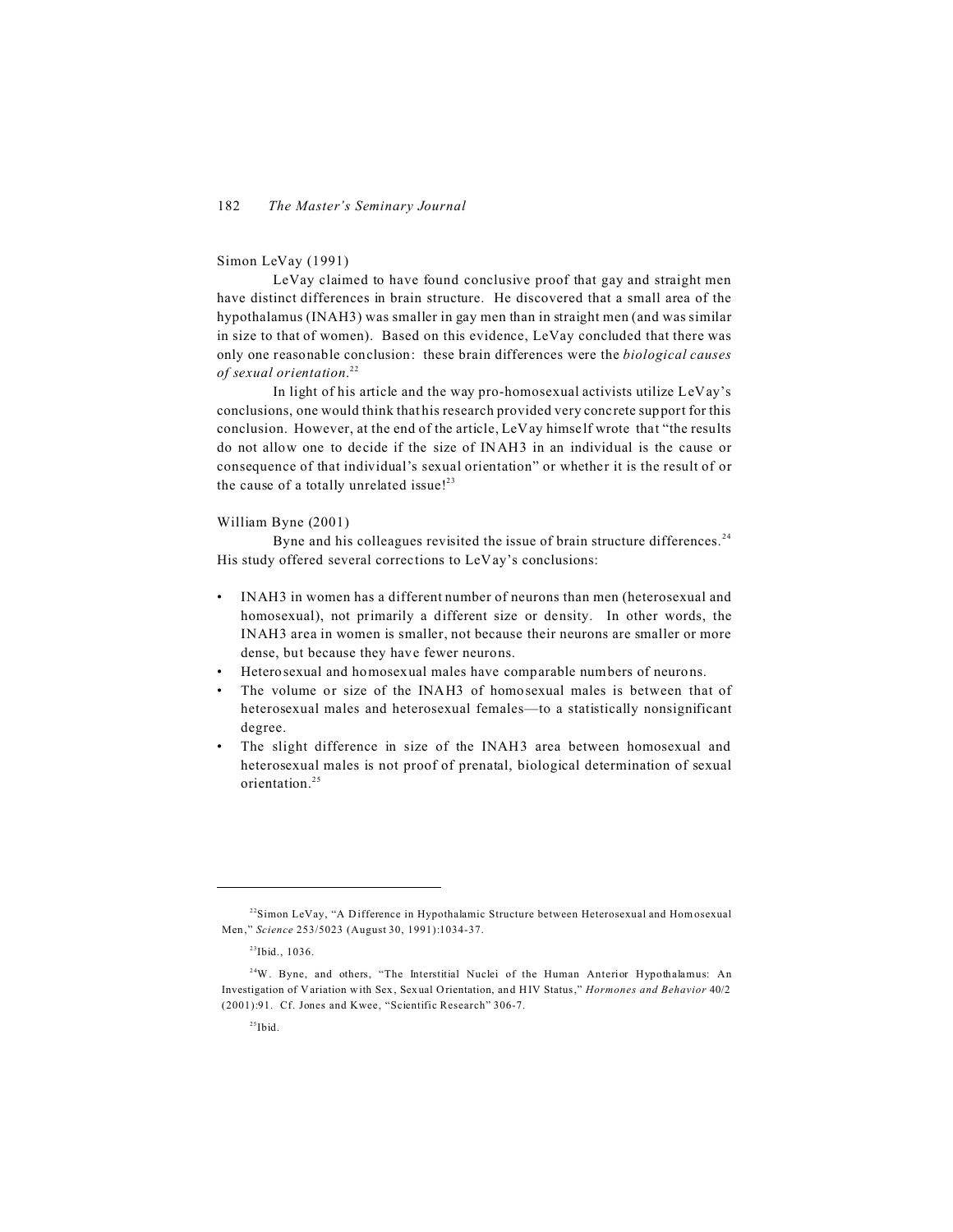• Though some of the difference in size may have been influenced by prenatal hormones, those differences could also have been the result, rather than the cause of, sexual behavior and preference (as a result of postnatal experience).<sup>26</sup>

Byne's study concludes: "Sexual orientation cannot be reliably predicted on the basis of INAH3 volume alone."<sup>27</sup>

#### Savic, Berglund, and Lindstrom (2005)

These three Swedish scholars exposed 36 individuals (12 heterosexual males, 12 homosexual males, and 12 heterosexual females) to male and female pheromones (derivatives of testosterone and estrogen). Of the various findings of this study, two deserve mention. First of all, the male homosexuals and female heterosexuals responded most to the male pheromone and the male heterosexuals responded most to the female pheromones. Secondly, the changes measured in the way the hypothalamus processed these signals suggested that "our brain reacts differently to the two putative pheromones . . . and suggests a link between sexual orientation and hypothalamic neuronal process."<sup>28</sup> Here is the central point of this information—*changes in the hypothalamus at times are the result of sexual orientation and behavior rather than the cause of it*.

Many studies of this kind completed so far have generated inconsistent findings, failed to reproduce findings, and have been characterized by poor methodology.<sup>29</sup> Of course, the question about brain structure is whether it is the result or the cause of homosexual orientation and behavior. However, it seems quite clear that any reference to differences in brain structure as a reliable indicator of a genetic basis for homosexuality is not justified by the evidence. Because of space limitations, the other two potential genetic causalities (genetic scans and prenatal hormone exposure) are just referenced for completeness.

#### **Genetic scans/linkage**

Various studies have attempted to examine the entire genetic structure as part of an attempt to find genetic causes for homosexuality. Dean Hamer,  $30$  his

 $26$ Ibid.

<sup>27</sup>Byne, "Interstitial Nuclei" 91.

<sup>&</sup>lt;sup>28</sup>Ivanka Savic, Hans Berglund, and Per Lindström, "Brain Response to Putative Pheromones in Homosexual Men," *Proceedings of the National Academies of Science* 102/20 (May 17, 2005):7356.

<sup>29</sup>Jones and Y arhouse, *Ex-Gays?* 28.

<sup>&</sup>lt;sup>30</sup>Dean H. Ham er, and others, "A Linkage between DNA M arkers on the X C hrom osome and Male Sexual Orientation," *Science* 261/5119 (July 16, 1993):321-27. Cf. Dean Hamer's book, *The Science of Desire: The Search for the Gay Gene and the Biology of Behavior* (New York: Simon & Schuster, 1994).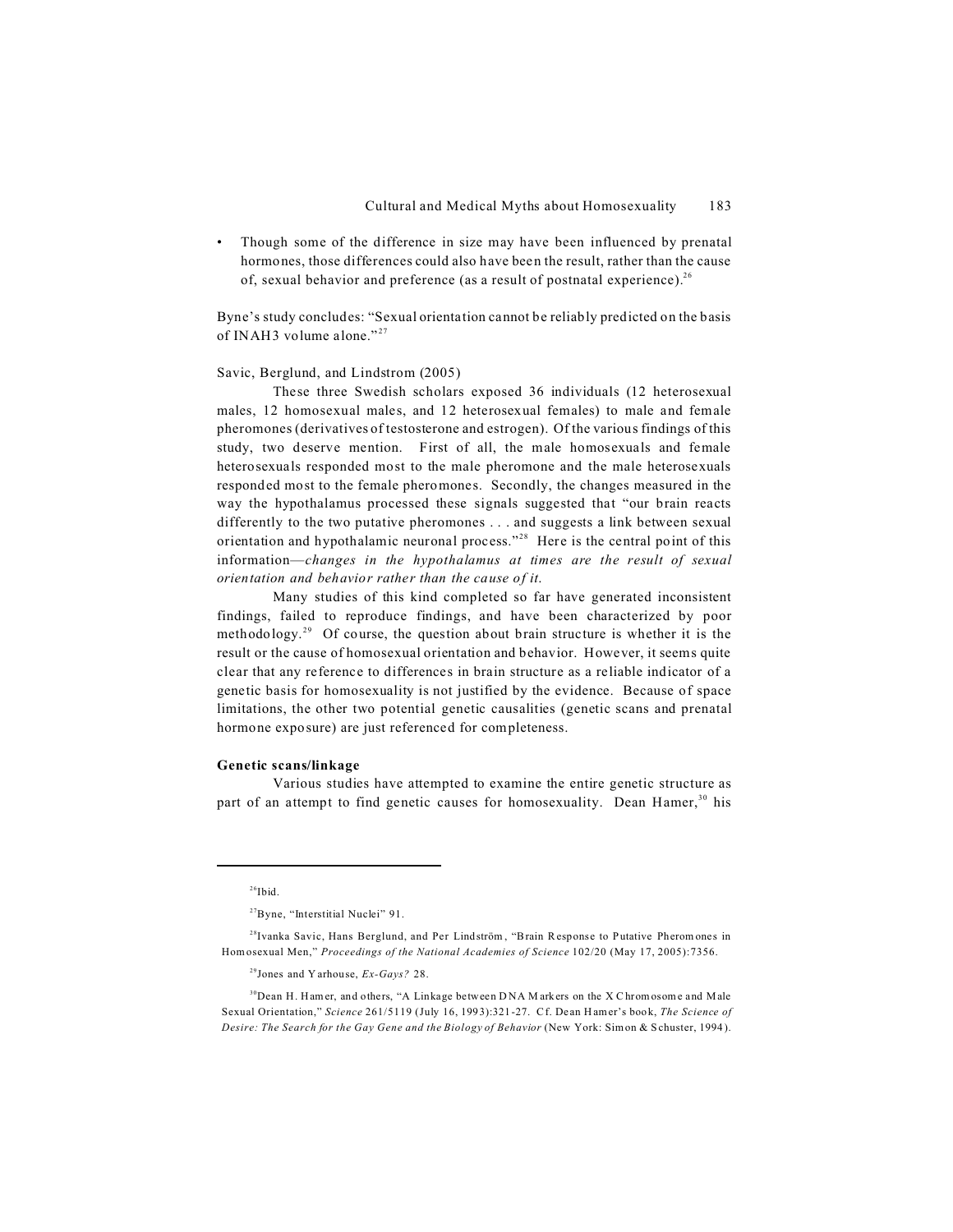colleagues,  $31$  and Brian Mustanski $32$  have led these past attempts to examine the entire genetic structure of homosexuals. They studied 40 pairs of homosexual brothers and allegedly identified an X-linked gene at position Xq28 that was associated with homosexuality (inherited from the mother to her homosexual son). Also various ongoing efforts continue this research. Under the direction of Alan Sanders, researchers at the Evanston Northwestern Healthcare Research Institute, Northwestern University, University of Chicago, and University of Illinois at Chicago are also searching for genes that influence male sexual orientation.<sup>33</sup>

Hamer and others performed a common type of behavioral genetics investigation called the "linkage study." In this kind of study, researchers identify a behavioral trait that runs in a family, look for a chromosomal variant in the genetic material of that family, and determine whether that variant is more frequent in family members who share the particular trait. To the average person, the identified "correlation" of a genetic structure with a behavioral trait signifies that this trait is "genetic," that is, something directly inherited. In fact, it means absolutely nothing of the sort, and it should be emphasized that virtually no human trait is without *a number of* genetic connections.<sup>34</sup>

How is one to evaluate the methodology employed in these studies? Various scientists from diverse disciplines have questioned the clarity and accuracy of the suggested findings from these genetic scans.<sup>35</sup> They have generally dismissed the idea that the Xq28 marker provides evidence of genetic causation for homosexuality. Hamer's results have never been reproduced. In fact, two subsequent studies of other homosexual brothers have since concluded that there is *no* evidence that male sexual orientation is influenced by an X-linked gene.<sup>36</sup> Ongoing research in this area is looking for numerous genetic markers that would evidence a genetic cause for homosexuality.

<sup>&</sup>lt;sup>31</sup>S. Hu, and others, "Linkage between Sexual Orientation and Chromosomes Xq28 in Males but not in Females," *Nature Genetics* 11:3 (November 1995):248-56.

<sup>32</sup>B. S. M ustanski, and others, "A Genomewide Scan of M ale Sexual Orientation," *Human Genetics* 116/4 (2005):272-78.

<sup>33</sup>See Alan R. Sanders, "M olecular Genetic Study of Sexual Orientation," http://www.gaybros.com (accessed 9/2/2008).

<sup>34</sup>Jeffrey Satinover, "The Gay Gene?," *The Journal of Human Sexuality* (1996), http://www.leaderu .com/jhs/satinover.html (accessed 9/2/2008).

<sup>35</sup> Jones and Kwee, "Scientific Research" 305-6; Jones and Yarhouse, *Hom osexuality: The Use of Scientific Research* 79-83; Ingrid Wickelgren, "Discovery of Gay Gene Questioned," *Science* 284/5414 (April 23, 1999):571; Bearman, "Opposite-Sex Twins" 1186.

<sup>&</sup>lt;sup>36</sup>George Rice, and others, "Male Hom osexuality: Absence of Linkage to Microsatellite Markers at Xq28," *Science* 284/5414 (April 23, 1999):665-67; J. M. Bailey, and others, "A Family History Study of Male Sexual Orientation Using Three Independent Samples," *Behavior Genetics* 29 (1999):79-86.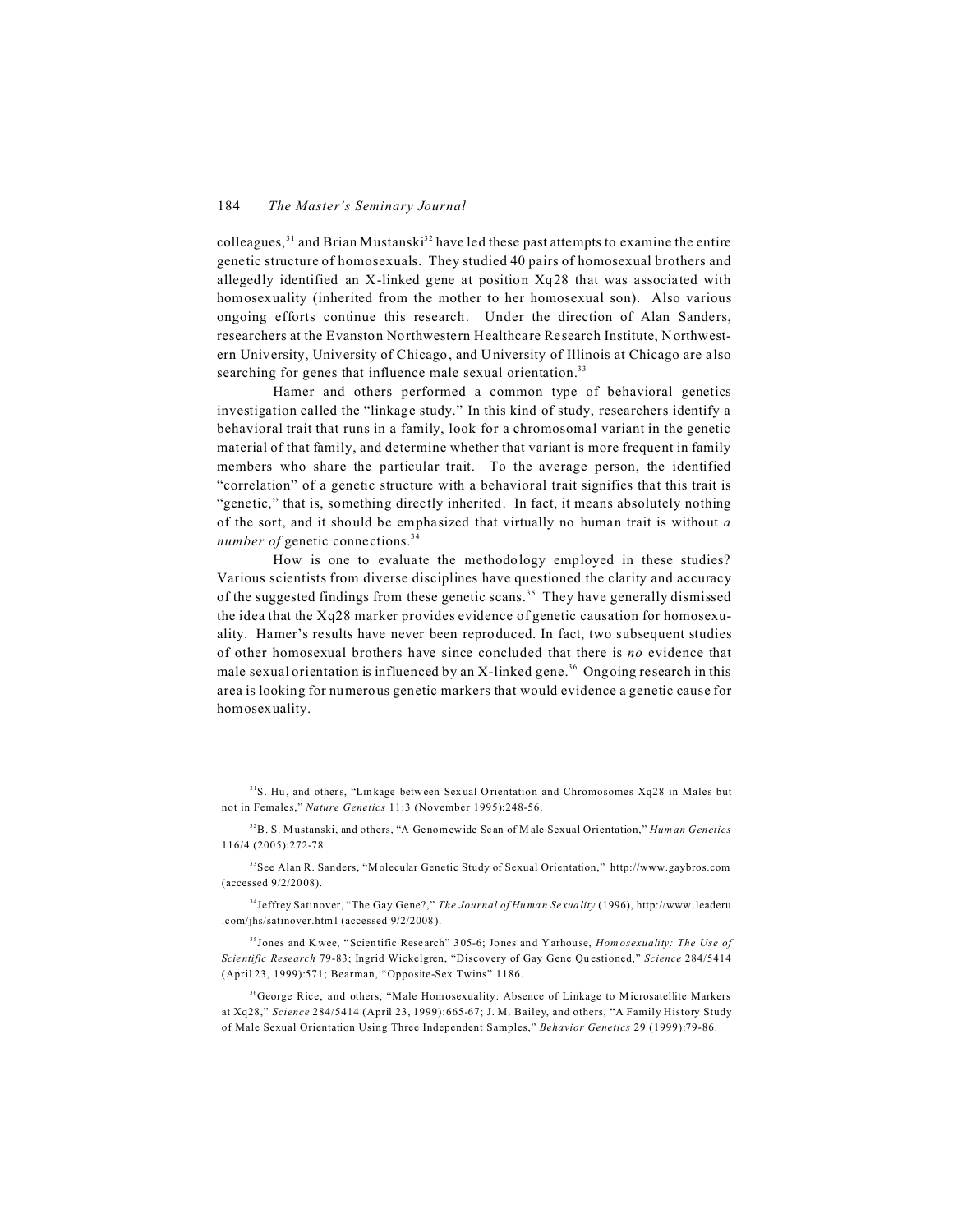#### **Prenatal hormone exposure**

This approach draws on the studies of animal fetuses that have been injected prenatally with abnormal doses of sex hormones (which is not at all comparable to what homosexual men or women have experienced). It also considers studies of "animal homosexuality" that consider "gay fruit flies," "gay penguins," and "gay sheep." Although some scholars have found these studies significant, they seem to overlook fundamental differences between human and animal sexuality. <sup>37</sup>

#### Summary

All of the above research did not "discover" a gay gene, although many have suggested that. However, these studies that suggested some biological cause for homosexuality significantly influenced public perceptions. As Yarhouse points out, "The more people believed that homosexuality was a biological 'given,' the more likely they were to support a variety of issues deemed important to some in the gay community (e.g., ordination of practicing gay, lesbian, or bisexual clergy; gay rights legislation, etc.)."<sup>38</sup>

#### Nurture

The other category of suggested causes for homosexuality, nurture, focuses on environmental or psychological factors. Theories under this heading focus on parent-child relationships and psychodynamic theory, i.e., the activity and interplay of the unconscious and conscious mental and emotional forces that determine personality and motivation.<sup>39</sup>

According to the American Psychiatric Association (APA):

There is no consensus among scientists about the exact reasons that an individual develops a heterosexual, bisexual, gay, or lesbian orientation. Although much research has examined the possible genetic, hormonal, developmental, social, and cultural influences on sexual orientation, no findings have emerged that permit scientists to conclude that sexual orientation is determined by any particular factor or factors. Many think that nature and nurture both play complex roles; most people experience little or no sense of

 $37$ For a few examples of this approach along with critiques, see Jones and Kwee, "Scientific Research" 306-8; Bearman, "Opposite-Sex Twins" 1188-90; Jones and Yarhouse, *Hom osexuality: The Use of Scientific Research* 61-65; Neil and Briar W hitehead, *My Genes Made Me Do It!* 113-24.

<sup>38</sup>Mark A. Y arhouse, "Homosexuality, Ethics and Identity Synthesis," *Christian Bioethics* 10 (2004):241.

<sup>&</sup>lt;sup>39</sup>This definition is drawn from the *Oxford English Dictionary*, "psychodynamics, n.," http://dictionary.oed.com (accessed 9/2/2008).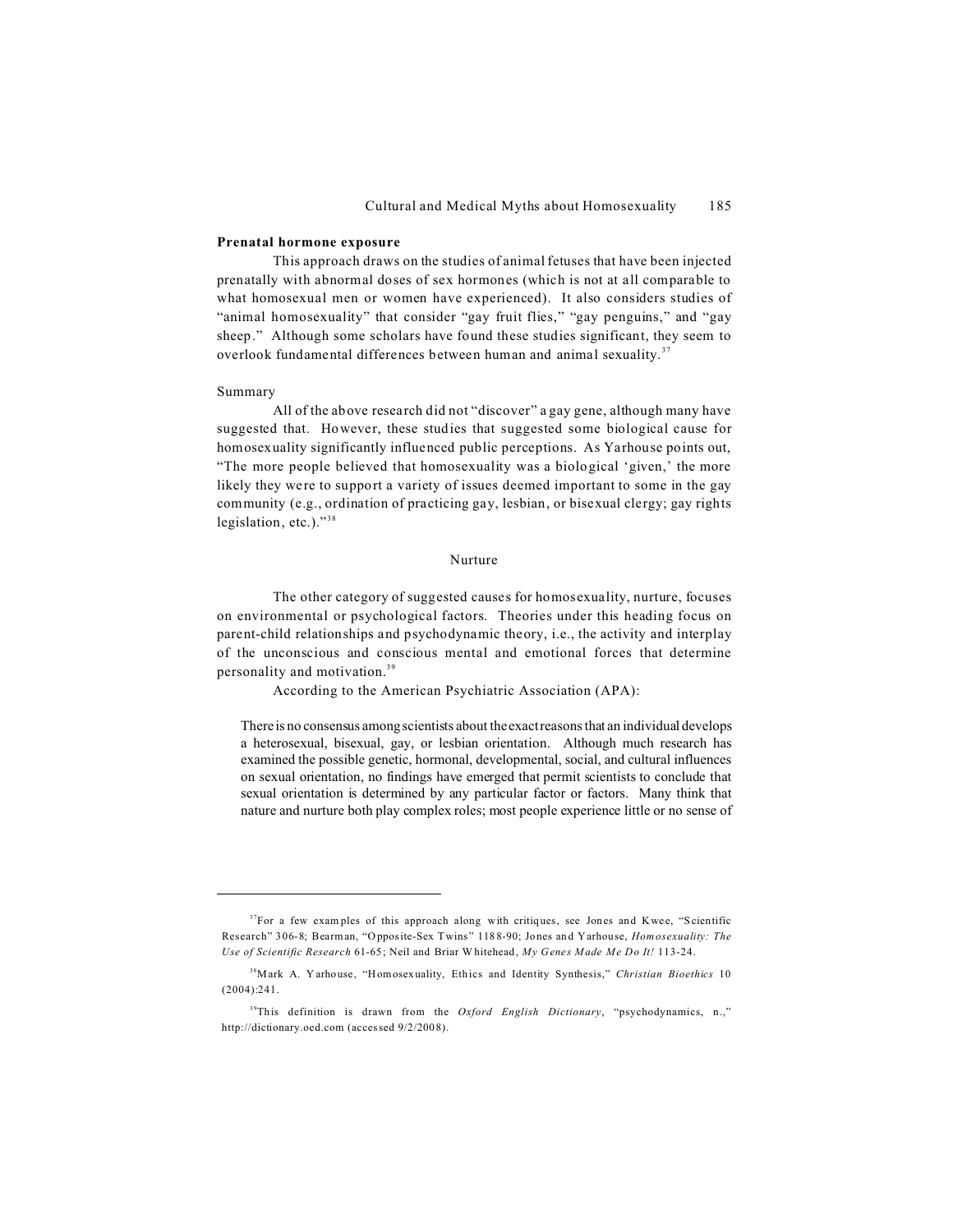choice about their sexual orientation.<sup>40</sup>

Jones and Yarhouse affirm that current research concerning the cause of homosexuality is "decidedly inconclusive."<sup>41</sup> They correctly conclude that one cannot point to genes alone, but that the cause draws on multiple and complex factors.<sup>42</sup>

# **What if there is a "gay gene"?**

What if, at some point in time, scientists were able to present some concrete evidence that supported the concept of a "gay gene"? Al Mohler has addressed this question more than once on his well-known blog, www.AlbertMohler.com. Here is a summary of some of his observations. In the first place, he would point out that the biblical understanding of the effects of sin would most certainly explain the corruption of the genetic code. Secondly, he would affirm that any genetic link for any sinful behavior indicates nothing about the moral status of that behavior. God's verdict on homosexuality is determined in the Bible, not in any laboratory.

#### Summary

First of all, numerous scientists from various disciplines have and are working hard to demonstrate some fundamental or primary genetic or biological cause for homosexuality. Various homosexual activists speak and write as if a genetic cause for a homosexual orientation has been clearly established. Based on that alleged reality, they press for various kinds of civil rights protections since their lifestyle is not chosen or aberrant, but the result of the way they are "hard-wired" from birth. On the other hand, a number of homosexual activists have expressed concerns about finding a genetic cause for homosexuality. They suggest it could lead to prenatal testing and abortions to eliminate gay people<sup>43</sup> or could lead to attempts to correct genetic patterns. Secondly, based on the above genetic studies, *no clear evidence* confirms that genetic or biological factors provide the primary cause for a homosexual orientation. Finally, the above studies do not rule out any or all genetic or biological factors from the question of a homosexual orientation. The question is whether those features are determinative or could represent some kind of predisposition. As Jeffrey Satinover suggests, "A certain genetic constitution may make

<sup>&</sup>lt;sup>40</sup>American Psychological Association, "Answers to Your Questions for a Better Understanding of Sexual Orientation & Homosexuality," http://www.apa.org/topics/sorientation.html#whatis (accessed 9/2/2008).

<sup>41</sup>Jones and Y arhouse, *Ex-Gays* 29.

 $42$ Ibid.

 $43$ For example, see Gay and Lesbian Alliance against Defamation's note about the recently inaugurated study of 1,000 pairs of brothers; "1,000 Pairs of Illinois Brothers Participate in 'Gay Gene' Research," Gay and Lesbian Alliance against Defam ation (October 30, 2007), www.glaad.org /publications/archive\_detail.php?id=4 082& PH PSE SSID =f (accessed 9/2/2008).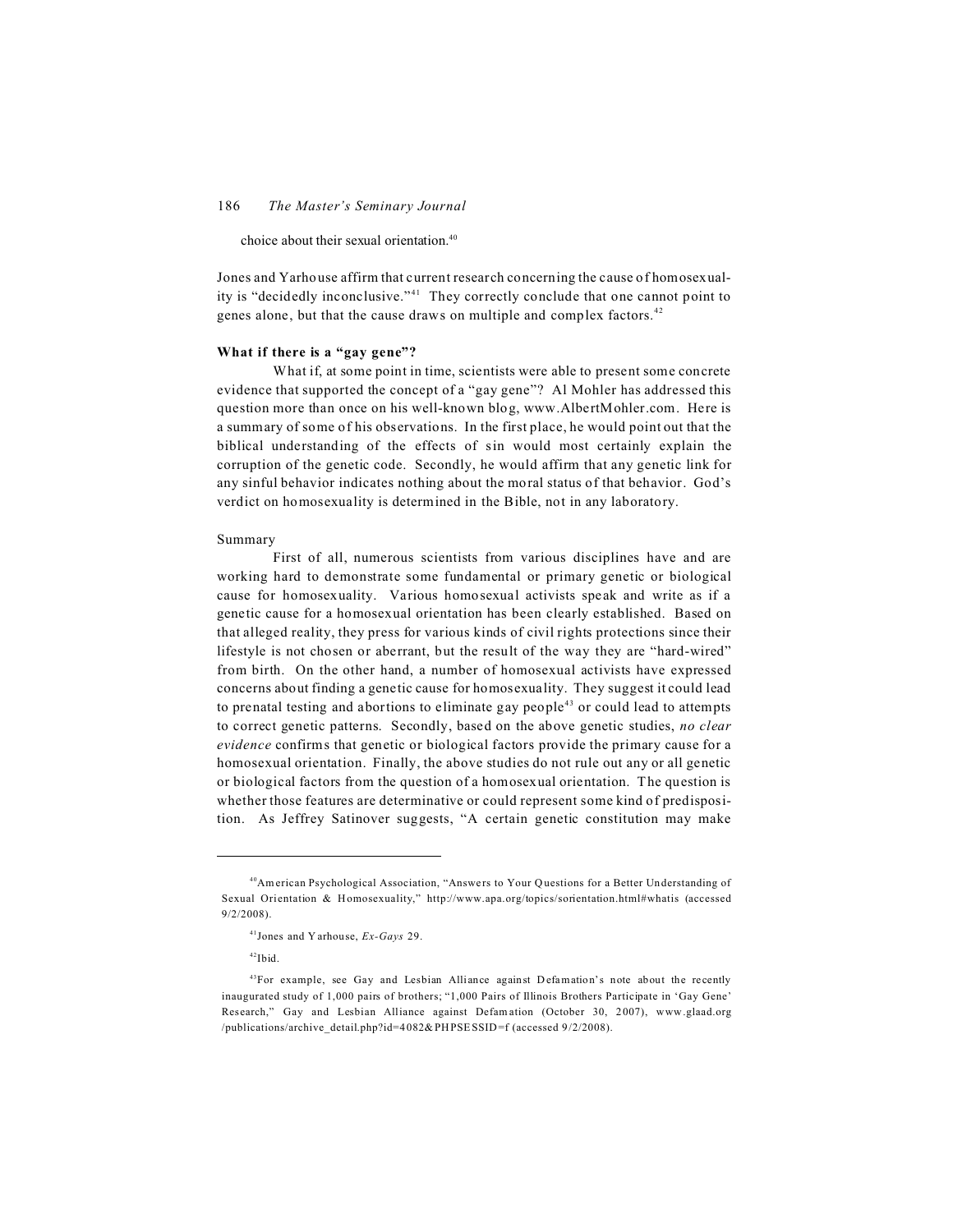homosexuality more readily available as an option, but it is not a cause of homosexuality."<sup>44</sup>

# **Is It Possible for a Person to Change Sexual Orientation from Being Homosexual to Heterosexual?**

# **What is a sexual orientation?**

As stated above, a simple definition of "sexual orientation" is "the directionality of a person's sexual attraction" or "their sexual predispositions."<sup>45</sup> However, the way one defines this expression varies widely among those who study and write about this issue. Broadly speaking, two metaphysical assumptions stand behind the way a person defines someone's sexual orientation: "essentialism" and "constructionism."

# Essentialism

Proponents of this definition of sexual orientation argue that all types of sexual orientation (heterosexual, homosexual, and bisexual) represent "natural human kinds" that can be found throughout history and in other cultures. Generally, but not always, proponents of this view point to specific genetic or prenatal hormonal factors that lead to these differences in orientation.<sup>46</sup>

#### Constructionism

On the other hand, there are others who propose that sexual orientations are "social human kinds" and that distinctions made in contemporary culture about heterosexsuality, homosexuality, and bisexuality reflect linguistic constructs that capture certain meanings about sexual behavior.<sup>47</sup> Most "constructionists" would lean toward external influences rather than genetic or biological features as the

<sup>44</sup>Satinover, *Homosexuality and the Politics of Truth* 114.

<sup>45</sup>Jones and Y arhouse, *Ex-Gays?* 27. The APA offers this definition: "Sexual orientation refers to an enduring pattern of emotional, romantic, and/or sexual attractions to men, women, or both sexes. Sexual orientation also refers to a person's sense of identity based on those attractions, related behaviors, and mem bership in a community of others who share those attractions" (American Psychological Association, "Answers to Your Questions for a Better Understanding of Sexual Orientation & Hom osexuality" (http://www .apa.org /topics/sorientation.html#wh atis [accessed 9/2/200 8]).

<sup>46</sup>Yarhouse, "Homosexuality, Ethics and Identity Synthesis" 242-43.

 $47$ Ibid., 243. From a constructionist's perspective, sexual orientation could be compared to being a Republican or Democrat. These categories are not universal "givens" that cross all cultural and historical realms. Instead, they are understandings fashioned by our society as a way of accounting for political preferences, identity, and voting patterns.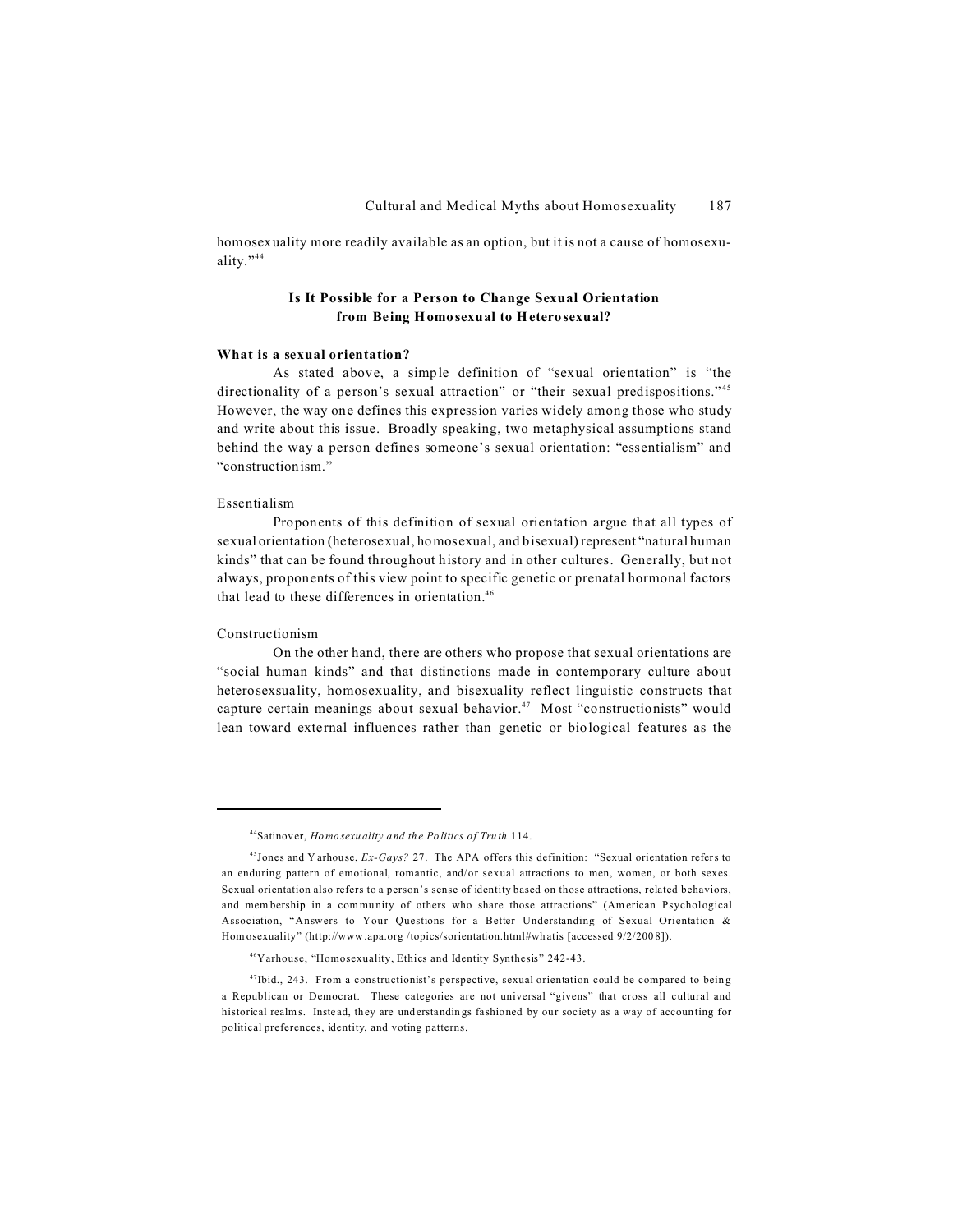# 188 *The Master's Seminary Journal*

primary cause for a person's sexual orientation.<sup>48</sup> An understanding of the definition of sexual orientation will clearly impact the possibility of change or "re-orientation."

#### **The general consensus: the impossibility of "change"**

#### Before the 1970s

Prior to the 1970s, the majority position of the leading professionals in the mental health community was that homosexuality was a psychological disturbance of some kind that could be treated successfully, resulting in a change from a homosexual to a heterosexual orientation.<sup>49</sup>

#### Between the 1970s and 1990s

In these two decades, rapid and almost unanimous shift occurred in professional opinion concerning homosexuality. On the one hand, opposition to regarding it as a psychological disturbance grew. On the other hand, more and more mental health professionals became convinced that any attempt to produce a change in sexual orientation was unattainable and necessarily harmful.<sup>50</sup>

#### Current consensus

The current general consensus in the mental health profession is that reparation or reorientation therapy can get some gays to identify themselves as "heterosexual" and therefore "ex-gays," but few, if any, will report changes in sexual attraction, fantasy, and desire consistent with true changes in sexual orientation. They reject the notion of a change from a predominant homosexual orientation to a predominant heterosexual orientation.<sup>51</sup> For example, in 2000 the APA recommended that "ethical practitioners refrain from attempts to change individuals' sexual orientation, keeping in mind the medical dictum to first, do no harm."<sup>52</sup> A more recent APA publication affirms that all "major mental health organizations have officially expressed concerns about therapies promoted to modify sexual orientation. To date, no scientifically adequate research exists to show that therapy aimed at

 $48$ Yarhouse ("Homosexuality, Ethics and Identity Synthesis" 243-46) is careful to point out that one should not confuse or equate the nature/nurture debate with the essentialist/constructionist debate. While his point is valid, the general correlation of these two debates seems to be appropriate at a basic level.

<sup>49</sup>Jones and Y arhouse, *Ex-Gays?* 15.

 $50$ Ibid., 15-16.

<sup>&</sup>lt;sup>51</sup>Robert L. Spitzer, "Reply: Study Results Should Not Be Dismissed and Justify Further Research on the Efficacy of Sexual Reorientation Therapy," *Archives of Sexual Behavior* 32/5 (October 2003):472.

<sup>52</sup>"APA Reiterates Position On R eparative Therapies," *Psychiatric News* 36/13 (July 6, 2001):34.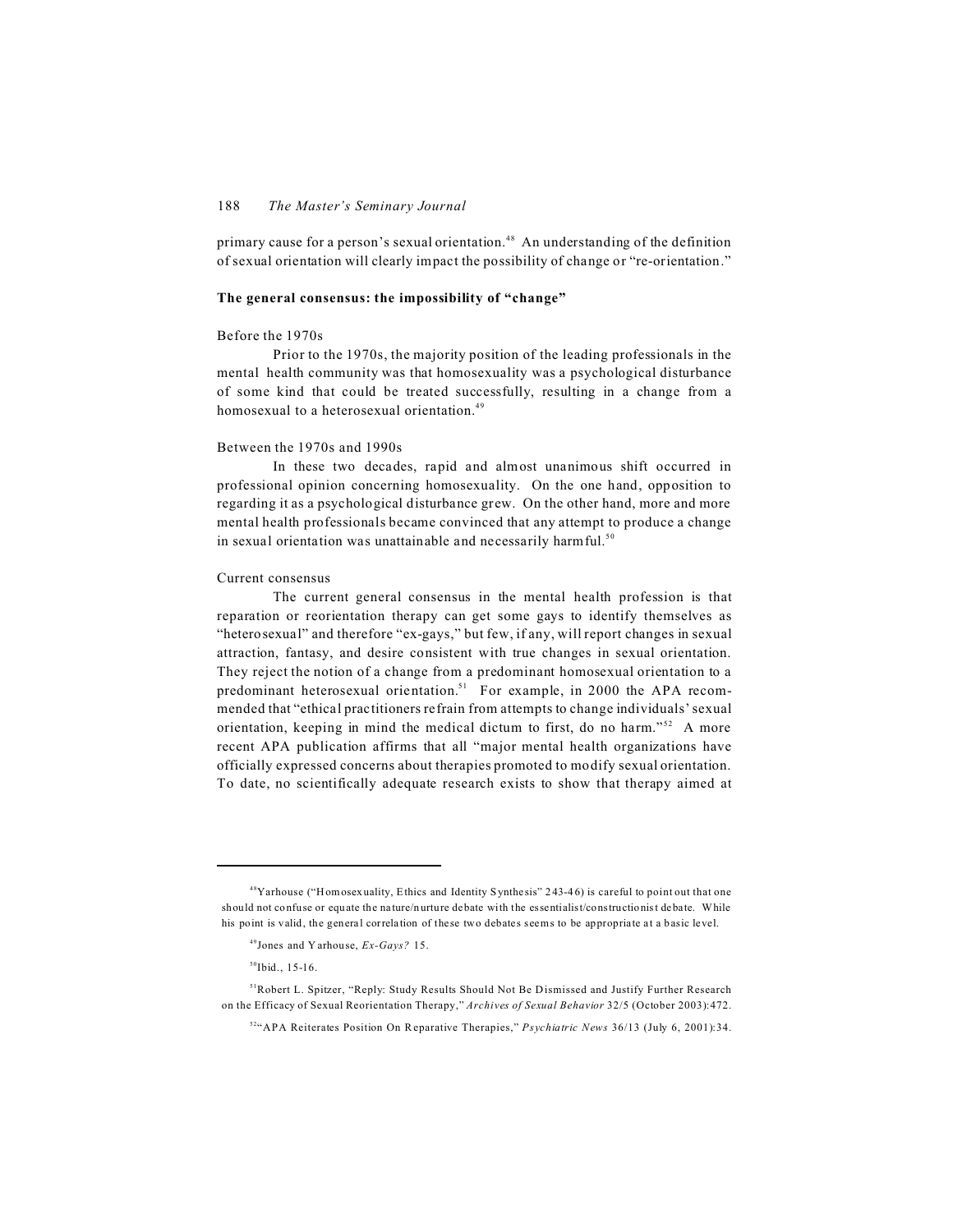changing sexual orientation (sometimes called reparative or conversion therapy) is safe or effective."<sup>53</sup>

# The basis for this thinking—the evidence versus the ideology

*The evidence, both secular and religious*. In their volume, *Ex-Gays*, Jones and Yarhouse provide an overview of psychotherapeutic change literature from the 1950s–1990s. Out of thirty studies, the percentage of positive outcomes, i.e., a change from homosexual to a heterosexual orientation varies from a low of 25% to a high of 82%.<sup>54</sup> Their review of "religiously mediated change literature" (including Spitzer's study summarized below) also demonstrates the potential of a change in a person's sexual orientation.<sup>55</sup>

What does the above evidence say and not say?<sup>56</sup> First of all, change from a homosexual orientation to a full or substantial heterosexual orientation is attainable by some individuals by a variety of means. Secondly, such a change is not easy and a high percentage of individuals may not make this change. Thirdly, change or modification of sexual orientation is not guaranteed for everyone who attempts such a change.

*The ideology*. Regardless of the evidence that seems to demonstrate clearly the possibility of change, the majority opinion throughout the world is that sexual orientation is immutable, i.e., cannot be changed. This bias without sufficient evidence draws on two primary sources. Advocates of the absolute immutability of a person's sexual orientation, base their conclusion, first of all, on alleged biological causation. Richard Green argued that if homosexual orientation was solely biological in origin, any claim of orientation change through psychosocial means is ludicrous.<sup>57</sup> Green seems to ignore the fact that biological causation for homosexual orientation remains inconclusive. Scholars who ignore the ambiguity of the evidence and affirm that a person's sexual orientation is immutable draw on alleged psychiatric evidence. In an influential article in *The Atlantic Monthly*, Chandler Burr stated: "Five decades of psychiatric evidence demonstrates that homosexuality is immutable and nonpathological, and a growing body of more recent evidence implicates biology in

 $56$ Ibid., 94.

<sup>&</sup>lt;sup>53</sup>American Psychological Association, "Answers to Your Questions for a Better Understanding of Sexual Orientation & Homosexuality," http://www.apa.org/topics/sorientation.html#whatis (accessed 9/2/08). It is interesting to note that when Jones and Yarhouse (*Ex-Gays?* 16, cf. 388 n. 1) retrieved the APA answers brochure (4/2005), they found a much firmer statement: "Can therapy change sexual orientation? No. . . . [H]omosexuality . . . is not changeable."

<sup>54</sup>Jones and Y arhouse, *Ex-Gays?* 78-79, cf. 77-85, for an explanation of these charts.

 $55$ Ibid., 85-94.

<sup>57</sup>Richard Green, "The Immutability of (homo)sexual Orientation: Behavioral Science Implications for a Constitutional (Legal) Analysis," *Journal of Psychiatry and Law* 16/4 (1988):537-75.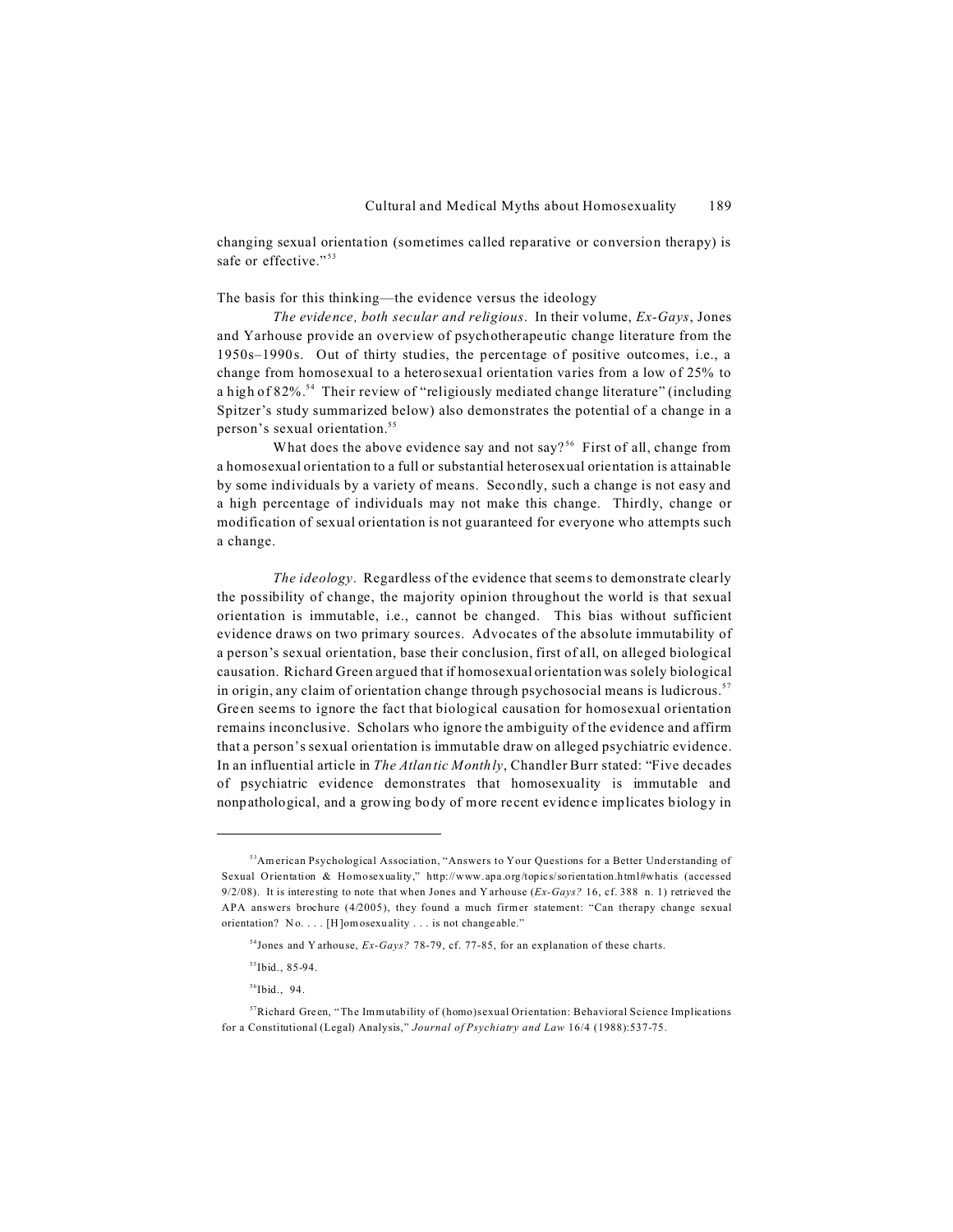the development of sexual orientation."<sup>58</sup> This raises an important question. How does Chandler's statement favoring immutability match the evidence summarized above, that demonstrated the sexual orientation could sometimes be changed? It is almost as if we must believe it because he said it.

Robert Spitzer—An Important Development

# **Spitzer's study**

Robert Spitzer<sup>59</sup> is a research psychiatrist who first gained prominence in 1973 when he lobbied the APA to remove the listing of homosexuality as a clinical disorder. In 2001 he addressed the APA and affirmed that whether through psychotherapeutic efforts or through ex-gay religious ministries (e.g., Exodus International), that homosexual men and women can and have changed to a heterosexual orientation.<sup>60</sup> Spitzer reported on interviews he conducted of 200 persons (143 males) and 57 females) who had reported a change from homosexual to heterosexual orientation.<sup>61</sup> He interviewed only persons who experienced at least 5 years of some kind of change to a heterosexual orientation. $62$  He asked each of these individuals 114 close-ended questions $63$  and 60 more open-ended questions.<sup>64</sup> Almost all the questions focused on two time periods: the year before starting the therapy that led to their orientation change (PRE) and the year before the interview by Spitzer (POST). <sup>65</sup> The participants wanted not only to change their sexual orientation, but to function well heterosexually. 66% of the males and 44% of the females satisfied

<sup>58</sup>Chandler Burr, "Hom osexuality and Biology," *The Atlantic M onthly* 271/3 (March 1993):65.

<sup>59</sup>According to an interview done by *Christianity Today*, Spitzer describes himself as a Jewish atheist, Douglas Leblanc, "Therapeutically Incorrect: Atheist Psychiatrist Argues That Gays Can Change," *Christianity Today* 49:4 (April 20, 2005), http://www.christianitytoday.com /ct/2005/april /20.94.html (accessed 9/2/2008).

<sup>60</sup>Robert L. Spitzer, "Can Some Gay Men and Lesbians Change Their Sexual Orientation? 200 Participants Reporting a Change from Hom osexual to Heterosexual Orientation," *Archives of Sexual Behavior* 32/5 (October 2003):403-17.

 $61$ Consequently, this sample of persons is called a "convenience sample" rather than a "representative sam ple."

 $62$ Spitzer ("Change" 405) only included people in his study who had a significant homosexual attraction for many years (at least "60" on a scale of 0-100 [with 100 being exclusively homosexual]) and who had experienced a substantive change in orientation (at least 10 points).

 $63$ These involved either yes/no answers or a number on a defined numeric scale (e.g., 0-100 or  $0-10$ ).

 $64$ For example, one question asked, "What were the most important things you talked about in your therapy?"

<sup>65</sup>Spitzer, "Change" 406.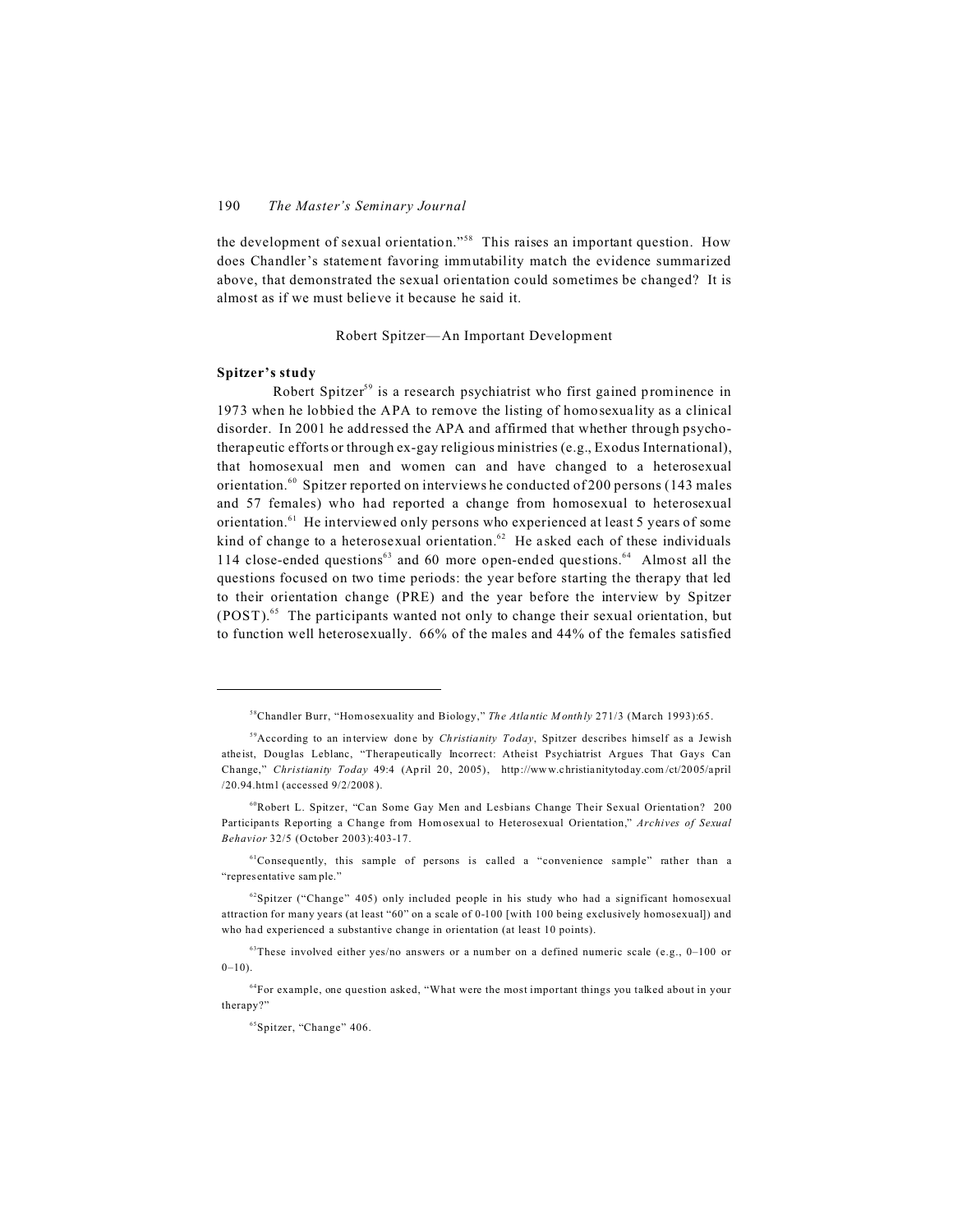the criteria to be described as "good heterosexual functioning."<sup>66</sup> About 90% of all respondents indicated that they were only slightly or not at all troubled by the intrusion of homosexual thoughts or feelings after they had finished their therapy and lived with this new sexual orientation for at least five years. $67$ 

# **What does Spitzer's study not say?**

He does not affirm that all homosexuals can change to a heterosexual orientation. He does not even suggest that all homosexuals should or need to do this. In an interview after his initial presentation of his data to the APA, he acknowledged that the results of his study "may help  $5,000$  people, but harm  $500,000$ ."<sup>68</sup> He also is concerned that the Christian right might use his findings to strengthen their campaign to prevent gays and lesbians form gaining civil rights protections.<sup>69</sup>

# **What does Spitzer's study say?**

In contradiction to the near-unanimous consensus in the psychiatric community and pro-homosexual proponents, Spitzer carefully argues for the genuine possibility for a person to change from a homosexual to a heterosexual orientation without the danger of emotion or psychological risk. Not only did the prohomosexual activists condemn Spitzer's study,<sup>70</sup> but many of his colleagues expressed their horror at his conclusions.<sup>71</sup>

<sup>69</sup>Ibid.

 $<sup>71</sup>A$  number of his colleagues attacked Spitzer's ethics and professional credibility, even to the point</sup> of accusng him of violating the Nuremburg Code of m edical ethics for reinforcing the stigmatization and mental suffering of gays and lesbians (see M. L. Wainberg, and others, "Science and the Nuremburg Code: A Q uestion of Ethics and Harm," *Archives of Sexual Behavior* 32/5 [October 2003]:419-68). At the APA meeting where Spitzer presented his paper, the APA issued a press release emphasizing that the "APA maintains that there is no published scientific evidence supporting the efficacy of reparative therapy as a treatment to change one's sexual orientation" (Hausman, "Furor" 20).

 $66$ Ibid., 411.

 $67$ Another way of looking at these statistics is that about 69% of the respondents were bothered to some degree by homosexual feelings (slightly—58.5%, m oderately—9.5% , moderately—1% ) and 31.5% were not bothered at all (ibid., 410).

<sup>68</sup>Ken Hausman, "Furor Erupts Over Study On Sexu al Orientation," *Psychiatric News* 36/13 (July 6, 2001):20.

 $<sup>70</sup>$ For example, in a pro-homosexual booklet that condemns Dr. James Dobson on numerous fronts</sup> (Jeff Lutes, "A False Focus on My Family," p. 11, http://www.soulforce.org/pdf/false\_focus.pdf [accessed  $9/2/2008$ ]), the author quotes Spitzer, "For the vast majority it is not possible for them to change their sexual orientation." [Change therapy] "m ay help 5,000 people, but harm 500,000." They suggest that this is an indication that Spitzer's study is flawed.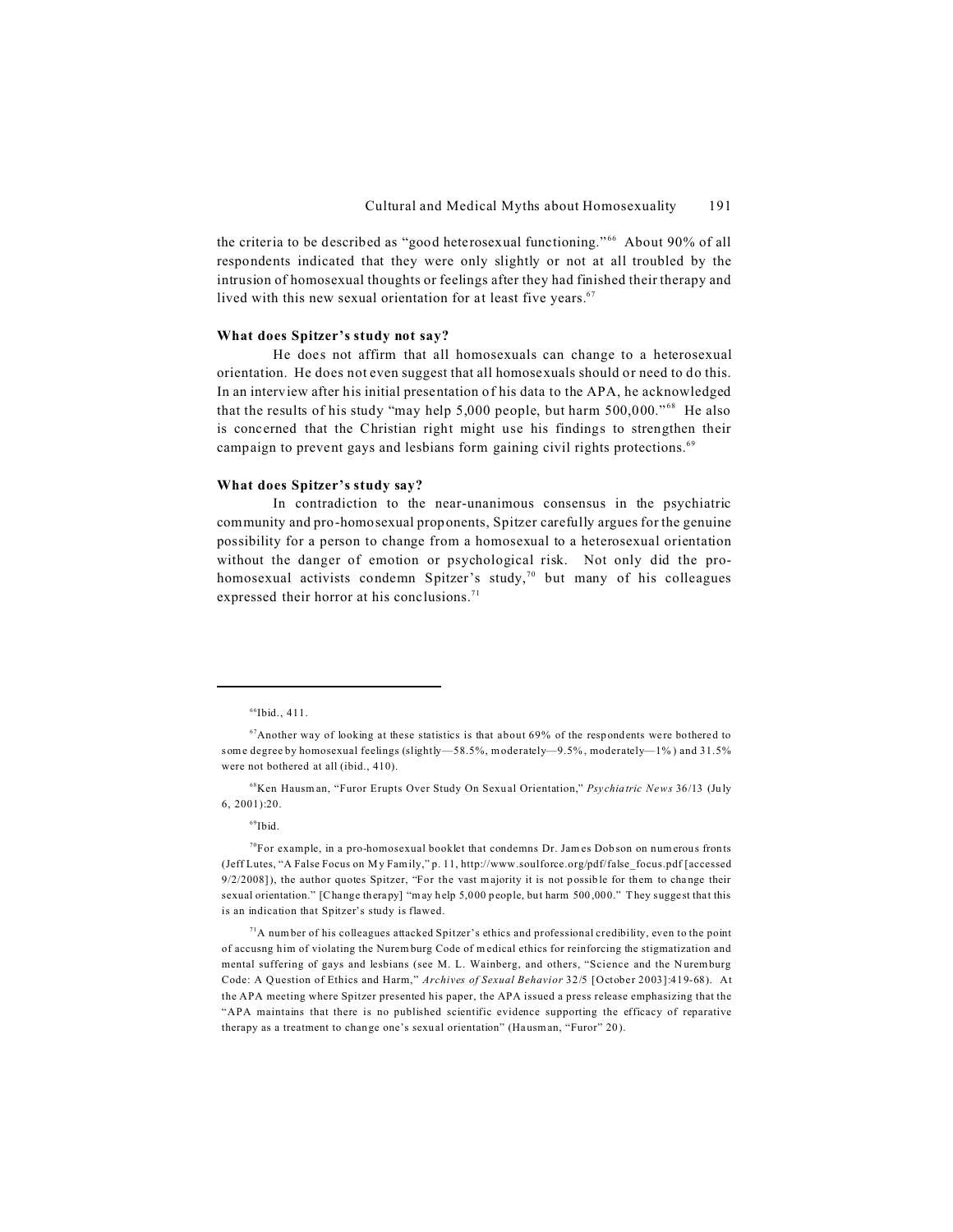Jones and Yarhouse—Another, More Recent, Development

Stanton Jones (Wheaton College) and Mark Yarhouse (Regent University) have written numerous essays, articles, and two books that deal with the issue of homosexuality, focusing on potential causes and whether a person can change sexual orientation. Their most recent book (2007), *Ex-Gays?: A Longitudinal Study of Religiously Mediated Change in Sexual Orientation*, revisits the issue addressed by Spitzer's 2001 article.

#### **What is Jones' and Yarhouse's focus?**

Their book reports on their research "on the possibility of change of homosexuality orientation via religiously mediated means."<sup>72</sup> They seek to answer two simple questions. In the first place, is it *ever* possible for an individual who has a homosexual orientation to change that orientation via religious means (esp. as a result of a cluster of conservative religious ministries that focus on ministry to homosexuals [e.g., Exodus International])? Secondly, is the attempt to change harmful, as so many today claim?<sup>73</sup>

# **How do they hope to accomplish this?**

Their key operating principle is the "Principle of Falsifiability."<sup>74</sup> For example, while one cannot prove the universal claim that all crows are black, the discovery of even one crow that was not black would disprove the universal claim that all crows are black. For Jones and Yarhouse, here is the primary issue. They are investigating the claim, widely made today, that sexual orientation, homosexual orientation in particular, cannot be changed, that it is immutable.<sup>75</sup> They contend that "Compelling evidence that even one individual demonstrates fundamental change in sexual orientation will constitute an invalidation of the universal claim that sexual orientation change is impossible."<sup>76</sup>

# **What are Jones and Yarhouse not claiming?**

In the first place, they are not seeking to prove that *permanent, enduring change* has occurred in the people who participated in their study. That would require another very long-term study.<sup>77</sup> Secondly, regardless of how many of the

 $73$ Ibid.

 $75$ Ibid.

 $76$ Ibid., 17.

<sup>72</sup>Jones and Y arhouse, *Ex-Gays?* 15.

 $74$ Ibid., 16

<sup>77</sup>Jones and Yarhouse (*Ex-Gays?* 118) hope to follow their "sample" of 98 individuals over the coming years and pursue that issue further.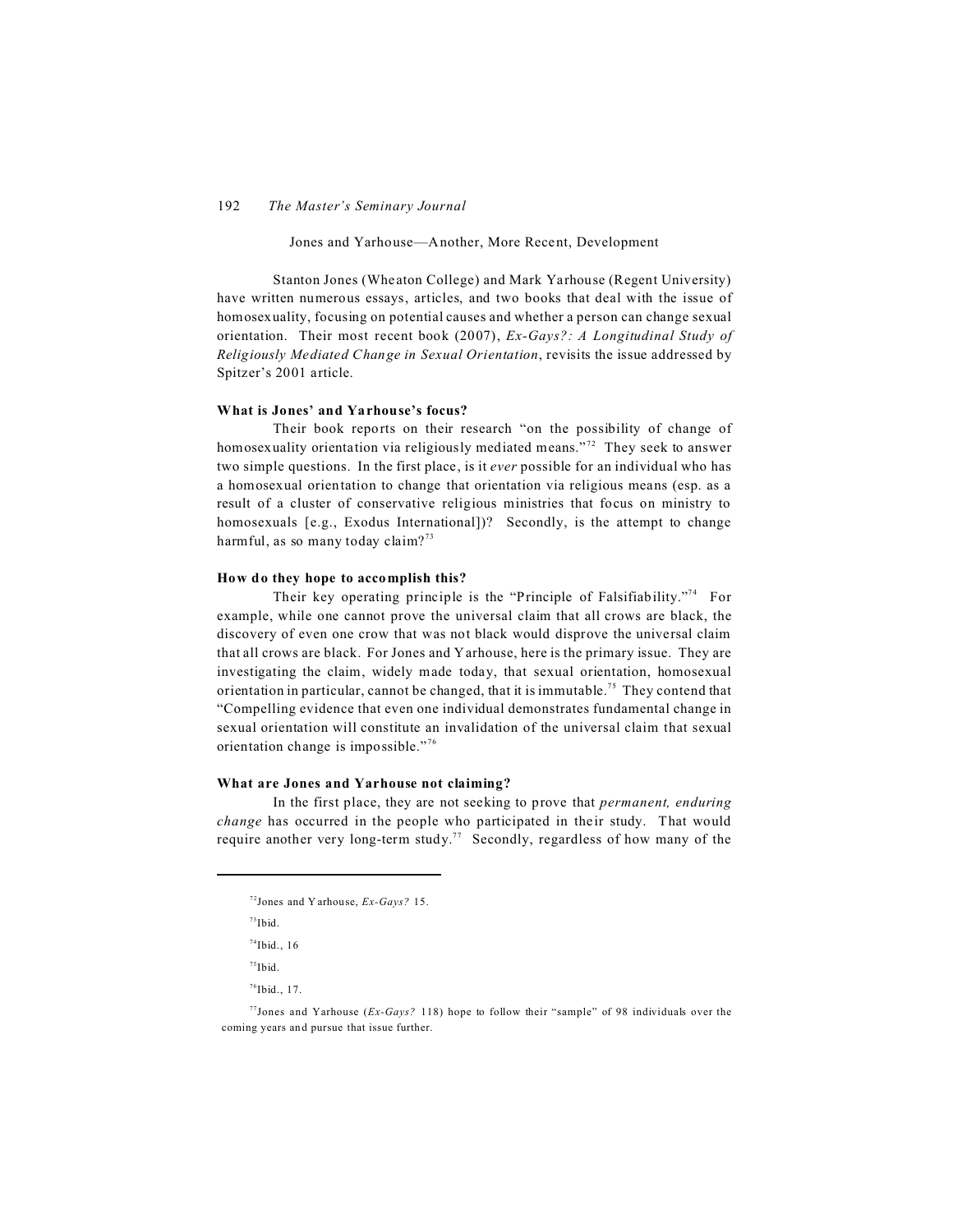individuals included in this study demonstrate significant change, this study provides no conclusive evidence about what proportion of individuals can change. That is not an objective of their study.<sup>78</sup>

# **Their methodology**<sup>79</sup>

They interviewed 98 individuals who had some affiliation with Exodus International, indicating some desire to change their sexual orientation. Phase 1 participants included 57 individuals who were involved in the change process for one year or less (at the beginning of the study). Phase 2 participants dealt with 41 individuals who were involved in the change process for between one and three years (at the beginning of the study). The interviews conducted by Jones and Yarhouse took place in three phases, generally separated by 12-18 months.

# **Basic Conclusions**

Their qualitative analysis of sexual orientation outcomes fell into six categories:<sup>80</sup>

- **Success—conversion (15%):** The subject reports considerable resolution of homosexual orientation issues and substantial conversion to heterosexual attraction.
- **Success—chastity (23%):** The subject reports homosexual attraction is either missing or present only incidently and in a way that does not seem to bring about distress.
- **Continuing (29%):** The person may have experienced diminution of homosexual attraction, but is not satisfied and remains committed to the change process.
- **Nonresponse (15%):** The person has experienced no significant sexual orientation change. The subject has not given up on the change process, but may be confused or conflicted about which direction to turn next.
- **Failure—confused (4%):** The person has experienced no significant sexual orientation change and has given up on the change process but without yet embracing gay identity.
- **Failure—gay identity (8%):** The person has clearly given up on the change process and embraced gay identity.

<sup>&</sup>lt;sup>78</sup> Jones and Y arhouse,  $Ex-Gays$ ? 17-18. For them to answer the question of probability would require the authors to examine a scientifically representative sample of all persons who experience homosexual attraction.

<sup>79</sup>They explain their basic methodology in chapter four (*Ex-Gays?* 106-43).

<sup>80</sup>Jones and Y arhouse, *Ex-Gays?* 368-69.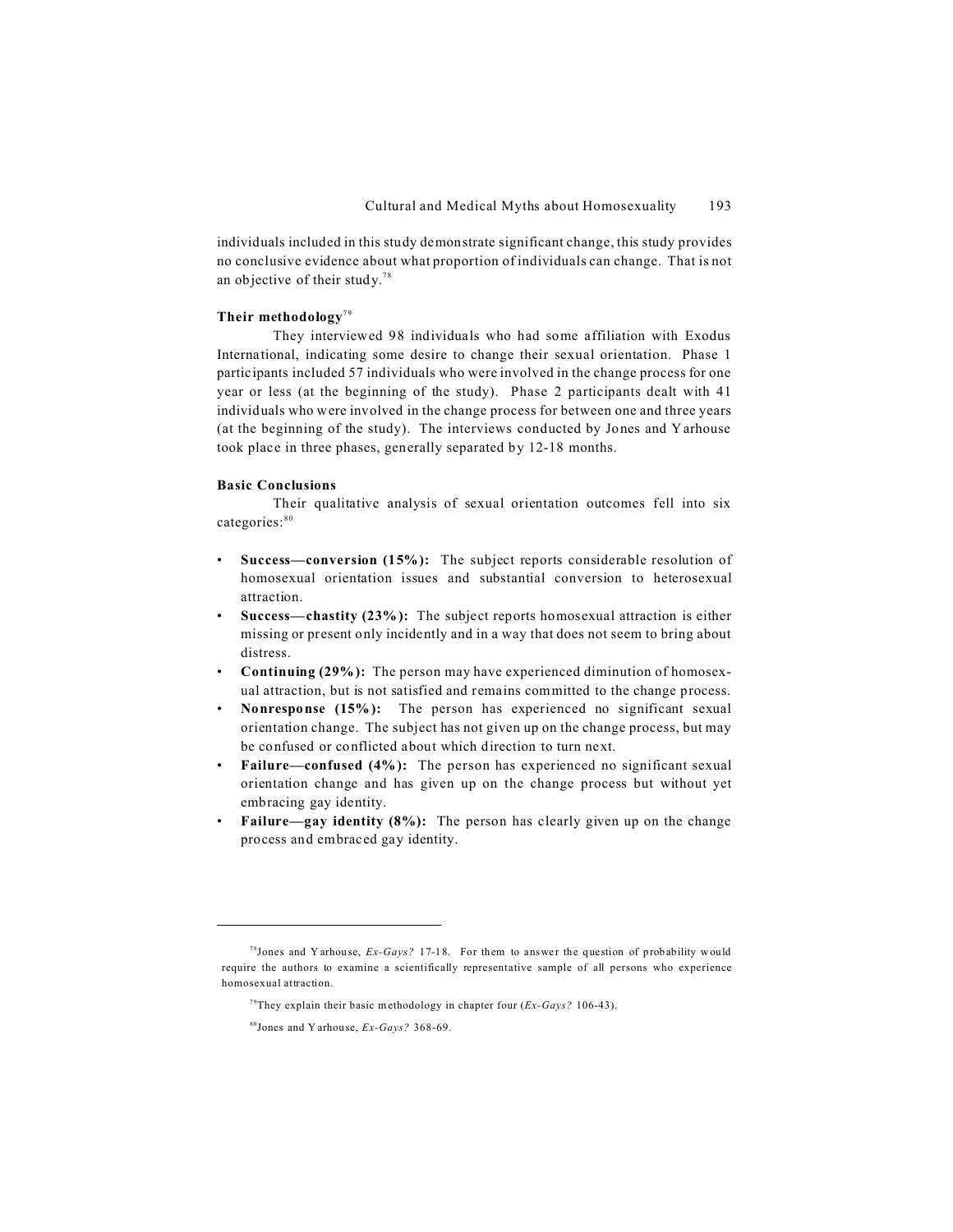# $\mathrm{Summary}^{81}$

What Jones and Yarhouse did find was that change in sexual orientation can happen and that change in sexual orientation does not harm the participant who changes. However, what Jones and Yarhouse did not find was that not just anyone can or did change. The "conversions" were not necessarily from total homosexuality to total heterosexuality. There is no indication of the permanence of these changes (yet).

# **How Have H omosexual Activists Impacted Modern Culture Throughout the World?**

Various ways are available to demonstrate the impact of homosexuality on today's culture, here in the United States as well as the rest of the world. The following section provides just a small cross-section of the imprint left by homosexual activism in today's world. There are *numerous* other examples of the way homosexual activists have made and are making a powerful impact on public education and the political process in the United States as well as on political realities in the world.

# The Issue of Homophobia

According to the *Oxford English Dictionary*, homophobia signifies the "fear or hatred of homosexuals and homosexuality."<sup>82</sup> However, different meanings have been assigned to this word. Although there are legitimate cases of homophobia, the modern use of the term has been expanded to take on social and political meanings. Gay advocates use it widely to refer to those who are hostile toward gay people and even those who disagree with the pro-gay perspective. They consider homophobic those who want to resolve their homosexual problems as well as therapists who try to help them. When working with this expanded definition, an important clarification would help. It is important to distinguish between prejudice or some kind of bias and homophobia. Those who disagree with the pro-homosexual agenda may also do it legitimately out of conviction, which is a strong belief. Those who object to homosexuality on religious or moral grounds do so out of conviction, not because of a phobia or prejudice. Unfortunately, this one word, homophobia, is used by different people in different settings with some very different meanings. It is rapidly becoming a "snarl" word like racism and sexism.

 $81$ Ibid., 372-76.

<sup>82</sup>*Oxford English Dictionary*, "hom ophobia, n.," http://dictionary.oed.com (accessed 9/2/20 08).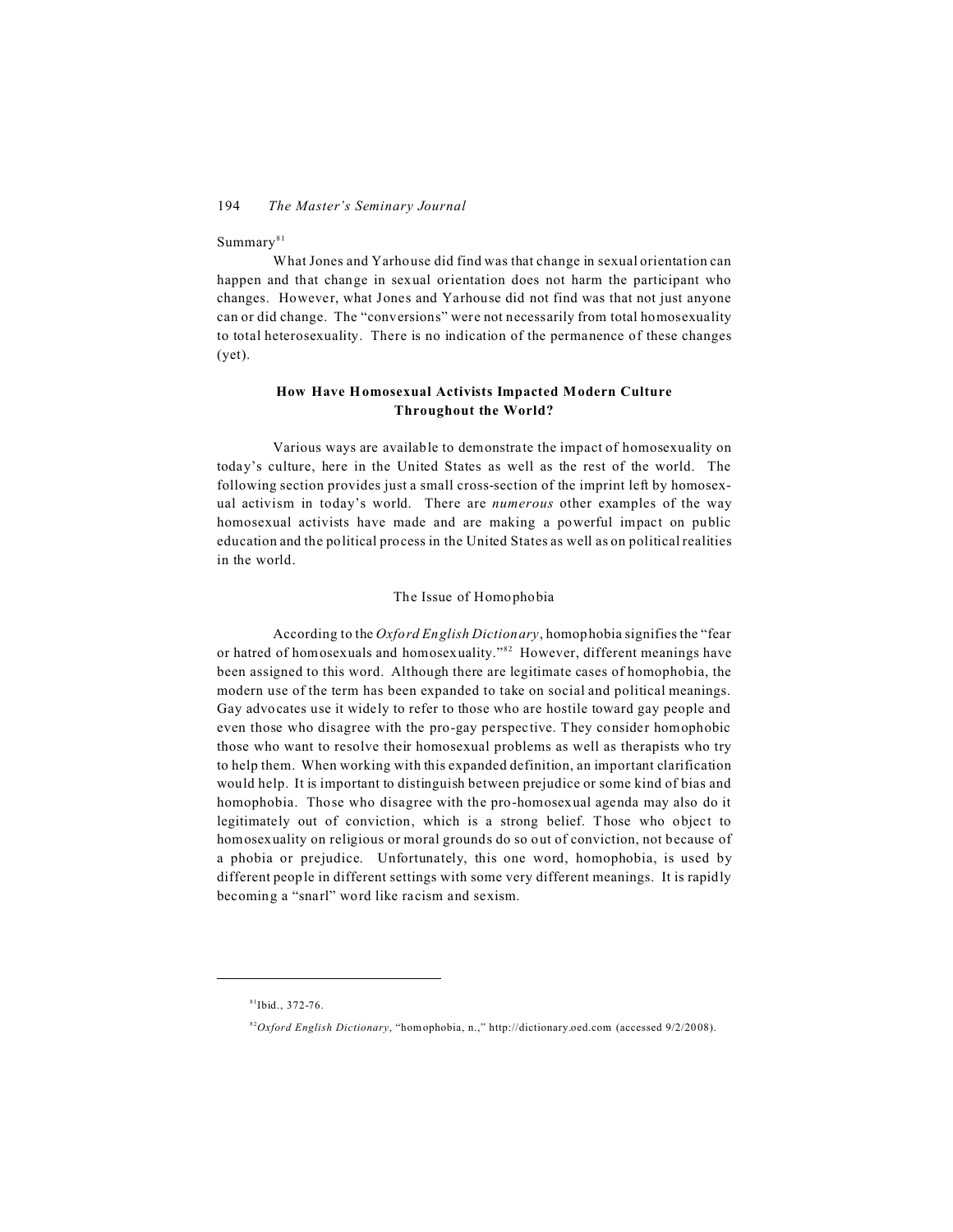# Domestic Impact

# **Hate crime legislation—H.R. 1592**

On May 3, 2007, the U.S. House of Representatives voted to expand the definition of hate-crimes to include violence motivated by perceived sexual orientation, gender identity, or disability.<sup>83</sup> This bill has not yet been voted on by the U.S. Senate or signed by the President.<sup>84</sup> Unfortunately, the bill presents a set of serious problems. This bill seems to set up a two-tiered justice system with a firstclass and second-class set of victims. The exisiting hate-crime bill includes only nonbehavioral characteristics (race, color, and national origin). According to recent FBI figures, hate crimes made up only 3% of violent crime in 2005. It is also interesting to note that 16% of those victims were attacked because of their religion and only 14% were attacked because of their sexual orientation.<sup>85</sup> Charles Haynes, senior scholar at the First Amendment Center, said that one could rightly interpret the bill as another step toward normalizing homosexuality.<sup>86</sup>

# **The "Philly 5"**

On October 10, 2004, a group of 11 Christians was displaying banners with biblical messages and "preaching God's Word" to a crowd of people attending the Philadelphia "OutFest" event. After a confrontation with a group called the Pink Angels, described by protesters as "a militant mob of homosexuals," the Christians were arrested and spent a night in jail. Eight charges were filed: criminal conspiracy, possession of instruments of crime, reckless endangerment of another person, ethnic intimidation, riot, failure to disperse, disorderly conduct, and obstructing highways. None of the Pink Angels was cited or arrested.<sup>87</sup>

<sup>&</sup>lt;sup>83</sup>Susan Wunderink with reporting by Collin Hansen, "House Adds Hom osexuality to Hate-Crimes Protections," *Christianity Today* 51 (May 2007 , Web-only), http://www.christianitytoday.com/ct /2007/mayweb-only/118-52.0.html (accessed 9/3/2008).

 $84$ As part of the defense bill that was proposed in November 2007, the H ouse Democrats sought to add the hate crimes m easure as part of the package. Eventually, they dropped that extension of hate crimes protection from the defense bill that the president eventually signed in December 2007, Sarah Pulliam, "Hate Crimes Bill Dropped," *Christianity Today* 51 (December 2007, Web-only), http://www.christianitytoday.com/ct/2007/decem berweb -only/150-12.0.html (accessed 9/3/2008).

<sup>85</sup>"Incidents, Offenses, Victims, and Known Offenders by Bias Motivation, 2005— Table 1," Uniform Crime Reporting Program: Hate Crime Statistics 2005, http://www.fbi.gov/ucr/hc2005 /table1.htm (accessed 9/3/2008).

<sup>86</sup>Susan Wunderink with reporting by Collin Hansen, "H ouse Adds Homosexuality to Hate-Crimes Protections," *Christianity Today* 51 (M ay 2007, Web-only), http://www.christianitytoday.com/ct/2007 /mayweb-only/118-52.0.html (accessed 9/3/2008).

<sup>87</sup>Ron Strom, "Testing the Faith: 'Philly 5' Win 1 in Court," *World Net Da ily Exclusive* (Jan. 21, 2005), http://www.wn d.com /news/article.asp?ART ICLE\_ID=42492 (accessed 9/3/20 08).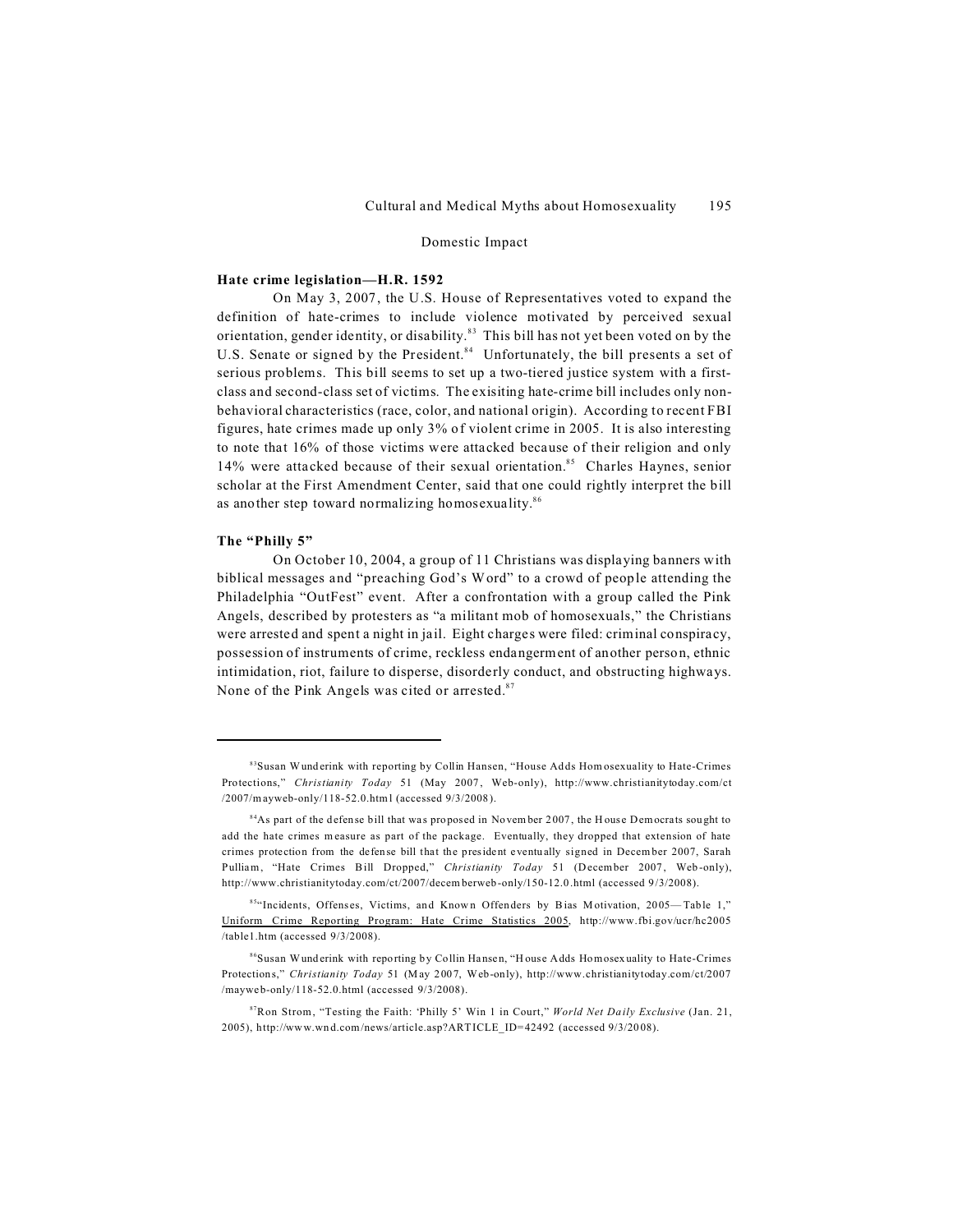In mid-February, all the charges were dropped as well as the bail requirement that they stay at least 100 feet away from any homosexual gathering.

## **Reverse bias**

Gay and Lesbian Alliance against Defamation (GLAAD) calls the state of Indiana's efforts to institute a strict anti-gay marriage law as an "anti-marriage equality movement."<sup>88</sup> Their public statement represents a reverse bias against marriage under the guise of "anti-marriage equality."

#### **California's SB 777**

On October 12, 2007, Governor Schwarzenegger signed SB 777<sup>89</sup> into law.<sup>90</sup> This bill deals primarily with what constitutes discrimination against homosexuals.<sup>91</sup> It changes numerous sections in the Education Code (EC). A key part of this bill mandates that ". . . a charter school shall be nonsectarian in its programs, admission policies, employment practices, and all other operations, . . . and shall not discriminate against any pupil on the basis of the characteristics listed in Section 220."

# The pre-SB 777 education code

In the Education Code before SB 777, under the section titled "Prohibited instruction or activity" (Section 51500), the code stated the following: "No teacher shall give instruction nor shall a school district sponsor any activity which reflects adversely upon persons because of their race, sex, color, creed, handicap, national origin, or ancestry."

#### The impact of SB 777

SB 777 changed existing Section 51500 of the EC by having it refer to amended EC Section 220. The resulting combination of Sections 51500 and 220 effectively imposes the following requirement on every public school: "No teacher

<sup>88&</sup>quot;Indiana's Anti-Marriage Equality Movement Halted," Gay and Lesbian Alliance against Defamation (January 26, 2008), http://www.glaad.org/media/stw\_detail.php?id=4197 (accessed 9/2/2008).

<sup>&</sup>lt;sup>89</sup>For an analysis of the bill before it was passed, see Roy Hansen, Jr., "SB 777— Private Schools & Private Home School," Private & Home Educators of California (February 4, 2008), http://www.pheofca.org/SB777071017 .pdf (accessed 9/3/2008). Also, for a consideration of the bill that became law in January 2008 in California, see Roy Hansen, Jr., "SB 777—An Analysis," Private & Home Educators of California (February 4, 2008), http://www.pheofca.org/SB777080124.pdf (accessed 9/3/2008).

 $90$ For those interested in reading this bill, see "Bill Number: SB 777," California Senate Records, http://info.sen.ca.gov/pub/07-08/bill/sen/sb\_0751-0800/sb\_777\_bill\_20070223\_introduced.html (accessed 9/3/2008).

 $91$ In this sentence, "homosexuality" serves as an abbreviated way to refer to the three categories of sexual orientation: "homosexuality," "bisexuality," and "transsexuality."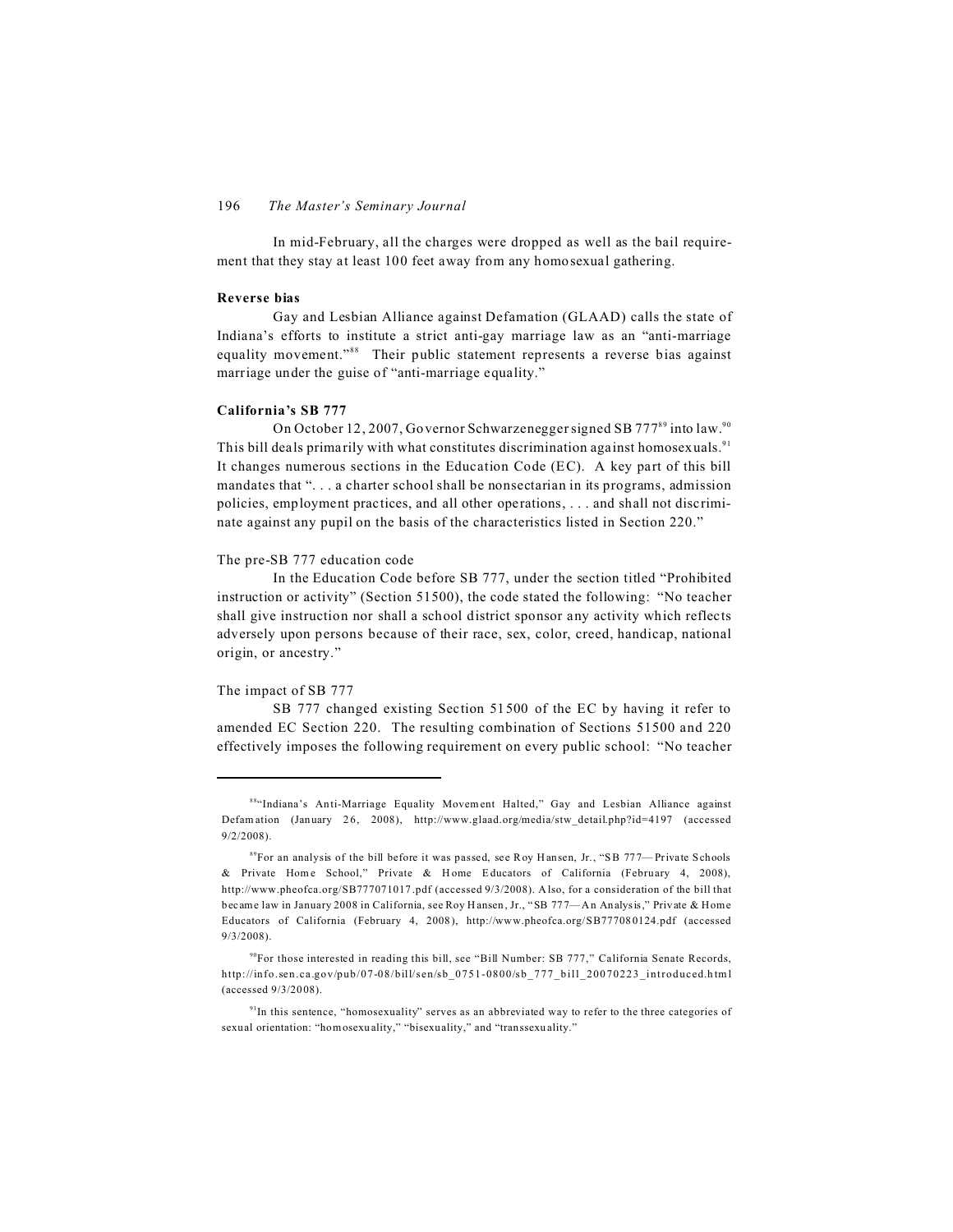shall give instruction nor shall a school district sponsor any activity that promotes a discriminatory bias because of [one of the following characteristics: disability, gender, nationality, race or ethnicity, religion, sexual orientation, association with a person or group with one or more of these actual or perceived characteristics]." Notice the comparison of these sections of SB 777 below:

Old 220: It is the policy of the State of California to afford all persons in public schools, regardless of their *sex, ethnic group identification, race, national origin, religion, mental or physical disability, or regardless of any actual or perceived* characteristic that is contained in the definition of hate crimes set forth in Section 422.55 of the Penal Code, equal rights and opportunities in the educational institutions of the state. The purpose of this chapter is to prohibit acts which are contrary to that policy and to provide remedies therefor.

Old 51500: No teacher shall give instruction nor shall a school district sponsor any activity which reflects adversely upon persons because of *their race, sex, color, creed, handicap, national origin, or ancestry*.

New 220: It is the policy of the State of California to afford all persons in public schools, regardless of their *disability, gender, nationality, race or ethnicity, religion, sexual orientation, or any other* characteristic that is contained in the definition of hate crimes set forth in Section 422.55 of the Penal Code, equal rights and opportunities in the educational institutions of the state. The purpose of this chapter is to prohibit acts which are contrary to that policy and to provide remedies therefor.

New 51500: No teacher shall give instruction nor shall a school district sponsor any activity *that* reflects adversely upon persons because of *a characteristic listed in Section 220*.

## What does this new law mean?

Here is what seems to be the punchline: Under SB 777, public school teachers are prohibited from giving any instruction, for example, that would make it look like same-sex marriages or a homosexual lifestyle was wrong. This means that any instruction, which supports marriage between a man and a woman as the only legitimate or best arrangement for a family or for rearing children, could be considered an illegal discriminatory bias against homosexuals or bisexuals.<sup>92</sup> This Section 220 does not apply to any private school that "is controlled by a religious

 $92Roy$  Hansen, Jr., "SB 777—An Analysis," Private & Home Educators of California (February 4, 2008), http://www.pheofca.org/SB 77708 0124.p df (accessed 9 /3/2008).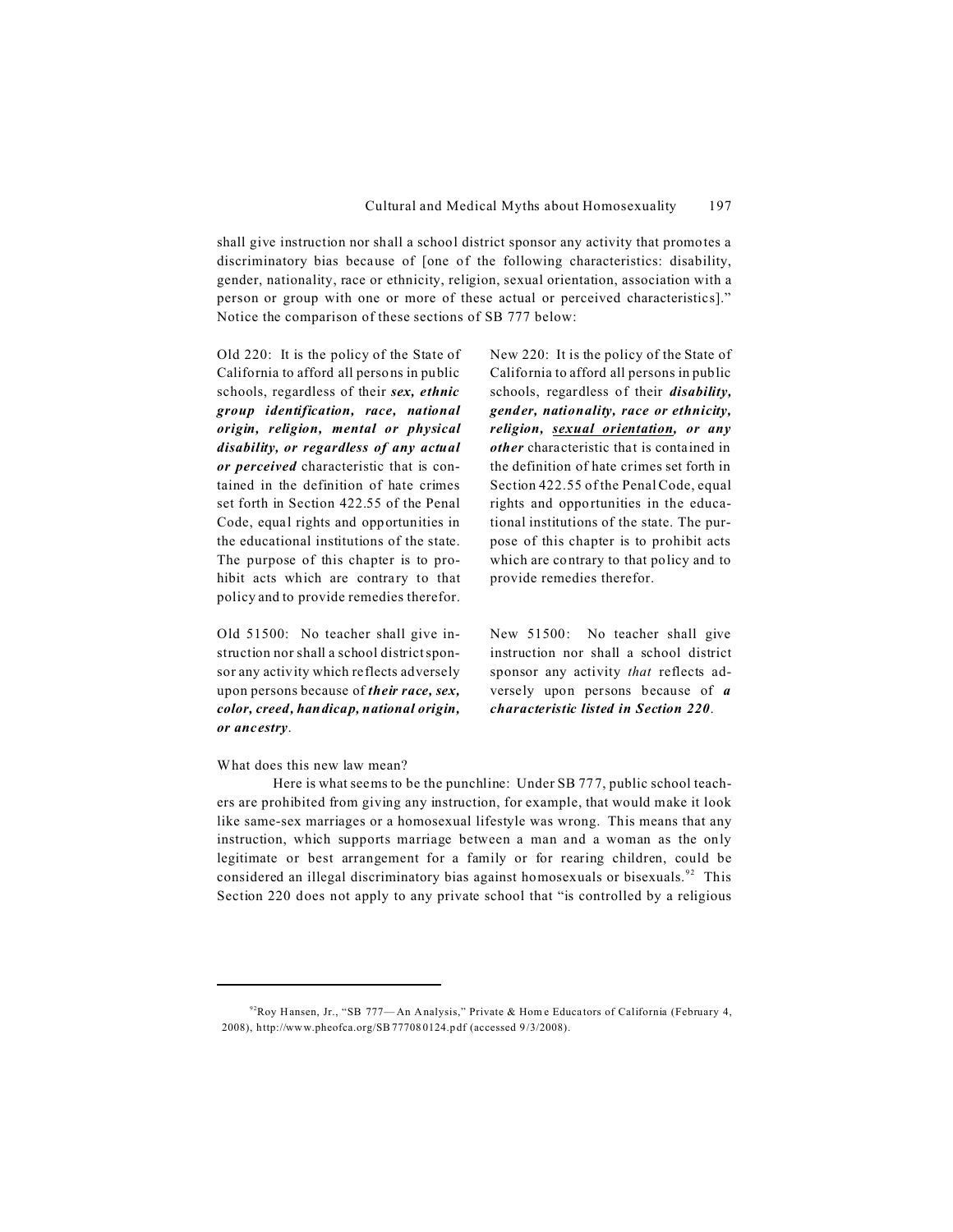organization if the application would not be consistent with the religious tenets of that organization"<sup>93</sup> or to home schools.

# Church Involvement or Non-Involvement in the Issue

# **Emerging church**

Notice the statements by Brian McLaren on his blog for *Christianity Today* as relates to the relevance and clarity of the Bible concerning homosexuality:

Frankly, many of us don't know what we should think about homosexuality. We've heard all sides but no position has yet won our confidence so that we can say "it seems good to the Holy Spirit and us." That alienates us from both the liberals and conservatives who seem to know exactly what we should think.

If we think that there may actually be a legitimate context for some homosexual relationships, we know that the biblical arguments are nuanced and multilayered, and the pastoral ramifications are staggeringly complex. We aren't sure if or where lines are to be drawn, nor do we know how to enforce with fairness whatever lines are drawn.

Perhaps we need a five-year moratorium on making pronouncements. In the meantime, we'll practice prayerful Christian dialogue, listening respectfully, disagreeing agreeably.

When decisions need to be made, they'll be admittedly provisional. We'll keep our ears attuned to scholars in biblical studies, theology, ethics, psychology, genetics, sociology, and related fields.<sup>94</sup>

## **Will we risk arrest if needed or not?**

In one of his blog entries in September 2006, Mohler referred to Joel Osteen, pastor of Houston's Lakewood Church, concerning his statements concerning homosexuality. When asked what he thought of gay marriage (during his visit to Massachusets, the first state to make them legal), Osteen responded: "I don't think it's God's best. . . . I never feel like homosexuality is God's best." When pressed on the issue, Osteen said, "I don't feel like that's my thrust . . . you know, some of the issues that divide us, and I'm here to let people know that God is for them and he's on their side."<sup>95</sup>

<sup>&</sup>lt;sup>93</sup>Roy Hansen, Jr., "SB 777—Private Schools & Private Home School," Private & Home Educators of California (February 4, 2008 ), http://www.pheofca.org/SB 77707 1017.p df (accessed 9 /3/2008).

<sup>94</sup>Brian McLaren, "Brian McLaren on the Homosexual Question: Finding a Pastoral Response," *Out of Ur: Following God's Call in a New World— Leadership Journal Blog* (January 23, 2006), http://blog.christianitytoday.com/outofur/archives/2006/01/brian\_mclaren\_o.html (accessed 9/3/2008).

<sup>95</sup>Albert Mohler, "Meanwhile, In No Apparent Danger of Arrest," http://www.albertmoh ler.com /blog\_read.php?id=766 (accessed 9/3/2008).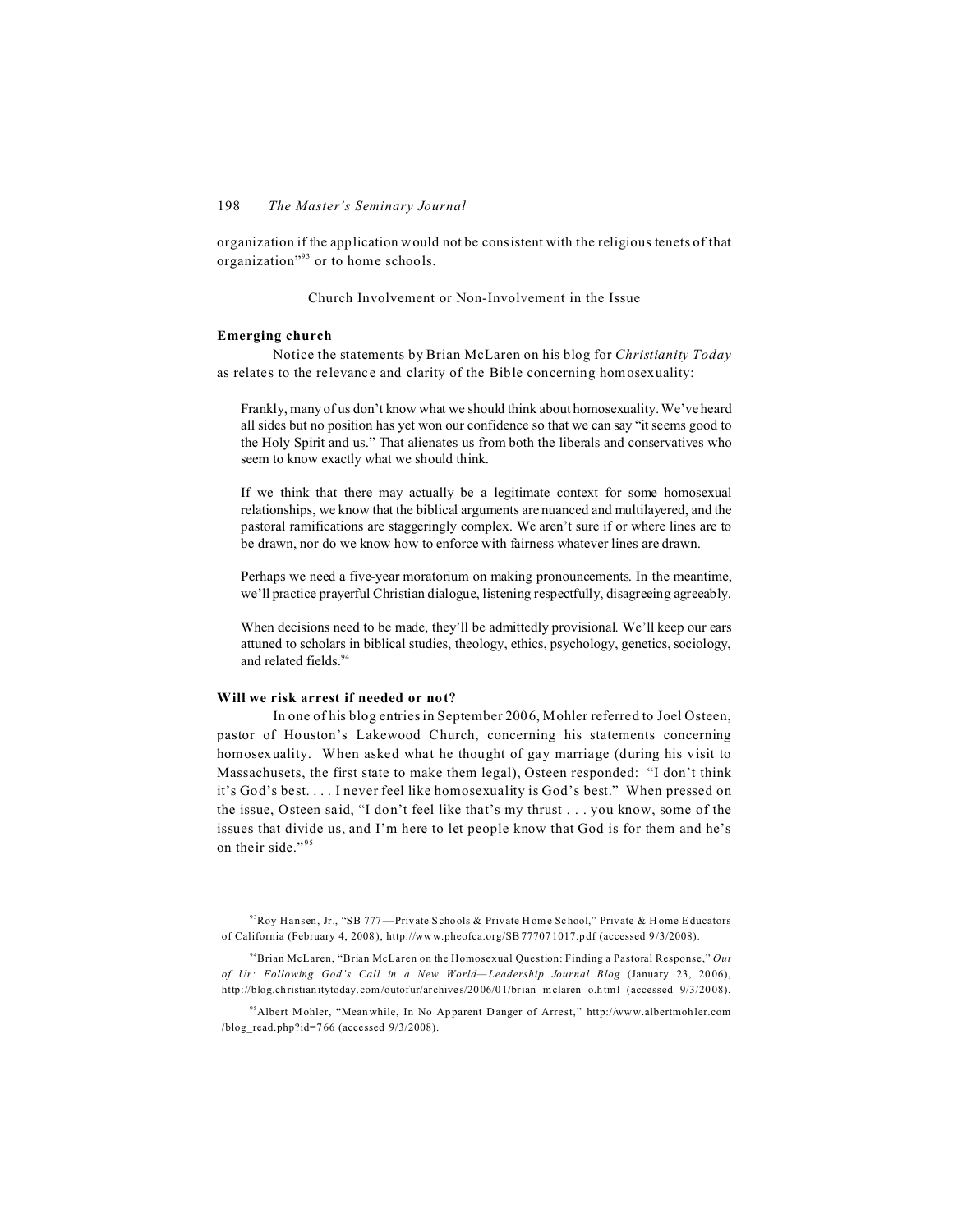Mohler contrasted Osteen's evasive non-answer to that fact that Stephen Green was recently arrested in Great Britain for passing out pamphlets that included Bible verses clearly declaring homosexuality to be a sin.<sup>96</sup> Christians in many parts of the world now risk arrest for declaring openly what the Bible clearly teaches. Mohler makes the point that Osteen's answer "will put him at very little risk for arrest. But then, pandering prophets are rarely at much of a risk from the public anyway."<sup>97</sup>

## **Helpful resource**

Daniel Heimbach provides a listing of religious statements on sexual morality from various mainline denominations.<sup>98</sup>

#### International Impact

## **Canada's Bill C-250 (May 2004)**

In Canada, "homophobia" is already illegal. Homosexual activist Member of Parliament Svend Robinson worked for 10 years to get Bill C-250, a private members bill (which almost never get passed into law) through parliament (equivalent to the US House of Representatives). The bill added "sexual orientation" to the pre-existing hate crimes and genocide bills. Opponents of the bill argued that sexual orientation was not fully defined, and existing legislation already offered legal protection. Their protests fell on deaf ears. Passages of the Bible condemning homosexuality, in Leviticus and Romans, have been declared akin to "hate literature" by a judge in Saskatchewan.<sup>99</sup>

# **The arrest of a Swedish pastor for preaching against homosexuality (2005)**

Åke Green is a Pentecostal Christian pastor who was sentenced to one month in prison under Sweden's law against hate speech. On February 11, 2005 an appeals court, overturned the decision and acquitted him. However, on March 9, the Prosecutor-General appealed this decision to the Supreme Court, which on November 29 also acquitted him. In their opinion, while Green had violated Swedish law as it currently stands, a conviction would most likely be overturned by the European Court

<sup>96</sup>Albert M ohler, "The Crim inalizing of Christianity in Great Britain," http://www.albertmoh ler.com /blog\_read.php?id=768.

<sup>97</sup>Albert Mohler, "Meanwhile, In No Apparent Danger of Arrest," http://www.albertmohler.com /blog\_read.php?id=766.

<sup>98</sup>Daniel R. Heimbach, *True Sexual Morality: Recovering Biblical Standards for a Culture in Crisis* (Wheaton, Ill.: Crossway, 2004) 375-449.

<sup>99</sup>"European Union Seeks To Expand G ay Rights, Penalize Dissenting Viewpoints," *National Association for Research & Therapy of Homosexuality* (February 3, 2006), http://www.narth.com /docs/criminalize.html (accessed 9/2/2008).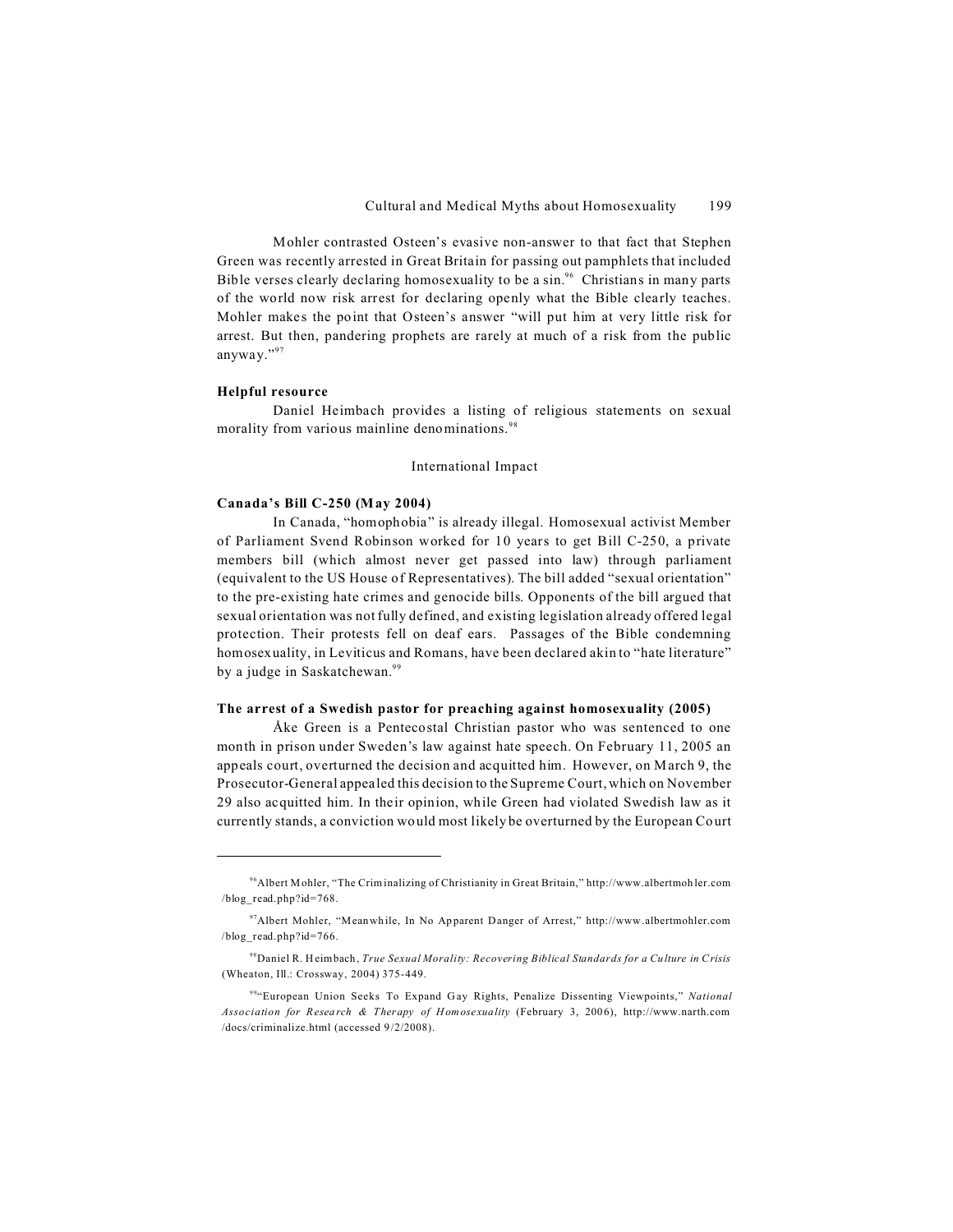of Human Rights, based on their previous rulings regarding Article 9 of the European Convention on Human Rights.<sup>100</sup>

In 2002, the Swedish parliament included references to sexual orientation in a list of groups protected against persecution in the form of threats and expressions of disdain. The list appears in a section of Swedish criminal law (*Brottsbalken*) known as The Act on Persecution of Minority Groups (*Lagen om hets mot folkgrupp*).<sup>101</sup>

# **The expansion of gay rights in the European Union (February 2006)**

Leaders in the European Union (EU) have passed a resolution stating that "homophobia" is a social evil and an irrational fear of homosexuals. The "Homophobia in Europe" resolution compares homophobia to racism, xenophobia, anti-Semitism, and sexism" and calls for its criminalization. The leader of this effort is Franco Frattini, the justice minister of the EU. He stated: "Homophobia is a violation of human rights and we are watching member states on this issue and reporting on cases in which our efforts have been unsuccessful." The resolution warns that any refusal to grant homosexuals same-sex marriage status will be considered a crime of homophobia.<sup>102</sup>

# **The decision of the UN Economic and Social Council (December 28, 2006)**

At the end of 2006, the UN Economic and Social Council (ECOSOC) granted official status to three European homosexual organizations as well as the International Lesbian and Gay Federation (ILGA).<sup>103</sup> After previously voting against this coveted status for such groups, the Bush administration's representative has now voted for it. As reported by the UN watchdog organization, Catholic Family & Human Rights Institute (C-FAM ), the U.S. vote to approve accreditation for the three groups prompted an unnamed UN representative from another nation to comment: "While the Bush administration has been solid on life issues, it seems irrational to me

<sup>100</sup>"Åke Green cleared over gay sermon," *The Local: Sweden's News in English*, (November 29, 2005), http://www.thelocal.se/article.php?ID=2590& print=true (accessed 9/3/2008).

<sup>101</sup>"Åke Green," *Answers.com*, http://www.answers.com/topic/ke-green (accessed 9/3/2008).

<sup>102&</sup>quot;European Union Seeks To Expand Gay Rights, Penalize Dissenting Viewpoints" (February 3, 2006), *National Association for Research & Therapy of Homosexuality*, http://www.narth.com/docs /criminalize.html (accessed 9/3/2008).

<sup>&</sup>lt;sup>103</sup>ILGA has a history of association with the world's leading organizational advocate of pedophilia, the North American Man/Boy Love Association (NAM BLA). The relationship between ILGA and NAMBLA had led to UN rejection of the group in the past. Now claiming to have broken its ties to NAM BLA, ILGA neverless refuses to condemn man-child sex.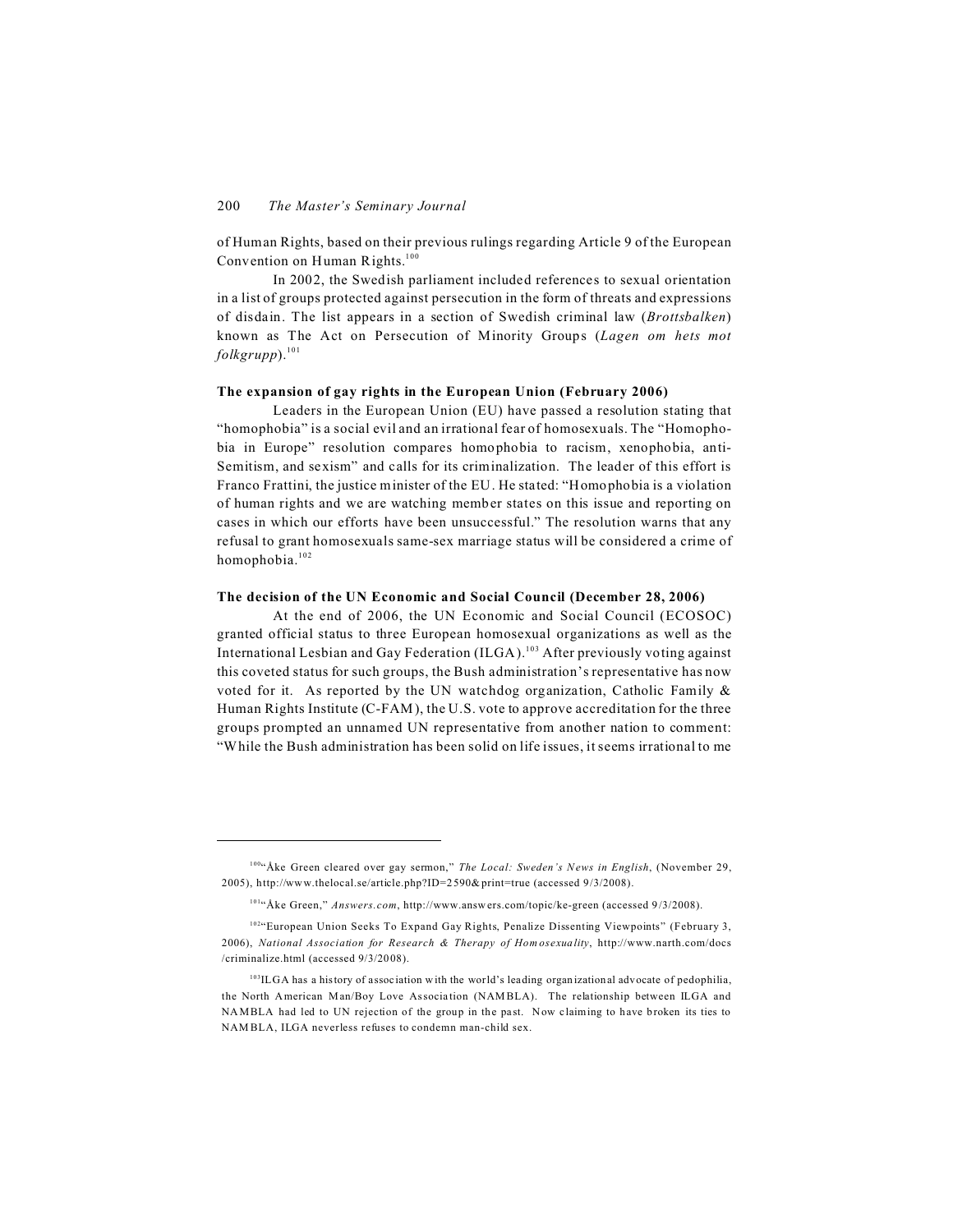that they insist on favoring gay groups that clearly seek to undermine marriage and the family."<sup>104</sup>

#### **The decision of various European cities (October 30, 2007)**

The government of Catalonia, Spain, joined ILGA (joining the European cities of Amsterdam, Rotterdam, and Venice). The Catalonian organization called "E-Christians" wrote that "the ILGA is a pressure group, an international political lobby, that has as its objective the construction of a homosexual society. . . . Their political agenda has the intention of eliminating the natural differentiation of humanity between men and women for another based on the differentiation of heterosexuals, homosexuals, bisexuals, transsexuals, transgenders, etc."<sup>105</sup>

The primary agenda of the ILGA is to establish homosexual sex acts as a "human right," something no binding UN document has ever done. To this end, it is a promoter of the "Yogyakarta Principles," a gay-rights declaration drafted in Yogyakarta, Indonesia earlier this year by several members and ex-members of United Nations "human rights" bodies and other international organizations.<sup>106</sup>

# **Potential government control of private and home schools over "homophobia"**

Gay activist groups in Ontario are urging the provincial ministry of education to exert more control over private and home schools to fight against the alleged effects of homophobia.<sup>107</sup>

#### **Summary**

In this article I have sought to consider three primary issues which I present as three questions. Here are the general conclusions:

First of all, is there a "gay gene"? Science has in no fashion clearly demonstrated a fundamental or primary genetic cause for homosexuality. That does not mean that genetics has nothing to do with homosexual desires and behavior.

<sup>&</sup>lt;sup>104</sup>John F. McM anus, "Hom osexual Groups Win UN Acceptance With U.S. Approval," *The John Birch Society: Standing for Family and Freedom* (Decem ber 28, 2006), http://www.jbs.org/index.php/jbsnews-feed/763-homosexual-groups-win-un-acceptance-with-us-approval (accessed 9/3/2008).

<sup>&</sup>lt;sup>105</sup>Matthew Cullinan Hoffman, "Government of Catalonia Joins International Homosexual Organization Associated with Pedophilia: Outraged Catalonians Denounce Decision as Imm oral and Unjust," *LifeSiteNews.com* (October 30, 2007), http://www.lifesite.net/ldn/2007/oct/07103009.htm l (accessed 9/3/2008).

 $106$ Ibid.

<sup>107&</sup>quot;Canadian Gays Urge More Government Control Of Private and Home Schools Over 'Homophobia'" (February 8, 2008), *National Association for Research & Therapy of Homosexuality*, http://www.narth.com /docs/morecon trol.html (accessed 9/2/2008).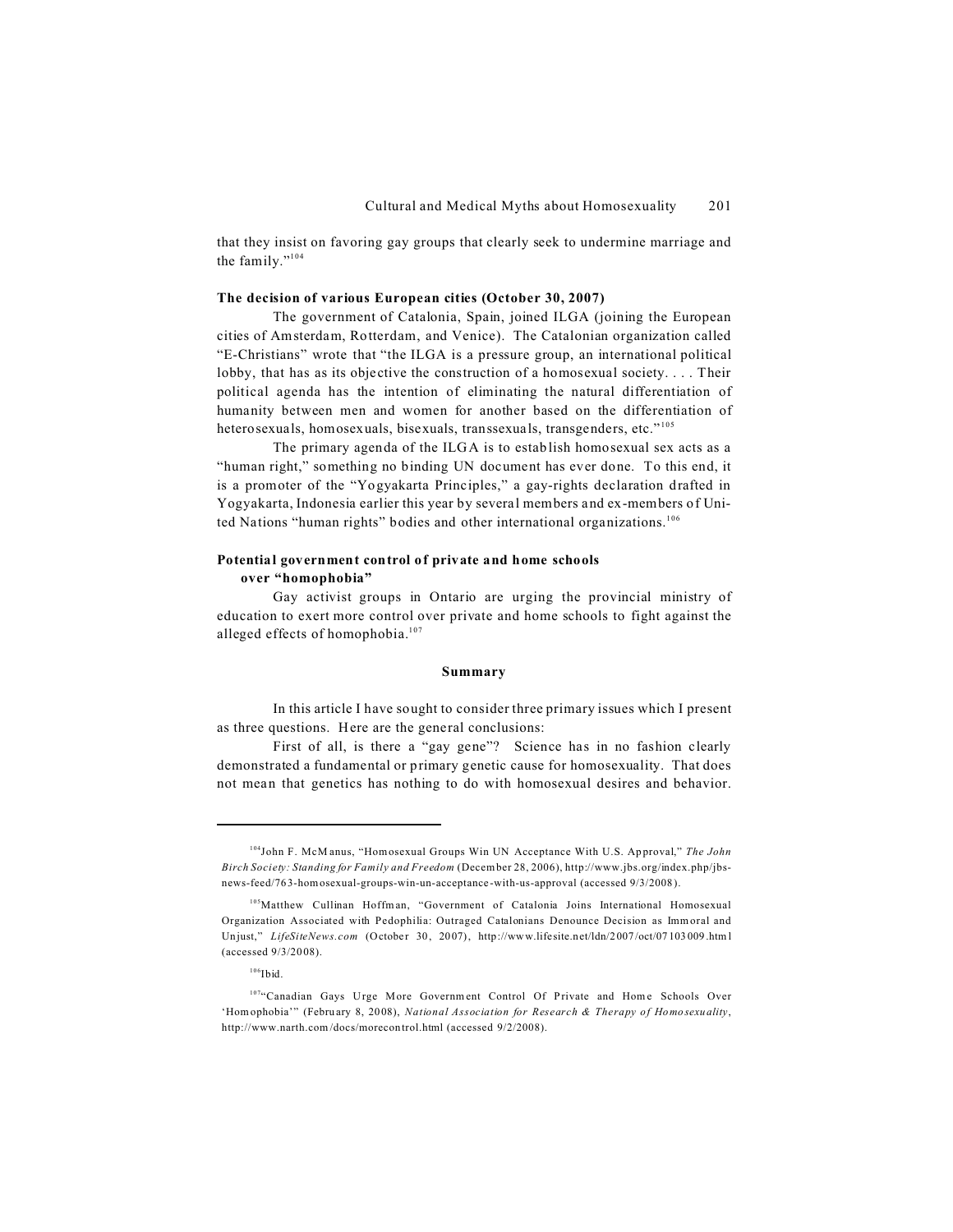However, any genetic factor does not determine that a person has a homosexual orientation, hence making it acceptable and moral. God's Word is the primary source for what we believe about homosexuality.

Secondly, is it possible for a person to change sexual orientation from being homosexual to heterosexual? Yes, various studies demonstrated that there was a potential for sex-orientation change, especially in religious settings that focus on the gospel of Jesus Christ. The general consensus that a homosexual orientation is immutable is an ideological statement that does not draw on numerous lines of evidence.

Finally, how have homosexual activists impacted modern culture throughout the world? Sadly, homosexual activists have impacted all parts of the world with an influence that greatly surpasses their numbers.

# **Appendix: a selection of gay/homosexual activist organizations:**

ACLU G ay & Lesbian Rights Project Equality Federation GLAD—Gay and Lesbian Advocates and Defenders GLAAD— Gay and Lesbian Alliance against Defamation GLMA—Gay and Lesbian Medical Association GLSEN— Gay, Lesbian, and Straight Education Network Gay and Lesbian Leadership Institute Gay & Lesbian Victory Fund Gay Yellow Pages HRC—Human Rights Campaign IGLHRC— International Gay and Lesbian Human Rights Commission GLAAD— Gay and Lesbian Alliance against Defamation HRC—Human Rights Campaign ILGA—International Lesbian and Gay Association LLDEF—Lambda Legal Defense and Education Fund NCLR— National Center for Lesbian Rights NGLTF-National Gay and Lesbian Task Force NAMBLA— North American Man/Boy Love Association NGLTF-National Gay and Lesbian Task Force Other Sheep—"Multicultural ministries with sexual minorities"; Member of ILGA PFLAG—Parents, Families and Friends of Lesbians and Gays Rainbow Wedding Network SIECUS— Sexuality Information and Education Council of the United States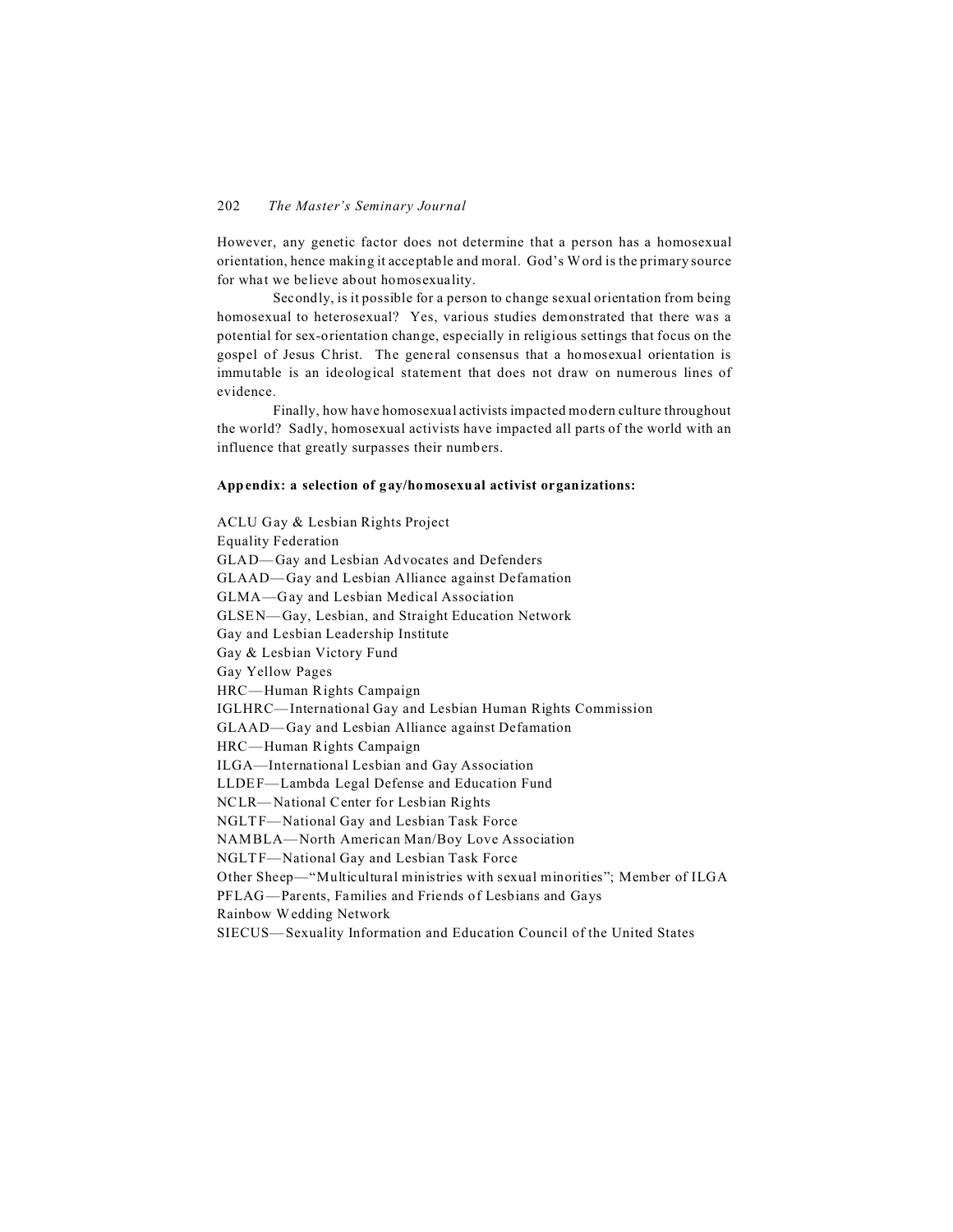# **MARRIAGE AND HOMOSEXUALITY: TOWARD A BIBLICAL UNDERSTANDING**

Irvin A. Busenitz Vice President for Academic Administration Professor of Bible and Old Testament

*A clear pattern of attack on the biblical definition of marriage has emerged alongside the recent widespread propagation of a homosexual agenda. The ultimate goal of the widely publicized deviant lifestyle is to destroy marriage, reverse sodomy laws, and force acceptance of different rules on society as a whole. The movement comes in conjunction with an attempt to eliminate male-and-female gender distinctions and a reinterpretation of biblical texts that support those distinctions. In particular, the biblical command to love one another suffers from distortion as proponents of homosexuality plead for tolerance toward their deviations. Their proposals are a far cry from the biblical perspective on marriage as expressed in the Genesis account of creation. That account outlines five purposes of God in His creative work: reproduction, the union of one woman and one man, woman functioning as a complement to man, picturing the relationship between Christ and His church, and a fulfilling of distinctive roles by husband and by wife. A same-sex union cannot possibly fulfill any of such perspectives. In addition, the Mosaic Law clearly forbids homosexuality as does Paul's epistle to the Romans. Scripture never approves of any sexual relationship except the marital, monogamous, one-woman, one-man union.*

\* \* \* \* \*

For more than fifty years, the traditional family has been disappearing from the American scene. From single parent homes to children born out of wedlock to simple cohabitation, the traditional family has been losing traction and spiraling downward. In 2003, the *New York Times* announced, "The United States is becoming a post-marital society."1

<sup>1</sup>*New York Tim es*, November 23, 2003, quoted in *What's Wrong with Same-Sex Marriage?* by D. James Kennedy & Jerry Newcombe (Wheaton, Ill.: Crossway, 2004) 15.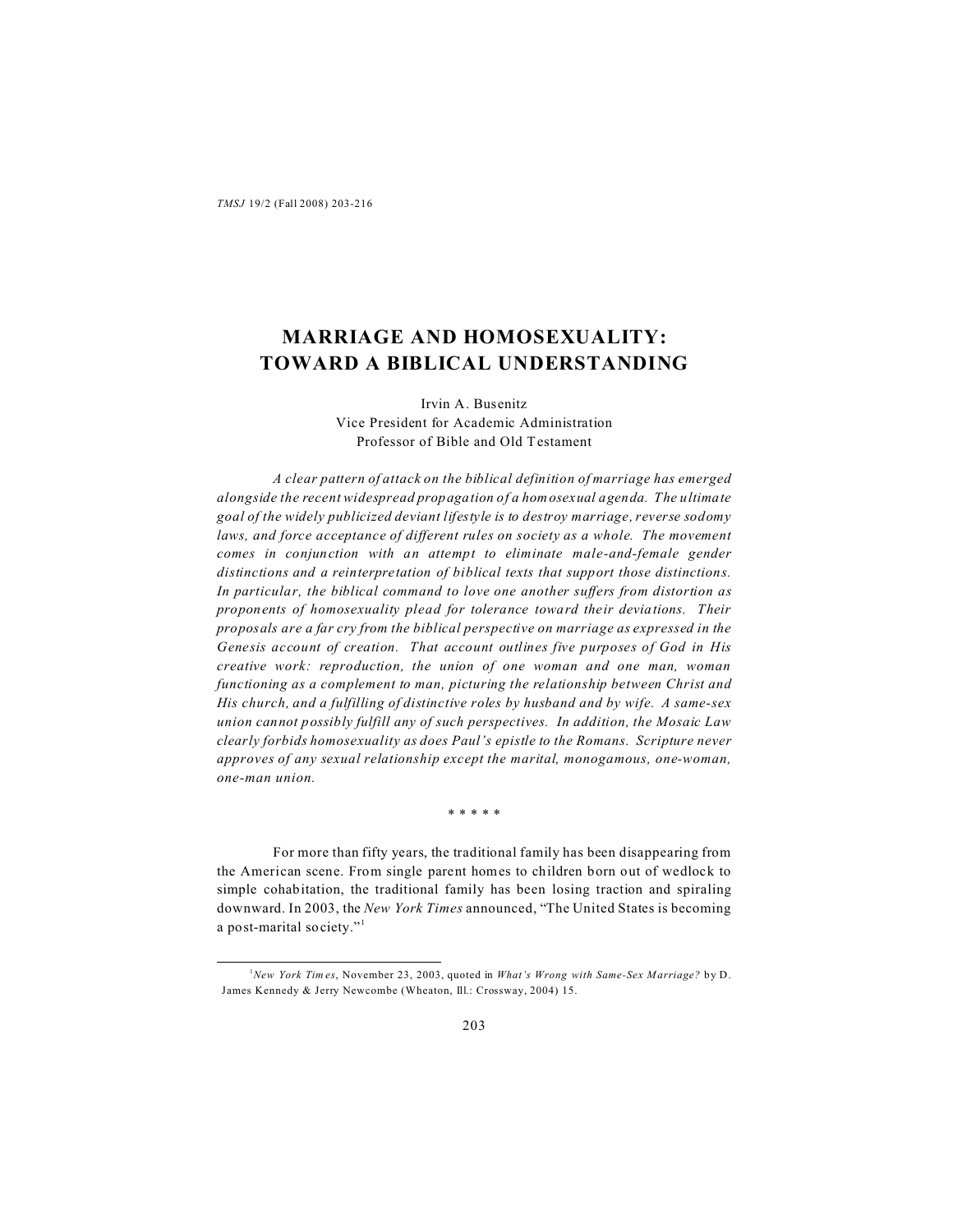Over the past decade, the legalization of same-sex marriages in a handful of states has exacerbated this dilemma. Though there are lulls in the firestorm of legislative debates, it is apparent that these moments are merely brief respites for the purpose of reloading and re-energizing a frontal assault on the very foundation of society—the traditional marriage and family.

It is certainly understood that, for the Christian, the issue of marriage and homosexuality must find its anchor and focus in the Word of God. Only there can the divine definition and intent for marriage be discovered. And once that definition is uncovered, it becomes evident that the same-sex marriage model is incapable of fulfilling the stipulations prescribed in the divine revelation.

However, before the biblical texts are examined, a number of corollary factors that frame such a study must be exposed. An investigation and explanation of these factors, intrinsically linked to marriage, will aid in understanding the ultimate goals and underlying agenda of the homosexual attack on the traditional one-man, one-woman institution of marriage.

# **I. The Foundational Issues and the Homosexual Agenda**

When undertaking this investigation, a number of complementary factors that are inexorably intertwined are remarkably evident. The factors are more than merely concomitant or coincidental; they are rudimentary and foundational. They are nerve endings that have not only taken root in the spinal column of the same-sex marriage debate, but have been exposed as primary causes of society's deadly cancer.

# **A. The Redefinition and Destruction of Marriage**

Those who advocate same-sex marriage are not merely interested in cohabitation. Rather, they are unrelenting in their desire to redefine marriage. No, not just to redefine it; they are adamant in their efforts to drive marriage into oblivion! During the decade of the nineties, households led by married couples plummeted below 25 percent.<sup>2</sup> As a result, in certain strongholds of liberal and antinomian thought, kindergarten and first-grade teachers are carefully instructed that a family is a "unit of two or more persons, related either by birth or by choice, who may or may not live together, who try to meet each other's needs and share common goals and interests."<sup>3</sup> In 1997, then-President Bill Clinton, speaking at a "Hate Crimes" conference at George Washington University, exhorted schools across America to design and institute pro-homosexual diversity programs "to teach [children] a

<sup>2</sup>Eric Schm itt, "For the First Time, Nuclear Fam ilies Drop Below 25 Percent of H ouseholds," *New York Times*, May 15, 2001.

<sup>3</sup>Alan Sears and Craig Osten, *The Hom osexual Agenda: Exposing the Principal Threat to Religious Freedom Today* (Nashville: Broadman and Holman, 2003) 52.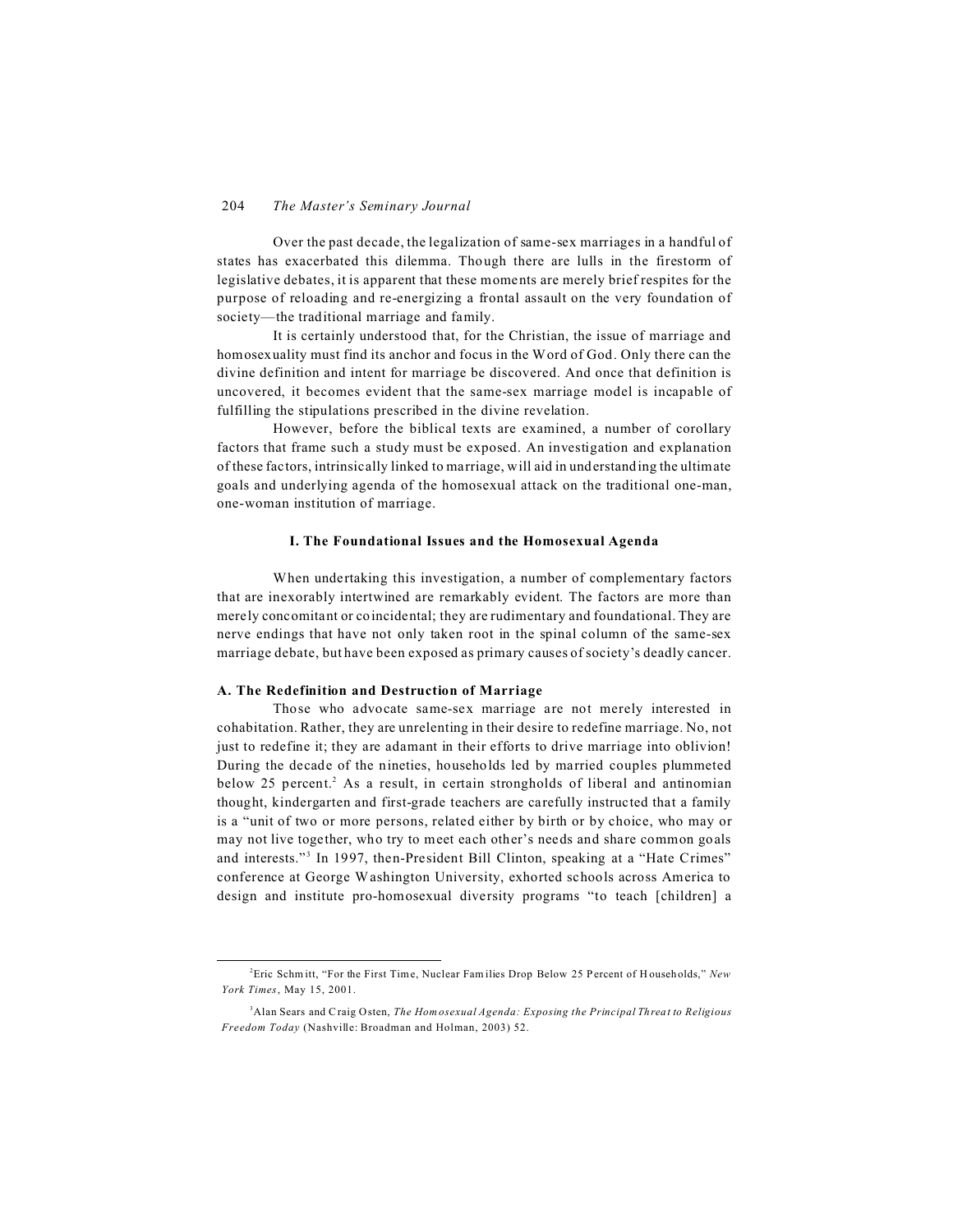different way."<sup>4</sup>

Although homosexuality occupies a prominent position in this discussion, it is increasingly evident that in reality this is not a debate about homosexuality. Rather, "it is first and fundamentally an argument over marriage."<sup>5</sup> The real issue is not homosexuality; the central focus is marriage—or, more accurately, the dissolution of marriage. Quite simply, the plot is to overthrow traditional marriage. Why? Because gay or lesbian marriage will not erase the negative stigma that accompanies same-sex relationships. Says one lesbian author, "We must not fool ourselves into believing that marriage will make it acceptable to be gay or lesbian.… Marriage is not a path to that liberation.… W e must keep our eyes on the goals of providing true alternatives to marriage and of radically reordering society's view of family."<sup>6</sup>

In 2004, San Francisco mayor Gavin Newsom ordered the city to issue same-sex marriage licenses. Claiming constitutional footing, Mayor Newsom argued that to do otherwise would be discriminatory. Invoking his own version of inalienable rights, he resorted to an illegal bending and twisting of the laws of equal rights, hoping thereby to enhance his own political agenda and force the unacceptable upon society as a whole.

Such examples are only the tip of the iceberg. Nevertheless, they demonstrate the inevitable watershed nature of an agenda, giving an all-too-evident look at the consequences. Eager for the legal right to engage in sinful activities, a small, aberrant segment of society, under the rubric of equal rights, is demanding a definition of marriage of their own liking. Erwin Lutzer expands this thought when he writes,

George Dent, writing in *The Journal of Law and Politics*, says that once same-sex marriage is affirmed, then other forms of "marriage" will quickly be affirmed as well, such as polygamy, endogamy (the marriage of blood relatives) and child marriage. In fact, the policy guide of the American Civil Liberties Union calls for the legalization of polygamy, stating, "The ACLU believes that criminal and civil laws prohibiting or penalizing the practice of plural marriage violate constitutional protections for freedom of expression and association, freedom of religion, and privacy for personal relationships among consenting adults."7

<sup>4</sup> Paul Bedard, "Clinton Urges School Diversity Training," *Washington Times* (Nov 11, 1997):A1, quoted in "Family News From Dr. James Dobson," *Newsletter* (June 1998):3.

<sup>5</sup>David Frum, quoted from Sears and O sten, *The Hom osexual Agenda* 92.

<sup>6</sup> Paula Ettelbrick, "Since When is Marriage a Path to Liberation?" in *Same-Sex Marriage: The Moral and Legal Debate*, eds. Robert M. Baird and Stuart E. Rosenbaum (Am herst, N.Y.: Prometheus Books, 2004) 261.

<sup>7</sup>Erwin Lutzer, *The Truth About Same-Sex Marriage* (Chicago: Moody, 2004) 29. Michael Kinsley writes, "The solution is to end the institution of government monopoly on marriage. And yes, if three people want to get married… , let 'em. If you and your government are implicated, what do you care?" ("Abolish Marriage: Let's Really Get Government Out of Our B edrooms," *Washington Post* (July 3, 2004):A23).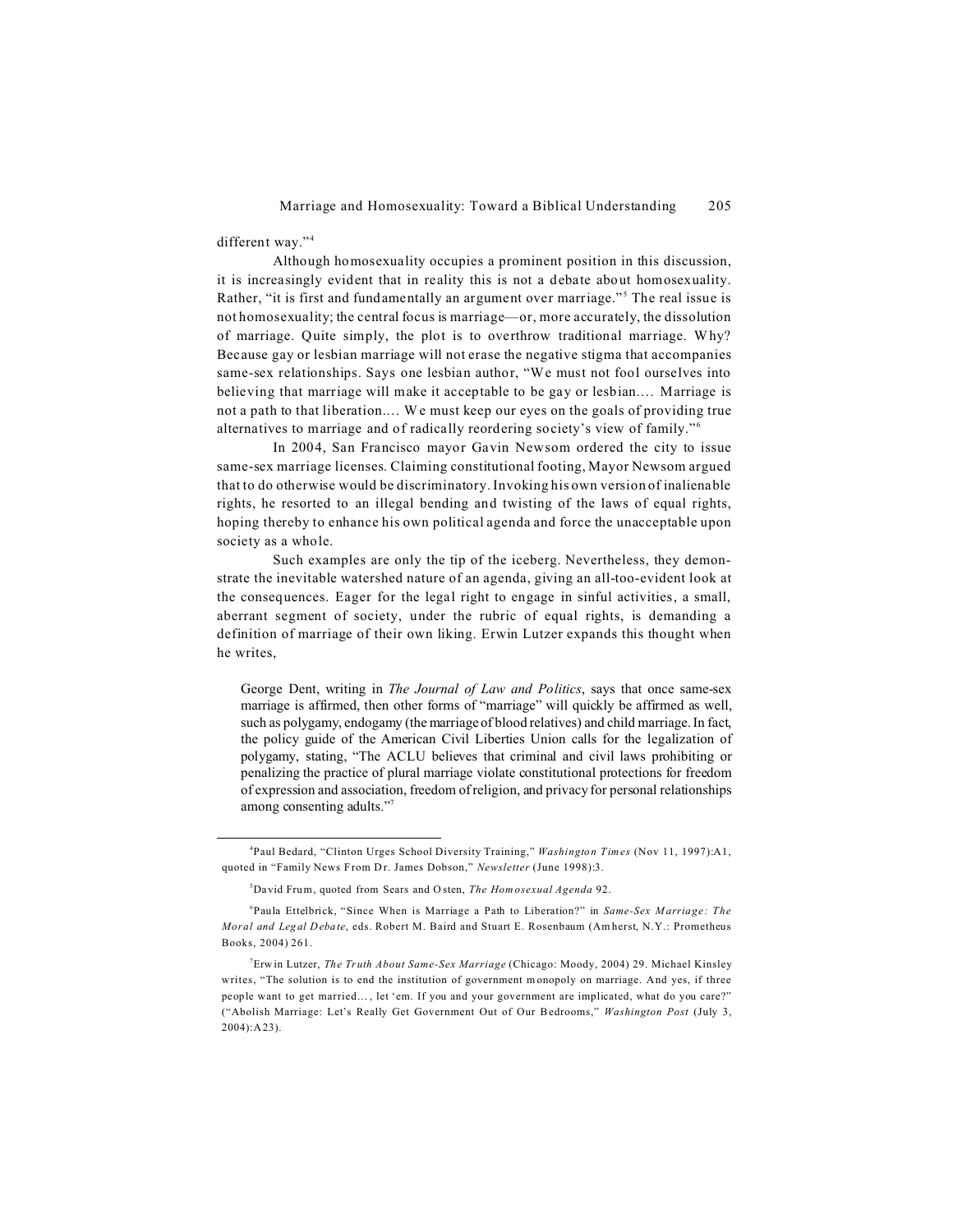Homosexual write, Michelangelo Signorile openly acknowledges the driving motive for this agenda. He writes, "A middle ground might be to fight for same-sex marriage and its benefits and then, once granted, redefine the institution of marriage completely, to demand the right to marry not as a way of adhering to society's moral codes but rather to debunk a myth and radically alter an archaic institution."<sup>8</sup>

The words of French philosopher Michel Foucault are even more direct and chilling. Prior to his AIDS-related death in 1984, he wrote,

Rules are empty in themselves, violent and unfinalized; they are impersonal and can be bent to any purpose. The successes of history belong to those who are capable of seizing these rules, to replace those who have used them, to disguise themselves so as to pervert them, invert their meaning, and redirect them against those who had initially imposed them; controlling this complex mechanism, they will make it function so as to overcome the rulers through their own rules.<sup>9</sup>

The agenda is *not* marriage for gays and lesbians; it is imperative that this underlying principle be clearly understood. The ultimate agenda is to change the rules—to destroy marriage, reverse the sodomy laws, and to force acceptance on society.

#### **B. The Removal Gender Distinctions**

The redefinition and destruction of marriage has been joined, interestingly, by another segment of today's society. If one pulls back the covers, one finds another agenda—one that has marriage and family clearly in the cross-hairs. What is the target? Their aim is to expunge marriage of its biblical moorings. The homosexual agenda has coupled with the Women's Liberation movement to erase marriage of its beauty and reduce it to rubble. In the 1988 issue of the National Organization of Women's magazine, called *NOW Times*, Dr. Sheila Craven asserts, "Since marriage constitutes slavery for women, it is clear that the women's movement must concentrate on attacking this institution. Freedom for women cannot be won without the abolition of marriage." $10$ 

The November 1971 issue of the *Declaration of Feminism* magazine blatantly asserts, "The end of the institution of marriage is a necessary condition for the liberation of women. Therefore, it is important for us to encourage women to leave their husbands, and not to live individually with men.... We must go back to

<sup>8</sup>Michelangelo Signorile, "Bridal Wave," *OUT* magazine (December/January 1994):161.

<sup>&</sup>lt;sup>9</sup>Michel Foucault, *Language, Counter-Memory, Practice* (Ithaca, N.Y.: Cornell University Press, 1977) 151, quoted in Thomas E. Schmidt, *Straight & Narrow? Compassion & Clarity in the Homosexual Debate* (Downers Grove, Ill.: InterVarsity, 1995) 49.

<sup>10</sup>Phil Stringer, "Militant Feminism," online at http://usiap.org/Family/U nit/M ilitantFem inism .html, accessed 7/25/2008.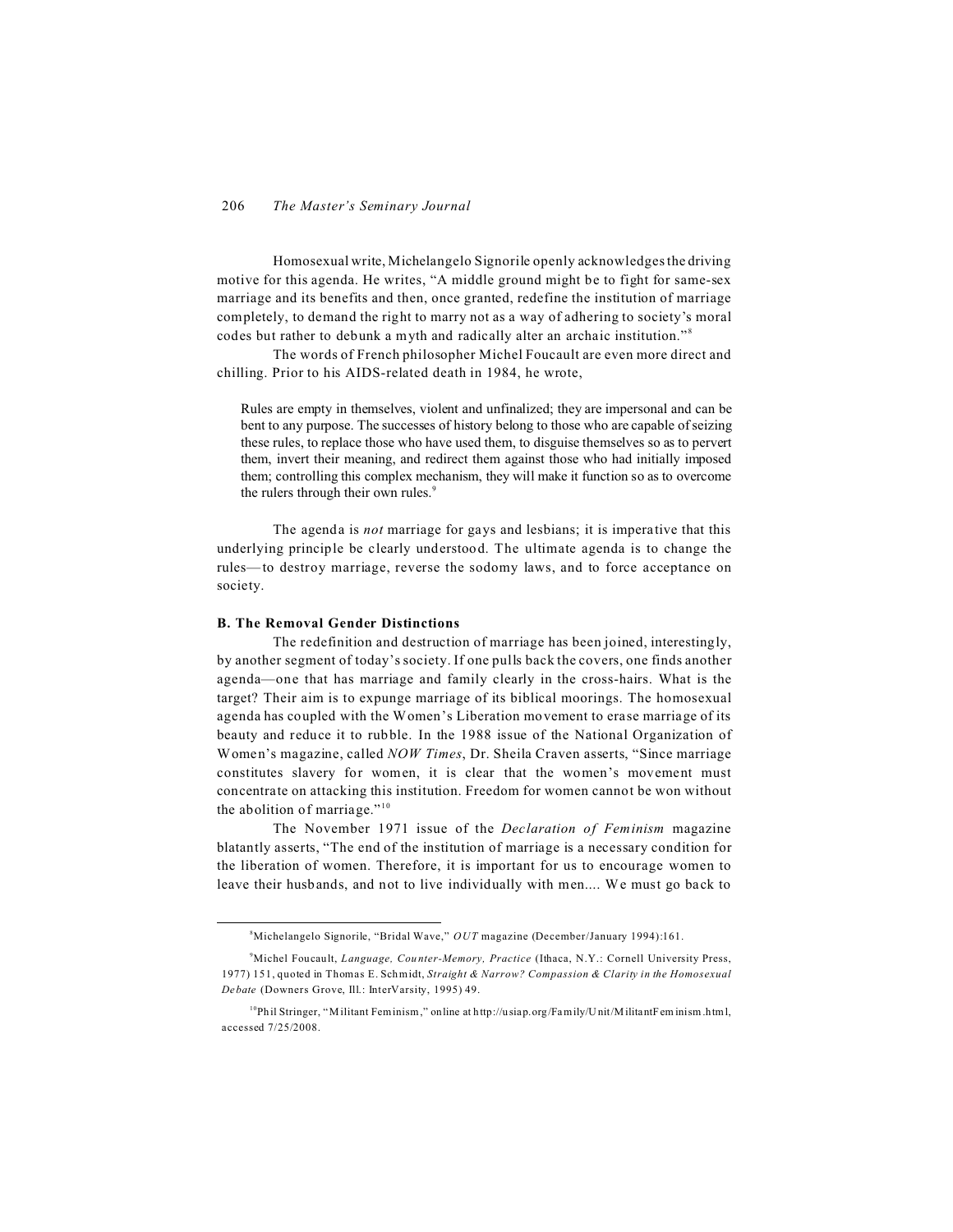ancient female religions like witchcraft."<sup>11</sup> The *NOW Times* adds, "Every woman must be willing to be recognized as a lesbian to be fully feminine."<sup>12</sup> As anyone can see, the two agendas are inextricably woven together.

Nor is this agenda the sole propriety of the far-left. Egalitarians within the so-called evangelical camp encourage, unwittingly I believe, this agenda as well. When they appeal to the apostle Paul's words in Gal 3:28 that "…there is neither male nor female; for you are all one in Christ Jesus," they overlook the fact that the context is one of justification by faith, whereby all classes of Christians are children of God and joint-heirs with Jesus Christ. Chuck Colson argues that this is all a part of a unisex movement. He writes: "All this gender blending grows out of and feeds on…an aggressive gay subculture. Homosexuality could not survive as a valid 'alternative lifestyle' in a culture that took gender distinctions seriously."<sup>13</sup>

# **C. The Reinterpretation of Biblical Texts**

For the homosexual agenda to gain any traction in America, especially among evangelicals, it must find a way to undermine the Bible and erode its enormous authority and influence. In his article, "Liberating Gay Theology," Rev. Jeffery Dennis writes that gays and lesbians do not need counseling, healing, or understanding. Rather, the Scriptures need to be redefined according to social norms. He contends,

Gays and lesbians are here to transform the church.… We need a gay God, a God who would lead us toward a more affirming, harmonious, creative, socially conscious, and spiritually profound life.... We need a gay Spirit, a Spirit which would retain the particularity of individuals in the global village, not to be reviled but to be cherished. This Spirit's goal would not be unity but a "unity in diversity," not the wedding feast of the Lamb but the festival of Cain and Abel, the archetypal brothers, bringing their first fruits together to God.<sup>14</sup>

This agenda is verifiable countless times over. Dr. Anna Carter Florence, professor of preaching at Columbia Theological Seminary, recently made a startling announcement to the homosexual audience at the Trinity Presbyterian Church in Atlanta. Regarding her ministry to future church leaders, she remarked, "First-year seminary is all about learning to lose. First, we take their Jesus away. Then we mess with their Bible. Then their heads. By the first of November, they don't know who

 $11$ Ibid.

 $12$ Ibid.

<sup>13</sup>Chuck Colson, "What Can Gender Blending Render," *World* (March 2, 1991):5 n. p.

<sup>&</sup>lt;sup>14</sup>Jeffery P. Dennis, "Liberating Gay Theology," *The Other Side* (September-October 1993): 7-58. Also cf. William J. Webb, *Slaves, Women & Homosexuals* (Downers Grove, Ill.: InterVarsity, 2005), and the March 2, 2007 blog by R. Albert Mohler Jr*.*, "Is Your Baby Gay? W hat If You Could Know? What If You Could Do Something About It?" online at http://www.albertmohler.com/blog, accessed 8/30/2007.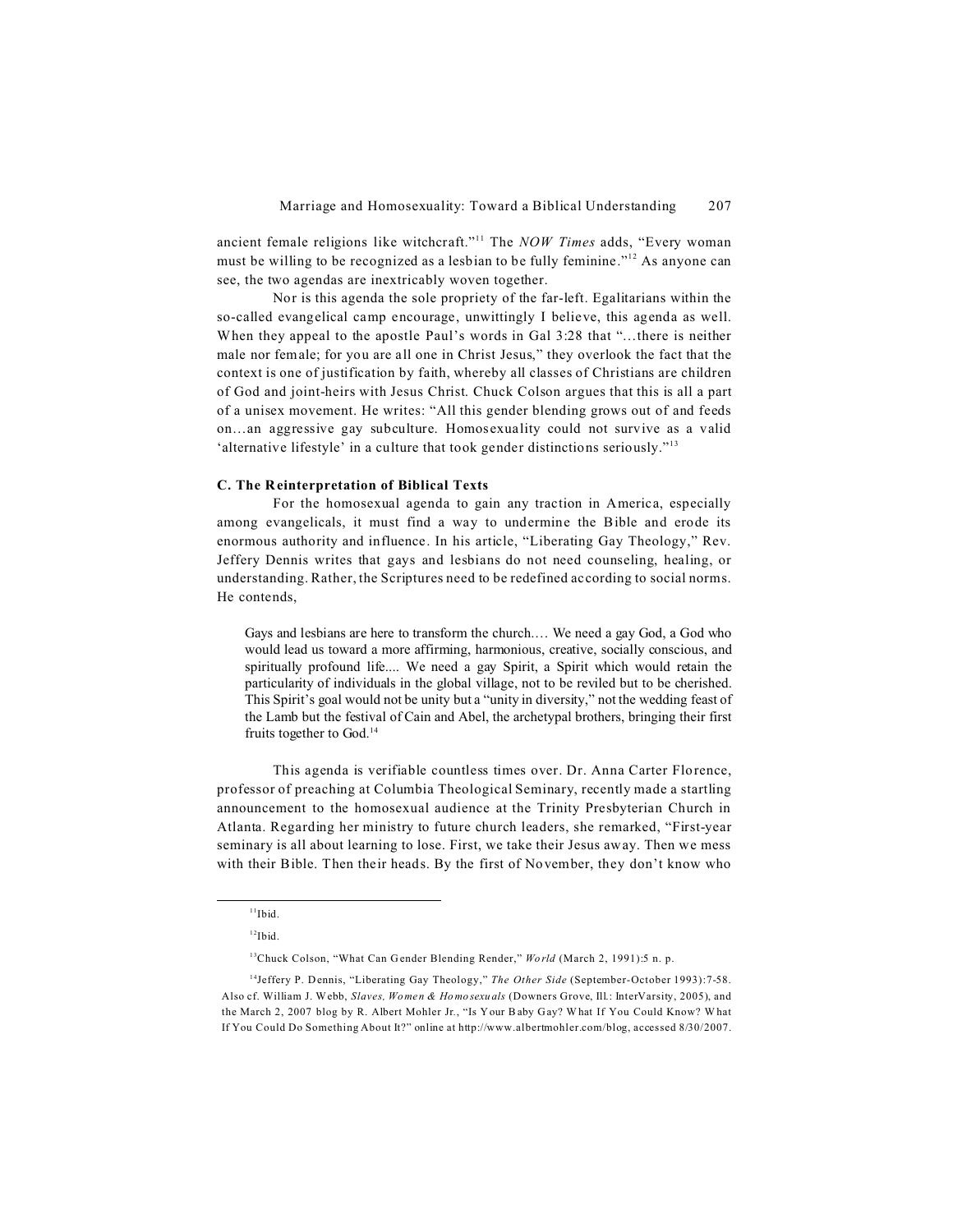they are any more."<sup>15</sup>

Of course, once the biblical God is deposed, then special revelation (the Scriptures) is rendered non-existent; no basis for moral law exists. Man becomes a law or god to himself, leaving him to read the tea-leaves of general revelation in search of some form of moral compass. Known as existentialism, this makes experience pre-eminent. As a result, they must filter all moral guidelines through the grid of current social ideals, values that have been spawned and nurtured in the cradle of one's personal perspective of the world around him. Because there is no divine authority, all history (biblical and otherwise) must be interpreted and aligned with perspectives that are in tune with personal experience.<sup>16</sup>

## **D. A M isconstruing of God's Commandment to Love One Another**

Everyone seems to be aware of a few well-known biblical phrases, including "God is love." From the studio of "Larry King Live," to the floor of the Senate, to the columns of the *Los Angeles Times*, Jesus is quoted as being in support of gay marriage. His words are repeatedly invoked as a magical formula, a sacred mantra that supposedly endorses any relationship and declares it to have divine blessing. Although the people wielding them are oblivious to the fact that they are grasping onto the wrong end of the sword, they nonetheless confidently (and blindly) thrust these words forth, hoping to undercut any biblical perspectives that speak to the contrary and thereby silence any church-going critics.

All in the name of tolerance, this is an attempt to turn the focus away from the Word of God and towards the love of God. They seek to highlight the love morality of Scripture at the expense of the law of morality.<sup>17</sup> One advocate puts it this way:

We need the Bible as a source to understanding Christ—but we need to spend more time observing His spirit as related there rather than the "letter of the law" given by His followers in attempting to spread His message. Pick up an addition [*sic*] of the Bible with Christ's recorded statements printed in red. Study only His words, comparing His positive approach throughout the Scriptures. Notice His emphasis on love—His silence

<sup>15</sup>Jean Patrick, "Speaker compares battle for LGBT ordination in PCUSA to Exodus story," *The Layman Online*, online at http://www.layman .org/layman /news/200 7-news/spea ker-compares -battle-forlgbt.htm, accessed 7/23/2008. Cf. Peggy Campolo, "In God's House There are Many Closets," in *Homosexuality and Christian Faith*, eds. Anthony and Peggy Campolo (Minneapolis: Fortress, 1999) 100-104.

 $16$ Though some who embrace this would disavow God's existence, others would accept the reality, though they would deny that He has accurately and inerrantly revealed Himself. R ather, they would contend that God and H is will must be discovered through existential methods of testing, i.e., through general revelation.

<sup>&</sup>lt;sup>17</sup>Rabbi Immanuel Jakobovits, commenting on this perspective, remarks, "Jewish law holds that no hedonistic ethic, even if called 'love,' can justify the m orality of homosexuality any more than it can legitimize adultery, incest, or polygamy, however genuinely such acts may be performed out of love and by mutual consent" ("Homosexuality," *Encyclopaedia Judaica* [Jerusalem: Macm illan, 1971] 8:962).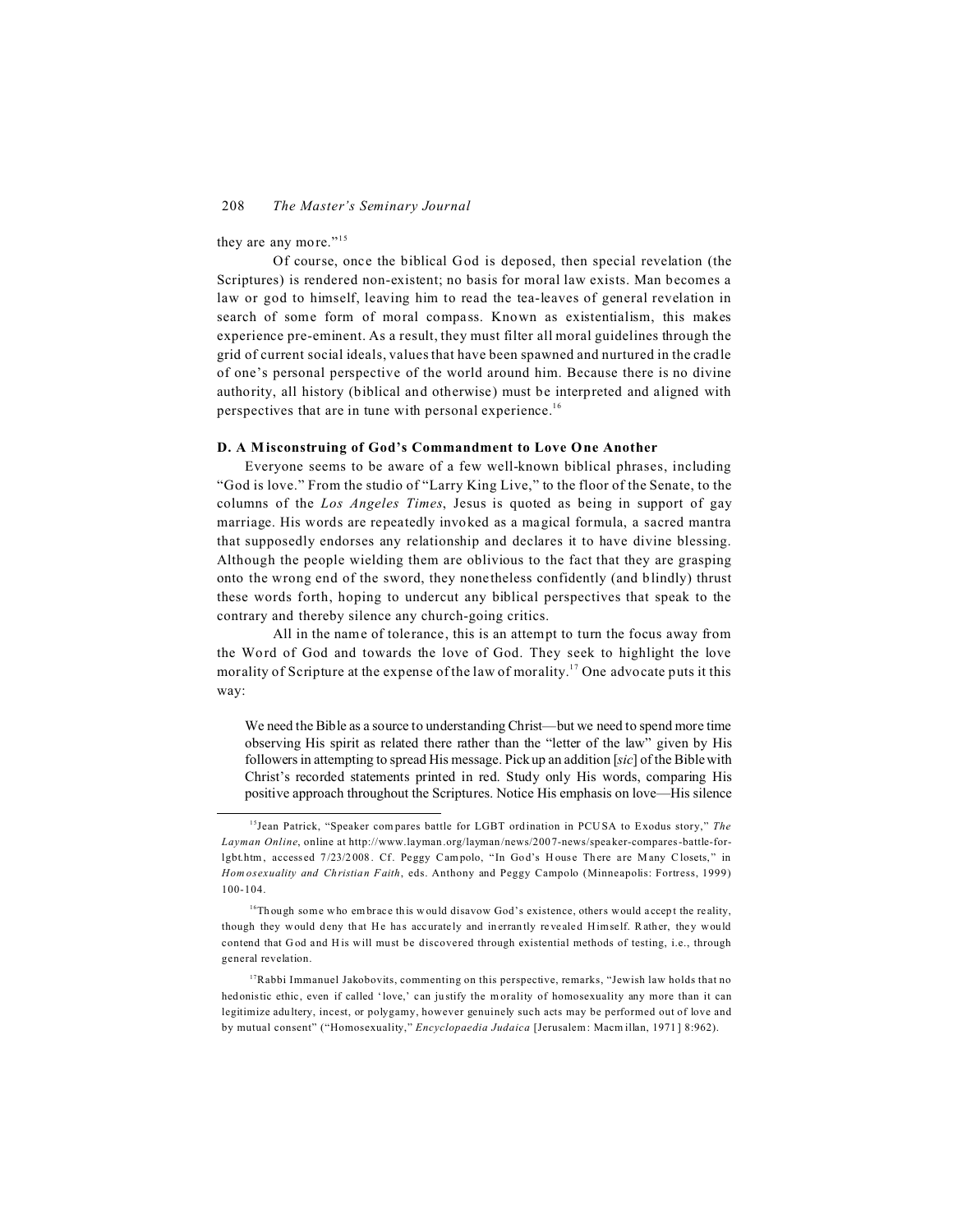on the means of sex but concern only with the motives behind it.<sup>18</sup>

In other words, God has no concern for how sex is done, whether heterosexually or homosexually. Rather, He is only concerned "with the motives behind it." Supposedly, as long as it is done within the context of love, it meets with divine approval.

There is no question that God is a God of love. The biblical text is replete with assertions that announce and support this truth. But His attribute of love does not evacuate the intrinsic content and value of His other attributes, such as His holiness and righteousness. The love of God never condones sinful actions. Biblical love, as with all divine attributes, has moral ground rules that guard its parameters and infuse it with a requisite fullness of meaning and breadth of understanding. God's command to love one another never overrides or contradicts His requirements for holiness. The Scripture is clear. "Homosexual behavior can never be the 'loving thing' to do."<sup>19</sup>

# **II. The Biblical Perspective of Marriage & Its Implications**

God's plan for the human family is clearly set forth in Scripture. Consequently, when discussing marriage and homosexuality, it is imperative that one understand the biblical basis of marriage and its divine purposes. Defense of any perspective of marriage, whatever that might be, is doomed to moral and social failure unless it is rooted and grounded in the explicit teaching of God's Word.

The Scriptures contain a number of texts that address this issue in one way or another—passages such as 1 Corinthians 7, 1 Timothy 3, and Titus  $1-2$ . In this article, however, the focus will be directed primarily on the creation account, with a brief look at Leviticus 18 and Romans 1.

#### **A. The Creation Account**

Scripture as a whole is not silent about marriage, but the Genesis account speaks most specifically about it and God's intention for it. The opening pages of human history explicitly present God's design for human sexuality and marriage, laying the foundation of a biblical theology of marriage.<sup>20</sup> Thus, it is only appropriate to begin with the creation account of the first man and the first woman. Further, that these divine proclamations occurred *before* the Fall should not be overlooked. Before sin entered the world and depravity began to distort man's perspective, the account of Adam and Eve unmistakably reveals God's intention for their relationship in

<sup>&</sup>lt;sup>18</sup>Kim Stablinski, "Homosexuality: What the Bible Does and Does Not Say," The Ladder, July 1969, n.p., quoted by P. M ichael Ukleja, "Homosexuality in the New Testament," *Bibliotheca Sacra* 140 (October–December 1983):357.

<sup>19</sup>Ukleja, "Homosexuality in the New Testament" 357.

<sup>&</sup>lt;sup>20</sup>"Gen 2:24 makes explicit that God's original design for sexuality and marriage in the relationship between Adam and Eve is set forth as a pattern for all future sexual relationships" (Richard M. Davidson, *Flame of Yahweh: Sexuality in the Old Testament [Peabody, Mass.: Hendrickson, 2007] 16).*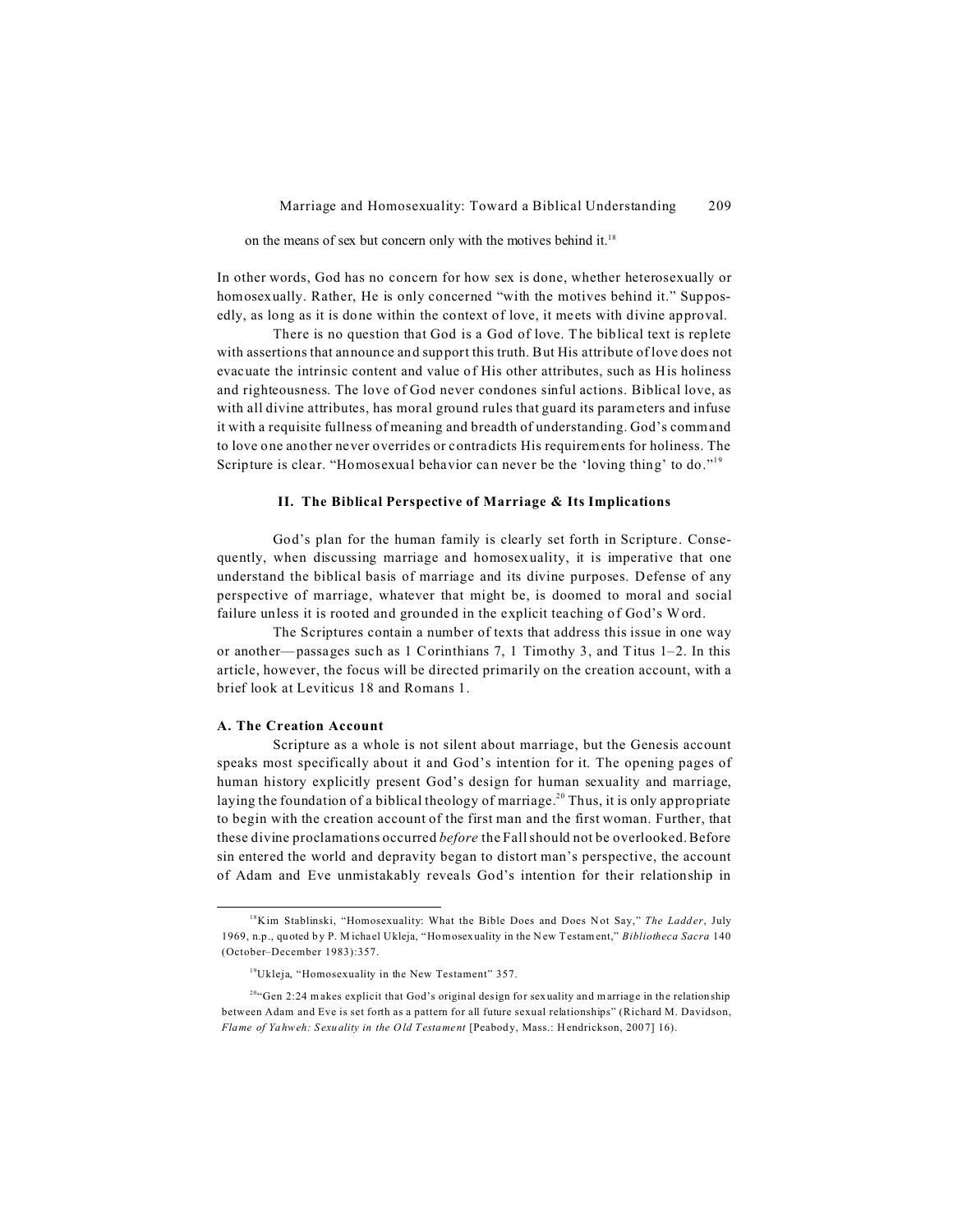marriage and lays the foundation for marriage's purpose and function in His created world.

In the biblical account of the creation of the first man and first woman, five perspectives speak directly to the subject of marriage and its comparison with homosexuality. The five are not intended as a full theology of marriage. Rather, they are are the ones that most directly interact with the issue of homosexuality in contrast to God's design for marriage.

**1. Biblical Marriage from the Reproductive Perspective.** The Genesis account is very explicit in recounting how God created the birds, fish, and other animals "according to their kind." They were designed to reproduce according to their specific kind; any kind of cross-breeding was strictly forbidden (Lev 19:19; Deut 22:9-11).

Consequently, that the account of man's creation carries a similar theme with similar directives is not surprising; a marked symmetry is evident throughout this early biography. Mankind was intentionally created in two sexes—male and female. The order of creation is vividly portrayed from the very beginning; they were sexually distinct human beings.

God's first instruction to the first man and the first woman follows closely His deliberate creation of them (Gen 1:27): "Be fruitful and multiply" (Gen 1:28).<sup>21</sup> First of all, it is noteworthy that this instruction to procreate immediately follows the divine blessing upon the newly created man and woman. The text reads, "And He blessed them and He said to them, 'Be fruitful and multiply.'" Procreation is one of God's blessings designed for the marriage union. Same-sex marriages, on the other hand, are unable to produce offspring and cannot fulfill this aspect of God's design. They are incapable of receiving this divine blessing.<sup>22</sup>

Second, Adam and Eve were designed to procreate—to give birth to offspring. And though it is not the only purpose for marriage,<sup>23</sup> its being given first must not be underestimated or overlooked. Genetically incapable of fulfilling this command, homosexuality obviously has no place in God's design for mankind. It is a breach of God's opening instructions to the first married couple. Gordon Wenham observes, "To allow the legitimacy of homosexual acts would frustrate the divine

<sup>&</sup>lt;sup>21</sup>The same instruction was given to Noah and his family after the flood (Gen 9:1, 7). This is noticeably different from the instructions of the Mesopotamian gods (*Epic of Atrahasis* 3:7:1-8).

<sup>&</sup>lt;sup>22</sup>Reproduction is repeatedly viewed as a blessing in the Hebrew Scriptures (Gen 12:2; 17:2; Ps 127:3-5).

 $^{23}$ This is certainly not the only purpose, as Gen 2:18, 20 and Prov 5:15-19 clearly enunciate. Davidson adds: "Still, sexuality cannot be wholly subordinated to the intent to propagate children. Sexual differentiation has meaning apart from the procreative purpose. The procreative blessing is also pronounced upon the birds and fish on the fifth day (v. 22), but only humankind is made in the image of God. Genesis 1 emph asizes that the sexual distinction in humankind is created by God particularly for fellowship, for relationship, between male and female" (*Flame of Yahweh* 49).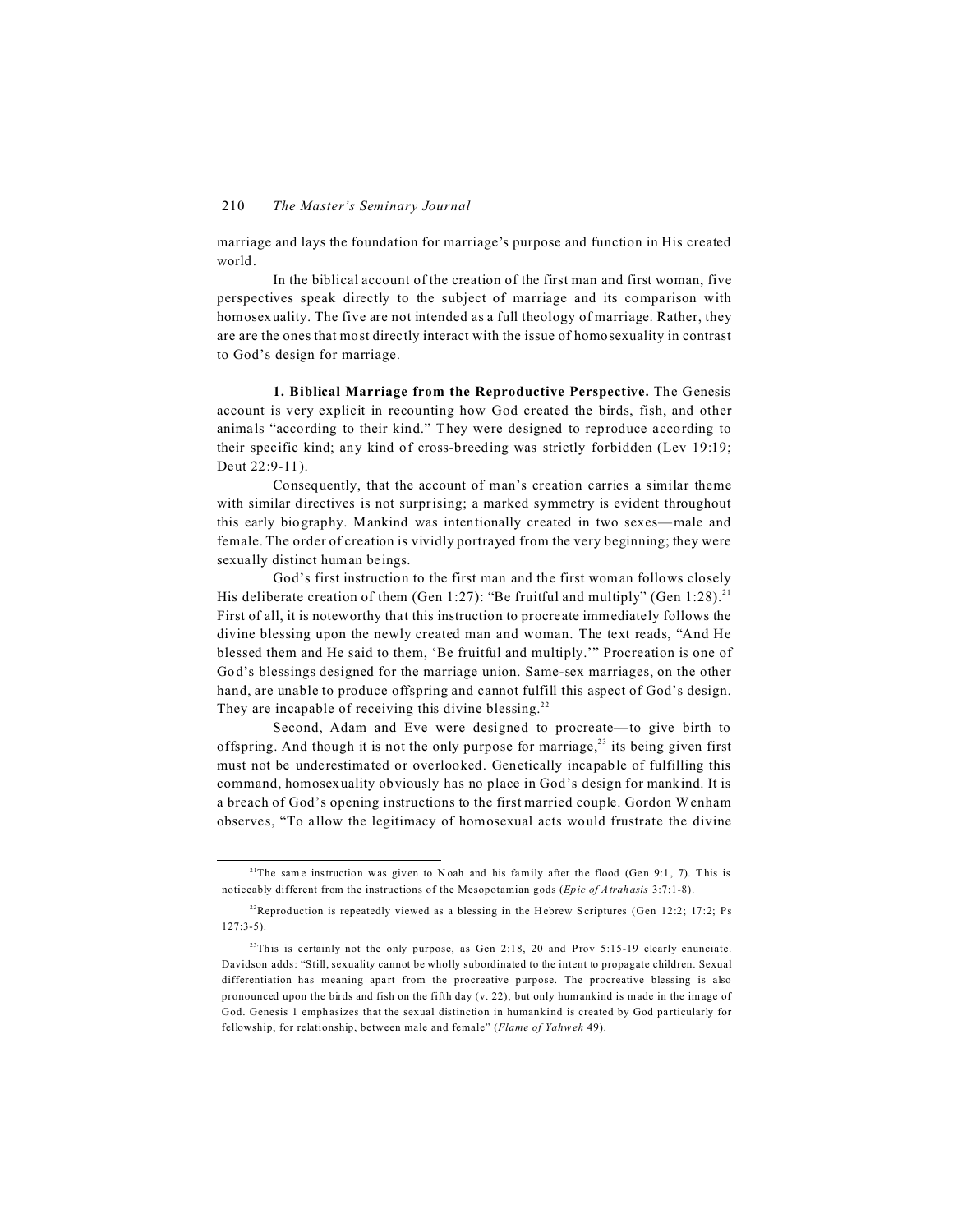purpose."<sup>24</sup> From the beginning, confusion of sexual identity has had no place in God's design.

Third, reproduction is an integral dimension in God's plan for His newly created earth. Accordingly, He follows his instruction to be fruitful and multiply and fill the earth with a command to subdue it and rule over it (Gen 1:28). "It is necessary that humans 'be fruitful and multiply' in order to create enough humans to exercise stewardship; hence sexes are necessary; hence 'male and female'  $(1:27)$ ."<sup>25</sup> Again, as noted earlier, same-sex partnerships are incapable of fulfilling this divine stipulation.

Fourth, procreation is the means God has ordained to propagate His eternal truths. Though the Bible commands all to evangelize, Scripture holds traditional marriage, comprised of a father and a mother, to be the primary prescription for evangelism (e.g., Deut 6:4ff.).

**2. Biblical Marriage from the One Woman/One Man Perspective.** The creation account sets forth a beautiful picture of the perfect marriage. Remarkably, it does so in contrast to other aspects of God's creative activity. In an apparent effort to expedite His command to fill the extensive amount of open space, swarms of sea creatures were created. Then followed His command to be fruitful and multiply (Gen 1:20-22). Such was not the case, however, with the creation of mankind. Even though the command to be fruitful and multiply and fill the earth is the same, God created only one man and one woman and thereby erected a marriage construct for all subsequent generations.<sup>26</sup>

Yes, polygamy, concubines, and divorce were permitted because of sinfulness and "hardness of heart."<sup>27</sup> But Jesus added that "from the beginning it has not been this way" (Matt 19:8). That God's design for marriage was between one man and one woman is quite obvious. The Pastoral Epistles reiterate that standard when they restrict leadership in the church to those marriages characterized by a onewoman/one-man relationship (1 Tim 3:2; Tit 1:6).<sup>28</sup>

<sup>25</sup>Thom as E. Schmidt, *Straight & Narrow? Comparison and C larity in the Homosexuality Debate* (Downers Grove, Ill.: InterVarsity, 1995) 44.

<sup>28</sup> This is corroborated from a different perspective in 1 Cor 7:2, where the apostle Paul exhorts, "Each man is to have his own wife and each woman is to have her own husband."

<sup>&</sup>lt;sup>24</sup>G. J. Wenham, "The Old Testament Attitude to Hom osexuality," The Expository Times 102/12 (September 1991):363. Also see Wenham, *Genesis 1–15, Word Biblical Commentary*, eds. David A. Hubbard, Glenn W. Barker, and John D. W. Watts (Waco, Tex.: Word, 1987) 33. At the same time, it should be noted that the Genesis 2 account makes no mention of reproductivity. The fullest degree of marriage is accomplished in leaving, cleaving, and becoming one flesh, without any reference to procreation; sexual love in and of itself between a man and his wife has divine blessing.

 $26$ Davidson notes, "The phrase, 'a man and his wife' indicates a heterosexual marriage relationship of a man and a w oman as the Edenic m odel for all time" (*Flame of Yahweh* 21).

 $27$ Never, however, is homosexuality or any form of deviant sexuality allowed. Scripture is replete and forthright in its prohibition and punishment of such behavior (cf. Lev 18; 20; Rom 1:27).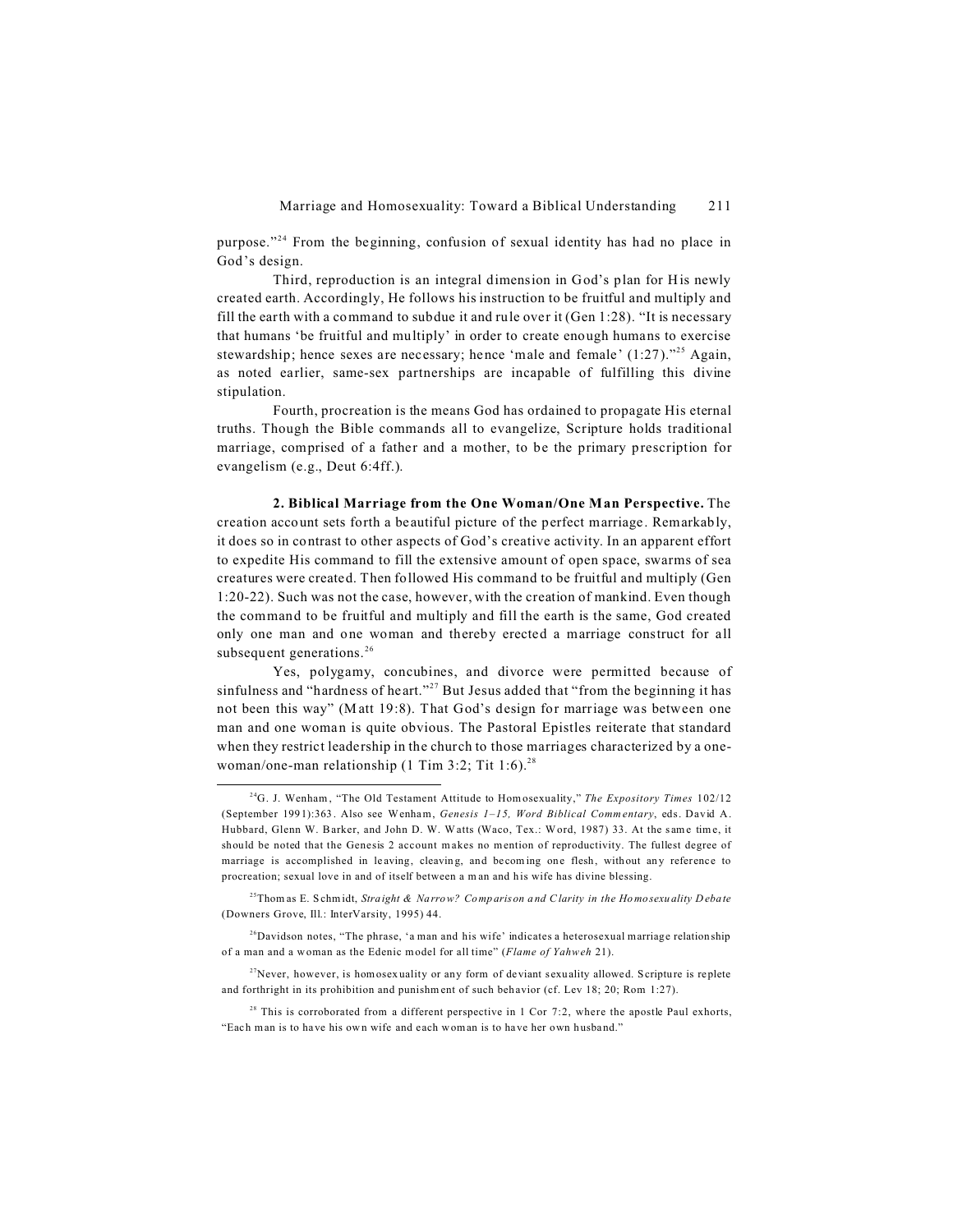**3. Biblical Marriage from the Complementary Perspective.** The account in Genesis 2 reveals another purpose of marriage. After God had created the animals, He noted that Adam's creation was incomplete; He states that "it is not good" (Gen 2:18). As a remedy, He announced His plan to make for man a suitable partner. Quite obviously, He didn't make another man to help him! Quite the contrary! Whatever was not good in the creation of man could be resolved only by creating a woman to come alongside; someone who was now "bone of my bone and flesh of my flesh" (Gen 2:23). She came into the picture to fulfill a unique need, something that only a woman could do. After bringing the animals to Adam for naming, apparently to heighten Adam's awareness of what he was lacking, Gos created a woman.

The terminology employed in both 2:18 and 2:20 is derived from the Hebrew word **(12)** (*neged*). Though commonly translated "suitable," when the preposition  $\supseteq (k\check{e})$  is attached, it can be more accurately rendered "corresponding to." As such, it does not describe "sameness," but rather depicts an opposite that is a perfect complement. It this case, it describes a person who perfectly fulfills and completes what is lacking in the man. Victor Hamilton correctly notes, "It suggests that what God creates for Adam will correspond to him.…The creation of this helper will form one-half of a polarity, and will be to man as the south pole is to the north pole."<sup>29</sup> Only a man and a woman can become "one flesh." Only a monogamous, heterosexual relationship can fulfill the "one flesh" description set forth in Scripture. It is impossible for a homosexual partnership to become one flesh, because it is impossible for the one partner to provide what is lacking in the other.<sup>30</sup>

**4. Biblical Marriage from the Analogical Perspective.** Marriage is a picture of the relationship between Christ and His church. Ephesians 5 quotes the creation account, providing a direct link between the two passages. Paul unmistakably notes that marriage is intended to teach, through the one-flesh union, the

<sup>29</sup>Victor Hamilton, *The Book of Genesis: Chapters 1–17* (Grand Rapids: Eerdmans, 1990) 175. Gordon J. Wenham adds that the phrase "seems to express the notion of complementarity rather than identity. As Delitzsch (1:140) observes, if identity were meant, the more natural phrase would be 'like him,' &%&/ ," (*Genesis 1–15* 69). Schmidt elaborates, "Adam is not given a mirror-image companion, he is given a *her* (Gen 2:18), and he delights in her *correspondence* to him (Gen 2:23), which resides both in her likeness (hum an) and her difference (fem ale). The pair are, literally and figuratively, made for each other.… The pair are complete counterparts, including their physical natures" (*Straight & Narrow* 44). Later, Schmidt adds that fully complementary partners have reciprocity, not symmetry: "The Song of Solomon witnesses to the equal delight of the man and the woman in the pleasure brought by the other, but they are different pleasures. *His* breasts are not like two fawns; *her* legs are not like alabaster columns. *Viva la difference!*" (59).

<sup>&</sup>lt;sup>30</sup>"What does it mean to 'become one flesh?' First, and most obviously, becoming one flesh speaks of the marriage act— the joining together of man and wife in sexual union. Since Paul uses this phrase when speaking of illicit relations with a prostitute, we know that physical oneness occurs through the mer e sexual act itself, as in 1 Corinthians 6:16… " (Elyse Fitzpatrick, *Helper By Design: God's Perfect Plan for Women in Marriage* [Chicago: Moody, 2003] 93).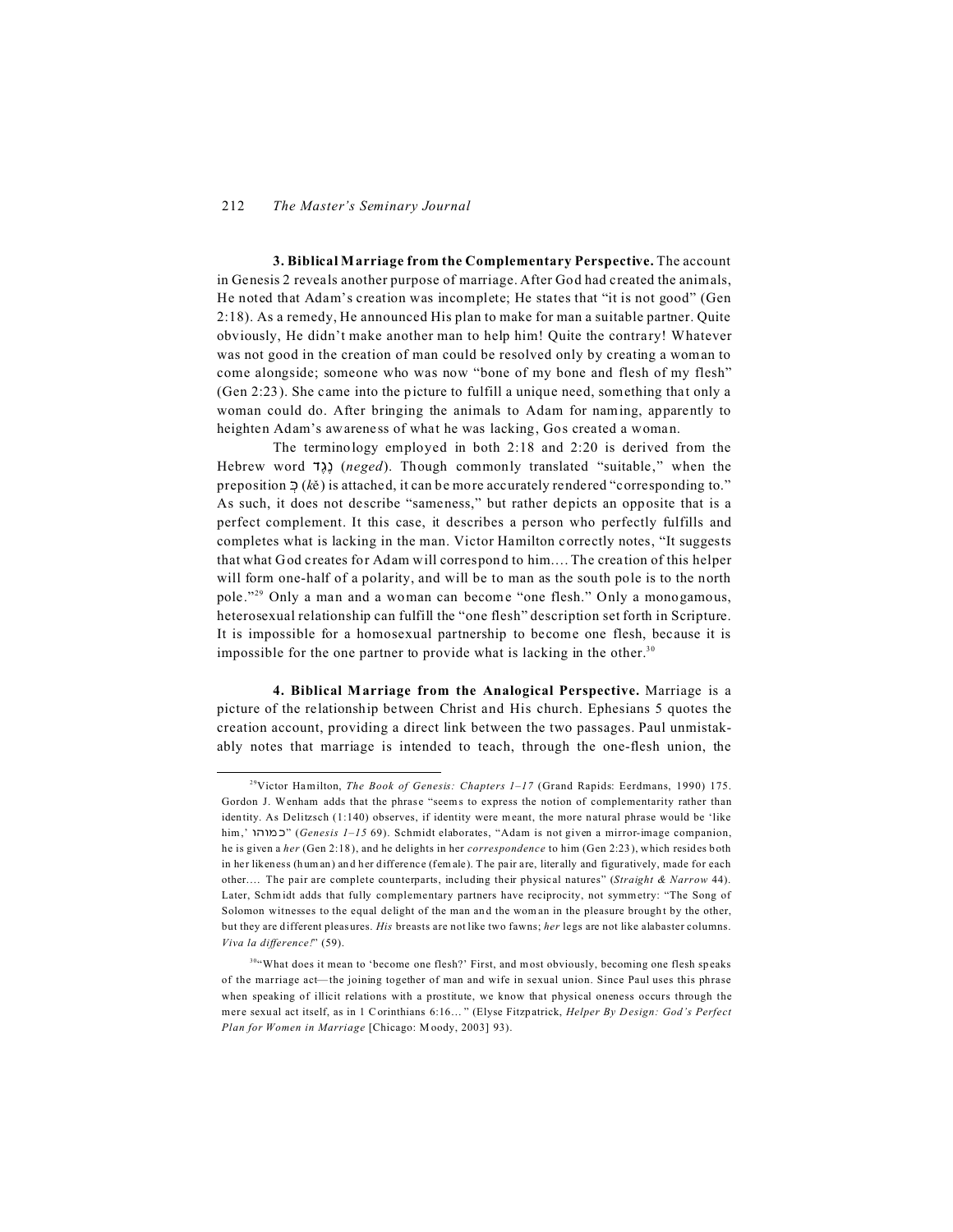relationship of Christ and His church (Eph 5:29-32).

Because of this incredible bond and the picture it depicts, it is no surprise that same-sex marriage is at the forefront of the attack against marriage. Same-sex marriage simply cannot picture the biblical truths that Scripture vividly paints for marriage. For a couple of reasons, homosexual partnerships are incapable of representing this truth. First, a partnership between two men or two women cannot replicate the essence of marriage in the Scriptures, which is always between a man and a woman. Secondly, homosexuality can never illustrate the spiritual union between Christ and His Bride, the church. Christ is not engaged to be married to Christ; the church is not awaiting marriage to itself. The analogy is absolutely devoid of any meaning if homosexuality is brought into the equation.

**5. Biblical Marriage from the Role/Relationship Perspective.** When God made man and woman, he gave them different roles. Those roles, so specifically set forth in Ephesians 5, 1 Timothy 3, and Titus 1–2, set forth the divine parameters and intentions of God's design for marriage. Furthermore, in every marital relationship, Scripture gives specific, unique roles and responsibilities to each gender; each has specific responsibilities to bring to the relationship. God has made each gender to complement the other.

Remarkably, these roles are abundantly evidenced in same-sex relationships. One takes the more dominant role of the male and one takes the role of the female. That, of course, forces one of the partners to violate his or her God-ordained role.<sup>31</sup> In a gay relationship, one of the two partners must play the submissive role, a role not intended for him by God. In a lesbian relationship, one of the two women must take the more dominant leadership role, a role not intended for her by God. From the role/relationship perspective, homosexual partnerships violate God-intended design.

## **B. The Levitical Account**

Archaeological documents from the ancient Near East have confirmed that homosexuality was practiced from earliest times. More often than not, this was done as a part of some cultic worship. Evidence also indicates that it was practiced in Canaan during the patriarchal times  $(Gen 19:5)^{32}$  and in the period of the Judges (Judg  $19:22-25$ ).<sup>33</sup> However, the biblical text is explicit that such was not to be so with those who worshiped Yahweh. The Mosaic Law clearly prohibits homosexual-

<sup>&</sup>lt;sup>31</sup>Of course, this is of no concern for same-sex relationships, since their pursuit embraces independence rather than interdependence.

 $32$ Some have suggested that a lack of hospitality was the sin of Sodom. However, Jude 7 makes it unmistakably clear that they "indulged in gross im morality and went after strange flesh," rendering that interpretation false.

 $33$ Other references to homosexuality in the OT include Deut 23:18 where "dogs" almost certainly have reference to homosexuals. Coupled with the mention of prostitution in the same verse, the reference is most likely to male tem ple prostitutes (cf. also Rev 22 :15).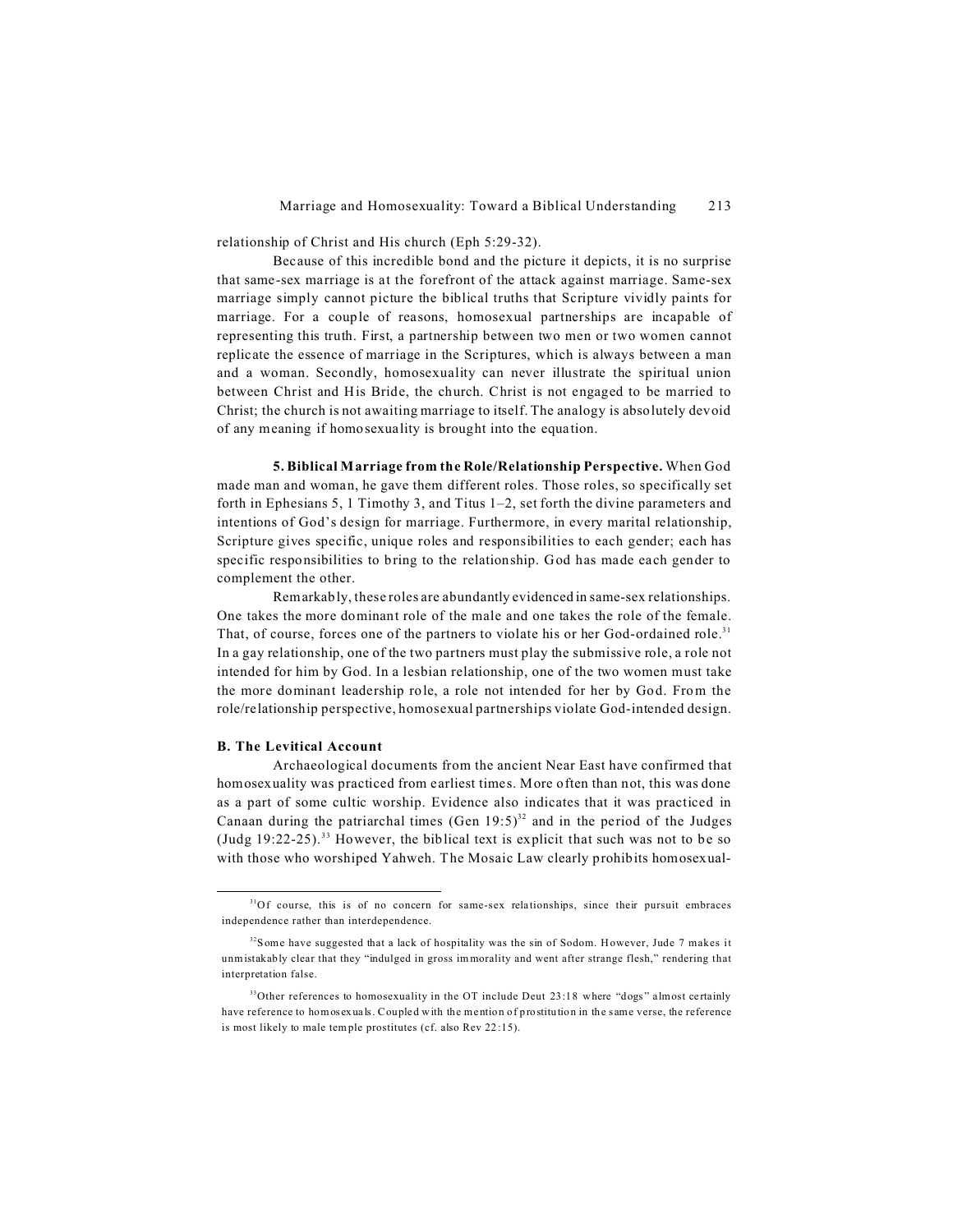ity. Lev 18:22 states, "You shall not lie with a male as one lies with a female; it is an abomination." The prescribed punishment for such actions was capital—"they shall surely be put to death" (Lev 20:13). In fact, the practice of homosexuality was so abhorrent that even cross-dressing was prohibited (Deut 22:5).

# **C. The Pauline Account (Rom 1:20)**

In the Pauline account of Romans 1, little doubt exists as to God's perspective on homosexuality. No biblical text speaks more explicitly and unequivocally than this one. But it also speaks of marriage. It clearly infers that any kind of same-sex relationship is sinful. Instead of the blessings of a heterosexual, monogamous marriage detailed elsewhere in Scripture, here there is nothing but a degenerative description of divine judgment and woe on homosexual practice. Whether gay or lesbian, both are subject to the outpouring of divine wrath and abandonment.

Same-sex marriage goes contrary to the natural order. God's design for marriage does not work within the rubric of homosexuality. It simply can't!

# **Conclusion**

The Scriptures establish clearly God's intention for marriage. The biblical picture of marriage, including both its foundation and superstructure, is comprised of many different and distinct elements—the reproductive perspective, the onewoman, one-man perspective, the complementary perspective, the analogical perspective, and the role/relationship perspective. In each case, however, it is clear that homosexual partnerships are incapable of fulfilling these divinely-ordained purposes for marriage.

One might take exception to this statement, claiming that a same-sex relationship can provide sexual pleasure. After all, isn't sexual pleasure one of God's designs for marriage? There is no doubt that Scripture does speak of such pleasure in the marriage relationship. However, whenever it does, it is first of all always between a married man and his wife (e.g., Prov 5:15-19). Furthermore, the idea of sexual pleasure is not expressed in Scripture as a stand-alone purpose. Thus, while it is true that a homosexual partnership may be able to provide some level of pleasure, the claim overlooks the fact that when Scripture does describe sexual pleasure in marriage, it depicts it as a by-product of marital, heterosexual union. The Bible always speaks of it as a pleasure that is enjoyed within the context of fulfilling the biblically-delineated purposes for marriage. Only within God's design for marriage can sexual pleasure be good, as Thomas Schmidt notes,

Homosexual practice lifts sexuality out of the context of time and place and constitutes a living declaration that another *expression* of sexuality is good.... There is more to sexuality than "what's in it for me" or "what's in it for the two of us." We must also consider "what's in it for everyone." Homosexual practice constitutes a denial in practice of the good instituted by God from the beginning. That is not to say that the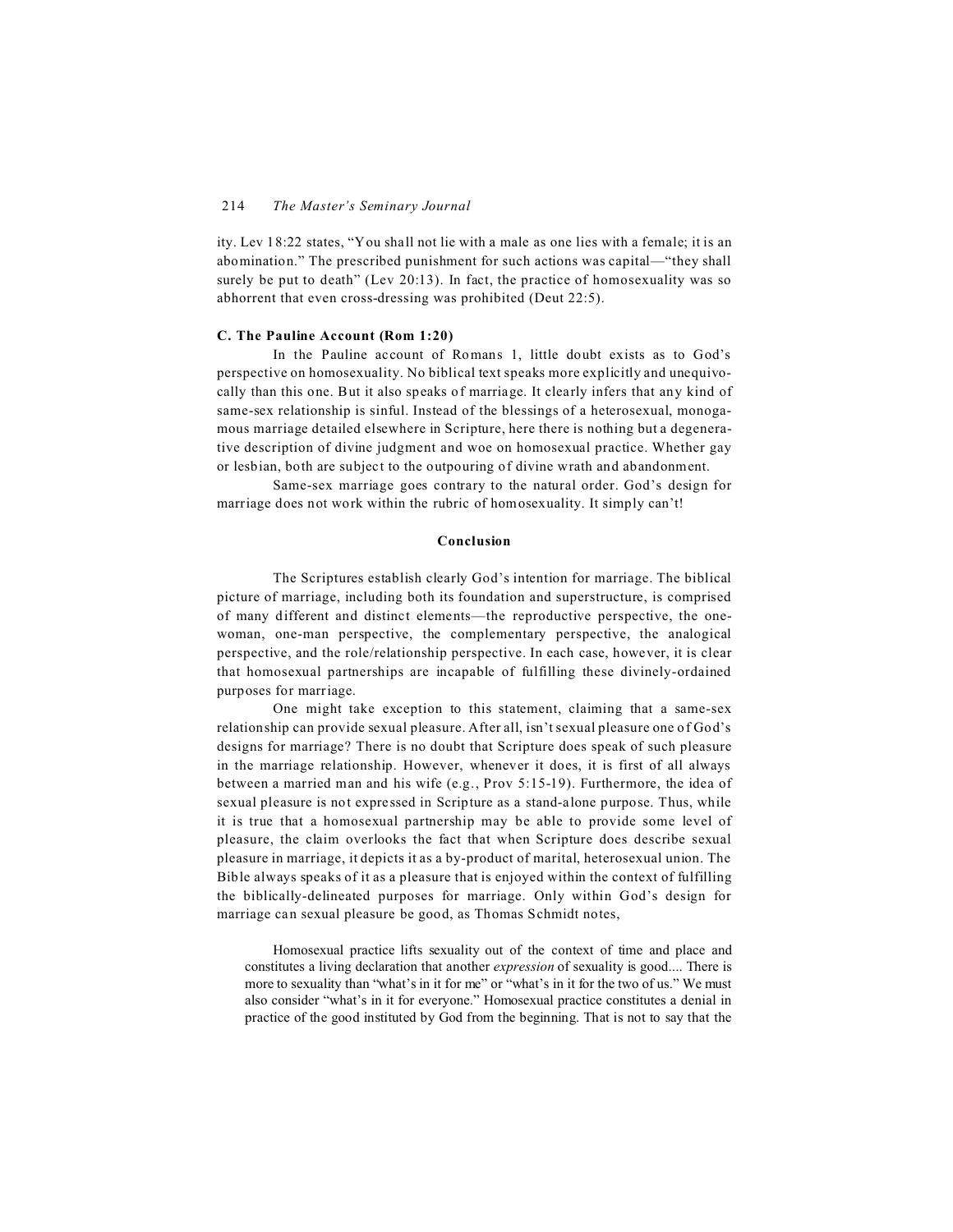homosexual consciously intends to deny the good, but that the result is a declaration in practice that something else is good.

On what basis is homosexual practice good? The most sophisticated rationale written to date maintains that in the last analysis, an individual discovers that it simply feels good. This will not do. It is unaccountable to the implications of creation for the body and for the partner.…<sup>34</sup>

God designed the family to be a man and woman who are then capable of producing a child. It is in the DNA; it is the genetic structure of civilization. If you don't have that, you don't have civilization. Same-sex marriage is a strike at the very core of the existence of civilization. It is in the fabric of human thinking to understand that a man and a woman make a marriage and a family.<sup>35</sup>

Without that divinely ordained structure of civilization, society can only spiral downward and eventually plunge into a morass of moral debauchery. Erwin Lutzer queries with alarm:

If marriage is no longer the union of one man and one woman but rather any two persons who want to cohabit, then who is to say that it must be limited to two people? Why not a trio of three men or women? And why not one man with two wives or ten? After all, we must extend "equal rights" to all individuals to live according to any arrangement they wish. The end result is the destruction of marriage as we know it....<sup>36</sup>

Once there is a crack in the mortar or a chink in the armor of marriage—marriage as God designed it, as the Scriptures describe it, and as every civilization has known it—another step toward the eventual destruction of society will ensue.<sup>37</sup> It is truly the destruction not only of marriage but of civilization!

The apostle Paul is adamant about the sanctity of marriage. Any sexual act, including fornication, adultery, and effeminacy (cf. 1 Cor 6:9), is an affront to and violation of marriage. It is not just homosexuality; all deviations are sin!

Scripture never lends its approval to any kind of sexual partnerships outside the marital, monogamous, one-woman, one-man union. Every other form of sexual encounter, including looking at pornography on television, the Internet, or in

<sup>34</sup>Schmidt, *Straight & Narrow?* 48.

<sup>&</sup>lt;sup>35</sup>John MacArthur, "Larry King Live telecast," CNN, Feb 24, 2004.

<sup>36</sup>Erwin W. Lutzer, *The Truth About Same-Sex Marriage* 27-28.

<sup>&</sup>lt;sup>37</sup>This reality is corroborated in places such as Scandinavia. Stanley Kurtz, research fellow at the Hoover Institute, notes, "In socially liberal districts of Norway, where the idea of sam e-sex registered partnerships is widely accepted, marriage itself has almost entirely disappeared" (Stanley Kurtz, "Death of Marriage in Scandinavia," *Boston Globe*, March 10, 2004; quoted in Kennedy & Newcom be, *What's Wrong with Same-Sex Marriage?* [Wheaton, Ill.: Crossway, 2004] 60). In an editorial of *The Wall Street Journal* (February 5, 2004), then-governor of Massachusetts M itt Rom ney wrote, "That benefits are given to married couples and not to singles or gay couples has nothing to do with discrimination; it has everything to do with building a stable new generation and nation" (quoted in Kennedy & New combe, *What's Wrong with Same-Sex Marriage?* 64).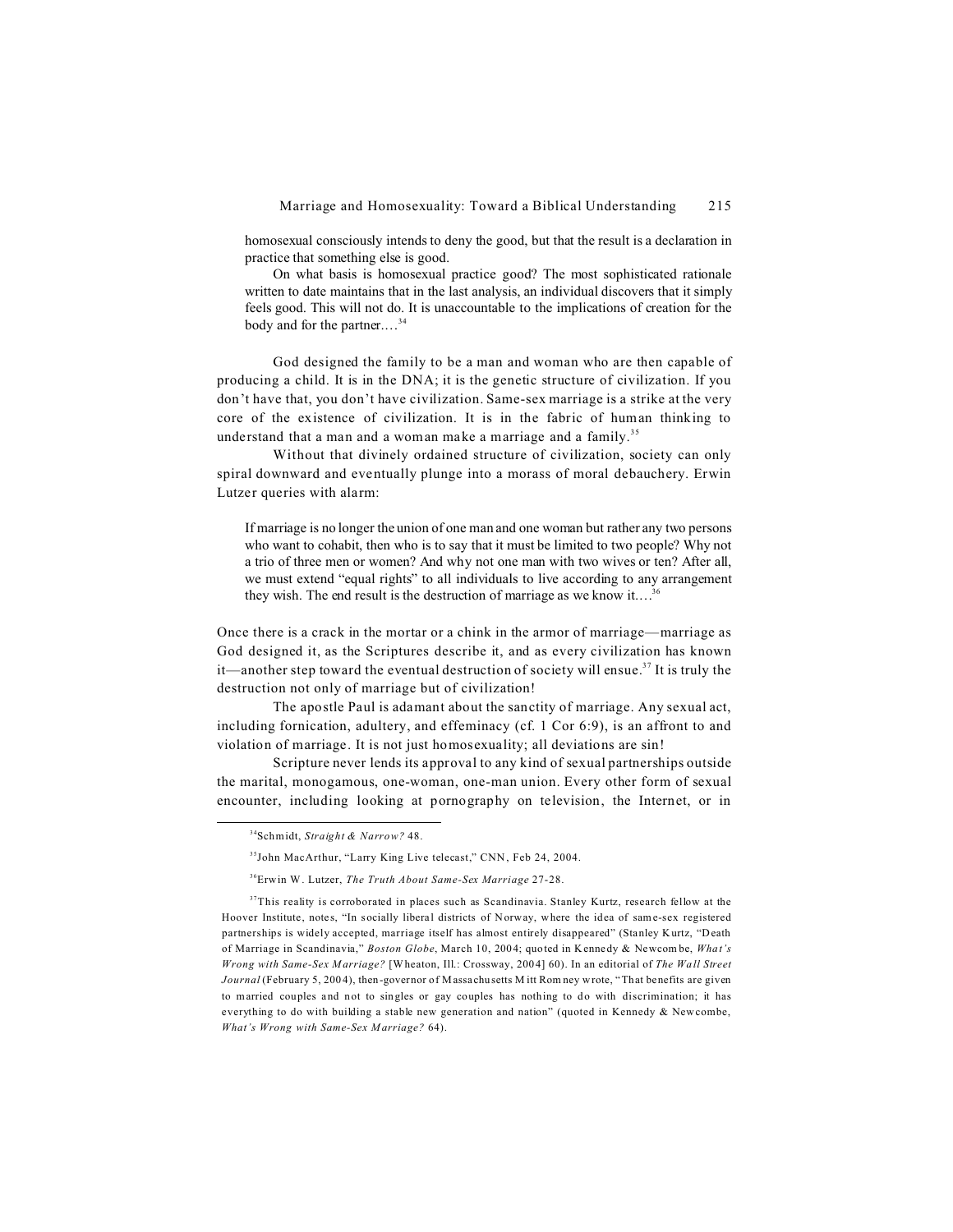magazines, is illicit and sinful in God's eyes. The connection between Paul's condemnation of homosexuality in Romans 1 and the opening verses of Romans 2 must not be overlooked. The chapter break is unfortunate, for the two are vitally intertwined. Commenting on this vital connection, one writer insightfully remarks,

This shoe fits every heterosexual who reacts with disgust at a broadcast of a gay rights demonstration and then turns the channel to stare uncritically at adultery in a drama, trivialization of sex in a sitcom, fornication in a music video, and virtual prostitution in advertisements.… More to the point, the power of the gospel is not about looking at sexual sin on a television screen but about looking at sexual sin in the mirror.<sup>38</sup>

<sup>38</sup>Schmidt, *Straight & Narrow?* 54-55.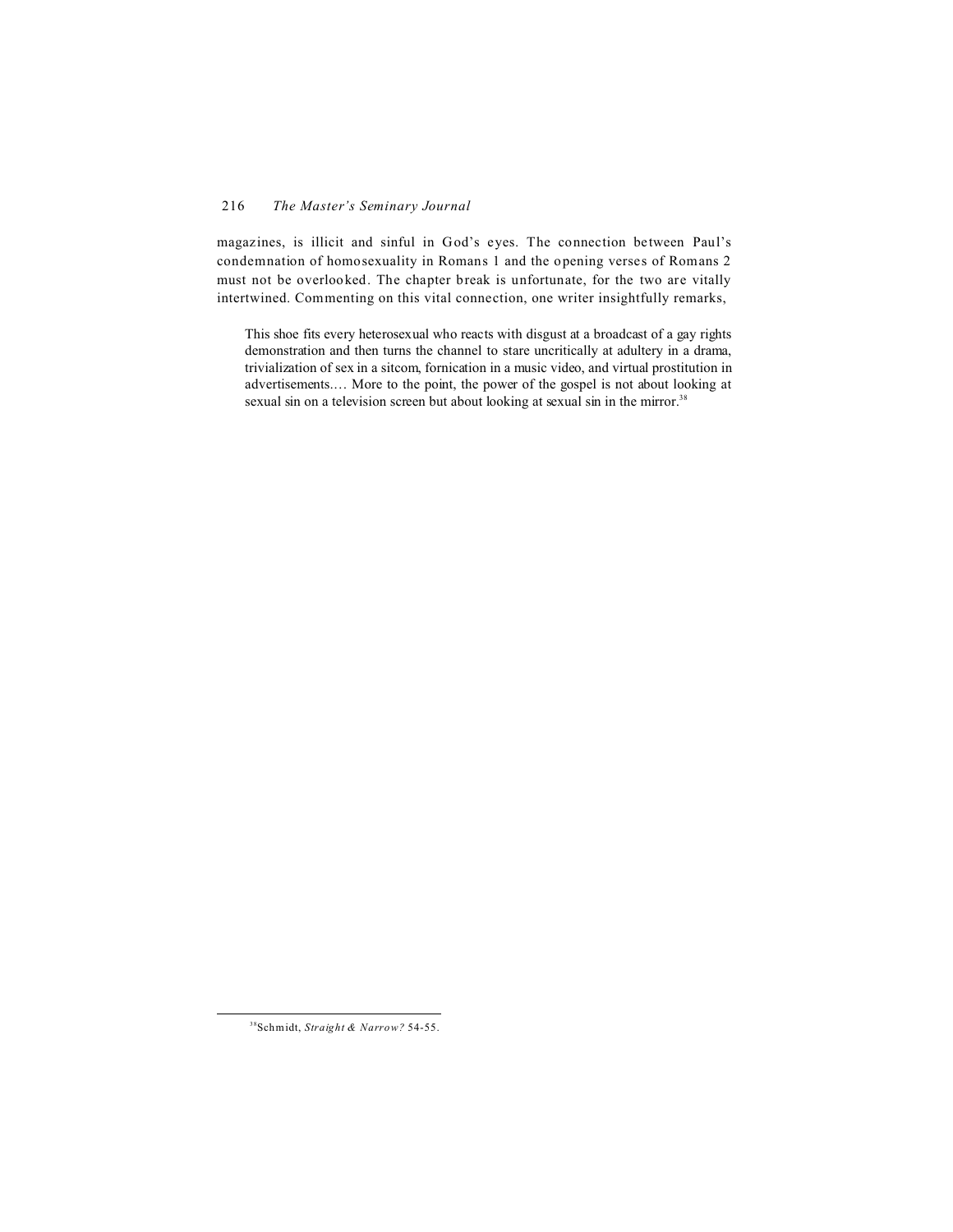# **CHRISTIAN PARENTING AND HOMOSEXUALITY**

Richard L. Holland Director of D.Min. Studies Assistant Professor of Pastoral Ministries

*The difficulties encountered in parenting, including that caused by children's depravity, are best resolved through implementing biblical principles. In a society that is permissive and even positive toward the homosexual lifestyle, Christian parents should adopt eleven biblical goals in rearing their children. (1) They should do everything to reflect God and His glory. (2) They should help their children understand the gospel so that they receive salvation. (3) They should protect their children from physical and spiritual harm. (4) They should instruct their children in the truths of Scripture. (5) They should interpret Scripture so as to give their children a Christian worldview. (6) They should prepare their children for the responsibilities of adulthood. (7) They should prevent their children from falling to temptation by teaching them the consequencies of sin. (8) They should correct any tendencies their children display toward sinful activities. (9) They should provide for the physical and spiritual needs of their children. (10) They should provide positive behavioral examples for their children to follow. (11) They should establish clear lines of communication with their children. These goals will help them deal with the same morally degenerate world as existed during NT times.*

\* \* \* \* \*

Parenting is harder than I imagined. My wife and I are parents to three sons who are presently eight, ten, and twelve years old. Along with other Christian parents, we are acutely aware of the daunting challenges and immeasurable joys of rearing children. Admittedly, the ages of my sons reveal the limitations of my experience as a parent. Still, I am persuaded that although experience provides cumulative and exponential advantages to parenting, biblical principles supersede lessons learned from praxis.

The Bible is not only *capable of,* but *indispensable to* Christian parenting. No dimension of child-rearing is beyond the scope of God's Word. But having the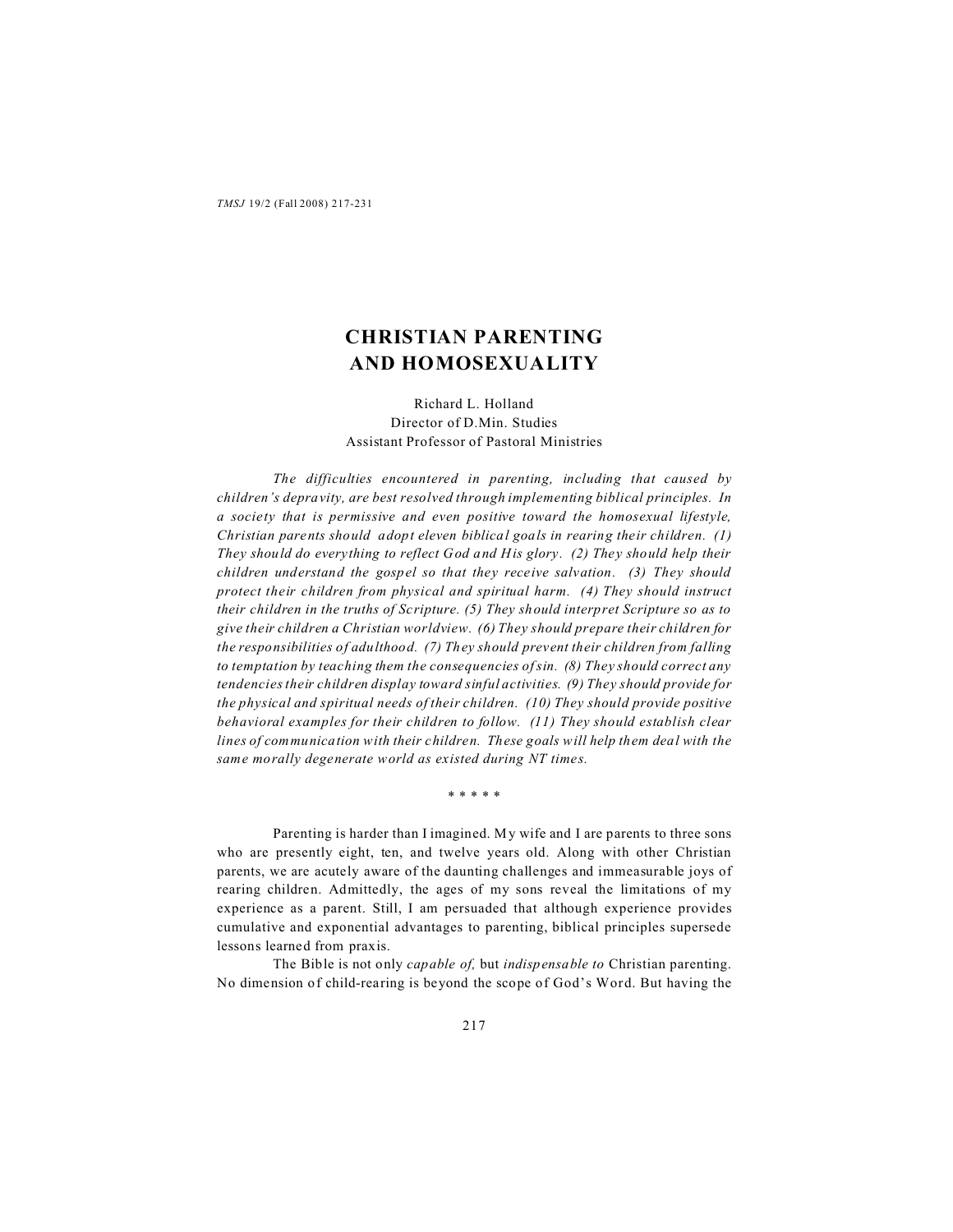sufficient resource of God's Word does not make this privileged task simpler or easier. Parenting is a multi-level maze of challenges to navigate and sins to mortify—both in parents and in children. The concerns of parenting are as numerous as the number of children. Dealing with the depraved infection natural to our children's souls in the septic morality of our culture is far beyond the intuitive abilities of loving parents. Sin's pulverizing destruction comes from both the outside—culture's moral chaos—and from the inside—the soul's pervasive sinfulness.

Parenting can be wrongly interpreted as a process of keeping our children good and pure. The truth is that every child is born sinful. The goal is not to keep children from becoming messed up by sin; instead it is to see their inborn sin covered by the gospel. As a friend of mine puts it, "Parents can't mess up their children; they come that way as a result of Adam's fall."

Among the sticky issues parents must address in rearing their children, homosexuality is one of the more awkward and unsettling issues to face. However, avoiding it is not an option in the moral sewage of the 21st-century world.

The interest of this article is *parenting and homosexuality*. It will have a deliberate pastoral tone. The purpose is not to debate the legitimacy of homosexuals as parents, but to provide assistance to parents in a world where homosexuality is vying for normalcy. Homosexuals can indeed fulfill the secular roles of guardians/parents and in some states do it legally. But they cannot become biological parents to a common offspring as a result of their union. Even more important, they cannot fulfill the biblical roles and mandates for parenting since these guidelines are comprehensively heterosexual (both explicitly and implicitly) in Scripture. God's creative archetype in Genesis lays an obvious paradigm for heterosexuals as parents. Gordon Wenham insightfully deduces:

In Genesis 2, the Lord is portrayed as doing everything possible for Adam's well-being, providing a well-watered garden full of beautiful fruit trees. Noticing his loneliness, God creates all the animals as Adam's companions, but they did not meet his need. So eventually Eve is created. But is this not a bit mean? God could have provided Adam with other men friends or several Eves. That only one woman is provided by the all-powerful, all-generous God surely is significant: it indicates the divine approval of heterosexual monogamy. One man with one woman is God's model for relations between the sexes.<sup>1</sup>

Not only is heterosexual monogamy established in Genesis 2, the command to the first couple to "be fruitful and multiply" would have been impossible with a homosexual couple. Homosexuality has a decidedly *limiting* effect on population growth. The fifth commandment likewise plainly points to heterosexual parents—"father and mother"—(Exod 20:12; Deut 5:16) which is affirmed by the

<sup>&</sup>lt;sup>1</sup>Gordon J. Wenham, "Family in the Pentateuch," in *Family in the Bible: Exploring Customs*, *Culture, and Context*, eds. Richard S. Hess and M. Daniel Carroll (Grand Rapids: Baker, 2003) 26.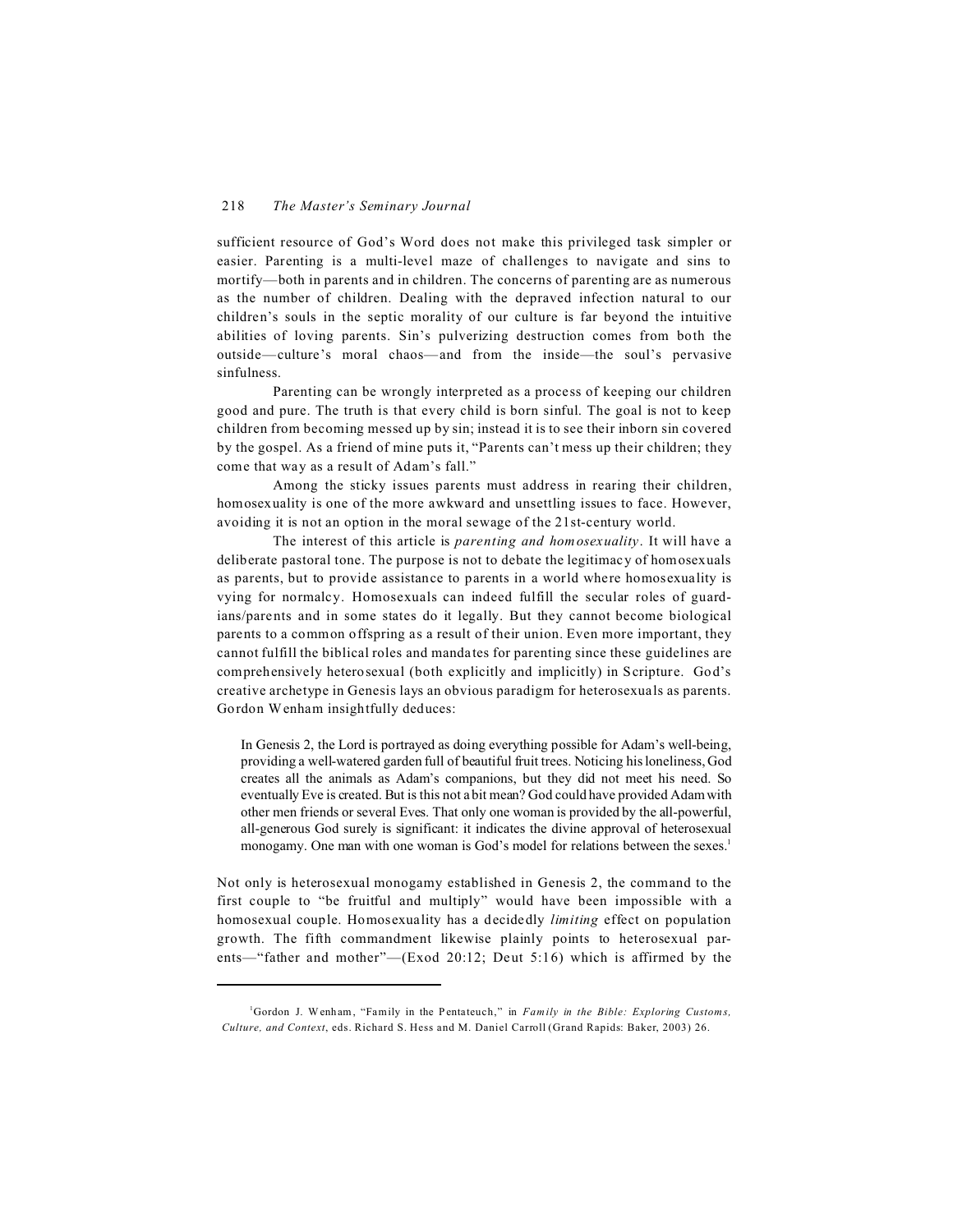apostle Paul in Eph 6:1-2 where he quotes the fifth commandment.

Sexual intimacy is presented from the outset of Scripture as the blessing of God to heterosexual, *married* couples. All other venues of sexual expression are explicitly forbidden because they violate the divinely established covenant commitment of a man and woman in marriage. Daniel Block observes,

According to the Old Testament, not only do human beings express their humanity and status as images of God within the context of heterosexual relationships, but sexual activity itself has three functions: biological (procreation), social (physical expression of covenant commitment and intimacy) and aesthetic (for pleasure). Within the context of marriage, sexual activity between husband and wife is purposeful, noble, sacred and necessary for the well-being of the family. Homosexuality, premarital and extramarital sexual relations, and bestiality are deemed abhorrent violations of the ethical and ritual order.<sup>2</sup>

That "homosexuality, incest, and bestiality were legislated against alongside one another in the OT (e.g., Lev  $18:6-23$ )<sup>33</sup> is noteworthy. Teaching the propriety of experiencing sexual intimacy is a serious priority of Christian pedagogy.

The most pressing question for the Christian community in this debate is not the legitimacy of homosexuals as parents. More important is answering the question of how to handle appropriately the subject of homosexuality with our children. As defended elsewhere in this edition of *TMSJ*, this article presupposes that homosexuality is sin, it has no genetic footprint, it is an ungodly threat to marriage, and that homosexuals are invited to repent and believe the gospel along with any other sinner.

# **Living in a Homosexual Culture**

Homosexuality itself is out of the closet. It shows up on the evening news, the front page of the paper, the contents and covers of magazines, TV sitcoms, and dramas, Hollywood's big screen productions, and the schools and neighborhoods where our children spend a considerable amount of their time. Homosexuality has been taken for granted in our world. Peter Jones notes,

Homosexuality is not a marginal fad of Western culture. Like the Sodomites who pounded on Lot's door millennia ago, the modern gay movement gathers at the doors of our churches and academies, demanding entrance and full recognition.4

<sup>2</sup>Daniel I. Block, "Marriage and Family in Ancient Israel," *Marriage and Family in the Biblical World* (Downers Grove, Ill.: InterVarsity, 2003) 85.

<sup>3</sup> For a fuller discussion on the synonymous culpability of these sexual aberrations, see David W. Chapman, "Marriage and Family in Second Temple Judaism," *Marriage and Family in the Biblical World* (Downers Grove, Ill.: InterVarsity, 2003) 224.

<sup>&</sup>lt;sup>4</sup>Peter Jones, The God of Sex: How Spirituality Defines Your Sexuality (Colorado Springs, Colo.: Victor, 2006) 67.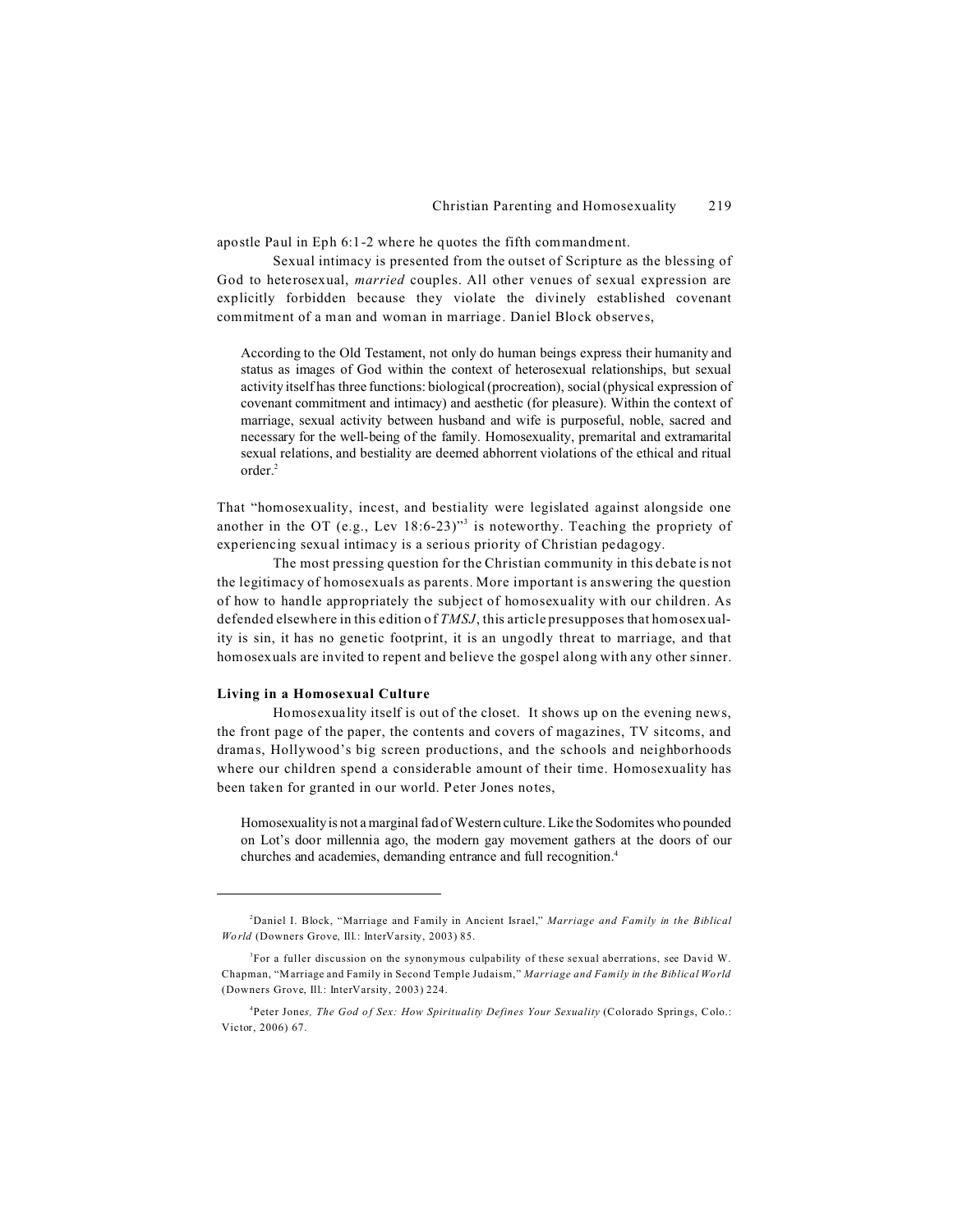Thomas Schmit reinforces Jones' warning when he says that homosexuality is "an issue so important that it increasingly appears to be the battleground for all the forces seeking to give shape to the world of the next century."<sup>5</sup> Schools and media have launched a shock and awe campaign to promote a kind, gentle, culturally accepted homosexuality. What are the basic beliefs of this agenda? Over twenty years ago Randy Alcorn summarized the homosexual movement's basic beliefs. These tenets remain the same and are gaining more acceptance in public opinion.

- 1. Homosexuality is an inborn nature—not an illness, not a choice, and not subject to change by an act of the will, psychological therapy, or religious experience.
- 2. Homosexuality is as natural as heterosexuality, it just happens to occur less frequently. It is not an undesirable condition except for its social stigma, which is the result of misguided or hateful homophobics.
- 3. Homosexuals constitute a legitimate minority as blacks or Chicanos. Homosexual rights are just as valid as women's rights.
- 4. Homosexuals have made essential contributions to the development of Western culture. (Homosexual literature is often filled with references to famous homosexual artists, musicians, poets, and statesmen.)
- 5. Homosexuals should openly acknowledge their condition—"come out of the closet"—and live their desired lifestyle. They should be proud, not ashamed to pursue homosexual relationships.<sup>6</sup>

Those homosexuals who claim Christian faith (a significant number) argue that God created them as they are, accepts them as they are, and endorses a lifestyle in keeping with the nature<sup>7</sup> He has given them.<sup>8</sup> This assumption, however, is a recent view and

<sup>8</sup>Alcom, *Christians in the Wake of the Sexual Revolution* 136-37. For more information on prohomosexual explanation of biblical data, refer to sources cited in Alex D. Montoya, "Homosexuality and the Church," *The Master's Seminary Journal* 11/2 (Fall 2000):155-68.

<sup>5</sup>Thomas E. Schmidt, *Straight & Narrow? C ompassion an d Clarity in the Hom osexuality Debate* (Downers Grove, Ill.: InterVarsity, 1995) 11.

<sup>6</sup>Randy Alcorn, *Christians in the Wake of the Sexual Revolution: Recovering Our Sexual Sanity* (Portland, Ore.: Multnomah, 1985) 136-37.

<sup>7</sup> See Michael Grisanti's article in this edition of *TMSJ* for a study exposing the absence of a genetic footprint for homosexuality. Additionally, Joseph and Linda Nicolosi's research concludes that "[t]here is no evidence demonstrating that homosexuality is mandated by biology. In fact, none of the research claims that homosexuality is mandated by biology. Only the press and certain researchers do, when speaking in sound bites to the public" (Joseph Nicolosi and Linda Ames Nicolosi, *A Parents' G uide to Preventing H omosexuality* [Dow ners Grove, Ill.: InterVarsity, 2002] 62).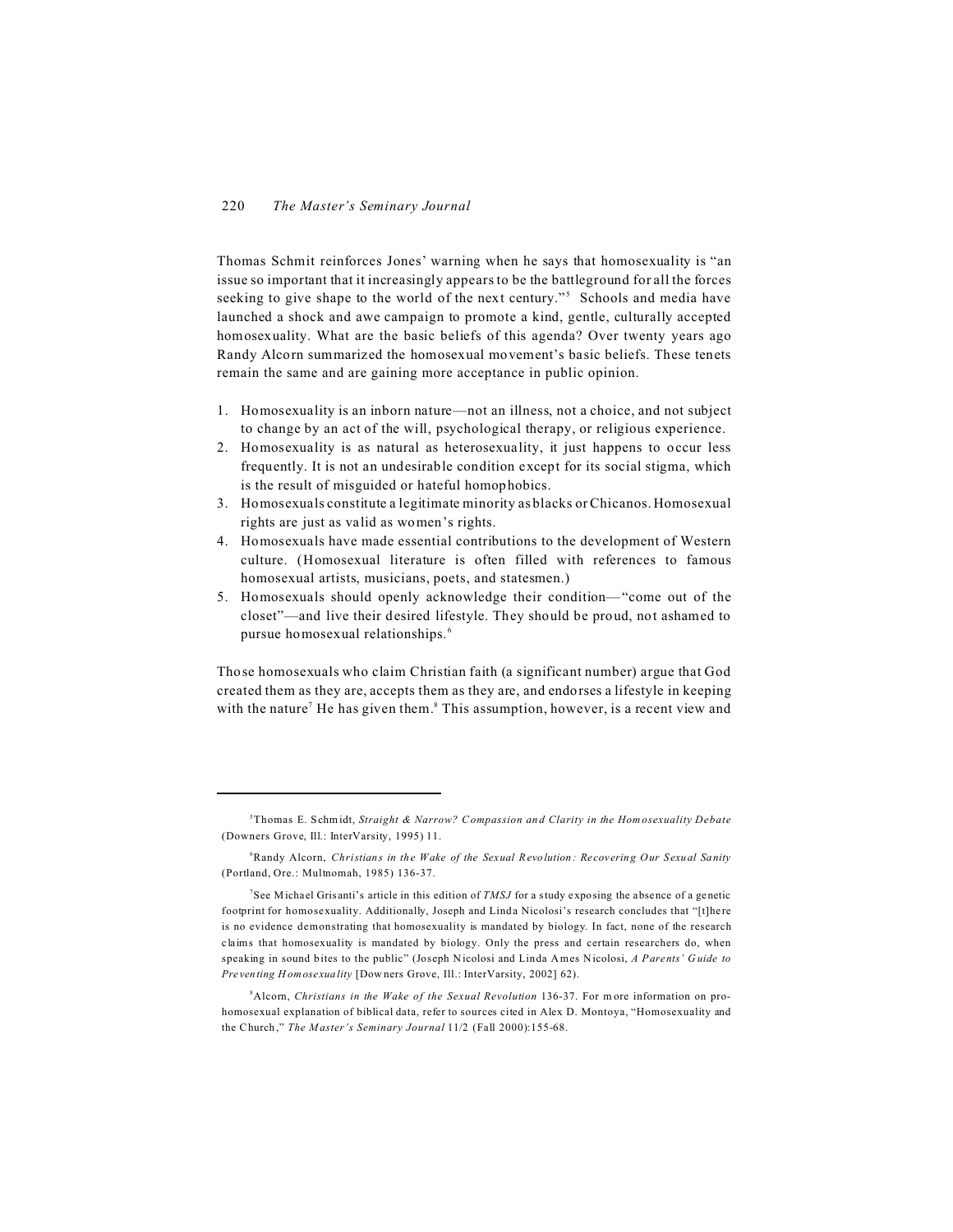against the grain of every sector of church history.<sup>9</sup>

In the rip current of the homosexual force, Christian parents cannot afford to play defense alone. A strategic, intentional plan to handle the homosexual question with our children is of great spiritual consequence. Edisio Sanchez identifies the gravity of the problem:

The reasons Christian parents have lost the opportunity to participate as key subjects in the training of their children are varied and complex. In the majority of cases, parents seem incapable of guiding their children through the labyrinths of life on the basis of biblical principles. Decisions concerning faith, morals, careers—to name only a few issues—have been left to schools, colleges, the mass media, schoolmates, or neighbors, and only in small measure to religious centers, much less to home.<sup>10</sup>

Under the loving leadership of Mom and Dad and the local church, morals must be guided by informed, purposeful, and systematic biblical instruction. Homosexuality should be understood in the context of a comprehensive parental strategy. Parents would profit from establishing biblical goals which will answer the homosexual questions and shape wholesome heterosexuality in children. Unfortunately, homosexuality is more frequently handled psychologically than biblically in Christian literature. What follows is a macro-strategy for parenting in which the sin of homosexuality may be categorized and addressed. Against the trend of psychological approaches, these biblical goals may serve Christian parents as they grapple with the issue of homosexuality and parenting.

#### **Eleven Biblical Goals of Christian Parenting**

**1. Glorification.** Paul exhorted the Corinthians, "Whether, then, you eat or drink or whatever you do, do all to the glory of God" (1 Cor 10:31). The aim of glorifying God has a comprehensive application for every dimension of life, even rearing children. Likewise, Peter wrote, "whoever speaks is to do so as one who is speaking the utterances of God; whoever serves is to do so as one who is serving by the strength which God supplies; *so that in all things God may be glorified through Jesus Christ*, to whom belongs the glory and dominion forever and ever. Amen" (1 Pet 4:11, emphasis added). Glorifying God is an all-inclusive response to salvation.

<sup>9</sup>After a survey of the church's traditional position on homosexuality from the church fathers to the modern church, Richard Loveless concludes, "Until recently, the public posture of all sectors of the church toward hom osexuality, even including liberal Protestantism, has rarely diverged from the traditional, negative stance. Homosexuals have been (at least theoretically) welcome in the church if they are repentant and sexually inactive, but active hom osexuality has been regarded either as sin or, at the least, as a contagious illness" (Richard F. Lovelace, *Hom osexuality: How Should Christians Respond?* [Eugene, Ore.: Resource Publications, 2002] 29).

<sup>10</sup>Edisio Sanch ez, "Fam ily in the Non-narrative Sections of the Pentateuch," in *Family in the Bible*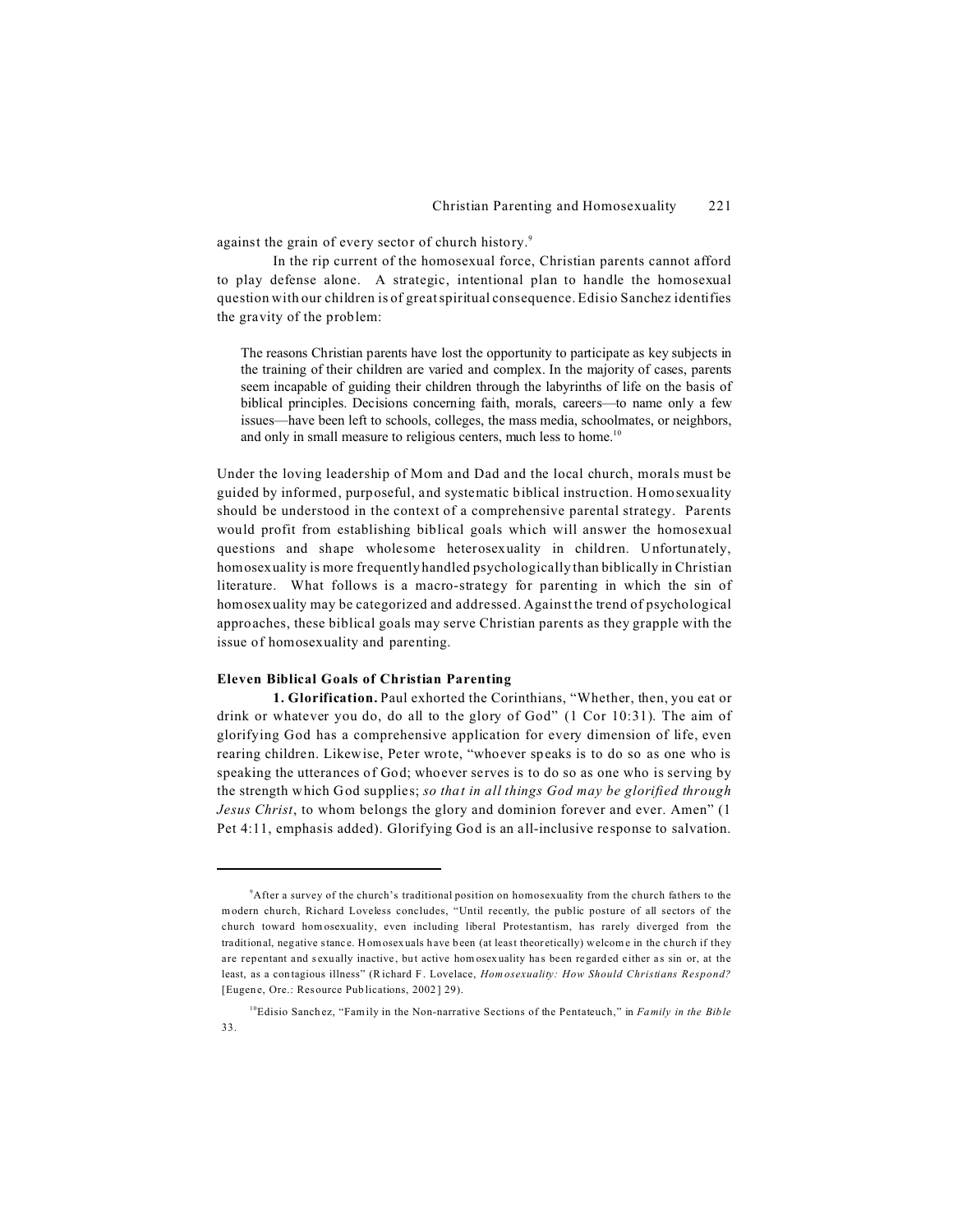# 222 *The Master's Seminary Journal*

Consequently, parenting has primarily an upward direction. Everything parents do should point toward and reflect God and His glory. Since God has revealed Himself and His glory in Scripture, submitting to biblical principles in life and in parenting is foundational. Very simply, every tributary of life should find its end in God.

In relation to sexuality, Peter Jones submits.

There is a deep correlation between a monistic understanding of God and the practical issues of spirituality—particularly, sexuality. The pagan understanding of God as a spiritual force within nature produces a deconstruction of heterosexual norms. Polytheism produces "polygender." Behind the many sexual choices are many gods.<sup>11</sup>

In other words, when Christian parents worship the God of the Bible through affection and action, His ways become a transcendent standard for children. God Himself becomes the focus and context of the home. Theology proper becomes the model they see and the air they breathe as it is worked out in the roles Mom and Dad fulfill toward each other.

Children will be informed by example that heterosexuality is not only God's pattern, but His gift as well. Heterosexual love is glorifying to God. It is not necessary for children to read the Song of Solomon to realize this. Godly parents are an ever-playing video for them to watch and learn.

**2. Salvation.** A second principle involves the goal of our children's conversion to faith in Jesus Christ. Though only God can save children, their salvation ranks as the greatest desire for any believing parent. Aiding children in their basic and advancing understanding of the gospel is the linchpin of Christian parenting. Practically, this means teaching them about the person, life, death, and resurrection of Jesus Christ. This is followed by calling them to respond to these facts in faith and repentance. What does the gospel have to do with homosexuality? In 1 Cor 6:9-11 Paul<sup>12</sup> explains the relationship when he says,

Or do you not know that the unrighteous will not inherit the kingdom of God? Do not be deceived; neither fornicators, nor idolaters, nor adulterers, nor effeminate, nor homosexuals, nor thieves, nor the covetous, nor drunkards, nor revilers, nor swindlers, will inherit the kingdom of God. Such were some of you; but you were washed, but you were

<sup>11</sup>Jone*s, God of Sex* 17.

 $12A$ ndreas Kostenberger makes an important observation about the apostle Paul: "The major source concerning the New Testam ent's view of hom osexuality is the Ap ostle Paul, who uses the term *arsenokoites* (not previously attested) in 1 Corinthians 6:9 and 1 Timothy 1:10 and refers to homosexuality in an important passage in Romans 1:27" (Andreas Kostenberger, "Marriage and Family in the New Testament," in *Marriage and Family in the Biblical World* [Downers Grove, Ill.: InterVarsity, 2003) 242.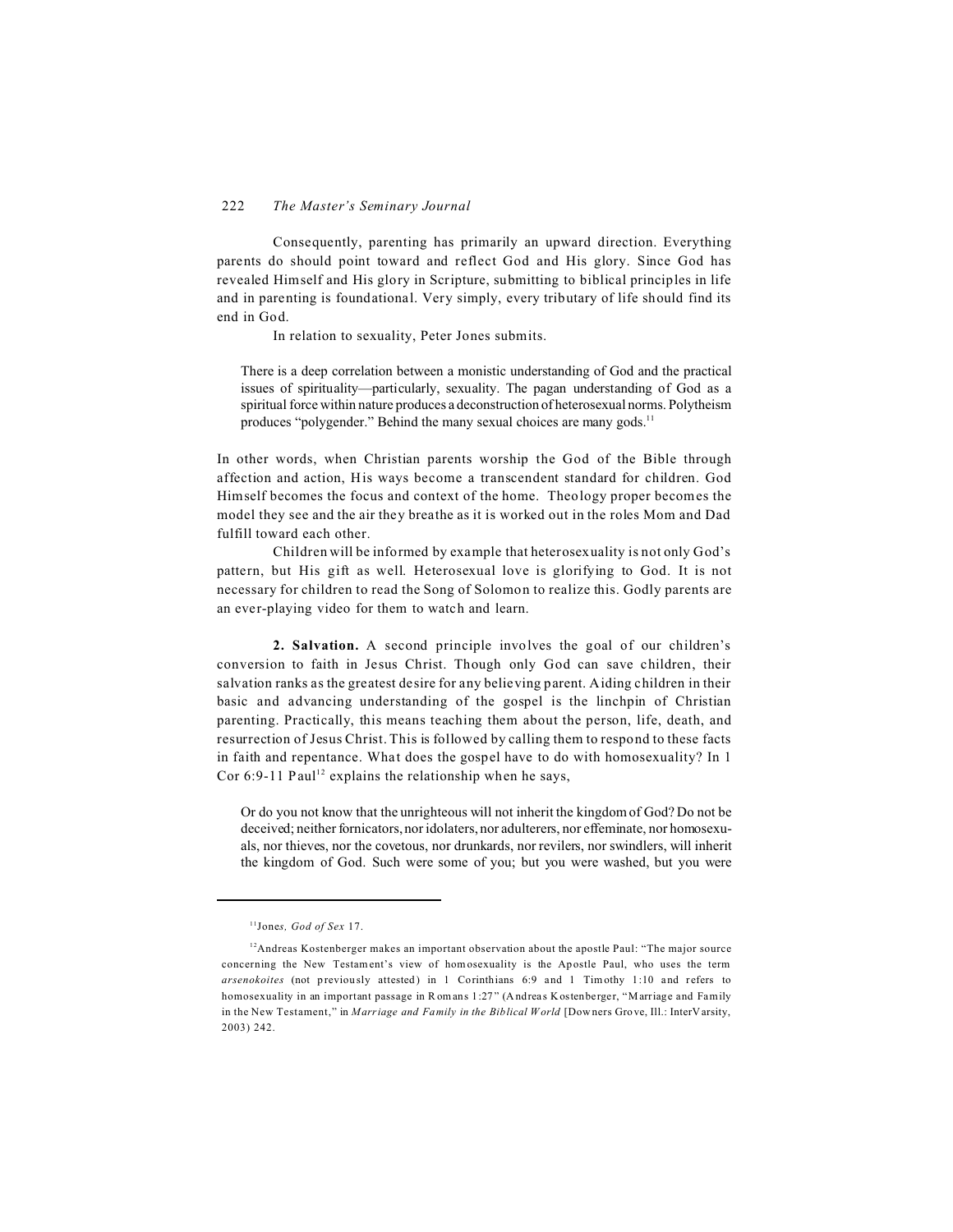sanctified, but you were justified in the name of the Lord Jesus Christ and in the Spirit of our God.

Notice the implications regarding homosexuals. First, the roll call of hell includes homosexuals, while the roll call of heaven excludes homosexuals. Second, homosexuality and salvation are mutually exclusive. Finally, Jesus Christ and homosexuality cannot reside in the same soul. Note the imperfect tense in 1 Cor 6:11, "such *were* ( $\hat{\eta} \tau \epsilon$ ) some of you." Some were *effeminate* ( $\mu \alpha \lambda \alpha \kappa$ oí), a term appearing two other times in the NT (Matt 11:8, Luke 7:25) that refers to soft clothing (cf. Matt 11:8) and at its root has the meaning of "smooth" and "effeminate."<sup>13</sup>

Some debate whether this term relates to homosexual prostitutes or all forms of homosexual behavior. Dionysius of Halicarnassus applies the term to a male prostitute.<sup>14</sup> In Hellenistic literature, however, it is translated as effeminate.<sup>15</sup> It described "men and boys who are sodomized by other males."<sup>16</sup> It did not merely refer to male prostitutes;<sup>17</sup> rather, there is a broad agreement that  $\mu \alpha \lambda \alpha \kappa o \hat{i}$  refers to "the passive … partner … in male homosexual relations."<sup>18</sup> Moreover, the parallelism in verse 9 between fornication and adultery, and effeminate and homosexuals indicates that Paul is addressing two manifestations of heterosexual sin and two manifestations of homosexual sin. With this background, it is reasonable to conclude that  $\mu \alpha \lambda \alpha \kappa$  (effeminate) is best translated as a passive homosexual partner while  $\dot{\alpha}$ ρσενοκοίται (homosexual) refers to the active partner.

The point is clear: participants in homosexuality will not inherit the kingdom of God. But a collateral lesson is taught here as well. Paul unmasks an agenda of deception when he exhorts the Corinthians, "Do not be deceived" (1 Cor 6:9). The protocol of the homosexual agenda is to deceive people into believing that homosexuality is under the blessing of God, and His divinely designed sexual

<sup>13</sup>Ben Witherington III, *Conflict & Community in Corinth: A Socio-Rhetorical Comm entary on 1 and 2 Corinthians* (Grand Rapids: Eerdmans, 1995) 166.

<sup>14</sup>Dionysius Halicarnassus, *Antiquitates Roma nce* 7.2.4.

<sup>15</sup>Dio Chrysostom 49[66]; D iogenes Laertius 7:173 (cited by Anthony C. Thiselton, *The First Epistle to the Corinthians: A Commentary on the Greek Text*, New International Greek Testament Commentary [Grand Rapids: Eerdmans, 2000] 448). Cf. R. K. Harrison, "Weakness," in *New International Dictionary of New Testament Theology,* ed. Colin Brown (Grand Rapids: Zondervan, 1986) 3:999.

<sup>16</sup>Walter Bauer, William F. Arndt, and F. Wilbur Gingrich, *A Greek-English Lexicon of the New Testament and Other Ea rly Christian Literature*, 3d ed., rev. and ed. Frederick W. Danker (Chicago: University Press, 2000) 613.

<sup>&</sup>lt;sup>17</sup>John Boswell, *Christianity, Social Tolerance and Homosexuality* (Chicago: University Press, 1980) 107, 341-44; R. Scroggs, *The New Testament and Homosexuality* (Philadelphia: Fortress, 1983) 85-88.

<sup>18</sup>Thiselton, *First Epistle to the Corinthians* 449; C. K. Barrett, *First Epistle to the Corinthians* (New York: Harper & Row, 1968) 140.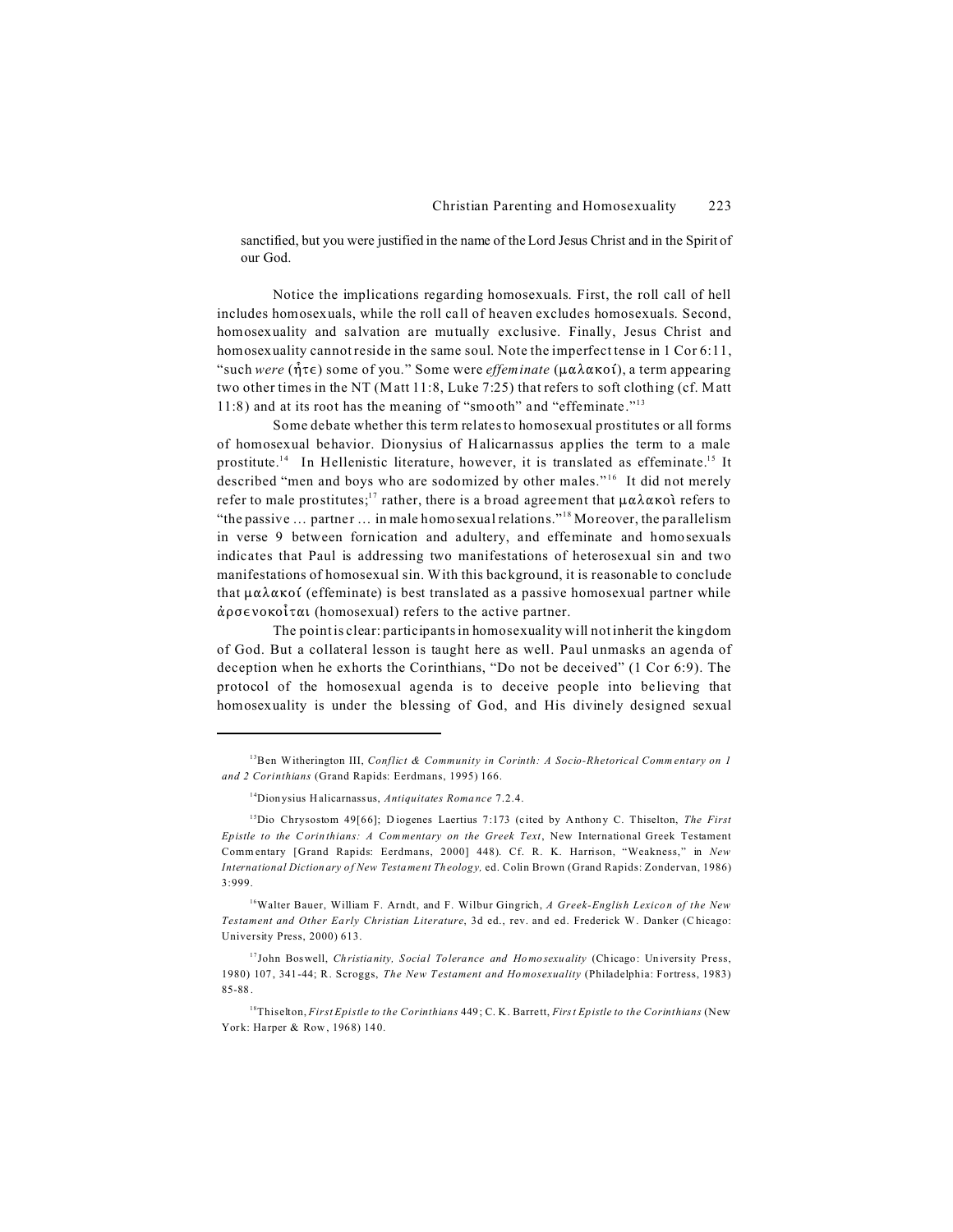orientation for some. The apostle could not be more clear or foreboding: salvation through Christ will not be extended to ("inherited" by) practicing homosexuals. But the good news is that "such were" some of the Corinthians. The Corinthian church had *former* homosexuals on its membership roll.

Instructing children about salvation includes detailed discussions about repentance. Homosexuality is one of the explicit sins Paul mentions that require categorical repentance.

**3. Protection.** Christian parents have a strong desire to safeguard children from physical and spiritual harm. Solomon says, "My son, do not forget my teaching, but let your heart keep my commandments; for length of days and years of life and peace they will add to you" (Prov 3:1-2). Parental care involves giving our children "length of days and years of life." The book of Proverbs showcases the parental role and responsibility to provide protection for their children. This protection is spiritual, physical, moral, social, financial, and emotional. Homosexuality, however, poses an epic threat to our children in every one of these areas. It threatens to expose children to sexually transmitted diseases, HIV, emotional scarring, mental confusion, relational trauma, and manipulative predators. A large part of protecting children from homosexual influences is awareness of the entertainment industry's homosexual agenda, which aims to normalize homosexuality by portraying it as simply an alternative, though wrongly maltreated, lifestyle.

Not everyone is tempted by homosexuality. For many it is a repulsive thought, but for others it is a serious desire. The objects of each person's sinful temptations are on a broad spectrum of lusts. It is very possible that Christian parents have a child who has a sinful proclivity towards same gender attraction.<sup>19</sup> In this case he or she must be protected from himself/herself. The well-known passage in 1 Corinthians provides hopeful insight, "No temptation has overtaken you but such as is common to man; and God is faithful, who will not allow you to be tempted beyond what you are able, but with the temptation will provide the way of escape also, so that you will be able to endure it" (1 Cor 10:13). Any child who wrestles with inappropriate attraction to his/her own gender can be guided by this hope. A way of escape exists for any temptation and grace to endure it also—even homosexuality. But that hope is offered only to believers. Here again is the paramount importance of the gospel as the answer to any sin and lustful temptation.

4. **Instruction.** It should be the parents' goal to teach children biblical truth

 $19$ It is beyond the parameters of this article to delve into the needed counsel for shepherding a child and family through the many issues associated with a child's homosexual attractions. For an excellent starting point, see Bob Davies' two chapters: "Church ministry to Persons Tempted by Homosexuality" and "'Someone I love is Gay': Church Ministry to Family and Friends," in *Pastoral Leadership for Manhood and Womanhood*,eds.Wayne Grudem & D ennis Rainey (Wheaton, Ill.: Crossway, 2002) 209- 46.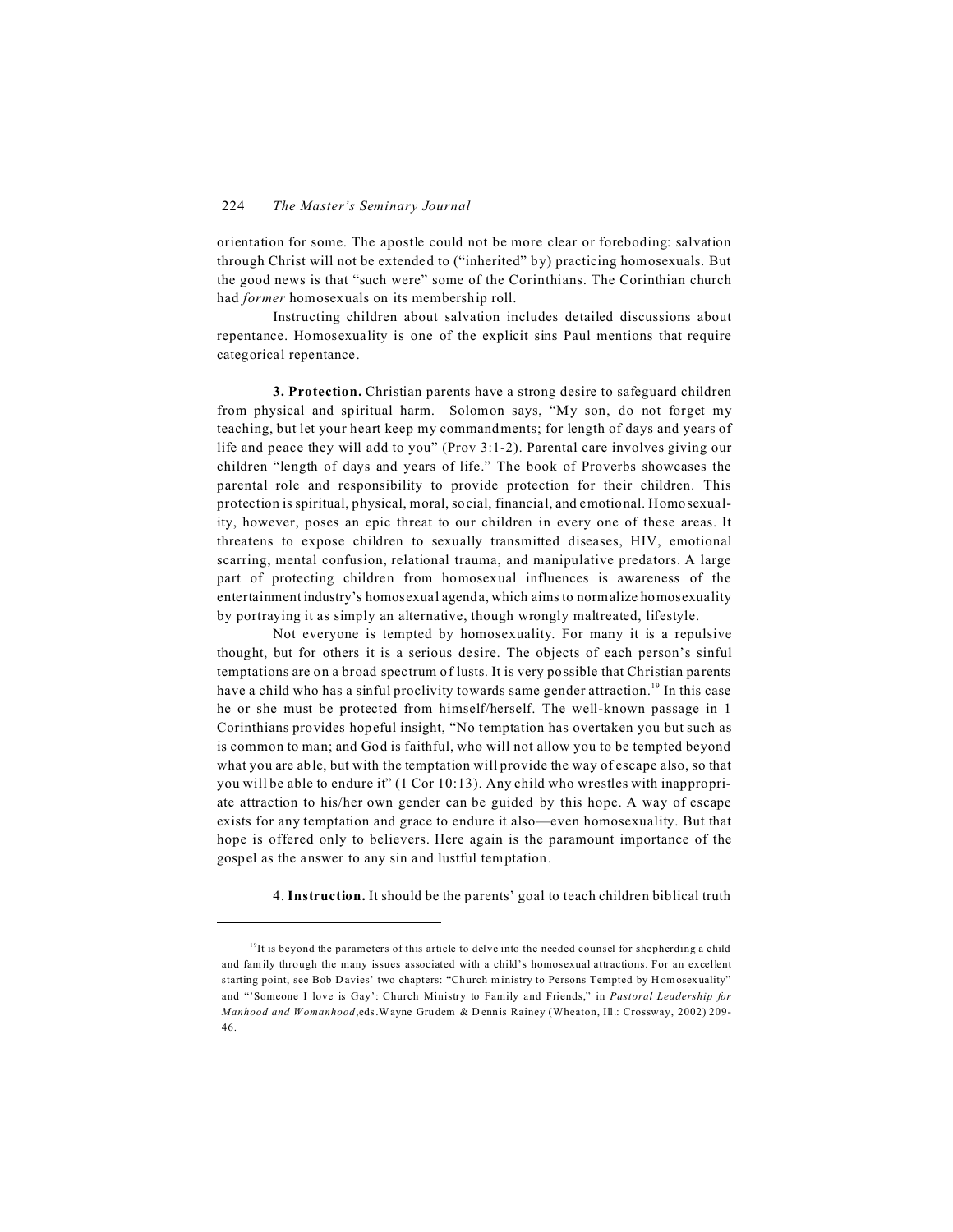and its wisdom. John Younts notes that "in the era of cable TV it seems almost absurd to turn to God and His Bible to understand sex. The idea that sex is God's creation and gift to man does not compute in the 21st century world."<sup>20</sup> We have succumbed to a revisionist or selective approach to the Bible. Revisionists dumb down and edit the Bible so much that the meaning is changed. This is the hermeneutic of *Veggie Tales*. In the selective hermeneutic, the interpreter simply skips parts that he does not think are appropriate for children.

The reality is that one encounters heterosexuality in the first two chapters of the Bible and homosexuality in the thirteenth chapter of the Bible. By simply opening the first book of the Bible, the reader is obligated to deal with sexuality.

Further, parents ought not to neglect the pronounced emphasis on sexual purity in the book of Proverbs, which is defined as sexual relations between a man and woman in marriage (Prov 5:1-21). Moreover, children are to be brought up in the "instruction of the Lord" (Eph 6:1-4). The Great Commission's emphasis on instruction in discipleship applies to our children. Premarital instruction and counseling does not begin when our children become engaged; it starts when they come home from the hospital after birth. Wholesome teaching about Christian marriage and modeling of a Christian marriage may be the best antidote for homosexual temptations. It is a beautiful thing when our children want a relationship with a spouse who will model Mom's or Dad's relationship. Deuteronomy 6:4-9 is a paradigmatic passage about parental instruction. Parenting is to occur for the duration of the parents' life, not merely when children are young. Moses indicates that this instruction is both formal and informal and in the context of every phase of life.

This raises the bar for parents to be familiar with the teaching of both testaments concerning homosexuality.<sup>21</sup> Genesis 19 paints a scene of divine disapproval of homosexuality in the account of Sodom and Gomorrah. Leviticus 18:22 clearly commands that a man "shall not lie with a male as one lies with a female; it is an abomination." Leviticus 20:13 furthermore states, "If there is a man who lies with a male as those who lie with a woman, both of them have committed a detestable act; they shall surely be put to death. Their blood-guiltiness is upon them." This concept is not merely effective in the OT, but is applied in the NT by

<sup>20</sup>John A. Younts, *Everyday Talk: Talking Freely and Naturally about G od with Your Children* (Wapwallopen, Pa.: Shepherd, 2004) 110.

 $2^{21}$ For comprehensive defenses of the Bible's condemnation of homosexuality, see James R. W hite & Jeffrey D. Niell, *The Same Sex Controversy: Defending and Clarifying the Bible's Message About Homosexuality* (Bloomington, Minn.: Bethany Hou se, 2002); and Jam es B. DeYoung, *Hom osexuality: Contemporary Claims Examined in Light of the Bible and Other Ancient Literature and Law* (Grand Rapids: Kregel, 2000). Chapter 8 of DeY oung's volume provides an excellent and succinct summary, as well as interaction between revisionistic and biblical argum ents about hom osexuality.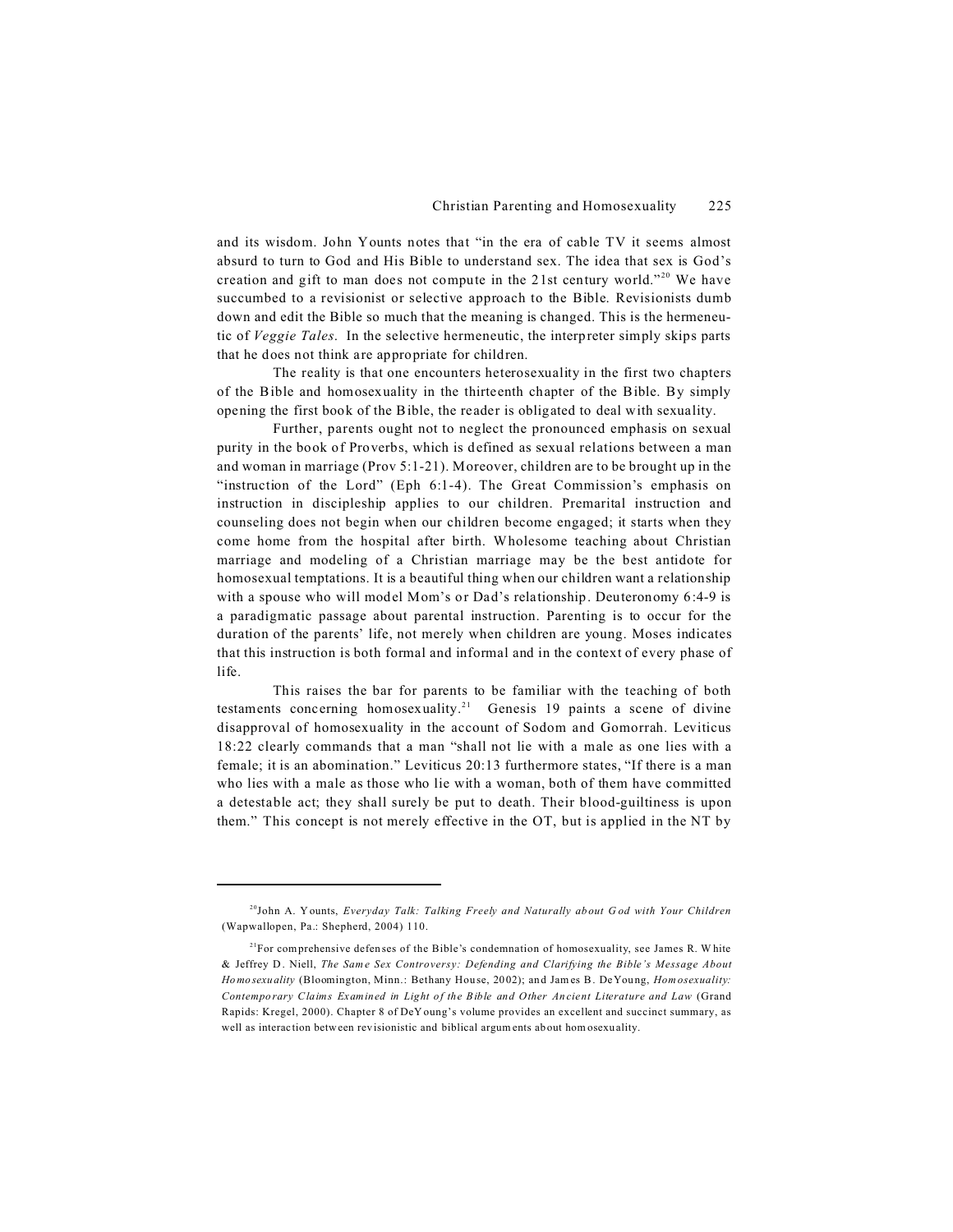Paul<sup>22</sup> in 1 Cor 6:9-11 where he uses the term  $\dot{\alpha}$   $\rho \sigma \epsilon$  voko  $\alpha$  for refer to a "male who engages in sexual activity with a person of his own sex, pederast."<sup>23</sup> This term is never used to refer to heterosexual intercourse.<sup>24</sup>

It is most appropriate to break open the Bible's sealed book—Song of Solomon—as we teach our children the principles of heterosexual relationships. Certainly discretion is needed to the determine appropriate age and maturity for teaching the content of Solomon's sexual education, but there is a time for exposing children to the fact that sex is God's gift and beautiful in the context of heterosexual monogamy. Christian parenting needs to be built on purposeful instruction about sexuality—both its propriety and its aberrations.

**5. Interpretation.** It is the responsibility of the parents to provide their children a Christian worldview. Parents should function as spiritual optometrists who help their children interpret their world through corrective theological lenses. Children are naïve and ignorant about the inherent deceptions of sexual sin. Paul warns the Ephesian church about this deception of sexual sin when he writes,

[B]ut immorality or any impurity or greed must not even be named among you, as is proper among saints; and there must be no filthiness and silly talk, or coarse jesting, which are not fitting, but rather giving of thanks. For this you know with certainty, that no immoral or impure person or covetous man, who is an idolater, has an inheritance in the kingdom of Christ and God. *Let no one deceive you* with empty words, for because of these things the wrath of God comes upon the sons of disobedience (Eph 5:3-6, emphasis added).

Every sin, including homosexuality, needs to be exposed as a dangerous lie. A part of parental responsibility is to instill in the minds of children a proper category for sin. That is different than categorizing sin's evil. Homosexuality is a serious sin, but it is a no-more damning sin from any other.

Both over-reacting and under-reacting to homosexuality are dangerous. Interpreting homosexuality in the light of a world ruled by the "prince of the power of the air" (Eph 2:2) will put it in a proper context. Parents need not be surprised by this issue, but rather anticipate dealing with it alongside their children. Isolation from sin is not as wise as communication about it. No matter what a parent does, children will eventually have to face the sin of homosexuality and generate a response. Helping them formulate convictions about sexual sins and sexual purity while they are in the home and under the direct influence of parents is better than sending them

<sup>22</sup>Schmidt, *Straight & Narrow* 95.

<sup>23</sup>Bauer, Arndt, and Gingrich, *A Greek-English Lexicon of the New Testament and Other Early Literature* 109.

<sup>24</sup>Witherington, *Conflict & Comm unity in Corinth* 166 n. 18.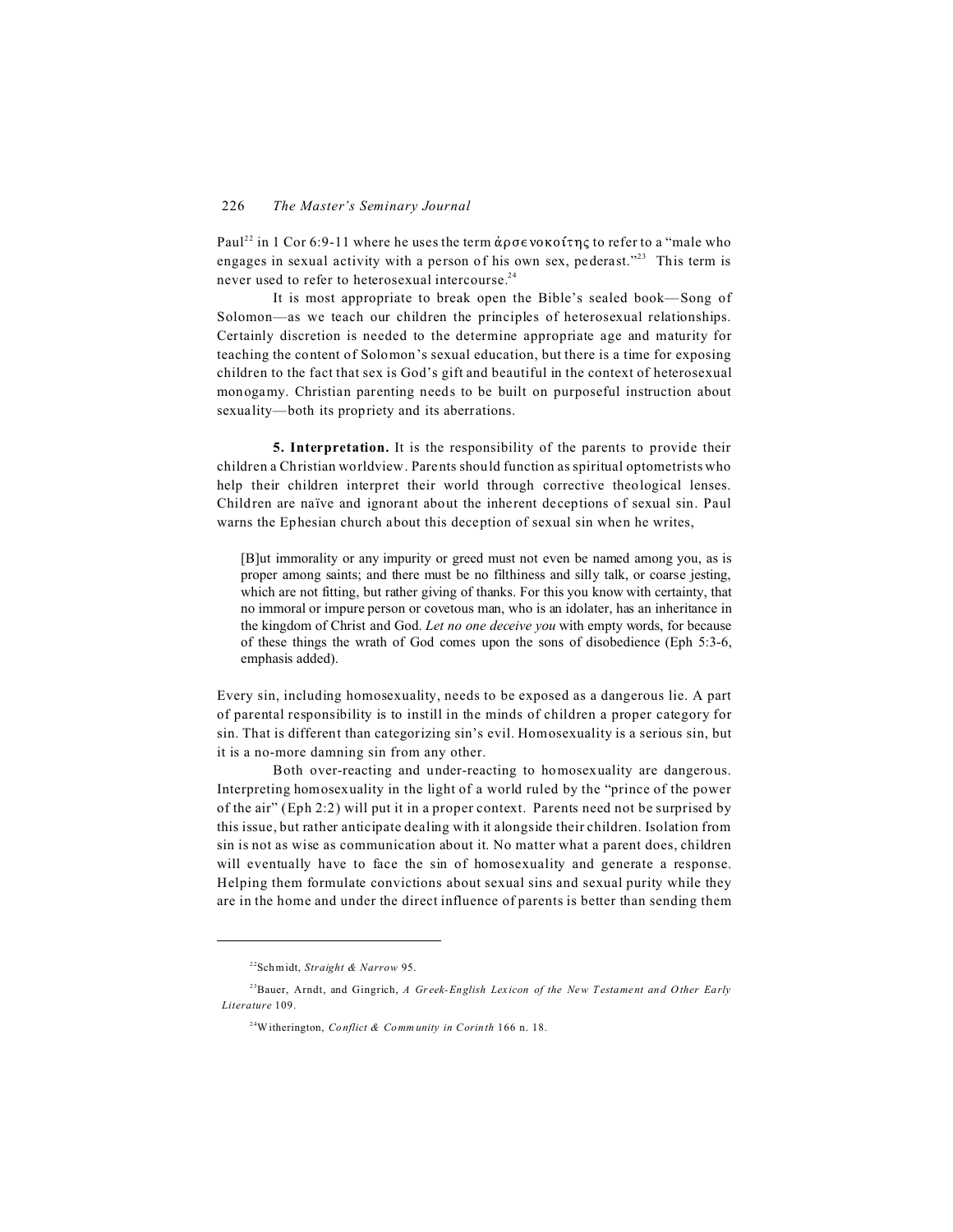off to college and hoping their convictions work themselves out.

**6. Preparation.** Parents have an inherent duty to prepare children for the responsibilities of adulthood. Peer pressure situations arise at an early age and children are vulnerable to capitulate from biblical convictions. These convictions should not be based on parental admonitions alone, but grounded in the commands of God. Children, and especially teens, are ripe for purposeful discipleship. The right training about marriage will hopefully prepare their hearts for the gospel. According to Ephesians 5, the gospel has a reciprocating pedagogical relationship with marriage. Marriage is designed by God to be an earthly illustration of the gospel and the gospel serves as pattern for marriage.

But what happens when children encounter homosexuals? Christian love is not limited to heterosexuals alone. The saving gospel of Jesus Christ is offered to any sinner, regardless of the depth or breadth of sin. Julia Johnston is right in her hymn "Marvelous Grace"; grace is truly greater than all our sins. Sinners are the objects of God's affection in the sacrifice of His Son, not the objects of His (or our) ridicule. It is an unfaithful gospel witness to laugh at homosexuality, whether it is portrayed on the screen or encountered in reality. Jesus wept over sin; how can we entertain ourselves with it?

In Rom 1:32, Paul hints at the notion of being entertained by sin. He writes "although they know the ordinance of God, that those who practice such things are worthy of death, they not only do the same, but also *give hearty approval* to those who practice them" (emphasis added). Those who are entertained by sin fall into the category of the individuals who "give hearty approval" to sin. Parents can influence their children to have a mindset that mourns over all  $\sin^{25}$  including homosexuality. This attitude is foundational for evangelistic motivation.

**7. Prevention.** The next goal is prevention. Any Christian parent desires to deter sin in children and equip them for the battle with temptation. In Psalm 73, Asaph contrasts the life of the wicked with the life of the righteous. He reminds the reader that immorality has destructive physical, emotional, and social consequences. Yet, he honestly portrays the pleasures of sin as attractive to the flesh. Asaph cites the consequential judgment of God as the perspectival deterrent for enjoying the pleasures of sin (Psa 73:17-20).

Preventing children from experiencing the wrath of God (Eph 5:2-6) necessitates honest discussions about the attractiveness and damnable consequences of sin. Since homosexuals cannot inherit the kingdom of God (1 Cor 6:9-11), discussions about the eternal danger of homosexuality can occupy early discussions

<sup>&</sup>lt;sup>25</sup>Note the response of Daniel to the sin of Israel (Daniel 9), Jeremiah to the sin of Judah (Lamentations 1), Ezra to the sin of the exiles (E zra 10:6), and the psalmist to sinners in general (Psa 119:136).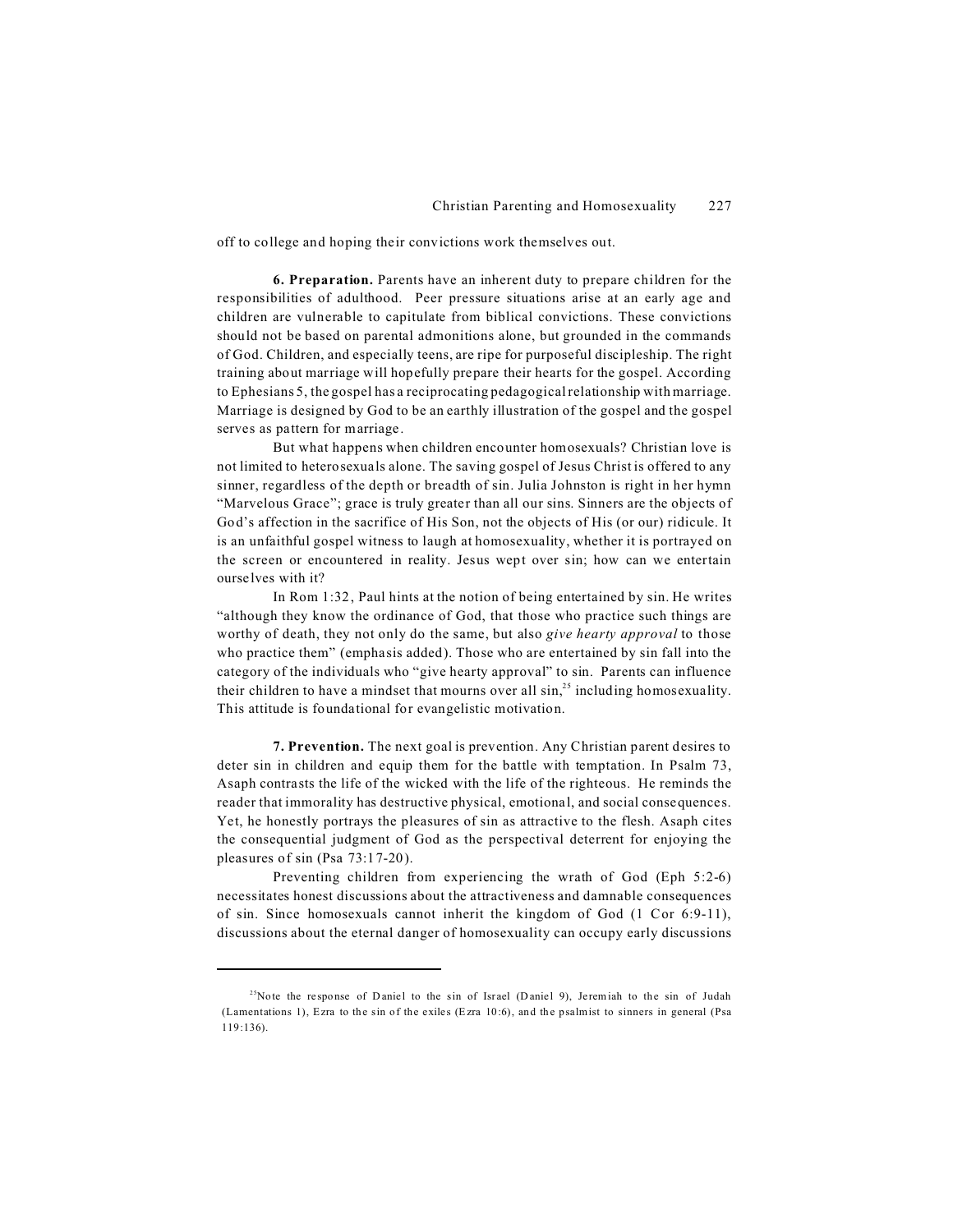with children as the subject is engaged.

What if a child experiences homosexual temptation, him- or herself? Scripture offers sufficient grace for repenting from this sin. Homosexuality is merely a sin, even if it is a more gross and depraved sin according to the sensibilities of some. The power of the gospel enables the believer to deny self and be victorious over all fleshly desires (Rom 6:11-14; Gal 2:20). A child does not have to "give in" to his or her temptation, but rather rely on the power of the Holy Spirit to overcome the temptation (1 Cor 10:13) because of saving faith in Jesus Christ. The process of repenting from homosexuality is no different from that of any other sin. Since the Bible provides no special approach to this sin, it can be safely assumed that the common means of grace for any other sin may be applied.

**8. Correction.** Christian parents are entrusted by God to identify sin in children and help them repent of it with gospel truth. Within the context of homosexuality, it is the obligation of parents to watch for signs of cross-gender behavior and correct it. Moses forbids such behavior in Deut 22:5 where he says, "A woman shall not wear man's clothing, nor shall a man put on a woman's clothing; for whoever does these things is an abomination to the Lord your God." Boys should act like boys and girls like girls. There is a certain intuition about this. Biblical masculinity and femininity should be a part of the stated and modeled curriculum of Christian parents. Fundamentally, parents ought to assume that children's views of sex will need correction, especially during the teenage years. Left to their own lusts and imaginations, wrong conclusions about sex and sexuality are guaranteed. Correcting and shaping the minds of children about homosexuality will obviously take on different intensities and details depending on age.

Here is an obvious assumption. For parents to be able to correct the sinful inclinations of their children, a thorough knowledge of biblical principles and personal knowledge of each child is needed. Personal holiness, biblical knowledge, a credible example, and a working knowledge of the functional centrality of the gospel in parental lives are the foundations for correcting sinful behavior and attitudes in children.

**9. Provision.** A ninth goal of parenting is to provide for the physical and spiritual needs of children. Parents, especially fathers, have a serious responsibility to provide for their children. The apostle Paul imposes significant responsibility on fathers in 1 Tim 5:8 where he teaches, "But if anyone does not provide for his own, and especially for those of his household, he has denied the faith and is worse than an unbeliever." Not only is this kind of man not qualified for spiritual leadership (see larger context of the passage), but he is worse than an unbeliever. If parents do not meet the spiritual, emotional, and physical needs of their children, they will be vulnerable to anyone who will—including homosexuals.

Fathers have specific admonitions about the responsibility to be the role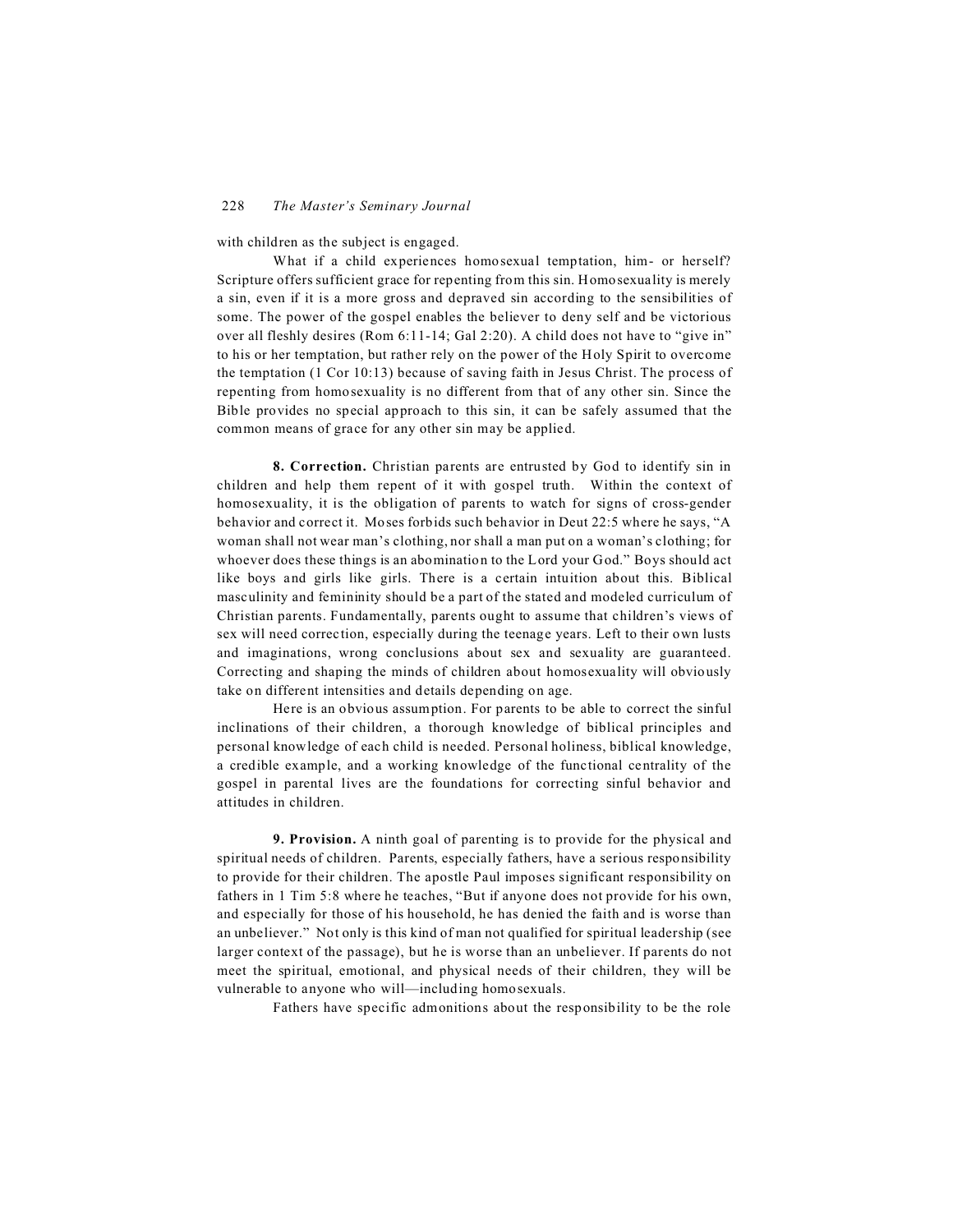model in the lives of their children. Throughout the book of Proverbs, the father is the primary teacher of his sons as he passes the baton of life to them. As Dad works on having a biblical, fatherly relationship with his children, care must be taken not to exasperate his children (Eph 6:3), but rather bring them up in the discipline (or instruction) of the Lord. The relationship between a father and a son will affect the choices the son makes. One survey of 117 homosexual men details the childhood relationship with their fathers. The results are alarming:

86% spent little or no time with their fathers 50% believed their fathers did not love them 45% said their fathers humiliated them 44% were neglected by their fathers.<sup>26</sup>

Fathers need to understand that their relationships with their sons affect their choices in life.<sup>27</sup> Perhaps the most influential provision a father gives a child is personal care and a loving relationship.

**10. Imitation.** Not only are parents responsible to provide spiritually and physically for their children, but they are to lead exemplary lives worthy of imitation. They are to maintain a godly example for children to emulate. Reading and honoring Scripture, loving one's spouse, humble dependence on the Holy Spirit and His convictions, softness to correction, and quick repentance are only a sample of the characteristics that parents are to instill in their children and exemplify with their lives. Children are quicker to imitate than obey. Christian parents do well to remember this principle every time they make a decision that may conflict with their verbal profession.

Again, parents are especially to model a godly marriage. What a legacy for children to observe their parents, and say, "My parents' relationship is so rich and meaningful, I want one like it." Mom and Dad's relationship should stimulate children to pursue marriage, not avoid it.

The importance of Dad's influence on his sons and Mom's influence on her daughters cannot be overstated. In Titus 2:2-6 Paul describes discipleship taking place within genders (older men and women with younger men and women, respectively).

<sup>26</sup>Chad W. Thom pson, *Loving Homosexuals as Jesus Would* (Grand Rapids: Brazos, 2004) 114.

<sup>&</sup>lt;sup>27</sup>Mark Penn cites three studies suggesting that "gay men outnumber lesbians in America by approximately 2 to 1" (M ark Penn, with E Kinney Zalesne, *Mircotrends: The Small Forces Behind Tomorrow's Big Changes* [New York: Twelve, 2007] 3). If these studies are right, a focus on the issue of homosexuality with boys more than girls is a considered response. Interestingly, Raphael Patai notes, "It is remarkable that while men and wom en are warned against the practice of bestiality, no reference at all is made to female homosexuality in the Levitical law, nor anywhere else in the Bible" (Raphael Patai, *Fam ily, Love, and the Bible* [London: MacGibbon & Kee, 1960] 152).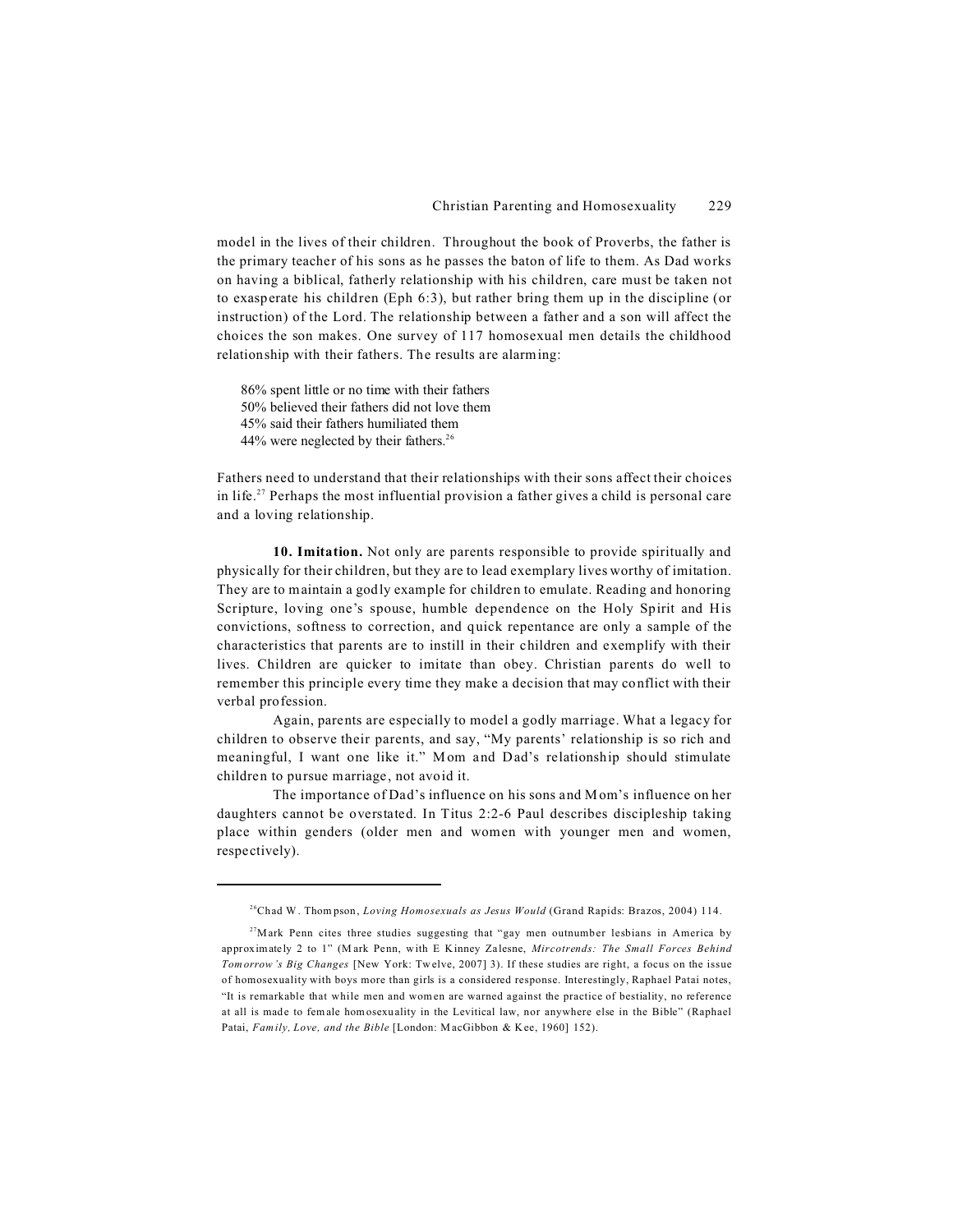#### 230 *The Master's Seminary Journal*

Older men are to be temperate, dignified, sensible, sound in faith, in love, in perseverance. Older women likewise are to be reverent in their behavior, not malicious gossips nor enslaved to much wine, teaching what is good, so that they may encourage the young women to love their husbands, to love their children, to be sensible, pure, workers at home, kind, being subject to their own husbands, so that the word of God will not be dishonored. Likewise urge the young men to be sensible.

If this is the pattern for discipleship in the church, how much more should it be a parental blueprint? Paul's instruction about mentoring involves skills and character. Both categories find unique and specific applicability in same-gender mentoring. It is from older believers that younger believers find direction for God-honoring spousal relationships. Parents are on the front lines of this modeling. Children first and most influentially learn how to relate to both genders by observing their parents.

Although preference for one another and interaction with the opposite sex is critical for healthy development of a child, the most important virtue to model is the preeminence of Christ in all things (Col 1:18). The most overarching lesson for parents to teach children is the supremacy of Christ in practical Christianity. Christ will be the final Judge of every person (John 5:22) and every knee will bow before Him (Phil 2:9-11). When children see that their parents live in the awareness of such realities, imitation is a beautiful result.

**11. Communication.** Finally, parents are to interact purposefully with children as authoritative consultants for life. A good communication bridge allows children's sexual curiosities to be answered by Mom or Dad instead of by experimentation and sinful observation through entertainment media. Sally Leman Chall observes, "Almost all parents talk *to* their children, but Christian parents need to make a concerted effort to talk *with* their children."<sup>28</sup> No subject can be off limits for discussion with our children. Obviously, age must be considered with any discussion, but the topics of conversation ought to include a comprehensive spectrum, including sexuality.

Communication with children will no doubt be proactive and reactive. This is especially true with the subject of homosexuality. Young children and teens will inevitably want to process their thoughts about homosexuality through conversation. The challenge is making sure that these conversations are between parents and children. Left to peers and the media, it is unlikely that an accurate biblical perspective will be presented. A ready parent will anticipate the subject of homosexuality arising and be prepared to provide biblical context for it as sin.

#### **Conclusion**

Where do we go from here? A glimpse of the moral decay of society will

<sup>28</sup>Sally Leman Chall, *Making God Real to Your Children* (Grand Rapids: Spire, 1991) 86.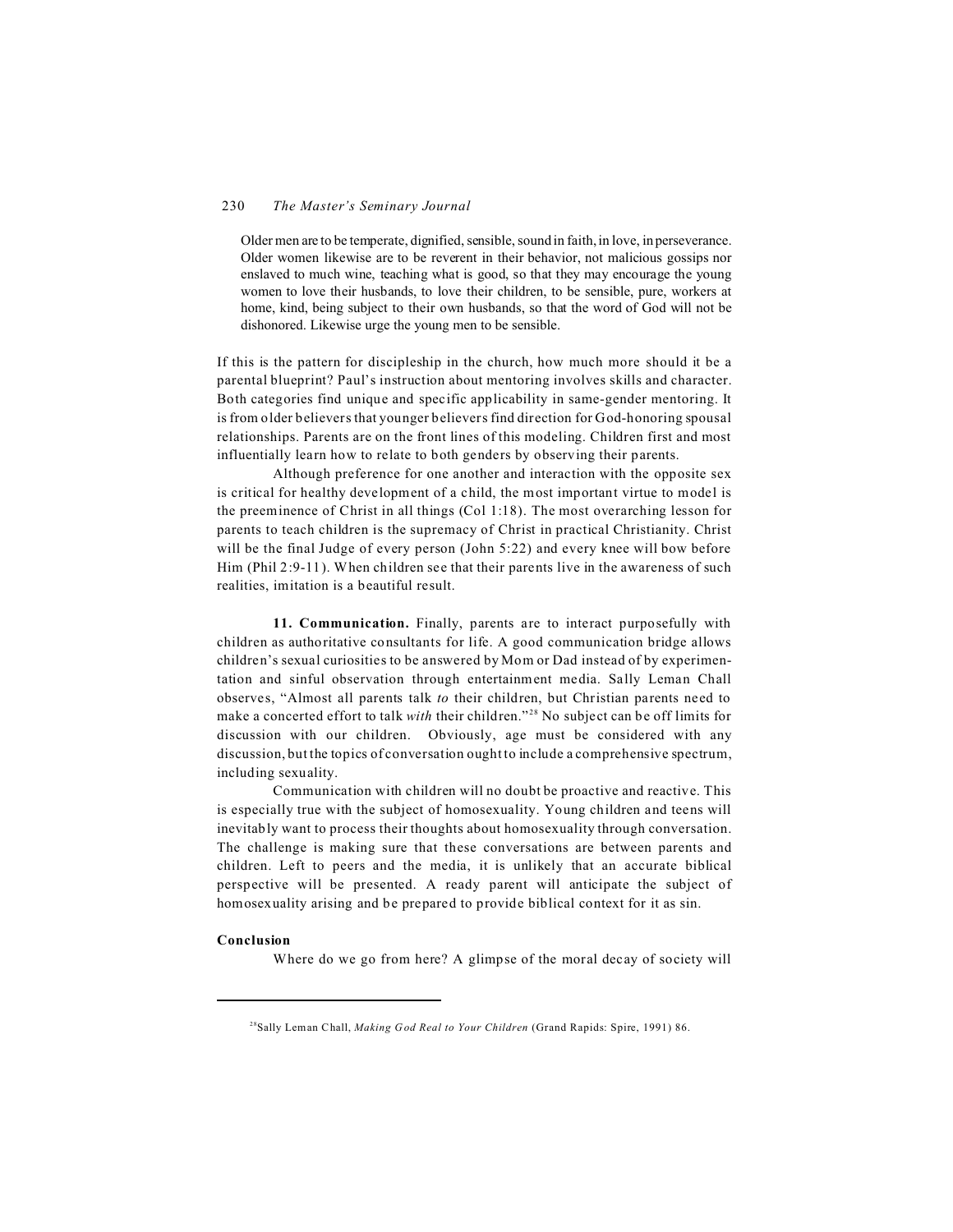hopefully motivate people to apply these goals in parenting. Imagine a world in which sexual immorality is promoted, available, and accessible, a world in which adultery is common, prostitution legal, drunkenness normal, and theft a constant threat, a world in which most children rebel against their parents and fornication and incest are rampant, God is openly hated, the justice system rarely works for the innocent, and Christianity is illegal. Imagine a world in which homosexuality is out of the closet, is publicly recognized, and enjoys promotion and protection from the government. This is not an imaginary world, nor is it a glimpse into the future. It is a description of the world of the NT. Jesus lived in this world and the gospel was cradled in this kind of society. It is at this point that Solomon should be heard: "there is nothing new under the sun" (Eccl 1:9). Homosexuality has not taken God by surprise, but God's nature is to take homosexuals by surprise with the saving truth of the gospel.

The problem is parenting, not homosexuality. In Rom 1:24-27, Paul says that having rejected God, society defaults to a destructive and perverted lifestyle. The only antidote for this sinful spiral is the gospel. The earlier the gospel is embraced, the better equipped children will be to have footing on the slippery slopes of a godless, sin-promoting society.

In the midst of a morally deteriorating Greco-Roman culture, Paul instructed the Ephesian believers to

walk no longer just as the Gentiles also walk, in the futility of their mind, being darkened in their understanding, excluded from the life of God because of the ignorance that is in them, because of the hardness of their heart; and they, having become callous, have given themselves over to sensuality for the practice of every kind of impurity with greediness (Eph 4: 17-19).

Participation in "every kind of impurity"—which includes homosexuality—is the consequence of being "excluded from the life of God." Christian parents can mitigate the influences of homosexual temptations and the homosexual agenda by guiding children into this life in God through the gospel of Jesus Christ. Tedd and M argy Tripp say it well:

In all our nurturing as parents the gospel must be central. It is the only hope for forgiveness. It is the only hope for deep internal change. It is the only hope for power to live. The grace of the gospel is the center of everything for Christian parents.<sup>29</sup>

<sup>29</sup>Tedd and Margy Tripp, *Instructing a C hild's Heart* (Wapwallopen, Pa.: Shepherd, 2008) 180.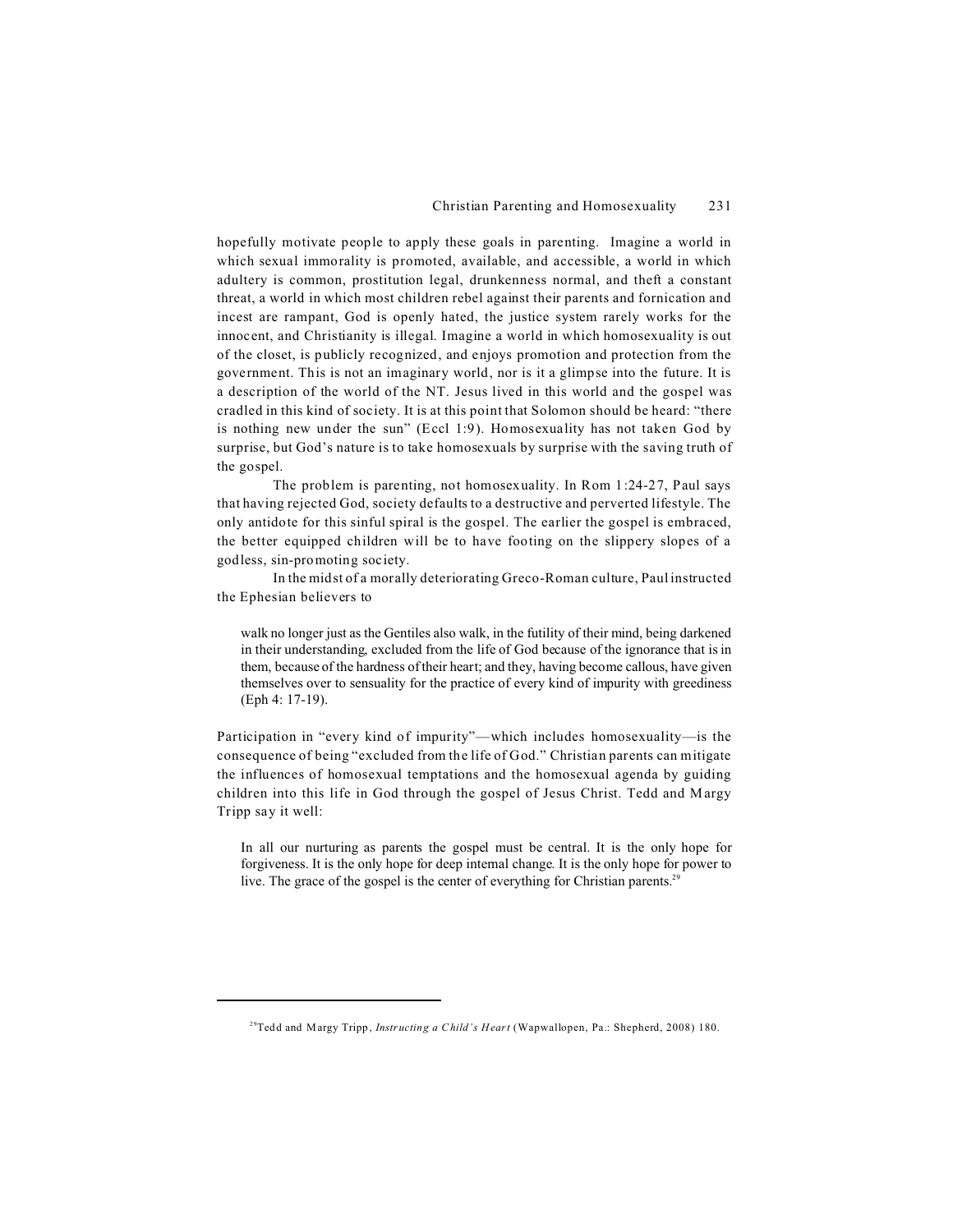# **THE CHURCH'S RESPONSE TO HOMOSEXUALITY**

Alex D. Montoya Associate Professor of Pastoral Ministries

*A tidal wave of immorality has inundated the United States and the rest of the world, demanding that the church respond to homosexuality in four ways. First, it must expose the sinfulness of homosexuality as depicted in the NT. Second, it must clarify that the grace of God and forgiveness extends to homosexuals also. The NT also makes this clear. Third, the church must expel practicing homosexuals from its fellowship. For them to remain a part of the church activities is a blemish that cannot be tolerated because it would indicate moral compromise, a lack of courage in confronting sin, and a failure to exercise the biblical prerogative of excommunication. Fourth, the church must resist the assault of homosexuality on society as a whole. The purposeful effort to sell the homosexual lifestyle is organized and dangerous and needs a concerted resistance to halt that movement.*

\* \* \* \* \*

Fueled by the attitudes of free sex, abortion on demand, the acceptance of pornography, and the coming out of homosexuality into the public square, the sexual revolution of the 1960s unleashed a tsunami that threatens the moral basis of American life. All these have brought a tidal wave of immorality which is hitting America and the world, leaving unimaginable destructive effects in its wake, among which are:

- increased promiscuity
- millions of aborted babies
- millions of babies born out of wedlock
- a generation of blended families
- destruction of marriage and the family
- erosion of morals in schools and in public media
- promotion of homosexuality on an unprecedented scale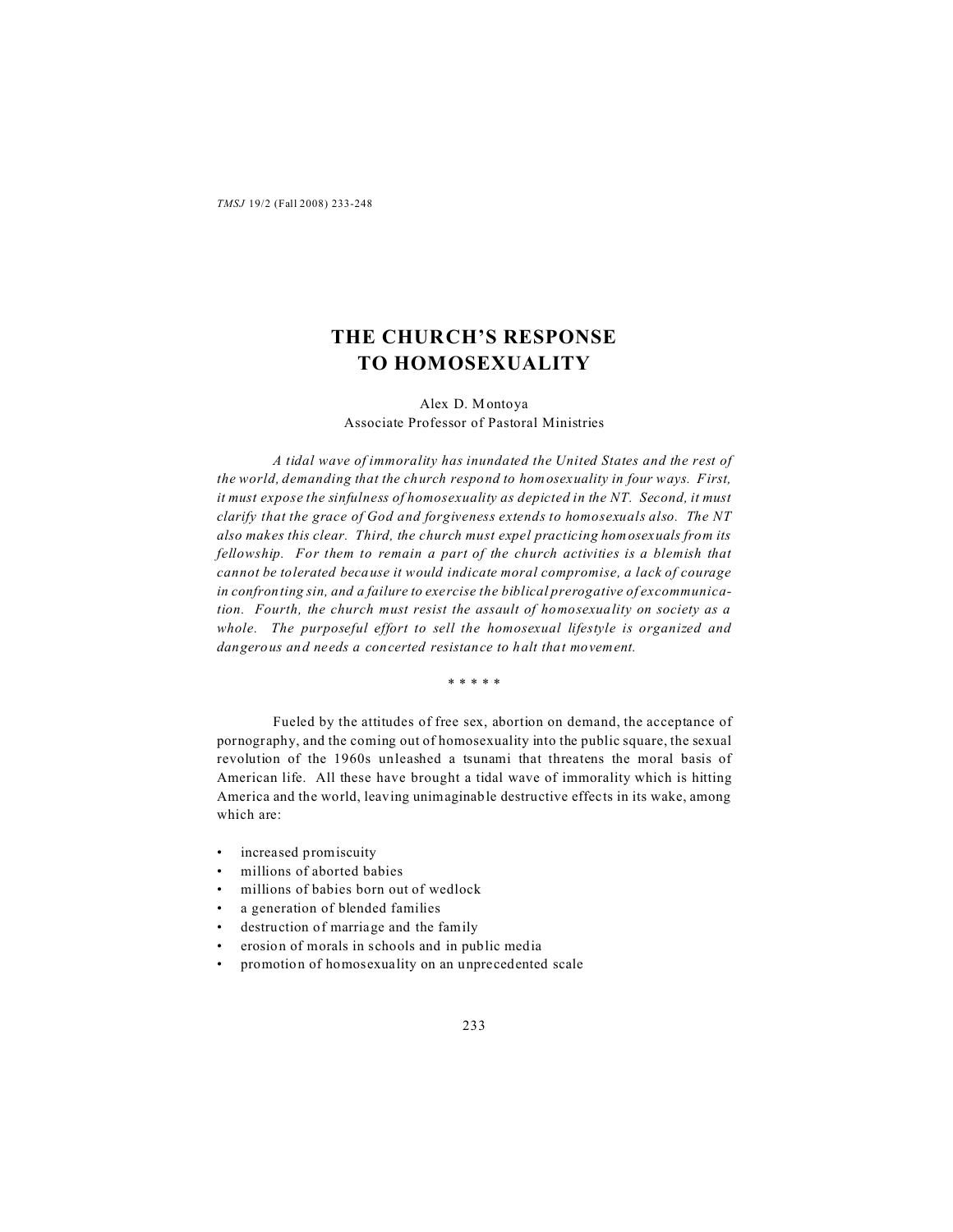#### 234 *The Master's Seminary Journal*

The almost universal acceptance of homosexuality as a normal and natural lifestyle is one result of this sexual revolution. Moral decay permeates every aspect of society from the White House to the school house. Consider what former Vice-President Al Gore had to say about homosexuality:

I think gay men and women ought to have the same rights as heterosexual men and women—to make contracts, to have hospital visiting rights, to join together in marriage.…I don't understand why it is considered by some people to be a threat to heterosexual marriage.<sup>1</sup>

The passage of SB777 by the California legislature and its signing into law by the governor make the public schools a viable force in the promotion and protection of homosexuality in public schools. More recently, the California Supreme Court issued a ruling that the banning gay of marriages was unconstitutional, thus opening the door for the legalization of gay marriages and the demise of the traditional biblical union of husband and wife.

There is no question that the church faces a major issue on how to respond to homosexuality in our society and in the church. The church must rise to the challenges before it is rendered powerless by its apathy or before it is persecuted to inactivity for its lack of earnestness in stemming the tidal wave of moral corruption. She must heed the words of Scripture:

For this you know with certainty, that no immoral or impure person or covetous man, who is an idolater, has an inheritance in the kingdom of Christ and God. Let no one deceive you with empty words, for because of these things the wrath of God comes upon the sons of disobedience. Therefore do not be partakers with them; for you were formerly darkness, but now you are light in the Lord; walk as children of Light (for the fruit of the Light consists in all goodness and righteousness and truth), trying to learn what is pleasing to the Lord. Do not participate in the unfruitful deeds of darkness, but instead even expose them; for it is disgraceful even to speak of the things which are done by them in secret. But all things become visible when they are exposed by the light, for everything that becomes visible is light (Eph 5:5-13).

Or do you not know that the unrighteous will not inherit the kingdom of God? Do not be deceived; neither fornicators, nor idolaters, nor adulterers, no effeminate, nor homosexuals, nor thieves, nor the covetous, nor drunkards, nor revilers, nor swindlers, will inherit the kingdom of God. Such were some of you; but you were washed, but you were sanctified, but you were justified in the name of the Lord Jesus Christ and in the Spirit of our God (1 Cor 6:9-11).

The context today is much like it was in the Corinthian church. What God

Pete Winn, "Gore Expresses Support for Homosexual Marriage" online at http://americansfortruth .com/issues/civil-unions-gay-marriage/page/6, accessed 6/18/2008.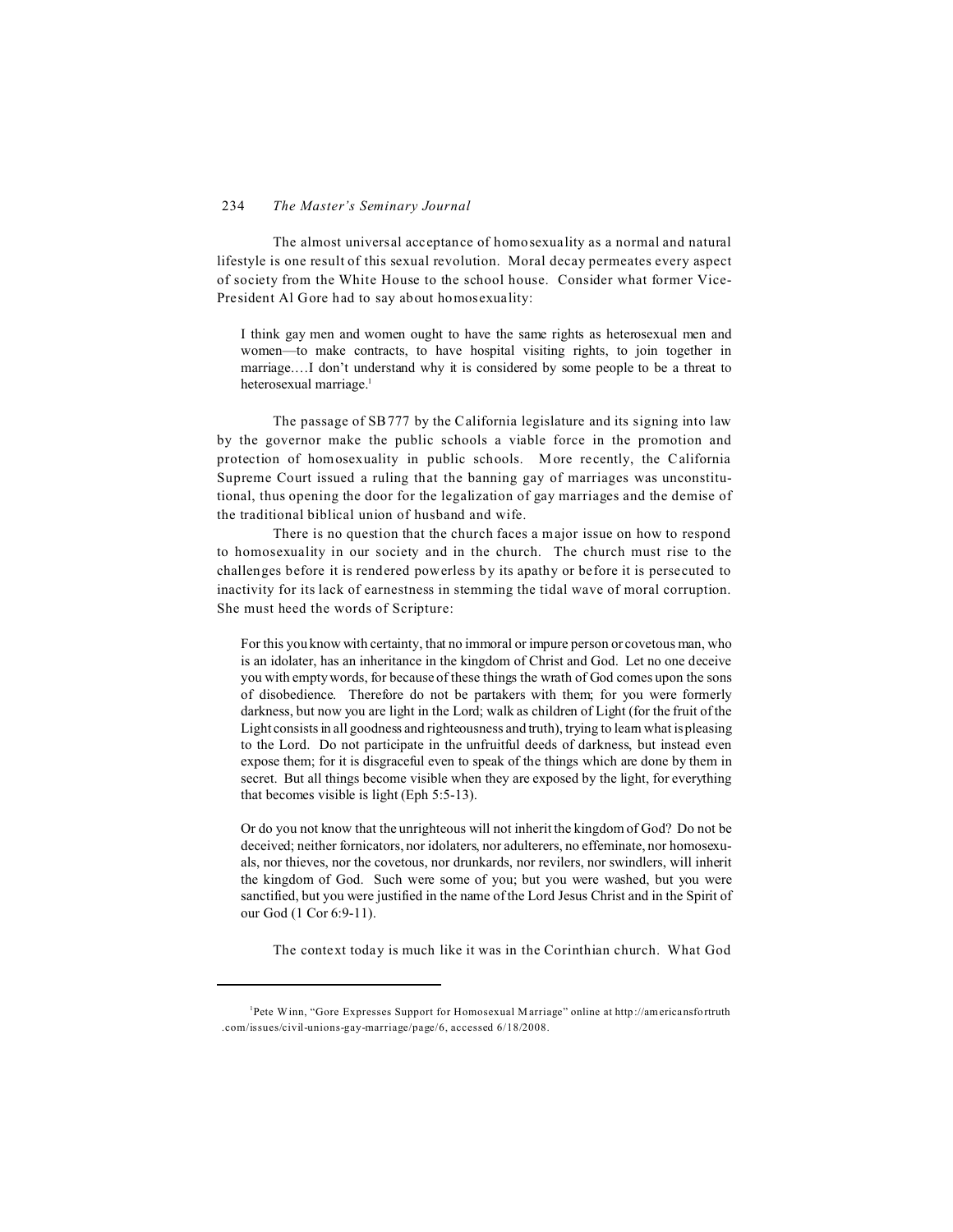said to them is exactly what the church needs to hear today. We need to hear and we need to act. Just as the Corinthian church needed to respond to the moral corruption of its day so does the church need to do today. There are four responses to the onslaught of homosexuality needed today.

But before we consider the responses, we must also identify the attitudes which paralyzed the Corinthian church in its need to respond properly to the immorality it was facing. They were ignorant, deceived, arrogant, and apathetic to the moral corruption within the church. The church today has the same problem. It is ignorant of the biblical mandate, it is being deceived by both the Christian and secular thinkers, it is arrogant in its attitude toward God's Word and sin, and it is apathetic to the dangers it faces from the enemies of the gospel and of biblical marriage.

The biblical mandates found in Ephesians 5 and 1 Corinthians 5–6 demand from the church four responses to homosexuality.

# I. THE CHURCH MUST EXPOSE HOMOSEXUALITY AS A SIN AGAINST GOD.

 Homosexuality is more than a mere sexual preference, a social choice, a genetic predisposition as some say; it is a sin against Almighty God. It is a willful assault on the person and work of God. Homosexuality is against God in these four ways. First, *homosexuality is a sin against God's creative order.* God's Word is very clear about man's sexuality, about its purpose and its nature. Consider these references:

God created man in His own image, in the image of God He created him; male and female He created them. God blessed them; and God said to them, "Be fruitful and multiply, and fill the earth, and subdue it; and rule over the fish of the sea and over the birds of the sky and over every living thing that moves on the earth" (Gen 1:27-28).

The Lord God fashioned into a woman the rib which He had taken from the man, and brought her to the man. The man said, "This is now bone of my bones, and flesh of my flesh; she shall be called Woman, because she was taken out of Man. For this cause a man shall leave his father and his mother, and be joined to his wife; and they shall become one flesh" (Gen 2:22-24).

And He answered and said, "Have you not read that He who created them from the beginning made them male and female, and said, 'For this reason a man shall leave his father and mother and be joined to his wife, and the two shall become one flesh'? So they are no longer two, but one flesh. What therefore God has joined together, let no man separate" (Matt 19:4-6).

Marriage is to be held in honor among all, and the marriage bed is to be undefiled; for fornicators and adulterers God will judge (Heb 13:4).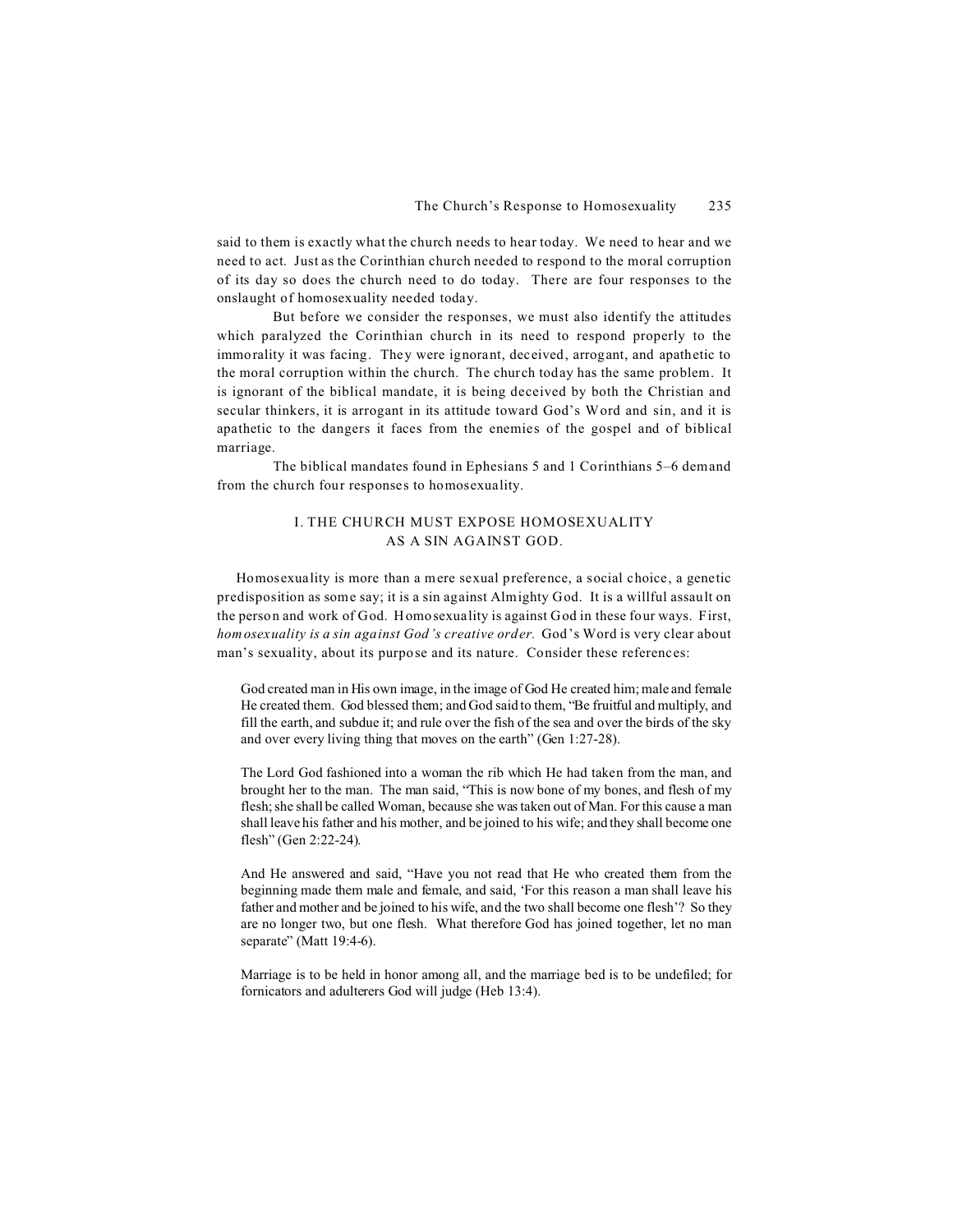Hence, the Scriptures affirm that any violation of the creative purposes of God is a sin against Him. Furthermore, it proceeds to state categorically that homosexuality is not only sin but a perversion of the creative order:

Therefore God gave them over in the lusts of their hearts to impurity, so that their bodies would be dishonored among them.…For this reason God gave them over to degrading passions; for their woman exchanged the natural function for that which is unnatural, and in the same way also the men abandoned the natural function of the woman and burned in their desire toward one another, men with men committing indecent acts and receiving in their own persons the due penalty of their error (Rom 1:24-27).

A second way that homosexuality is against God is that *homosexuality is a sin against God's law* (1 Tim 1:8-11). The Scriptures clearly identify homosexuality as a sin which violates the express law of God. In Paul's discussion of God's law, he states,

Realizing the fact that law is not made for a righteous person, but for those who are lawless and rebellious, for the ungodly and sinners, for the unholy and profane, for those who kill their fathers and mothers, for murderers and immoral men and homosexuals and kidnappers and liars and perjurers, and whatever else is contrary to sound teaching, according to the glorious gospel of the blessed God, with which I have been entrusted (1 Tim 1:9-11).

The apostle clearly makes homosexuality a sin which cannot be reconciled with the gospel of Jesus Christ. Scripturally, one cannot be a Christian and a homosexual.

The third way that homosexuality is against God is that *homosexuality is a sin against God's Kingdom* (1 Cor 6:9-10). The apostle Paul informs an ignorant mind and corrects a deceived heart by stating clearly that homosexuality excludes one from inheriting the kingdom of God. In other words, a homosexual will not inherit eternal life and go to heaven; instead, such will be guilty of sin and subject to eternal punishment in hell. Note what it says:

Or do you not know that the unrighteous will not inherit the kingdom of God? Do not be deceived; neither fornicators, nor idolaters, nor adulterers, nor effeminate, nor homosexuals, nor thieves, nor the covetous, nor drunkards, nor revilers, nor swindlers, will inherit the kingdom of God (1 Cor 6:9-10).

Finally, the fourth way that homosexuality is against God is that *homosexuality is a sin against God's holiness* (1 Thess 4:3; 1 Pet 1:15-16). The Bible is clear on God's expectation of His people:

But like the Holy One who called you, be holy yourselves also in all your behavior; because it is written, "You shall be holy, for I am holy" (1 Peter 1:15-16).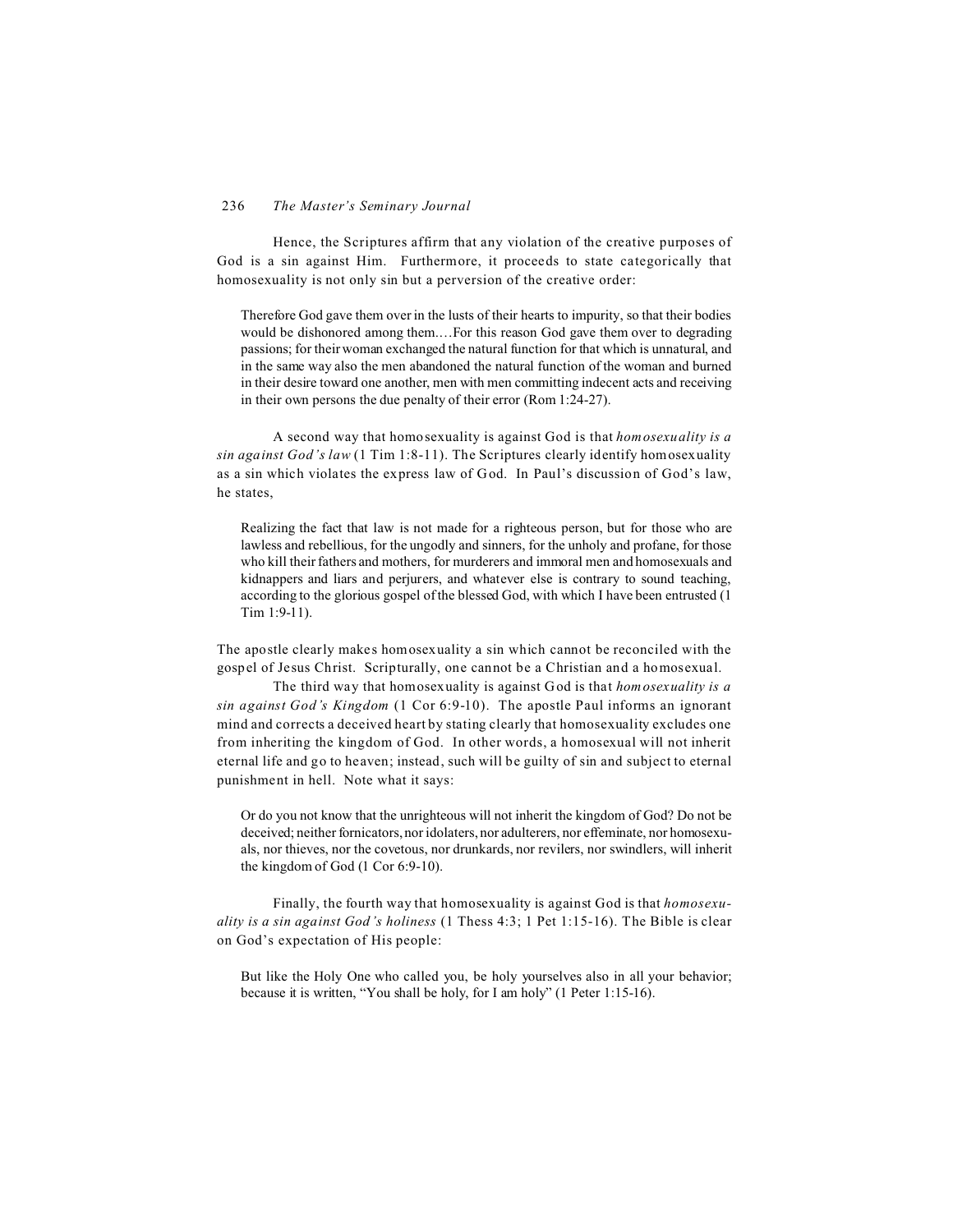This holiness pertains specifically to the area of sexuality:

For this is the will of God, your sanctification; that is, that you abstain from sexual immorality; that each of you know how to possess his own vessel in sanctification and honor, not in lustful passion, like the Gentiles who do not know God.… For God has not called us for the purpose of impurity, but in sanctification. So, he who rejects this is not rejecting man but the God who gives His Holy Spirit to you (1 Thess 4:3-8).

Homosexuality is called an unrighteous and ungodly act (Rom 1:18; 1 Cor 6:9; 2 Pet 2:9; Jude 4). I have dealt with the revisionists' treatment of these verses in a previous issue, and so will not go into these discussions here.<sup>2</sup>

Hence, Christians are under obligation to know and to make known the sinfulness of homosexuality. They cannot be swept away by the tide of public opinion or public decrees; nor can they remain mute concerning the terrible consequences of those who practice homosexuality. They must make known to all the temporal wrath associated with homosexuality; that as a temporal judgment of God, it degrades the human nature and destroys the body in no uncertain terms (Rom 1:18, 26-27). They must also make known the eternal wrath which will be faced by those who practice this sin (Rom 1:32; 2 Pet 2:2-11; Jude 4-8). They must be told that "the Lord is the avenger in all these things" (1 Thess 4:6), and that "fornicators and adulterers God will judge" (Heb 13:4). As the watchman of Israel was warned not to be silent about the judgment coming upon the nation, so too, Christians dare not be silent about the dangers that homosexuals are facing (cf. Ezek 3:17-19).

### **II. THE CHURCH MUST EXTEND THE GRACE OF GOD TO HOMOSEXUALS**

Indeed, homosexuality is a sin against God, but it is also one of many sins against God, and it is a sin for which Christ died. This is a truth which the church must never forget. Believers are called upon by Christ to extend the grace of the cross to homosexuals, to assure them that God's forgiveness, peace, and the hope of eternal life is available to them as well.

If church is to be involved in bringing homosexuals into the fold of Christ it must be prepared to do the following. *The church must first learn to show compassion to the homosexual*. Tim Wilkins said, "Over time I've discovered that when it comes to homosexuality, Christians show great passion in one of two areas. Either they are passionate about extinguishing the pro-gay movement or about

<sup>2</sup>Alex Montoya, "Homosexuality and the Church," *The Master's Seminary Journal* 11/2 (Fall 2000): 155-68.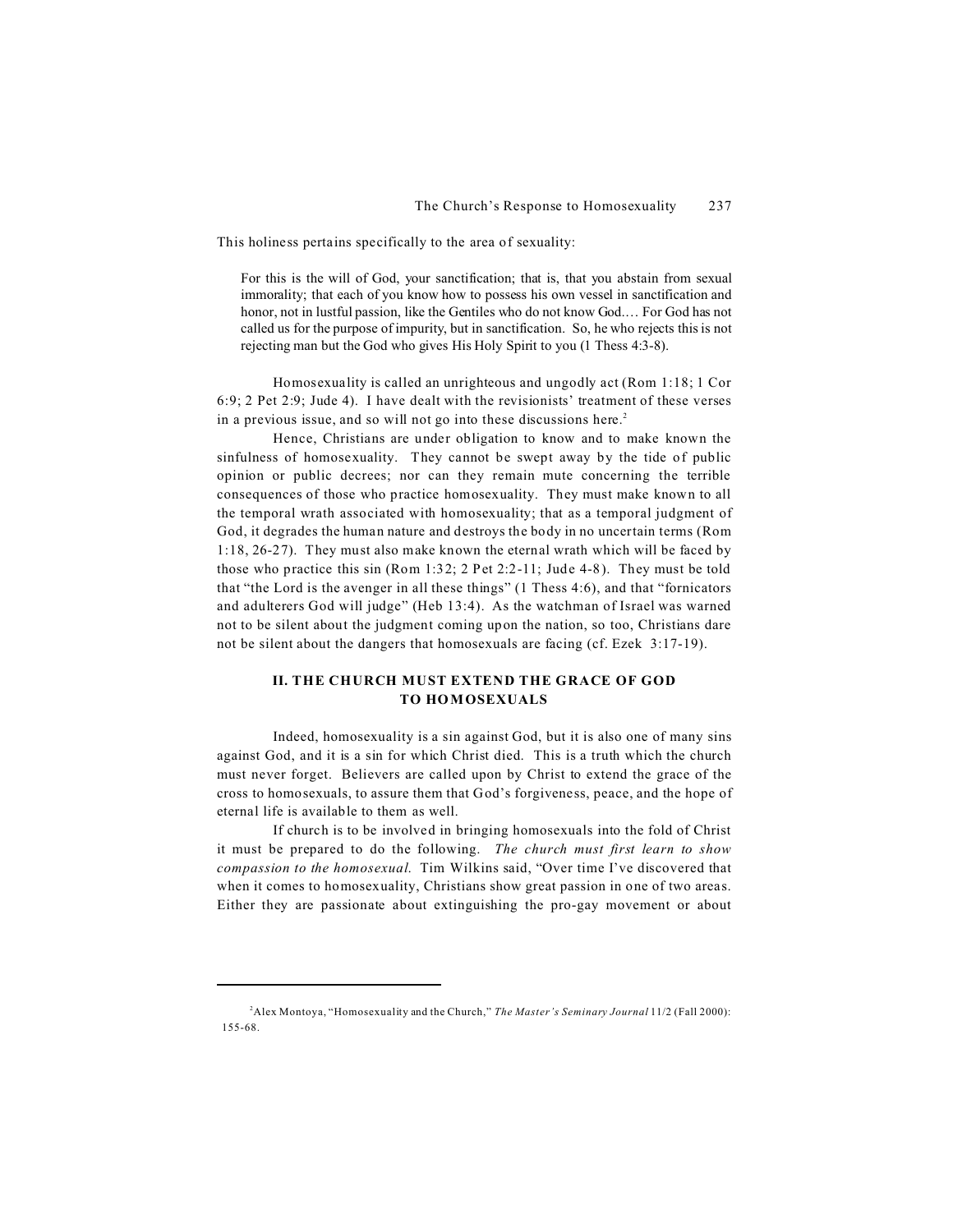expanding God's movement by introducing them to His Son."<sup>3</sup>

The church can be guilty of the attitude of the Pharisees towards the sinners of their day. The Pharisees displayed an absolute lack of concern and compassion for those who were lost (cp. Luke 15:1-32). Christ taught compassion for the lost, and this includes the homosexual:

Then it happened that as Jesus was reclining at the table in the house, behold, many tax collectors and sinners came and were dining with Jesus and His disciples. When the Pharisees saw this they said to His disciples, "Why is your Teacher eating with tax collectors and sinners?" But when Jesus heard this, He said, 'It is not those who are healthy who need a physician, but those who are sick. But go and learn what this means: "I desire compassion, and not sacrifice,' for I did not come to call the righteous, but sinners" (Matt 9:10-13).

R. Albert Mohler writes, "Homosexuals are waiting to see if the Christian church has anything more to say after we declare that homosexuality is a sin."<sup>4</sup> Homosexuals are hurting people and need more than condemnation; they also need compassion.

In the second place, *the church must be willing to associate with homosexuals.* Here is where the church displays its ignorance and its arrogance when it comes to reaching out to homosexuals. The church can misunderstand what it means to be in the world but not of it. We may think that it means for Christians to have absolutely nothing to do with homosexuals. The Bible speaks of the opposite. It shows that it is unavoidable and in many ways necessary to associate with homosexuals if we are to present the gospel to them. Paul corrected the Corinthians when he said,

I wrote you in my letter not to associate with immoral people; I did not at all mean with the immoral people of this world, or with the covetous and swindlers, or with idolaters, for then you would have to go out of the world (1 Cor 5:9-10).

Clearly we must dispel the label of being "homophobic" by not refusing to befriend and associate with homosexuals. We have nothing to fear and everything to gain for the gospel's sake.

Thirdly, *the church must have the conviction of the power of the gospel to convert the homosexual.* That homosexuals are such by nature and therefore cannot change nor should society try to change them into heterosexuals has been exposed as utterly false. The power of the gospel has been rendered ineffective by the deception placed upon the church that homosexuals cannot be changed. Prior to the

<sup>3</sup>Tim Wilkins, "Preaching on Hom osexuality/Taking the Road Less Traveled," *Preaching* 23/6 (January February 2008):13.

<sup>4</sup>Cited in ibid., 14.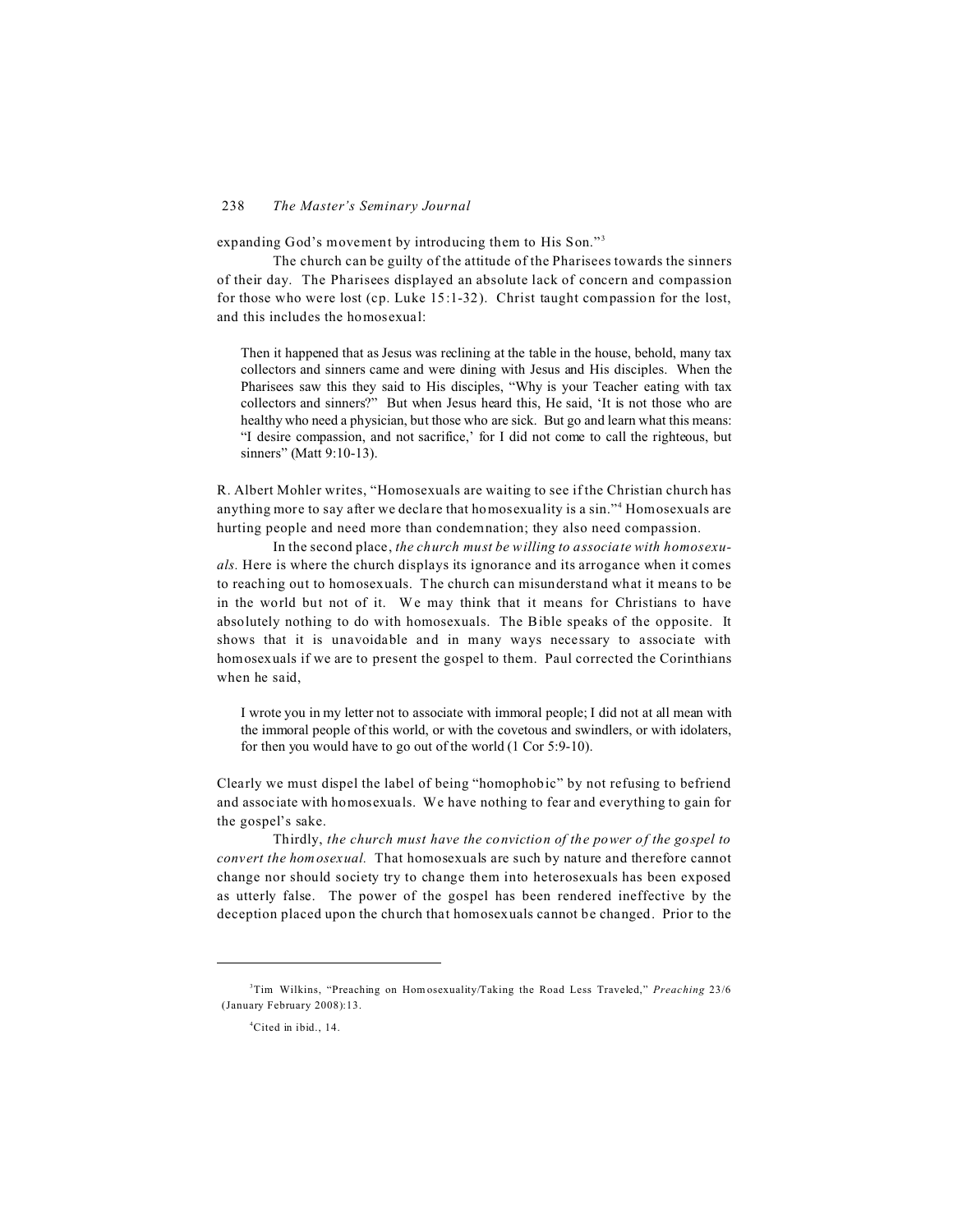"sexual revolution," no question existed about homosexuals being able to change. Jones and Yarhouse in their book *Ex-Gays*? state,

About four decades ago and earlier, the majority wisdom of the leading professionals in the mental health community was that homosexuality was a psychological disturbance of some kind that could, though perhaps with difficulty, be treated successfully, resulting in satisfactory readjustment to heterosexual experience and satisfaction.<sup>5</sup>

That majority opinion has now changed and the American Psychological Association now claims that homosexuality is not changeable.<sup>6</sup> Again, this change took place without any scientific evidence. The study done by Jones and Yarhouse was done to challenge this myth and states that their study "produces significant scientific evidence that sexual orientation is in fact changeable for some, and this should trigger a considerable reexamination of many of the presuppositions about sexual orientation and sexual identity that hold sway in contemporary Western culture."<sup>7</sup>

The Christian church has known this all along. It has always believed that the gospel "is the power of God for salvation to everyone who believes, to the Jew first and also to the Greek" (Rom 1:16). It is a truth in Scripture that wherever the sinfulness of sin is mentioned, the power of the gospel is also mentioned as that force which counteracts the power of sin to enslave and to condemn.

After the condemnation of homosexuality in Romans 1, Paul wrote, "For all have sinned and fall short of the glory of God, being justified as a gift by His grace through the redemption which is in Christ Jesus" (Rom 3:23-24).

After the condemnation of homosexuality in 1 Cor 6:9, Paul adds, "Such were some of you; but you were washed, but you were sanctified, but you were justified in the name of our Lord Jesus Christ and in the Spirit of our God" (1 Cor 6:11). The homosexual can experience regeneration through the Holy Spirit, the power to triumph over indwelling sin as described in Romans 6, and the full assurance offered to all believers in the justifying work of Christ (cf. Romans 8). Mark Christopher gives the church a great admonition when he states,

Homosexuality is a not a greater sin than other sins and does not require a different plan on God's part to save and redeem. What the above passage teaches us is that there is more grace in God than there is sin in your past! As someone once said, "He is a better

<sup>5</sup> Stanton L. Jones and M ark A. Y arhouse, *Ex-Gays?* (Down ers G rove, Ill.: InterV arsity, 2007) 15.

 $^6$ Ibid., 16.

 $7$ Ibid., 42.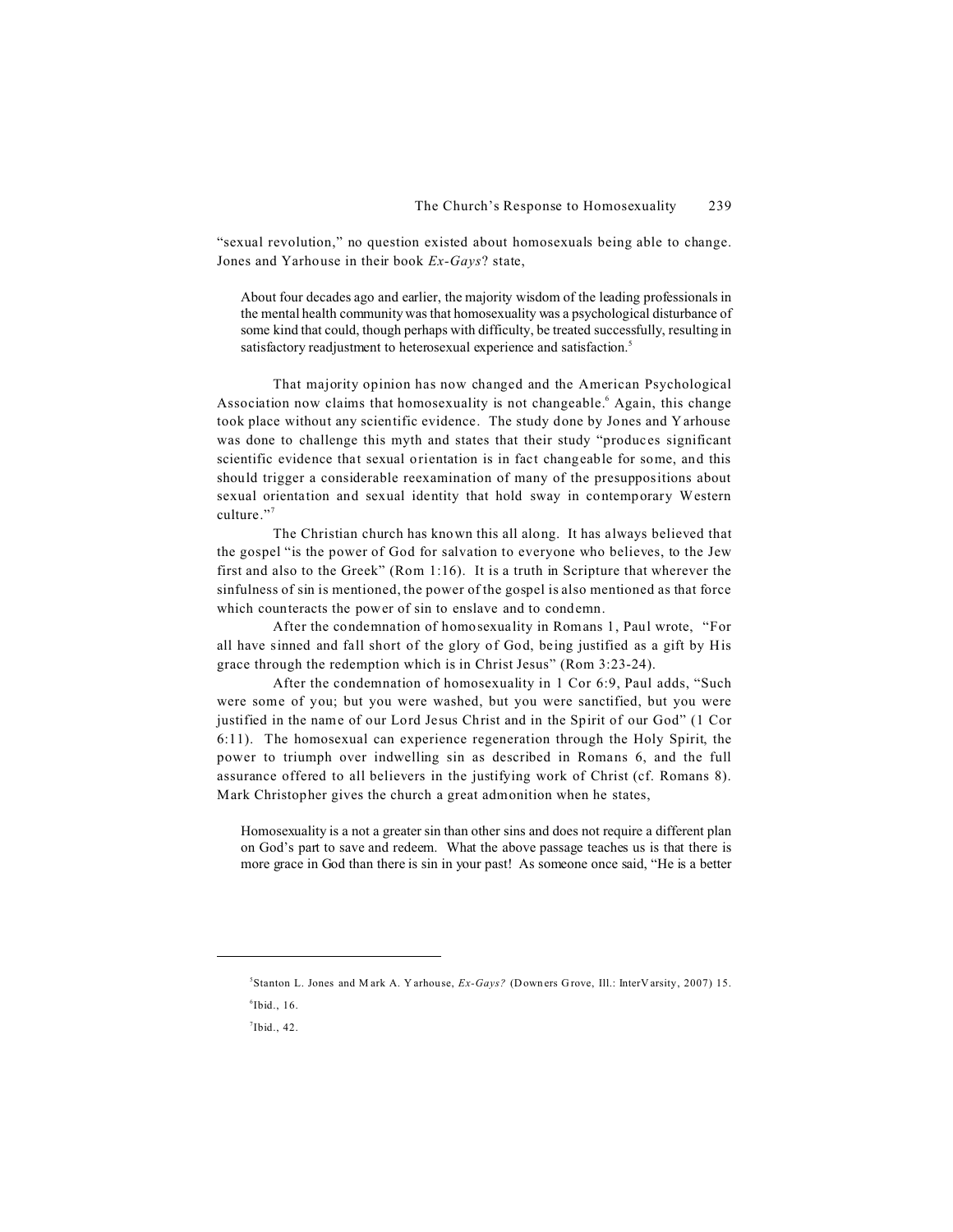Savior than you are a sinner"! The message of amazing grace is exactly what the Church needs to promote and practice.<sup>8</sup>

After the condemnation of homosexuality in 1 Tim 1:10, Paul magnifies his own sin above all sins and says, "It is a trustworthy statement, deserving full acceptance, that Christ Jesus came into the world to save sinners, among whom I am foremost of all" (1 Tim 1:15). If God can save the worst, then He can obviously save a homosexual.

Wherever man's depravity and sinfulness are magnified, so also is the grace of God magnified so as to more than make up for man's fallen nature. Consider the testimony of Eph 2:1-10 and Titus 3:3-7. These promises apply to homosexuals as well.

The fourth way that the church can extend the grace of God to homosexuals is for *the church to provide special discipleship for homosexuals*. The New Testament testifies to the possibility and frequency of a believer's relapse into their former way of life. The convert from a homosexual lifestyle is no exception. Christians should not be surprised by the difficulties encountered by some in overcoming their former lusts, nor should they give up in their efforts to disciple them into the new life in Christ.

The rise of numerous support groups for homosexuals is testimony to the necessity of the church to focus on those who desire Christ and who desire to live a victorious life in Christ. Groups like Exodus, Regeneration, Genesis Counseling, Desert Stream Ministries, New Hope Ministry, Cross Ministries, and others exist to help those who want to leave the homosexual lifestyle. All these groups offer God's grace and hope to those who desire a relationship with Jesus Christ. Andy Comiskey of Desert Stream Ministry writes, "We must renounce the unbelief prevalent in certain evangelical circles that resigns homosexual strugglers to little if any release from their tendencies. That perception of God is too small."<sup>9</sup>

The success of special groups designed to minister to homosexuals and exhomosexuals is clearly evident. Again, these groups testify that the "early hopes for instant healing have given way to belief that transformation occurs through a lifetime of discipleship."<sup>10</sup> They serve as an example and motivation for the church to become involved in the salvation of homosexuals and a subsequent discipleship in a new life in Christ.

Finally, if the church is to extend the grace of God to homosexuals, *the church must effectively incorporate converted homosexuals into the Body of Christ*. At times the church has allowed the stigma of homosexuality to follow the converted

<sup>8</sup>Mark Christopher, *Same-Sex Marriage: Is It Really The Same?* (Constantia, South Africa: The Voice of Hope, 2007) 44.

<sup>9</sup>Tim Stafford, "The Best Research Yet," *Christianity Today* (October 2007):51.

 $10$ Ibid.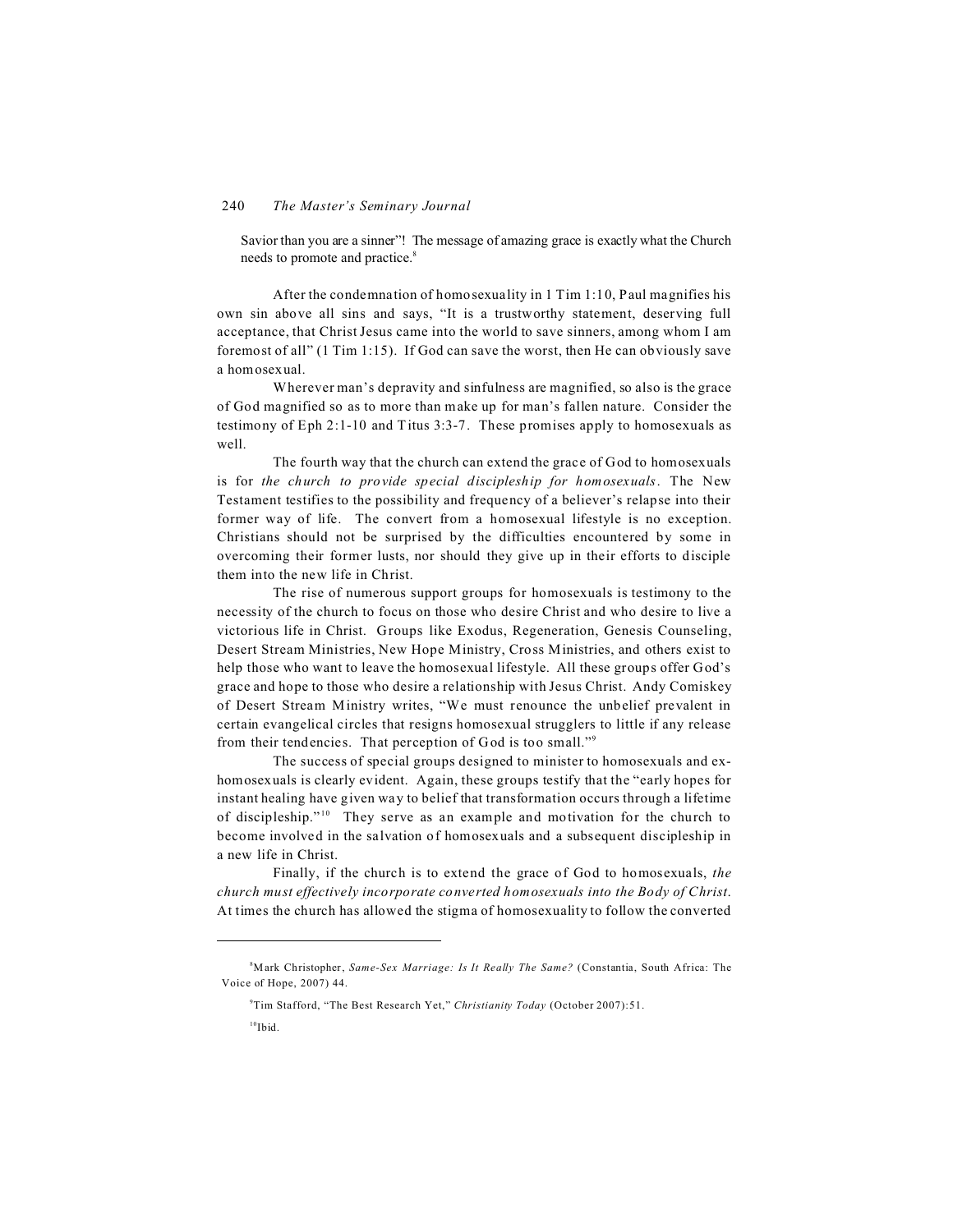homosexual into his new life in Christ. They may not be welcomed nor easily assimilated into the fellowship of believers, or they may be subject to certain restrictions not given to other converted sinners. The Corinthian church serves as a model in the way it was composed of all sorts of sinners. Note how Paul addressed the church: "Such were some of you; but you were washed…" (1 Cor 6:11). The "some" refers to the fact that the church contained some ex-fornicators, some exidolaters, some ex-adulterers, ex-effeminates, ex-homosexuals, some ex-thieves, etc. The phrase "such were some" indicates the conversion from a life of sin to a new relationship with Christ, and acceptance into the fellowship of believers in Corinth.

The church cannot adopt an arrogant attitude toward converted homosexuals, but instead deal biblically with their conversion, and in fact, rejoice that God has saved "some." Again, Andy Comiskey of Desert Stream Ministry gives the church this challenge: "We do need sexperts, counselors who can do things that small groups cannot … but for the church to say that help exists only outside our walls, that is not optimal. I think it has to be body life."<sup>11</sup> Alan Chambers of Exodus affirms: "The traditional pattern within Exodus has been a stepping-stone or launching pad to leave the homosexual lifestyle or a life of secrecy, to find camaraderie with others facing the same struggles, and then to go on to embrace the church. What if a church was so dynamic that a Sunday school class could do the same thing? What if people in church could become transparent, and people in those Sunday school classes became comfortable to share their stuff as well?"<sup>12</sup>

### **III. THE CHU RCH MUST EXPEL PRAC TICING HO MOSEXU ALS FROM THE FELLOWSHIP**

The tidal wave of sexual immorality has invaded the church, and the church has done little or nothing to deal with the cancer within. Sexual immorality in all of its forms can be found in the church, ranging from divorce, people sleeping together, lewdness, and even homosexuality. As in Corinth, the church today must also deal with the immorality within.

*The church today is faced with the problem of moral compromise*. The church in Corinth was tolerating a man living in an incestuous relationship with his father's wife. Instead of mourning over this sinful situation, the apostle accused them of arrogance (1 Cor 5:2). The solution the apostle proposed was that the church exercise church discipline and remove the wicked man from their midst (5:13).

The church today is in a sad state of affairs. The debate today in some denominations is not the removal of the wicked from their midst, but as to whether or not they should appoint a homosexual to be a priest, pastor, or bishop in the

 $11$ Ibid., 50.

 $12$ Ibid.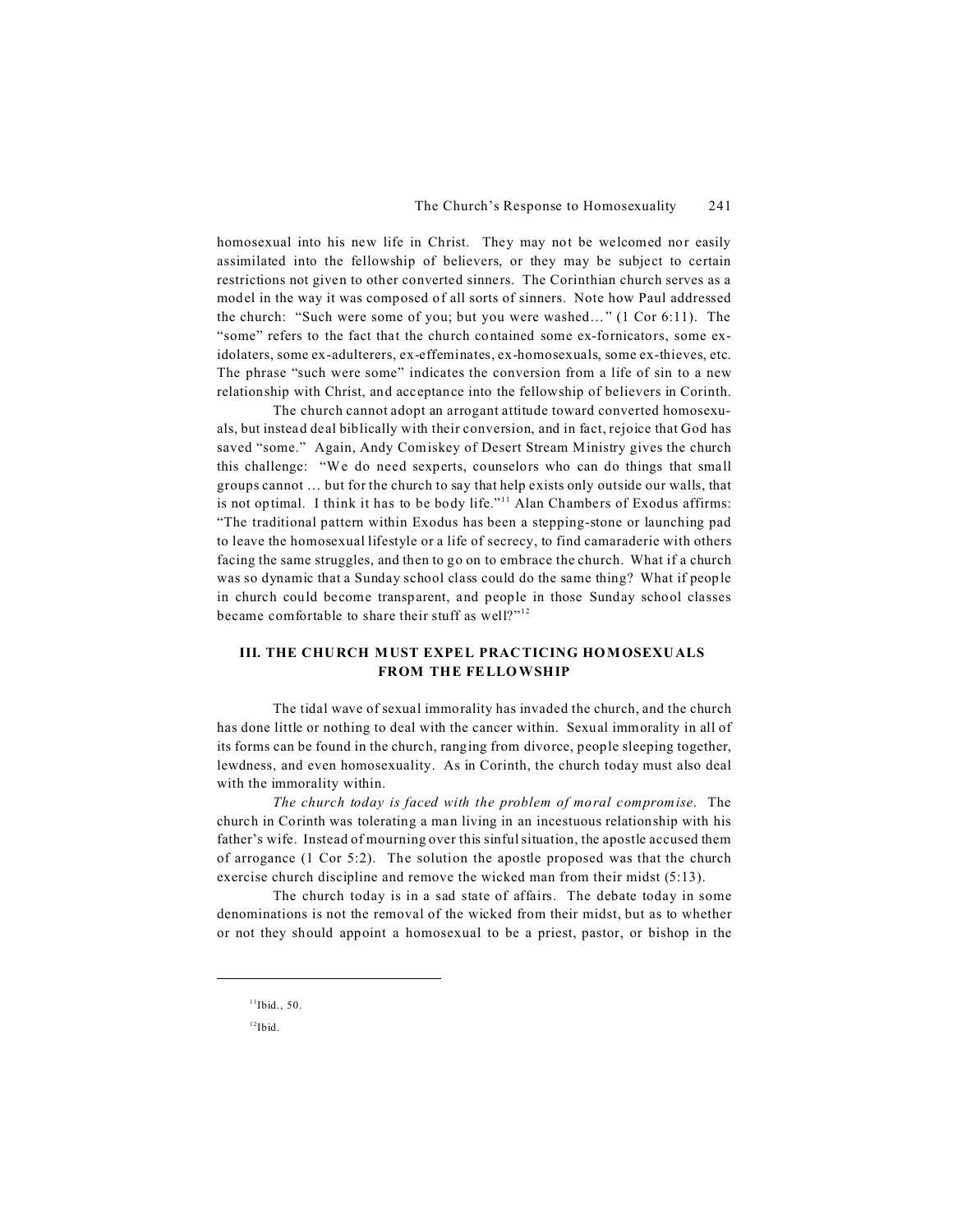church. Never mind the problem of immorality. Has the church lost its spiritual sense?

Furthermore, it is alarming how the church tolerates the blasphemies of certain so-called Christians and continues to give them recognition for these blasphemies and allow them to hold positions of influence in the church and its institutions. Consider the statement made by Horace L. Griffin, an Episcopalian priest and teacher at an Episcopalian seminary. In his argument for the black church accepting homosexuals, he says of the apostle Paul,

Knowing that sexuality can be mysterious even when it is revealing, and recognizing that scientific and social research informs us about our bodies and sexual expressions in ways that were hidden from those who lived twenty centuries ago, it is reasonable that Paul could not have known about homosexuality as we know about it today. To accept this reality as responsible reasonable Christians, we can conclude that the apostle makes an uninformed judgment limited by his time and space.<sup>13</sup>

Such is the epitome of human arrogance, and the type of arrogance Paul found in the Corinthian church concerning some who were not willing to accept his authoritative and God-given teachings (1 Cor 4:18-21). The theological landscape is littered with such revisionists who continue to call their arrogant blasphemies theological insights and relevant discoveries. The church should cry, "Enough," and put these wicked people out of the fold.

In addition, *the church must have the courage to confront the homosexual activist within and outside the church.* As we will discuss in more detail later on in this article, the homosexual community has an agenda aimed at the traditional lifestyle and at the Christian interpretation of sexuality and marriage. One of their aims is to silence opposition to their lifestyle. They do this with the weapon of intimidation. In an article in *Guide* magazine entitled "The Overhauling of Straight American," Marshal K. Kirk and Erastis Pill put forth an agenda to convert American culture and to demonize the opponents. One of their tactics is to intimidate the opposition. Here is what they suggest:

We can undermine the moral authority of homophobic churches by portraying them as antiquated backwaters, badly out of step with the times and with the latest findings of psychology. Against the mighty pull of institutional religion, one must set up the mightier draw of Science & Public Opinion.… Such an unholy alliance has worked well against churches before, on such topics as divorce and abortion.<sup>14</sup>

<sup>13</sup>Horace L. Griffen, *Their Own Received Them Not* (Cleveland: Pilgrim, 2006) 74.

<sup>14</sup>Marshall Kirk and Erastes Pill, "The Overhauling of Straight America," *The Guide* (November 1987), Online at http://americansfortruth.com/issues/health-science/page/7, accessed 6/18/2008.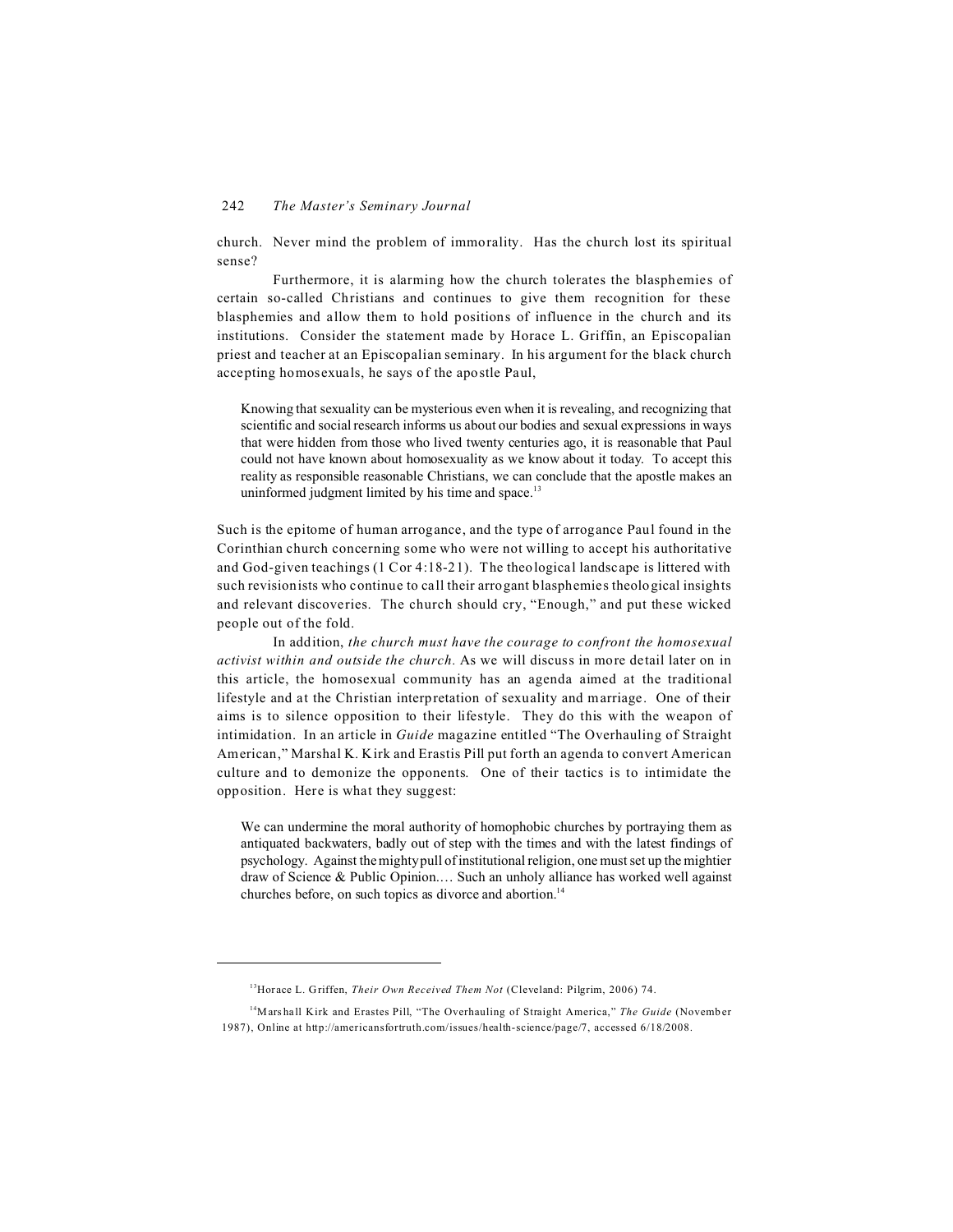That is why they delight in calling some evangelicals homophobic, transphobic, and biophobic so that they will tone down our rhetoric. Even evangelical leaders have succumbed to their tactics. A recent profile of Rob Bell, pastor of Mars Hill, drew this assessment of his view on homosexuality. *Time* magazine said of Bell and evangelicals like him,

Polling by the evangelically oriented Barna research group shows that at least half of regular churchgoers ages 16 to 29 think their church is too judgmental, too political and too negative about homosexuality. Princeton sociologist Robert Wuthnow describes today's young adults as spiritual "tinkerers." Bell, 37, is guilty of none of the negatives. He is largely apolitical, thinks that only those with gay friends are positioned to judge homosexuality—and he tinkers marvelously.<sup>15</sup>

Since when does friendship qualify one to speak courageously against sin? We can see the extent that intimidation, deception and arrogance have muted the voice of God's spokesmen. May it not happen to us!

Furthermore, *the church must have the conviction to practice excommunication on its own membership.* This was part of the solution to the immorality that had crept into the church at Corinth. The church's response was arrogance, tolerance, and the subtle deception that they were acting in love and Christian liberty. God's solution was the biblical practice of excommunication, or isolation from the life of the church. The sad truth is that most churches do not deal with the sin within their walls. The problem in the church today is not so much the onslaught of homosexuality as it is the toleration of any sin in the church. If we have not dealt with the other forms of immorality, why should the church deal only with homosexuality?

John MacArthur expounds on Paul's command to the church at Corinth:

Faithful believers are not to keep close company with any fellow believers who persistently practice serious sins such as those mentioned here. If the offenders will not listen to the counsel and warning of two or three other believers and not even of the whole church, they are to be put out of the fellowship. They should not be allowed to participate in any activities of the church—worship services, Sunday school, Bible studies, or even social events. Obviously, and most importantly, they should not be allowed to have any leadership role. They should be totally cut off both from individual and corporate fellowship with other Christians, including that of eating together (v. 11; cf. 2 Thess. 3:6- 15). No exceptions are made. Even if the unrepentant person is a close friend or family member, he is to be put out. $16$ 

<sup>15</sup>David Van Biema, "The Pastor's No Square," *Time* (December 6, 2008):60.

<sup>16</sup>John MacArthur, *I Corinthians*, The MacArthur New Testament Comentary (Chicago: M oody, 1984):130.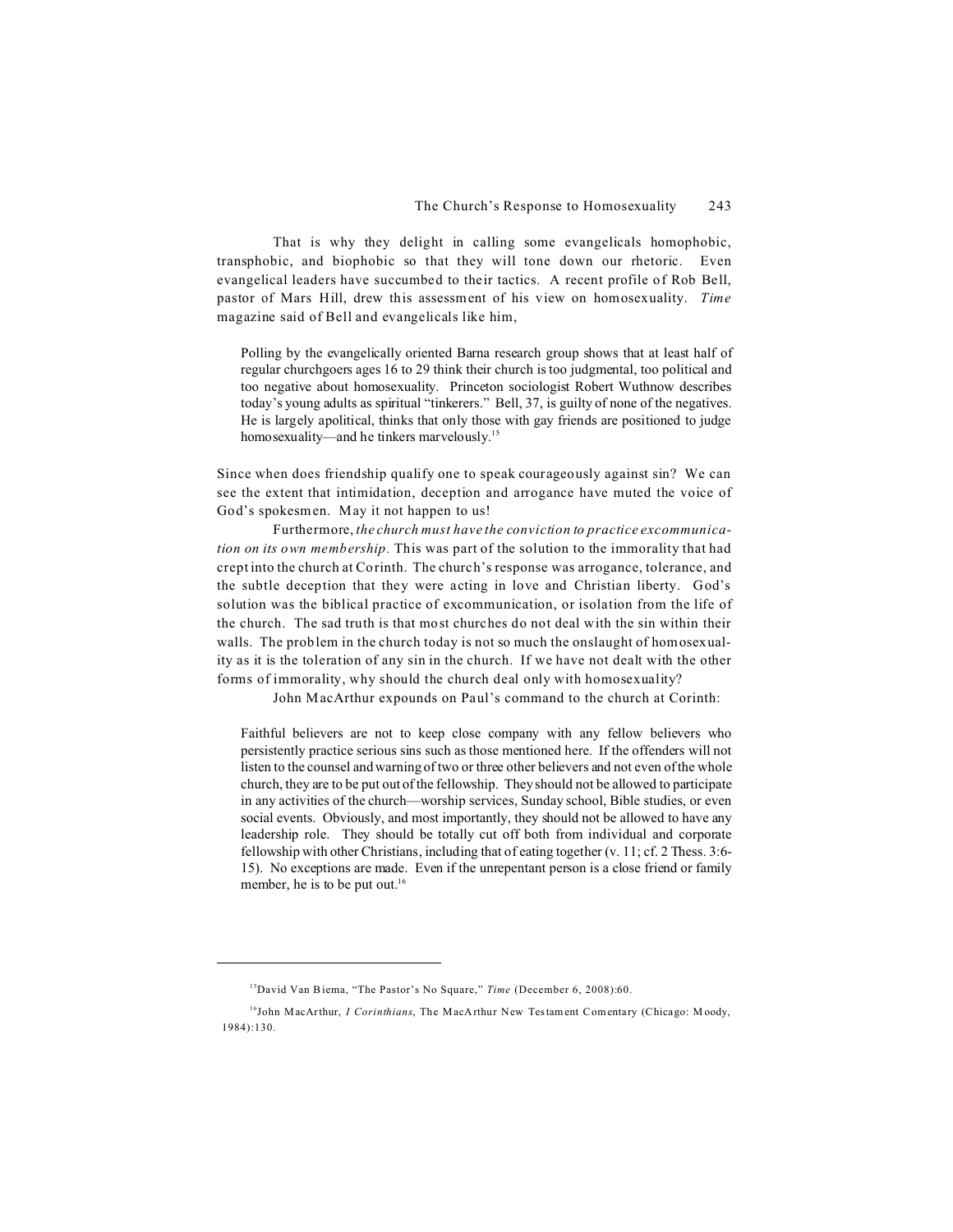The danger of deception is always present in the church. Paul's appeal to the Corinthians in 1 Cor 6:9 is not only a clarification of who is qualified to inherit the kingdom, but is also a warning to the so-called brother of 5:11. Every one of the sins committed by the so-called brother of 5:11 is repeated in 6:9-10. A professing believer who lives a lifestyle of 6:9-10 is most likely not a believer, and thus will not go to heaven. The multitudes of "tares" that fill the pews of the church need this stern reminder. They may not be going to heaven, and thus are greatly deceived.

# **IV. THE CHURCH M UST RESIST THE ASSAULT OF THE HOMOSEXUAL COMMUNITY UPON SOCIETY**

The apostle Paul does not address a danger that exists today in our democratic society. The apostle could only tell the Corinthians that they had a responsibility to judge those within the church; those outside the church, God would judge (1 Cor 5:12-13). The Christians in Corinth had little if any influence in the civil affairs of the city. Today, Christians in a democratic society have a major role in determining the morality of their communities.

What Christians in American need to know is that the homosexual community has an organized agenda to change the moral fabric of American society. This organized effort has been well document by David Kupelian in his *The Marketing of Evil,* an expose of Marshal Kirk and Hunter Madision's book, *After the Ball: How America Will Conquer Its Fear And Hatred of Gays in the '90's.*<sup>17</sup> A more recent book is *The Agenda: The Homosexual Plan to Change America* by Rev. Louis P. Sheldon, president of Traditional Values Coalition, who states, "The homosexual agenda is an all-out assault on everything we believe in and an attack on everything our Founding Fathers hoped to give us when they fought to establish this great nation."<sup>18</sup>

*The church needs to be aware of the purposeful effort to sell the homosexual lifestyle to America*. David Kupelian shows the sophisticated strategy of Kirk and Madsen to change the way Americans think about homosexuality, and writes of three phases called, "Desensitization," "Jamming," and "Conversion." "Desensitization" consists of inundating the public in a continuous flood of gay-related advertising, presented in the least offensive fashion possible. "Jamming" is psychological terrorism meant to silence expression of or even support for dissenting opinion. "Conversion" is the conversion of the average American's emotions, mind, and will, through a planned psychological attack, in the form of propaganda fed to the nation via the media.<sup>19</sup>

<sup>&</sup>lt;sup>17</sup>David Kupelian, "Quotes from Homosexuality Statistics," Online at http://www.conservapapdia .com/Homosexuality\_Statistics, accessed on 02/07/2008.

<sup>18</sup>Louis P. Sheldon, *The Agenda* (Lake Mary, Fla.: Frontline, 2005) 9.

<sup>19</sup>Kupelian, "Homosexuality Statistics."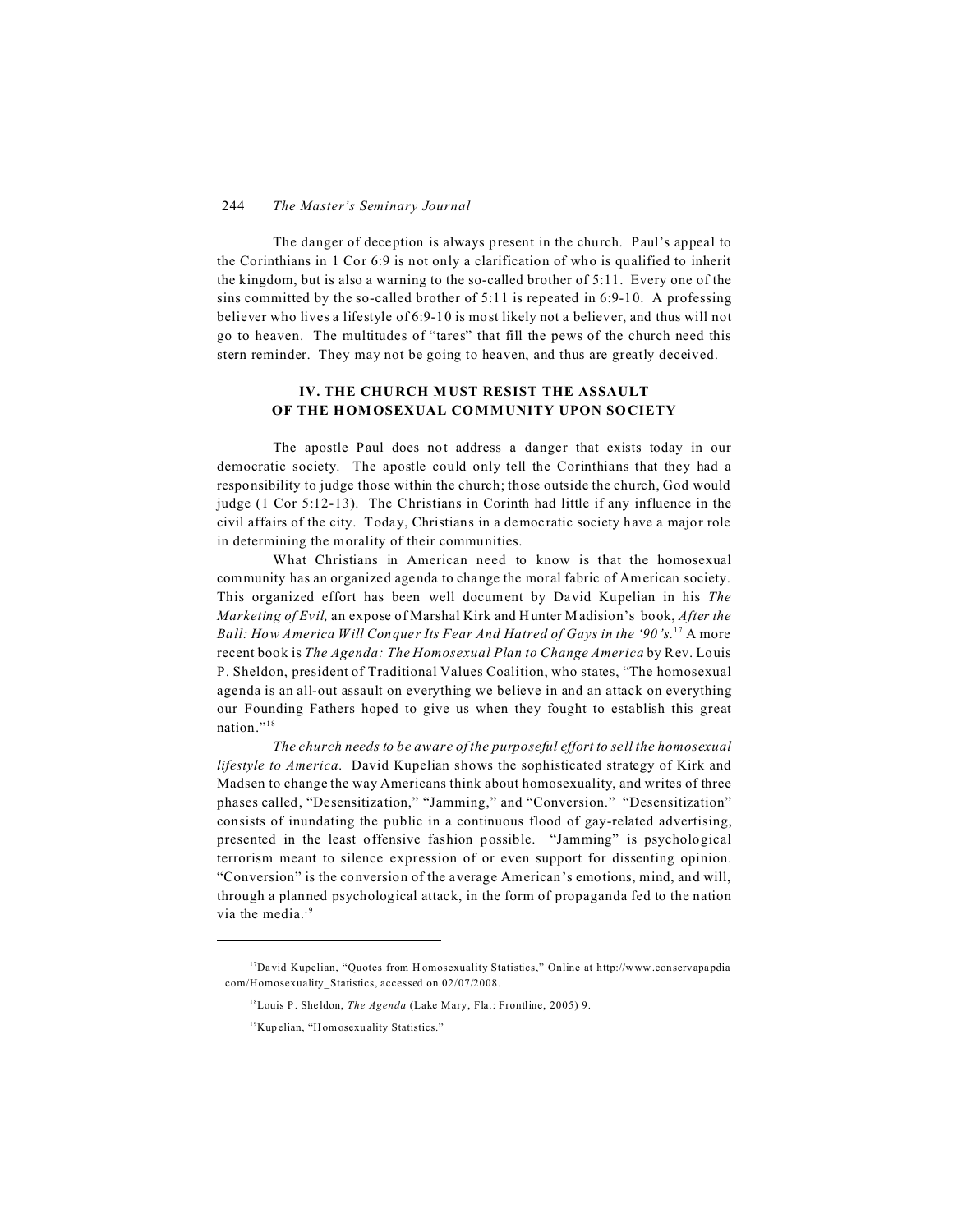In "The Overhauling of Straight America," Kirk and Pill offer these five strategies:

- Talk about gays and gayness as loudly and as often as possible
- Portray gays as victims, not as aggressive challengers
- Give protectors a just cause
- Make gays look good
- Make the victimizers look bad.<sup>20</sup>

The effect this effort has had upon the number and nature of the exposures that homosexuality gets in public is already obvious. The news media is notorious for under-reporting any negative exposure of homosexuality.

*The church must be made aware of an organized effort to sell the homosexual lifestyle to America.* It is known fact by now that the homosexual community comprises a very small segment of the population, less than 2% by some estimates, but not nearly the 10% that was originally proposed. Yet in spite of their small numbers, the homosexual community has been able to gain popular approval and support across the country. The reason behind this is their ability to organize themselves into an effective force for change and influence.

Consider a list of some organizations formed by the homosexual community, and their respective goals:

The Human Rights Campaign—Lobbying Political Action (called the world's most powerful homosexual pressure group) $^{21}$ 

National Gay and Lesbian Task Force—Grassroots Organization

- Gay and Lesbian Straight Education Network (GLSEN)—Transforming K-12 Schools/Colleges
- Parents, Family, and Friends of Lesbians and Gays (PFLAG)— Cultural Acceptance, Lobbying, Schools
- Lambda Legal—Changing the Law/Pro-homosexual Lawsuits
- ACLU Lesbian Gay Bisexual Transgender Project—Lawsuits

Service Members Legal Defense Network—Military

- Gay and Lesbian Alliance Against Defamation (GLAAD)— Media/Hollywood
- National Center for Lesbian Rights—Lesbian Parenthood/Child Custody
- National Lesbian and Gay Journalistic Association—Changing Media from Within

Gender Pac—Redefining Gender Norms/Transgender "Lobbying"

<sup>20</sup>Cited in Sheldon, *The Agenda* 48.

<sup>&</sup>lt;sup>21"</sup>Is Nancy Pelosi Right? Can God 'Bless' America with Hom osexual Activism?" Online at http://americansfortruth.com/news/is-nancy-pelosi-right-can-god-bless-america-with-homosexualactivism.html, accessed on 6/19/2008.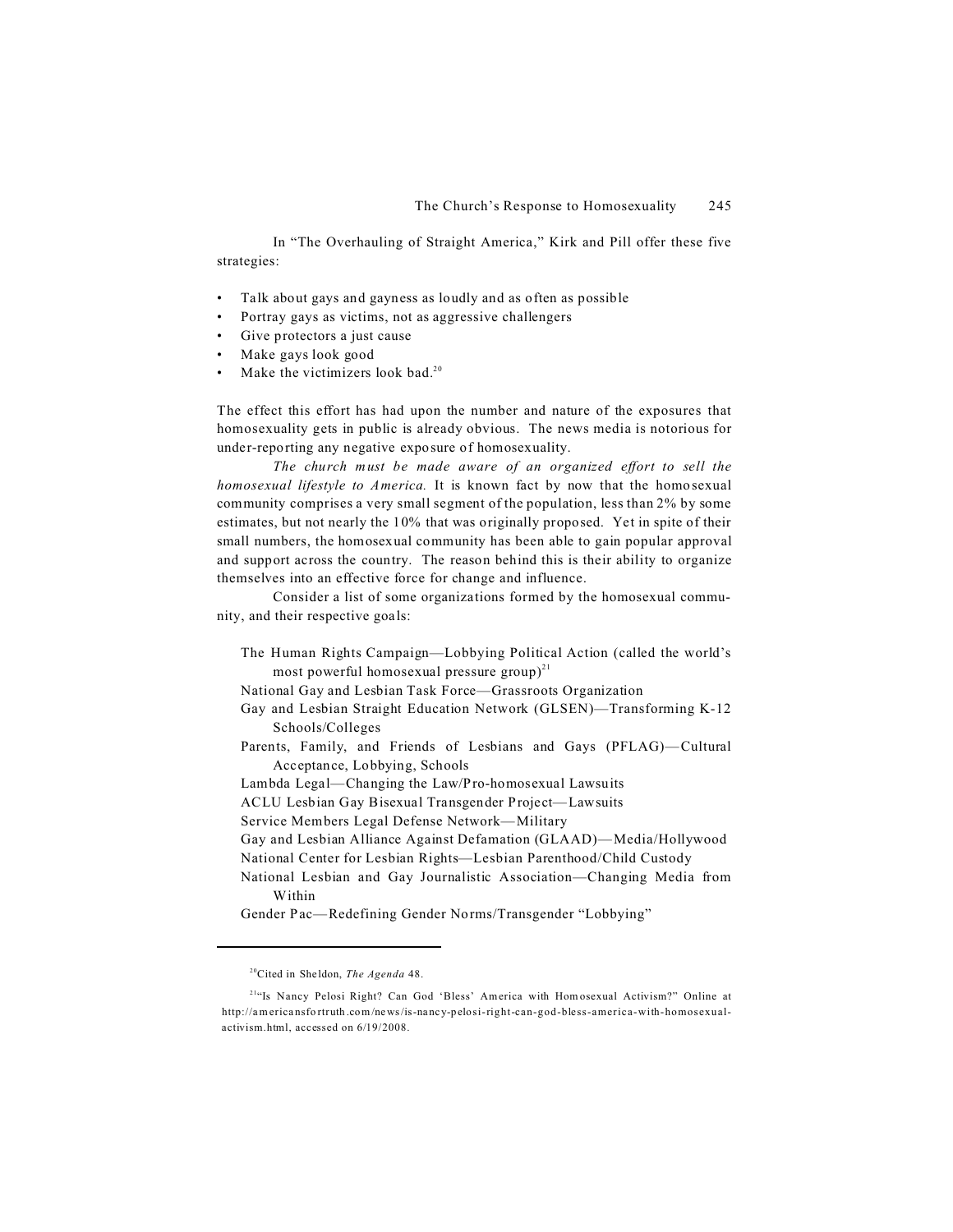Soulforce—Redefining Biblical Beliefs as "Homophobic"/Propagandizing Christian Colleges

Gay and Lesbian Advocates and Defenders—Lobby/Law/Same Sex Marriage

These are some of the agencies which serve the homosexual community in accomplishing its agenda. An indication of how mainstream they are and to what degree of influence they have become is seen in the remarks of House Speaker Pelosi from California to the Human Rights Campaign: "God has certainly blessed America with the work of the Human Rights Campaign."<sup>22</sup>

In addition, *the church needs to resist the political effort to sell the homosexual lifestyle to America.* It has been a major thrust of the homosexual agenda to have laws passed that will secure their status and protect their rights. The homosexual activists have been successful in having sodomy laws removed from numerous states. The recent passage of SB 777 in California is an evidence of their ability to get laws passed even when the majority is not in favor of their position. Even the Supreme Court has been swept into its arms. This statement by Supreme Court Justice Antonin Scalia helps us understand the influence of the homosexual on the Supreme Court:

Today's opinion is a product of a Court, which is the product of a law-profession culture, that has largely signed on to the so-called homosexual agenda, by which I mean the agenda promoted by some homosexual activists directed at eliminating the moral opprobrium that has traditionally attached to homosexual conduct.<sup>23</sup>

Finally, *the church must be made aware of the dangerous effort to sell the homosexual lifestyle to America.* The homosexual agenda poses a physical, social, and moral threat to American, a threat that is quite obvious to the homosexual agenda but for which they take no regard. The homosexual community and those whom they influence and control have no desire to face up to the dangers of the homosexual lifestyle. In their promotion of homosexuality rarely is there ever a discussion on the dangers of the homosexual lifestyle. The life of a homosexual is far from gay.

The lifestyle of homosexuals is most harmful to the homosexuals themselves, evidenced by the diseases spread by homosexual on homosexual, and by the emotional and physical harms homosexual bring on themselves. The Washington Globe on "World's AIDS Day, 2007" paid tribute to

The 500,000 Americans dead of AIDS The 1,000,000 Americans who are HIV positive

 $22$ Ibid.

<sup>&</sup>lt;sup>23</sup>Antonin Scalia, "Quote from Hom osexual Agenda," On line at http://www.con servapedia.com /Homosexuality, accessed 02/07/2008.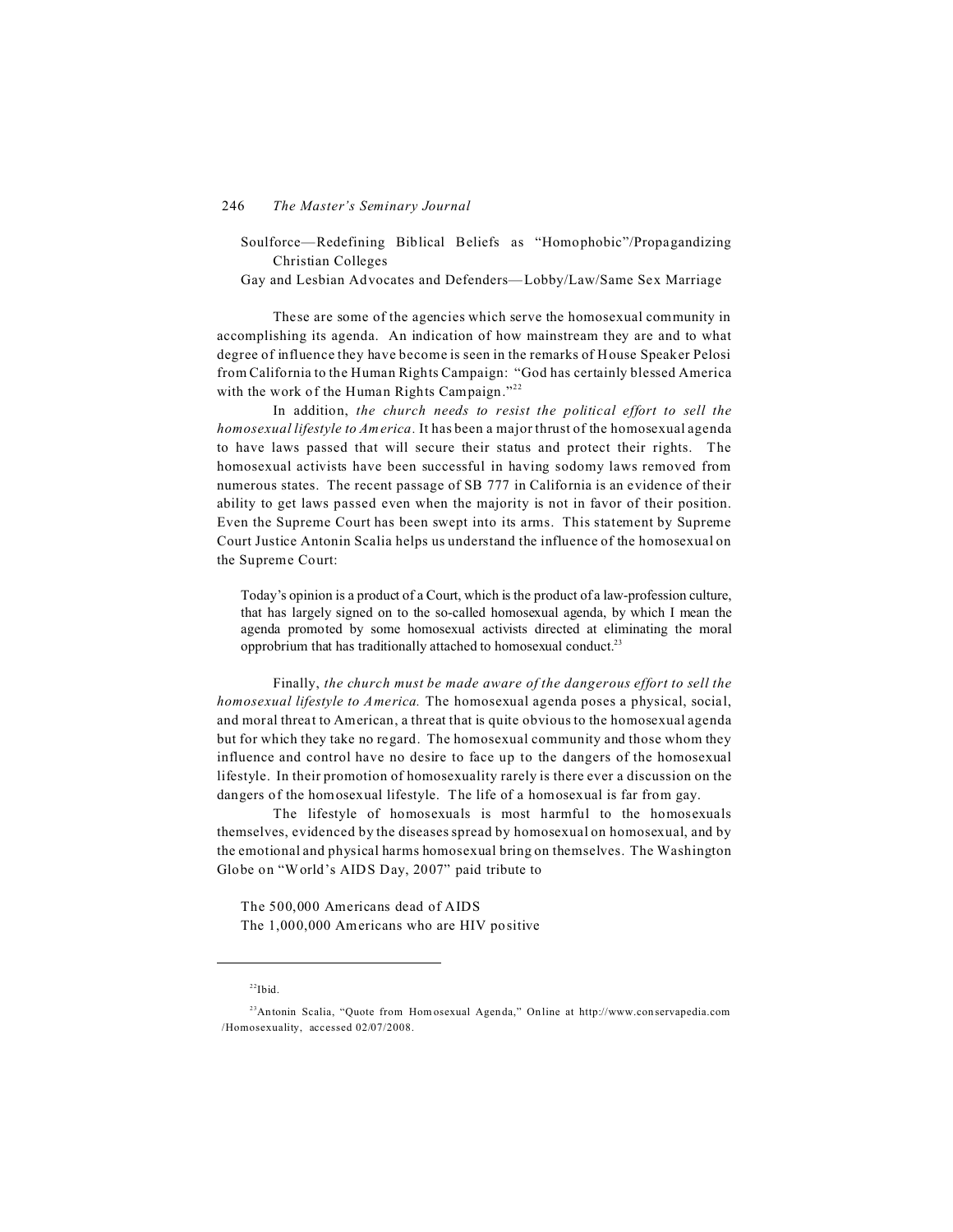The 15,000 dead in the DC area The  $40,000$  new HIV cases per year.<sup>24</sup>

If any other single source was leading so many Americans to die or to contract such a deadly disease, a state of emergency would have already been declared in the land. The success of homosexuals has only led to their continual pain.

The homosexual is also a threat to the community, the heterosexual citizens of the land. A new strain of bacteria call MRSA (methicillin-resisitant staphylococcus aureus) has been discovered which has been shown to resist certain forms of antibiotics. This new strain has been growing in places like Los Angeles, San Francisco, and other large centers of homosexuality. MRSA is a high-risk bacteria and 13 times more contagious in anal sex. "Once this reaches the general population, it will be truly unstoppable," said Binh Diep, a researcher at the University of California, San Francisco, who led the study.<sup>25</sup>

Matt Barber of Concerned Women of America states,

Homosexuality is an issue of morality. But it is also a fundamental issue of public health. The evidence is clear. American government, educational systems, and courts should note the facts presented in this paper and advance public policy and curricula that encourage sound behavior rather than offering special protection and endorsement to a behavior that threatens individuals as well as public health. The future of America hangs in the balance. If society is not willing to address the homosexual issue on moral grounds, then the medical evidence alone should be enough to convince the fair-minded that homosexuality is incompatible with good public health.<sup>26</sup>

The church has no other option but to attempt to stem the slide of America to Sodom. Homosexuality threatens the sanctity of marriage and even marriage as an institution for society. Homosexuality even threatens the safety and security of children. Homosexuals account for almost half of all child abuse cases. Indeed, where will the homosexual recruit new partners for their sexual encounters?

Louis Sheldon offers this warning to the church today:

I do not exaggerate when I say that this trial by fire will determine the very survival of our culture and the fate of civilization as we know it. This is not a battle against foreign enemies or third world extremists, but against an even greater foe: the forces of darkness and legions of angry homosexuals and lesbians determined to abolish Christian virtue and

<sup>&</sup>lt;sup>24</sup>Janice Crouse, "HIV/AIDS: Anybody Can Get It," Online at http://americansfortruth.com /news/hivaids-anybody-can-get-it.html, accessed 06/19/2008.

<sup>&</sup>lt;sup>25</sup>J. Matt Barber, "MRSA Outbreak Among 'Gays'–Let the Whitewash Begin" online at http: //americansfortruth.com/news/mrsa-outbreak-among-gays-let-the-whitewash-begin.html, accessed 6/18/2008.

<sup>26</sup>Kupelian, "Homosexuality Statistics."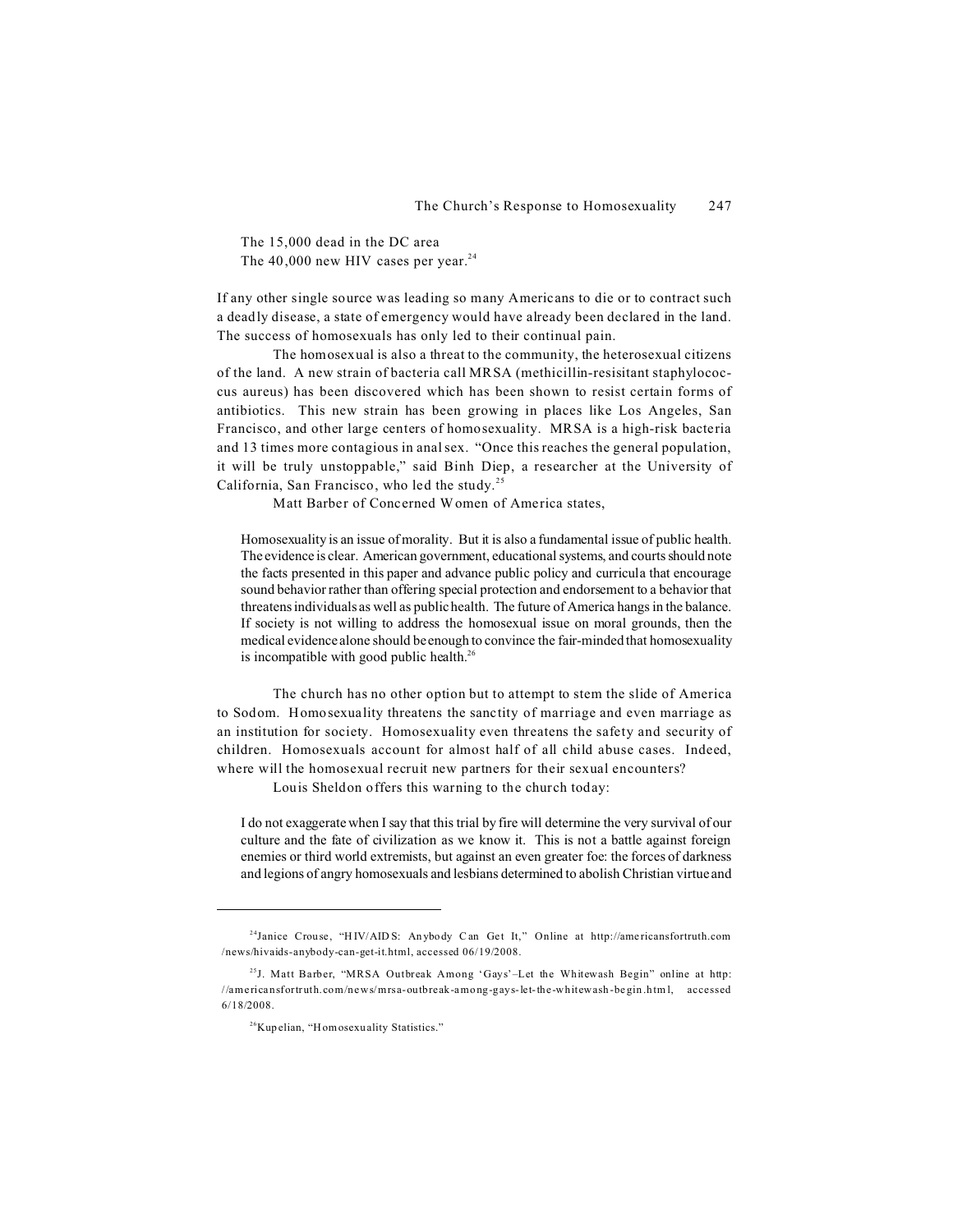moral judgment in any form. We must proceed with caution, and we must come forth with open hands.<sup>27</sup>

What is to be the church's response to homosexuality? This writer has offered a fourfold response which is both biblical and balanced. The church can no longer remain ignorant, deceived, arrogant, or apathetic to this important issue facing it. There are no more "new worlds" for the modern pilgrims to flee to. The line has been drawn in the sand. The church must do what Jude asked it to do: "to contend earnestly for the faith which was once for all handed down to the saints" (Jude 4). Apathy is not an option, neither is failure.

<sup>27</sup>Sheldon, *The Agenda* 240.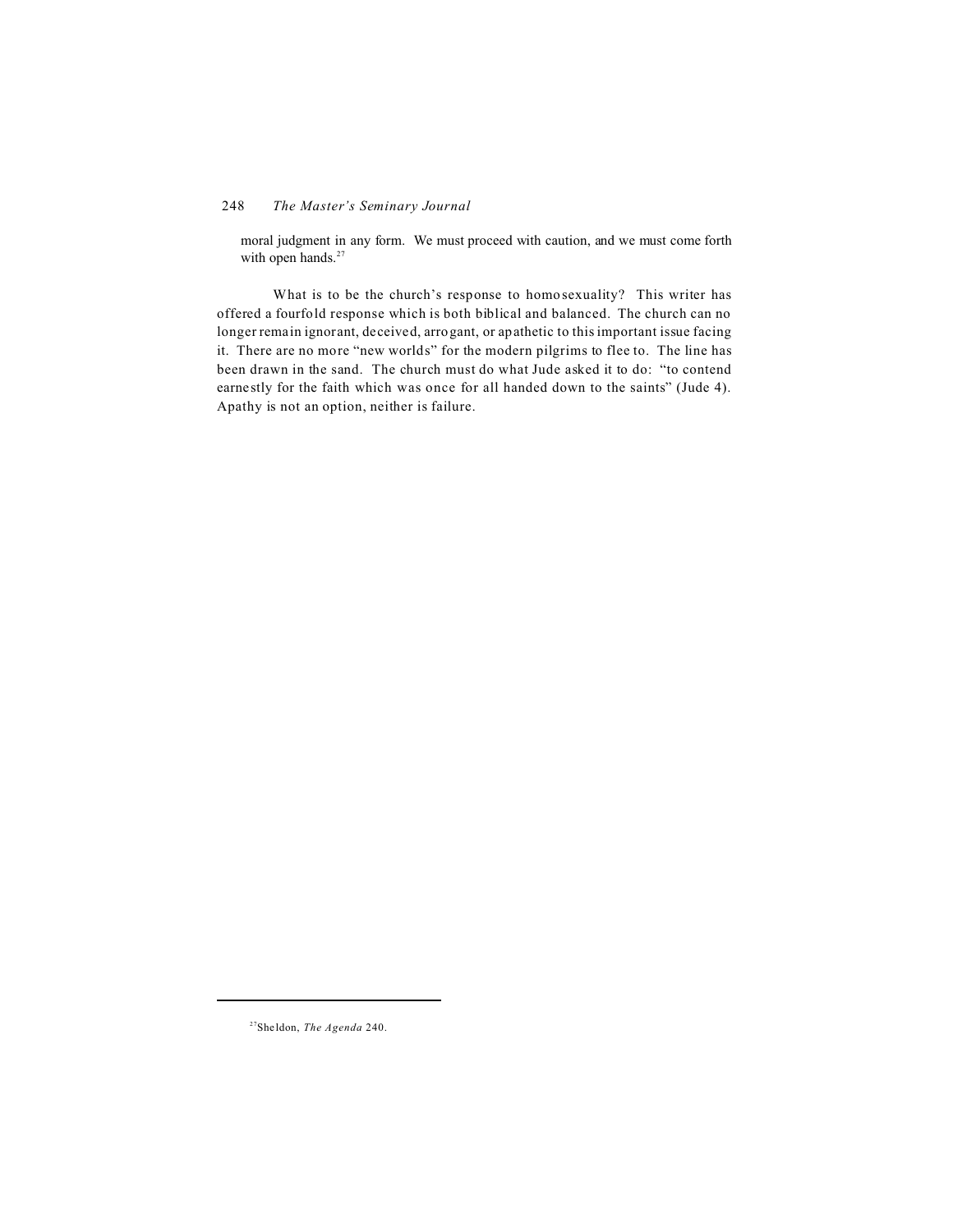# **BIBLIOGRAPHY OF WORKS ON THE TRUTH ABOUT HOMOSEXUALITY**

Compiled by Dennis M. Swanson Director of the Seminary Library

The 2008 Faculty Chapel Lecture Series at The Master's Seminary was on the subject of "The Truth About Homosexuality." The bibliography below is a compilation of the contributors research as well as additional material.

This bibliography is not designed to be exhaustive; given the nearly endless scope of literature on the subject of homosexuality, that would be impossible. This is simply an effort to facilitate further research and study by readers of *TMSJ*. It is divided into three sections: (1) Monographs and Multi-Author Works; (2) Journal and Periodical Literature; (3) Unpublished and Online Resources.

#### **Monographs and Multi-Author Works**

- Bailey, D. S. *Homosexuality and the Western Christian Tradition.* London; Longmans, 1955.
- Bailey, Lloyd R. *Leviticus-Numbers*. Macon, Ga.: Smyth & Helwys, 2005.

Barnett, Paul W. *1 Corinthians*. Ross-shire, Great Britain: Christian Focus, 2000.

- Block, Daniel. *Judges Ruth*. New American Commentary. Nashville: Broadman & Holman, 1999.
- Blomberg, Craig L. *1 Corinthians*. NIV Application Commentary. Grand Rapids: Zondervan, 1994.

Boice, James Montgomery. *The Gospel of Matthew*. Grand Rapids: Baker, 2001.

Brueggemann, Walter. *Genesis*. Anchor Bible. Atlanta, Ga.: John Knox, 1982.

- Campolo, Peggy. "In God's House There are Many Closets," in *Homosexuality and Christian Faith*, by Anthony and Peggy Campolo. Minneapolis: Fortress, 1999.
- Christopher, Mark. *Same-Sex Marriage: Is It Really The Same?* Constantia, RSA: The Voice of Hope Publishers, 2007.

Clark, Gordon H. *First Corinthians*. Jefferson, Md.: The Trinity Foundation, 1991. Conzelmann, Hans. *1 Corinthians*. Hermeneia. Philadelphia: Fortress, 1975.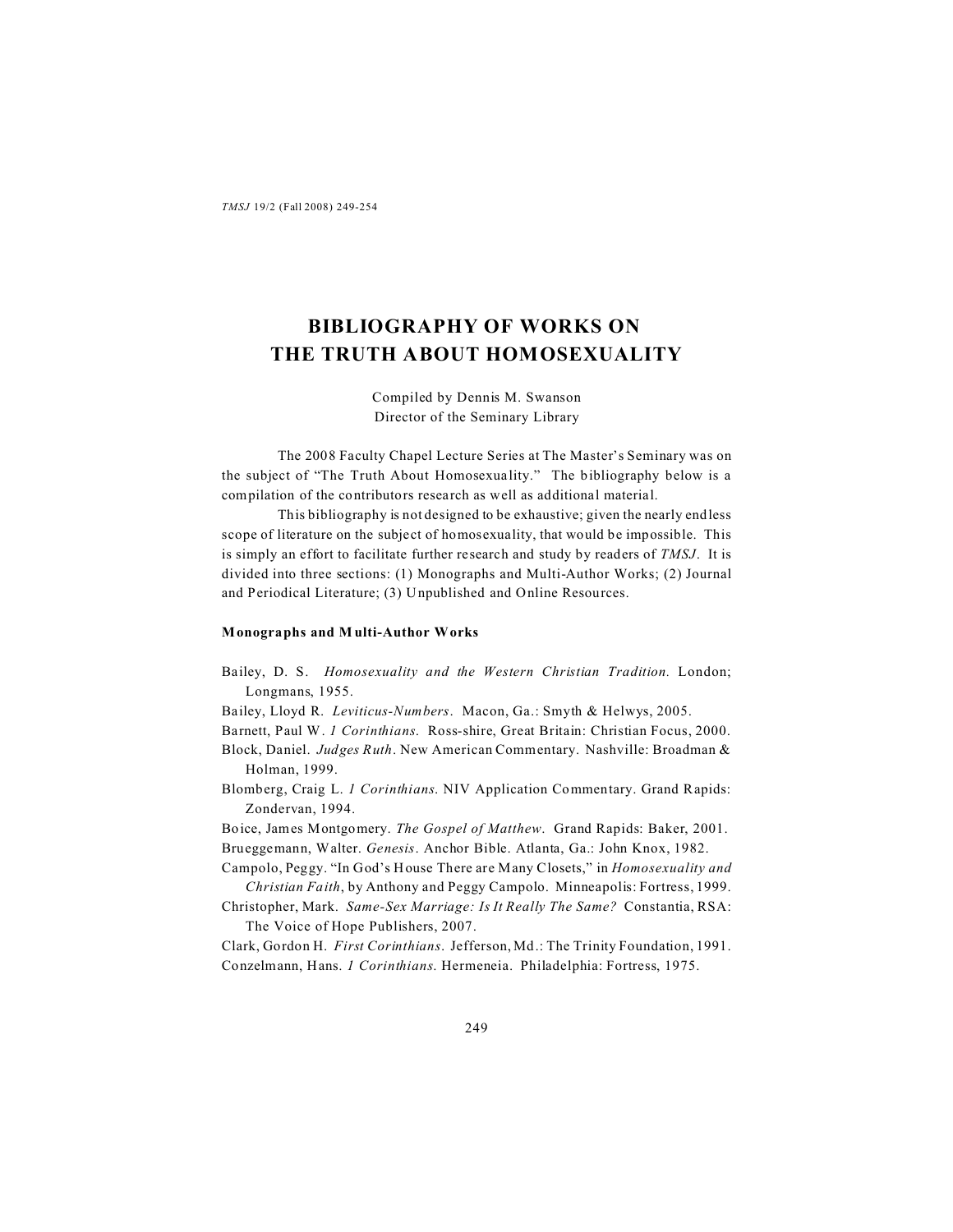- Currid, John D. *A Study Commentary on Leviticus*. Webster, N.Y.: Evangelical Press, 2004.
- Davids, Peter H. *The Letters of 2 Peter and Jude*. Pillar New Testament Commentary. Grand Rapids: Eerdmans, 2006.
- Davidson, Richard M. *Flame of Yahweh: Sexuality in the Old Testament.* Peabody, Mass.: Hendrickson, 2007.
- Dunn, James D. G. *Romans 1–8*. Word Biblical Commentary. Dallas, Tex.: Word, 1988.
- Ettelbrick, Paula. "Since When is Marriage a Path to Liberation?" in *Same-Sex Marriage: The Moral and Legal Debate*. Eds. Robert M. Baird & Stuart E. Rosenbaum. Amherst, N.Y.: Prometheus Books, 2004.
- Fitzpatrick, Elyse. *Helper By Design: God's Perfect Plan for Women in Marriage*. Chicago: Moody, 2003.
- Foucault, Michel. *Language, Counter-Memory, Practice*. Ithaca, N.Y.: Cornell University Press, 1977.
- Gagnon, Robert. *The Bible and Homosexual Practice*. Nashville: Abingdon, 2001.
- Gane, Roy. *Leviticus-Numbers*. NIV Application Commentary. Grand Rapids: Zondervan, 2004.
- Griffen, Horace L. *Their Own Received Them Not.* Cleveland: The Pilgrim Press, 2006.
- Hamilton, Victor. *The Book of Genesis: Chapters 1–17*. NICOT. Grand Rapids: Eerdmans, 1990.
- Hiebert, D. Edmund. *Second Peter and Jude*. Greenville, S.C.: Unusual Publications, 1989.
- Heimbach, Daniel R. *True Sexual Morality: Recovering Biblical Standards for a Culture in Crisis.* Wheaton, Ill.: Crossway, 2004.
- Hughes, R. Kent. *Genesis.* Wheaton, Ill.: Crossway, 2004.
- Jewett, Robert. *Romans*. Hermeneia. Minneapolis: Fortress, 2007.
- Jones, Stanton L., and Mark A. Yarhouse. *Ex-Gays? A Longitudinal Study of Religiously Mediated Change in Sexual Orientation*. Downers Grove, Ill.: InterVarsity, 2007.

\_\_\_\_\_\_\_\_, and Mark A. Yarhouse. *Homosexuality: The Use of Scientific Research in the Church's Moral Debate.* Downers Grove, Ill.: InterVarsity, 2000.

- Kaiser, Walter. *Toward Old Testament Ethics*. Grand Rapids: Eerdmans, 1983.
- Kennedy, D. James, and Jerry Newcombe. *What's Wrong with Same-Sex Marriage?* Wheaton, Ill: Crossway, 2004.
- Knight, George W ., III. *The Pastoral Epistles*. New International Greek Testament Commentary. Grand Rapids: Eerdmans, 2000.
- Lovelace, Richard F. *Homosexuality and the Church.* Old Tappan, N.J.: Revell, 1978.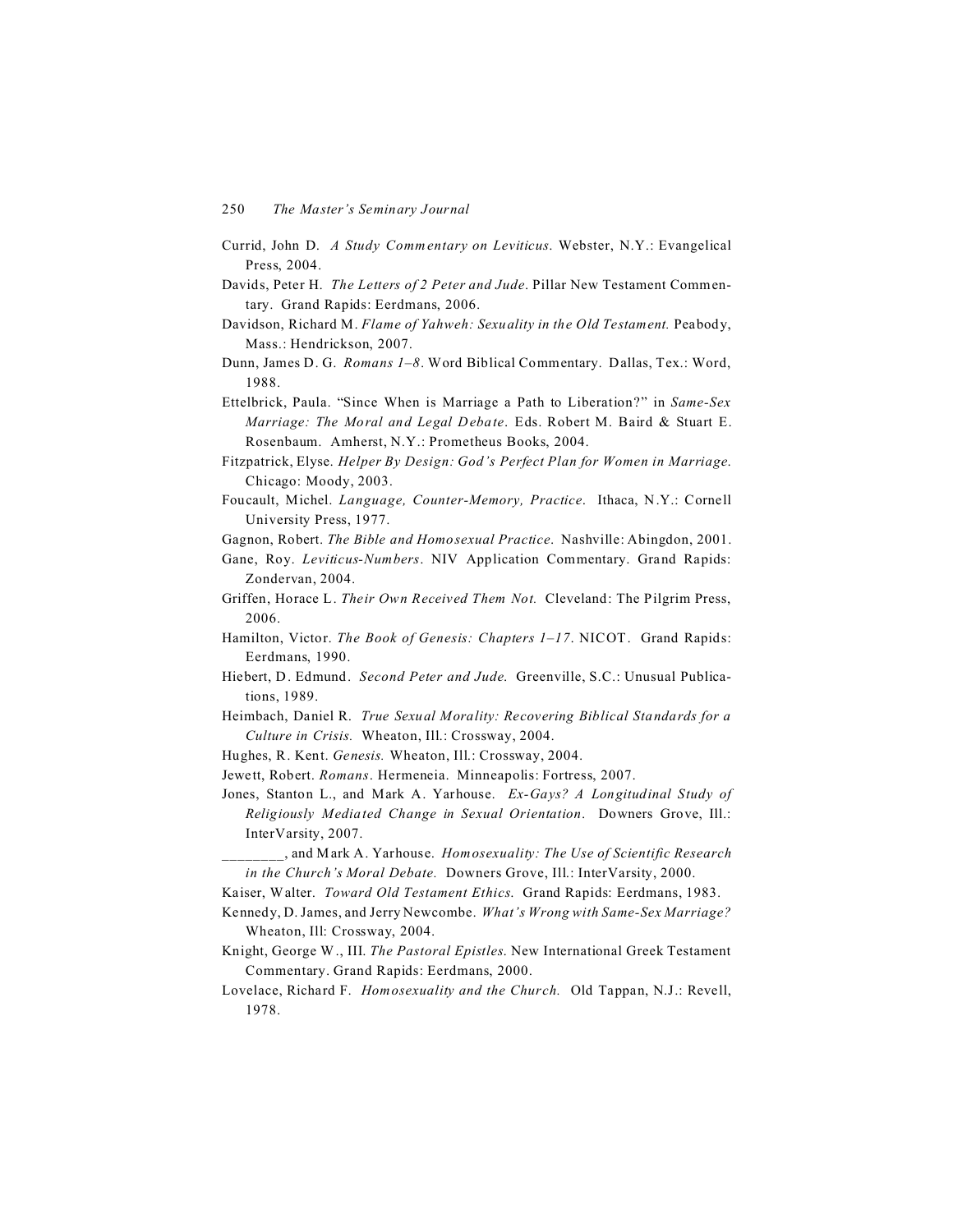- Lutzer, Erwin. *The Truth About Same-Sex Marriage*. Chicago: Moody, 2004.
- MacArthur, John. *I Corinthians*.The MacArthur New Testament Commentary. Chicago: Moody, 1984.
- Matthews, Kenneth A. *Genesis 1–11:26*. New American Commentary. Nashville: Broadman & Holman, 1996.
- Moo, Douglas. *The Epistle to the Romans*. NICNT. Grand Rapids: Eerdmans, 1996.
- Mounce, William. *Pastoral Epistles*, Word Biblical Commentary. Nashville: Thomas Nelson, 2000.
- Oster, Richard. *1 Corinthians*. College Press NIV Commentary. Joplin, Mo.: College Press, 1995.
- Quinn, Jerome D., and William C. Wacker, *The First and Second Letters to Timothy*. Eerdmans' Critical Commentary. Grand Rapids: Eerdmans, 2000.
- Satinover, Jeffrey. *Homosexuality and the Politics of Truth*. Grand Rapids: Baker, 1996.
- Schmidt, Thomas E*. Straight & Narrow?: Compassion & Clarity in the Homosexuality Debate*. Downers Grove, Ill.: InterVarsity, 1995.
- Sears, Alan, and Craig Osten, *The Homosexual Agenda: Exposing the Principal Threat to Religious Freedom Today*. Nashville: Broadman and Holman, 2003.
- Sheldon, Louis P. *The Agenda*. Lake Mary, Fla.: Frontline, 2005.
- Speiser, E. A. *Genesis*. Anchor Bible. Garden City, N.Y.: Doubleday & Company, 1964.
- Stott, John R. W. *Romans.* Downers Grove, Ill.: InterVarsity, 1994.
- Towner, W. Sibley. *Genesis*. Westminster Bible Companion. Louisville, Ky.: Westminster/John Knox, 2001.
- Via, Dan O., and Robert A. J. Gagnon. *Homosexuality and the Bible: Two Views*. Minneapolis: Fortress, 2003.
- Walton, John A. *Genesis*. NIV Application Commentary. Grand Rapids: Zondervan, 2001.
- Webb, William J. *Slaves, Women & Homosexuals*. Downers Grove, Ill: InterVarsity, 2005.
- Wenham, Gordon J. *Genesis 1–15*. Word Biblical Commentary. eds. David A. Hubbard, Glenn W. Barker, and John D. W. Watts. Waco, Tex.: Word, 1987.
- Whitehead, Neil, and Briar. *My Genes Made Me Do It!: A Scientific Look at Sexual Orientation.* Lafayette, La.: Huntington House, 1999.

### **Journal and Periodical Literature**

"Abolish Marriage: Let's Really Get Government Out of Our Bedrooms," *Washington Post* (July 3, 2004):A23.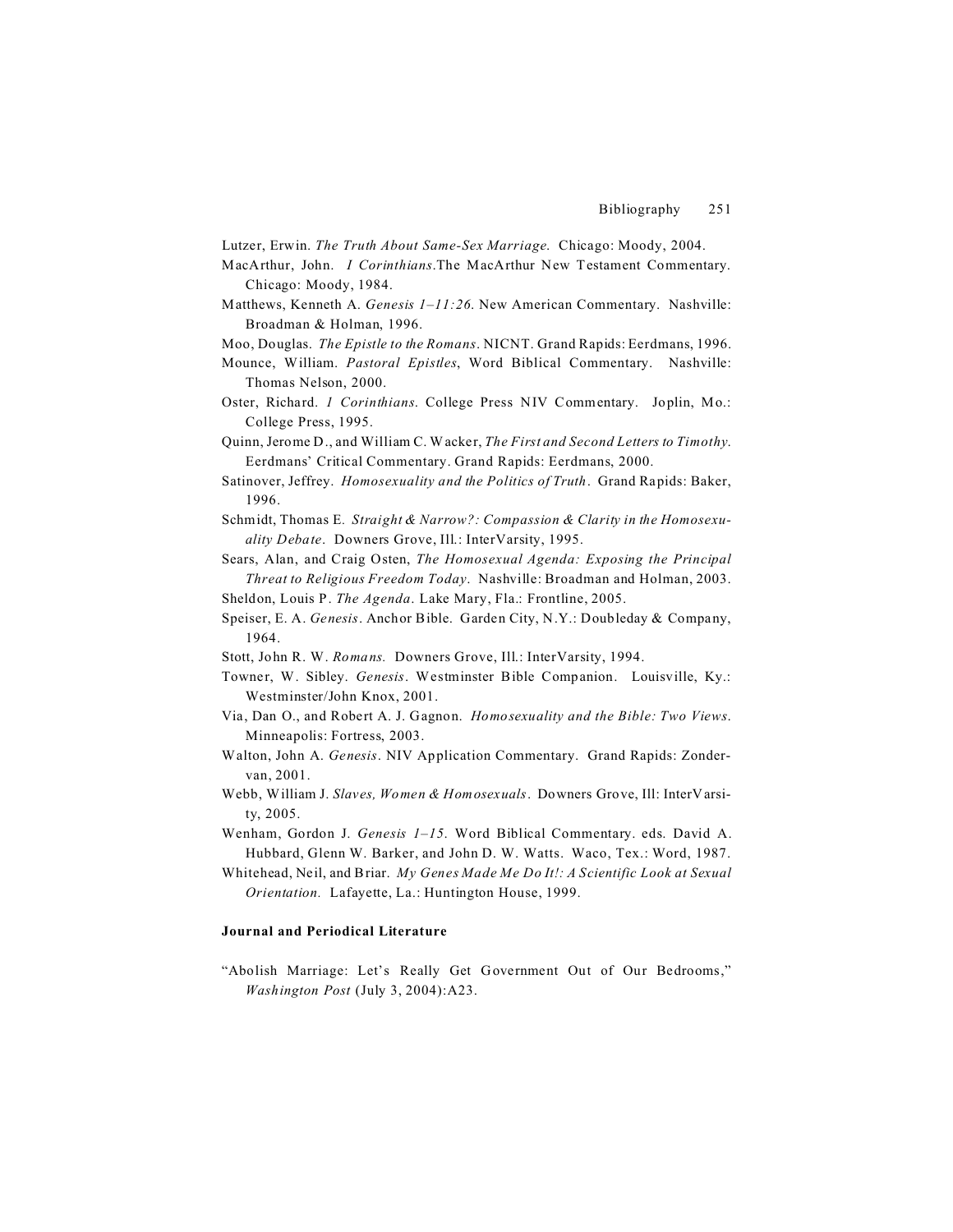"APA Reiterates Position on Reparative Therapies," *Psychiatric News* 36/13 (July 6, 2001):34.

"Research Points toward a Gay Gene," *Wall Street Journal* (16 July 1993):A1.

- Bailey, J. M., and R. C. Pillard. "A Genetic Study of Male Sexual Orientation," *Archives of General Psychiatry* 48/12 (December 1991):1081-96.
	- \_\_\_\_\_\_\_\_, M. P. Dunne, and N. G. Martin. "Genetic and Environmental Influences on Sexual Orientation and its Correlates in an Australian Twin Sample," *Journal of Personality and Social Psychology* 78/3 (2000):524-36.
	- \_\_\_\_\_\_\_\_\_, R. C. Pillard, M. C. Neale, and Y. Agyei. "Heritable Factors Influence Sexual Orientation in Women," *Archives of General Psychiatry* 50/3 (March 1993):217-23.

Bearman, Peter S. "Opposite-Sex Twins and Adolescent Same-Sex Attraction," *American Journal of Sociology* 107/5 (March 2002):1179-1205.

Bedard, Paul. "Clinton Urges School Diversity Training," *Washington Times* (Nov 11, 1997):A1.

Biema, David Van. "The Pastor's No Square," *Time* (Dec 6, 2008):60.

- Burr, Chandler. "Homosexuality and Biology," *The Atlantic Monthly* 271/3 (March 1993):47-65.
- Byne, W., and B. Parsons. "Human Sexual Orientation: The Biologic Theories Reappraised," *Archives of General Psychiatry* 50/3 (March 1993):228-39.
	- \_\_\_\_\_\_\_\_, and others. "The Interstitial Nuclei of the Human Anterior Hypothalamus: An Investigation of Variation with Sex, Sexual Orientation, and HIV Status," *Hormones and Behavior* 40:2 (2001):86-92.

Colson, Charles. "What Can Gender Blending Render," *World* (March 2, 1991):5.

Dennis, Jeffrey P. "Liberating Gay Theology," *The Other Side* (Sept-Oct 1993) 57- 58.

- Green, Richard. "The Immutability of (homo)sexual Orientation: Behavioral Science Implications for a Constitutional (legal) Analysis," *Journal of Psychiatry and Law* 16/4 (1988):537-75.
- Hamer, Dean H., and others. "A Linkage between DNA Markers on the X Chromosome and Male Sexual Orientation," *Science* 261/5119 (July 16, 1993):321-27.
- Hausman, Ken. "Furor Erupts Over Study On Sexual Orientation," *Psychiatric News* 36/13 (July 6, 2001):20-34.
- Hays, Richard. "Relations Natural and Unnatural: A Response to John Boswell's Exegesis of Romans 1," *Journal of Religious Ethics* (Spring 1986):192.
- Hu, S., and others. "Linkage between sexual orientation and chromosomes Xq28 in males but not in females," *Nature Genetics* 11/3 (November 1995):248-56.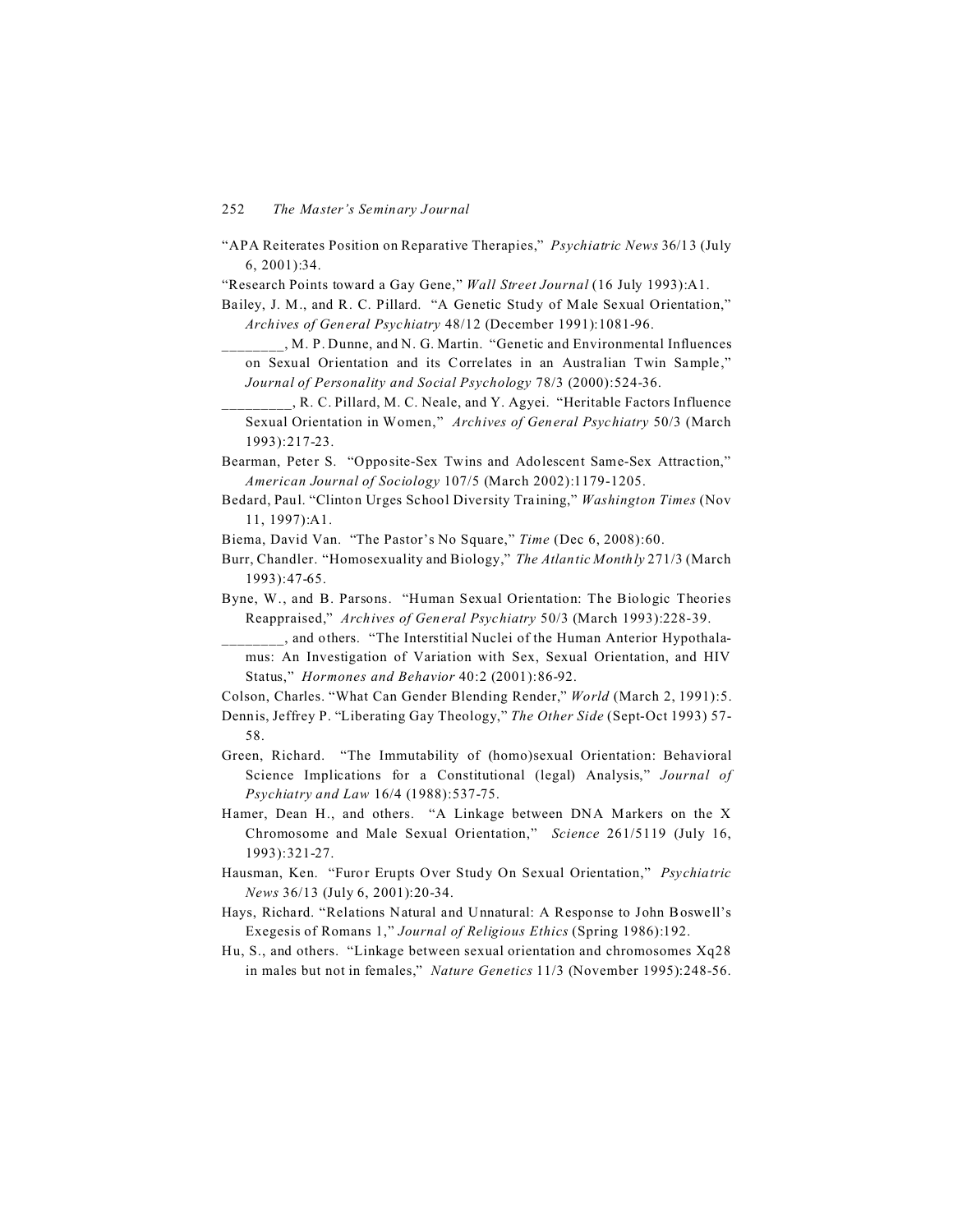- Jones, Stanton L., and Alex W. Kwee. "Scientific Research, Homosexuality, and the Church's Moral Debate: An Update," *Journal of Psychology and Christianity* 24/4 (2005):304-5.
- Kurtz, Stanley. "Death of Marriage in Scandinavia, *Boston Globe* (March 10, 2004):B3.
- LeVay, Simon. "A Difference in Hypothalamic Structure between Heterosexual and Homosexual Men," *Science* 253/5023 (Aug. 30, 1991):1034-37.
- Montoya, Alex. "Homosexuality and the Church," *The Master's Seminary Journal* 11:/2 (Fall 2000):155-168.
- Mustanski, B. S., and others. "A Genomewide Scan of Male Sexual Orientation," *Human Genetics* 116/4 (2005):272-78.
- Rice, George, and others. "Male Homosexuality: Absence of Linkage to Microsatellite Markers at Xq28," *Science* 284/5414 (April 23, 1999):665-67.
- Savic, Ivanka, Hans Berglund, and Per Lindström. "Brain Response to Putative Pheromones in Homosexual Men," *Proceedings of the National Academies of Science* 102/20 (May 17, 2005):7356-61.
- Schmitt, Eric. "For the First Time, Nuclear Families Drop Below 25 Percent of Households," *New York Times* (May 15, 2001):A3.
- Signorile, Michaelangelo. "Bridal Wave," *OUT Magazine* (December/January 1991):161.
- Spitzer, Robert L. "Can Some Gay Men and Lesbians Change Their Sexual Orientation? 200 Participants Reporting a Change from Homosexual to Heterosexual Orientation," *Archives of Sexual Behavior* 32/5 (October 2003):403-17.
- \_\_\_\_\_\_\_\_. "Reply: Study Results Should Not Be Dismissed and Justify Further Research on the Efficacy of Sexual Reorientation Therapy," *Archives of Sexual Behavior* 32/5 (October 2003):469-72.
- Stablinski, Kim. "Homosexuality: What the Bible Does and Does Not Say," *The Ladder* (July 1969) [n.p.].
- Stafford, Tim. "The Best Research Yet," *Christianity Today* (October 2007):51.
- Ukleja, P. Michael. "Homosexuality in the New Testament," *Bibliotheca Sacra* 140 (Oct-Dec 1983):357.
- Wainberg, M. L., and others. "Science and the Nuremburg Code: A Question of Ethics and Harm," *Archives of Sexual Behavior* 32/5 (October 2003):419-68.
- Wenham, Gordon J. "The Old Testament Attitude to Homosexuality," *The Expository Times* 102/12 (September 1991):363.
- Wickelgren, Ingrid. "Discovery of Gay Gene Questioned," *Science* 284/5414 (April 23, 1999):571.
- Wilkins, Tim. "Preaching on Homosexuality/Taking the Road Less Traveled," *Preaching* 23/6 (Jan/Feb 2008):13.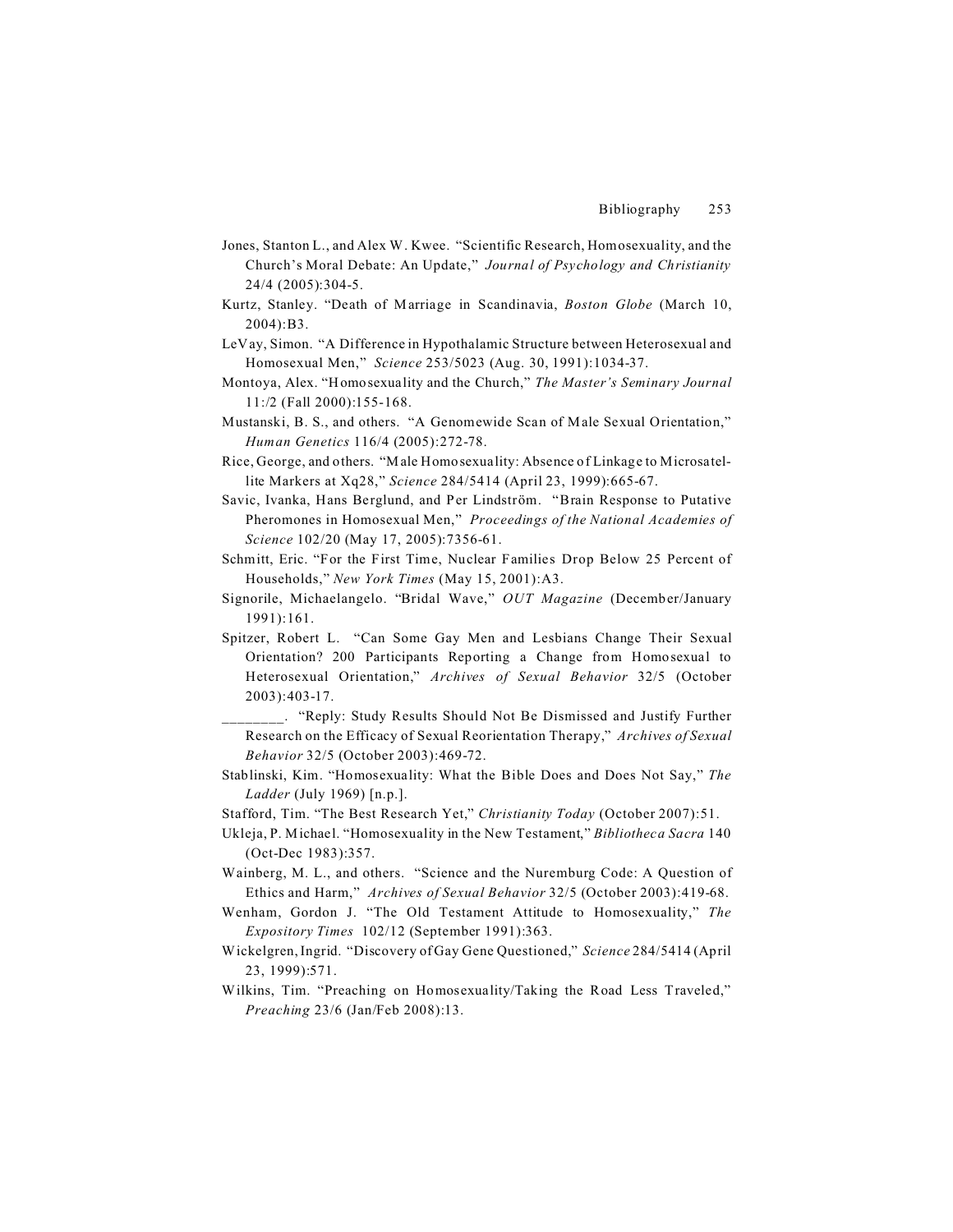Yarhouse, Mark A. "Homosexuality, Ethics and Identity Synthesis," *Christian Bioethics* 10 (2004):239-57.

#### **Unpublished and Online Resources**

- Barber, J. Matt. "MRSA Outbreak Among 'Gays'-Let the Whitewash Begin," http://americansfortruth.com/news/mrsa-outbreak-among-gays-let-thewhitewash-begin.html (accessed 6/18/2008).
- Crouse, Janice. "HIV/AIDS: Anybody Can Get It," http://americansfortruth.com /news/hivaids-anybody-can-get-it.html (accessed 6/19/2008).
- Kirk, Marshall and Erastes Pill, "The Overhauling of Straight America," *The Guide* (November, 1987), http://americansfortruth.com/issues/health-science/page/7 (accessed 6/18/2008).
- MacArthur, John." The Kind of Love You Don't Need," http://www.sfpulpit.com /2007/04/19/the-love-you-dont-need/ (accessed 9/27/08).
- \_\_\_\_\_\_\_\_. "God's Plan for the Gay Agenda," http://www.sfpulpit.com/2006/10/04 /gods-plan-for-the-gay-agenda/ (accessed 9/27/2008).
- Mohler Jr*.*, R.Albert. "Is Your Baby Gay? What If You Could Know? What If You Could Do Something About It?" http://www.albertmohler.com/blog (accessed 8/30/2007).
- Patrick, Jean. "Speaker compares battle for LGBT ordination in PCUSA to Exodus story," *The Layman Online*, http://www.layman.org/layman/news/2007-news /speaker-compares-battle-for-lgbt.htm (accessed 7/23/2008).
- Stringer, Phil. "Militant Feminism," http://usiap.org/Family/Unit/MilitantFeminism .html (accessed 7/25/2008).
- Winn, Pete. "Gore Expresses Support for Homosexual Marriage" http: //americansfortruth.com/issues /civil-unions-gay-marriage/page/6 (accessed 6/18/2008).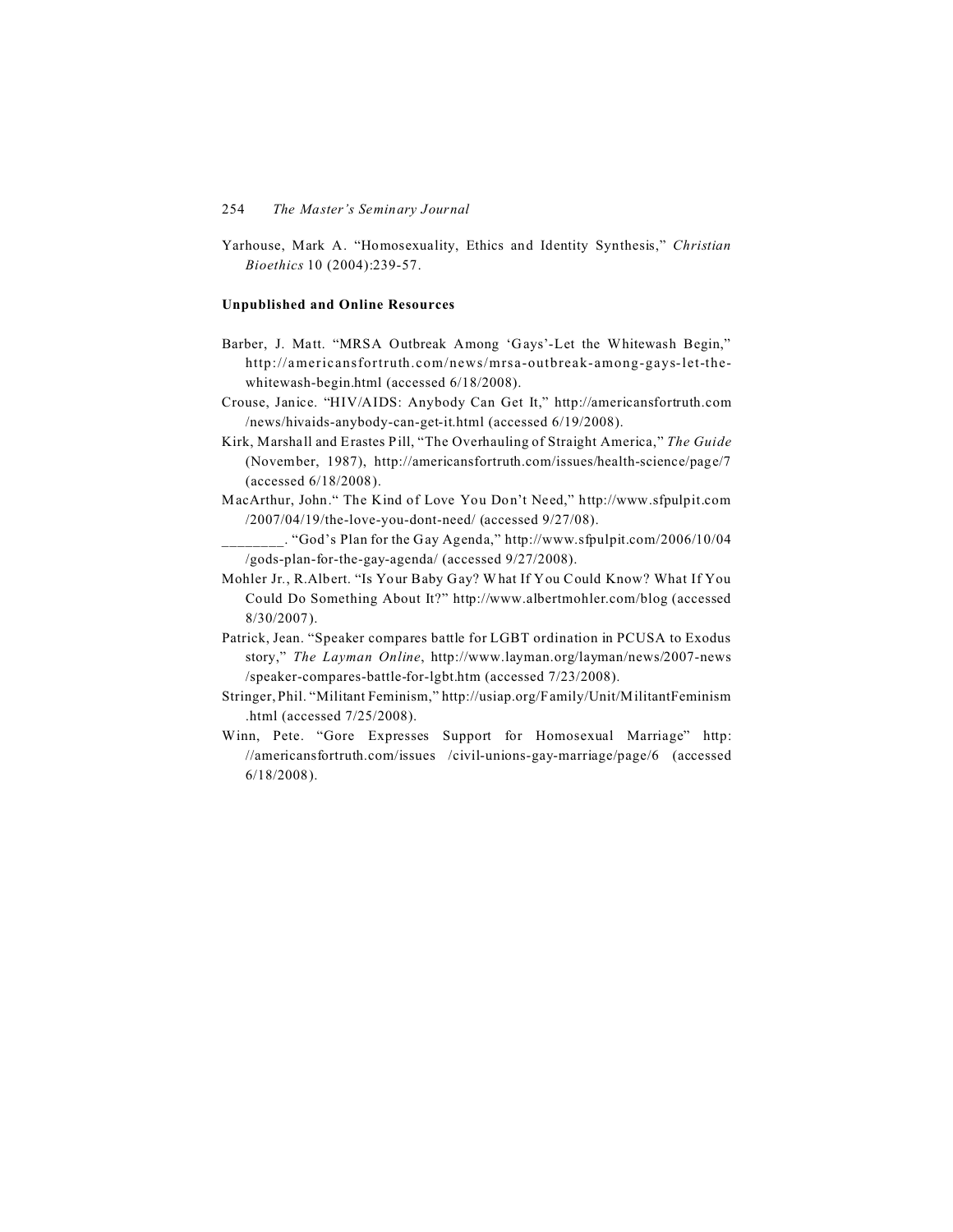*TMSJ* 19/2 (Fall 2008) 255-296

# **REVIEWS**

Kenneth E. Bailey, *Jesus Through Middle Eastern Eyes. Cultural Studies in the Gospels.* Downers Grove, Ill.: InterVarsity, 2008. \$23.00. 443 pp. Reviewed by James E. Rosscup, Professor of Bible Exposition.

Those who study the Bible with informed sources have profited from Bailey's past books, *Poet and Peasant* and a companion work *Through Peasant Eyes*, devoted to Jesus' parables. In this latest product the same author has four chapters on the birth of Jesus, two on the beatitudes, four on the prayer Jesus taught His disciples, three on dramatic acts of Jesus, seven dealing with Jesus and women. Three of the latter are also on parables, and join twelve other chapters devoted to gospel parables. This effort repeats six parables dealt with in Bailey's two previous books, with just a bit of new material and some fresh organization. These six comment on the Two Debtors, the Widow and the Judge, the Good Samaritan, the Rich Fool, the Pharisee and the Tax Collector, and the Great Banquet.

The chapters on the Savior's birth delve into detail on Luke 2:1-20, the genealogy in Matthew 1, the visit of wise men and Herod's atrocities, and Simeon and Anna. On dramatic acts, Bailey studies the Call of Peter (Luke 5:1-11), the Inauguration of Jesus' Ministry (Luke 4:16-31), the Blind Man and Zacchaeus (18:35–19:11). On Jesus and the Women, the writer has an introductory chapter, then the Woman at the Well (John 4:1-47), the Syro-Phoenician Woman (Matt 15:21-28), the Lady in the Stoning Threat (John 7:53–8:11), the Woman and Simon the Pharisee (Luke 7:36-50), the Widow and the Judge (Luke 18:1-8), and the Wise and Foolish Women (Matt 25:1-13). Three of these are on parables, and later Bailey has an entire section on further stories of Jesus.

On Jesus' birth, the author sees Joseph and Mary as accepted into a private peasant home of Davidic people or relatives, not forced to resort to a lonely cave or cold stable. The birth was in the family living room because the guest chamber was already filled. Bailey stresses the honor that Middle Eastern village people showed guests. In Matthew 1, he seeks to answer why, despite a custom of Jewish genealogies tracing males, Matthew mentions four women. As to the wise men, they were from Arabia since gold was mined there, and frankincense and myrrh are from trees that grow only in that area. He cites Justin Martyr (A.D. 160) who says five times in his *Dialogue with Trypho* that these travelers hailed from Arabia, and adds that Tertullian and Clement of Rome made the same claim (53).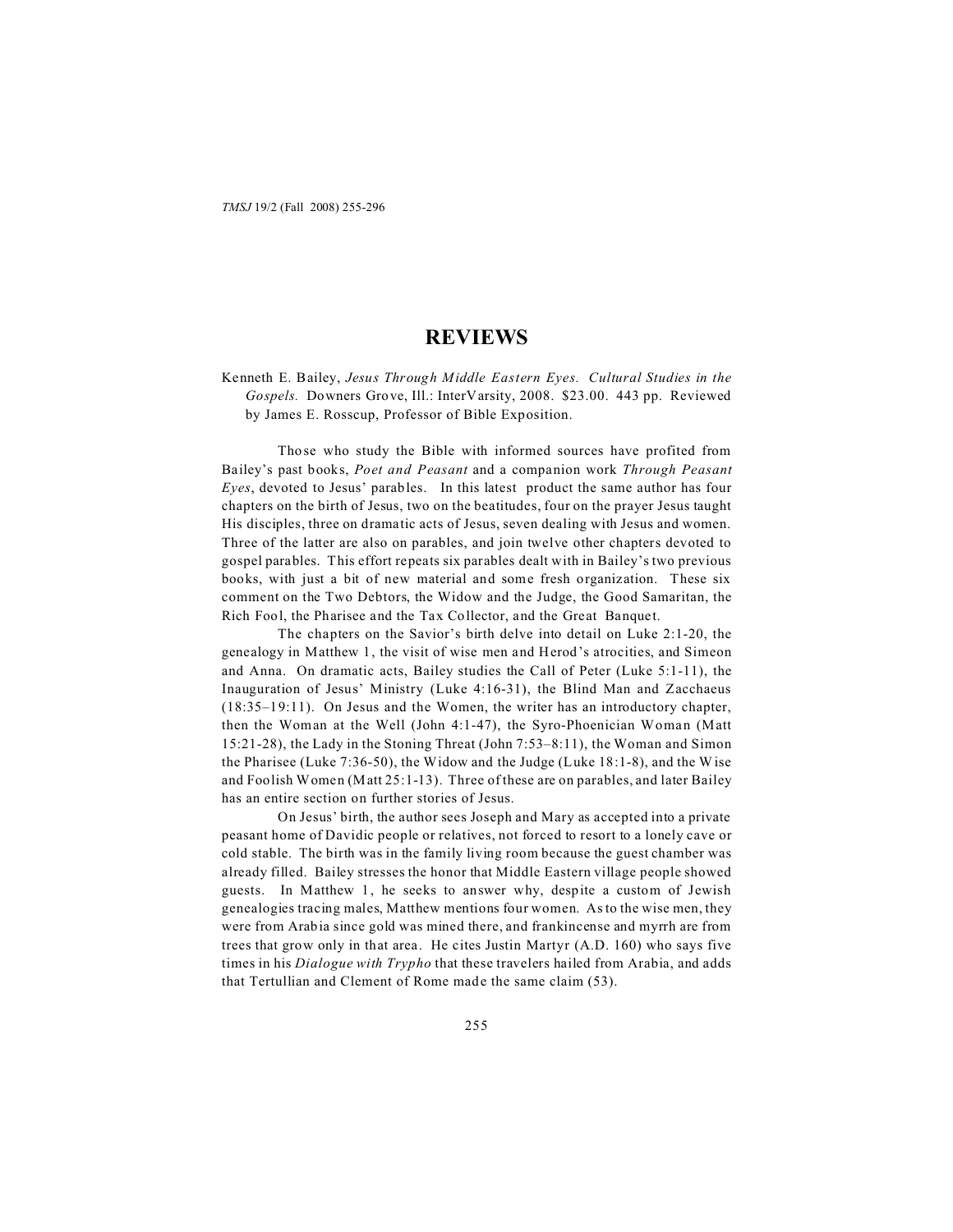The book offers insights on the nine beatitudes and each detail of the prayer in Matt 6:9-12. It argues that prayers such as this one should be brief, simple, and direct can be potent, as were prayers of Jesus in the Gospels, though at times He prayed for great spans of time. Much is devoted to the meaning of "Abba," a word that an Aramaic person used for his or her human father, a respected person of rank, or a teacher. Bailey disagrees with Joachim Jeremias' claim that "father" was unique on the lips of Jesus, and points out that the OT uses "father" a dozen times in reference to God. He feels that the phrase "Our Father" is defined by Jesus in the Parable of the Prodigal Son.

The chapters on Jesus and women provide many cultural aspects. Bailey refers to the woman at the well as "the first Christian female preacher" (cf. John 4:29-30). She left the well and became a spring for others as she shared the message. On the woman in Simon's house, several customs enrich the discussion, and lessons stand out—e.g., forgiveness, love, faith, obedience, the elevation of women. Culture is vital in the account of the ten virgins. For example, the foolish women did not prepare by having a clay flask of oil to replenish their lamps, and could not borrow preparations for the coming of the bridegroom. In the spiritual analogy, people cannot get commitment and discipleship on loan, but must personally be ready for Christ's coming.

Scholars on parables bring much difference of opinion to the study of the Unjust Steward. Bailey is certain that this manager is not only a rascal when first his boss accuses him, but a deceitful embezzler in his brief, private, individual deals with clients before he leaves office. He causes a large portion of the debts to be lost to the boss to reap his selfish gain in the clients' gratitude to him for saving them money. The boss later would take the loss quietly rather than incur the debtors' angry accusation that he had gone back on arrangements they felt were by his authority. The steward is explained this way by some. Bailey does not grapple with the view of others that the steward, accused of guilt at first, later helps his boss and the clients by cutting away his own interest, thus ingratiating himself with the debtors. The boss gets his full amount and seems to be a hero for generosity. Parabolic studies see the matter quite differently, and it does not appear as simple as Bailey makes it. In either view, however, the boss praises the steward not for being clean but for working an ingenious plan to play to his advantage after he has turned in the books.

Bailey's treatment of the Pounds takes the entrusted amounts to represent spiritual gifts, whereas scholars vary with several different views here. Jesus gives the entrustments by grace, then reward in the roles of greater responsibility in service. He also is generous, Bailey feels, in not punishing or rejecting an unfaithful slave. He does not deal with the similarities that exist between this parable and the Parable of the Talents (Matt 25:14-30), as an example of what happens to an unfaithful slave there.

The book is often stimulating, quite readable, steeped in cultural benefits drawn from decades of research, and liable to stir one to agree or disagree. In view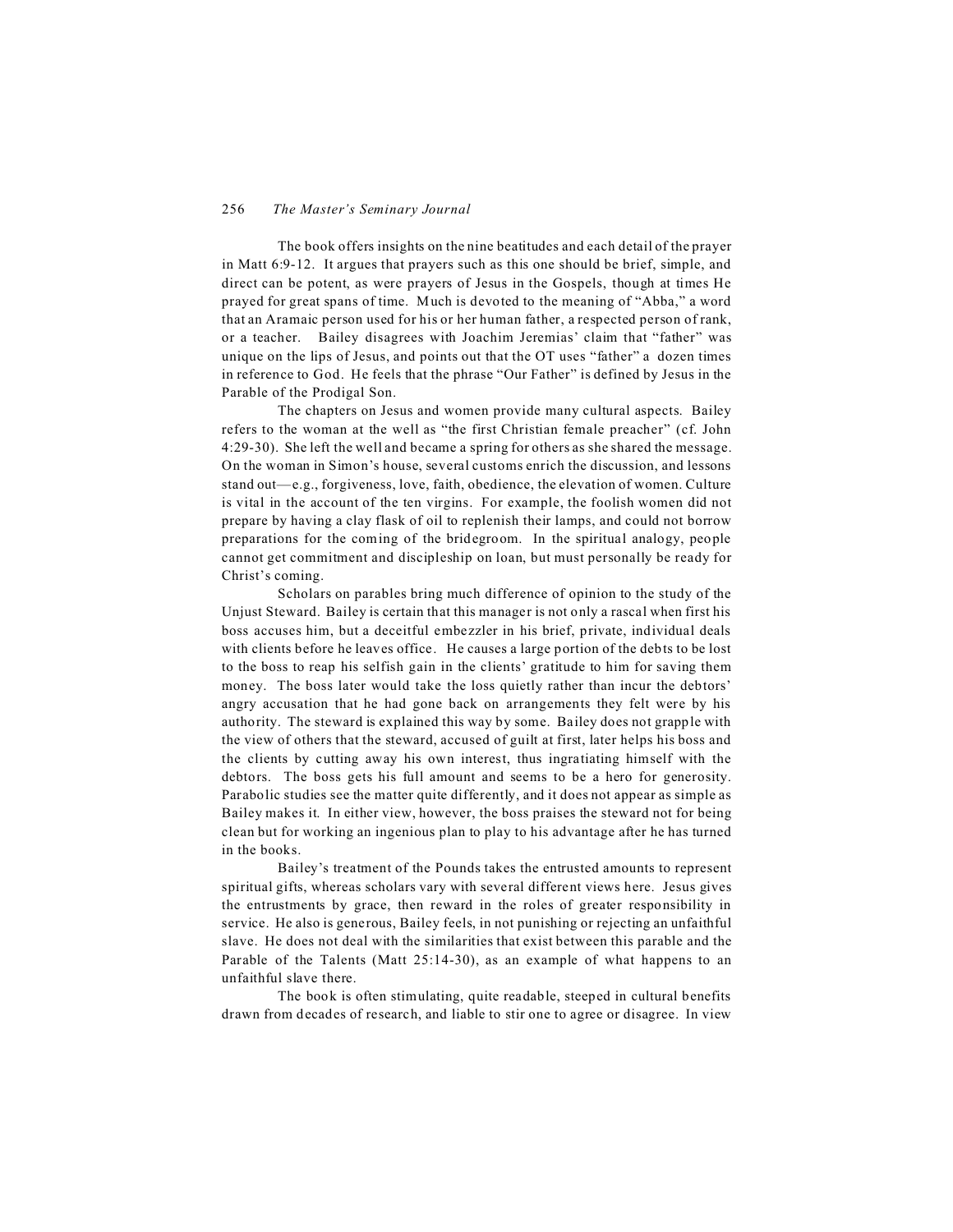of the substantial comments just on parables (nearly 200 pages, 239-426), serious students of Scripture will find this a provocative work to add to their shelves of parabolic studies. In this reviewer's appraisal, the book has much to offer but rates after specialist parabolic commentaries by Arland Hultgren, Klyne Snodgrass, Stanley Ellisen, and Simon Kistemaker, in that order.

A. Philip Brown II and Bryan W. Smith. *A Reader's Hebrew Bible*. Grand Rapids: Zondervan, 2008. xxviii + 1652 pp. \$49.99 (cloth). Reviewed by William D. Barrick, Professor of Old Testament.

Philip Brown is associate professor of Bible and ministerial education at God's Bible College (Cincinnati, Ohio) and Bryan Smith is Bible integration coordinator for Bob Jones University Press (Greenville, S.C.). The project commenced after Brown saw *A Reader's Greek New Testament* (Zondervan, 2004), then compiled a sample of Jonah to present to the publisher as a proposal.

*A Reader's Hebrew Bible* (*RHB*) makes a good first impression. Attractively bound in tan Italian Duo-Tone with gilt-edged pages and a ribbon page marker, it displays clean typeset pages with legible fonts. It appears to be a durable edition that will stand up under a lot of use. An informative "Introduction" (xii-xxvi) prepares the user well, explaining the volume's purpose, text, and glosses. Experienced Hebrew Bible readers will find that it takes time to adapt to the absence of text critical apparatus and *masorah parva*, but beginning Hebrew students will take to it like a duck to water.

A few glitches exist in the first edition due to software conversion problems. For example, at Ps 107:21-26 (1220) a Hebrew accent (*telisha parvum*) appears in the margin to the right of the verse numbers. Those, along with other examples elsewhere in the Hebrew Bible, should have been inverted *nuns*. In addition, only in Genesis, an error in typesetting code produced a *seghol* with a *tsere*  $\infty$  in 322 words (e.g.,  $\mathcal{Q}$ ) instead of  $\mathcal{Q}$ , Gen 1:20). Brown performs yeoman service by revealing the errata himself on the Internet at the following URLs that he posted July 10, 2008: http://exegeticalthoughts.blogspot.com/2008/01/readers-hebrewbible-review-by-its.html and http://spreadsheets.google.com/ccc?key=pgvtUNGb0Z rsJiCb86RGMfA&hl=en.

All proper nouns occurring less than 100 times in the Hebrew (less than 25 times in the Aramaic) are screened in gray. Footnotes accompany all words occurring less than 100 times in the Hebrew Bible and less than 25 times in the Aramaic sections. An appendix lists all Hebrew words occurring more than 100 times together with their respective glosses (1644-50). A second appendix lists all 27 differences between the text of *Biblia Hebraica Stuttgartensia* (*BHS*) and the electronic database for the Westminster Leningrad Codex 4.4 (WLC) (1651-52).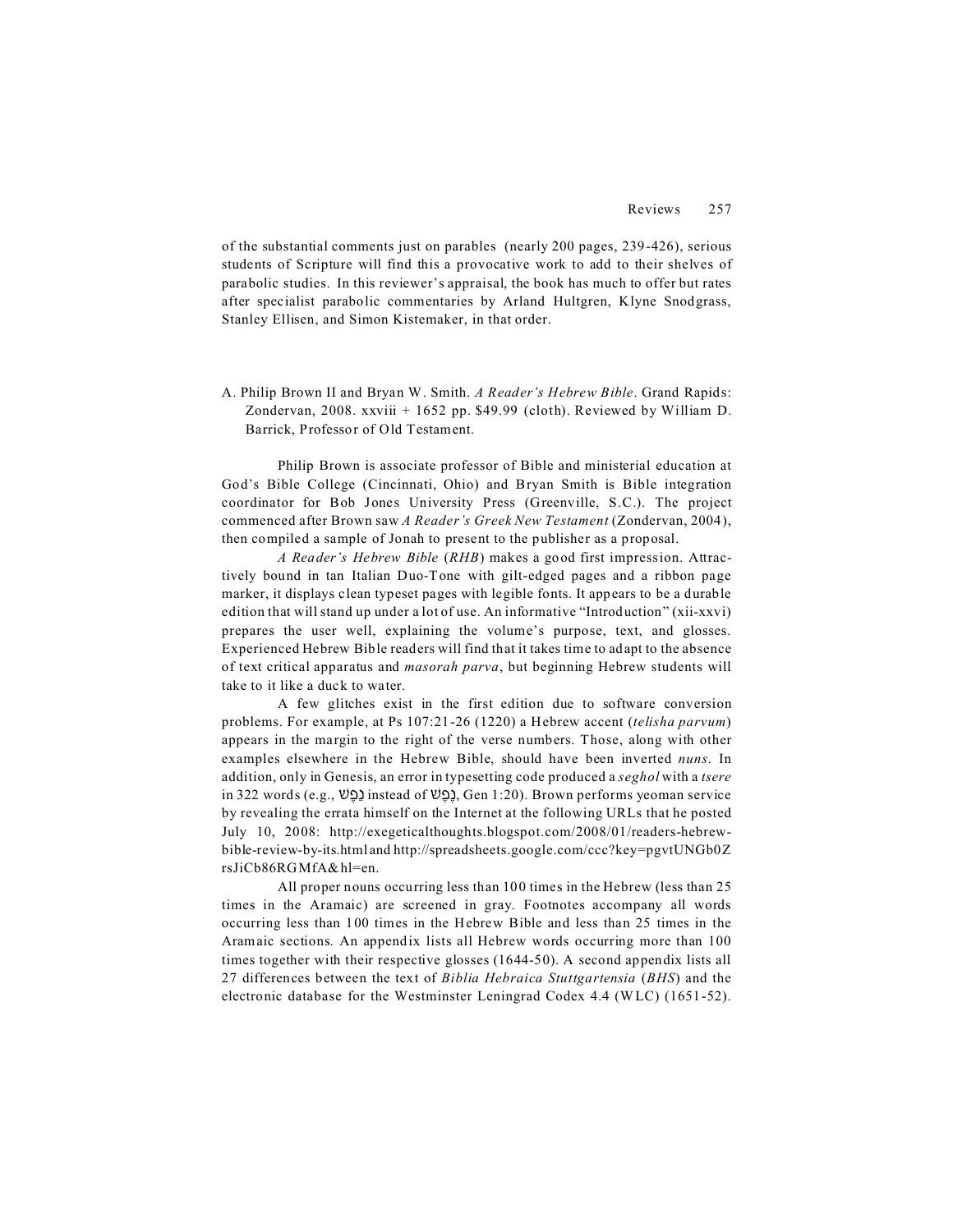*BibleWorks 7.0*, a popular Bible software program, employs WLC as its Hebrew Bible text. The pattern for each footnote entry is as follows:

fn#Homonym# Lemma stem: *HALOT*; BDB; Alternate. fn# II |/ QAL: cease; recede; DCH: **depart**.

The primary lexicons are Koehler and Baumgartner, eds., *The Hebrew and Aramaic Lexicon of the Old Testament* (*HALOT*; Brill, 2001) and Brown, Driver, and Briggs, *Hebrew and English Lexicon* (BDB; Clarendon Press, 1907). Alternates include Holladay, *A Concise Hebrew and Aramaic Lexicon* (Eerdmans, 1971) and Clines, *The Dictionary of Classical Hebrew* (DCH [sic]; Sheffield Academic Press, 2001). All glosses are context-specific, not arbitrarily chosen (xxi). From time to time Brown and Smith cite a commentary, author, or other reference work for the alternate meaning. For example, in Josh 9:4 footnote 7 presents the alternate as "NICOT: act as an ambassador, WB C: disguise oneself as a messenger" (377). Brown and Smith derived these alternate glosses from Marten H. Woudstra, *The Book of Joshua*, New International Commentary on the OT (Eerdmans, 1994) and Trent C. Butler, *Joshua*, Word Biblical Commentary (Thomas Nelson, 1983).

Actually, these two sample entry types occur very seldom. Most footnotes in *RHB* are like footnote 48 in Jer 10:14—"497 QAL: smelt; refiner, goldsmith" (807). DCH and Holladay tend to be the most frequent alternate sources for glosses. Anticipating questions concerning the use of Holladay, the authors explain that "substantial differences" exist between it and *HALOT* (xviii). Brown supplied this reviewer with the following statistics concerning alternate glosses in *RHB*: 244 from Holladay, 172 from *DCH*, 8 from WBC, 4 from NICOT, and 1 from *NIDOTTE* that occurs in 4 separate instances. In addition, author-supplied glosses occur in 185 instances (not separate glosses). Absence of an alternative gloss does not necesarily indicate satisfaction with *HALOT* and BDB (xxii). Sometimes the authors were either unable to find an adequate gloss or were uncertain of what one would be.

Brown and Smith follow the practice of the J. Alan Groves Center for Advanced Biblical Research by displaying both *Kethib* and *Qere* readings in the text. The text (*Kethib*) of Gen 8:17 in *BHS* reads !7F &A%H , while the margin offers !7\*% as the *Qere*. In *RHB* the text reads: הוצא <sup>0</sup>כַן: 12). Thus, the authors assume the traditional viewpoint that the Masoretes employed *Qere* to correct the text (xv). They do not mention the possibility that the *Qere*, according to John Barton (*Holy Writings, Sacred Text* [Westminster John Knox, 1997]) and James Barr ("A New Look at *Kethibh-Qere*," *Oudtestamentische Studiën* 21 [1981]:19-37), might not be a correction of the *Kethib*, "but a registration of the reading tradition which enables the scribe not to be misled by it" (Barton, *Holy Writings* 124).

Description of the text and practices of the volume leads to a more pragmatic issue: How should Hebrew teachers utilize *RHB*? Since *RHB* encourages the student to learn all Hebrew vocabulary found over 100 times in the Hebrew Bible, it does not interfere with the very important role of vocabulary acquisition.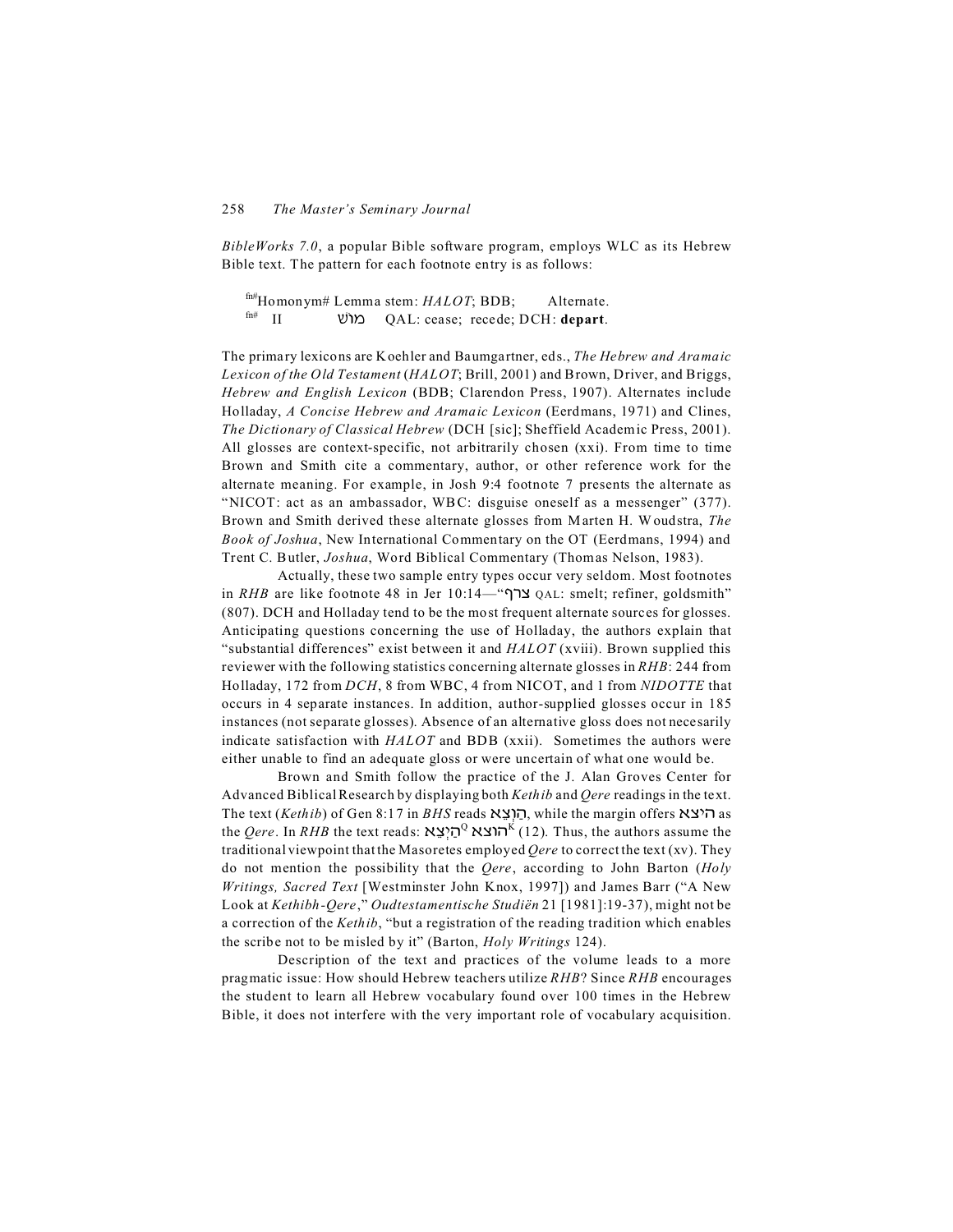The authors point out that the volume "seeks to facilitate reading . . . , it cannot serve as a replacement for the standard lexica" (xvii). Reading *RHB* produces a literal translation, not a technically accurate translation. Students will more readily gain confidence in their reading ability by having the rarer words glossed for them in the footnotes.

*RHB* does not replace good lexical skills, sound exegetical work, and careful textual critical analysis (xvii-xviii). Readers "must discern which gloss is contextually appropriate" (xxi). Users must not construe reliance on *HALOT* and BDB as agreement with their glosses. In fact, on a number of occasions the two authors had reason to question the accuracy of glosses offered by one or more lexicons. Brown and Smith purposefully offer no alternate translation in such situations (xxii). In addition, the authors treat multi-word idioms word-by-word, leaving the determination of actual meaning to the reader (xxiii).

When the text is difficult in both *Kethib* and *Qere*, some exegetes resort to conjectural emendation. The authors of *RHB*, however, avoid it completely, giving the reader no hint at all as to how to resolve the reading. For example, two footnotes occur in Prov 22:20 (שְׁלִישִׁים<sup>ַ 2</sup>שָׁלִישִׁים<sup>ַ 2</sup>), one for each reading: "שׁלָשׁוֹם three days ago, the day before yesterday . . . III  $\mathcal{Y}(\mathcal{Y})$  fighting charioteer; adjutant" (1366). The footnotes give no indication that commentators and Bible translations are nearly unanimous in reading the text as "thirty [sayings]" (שׁלשִׁים). Wrestling with these issues contextually teaches the student to think.

Therefore, teachers might recommend or require *RHB* as a text in beginning Hebrew and Hebrew reading courses with the confidence that it will not undercut their teaching goals. Indeed, with *RHB* teachers will find that they can require a greater amount of reading without having to supply word lists for the assigned passages. In schools with required chapel attendance, students can carry *RHB* with them for checking OT texts in the Hebrew—another great method for expanding and retaining knowledge of the Hebrew Bible.

James W. Bryant and Mac Brunson. *The New Guidebook for Pastors*. Nashville, Tenn.: B & H Publishing Group, 2007. 311 pp. \$24.99 (paper). Reviewed by Alex D. Montoya, Associate Professor of Pastoral Ministries.

This book is written as a follow up to *Criswell's Guidebook for Pastors*, written by W. A. Criswell, famous Southern Baptist preacher and pastor. James W. Brant is a professor of theology at The Criswell College, and Mac Brunson is senior pastor of First Baptist Church in Jacksonville, Florida. These two men have teamed up to produce a new manual for pastors to guide them through the maze of pastoral responsibilities.

The book contains 21 chapters of practical advice to pastors, with each chapter having the caption of "The Pastor and His. . . ." It covers the whole field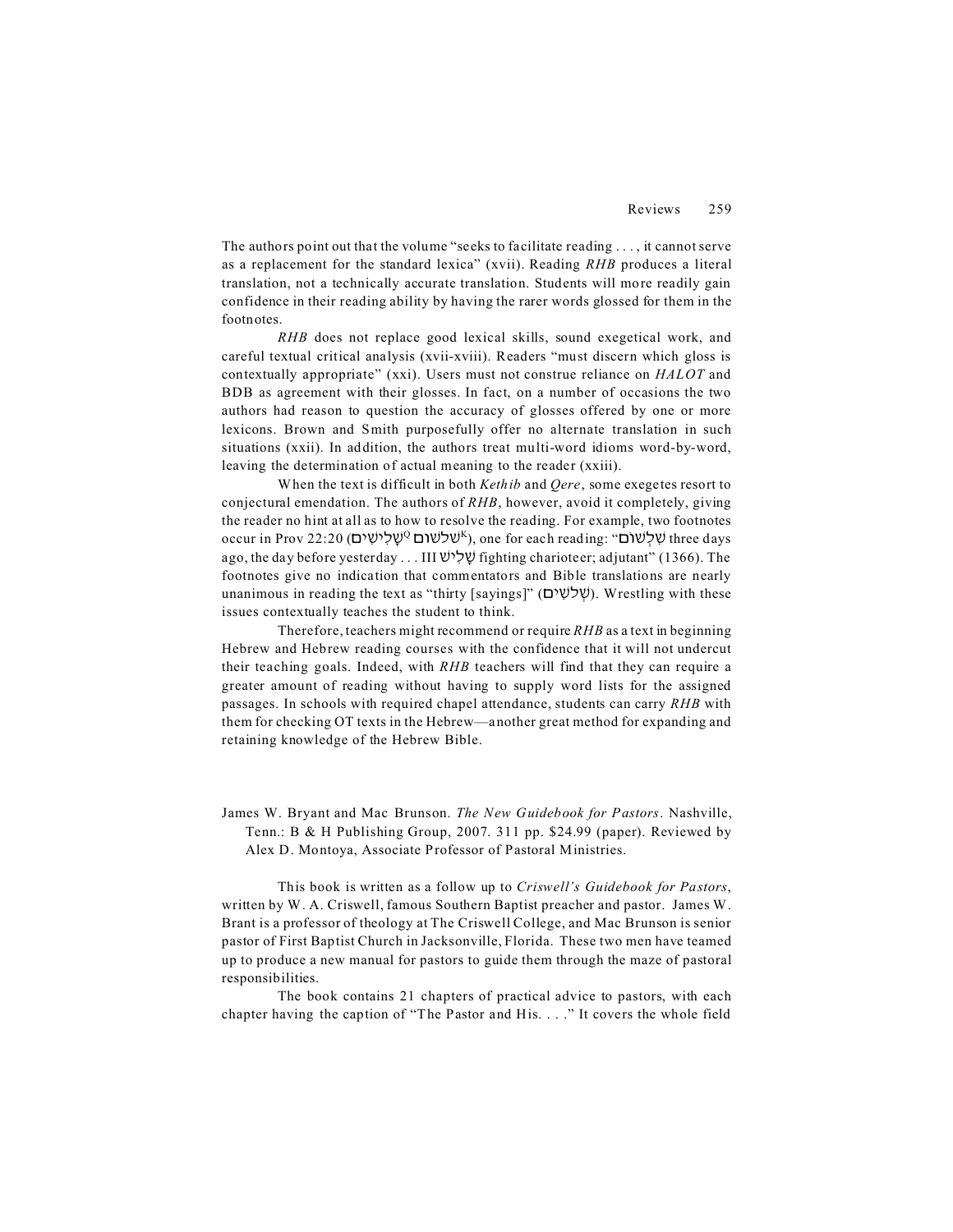from the call to the retirement. It provides a good companion volume to Criswell's book, bringing many of the issues pastors face up to date. The chapters are full of practical wisdom and suggestions, but not much on theological foundations. The chapters on "His First Church," "Missions, and Evangelism," "His Ethics," "Changing Churches," "His denomination" are clearly new items to consider.

The authors have a Southern Baptist background, and write for a Southern Baptist pastor, which might be an obstacle if the reader is not a Baptist. Aside from this, the authors provide a much needed update on what a young pastor needs to know. The book also provides some valuable resources in the appendixes, which by themselves would be worth the price of the book.

Christopher Cone, ed. *Dispensationalism Tomorrow & Beyond*: *A Theological Collection in Honor of Charles C. Ryrie*. Fort Worth, Tex.: Tyndale Seminary, 508 pp. \$29.00. Reviewed by James E. Rosscup, Professor of Bible Exposition.

Twenty-three chapters seek to reflect Dispensationalism in its best, most defensible light. They celebrate Ryrie, long-time Professor of Systematic Theology at Dallas Theological Seminary, and author of the definitive *Dispensationalism Today.* He also did *The Ryrie Study Bible*, *Premillennialism and the Christian Faith, Biblical Theology of the New Testament, The Grace of God, The Holy Spirit, Revelation, Acts, Basic Theology, Balancing the Christian Life, So Great Salvation,* "Epistles of John*" (Wycliffe Bible Commentary), The Miracles of Jesus, The Bible and Tomorrow's News,* and a number of journal articles and chapters in other books. He even has written the first chapter in the current book, advocating "The Necessity of Dispensationalism."

Cone is president of Tyndale Theological Seminary and Biblical Institute. He joins Ryrie and fifteen other writers. Robert Thomas of The Master's Seminary contributes Chapters 6 ("The Principle of the Single Meaning") and 9 ("The New Testament Use of the Old Testament") from his own book, *Evangelical Hermeneutics*.

Some chapters are of substantial help. Others might give the impression that they stress points found more or less in systems the work opposes, such as amillennialism. The work joins a large number of books in the past three decades which collect chapters by main exponents of a premillennial dispensational conviction.

In Cone's "Four Pillars of Dispensationalism," this reviewer must confess that only one of these points seems to distinguish dispensationalism substantially from other theologies. This is his fourth point, using consistent, literal hermeneutics to explain Scripture. Cone lists a lot of ideas to favor a historical/grammatical method (25-30). Parts of this seem inconclusive in rejecting one system's handling of biblical phenomena and favoring another. Some will conclude that certain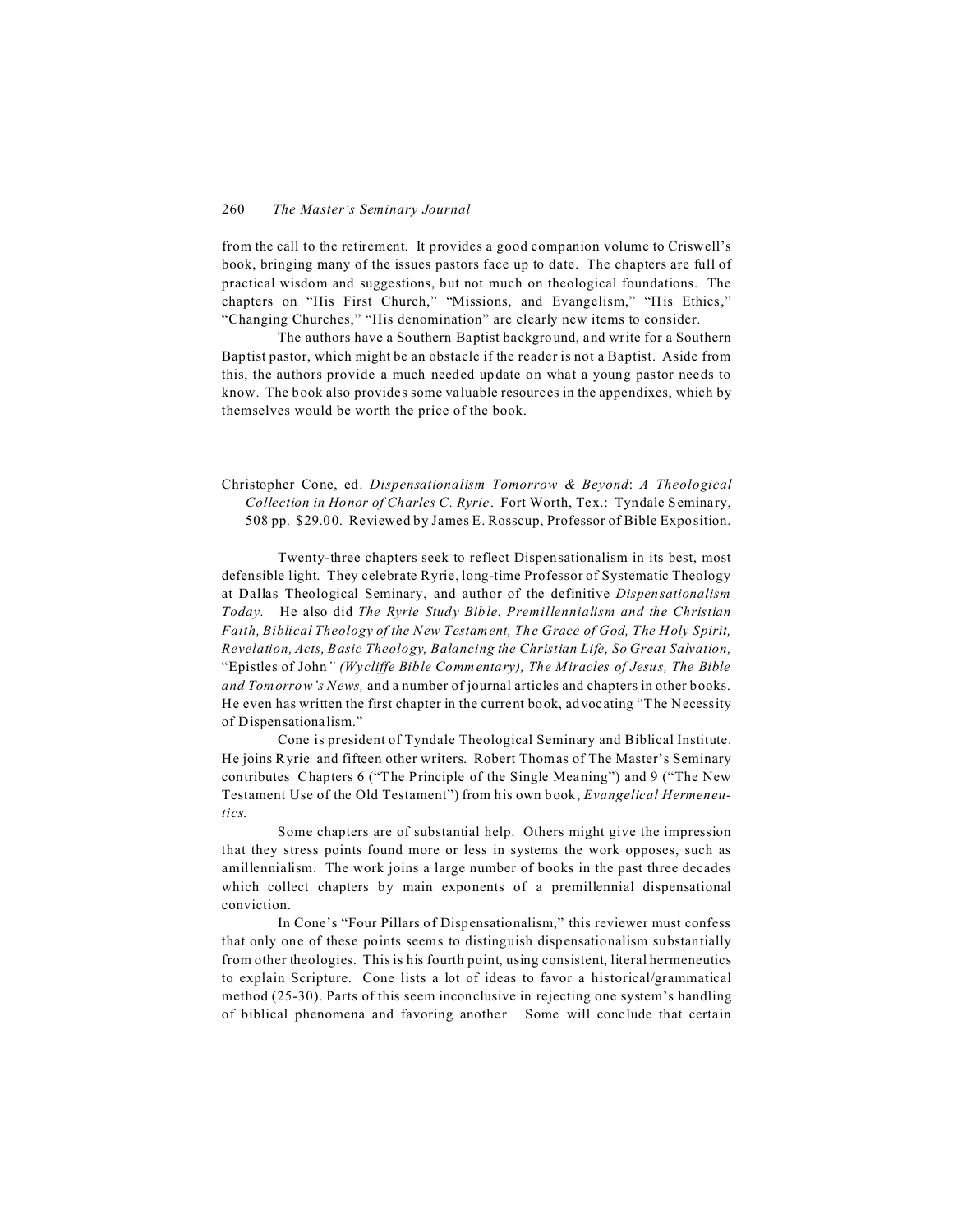dispensational interpreters on specific passages practice solid and natural hermeneutics, but other dispensational views on texts meet with rejection even from many others in the system. And passages are open to different interpretations, some of which have more solid proof. However, candidly, this is also true of systems that the book opposes, such as amillennialism and postmillennialism. Dispensationalists do contend for a basic approach that often measures texts according to the most natural, evident, straightforward sense that the words convey.

Charles Ray in "Basic Distinctives of Dispensationalism" (chapter 4) presses some interesting points. One is the difficulty that amillennialists face in conceiving of Satan as bound in the present age (Rev 20:2) when quite a number of NT passages are lucid on the very strong, deceptive activity of Satan or demons today (48-49). A further point is the non-premillennial idea that has the church present since the beginning of the Bible (50). Contrary to this, Ray shows, dispensationalists argue for distinguishing Israel and the church, and say the church began at Pentecost (Acts 2). Among Ray's observations are these: non-mention of the church in the OT, Paul's calling the church a "mystery hidden in God," not made known in pre-NT generations (51), the church as yet future in Matt 16:18, the church as "one new man [person]" (Eph 2:15), not an old entity to which God is simply continuing to add more people. With these is the factor that the apostles were at a stage of the church's *foundation* in Eph 2:20, not integrated after it was far along in a lengthy history (52).

Ray also sensitively reconsiders NT texts in which covenant theologians equate the church with Israel (53-58). An example is Gal 6:16, "the Israel of God." He defends rendering the word *kai* there in the primary sense as "and," so as to refer to Gentiles who believe (distinct from people of Israel) "and the Israel of God," i.e., people ethnically of Israel who also are genuinely of God (55). This fits with the idea that Israel is Israel in an ethnic sense in its vast multiplied occurrences in the NT, just as in the OT (56).

Some will wonder about wording in chapter 13 where "the day of the Lord" seems limited to being a time of God's *wrath*. Some passages appear to see the "day" (era) as continuing on to include *blessing* in the kingdom that follows judgment. For example Joel 3:14 seems to focus on judgment in "the day of the Lord," and in the context about that time v. 18 refers to blessing "in that day," naturally the "day" the context defines.

Both judgment and blessing will occur in a "day" in which God shows extraordinarily that He is indeed "Lord." Later, the current work does cite Paul Enns to the effect that the Day of the Lord even carries through the millennium (280), conceding that it also includes a blessing aspect. The work also allows that among relevant texts, 1 Cor 5:5 is one which states that "the spirit may be saved in the day of the Lord Jesus" (282). If so, statements of chapter 13 at different points would be more effective if everywhere consistent, i.e., the "day" is only one of wrath, or within it God also shows his Lordship in blessing for which the judgment has cleared the way.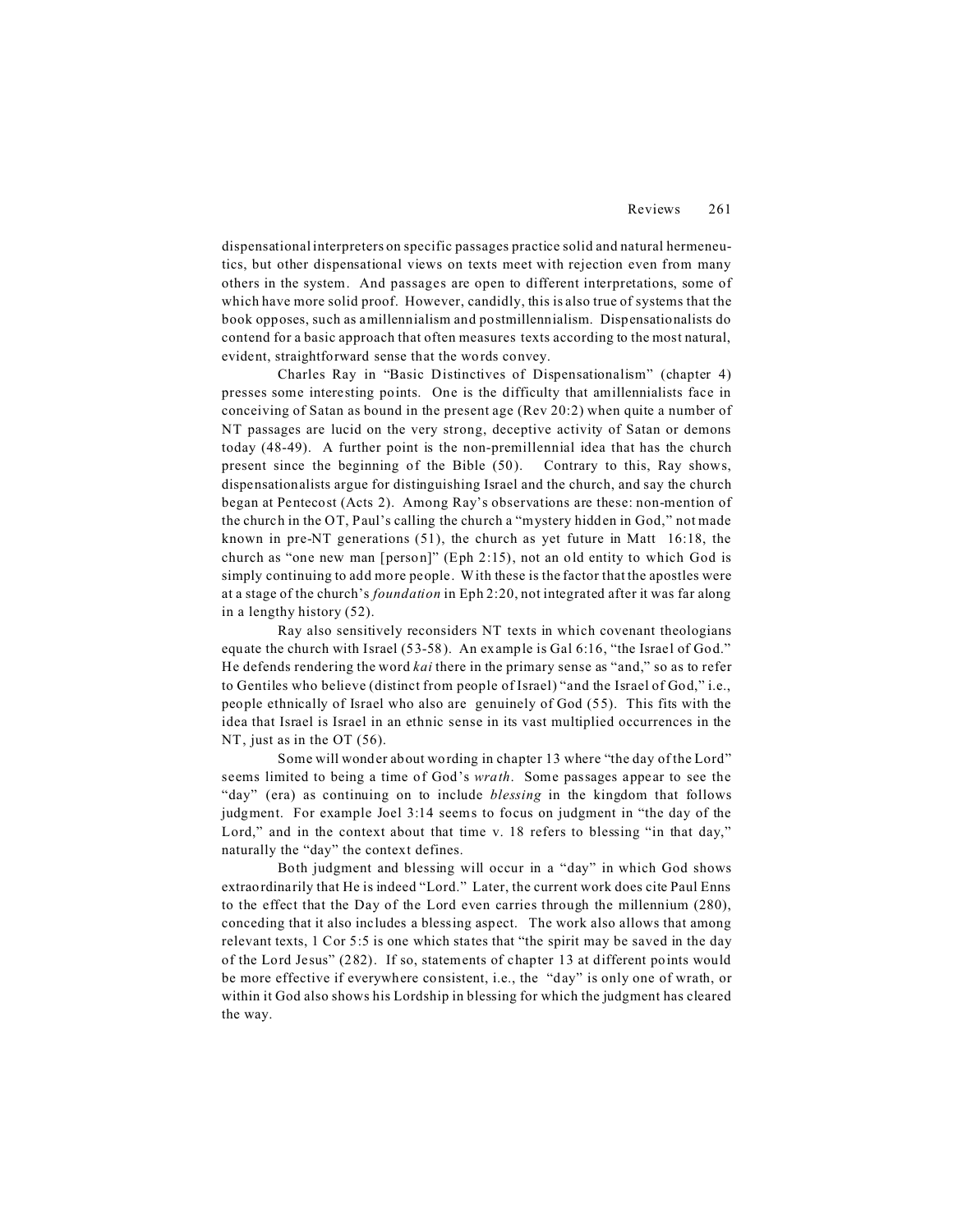Ray's chapters 14-15 craft a very careful look at interpretations of Dan 9:24-27. He shows that views lack defensible evidence when they posit that the "sevens" refer to days, weeks, or months. He argues it as more reasonable that the reference is to *years*. His contribution also helps on views about *which period* the "seventy sevens" covers. He defends the meaning of years as actual years, the first sixty-nine transpiring before the Messiah's death and the end of the seventieth seven at the Messiah's Second Advent.

John Whitcomb's detailed reasoning that the two witnesses (Revelation 11) are two individuals comes in chapter 17. He argues that numbers in the Revelation are, for the most part, sensible if seen as literal (359). He even makes an ambitious effort to support the two witnesses being Elijah and Moses brought back from the afterlife. Not all dispensationalists can agree that Moses will die twice, and so far apart, once in Deut 34:5-7 and again in Rev 11:7-8. And not all will concede that Elijah personally needs to be one of the two future heralds. For example, Daniel Wong has developed much reasoning against the probability that the two are Moses and Elijah, rather the two are future servants who are as yet unknown ("The Two Witnesses in Revelation 11," *Bibliotheca Sacra* 154, July-September 1997)*.*

Jerry Hullinger in chapter 18 assesses in diligent detail views on the time of the temple in Ezekiel 40–48. He argues against it being just an ideal and not a literal temple, or Solomon's historical temple, or the church (Eph 2:11ff.) or Christ (John 2:19), or the New Jerusalem in Revelation 21–22 (377-85). He himself reasons that it meets the best hermeneutical demands to see it as literal during the millennium, after Christ's Second Coming.

Chapter 21 has the sobering arguments of Ron Bigalke, Jr., to defend dispensational teachers as advocating social action to improve the world. He shows evidence to argue unfairness of Reformed claims that the system is socially irresponsible, indifferent, and concerned only with the future.

The work has enough to show that dispensationalists in a number of passages ought to be taken seriously. They seek to explain Bible verses in their most natural sense, and some individual efforts reasonably achieve this.

Russell T. Fuller and Kyoungwon Choi. *An Invitation to Biblical Hebrew: A Beginning Grammar*. Grand Rapids: Kregel, 2006. xviii + 364 pp + 6 DVD set. \$99.98 (cloth). Reviewed by Kyle C. Dunham, Faculty Associate.

As an addition to the Invitation to Theological Studies series, *An Invitation to Biblical Hebrew* furnishes a useful introductory grammar for beginning students to biblical Hebrew. Russell T. Fuller, associate professor of Old Testament interpretation at The Southern Baptist Theological Seminary, and Kyoungwon Choi, at the time of publication a Ph.D. student at SBTS, take up the time-tested deductive approach, focusing on "mastery of the fundamentals of Hebrew phonology (the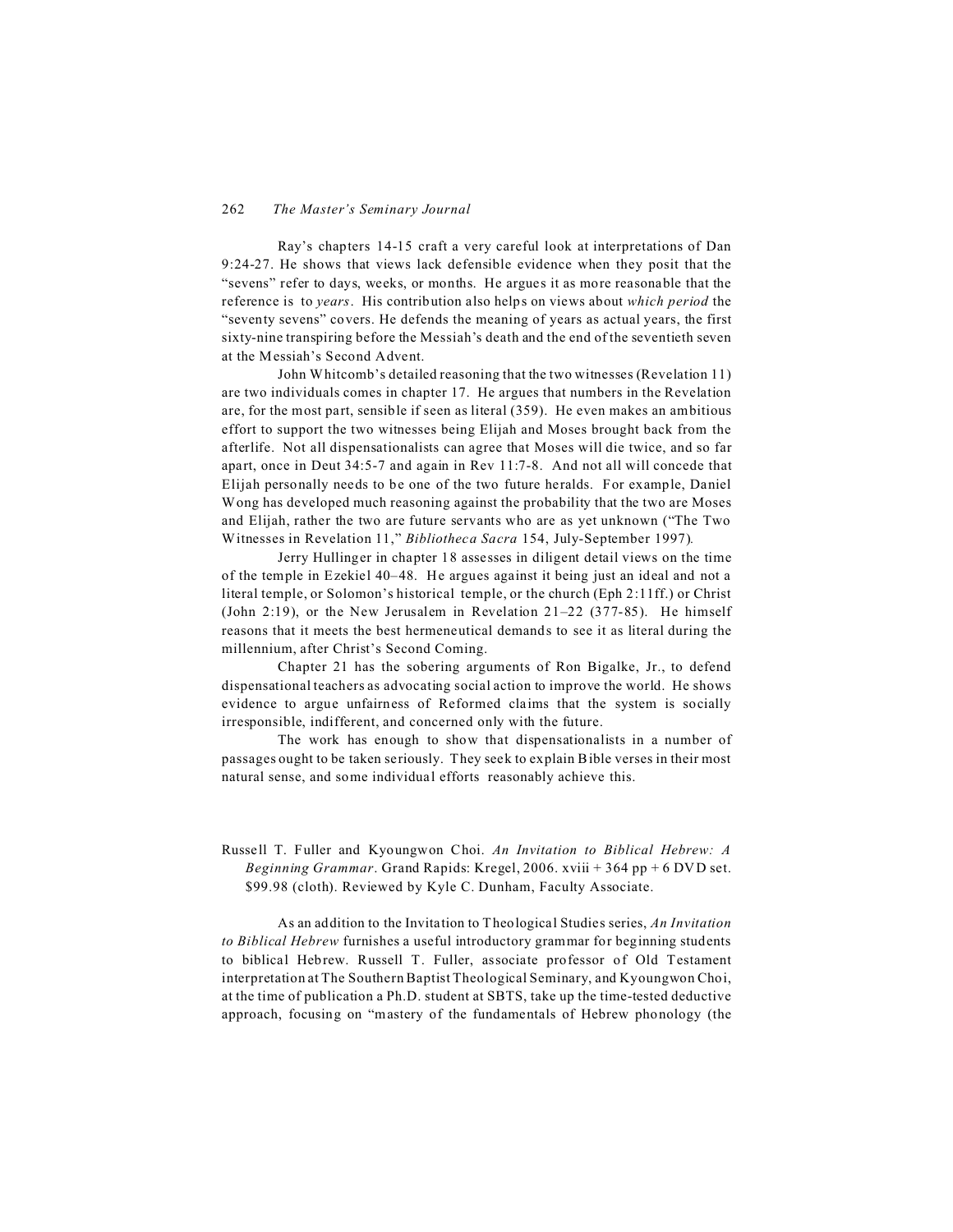sounds)" and "of Hebrew morphology (the forms of the language)" (xvii). The authors contend that "until phonology and morphology are mastered, syntax cannot be truly understood or appreciated," on the premise that "Hebrew cannot be learned in a year" (xvii). The aim of the approach, and ultimately of the grammar itself, is "that students will master Hebrew so well that they will actually use it for ministry" (xvii). By presenting the language in such a "thorough manner," the authors seek to counteract the unsettling tendency for erstwhile seminary students to ignore Hebrew upon graduation, concluding that "this will only happen—not by computer programs— when students truly learn the language" (xviii).

Within that goal, the grammar is an accessible, largely effective primer to the fundamentals of biblical Hebrew. The grammar divides into two parts: (1) Phonological Principles (chapters 1-6, 26 pp.) and (2) Morphological Principles (chapters 7-38, 256 pp.). The section devoted to phonological principles covers the alphabet, syllabification, the shewa, the dagesh (*lene* and *forte*), the *qamets* and *qamets hatuf*, gutturals, and the rules of proto-Hebrew. The section on morphological principles divides into four sections: (1) Particles (chapters 7-9, 17 pp.); (2) Nouns and Adjectives (chapters 10-16, 49 pp.); (3) Strong Verbs (chapters 17-28, 53 pp.); and (4) Weak Verbs (chapters 29-38, 98 pp.). The first portion takes aim at  $particles$ , covering the article, the interrogative markers ( $\Box$  and  $\Box$ ), the direct object marker, inseparable prepositions, and the preposition 0/E . The portion on nouns and adjectives follows, with treatment of the noun in its absolute and construct state, the syntax of nouns and adjectives, the pronominal suffixes attaching to prepositions and nouns, and segholate nouns. The third section presents the strong verb, including the perfect and imperfect forms, participles and infinitives, and an introduction to the seven principal stems. Presentations of the stative verb and the attachment of pronominal suffixes to the verb are included. The final portion deals with weak verbs and is the lengthiest, comprising over one-third of the entire grammar (proportionate to the difficulty of what the authors identify as the "Mount Everest of Hebrew" [189]). The various weak verbs are analyzed, those with gutturals or *aleph* in the first, second, or third root letter; with *waw* or *yod* in the root; with *nun* as first root letter; and geminate verbs. With its comprehensive treatment of the weak verb, the textbook mitigates considerably the difficulty of that elusive aspect of Hebrew grammar and in so doing offers its greatest contribution.

The terminology of the grammar is geared by the authors' own admission to beginning students, not to Hebrew scholars, with popular and at times colloquial expressions (xvii). Such turns of phrase as "the shewa is an impoverished vowel, the low rent district of Hebrew—some are vocal about it, others are silent" (13) and "down from Sinai, we now examine the idolatries of the particles, those demons only exorcised through memory— mostly" (31) illustrate this tack. The grammar follows modern Israeli pronunciation (4). Emphasis is placed on understanding the rules of so-called proto-Hebrew (i.e., pre-biblical Hebrew) (Fuller and Choi designate chapter 6 "the heart of the grammar" and "the Hebrew Sinai") (25). Here the reader realizes the authors' governing methodology: to grasp Hebrew morphology the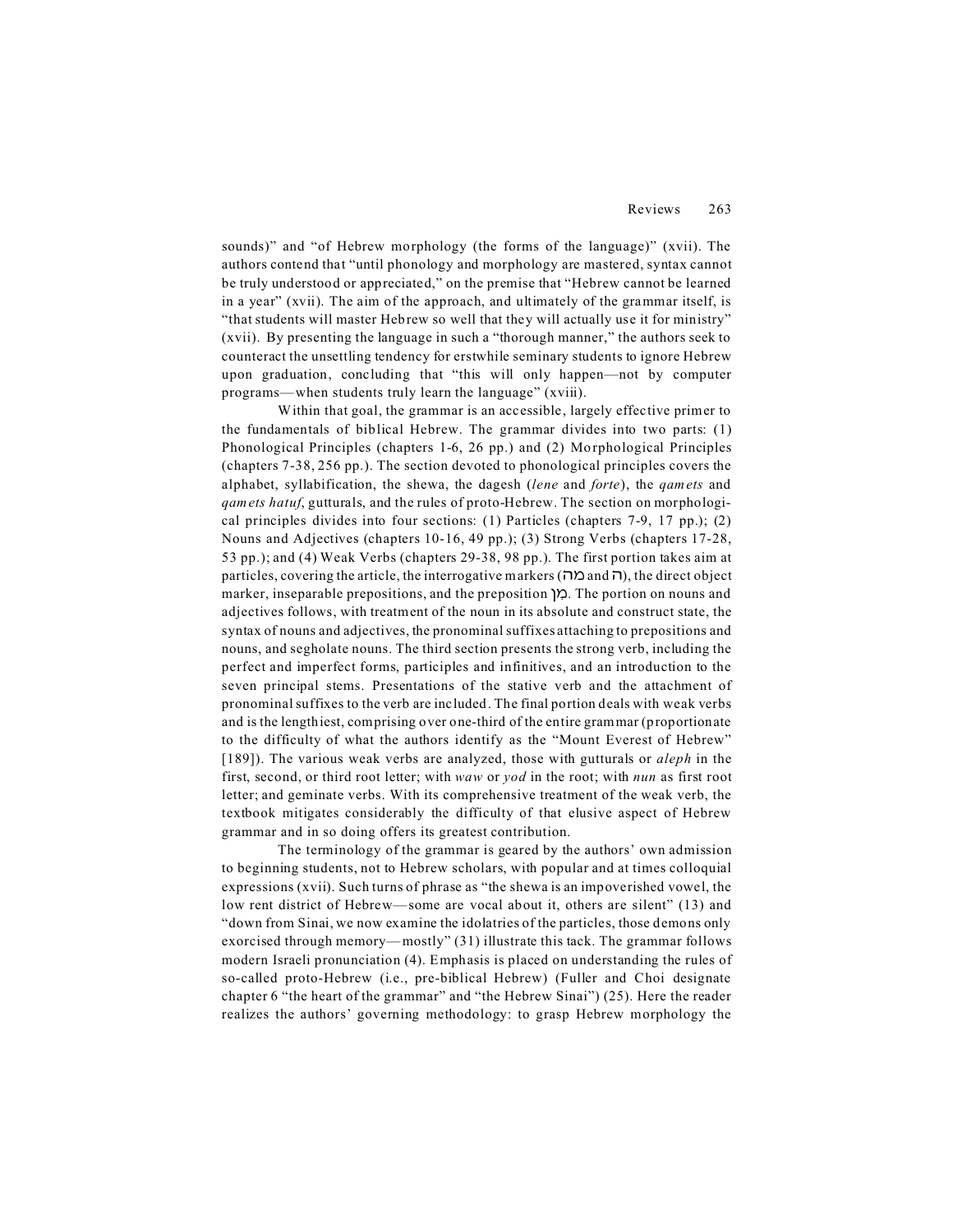student must become a skilled craftsman able to dismantle each word to its original (pre-biblical) form and to reassemble it.

In addition, several other aspects of the grammar will prove beneficial to the beginner. The authors' consistent use of mnemonic devices and catch phrases assists in the assimilation of some of the more formidable features of Hebrew grammar (the acronym SQeNeMLeVY [18 n. 5] is one example). The mastery of proto-Hebrew forms provides a solid foundation for grasping with alacrity how Hebrew words are "put together." The authors' correlation of the pronominal element with the suffixes and prefixes of the perfect and imperfect verbs is a helpful correlation for comprehension of the morphology of the strong verb (104, 110). Further, the authors' explication of certain aspects such as circumstantial clauses, which differentiate *waw* + noun constructions from *waw* consecutive constructions, is informative (164–65). The charts and appendices are very beneficial in illustrating the concepts of the book.

A few other features of the grammar are of benefit. The authors place welcome emphasis on drills and repetition, placed along with probing questions at the end of each chapter. This technique compels the student to master elemental concepts and is on the whole a strength of the grammar (one caveat is that the cumulative drills become somewhat exacting by the end of the book; drills on the material of chapter two—syllabification of words, placement of the dagesh, and distinguishing the silent vis-à-vis vocal shewa—are included in *every* subsequent chapter [by chapter 25 the drills portion is longer than the lesson itself, nearly three full pages]). In addition, the authors use a variety of innovations which set the grammar apart. For instance, vowel pointing variations for verbs are taught via a color method (e.g.,  $A = red$ ; E or  $\hat{I} = green$ ;  $O = orange$ ) (127) (however, this reviewer is admittedly ambivalent toward the color method; see below). Treatment of the morphology of nouns and verbs utilizes a "box" method to illustrate the process of adding suffixes and shifting accentuation (51 and *passim*), which may allay some of the discomfiture arising from the occasionally perplexing alteration of Hebrew forms.

A few minor weaknesses of the grammar merit mention. First, no direct Scripture is cited or incorporated until the final two chapters, so the longsuffering student must wait some time to apply his or her knowledge of Hebrew to the text itself (in fairness, the authors modify and create Hebrew texts for translation in the grammar often close to actual biblical texts, yet without citation). Second, the box method of morphology has drawbacks. The concept is never thoroughly explained in the grammar (although more so in the DVDs), but is used pervasively with nouns and verbs. The authors use boxes in lieu of a paradigmatic strong verb (such as -)8) to master the conjugations, which lacks opportunity for audible reinforcement and requires greater rote memorization. Third, the color method for verbs is of uncertain value to this reviewer, who was as confused at times by the explanation of the colors as by the various modifications of the forms themselves, as illustrated in the following explanation: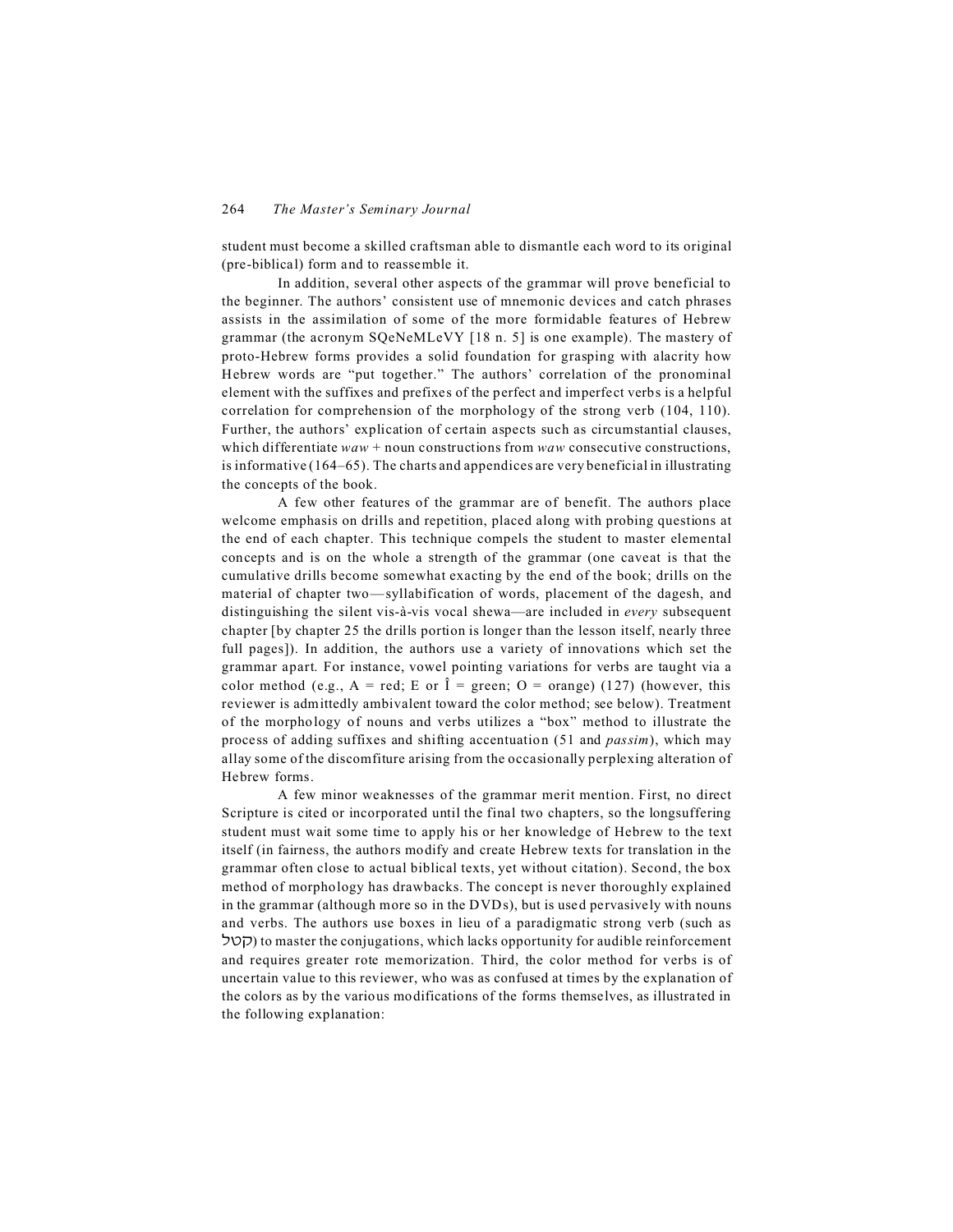If the details are forgotten, remember  $A/\overline{E}$  for all stems except the Pu"al, Hoph'al  $A/A...$  Pi " $\ddot{e}$ l has a little green (3ms) in the perfect; Niph 'al has a little red (2,  $3f$ p) in the imperfect-imperative; Hithpa "el is the most colorful A- $\bar{e}/\bar{E}$ -a; Hiph'îl has the Hireq-Yod A-î/Î-ē; the Pu"al and Hoph'al are Communists (all red)  $A/A$ (135).

Fourth, curiously the authors omit explanation of the triliteral root system of Hebrew verbs.

In addition to the grammar, a set of six DVDs with thirty-eight lectures, which feature Russell Fuller's presentation of the lessons of the textbook, are available. The DVDs will prove quite helpful to those seeking further reinforcement of the concepts, including perhaps students without opportunity for formal seminary training. While the format of the presentation is simple (Fuller is seated, teaching the lessons with a white board), the technique is effective, and Fuller takes opportunity to provide fresh insights and to enhance and reinforce the concepts. The DVDs are exceptionally profitable in drilling down the tools and pedagogy of the grammar. Fuller's closing statement expresses his desire that the knowledge gained will be used for God's glory, a worthy desire this reviewer echoes.

J. Daniel Hays, J. Scott Duvall, and C. Marvin Pate. *Dictionary of Biblical Prophecy and End Times*. Grand Rapids: Zondervan, 2007. 512 pp. \$35.99 (cloth). Reviewed by Dennis M. Swanson, Director of the Seminary Library.

The world of biblical and theological reference works has for some time needed a new, updated reference source on biblical prophecy. J. Barton Payne's excellent*Encyclopedia of Biblical Prophecy* (San Francisco: Harper and Row, 1973) is now severely dated and not formatted to deal with specific terms. Rather it treats prophecy by prophecy in the text. John Walvoord's *Every Prophecy in the Bible* (Colorado Springs, Colo.: Victor, 1999), was much along the same line, but was a decidedly disappointing production.

This current volume is arranged along the lines of a normal reference work, dealing with terminology (both biblical and theological), prophecy within individual books of the Bible, and concepts. The authors have presented this work as "conceived with the purpose of helping lay people in the church study and understand biblical prophecy" (7). The authors state that they have "no theological agenda to push or prophetic viewpoint to champion, other than a strong commitment to the Scriptures and a passion to interpret the biblical texts in accordance with the intention of the biblical writers" (ibid). The phrase "strong commitment to Scripture" as opposed to inerrancy strikes this reviewer as an interesting choice of words.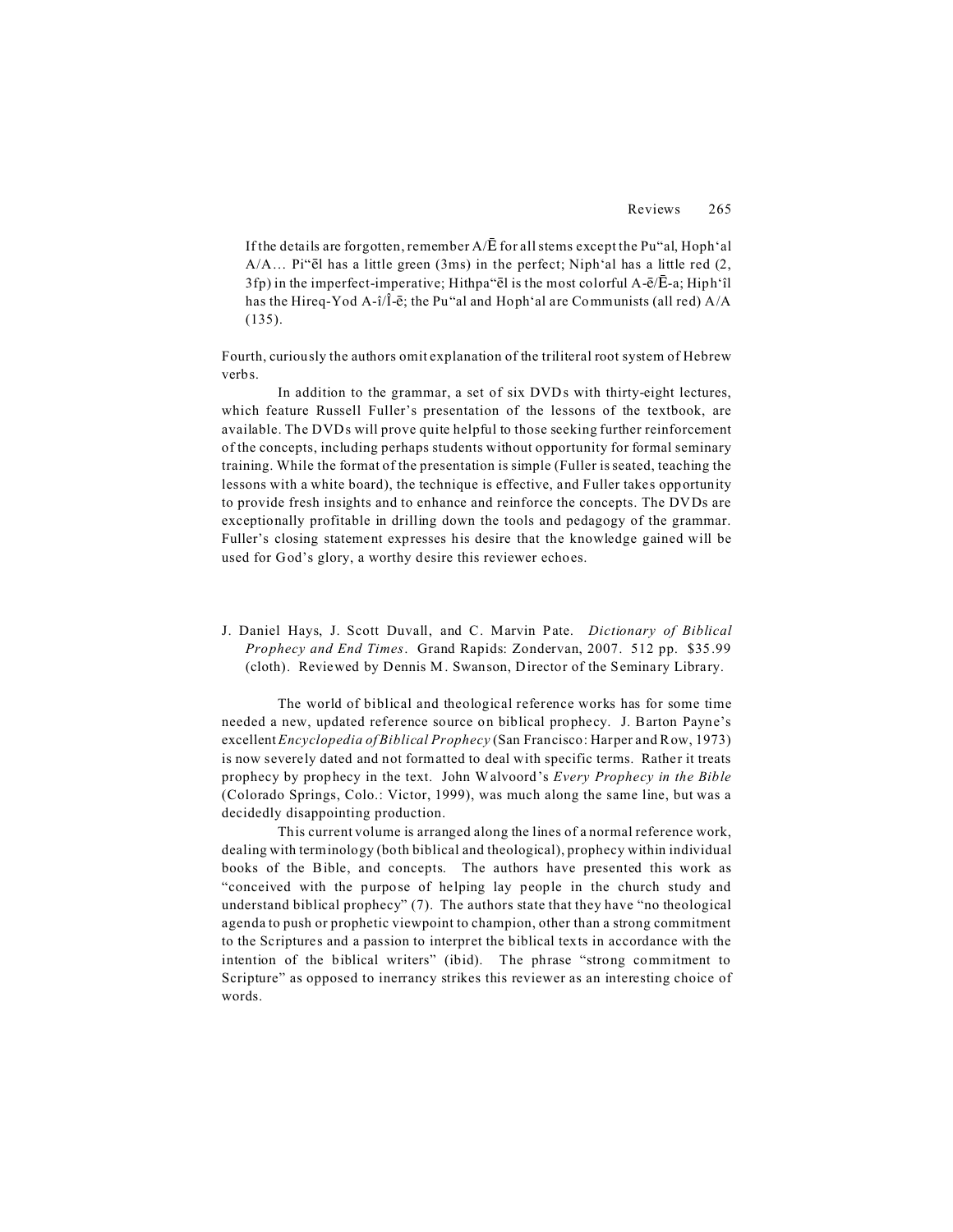As laudable as the authors' intentions were, the end product presented in this work is a disaster. The individual article headings are a mish-mash that obviously had no input from any editorial hand experienced in reference subject headings. For instance, instead of listing all of the views of the rapture under a standard and easily understood heading such as "Rapture, Views of" (with individual "see" listings for the names of each view placed alphabetically, for example, "Mid-Tribulational Rapture: See Rapture, Views of" pointing to the single main article) each view of the rapture is given a separate entry. The problem is that the entries for the Pretribulational Rapture (348-51) and Prewrath Rapture (351-52) follow each other with no break. This gives the appearance to the target audience that these are the only two rapture views. The Midtribulational Rapture (284-86) and Posttribulational Rapture (337-40) entries are lost. Even more oddly, an actual entry for "Rapture" (362-64) has much of the same material as in the scattered articles. The same problem plagues several subjects such as those related to the millennium and the Book of Revelation (where articles related to the interpretive options of Revelation are scattered throughout the volume). A lengthy article has charts for the "Seven Churches of Revelation" (416-24), but then the work has individual articles for each of the seven cities. The "see" references that are used at the end of the articles are not set off adequately in terms of type font or style to catch the eye. The authors decided not to use "see also" references, simply using "see," apparently not knowing the difference or being unaware of standard reference work formatting.

Though choices for entries are also a question for any reference work, some of the omissions are egregious. Entries exist for the Abrahamic, the Davidic, and the New Covenants, but no entries for or even references to the other biblical covenants (e.g., Noahic, Palestinian, Mosaic, and Priestly). By comparison, an entry does occur for the entirely insignificant and obscure individual named Noadiah in the OT (314). Some of the "see" entries are distracting. On page 416, an entry for "Servant of the Lord" appears with the line "See Servant Songs." That "see" line is followed immediately with the entry for "Servant Songs" making the "see" entry rather pointless. Actually, the first entry "Servant of the Lord" would have been the stronger and more logical heading for the entry. Though the volume has an entry for "Heaven" (200-201), it has none for "Hell" or even "Eternal Punishment," not even a "see" reference that would point the reader to the inadequate entry for "Lake of Fire" (246). A one-paragraph entry for "Second Advent" (409) is followed immediately by a lengthy entry for "Second Coming," clearly rendering the previous entry superfluous since no meaningful distinction exists between the two.

Another confusing choice is listing Matthew, Mark, Luke, and John as "Book of" instead of "Gospel of." This is most problematic with the Gospel of John. Under the heading of "Book of John" (231-32) one is left wondering exactly what is meant, the Gospel account or one of the three epistles. In fact, it is not until the second paragraph of the entry that the reader is informed that the Gospel account is being discussed. As one progresses through the article the question arises over whether the epistles will also be discussed at all; they are not. Some biblical books,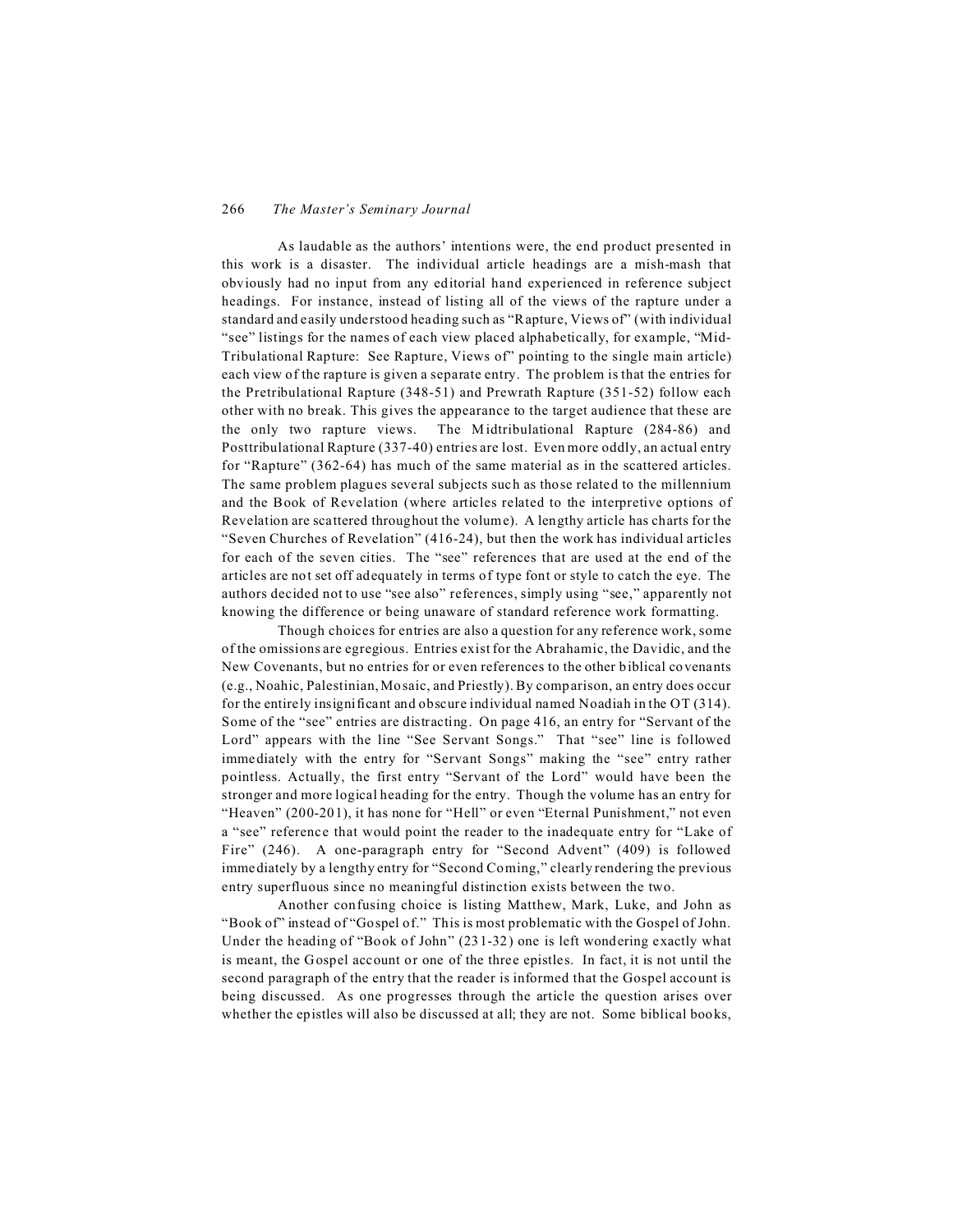despite their obvious importance in biblical prophecy (e.g., The Book of Romans, especially Chapters 9–11) are left untreated. The labeling of the entries with "Book(s) of" is inconsistent, sometimes used and sometimes not (e.g., 1 and 2) Thessalonians).

Bibliographic entries for the articles (or even a separate bibliography listing) are conspicuous in their absence. In the 122 endnotes (483-87), a decidedly poor practice in a "dictionary"; the authors give no indication as to which article a particular note pertains (and the formatting of the superscript numbers renders them difficult to find). The only index is a Scripture Index "with Apocrypha." However, the Apocryphal Books are not in their standard location (between the Old and New Testament) nor are they categorically labeled, but simply listed after Revelation. This work might have been salvaged with a simple index listing of all the articles, but this was not done. An index of people named would have been an easy and useful addition. Multiple typographical errors and several misplaced or misleading "header labels" (see the top of pages 342, 343, 344, 345, and 346 for examples) are further blemishes.

The volume gives every appearance of being rushed through production without careful editorial examination and with no regard for the use of standard subject headings or standard reference-work formatting. The good material that appears (and there are some well-written, albeit unremarkable, portions in this volume) is hopelessly lost in the confusing maze of this "dictionary." It cannot be recommended at any level, for it is over-priced, poorly executed, and incomplete.

Michael P. Knowles, ed. *The Folly of Preaching*. Grand Rapids: Eerdmans. 2007. 264 pp. \$18.00 (paper). Reviewed by Alex D. Montoya, Associate Professor of Pastoral Ministry.

This book has an emphasis on the methods and models of preaching, with Michael Knowles providing a number of well-known and some not-so-well-known preachers giving their emphasis on preaching. The book has four main divisions:

"New Creation": The Social Dimensions of Preaching "Not with Plausible Words of Wisdom": Homiletic Method "Grace Sufficient": The Theology of Preaching "Grace Sufficient": Sermons

Among the contributors are David G. Buttrick, Tony Campolo, Thomas G. Long, Martin Marty, John R. W. Stott, Elizabeth R. Achtemeier, and Haddon W. Robinson. The editor endeavored to garnish the best of these authors, and use it to emphasize the nature of preaching. He utilized the Corinthian exhortation on the foolishness of the message preached as the theme.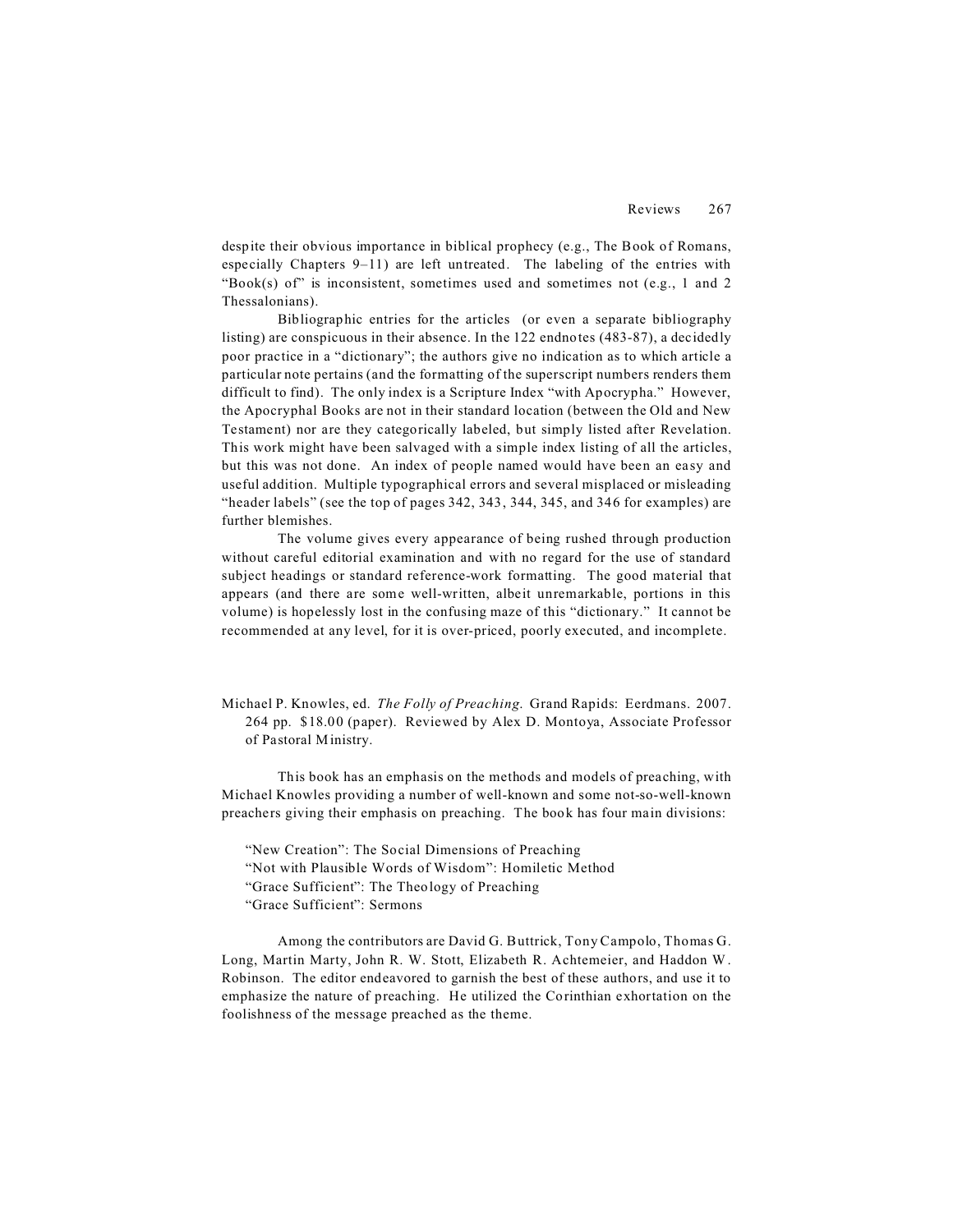## 268 *The Master's Seminary Journal*

As would be expected in a book of this nature, the sections vary in style, approach, and theological foundations. One derives profit in its reading, and the preacher is challenged with various themes. The section on "Sermons" provides examples on models of preaching. Although not intentionally expositional, the sermons do expand one's concept of preaching.

Paul E. Koptak. *Proverbs*. NIV Application Commentary. Grand Rapids: Zondervan, 2003. 712 pp. \$29.99 (cloth). Reviewed by William D. Barrick, Professor of Old Testament.

The NIV Application Commentary's primary aim is to provide biblical expositors with a tool that will help them bring the message of Scripture into a modern context (7). To expedite the series' aim, the authors divide each commentary into three sections: "Original Meaning" (traditional exegetical material), "Bridging Contexts" (explanation of the text's timeless truths that move readers closer to present-day application), and "Contemporary Significance" (modern application). The last two sections of each passage studied are the obvious focus of this volume and are extremely helpful as guides to application for the devotional reader as well as the teacher and preacher.

Up front, Koptak warns readers not to think of the Book of Proverbs "as the kind of success handbook we find in the self-help section" (19). Throughout the commentary he remains cautious in making application of Proverbs to modern readers. In doing so, he makes the reader aware of the similarities and differences between the world of Proverbs and today (20; cp. 76-81). For Koptak, the purpose of Proverbs is "to foster wisdom," (24) and it "sets out for its readers three pursuits under the banner of wisdom: knowledge, character, and piety" (63). By looking at both the rhetorical elements of Proverbs (25-27, 33-35) and its relationship to ancient Near Eastern wisdom literature (27-30), he prepares readers for both interpretation and application. At key junctures he focuses on the importance of literary context (e.g., 152-54, 284-87). Koptak addresses many comments directly to the preacher and teacher to offer suggestions on how to preach difficult passages within Proverbs (e.g., 216-17). Repeatedly, he points out catchwords, clusters, strings, themes, and structures that provide a literary context even for the collections of individual proverbs (337, 354-55, 381, 393-94).

Rather than adopting the viewpoint that Proverbs prepares civil servants for service in the Israelite royal court (cf. 30-31), Koptak adheres to a family orientation in the book. In his first words dealing with Prov 1:8-19, he writes, "The literary setting for the instruction in chapters 1–9 is the home schooling of a young man coming of age" (71). This approach presents lessons for young people and parents alike. Indeed, the commentator claims that the text "urges parents to take seriously the task of wisdom education in the home" (110). Parents will find this commentary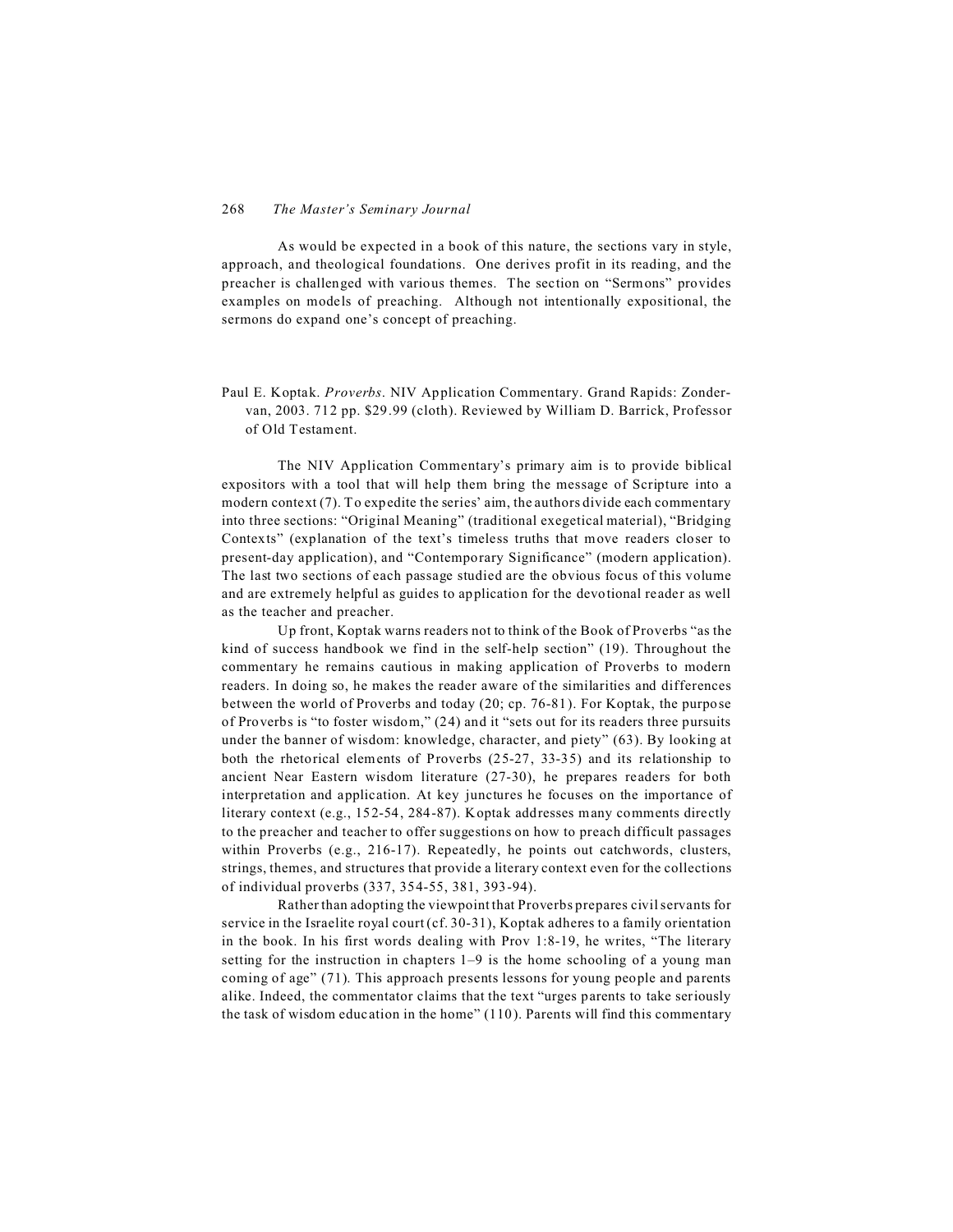supportive of their educational role with their children, as well as challenging them to avoid the mistake of applying the truths of Proverbs to the young alone (112).

An examination of some of the key interpretive issues within Proverbs presents a picture of Koptak's interpretive conclusions. On the personification of Wisdom in Proverbs 8, Koptak identifies a NT development of an analogy between Wisdom and Christ without taking the passage as prophetic  $(42, 243, 258-61)$ . Without getting bogged down in the various views of 11:30, the commentator works through the text to demonstrate that the meaning is that "the wise promote life, they do not take it away" (325). In regard to the rod in 13:24 and 23:13, he denies that the text supports corporal punishment (362, 547). Presenting four views of 22:6 (and a fifth in a footnote), he concludes that the proverb speaks primarily of "the initiation into adulthood and the teaching of its expectations and responsibilities" (518). He identifies the "son" in 30:4 as "any person who learns wisdom" (657).

A work of this size covering the entire book of Proverbs must be limited in depth and detail. Such constraints force an incomplete discussion of some key topics (such as the meaning of *peti*, "simple"; 59-60). Even though this volume was published prior to Waltke's two volumes on Proverbs in NICOT (Eerdmans, 2004, 2005), Koptak lists the work in his helpful "Select Bibliography on Proverbs" (51- 56).

In conclusion, this volume does not replace the need for exegetical works like Waltke's (NICOT). Koptak's contributions exegetically and expositionally are comparable to those of Duane A. Garrett's *Proverbs, Ecclesiastes, Song of Songs* (NAC; Broadman, 1993) and Tremper Longman's *Proverbs* (Baker Commentary on the Old Testament Wisdom and Psalms; Baker Academic, 2006). Expositors, however, will find that Koptak's commentary provides greater guidance in applying the text of the book of Proverbs— its greatest contribution.

Robert Letham. *The Holy Trinity: In Scripture, History, Theology, and Worship*. Phillipsburg, N.J.: P & R, 2004.  $xv + 551$  pp. \$24.99 (paper). Reviewed by Cliff McManis, TMS alumnus and Associate Professor of Theology, The Cornerstone Seminary.

Dr. Robert Letham, the former pastor of Emmanuel Orthodox Presbyterian Church in Wilmington, Delaware, teaches systematic theology at Wales Evangelical School of Theology. He writes from a Reformed perspective (ix).

Letham's work is a welcomed *tour de force* in trinitarian studies. He begins this substantive tome by begging for a "recovery of the Trinity at ground level" (7) among evangelicals (5), in all areas of life and worship (1), in most pulpits and pews (1), and especially in the Western church as a whole (3-7). He laments that Christians and the church abroad have relegated the Trinity to insignificance. Even theologians and scholars have failed here, for Letham alleges that the doctrine of the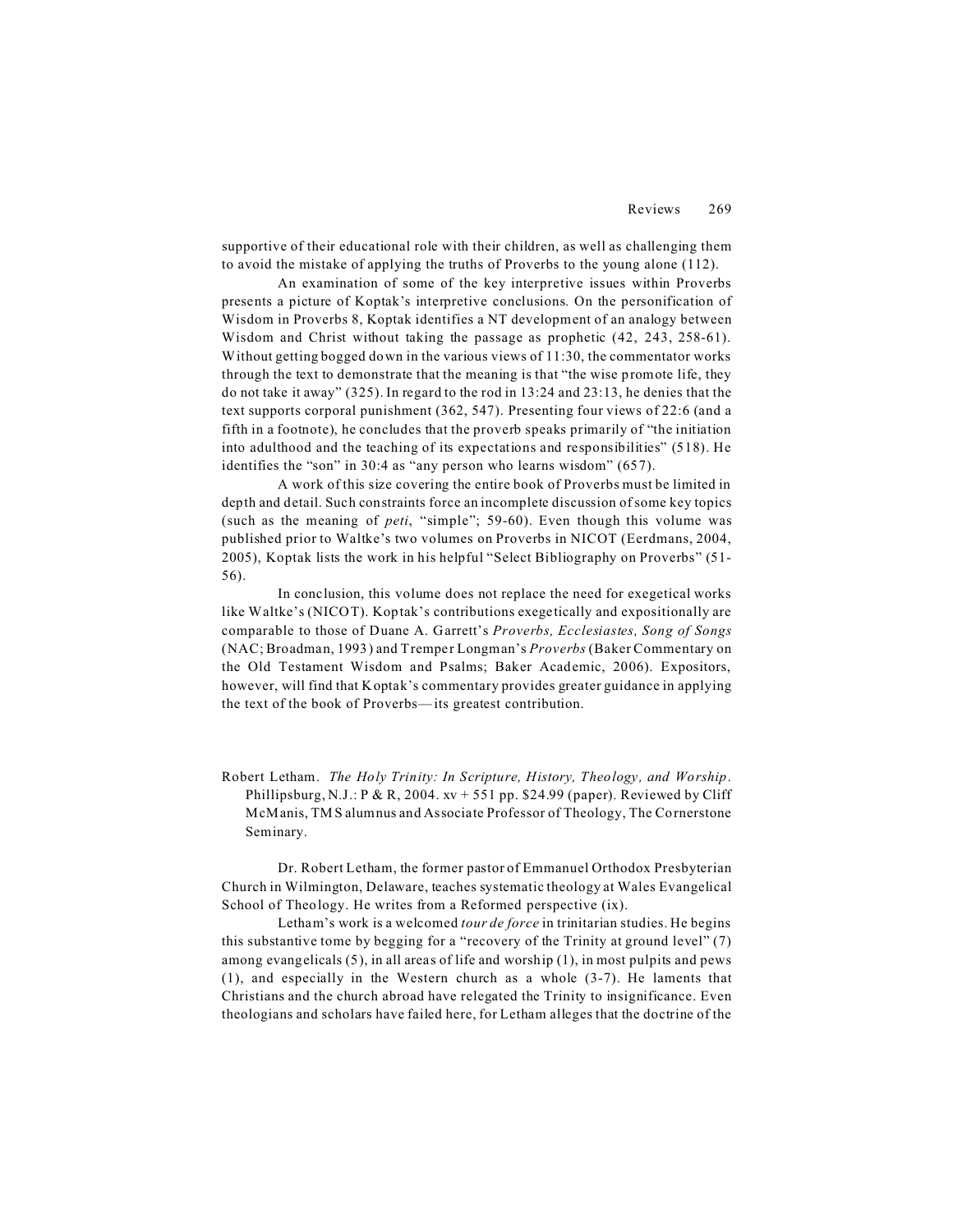Trinity has not been significantly advanced or developed since the work of Calvin. Consequently, a "serious *lacunae* in contemporary Christian awareness of the triunity of God" (11) has developed. Letham's goal is to fill the void.

He divides his work into four parts. The first section he calls "Biblical Foundations," in which he gives a cursory overview of selected OT texts, a survey of the deity of Jesus and a basic examination of triadic NT patterns of the Holy Spirit (17-85). The second section is "Historical Development," in which he traces trinitarian progress from Irenaeus [A.D. 130-200] to Calvin [A.D. 1509-1564] (87- 268). The next section he calls "Modern Discussion." Here he traces the influences of Barth, Rahner, Moltmann, Pannenberg, Torrance, and others (269-376). The last part covers "Critical Issues" In this he metes out practical implications of trinitarian theology on worship, prayer, song, missions, and others (376-478).

In his work, Letham gives priority to "Historical Development" by committing 179 pages to the discussion; he gives the least attention to "Biblical Foundations" with a mere 68 pages. This is in keeping with his observation in the Introduction that one cannot appreciate the Trinity without "a wide and thorough historical underpinning" following "carefully and patiently the development of the church's understanding" (11). In hindsight, Letham's study is based more on historical theology than on biblical theology. In fact, at times Letham downplays "Biblicism" (5), "biblical studies" (5), and biblical exegesis (384) in favor of historic creeds (383-84), church Fathers (378), and even philosophical theology (360-62, 379). Despite this periodic tendency, overall, Letham proves himself to be vigorously committed to biblical authority and inspiration.

One clear theme gives continuity to Letham's study. He repeatedly bemoans the fact that throughout church history, the "Eastern and Western churches have faced different tendencies toward imbalance on one side or the other" regarding views of the Trinity (2). Letham's mission is to establish a modern-day corrective, providing the perfect biblical balance. The East, from the earliest times, has been prone to subordinationism (and tritheism), due to over-emphasizing distinctions among the divine persons, thus relegating the Son and the Holy Spirit to sub-deity roles that are somehow derivative ontologically or by altogether positing three distinct gods (3, 211, 251, 354, 377, 463). Letham says Pannenberg, Moltmann, Gunton, and Bray are guilty here (321, 463). On the other hand, the Western church has routinely leaned toward modalism, blurring eternal distinctions among the three persons of the Trinity due to an imbalanced focus on the divine essence. Augustine is the culprit here (3). Because of his Neo-Platonist inklings (430) and his ahistorical/allegorical hermeneutics, Augustine had a faulty starting point for explicating his doctrine of God. Letham avers, "Augustine held to the Trinity only with some difficulty" (446); even worse, he writes, "[T]he Augustinian model has bred atheism and agnosticism" (212; cf. 408). Other Western theologians who inherited the sin of Augustine's modalism in one degree or another include Aquinas (235), Barth and Rahner (7), Warfield, Charles Hodge, Berkhof, and Packer (4).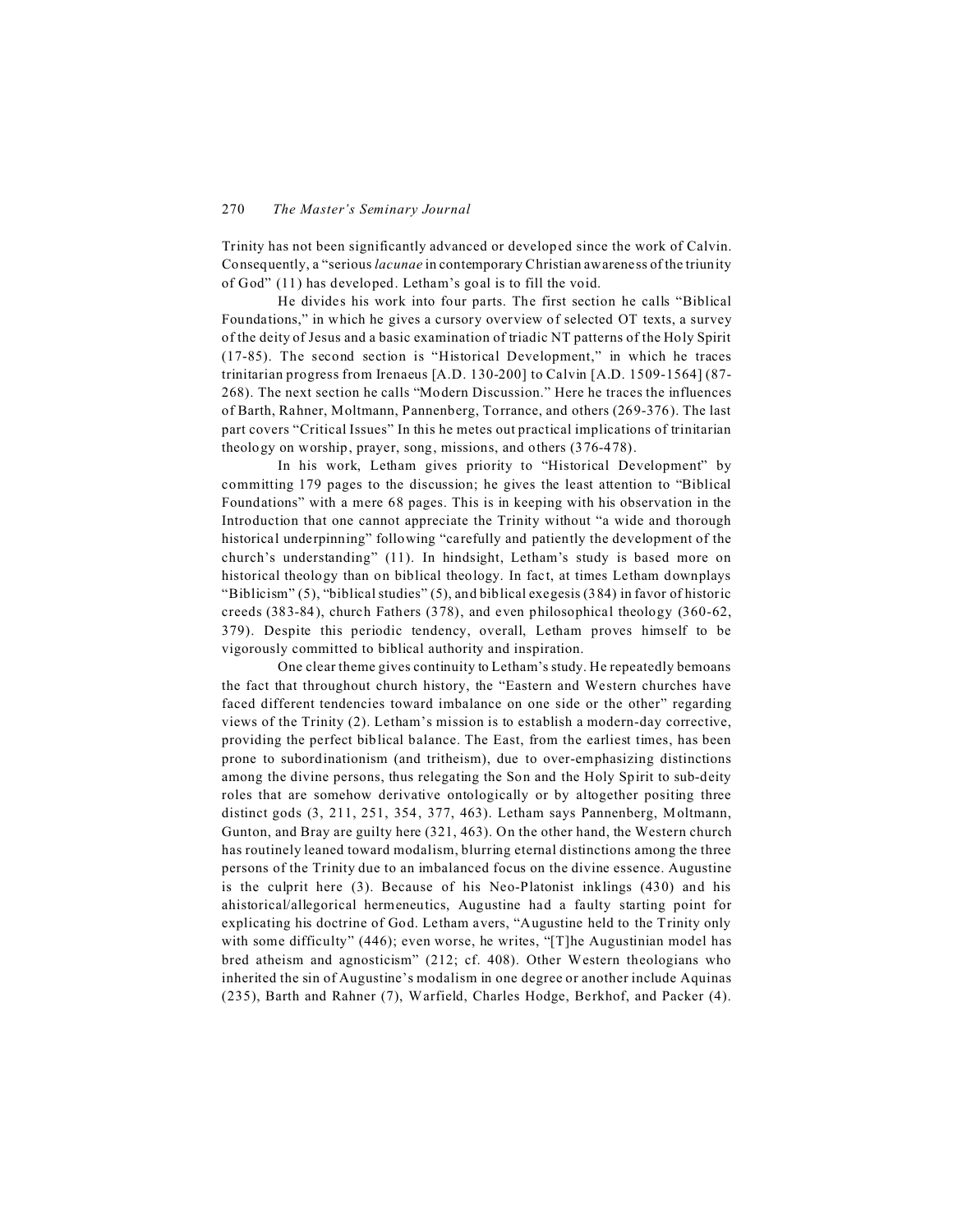Only Calvin (252-268) and Owen (409, 117, 419) come away somewhat unscathed from the historically exacting pen of Letham and his tacit examples of heresy.

Letham's solution to striking the delicate balance between starting with the distinction of persons versus starting with the divine essence when systematizing a biblical doctrine of God is to pursue "equal ultimacy" (463). Simply put, this entails a restraint from conceiving of the divine being separately from person. Or positively stated, recognize, "The one Being of God is identical with the communion of the three divine Persons and the Communion of the three divine Persons is identical with the one Being of God" (462). According to Letham, only T. F. Torrance [1913- 2007] has been able to pull this off (356, 373). Following suit with Torrance, Letham suggests his own remedy toward the perfect, biblical, trinitarian balance by delineating his six "Vital Parameters" which constitute his working definition of the Trinity (381-83). His six parameters are as follows: (1) we need to recognize the equal ultimacy of the being of God and the three persons; (2) the three persons are *homoousios*; each person is the whole God; (3) the three persons mutually indwell one another in a dynamic communion; we need to invoke the historic doctrine of *perichoresis*; (4) the three persons are irreducibly different from one another; the Son is eternally distinct from the Father and the Spirit; (5) there is a fixed, eternal order among the persons regarding their relations; the Son is sent from the Father only; the Holy Spirit proceeds from the Father through the Son; this is the historic doctrine of *taxis*; (6) finally, "A doctrine of the Trinity that is to be faithful to the Bible from which it emerges must give equivalent expression to each of the above parameters."

True to his promise, at least for this reviewer, Letham delivered—he craftily and painstakingly advanced the doctrine of the Trinity in a refreshing, edifying, and biblical manner. Of his many contributions, one stands out. He forges a meticulous and unrivaled historical analysis of the development of trinitarian thought in the church, especially in the seminal centuries. Letham reminds readers that Irenaeus bolste red a healthy triadic view of God and excoriated ontological dualism (96); Tertullian bequeathed to the church helpful terms like *trinitas* and *persona* (98); he reminds the reader that *hypostasis* and *ousia* were once synonymous (119); Athanasius gave *hypostases* new, more precise nuances (144) and introduced the concept of "mutual indwelling" (139); the Cappadocians enhanced and clarified the doctrine of the Holy Spirit (164); people frequently confuse the "creed of Nicaea" of A.D. 325 with the "Nicene Creed" of A.D. 381 (87, 115, 168). Other examples abound.

As for weaknesses, not many were glaring ones. At times, he overstates the case: "For the vast majority of Christians, including most ministers and theological students, the Trinity is still a mathematical conundrum" (1; cf. 5, 212, 272, 356, 408). Letham does not know "most" ministers first hand. Also, for a treatment that intends to be comprehensive and up to date, it is surprising that Letham is not conversant with other solid works recently wrought that advance trinitarian studies from a biblical and exegetical stance, like Carl Henry, Millard Erickson, Bruce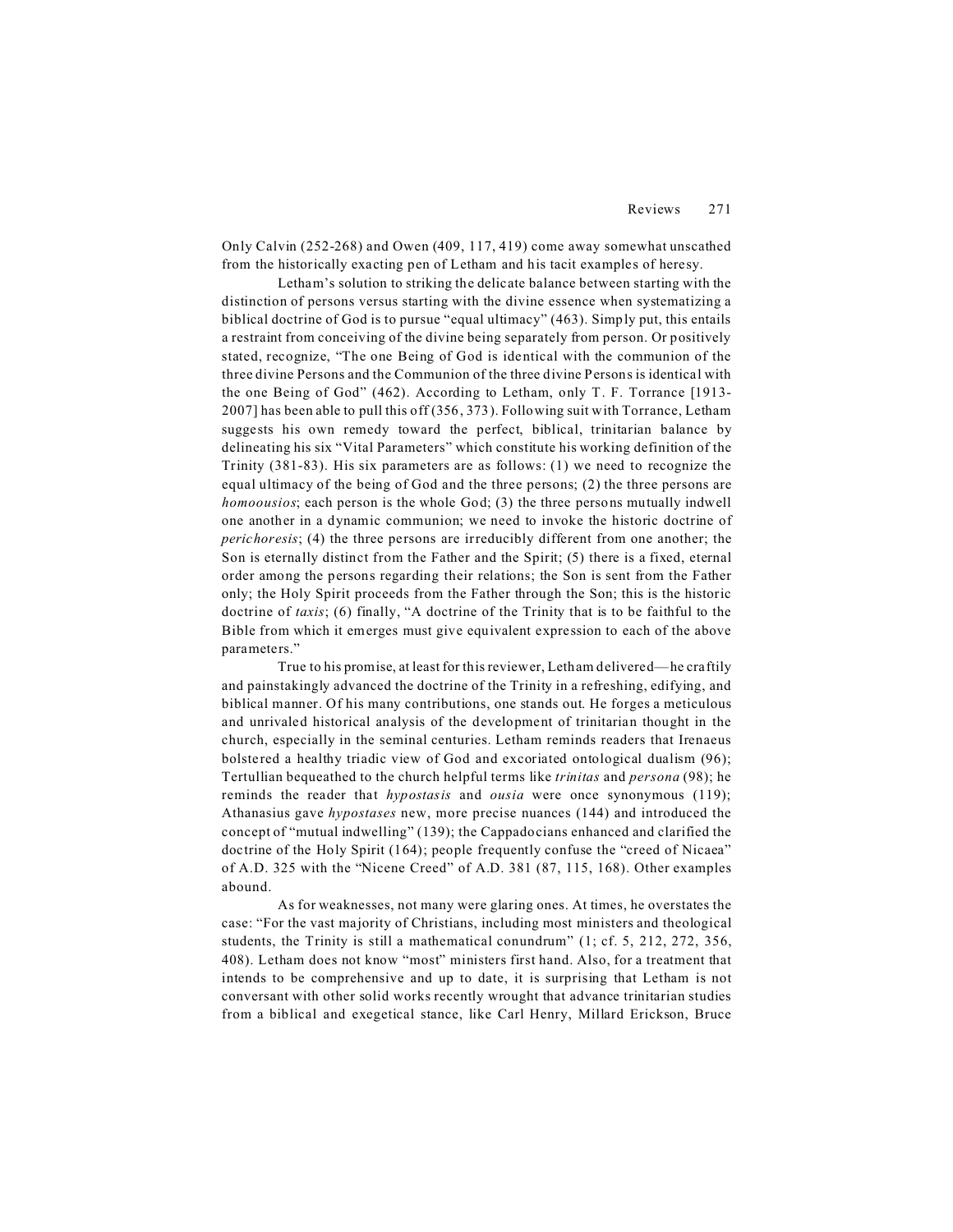Demarest and Gordon Lewis, James White, John Feinberg, and Wayne Grudem. Despite the oversight, Letham's work is monumental and will serve the church well for years to come.

Tremper Longman III. *Proverbs*. Baker Commentary on the Old Testament Wisdom and Psalms. Grand Rapids: Baker, 2006. 608 pp. \$39.99 (cloth). Reviewed by William D. Barrick, Professor of Old Testament.

The commentary series of which this volume is a part targets primarily the needs of "scholars, ministers, seminary students, and Bible study leaders" (12). It is confined to Psalms (3 vols. by John Goldingay), Proverbs (by Longman), Song of Songs (by Richard S. Hess), Job, and Ecclesiastes. Tremper Longman III, the Robert H. Gundry professor of biblical studies at Westmont College (Santa Barbara, California), is the editor of this series as well as the author of this particular volume. He has authored or co-authored more than twenty books, including commentaries on Ecclesiastes (NICOT; Eerdmans, 1997), Daniel (NIVAC; Zondervan, 1999), the Song of Songs (NICOT; Eerdmans, 2001), Ecclesiastes and Song of Songs (Cornerstone Biblical Commentary; Tyndale, 2006), and Jeremiah and Lamentations (NIBC; Hendrickson, 2008). Longman also wrote *How to Read Proverbs* (InterVarsity, 2002).

A general introduction (21-87) precedes this volume's commentary section, providing detailed examination of Proverbs' title, canonicity, authorship, and date (21-26), social setting (26-28), text (28-29), genre and literary style (29-36), structure (36-42), ancient Near Eastern background and relationships (42-56), theology (56-61), relationship to Ecclesiastes and Job (61-63), relationship to the NT (64-69), extrabiblical developments of the metaphor of Woman Wisdom (69-72), and selected theological topics (72-87). Longman's introduction rivals Bruce K. Waltke's longer introduction (2 vols., NICOT; Eerdmans, 2004) in its detail and exceeds introductions in both Duane A. Garrett's (NAC; Broadman, 1993) and Paul E. Koptak's (NIVAC; Zondervan, 2003) introductions. One significant aspect of Longman's approach to Proverbs is in his rejection of any systematic structure to Proverbs 10–31 (15-16, 40-41). In other words, he believes that the collections in the final two-thirds of the book are arranged randomly (with an occasional rare grouping) without a context to help the reader understand the individual proverb. In regard to the relationship between ancient Near Eastern wisdom literature and the Book of Proverbs, Longman states that they merely share "an international tradition of wisdom" (54) that possesses some similarities.

Longman's commentary consists of three sections: translation (his own with technicalities relegated to footnotes), section-by-section interpretation with repetition of translation to mark off each discussion (supported by both bibliographical and technical footnotes), and theological implications (including some discussion of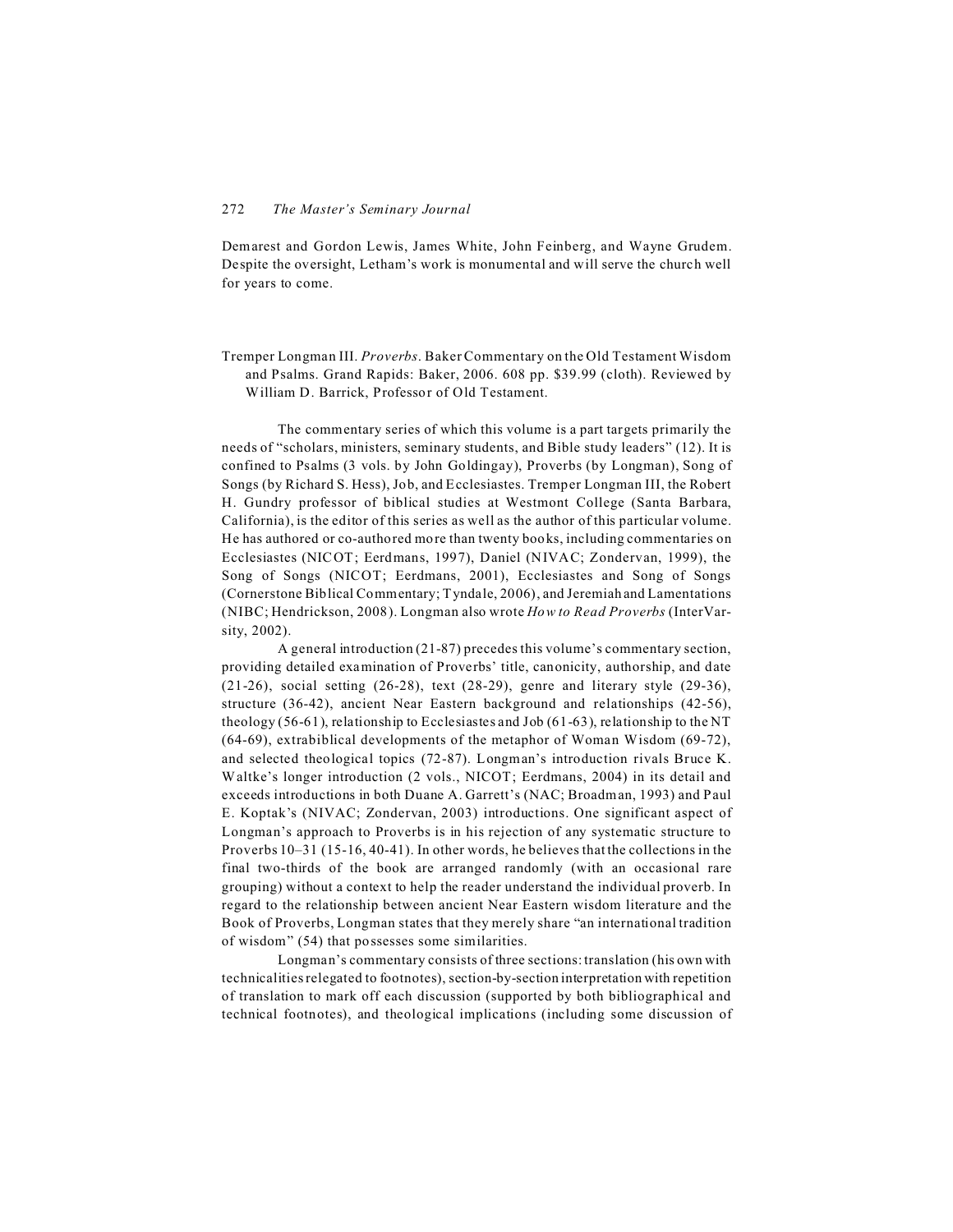application and relationship to the NT) following each section's commentary. For example, the commentary for Proverbs 1 begins with the translation of all 33 verses (91-93). Its interpretation commences with 1:1-7 as a section including an introduction (93-94), verse-by-verse comments (94-103), followed by identification of theological implications  $(103-4)$ . Then the next section  $(1:8-19)$  is covered in the same fashion  $(104-10)$ , followed by 1:20-33  $(110-14)$ . Some chapters, though possessing multiple sections, have only one discussion of theological implications (e.g., chapters 2 and 5; 126-27, 163-65). Due to Longman's view of the random nature of Proverbs 10–31, he provides no treatment of theological implications for those chapters.

In his commentary, Longman views Woman Wisdom as representing "not only Yahweh's wisdom but Yahweh himself" (59). However, he does not mean that Proverbs 8 prophesies concerning the Messiah (70, 212). Rather, the NT identifies Jesus as Wisdom herself (68). According to Longman, "Seeing this connection between Jesus and Woman Wisdom has important implications for how Christians read the book of Proverbs" (ibid.). Thus, wisdom in Proverbs is ultimately a choice between God and false gods, not just a way of living or thinking wisely. Being one of the most controversial issues of interpretation in Proverbs (203), this issue of Wisdom's relationship to Yahweh (and/or Jesus) provokes one of Longman's longest treatments of theological implications (208-13).

Proverbs 11:30 is a *crux interpretum*, with commentators taking a number of different views. Longman identifies three major interpretive approaches, including the popular "winning souls" and leans toward the view that "the actions and advice of the wise preserve and enhance the lives of others" (266). Unlike Koptak (see review of Koptak's work in this issue of *TMSJ*), Longman interprets 13:24 as a reference to corporal punishment (292). The topic is significant enough in his opinion to require an entry in his "Topical Studies" appendix ("Physical Discipline," 564-65). Proverbs 22:6 presents another crux. The commentator first warns that the reader must recognize "some built-in ambiguities" (404) in order to prevent being too dogmatic when applying the text's principle. Secondly, he reminds the reader that these proverbs are not laws or promises. As he puts it, "The proverb is simply an encouragement to do the right thing when it comes to raising one's children" (405). In regard to the "son" in 30:4, Longman indicates that the preceding four rhetorical questions in the context make it clear that "the questioner is asking about human beings" (523).

In his "Topical Studies" appendix (549-78), Longman offers alphabetically arranged entries on twenty-seven select topics touched upon by individual proverbs in the randomly organized final two-thirds of Proverbs. Examples of these topics include "Alcohol" (550), "Appropriate Expression of Emotions" (551), "Business Ethics" (553), "Illness and Health" (558-59), "Messengers" (563), "Rumors/Gossip/ Slander/Insult" (568-69), "Table Manners" (572-73), and "Women/Wife" (576-78). The volume closes with a fairly extensive "Bibliography" (579-93), "Subject Index"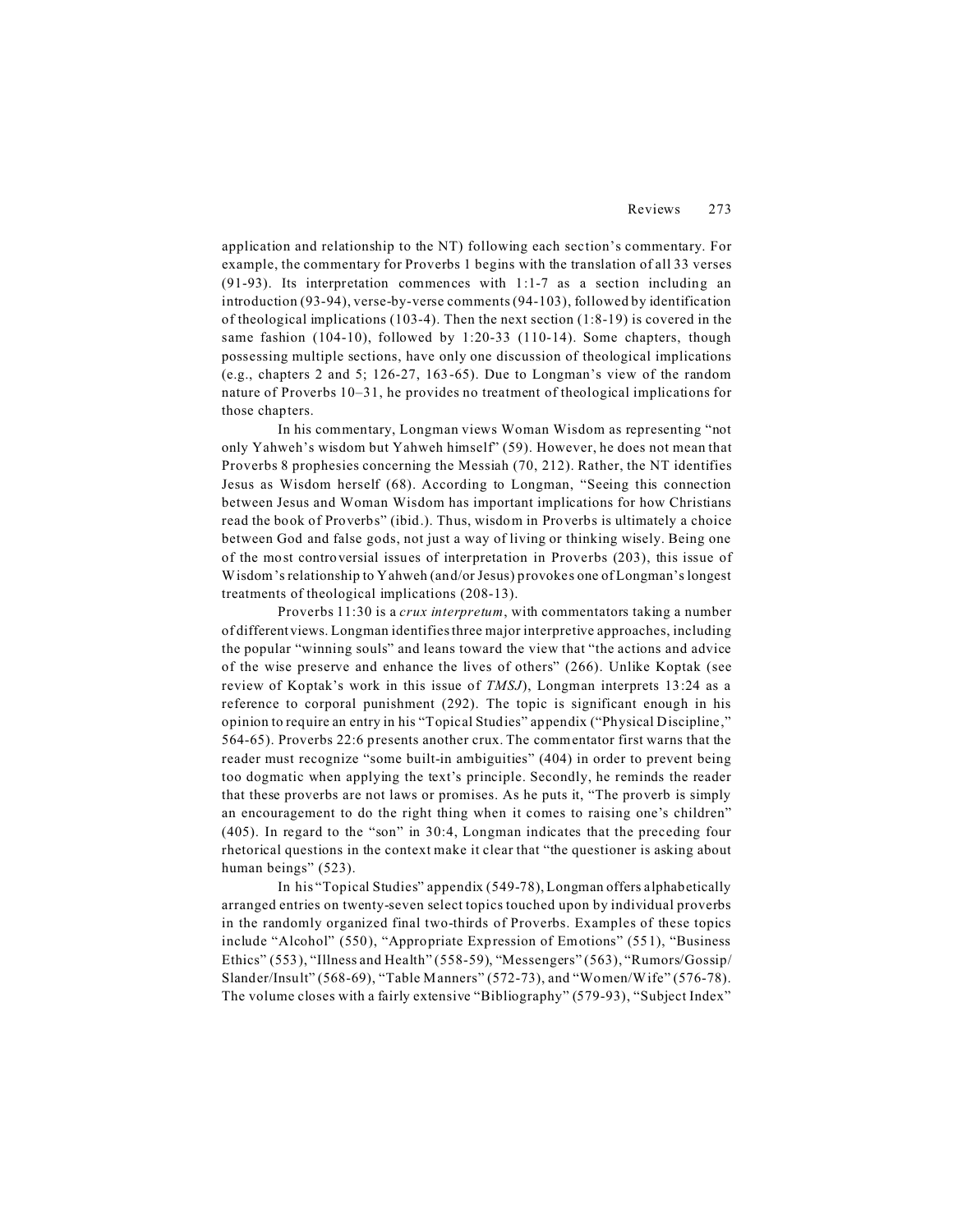(594-96), "Author Index" (597-99), and "Index of Scripture and Other Ancient Writings" (600-608).

As with other volumes in this series, Longman's *Proverbs* presents ministers and seminarians, as well as informed laymen, with a welcome addition to the growing number of recently published commentaries on Proverbs. Wise expositors will utilize a variety of these commentaries as guides in the study of this important section of God's written revelation.

Victor H. Matthews and James C. Moyer. *The Old Testament: Text and Context*. 2d ed. Peabody, Mass.: Hendrickson, 2005. xv + 357 pp. \$34.95 (cloth). Reviewed by William D. Barrick, Professor of Old Testament.

Both Matthews and Moyer are professors of religious studies at Missouri State University. Matthews has authored at least six books including *Manners and Customs in the Bible* (3d ed., Hendrickson, 2006) and *Studying the Ancient Israelites: A Guide to Sources and Methods* (Baker, 2007). In addition, he has coauthored at least eight books, including *Old Testament Parallels: Laws and Stories from the Ancient Near East* (3d ed., Paulist, 2007), as well as *The Social World of Ancient Israel* (Hendrickson, 2005) with Don Benjamin, and *The IVP Bible Background Commentary: Old Testament* (InterVarsity, 2000) with John H. Walton and Mark W. Chavalas. Moyer has written numerous book reviews and articles for *Biblical Archaeologist*. With Matthews, he co-authored "Archaeological Coverage in Recent One-Volume Bible Dictionaries," *BA* 55 (1992):141-51—one of several articles dealing with one-volume Bible dictionaries, atlases, handbooks, and commentaries.

Hendrickson published the first edition of *The Old Testament: Text and Context* in 1997. Revisions in this second edition add nearly 36 pages to the volume, including updated archaeological data, new sidebars illustrating the text's discussions and providing new translations of ANE texts, restructured chapters, recomposed study questions concluding each section, "Additional Resources" (312-16) providing students with tools to pursue further studies, and an expanded "Glossary of Terms and Concepts" (317-31). Indexes for "Names and Subjects" (333-42) and "Ancient Sources" (343-57) conclude the volume.

The textbook's 105 sidebars are its key feature. Examples of their subject matter and representative pages are as follows: biblical information (9, 73, 152), archaeological information (12, 25, 94), historical information (15, 287), literary and interpretative information (30, 53, 132-33), various translations of ANE texts (83, 140, 179), and Scripture quotes (63, 67, 106).

The authors provide 243 study questions presented in 39 sets (some with as few as 2 questions). Many of the questions have no relation to the textbook's coverage. Students must seek the information in the suggested resources contained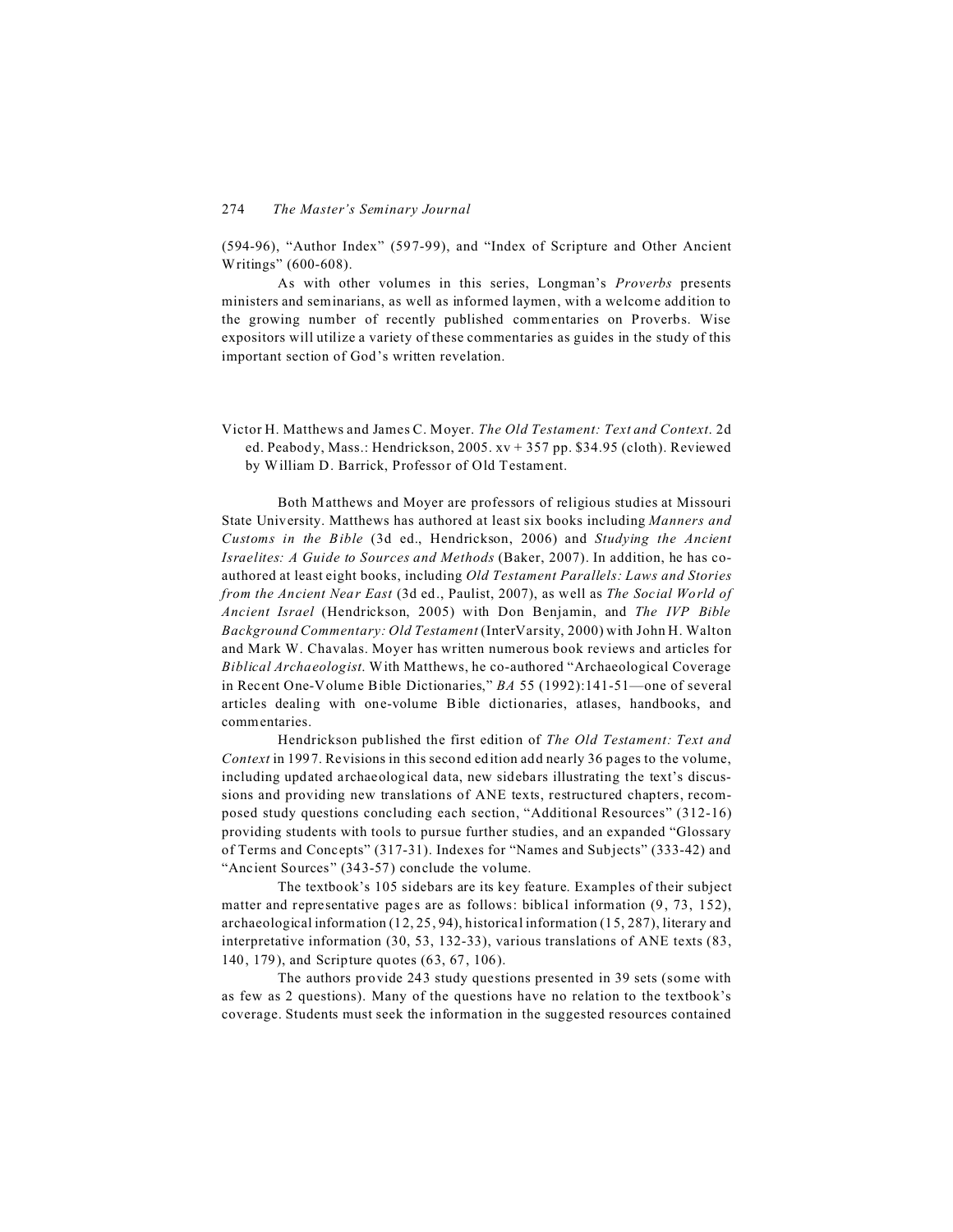in pages 312-16. Throughout the text the authors place unfamiliar technical terms in bold type, indicating that the glossary provides a definition. Outside the shaded sidebars, Matthews and Moyer have also inserted 11 maps, 2 charts, 6 drawings, and 21 photos where pertinent to the discussion. However, it could not be considered richly illustrated—pages of text remain uninterrupted by such insertions (e.g., 183- 214 and 234-78). Although the volume is an introductory textbook to the canonical OT, it includes overviews of deuterocanonical books (294-307).

One of the strengths of this volume is its utilization of archaeological data and ANE literature to illuminate the historical and social setting of OT events and characters. Matthews and Moyer present superb parallels between the biblical text and ANE records (e.g., 169, 192, 256). Other positive aspects of the volume include their treatment of *khesed* (158), their understanding of biblical acrostics (210) and chiasms (212), and their recognition of the defensibility of a patriarchal date for the composition of the Book of Job (244). They also offer very sound reasons for the absence of "God" in the Book of Esther (275).

Beyond these positive observations, however, the volume possesses many negatives. To start with, the volume exemplifies a minimalist and documentarian approach championed by liberal theologians applying a hermeneutics of doubt and suspicion regarding the biblical record. Apparently Darwinian evolution is one of the authors' presuppositional standards ("questions that have troubled humanity since the cave," 237). Social and religious evolutionary philosophy informs their treatment of the development of the Jewish religion (219-21). The volume also promotes multiple authorship for Isaiah (212). The authors attribute apparent differences between parallel biblical texts to either the biblical writer's ignorance or an editor's agenda (175). Denying the messianic interpretation of Isaiah 53, the authors adhere to multiple interpretations of the text (216). In addition, they belittle and misrepresent the NT view of Satan (245). In fact, they argue that the writers of Scripture utilized non-historical events to communicate truth (276)—an example being the Noahic Flood (52, 276). Furthermore, they take an agnostic stance with regard to the historicity of the exodus (81) and explain away divine revelation whenever possible (89, 119, 243, 288).

In a methodological matter, Matthews and Moyer frequently cite detailed statistics, but provide no sources to support them (e.g., 83, 86, 217). As far as coverage is concerned, they omit any reference to the finds at Ebla (Tel M ardikh). For the sake of accuracy, the glossary needs corrections as follows: Qumran is not the only site for Dead Sea scroll discoveries—there are eight additional sites ("Dead Sea Scrolls," 320); "Haplography" (323) is the accidental deletion of a word or phrase where two of the same were originally present; and, the entry for "Theodicy" (330) is much too general.

While this volume contains some valuable information, the authors' approach and views create an atmosphere of antisupernaturalism and minimalism antithetical to divine revelation. Evangelical teachers would do well to avoid its use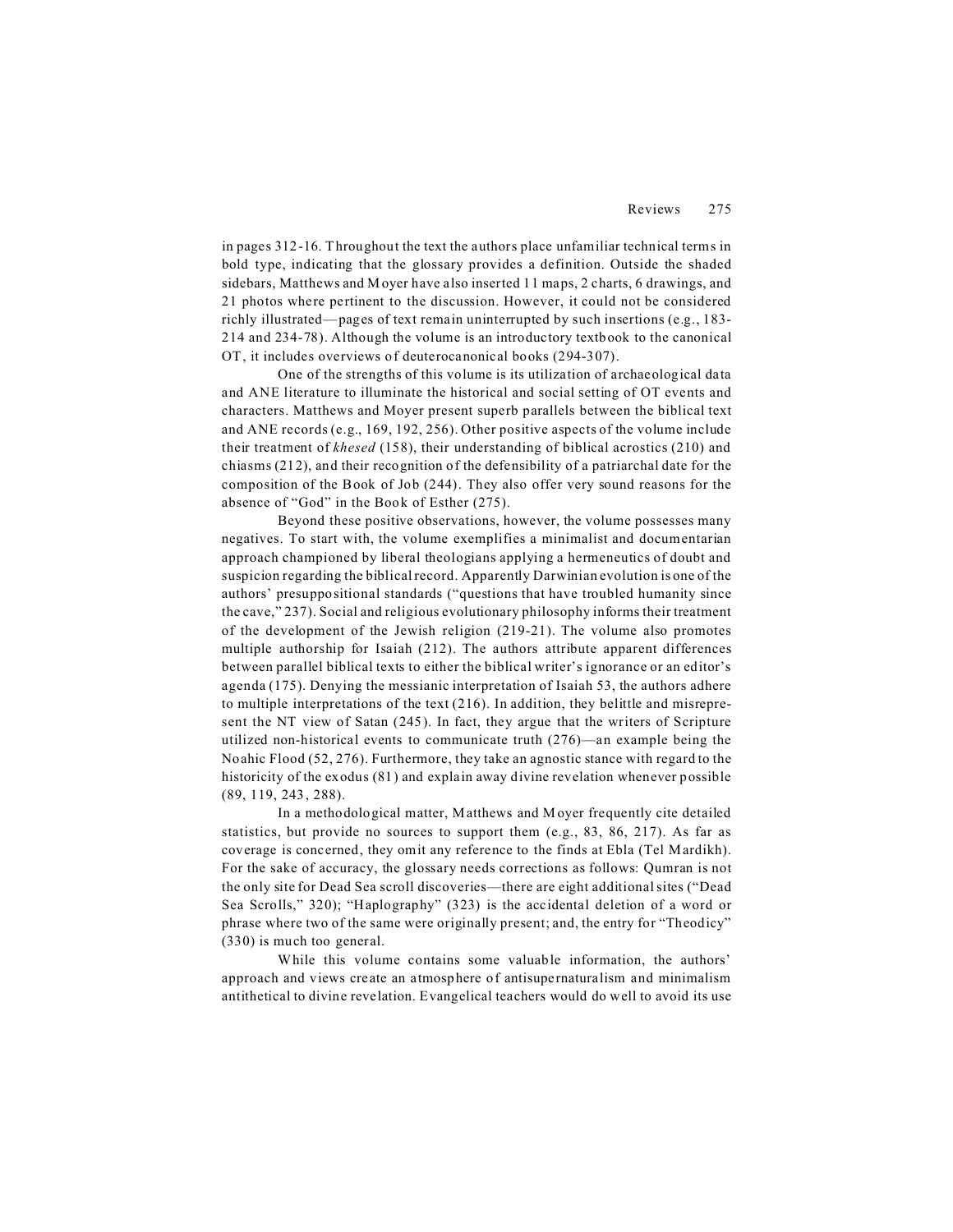as a textbook. All of the good material occurs readily elsewhere within either a neutral or a soundly evangelical context.

Donald K. McKim, ed. *Dictionary of Major Biblical Interpreters*. Downers Grove, Ill,: InterVarsity, 2007. xxvii + 1107 pp. \$45.00. Reviewed by Dennis M. Swanson, Director of the Seminary Library.

In 1998 InterVarsity Press released the *Historical Handbook of Major Biblical Interpreters* also edited by Donald. K. McK im, a rather disappointing production. The publicity releases for this new volume announce it as a "revised and vastly expanded edition" of that work. The statement, however, on the verso said, "Some material previously appeared" in the *Historical Handbook* and is a much more accurate reflection of the reality of this much improved and valuable work. Though the publisher treats this as a true "second edition" (which is technically true), carrying the former works preface as well as a new preface; the fact that it has a new title demonstrates the publisher's desire for this to be seen as an entirely new work.

McKim, formerly the academic dean and professor of theology at Memphis Theological Seminary and currently the reference editor for Westminster John Knox Publishing, has clearly grown in his craft. Some of his early editorial efforts were often heavy handed and reflected his own theological biases rather than furnishing the impartial and thorough work one expects in standard reference works. He clearly assembled a fine staff of assistants as well as a first-rate group of contributors. McKim himself contributed one full article (William Perkins, 815-19). The scope of the essays has a largely Western orientation, reflecting interpreters from Europe and North America as McKim admits. He states in his new preface that in this work, "there is a lack of sufficient entries on women biblical interpreters and on those from outside the predominant areas of Western Europe and the United States" (xii). This is an odd complaint from the editor, who seems to be criticizing his own editorial decisions (he stated one paragraph earlier, "the list of those to be included in such a volume has been my decision, in consultation with others"). Interestingly, the two women for whom there are entries (Fiorenza Elisabeth Schussler, 895-99; and Phyllis Trible, 989-92) also represent two of the five articles for living individuals, and two of the three for those who would be considered currently active scholars.

The first part of this volume consists of six introductory essays presenting a survey of "Biblical Interpretation Through the Centuries." The periods are covered by different contributors and include The Early Church (1-14); The Middle Ages (14-121); The Sixteenth and Seventeenth Centuries (22-44); The Eighteenth and Nineteenth Centuries (45-66); Europe in the Twentieth Century (67-87); and North American in the Twentieth Century (88-102). Like the individual article, each section contains a useful introductory bibliography. The essays are well done, clearly written and logically presented; particularly in the more complex later essays.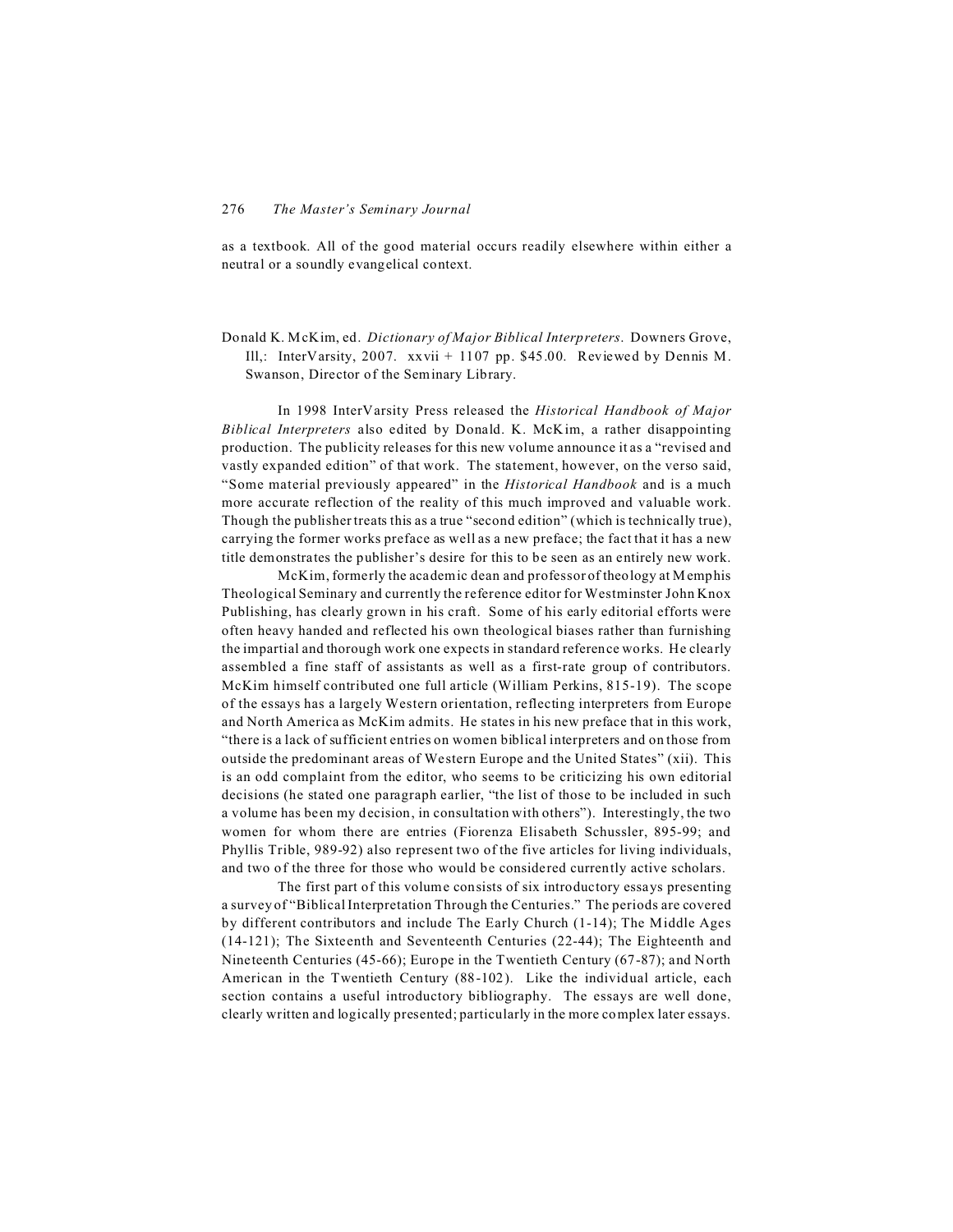Also included are useful indexes of Persons, Subjects, and an alphabetical listing of the individual articles.

The selection of individuals for articles in a work like this is almost certain to solicit discussion on inclusions and exclusions. However, by and large this reviewer has few disagreements with the selection. One could argue that the omission of Samuel Prideaux Tregelles (1813-75) is a decided mistake. Most certainly the omission of I. Howard Marshall (b. 1934) is significant, considering the fact that another living scholar of the same era (Walter Brueggeman, b. 1932), along with the aforementioned Schussler and Trible, were included. Marshall's influence among evangelicals in biblical interpretation is considerable. Of those included, the oddest entry is perhaps for John Locke (668-70), who though possessing a biblically derived foundation for his theories of politics and economics, his works on biblical studies were not unique and really made no lasting contribution in the field.

The selection for the articles was, however, largely even-handed and represents early Catholic, Reformed, evangelical, and even dispensational contributors. Those of varying denominational affiliations are also represented. All the articles are generally two pages or more and contain significant bibliographies. The articles are exceptionally thorough and do not shy away from pointing out negative aspects of writers' lives, such as the Nazi affiliations of Gerhard Kittel (614-18), or theology controversy, such as the significant errors of William Barclay (144-46). In a couple of entries, two individuals are listed together because their work is more often considered in a united rather than an individual manner (Carl Friedrich Keil and Franz Delitzsch, 606-8; and B. F. Westcott and F. J. A. Hort, 1038-43).

This work represents a major and welcome addition to the world of reference works in biblical and theological studies. It will be an excellent jumping off point for students beginning their research and will be exceptionally useful for pastors who would like a little background on various commentators and scholars whom they encounter in their studies but know little about.

New American Standard Bible Audio. Narrated by Stephen Johnson. Peabody, Mass: Hendrickson Publishers. 58 CDs. \$99.95.Reviewed by Gregory H. Harris, Professor of Bible Exposition.

Hendrickson Publishing has released the updated New American Standard Bible on audio CD. For those who desire to listen to the Bible being read while traveling or working out, this is a helpful product. The quality and clarity of the CDs are pretty much on a par with those of other CDs. The CDs are arranged in the same order as a written Bible, making it easy to find the book and chapter one seeks. It will take anyone hundreds of hours to listen to the entire Bible being read. To have the technology available to do so is a blessing for those who live today.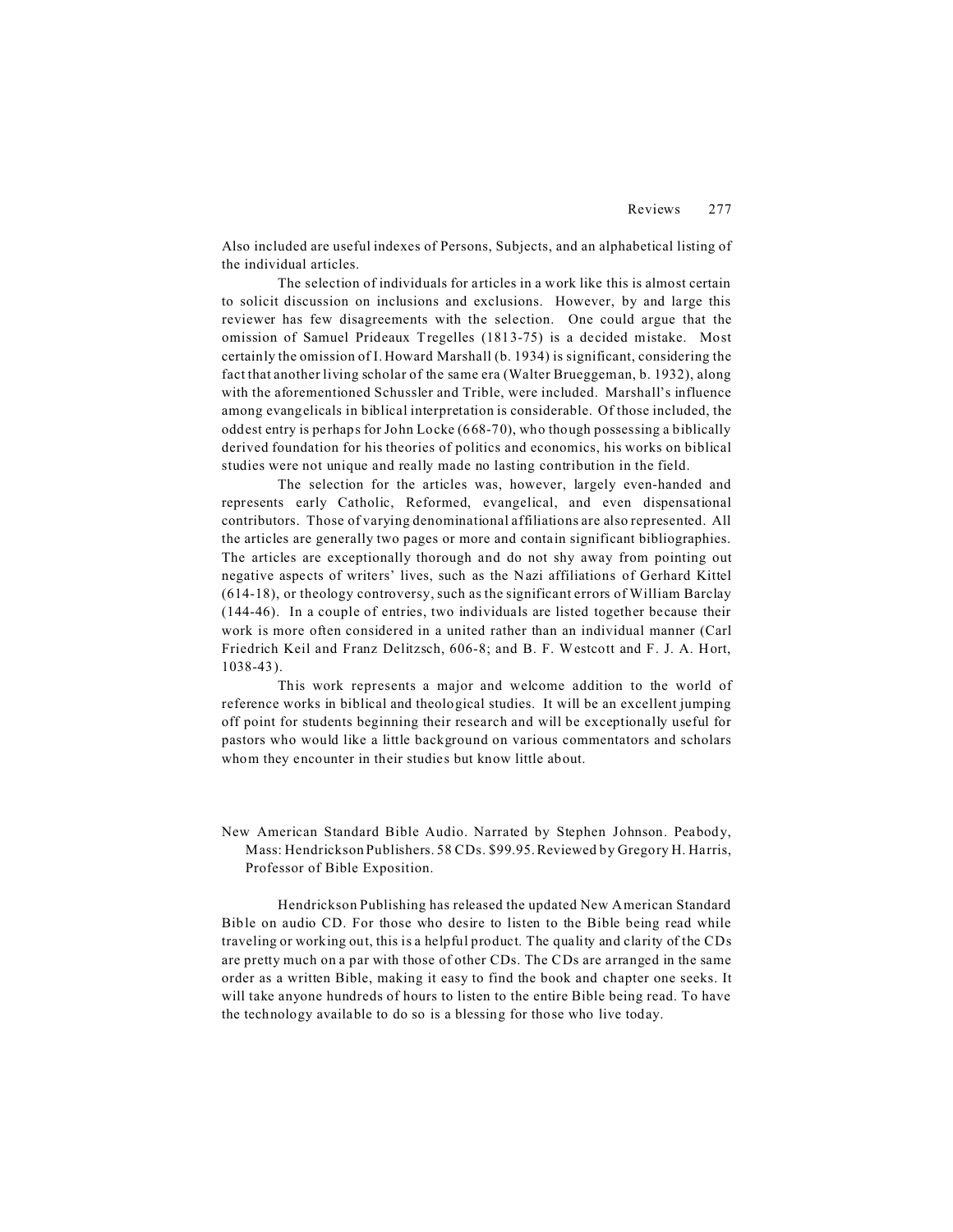## 278 *The Master's Seminary Journal*

It should be understood that listening to someone read the Bible is somewhat similar to listening to someone sing a song: some will thoroughly enjoy it; others will not. This will be somewhat like "beauty is in the ear of the beholder." The reading by Stephen Johnson is not a natural reading but rather is a somewhat dramatized one, and the potential purchaser needs to understand this before purchasing the series. People who will listen to these books of the Bible being read will most likely love it or hate it, but probably very few of those will be in the inbetween category. Again realizing that a lot of this will be along the lines of personal preference, I did not enjoy listening to this (as any other professor will have those who greatly like his classes and those who do not); so my criticisms are not meant as a harsh or hateful attack. Often it seems that the focus was on the reader and how it was being read rather than the content of what was being read. To me, it was almost like having a fairy tale read rather than the holy Word of God. That being said, I am sure you would have other people listen to this audio Bible, thoroughly enjoy how it is done, and would thus benefit accordingly. I recommend listening to a CD (perhaps from the Hendrickson website) before purchasing the entire set to see in which category you belong.

Not many options are available for those who desire to listen to NASB on CD, especially the 1977 version. Much to my delight, I was able to find a used and no longer being released 1977 OT NASB read by E. W. "Red" Jeffries on Amazon.com. (I had previously purchased the NT by the same reader as a separate set.) For those interested in obtaining this, they may want to see what is available online.

Either way, or with other versions recorded and made available, listening to the Bible being read is a helpful way to saturate oneself with the Word of God. It also puts us back in the Bible world, as most of the original recipients had the Word of God read aloud while in the assembled congregation.

## Mark D. Roberts. *Can We Trust the Gospels? Investigating the Reliability of Matthew, Mark, Luke, and John*. Wheaton, Ill.: Crossway, 2007. 202 pp. \$12.99 (paper). Reviewed by Kelly T. Osborne, Associate Professor of New Testament.

With a Ph.D. in New Testament from Harvard University, Mark D. Roberts (hereafter MR), senior pastor of Irvine Presbyterian Church, is one of the brave souls helping to stem the tidal wave of disinformation about Jesus flooding our world. One need only look at the best-selling success of Dan Brown's *The Da Vinci Code* (New York, Doubleday, 2003) and Bart Ehrman's *Misquoting Jesus: The Story Behind Who Changed the Bible and Why* (New York, Harper-Collins, 2005) to see how widely views hostile to traditional and specifically biblical Christianity are promoted, purveyed, and consumed by a reading public that seems more anxious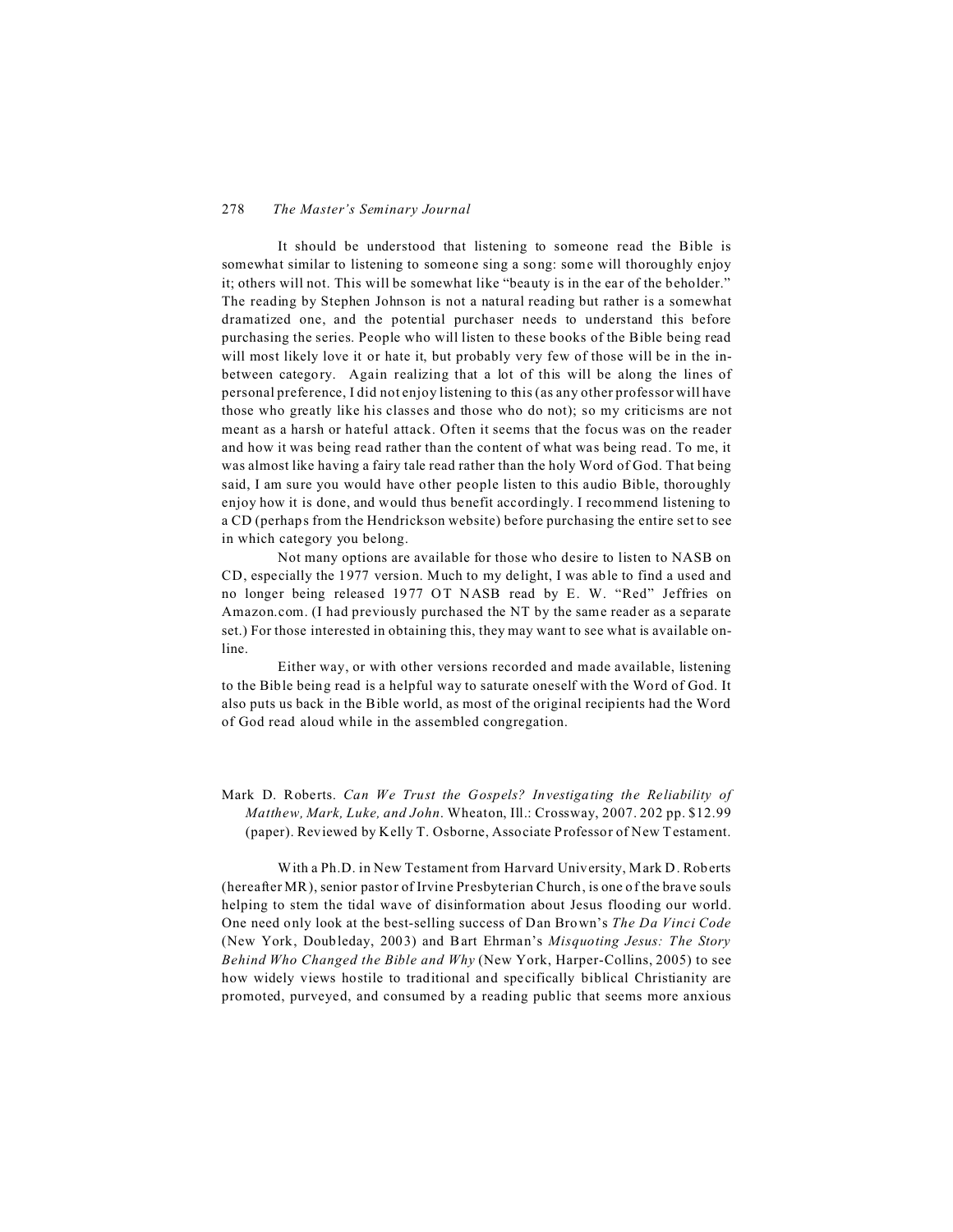than ever to find ecclesiastical cover-ups, edgy portrayals of Jesus, or some new spin on what has been in existence and known for hundreds of years.

In his stand against false views and misinformation about Jesus, MR gets straight to the point in the title of his "blook"—a book based on a blog (21- 23)—*Can We Trust the Gospels? Investigating the Reliability of Matthew, Mark, Luke, and John*. For a Bible-believing Christian the obvious answer is "Yes, of course, we can trust the Gospels!" But MR writes for readers "who don't have specialized academic knowledge and who don't want to wade through a much longer volume" (23), and includes those who are "troubled by negative views of the Gospels" as well as those "unfamiliar with the Bible" (20).

The book as a whole does a good job of answering the question posed in its title, but MR does narrow the focus to whether the canonical gospels offer "*reliable historical information* about Jesus of Nazareth" (13, MR's emphasis). In chapter 1, he relates how his personal experiences during undergraduate days at Harvard University initially caused his faith in the historical accuracy of the canonical Gospels to be shaken, but later strengthened, as he wrestled with historical and critical issues raised in class by some of his theologically liberal professors (14- 19). His method is to state the issues in the form of fifteen  $FAQs$  (= Frequently Asked Questions; note the typical blog terminology), to which he responds with one short chapter devoted to each question (25-195). Sample questions/chapter titles are: Chapter 2, Can We Know What the Original Gospel Manuscripts Said? Chapter 9, Are There Contradictions in the Gospels? Chapter 10, If The Gospels Are Theology, Can They Be History? Chapter 11, Do Miracles Undermine the Reliability of the Gospels? Chapter 13, Does Archeology Support the Reliability of the Gospels? His procedure is clear, the discussion concise, the style informal and the eventual overall answer to the book's central question ("Can we trust the Gospels?") is a simple and solid "Yes" (195). For all of this, MR's efforts should be applauded and commended.

Because the book is intended for a wide popular, as opposed to a scholarly or academic, readership, and because it is published by Crossway Books, a wellknown conservative evangelical publishing house, it is imperative that the issues and problems raised regarding the reliability of the Gospels be dealt with clearly and accurately. This MR does well in chapters 2 and 3 (Did the Evangelist Know Jesus Personally?), giving a brief but useful introduction to key matters of NT textual criticism (25-37) and arguing for the traditional authorship of the Gospels (39-51).

In chapter 4 (When Were the Gospels Written?), however, MR begins to give this reviewer some cause for concern over whether to recommend his book. He allows for a late date for the composition of Matthew, Mark and Luke, namely, A.D. 65-85, 60-75, 65-95, respectively (54-58). The implication of these dates is that Mark was written first and Matthew and Luke used, i.e., copied from, Mark's Gospel and a hypothetical "sayings of Jesus" source, designated by modern scholars as Q. This scenario for the origin of the Synoptic Gospels is generally known as the Two Source or Two Document hypothesis. MR makes explicit use of this hypothesis in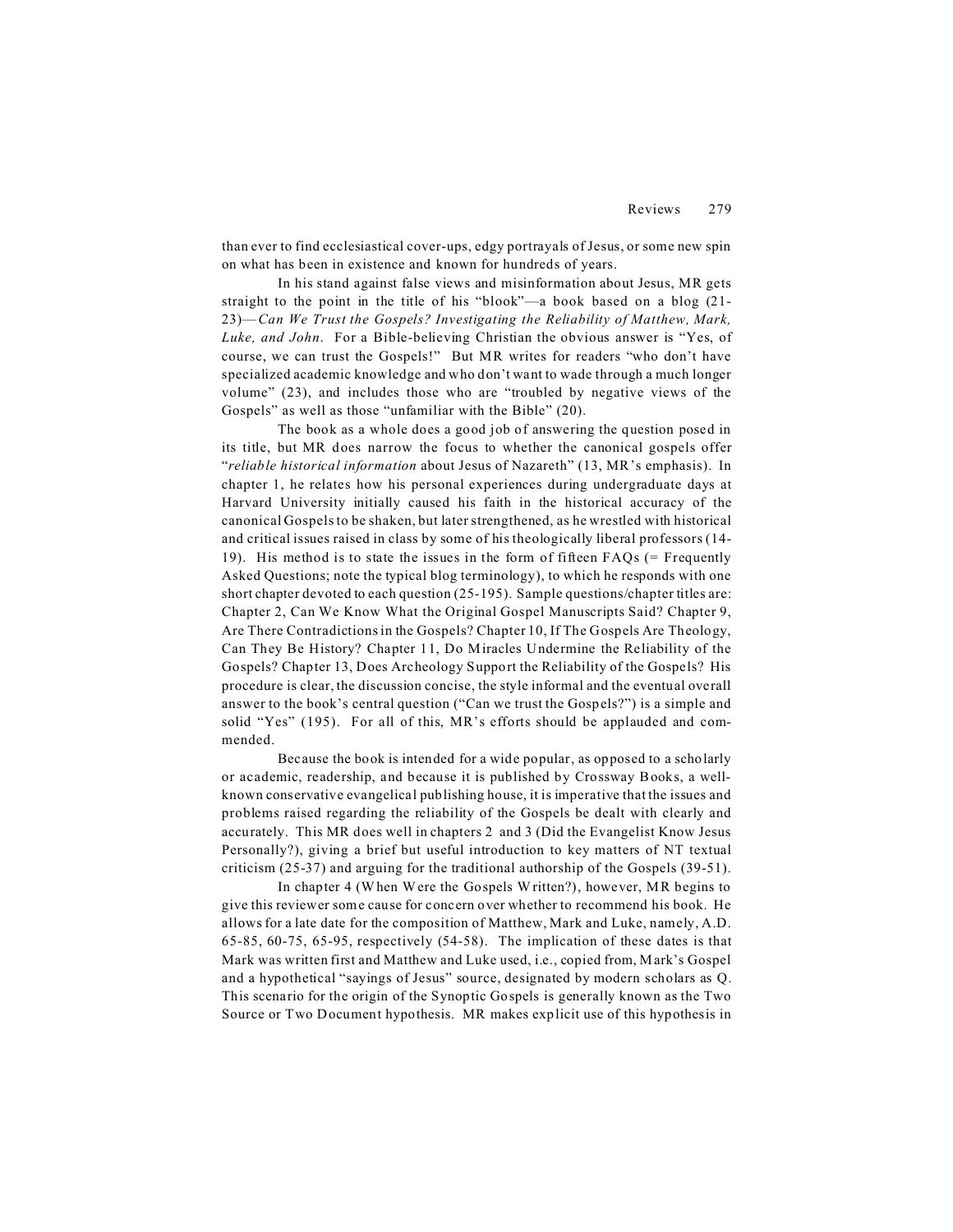chapter 5 (What Sources Did the Gospel Writers Use?) as he tries to show that Matthew and Luke depend on Mark and Q. Even among conservative evangelical scholars today, unfortunately, such views on Gospel chronology and origins are routinely espoused, even though the earliest external evidence we have for Gospel composition points to independence from one another and the order as they appear in our Bibles (see R. L. Thomas and F. David Farnell, *The Jesus Crisis*, Grand Rapids: Kregel, 1998, Introduction, Chapters 1 and 3).

According to MR, the Gospels fit the genre of Hellenistic biography and therefore cannot be expected to record the *ipsissima verba* (Latin for "his own words") or the precise words of Jesus, but only the *ipsissima vox* (Latin for "his own voice") or general content of what Jesus said (84-92). MR actually illustrates this principle with, not the words of Jesus, but with the voice which comes from heaven when Jesus comes to be baptized by John, and Matthew's account has, "This is my Son, the Beloved, with whom I am well pleased" (3:17, NRSV), whereas Mark (3:11) and Luke (3:22) have "You are my Son, the Beloved; with You I am well pleased" (86-87). MR's dismissive attitude toward harmonizing the differences leads him to say,

It would be pretty hard to argue that the voice from heaven said the same sentence twice in slightly different ways (though I expect this argument has been made somewhere). No, it seems more likely that Matthew and Mark used slightly different words for the same vocal event (86-87).

But here MR should consult W. Hendricksen's commentary on Matthew (*Exposition of the Gospel of Matthew* [Grand Rapids: Baker, 1973] 215), who suggests this very thing, namely, that God did indeed speak "in slightly different ways" to Jesus and to John the Baptist (and others? Cf. the review of D. L. Bock, *Studying the Historical Jesus: A Guide to Sources and Methods* [Grand Rapids: Baker, 2002] in *TMSJ* 15/1 [Spring 2004]). Of course, in circles of scholarship where historical-critical methods are *de rigueur*, and where MR completed most of his NT training (18-19, 54 n.1), Hendricksen's commentary may lack reputation. But is is surely not so difficult to believe that God spoke more than one sentence to and about His Son on the occasion of His baptism, unless, of course, one has already accepted historical-critical methods like the Two Source hypothesis.

Chapter 9 gives further evidence that MR's approach depends on historicalcritical methods. Discussing Jesus' healing of the paralytic (Matt 9:2-8; Mark 2:1- 12; Luke 5:17-26) MR assumes that the Two Source hypothesis is an accurate way to describe how the different accounts were composed (107-8). He then argues that Mark's "digging through" the roof and Luke's mention of "roof tiles" are not contradictory, since the latter merely "paraphrased Mark's text so that his readers wouldn't worry about how one 'digs through' a tiled roof" (108). MR's opinion is that "Mark's version is more literally accurate" (108). Later MR states that it is misguided to harmonize these accounts by trying to show that "both Mark and Luke are literally accurate" (109). He suggests that such effort at harmonization is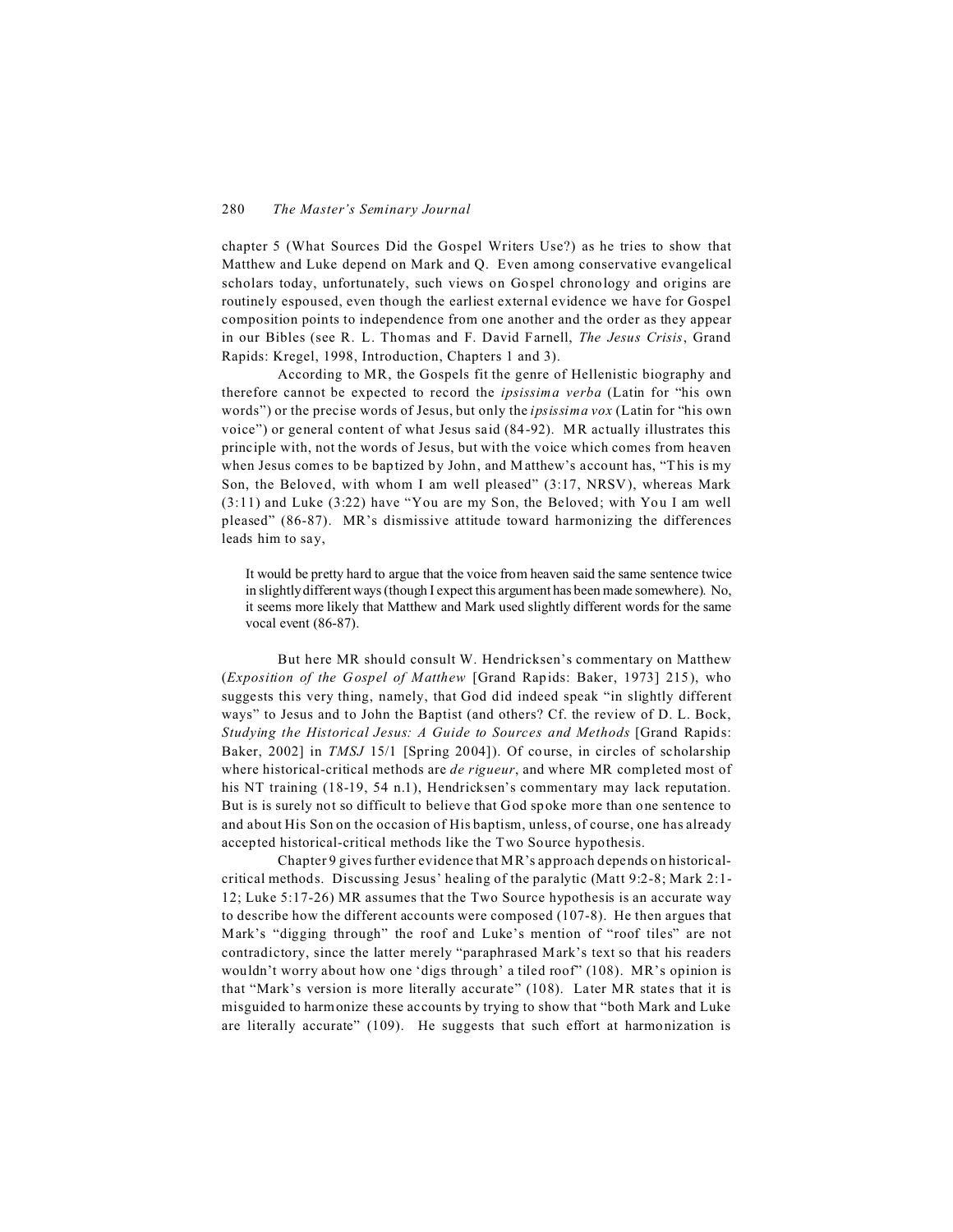"unpersuasive if not downright silly" (108). But since we simply do not know what kind of roof the house had, does it make more sense to say that there could have been more than one kind of roofing material over the house and give both Mark and Luke the benefit of the doubt in terms of their accuracy, or to say that Mark is more likely to be literally correct and that Luke is careless about the detail? But, someone may ask, why quibble about insignificant details of the text like roof tiles? For the person who believes in the inerrancy of Scripture, however, the more important question should be: Precisely which details in the text are insignificant, and who is to make the decision as to which details are important and which are not, and why are they designated thus?

MR is inconsistent when in chapter 10 he argues that, although the Evangelists wrote theologically, they were still concerned about history. He states, "Believe that Jesus was really God in the flesh and you'll pay close attention to what he actually said and did" (120). True, the kind of roof over the house where the paralytic was healed might not quite qualify as "what he actually said and did," but, throughout the Gospels, both the location and the responses to Jesus by individuals and groups in both speech and deed are recorded as part of the account of His words and actions. Is the environment given by the Gospel writers as the backdrop to Jesus' words and deeds less important than the verbal interactions of men and women with Him? Perhaps, but does that mean that these details are recorded inaccurately? Since the Evangelists thought various amounts of background information important enough to include, the topographical, historical, social, and geographical material given in their accounts must not be dismissed as unimportant. The difficulty with historical-critical methodology continues to be that once part of it is accepted, where does one draw the line?

Chapters 11-15, on the other hand, really form the strongest part of the book as they tackle in straightforward, non-technical language such matters as miracles (127-38), non-biblical literary and archeological evidence about Jesus and early Christianity (139-62), whether political ambition caused Christians to change significantly the content of the NT texts (163-72), and why the canonical Gospels ultimately came to be regarded as the only accounts worthy to be part of the NT (173-86). MR concludes with a chapter giving his final, positive answer to the question stated in the book's title (187-95). General and Scripture indexes bring the book to an end (197-202).

The aim, the tone, the style, and much of the content of this book (chapters 1-3, 11-16), as noted above, are all reasons to appreciate MR's answers to the FAQs he sets forth, because they will be helpful in countering many of the erroneous ideas and views on Jesus and the Gospels currently being disseminated. In the places this review has noted, however, the work clearly suffers from the effects, and thus the dangers, of historical-critical methodology. This is disappointing, and readers of this journal are strongly urged to exercise great caution in using and/or recommending this book.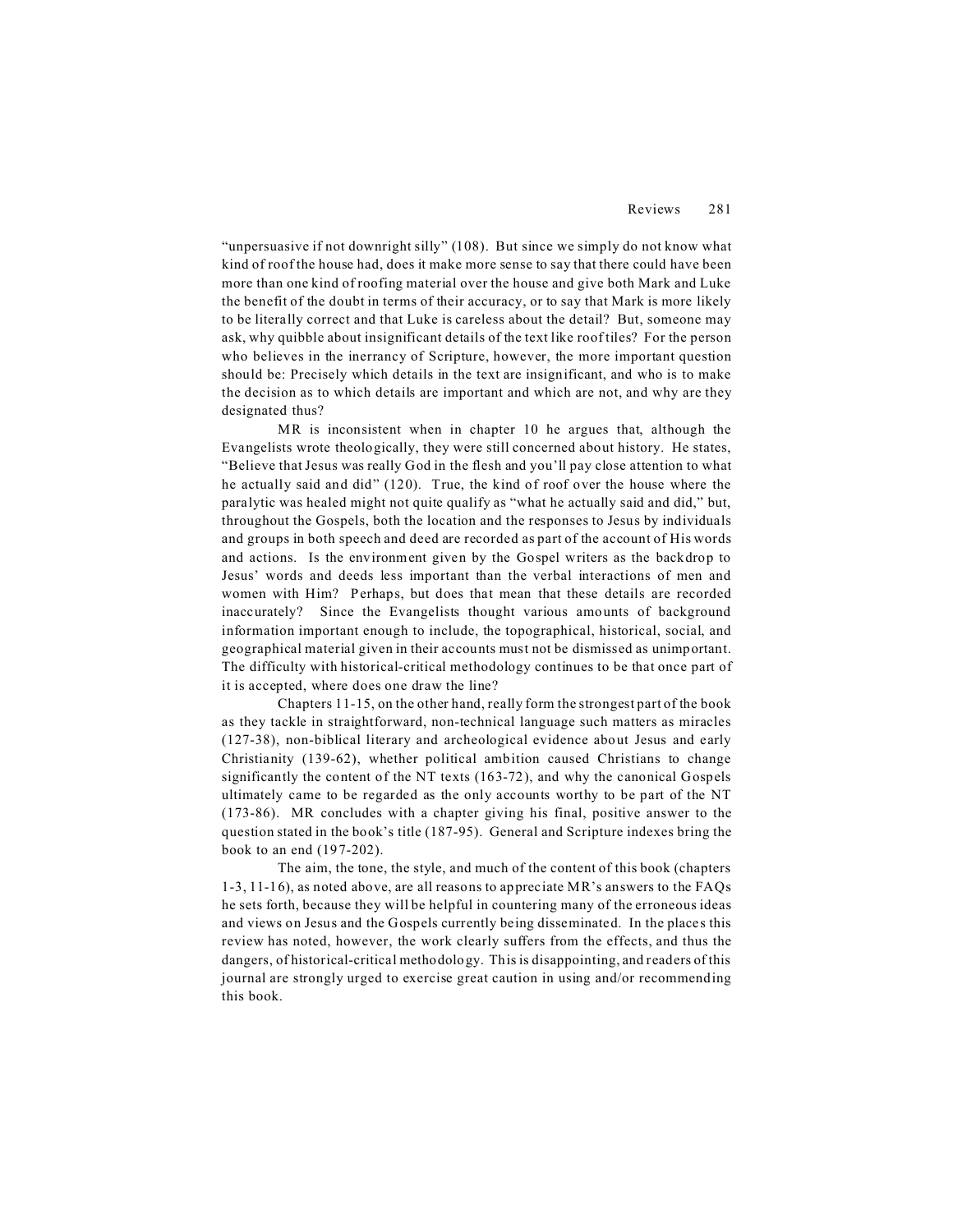Anthony B. Robinson and Robert W. Wall. *Called to Be Church*. *The Book of Acts For A New Day*. Grand Rapids: Eerdmans, 2006. 286 pp. \$20.00 (paper). Reviewed by Alex D. Montoya, Associate Professor of Pastoral Ministry.

Anthony B. Robinson is a pastor in the United Church of Christ and Robert W. Wall is a professor of Christian Scriptures at Seattle Pacific University. Together they have written this volume as an exposition of selected passages from the Book of Acts with a present-day application of these passages.

In fourteen chapters they cover the main movements of the Book of Acts, from the birth of the church in Antioch through its growth, conflicts, and ultimate spread to the Gentile world. The final eight chapters of Acts are summed up in a discussion on church/state relations. The fifteenth and final chapter of the book are their concluding reflections.

Each chapter has two sections. First, there is a general exposition and explanation of the passage done in a non-technical manner, void of references, many quotations, and outside substantiation. The authors draw from the previous commentary by Wall in the New Interpreter's Bible series. The exposition is basically good, but certain liberal tendencies bleed through.

The second portion of the chapter is an attempt to make a contemporary application of the lesson learned from each section discussed. The authors give some great insight into how to learn to do church from the life of the early church. They show a keen knowledge of the relevant issues confronting the church today, and this work can be a valuable tool in knowing how to address them. Not all the applications were on target, but enough is given to make this a good tool in the study of the church.

Allen P. Ross. *Recalling the Hope of Glory: Biblical Worship from the Garden to the New Creation.* Grand Rapids: Kregel, 2006. 591 pp. \$35.99 (cloth). Reviewed by Paul S. Lamey, TMS alumnus and Pastor of Preaching, Grace Community Church, Huntsville, Ala.

Allen Ross is professor of divinity at Beeson Divinity School, Birmingham, Alabama. His contributions to evangelical theology have been primarily in the area of OT exposition (series commentaries on Proverbs in *Expositor's Bible Commentary*, Genesis and Psalms in *The Bible Knowledge Commentary*, larger commentaries on Genesis *Creation and Blessing*, and Leviticus *Holiness to the Lord*). In *Recalling the Hope of Glory: Biblical Worship from the Garden to the New Creation*, Ross delivers a stimulating book that spans the disciplines of exegesis, biblical theology, and systematic theology. However, the book probably fits best within the larger discipline of biblical theology as Ross attempts to survey the theme of worship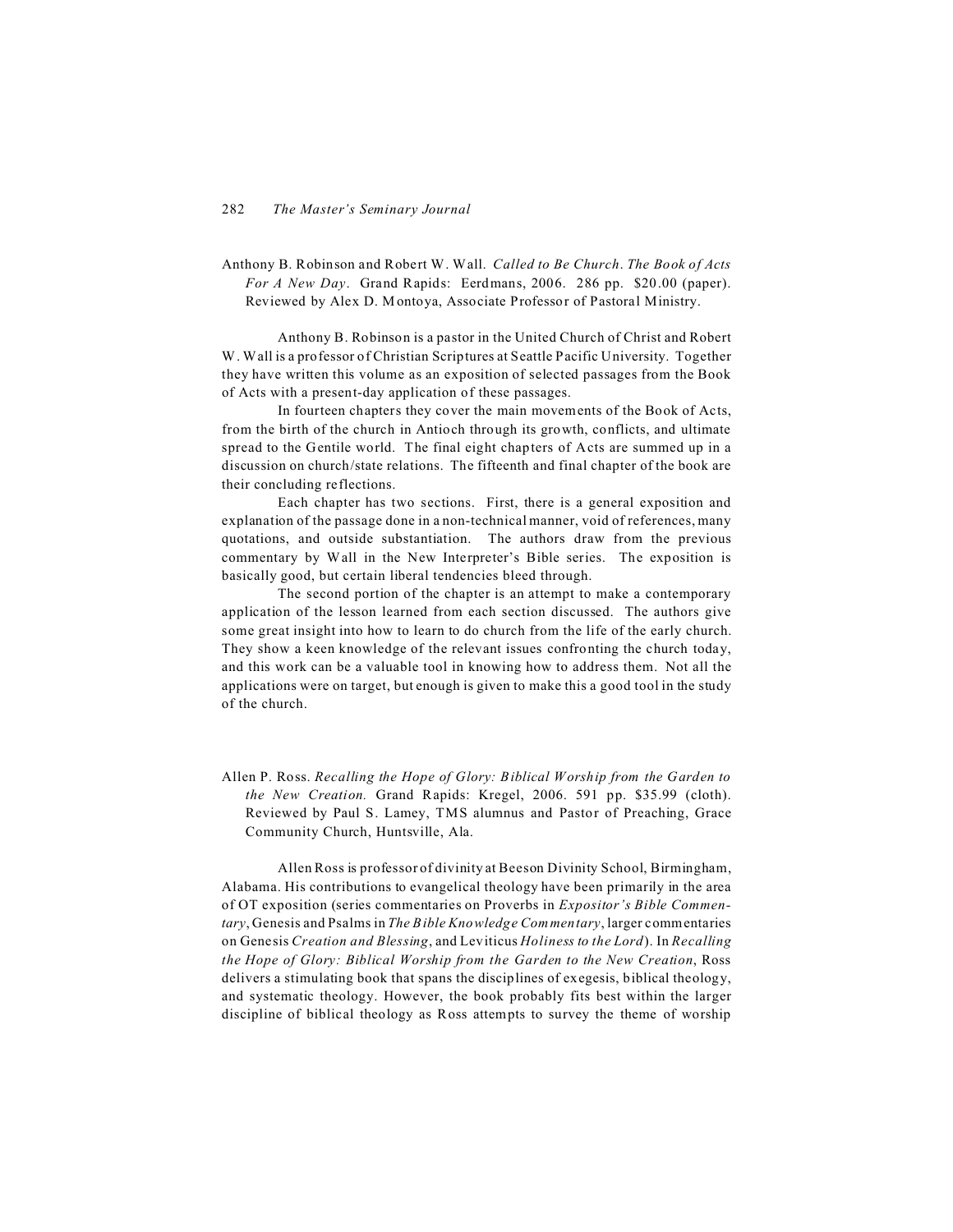throughout Scripture. The author relates the genesis of his thoughts on worship as beginning when he was a boy growing up in a German Baptist Church. Ross has since traversed many denominations and in the meantime immersed himself in the message and backgrounds of Scripture. His rich heritage and study have culminated in a work that is neither overly erudite nor too simplistic.

In recent years a few books have made unique contributions to the church's understanding of worship, such as Hughes Oliphant Old's *Worship: Reformed According to Scripture*, John Frame's *Worship in Spirit and Truth*, also his *Contemporary Worship Music: A Biblical Defense*, and Ryken, Thomas, and Duncan's festschrift in memory of James Montgomery Boice, *Give Praise to God: A Vision for Reforming Worship.* Ross' work stands apart from these and other works in that his stated goal is different:

The intent of this book is to take the readers through the Bible so that they may see these patterns and principles emerge and in the process understand more fully their Christian heritage and thereby discover ways to improve their worship. This is not simply a theology of worship; it is an inductive study of the biblical material as it was revealed over time, for the purpose of identifying the abiding theological truths that must inform our worship today (64).

The book has ten parts which are further divided into twenty-eight chapters. The first of two tables of contents lists the contents in "brief," and the second gives a complete outline of the book's detailed structure. Both are useful in reading and reviewing the material. A moderate number of footnotes in which readers will find a treasure trove of additional resources and excursions deal with most technical matters.

Part one (chapters 1-2) covers foundational matters in which Ross moves the reader from creation to eternity with a conservative approach affirming the historicity and authority of Scripture. He introduces worship by examining the Lord's self-revelation and seeks a definition of worship. Ross maintains a Trinitarian emphasis in defining worship. Part two (chapters 3-5) covers worship in the original creation of the garden, emphasizing the image of God. Part three (chapters 6-8) is an overview of worship during the patriarchal period. Ross's discussion of Abraham's altar building as "proclamation" was enlightening. Part four (chapters 9- 12) examines worship under the leadership of Moses. Here Ross explores the institution of a holy place and worship leadership in Israel. In part five (chapters 13- 17) Ross summarizes the celebratory aspects of worship expressed as praise in Israel. Here he covers the use of the Psalms in worship and seasonal celebrations. Part 6 (chapters 18-20) is an examination of worship reform in summarizing OT prophetic literature. Part seven (chapters 21-24) looks at worship in anticipating the New Covenant with particular attention to Jesus' teaching on worship, including a chapter on communion (chapter 24). Part eight (chapters 25-26) details patterns of early church worship with an emphasis on Acts and the NT epistles. Ross does not delve into extra-biblical material such as the *Didache* and early church fathers. Part nine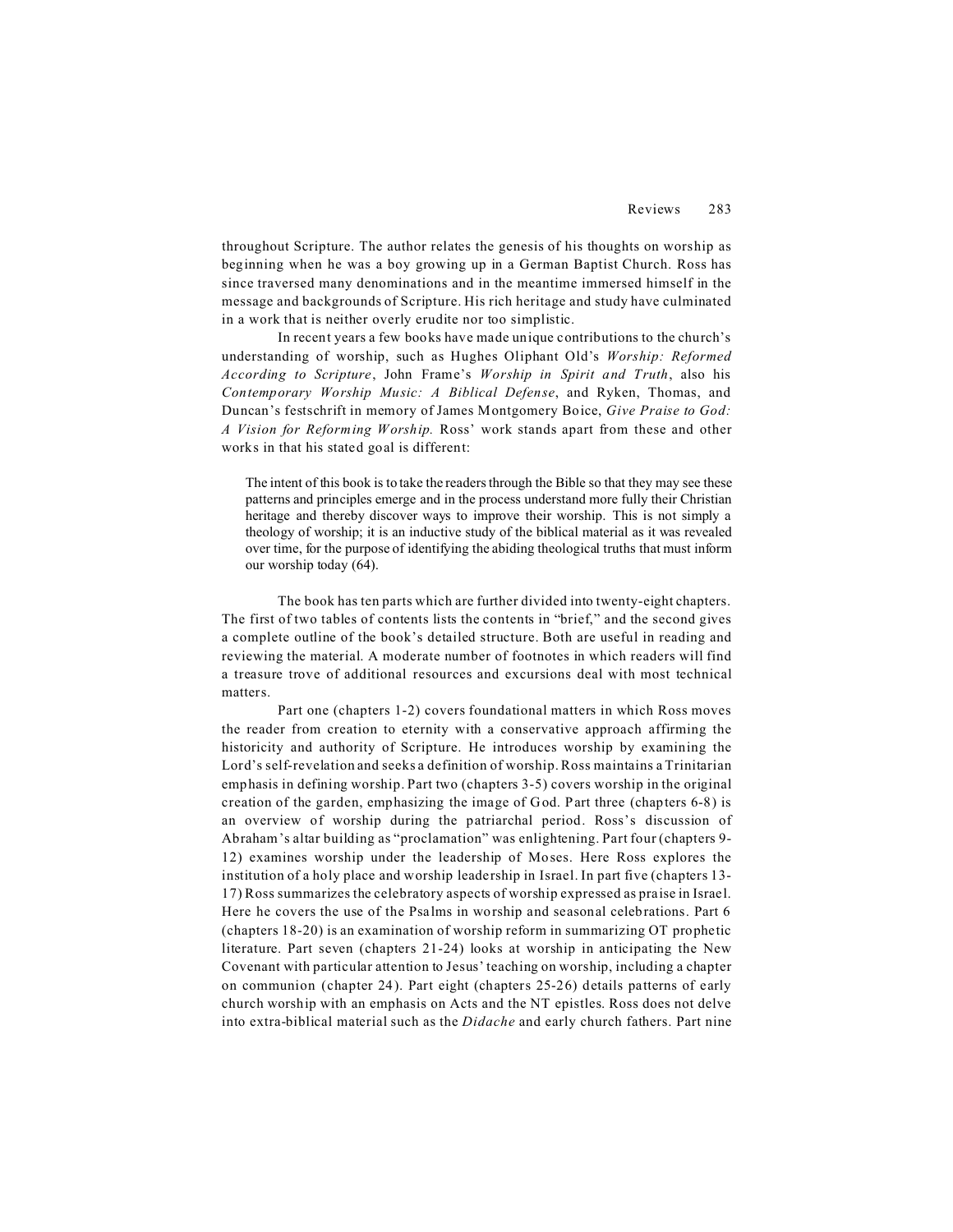(chapters 27-28) is a wonderful section on the future realities of worship in glorious perfection. Part ten does not contain formal chapters, but concludes the work with Ross's fifteen "Basic Principles for More Glorious Worship."

A few areas caught this reviewer's attention. First, Ross notes that "The Bible itself does not give a comprehensive definition of worship; it simply describes things that people have done or should do when they receive the revealing words and works of God" (50). He also rightly eschews the popular approach "of explaining worship on the basis of the etymology of the English word" (ibid.).

The subject of worship in general and music in particular is a loaded minefield in the church today. Ross's tenacious commitment to the biblical text and less to various traditional applications was refreshing and created a greater appreciation for Scripture. "For serious, thorough study of the subject, people need to consult the Bible every step of the way.  $\cdot$  ." (65).

Readers will appreciate Ross's consistent emphasis on the centrality of the Word in worship. The author writes that "Whenever proclamation has been lost to worship, worship loses its way and becomes empty ritual" (146), and "if the revelation of God inspires fear and adoration, it also leads to spiritual renewal in the worshiper" (53).The Word has always given shape to other aspects of worship. Writing about the Passover, Ross remarks, "Without this proclamation, people would think of it as just a good meal" (160).

Additionally, his commitment to the authority of Scripture is conspicuous. Regarding the origin of Israel's worship, He writes, "It is hard to accept a theory that says that the whole religious system of Israel was simply borrowed from the pagan world and then artificially credited to God's revelation at Mount Sinai" (132). The following lengthy quote captures the author's commitment to a thoroughly biblical understanding of worship:

Worship begins with the response to divine revelation. But if little time or attention is given to the revealed Word of God, read, proclaimed, or taught, then to what do people respond? The result is that worship becomes superficial or sentimental. If the church is truly interested in recapturing the spirit and nature of the prophetic and apostolic ministry of the Word in worship, then there will have to be a greater emphasis placed on reading, teaching, and preaching the Word of God, but it has to be with clarity, accuracy, power, and authority (429).

This reviewer found few areas of disagreement or concern. In a section entitled "The Savior in the Garden," the author's failure to discuss the *protoevangelium* of Gen 3:15 (cf. 114-16) is perplexing. Second, Ross's passing reference to a "covenant of works" without further explanation (107 n. 57) seemed out of place in light of his consistent emphasis on the explicit covenants of Scripture. The author has no discussion of normative principles of worship. This raises some interesting questions. For example, though dancing was a part of Israel's liturgy on special occasions, one wonders how the author believes this should be a "part of the praise of the people of God" today (507). Yet these are minor issues in light of the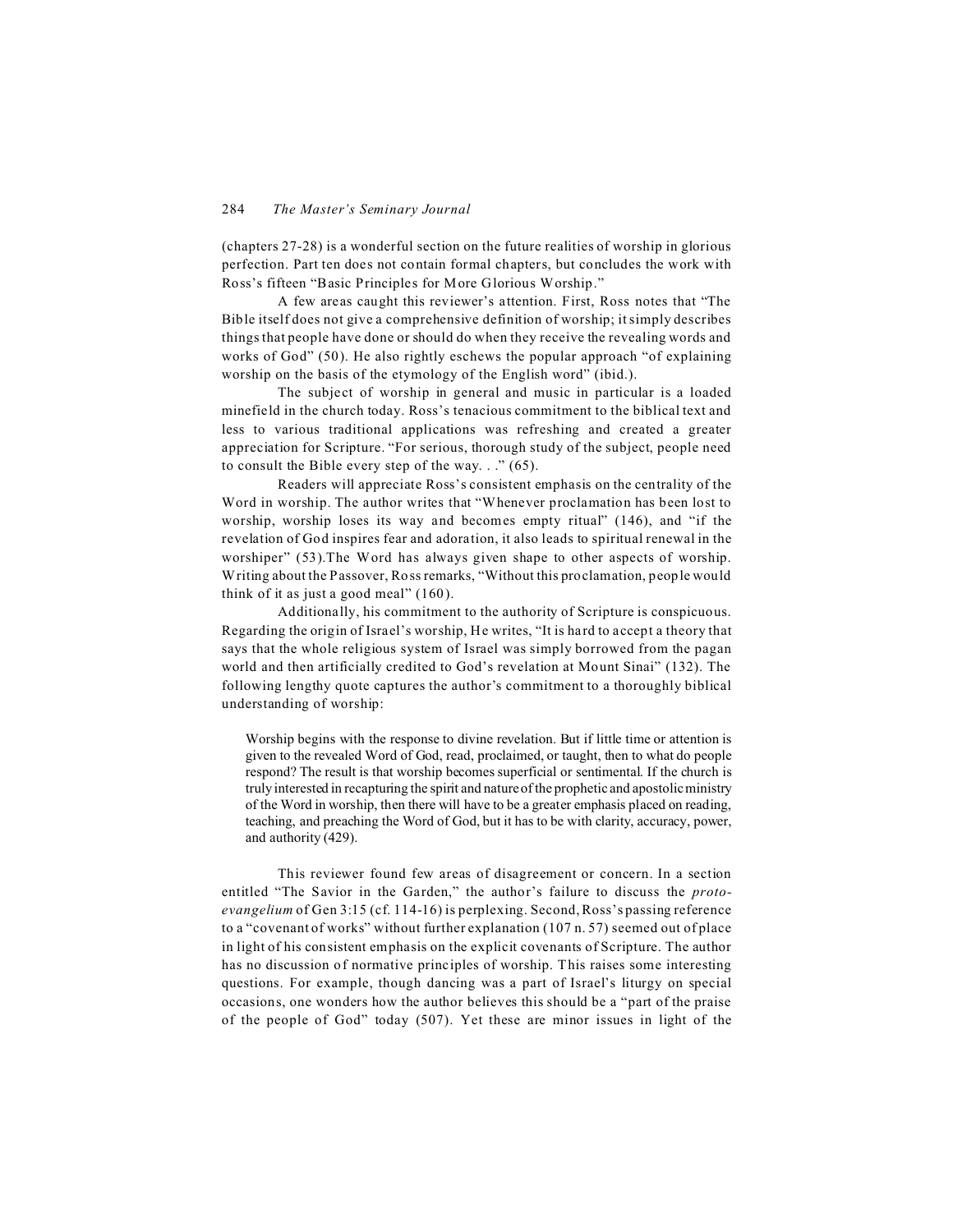magnitude of the work. With further clarification, the author could have remedied these concerns, but the volume would have then grown well beyond its current 500+ pages.

Ross gives the reader a helpful 54-page, topically divided bibliography (513-67). Notably absent from the bibliography are John Frame's works on worship and specific volumes from the works of Hughes Oliphant Old, both of whom have made significant contributions to the church's understanding of worship. Ross's work has no author index, but it does have Scripture and subject indexes.

This volume is a major resource that should be on the shelf of every serious student of Scripture. Ross is to be commended for delivering a fine volume that makes a valuable contribution to biblical theology and the church's grasp of worship.

## James E. Rosscup. *An Exposition on Prayer: Igniting the Fuel to Flame Our Communication with God*. Bellingham, Wash.: Logos Research Systems, 2008. \$199.95. Reviewed by Gregory H. Harris, Professor of Bible Exposition.

Dr. James Rosscup, the original professor of Bible exposition at The Master's Seminary, has released a voluminous work on prayer as a Libronix (Logos) Bible Software addition. In his introduction the author humbly writes in the opening line, "The writings before the reader are a result of countless hours in the Scriptures since around 1992. And these were outgrowths from former years of meditations in studies and special devotional times." Virtually anyone (included this reviewer) who has had the privilege of sitting under Dr. Rosscup as a student could have written those opening sentences and more, because they so encapsulate his life and are so evident to those who know him, both colleagues and students. He is a man of God who prays. (Can there be a man of God who does not pray?) Jim Rosscup is a gifted and meticulous scholar with decades of teaching experience; but even beyond this, he is a child of God who never got over the fact that God saved him and who exalts God and His Word both in the classroom and in his life. So in essence this study on prayer is a lifetime work in the making of one who has walked with God and truly learned from the Master. The Christian walk of this reviewer changed forever when he had him as a professor, when he began seminary studies twenty-five years ago.

With no lack of books on prayer, why should there be another one? *An Exposition of Prayer* differs from other prayer works in substantial ways. In addition to the important attributes of the author listed above (without which the work would not be nearly as good), two things among others set this work apart.First is the breadth of the work. Rosscup's original intent was to cover every prayer in the Bible, but he notes that only 61 of the 66 biblical books contain prayers. In addition, Psalms was vastly too big to include with the present work. He instead "deliberately chose to write expositions for 21 key, or representative, psalms." Perhaps the body of Christ will be the beneficiary of further work along the same lines in a second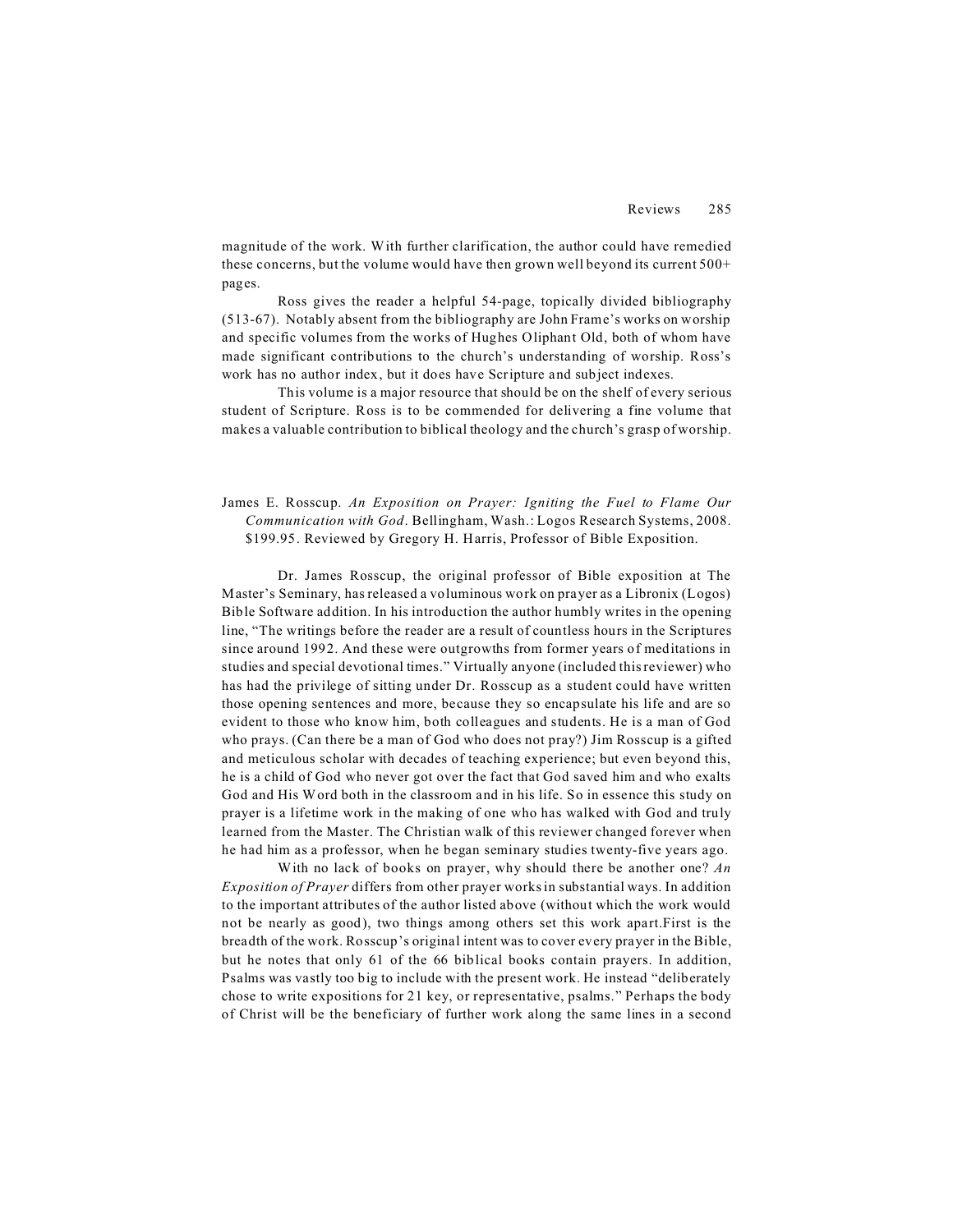Rosscup volume on prayers in the psalms. In keeping with the current format, it would be a rich and valuable tool to have.

The second distinctive in this prayer work is that it begins with a brief study of each individual book of the Bible, and proceeds to individual prayers in each. In other words, Rosscup studies the Bible books, establishes the setting, audience, and especially the context, and then examines the prayers. Such is vital in a solid, biblical understanding of prayer or any other biblical subject. Many godly individuals who have written on prayer have removed individual verses on prayer and built books and doctrines on them while completely oblivious to whether they are in an OT or NT setting, are in a group or individual, are to the obedient or disobedient. Some take biblical prayers and make straight application to themselves, whether relevant or not. For example, Daniel's prayer in Daniel 9 has nothing to do with building a church educational building or a new sanctuary. The context deals with Jerusalem, the destruction of God's temple, and the promised return that Daniel was reading in Jeremiah's prophecy, which concerned the number of years the nation would be in Babylonian exile. In *An Exposition of Prayer*, starting with the book of the Bible (such as Daniel) and leading up to the prayers it contains makes the prayers more understandable because they are viewed in light of their context. This is true throughout the entire work.

Others who are familiar with the Libronix system have noted that this work is a perfect match for the Libronix format. *An Exposition on Prayer* contains literally thousands of biblical cross-references that one can locate by moving the cursor and going directly to the corresponding Scriptures. Just a quick "heads up" for those who will be doing this: it is such a rich study by itself, even without checking every Bible verse noted; so plan to "be there a long time," and I mean that in the best sense of the words. Though this work is easily usable even when one is hurried, it contains so much valuable and worship-evoking—and at times convicting—information, that the reader will most likely want to come back and study the passage in more detail.

An individual, a pastor, or a group may use *An Exposition on Prayer* in many ways. With the Libonix Bible Software, once this component is installed, any verse on prayer that one comes across will bring up a link to Rosscup's book. Second, "the fine wine study" would take a person slowly through a particular book of the Bible—perhaps in a month or two—reading the prayers and related commentary with them. Sometimes Bible software makes it hard to tell what page one is on; many times, the chapter and verse divisions mark the pages instead of a page number. But one could study, for instance, Genesis, as an individual or in a group, and then carefully study each prayer that is there. As mentioned, working through the material from start to finish would take a while, but the trip would be delightful trip. Third, another means of using this work is studying a particular book of the Bible without focusing on the prayers in it (or perhaps even noticing that prayers are there). Once a prayer is noticed, almost a reflexive action will be to see what Dr. Rosscup wrote about that prayer in *An Exposition on Prayer*. Truly, if studied by one seeking a closer walk with the Lord and desiring to know more about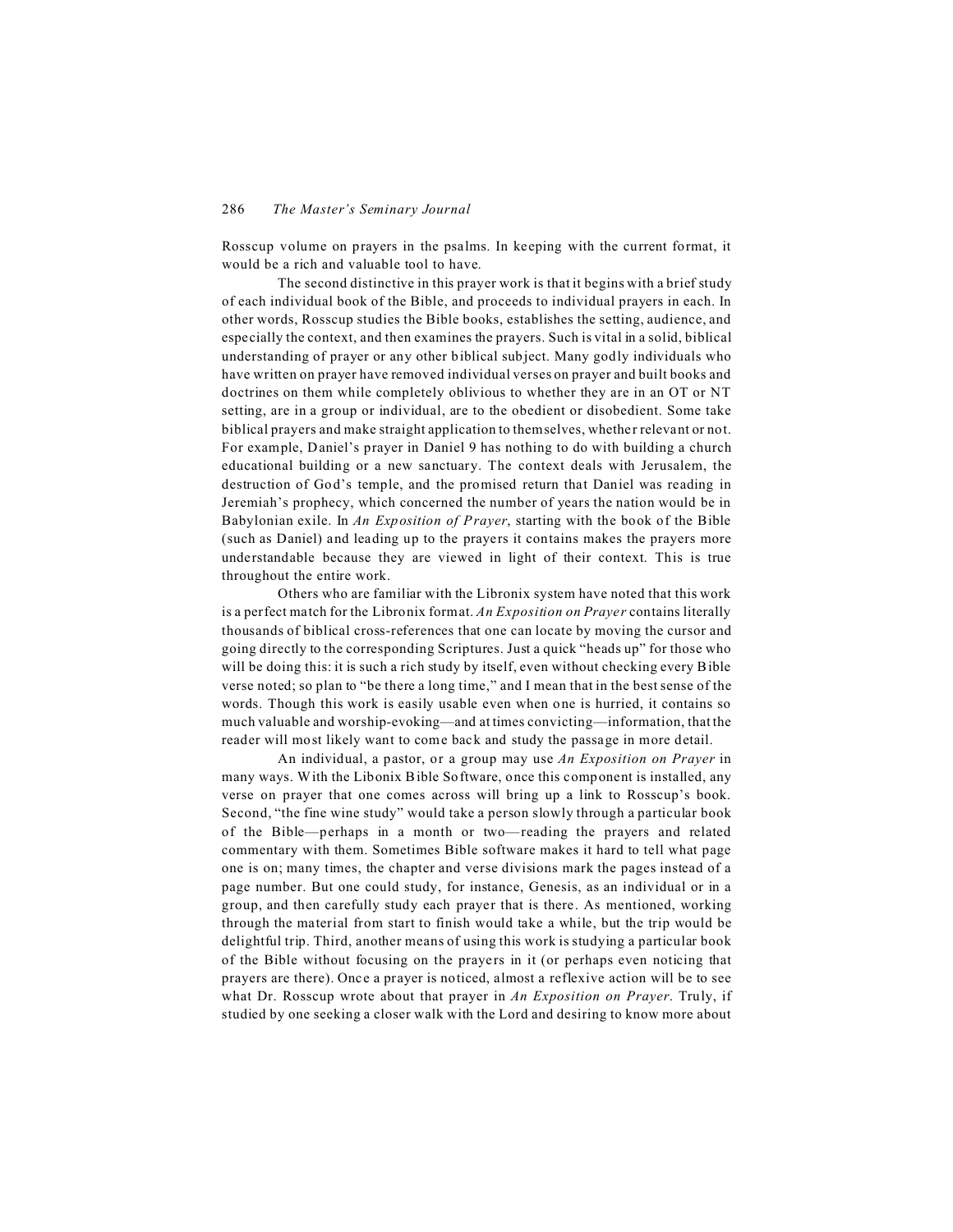this often mysterious component of the Christian walk, the work will hopefully ignite "the Fuel to Flame Our Communication with God."

Ronald F. Satta. *The Sacred Text: Biblical Authority in Nineteenth-Century America*. Princeton Theological Monograph Series. Eugene, Ore.: Pickwick, 2007.  $xy + 116$  pp. \$16.00 (paper). Reviewed by Robert L. Thomas, Professor of New Testament.

The author of this work is senior pastor of Webster Bible Church of Webster, New York. He earned his Ph.D. at the University of Rochester. In this work on *The Sacred Text*, he builds on a foundation laid by John D. Woodbridge and Randall H. Balmer in their article "The Princetonians and Biblical Authority: An Assessment of the Ernest Sandeen Proposal" (in *Scripture and Truth*, eds. D. A. Carson and John D. Woodbridge [Baker, 1994]) by "offering a broader assessment of biblical authority in nineteen-century America" (xii n. 10). The author intends his work to fill partially the void of "a detailed analysis of biblical authority in the nineteen-century" (xiii).

By pointing to scholars of various backgrounds—including Presbyterians, Baptists, Methodists, and Congregationalists—who strongly held to that doctrine at the beginning of the nineteenth century and even earlier. Satta thoroughly eradicates Ernest R. Sandeen's notion that biblical inerrancy was invented by Princeton theologians in the late nineteenth century. Satta's book is of interest to this reviewer because of his recent article "The Nature of Truth: Postmodern or Propositional?" (*TMSJ* 18/1 [Spring 2007]:2-21), in which he reached conclusions similar to those of Satta. Satta's work offers abundant documentation that demonstrates that biblical inerrancy was the dominant position of mainline denominations throughout the nineteenth century in this country. The position was held so stringently that many twenty-first century evangelicals, some of whom profess to be inerrantists, would never have passed muster in the nineteenth century. His discussion is extremely enlightening.

Satta organizes his book into four chapters. Chapter one traces the position that ties inerrancy to the original manuscript as it came from the hand of the author, showing that it was not a late nineteenth-century teaching originating at Princeton. Throughout the century, the mainline denominations "maintained that the Bible, in its original autographs, in every part, including matters of history and science, was divinely composed and protected from all error, right down to the very words" (1). Satta buttresses this fact with many quotations from primary sources.

Chapter two notes the growing criticism in support of a partial inspiration theory and how conservatives rebutted that position by harmonizing Scripture's alleged discrepancies and inconsistencies. Nineteenth-century inerrantists harmonized Mark 15:25 and John 19:14 regarding the time of Jesus' crucifixion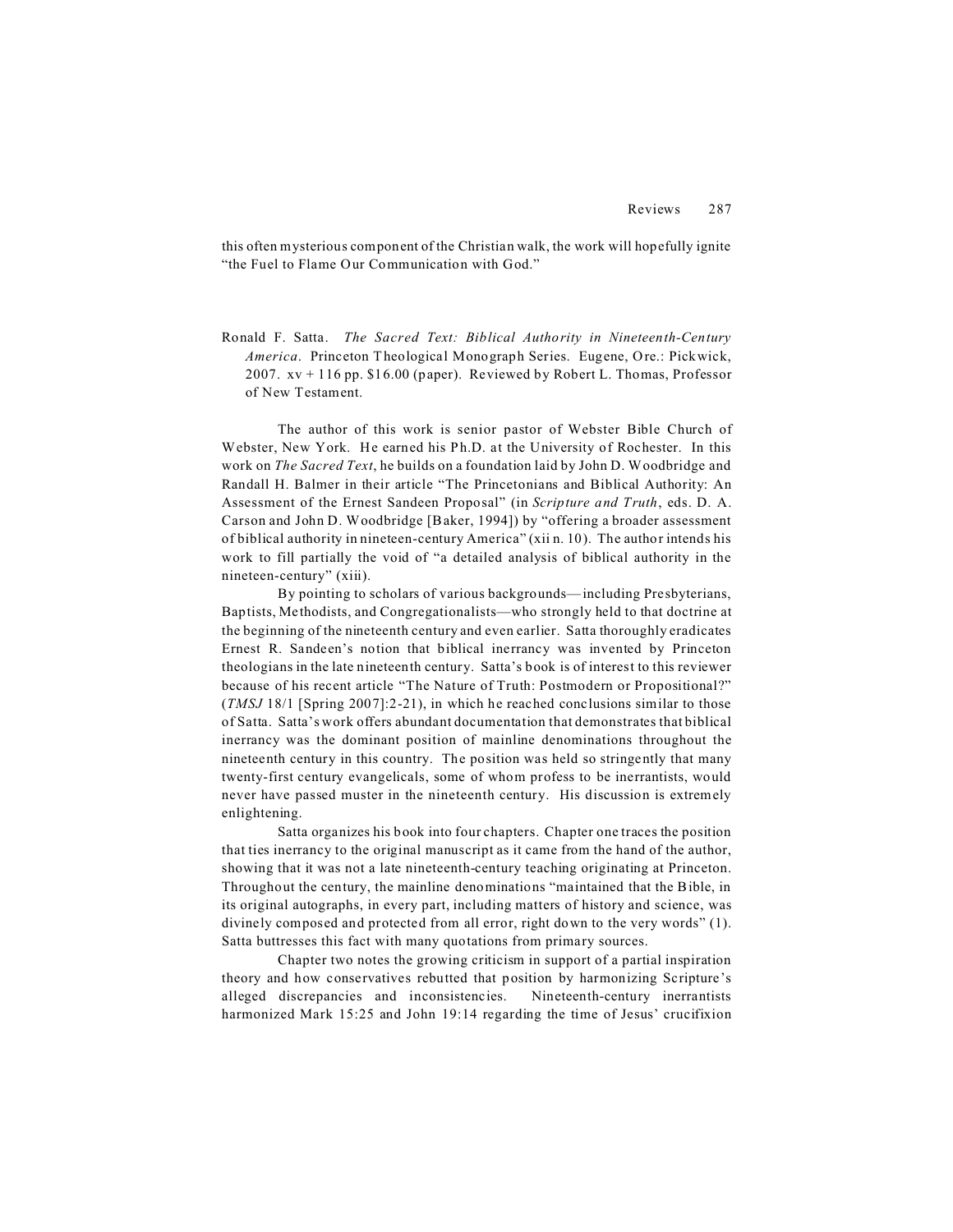(26), varying reports of the inscription on the cross in the four Gospels (27), differing reports about the number of Israelites who died in the plague of Num 25:9 (28), and many other facets of the biblical record. They defended the Bible's accuracy in matters of history, geography, and geology.

Chapter three investigates the growing controversy over inerrancy that arose between 1860 and 1900 because of the rise of Darwinism, the encroachments of geology, the beginnings of liberal theology, and the challenges of text critical theories. Some less rigid theories of inspiration emerged during this period, but proponents of the high view held their ground. During this period, some viewed science as primary with Scripture becoming a secondary consideration. Some even viewed "Scripture as hopelessly riddled with errors" (45). Charles Hodge waged an ongoing battle with Darwinian evolution, though he wavered in admitting that theistic evolution was a possibility. Hodge's position on evolution itself remains somewhat vague, though Satta defends him strongly. A lower theory of inspiration represented a growing minority of scholars toward the close of the nineteenth century. In the face of opposition from a few scholars—e.g., Lessing, Herder, and Schleiermacher— the longstanding doctrine of biblical inerrancy remained firmly entrenched in the last decades of the century.

Chapter four details one principal debate that climaxed the issue, the heresy trial of Charles A. Briggs, who was defrocked by the Presbyterian church in 1893 because of his debunking of biblical inerrancy. "Briggs served as the archetype of the modern critical theory opposing the Princetonians and modern fundamentalism" (79), sowing the seeds that have more recently sprouted again in the likes of Ernest Sandeen. Satta takes the reader through various stages of Brigg's trial, through the final decision of the General Assembly of the Presbyterian Church, which declared Briggs guilty of heresy.

The author has done a great service to church of Jesus Christ in his thorough treatment of nineteenth-century inerrancy. His work is highly commended by this reviewer, though a few suggestions for improvement are in order. This reviewer found terminology related to textual criticism a bit puzzling. Satta does not clarify what he means by "lower textual criticism" and "higher textual criticism" (cf. 4, 43 55, 61, 69, 71, 72, 89). The reviewer is quite familiar with "textual criticism," but a distinction between "lower" and "higher" is unclear to him. He would also suggest the use of primary instead of secondary sources in Satta's description of some opponents of inerrancy such as Lessing, Herder, and Schleiermacher.

Indexes of authors, subjects, and Scriptures would also be a great addition. All that being said, this work is one that the church has needed for a long time.

Stephen Sizer. *Zion's Christian Soldiers? The Bible, Israel and the Church.* Nottingham, England: InterVarsity, 2007. 199 pp. \$18.00 (paper). Reviewed by Michael J. Vlach, Assistant Professor of Theology.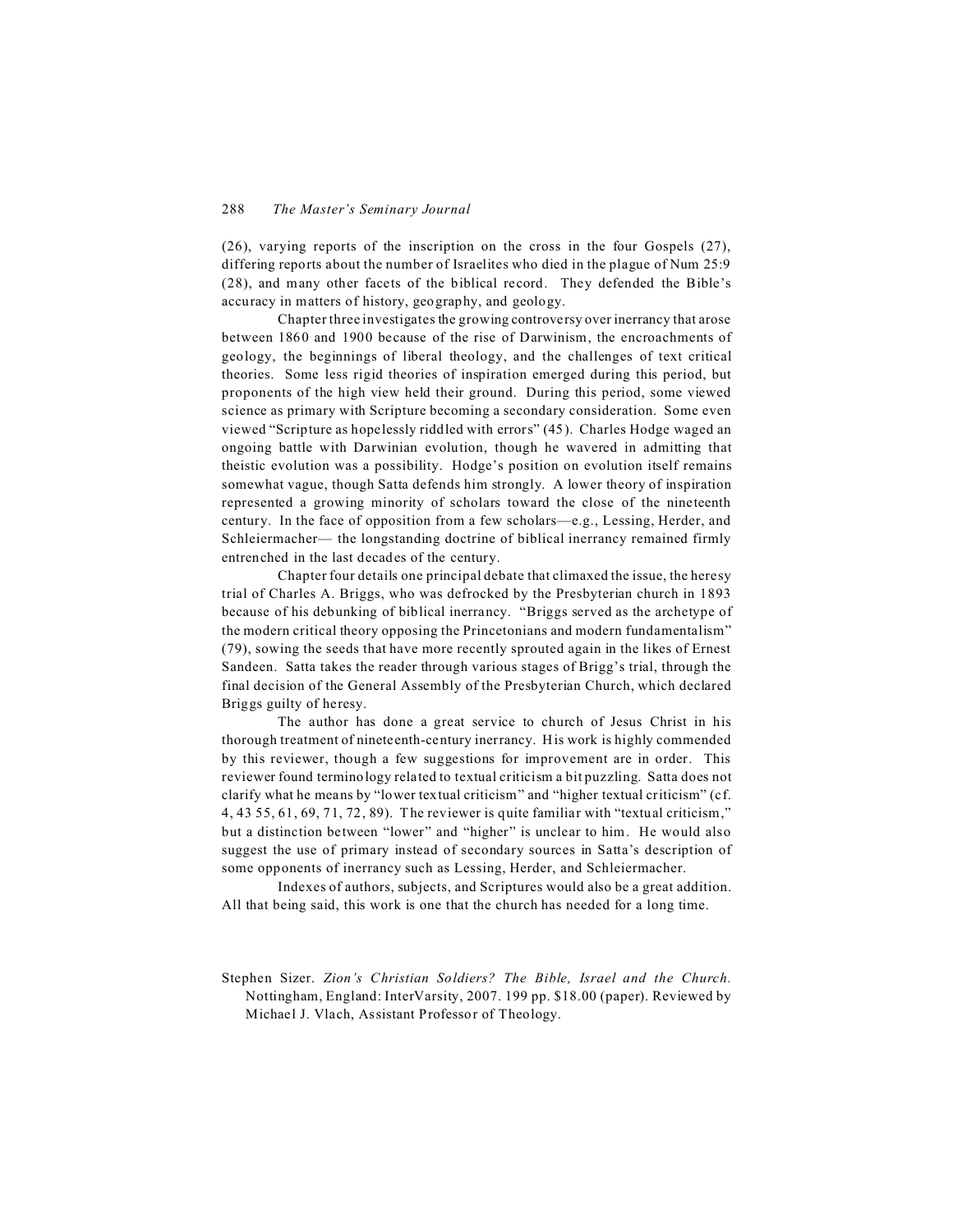While reading Stephen Sizer's *Zion's Christian Soldiers?*, the thought crossed this reviewer's mind, "Here we go again! Another book intended to save the world from the dispensationalists."

Much like Hank Hanegraaff's similar book, *Apocalypse Code*, also printed in 2007, Sizer argues that dispensational theology is not only wrong—it is dangerous! Even to the point of threatening the survival of our planet. For example, Sizer states, "The movement [dispensationalism] as a whole is nevertheless leading the West, and the church with it, into a confrontation with Islam." But wait, it gets worse: "Using biblical terminology to justify a pre-emptive global war against the 'axis of evil' merely reinforces stereotypes, fuels extremism, incites fundamentalism and increases the likelihood of nuclear war" (19).

So not only are those who are dispensationalists wrong in their theology, they are pushing the world towards global annihilation. But that is not all. After the statement above, Sizer goes on to declare: "It is not an understatement to say that what is at stake is our understanding of the gospel, the centrality of the cross. . . ." (19) Thus, in addition to threatening world peace, dispensationalists are also threatening the gospel. Can the stakes get any higher?

Sizer also informs the reader that belief in a secret rapture of the church is to blame for many of the world's problems: "Sadly, the mistaken idea of a secret rapture has generated a lot of bad theology. It is probably the reason why many Christians don't seem to care about climate change or about preserving diminishing supplies of natural resources. They are similarly not worried abut the national debt, nuclear war, or world poverty, because they hope to be raptured to heaven and avoid suffering the consequences of the coming global holocaust" (136-37). Thus, just about everything wrong with the world can be blamed, at least partly, on the dispensationalists, according to Sizer. Those looking for an explanation or even a footnote to substantiate such a claim will be disappointed

To be sure, Sizer deals with some important theological and hermeneutical issues. As an admitted "covenantalist" Sizer argues that the church is the fulfillment (not replacement) of Israel. He argues that the dispensational approach of a literal hermeneutic of the OT cannot work because the NT is the fulfillment of the Old Testament. Those interested in hermeneutics will want to note that Sizer believes that "Jesus and the apostles *reinterpreted* the Old Testament" (36, emphasis added).

Sizer argues strongly that nationalistic expectations concerning a kingdom for Israel in the OT have been replaced by universalistic expectations for all people who believe in Christ. Sizer appears to miss the point that nationalistic and universalistic implications for the kingdom is not an either/or situation— it is a both/and. God can and will fulfill his promises to national Israel while bringing believing Gentiles into His covenant and kingdom program. Interestingly, Sizer claims that the disciples were "confused" when they asked Jesus, "Lord, is it at this time that you are restoring the kingdom to Israel?" (Acts 1:6). Sizer's claim is problematic, especially since the disciples had already received forty days of instruction about the kingdom from the risen Jesus (Acts 1:3). It should also be noted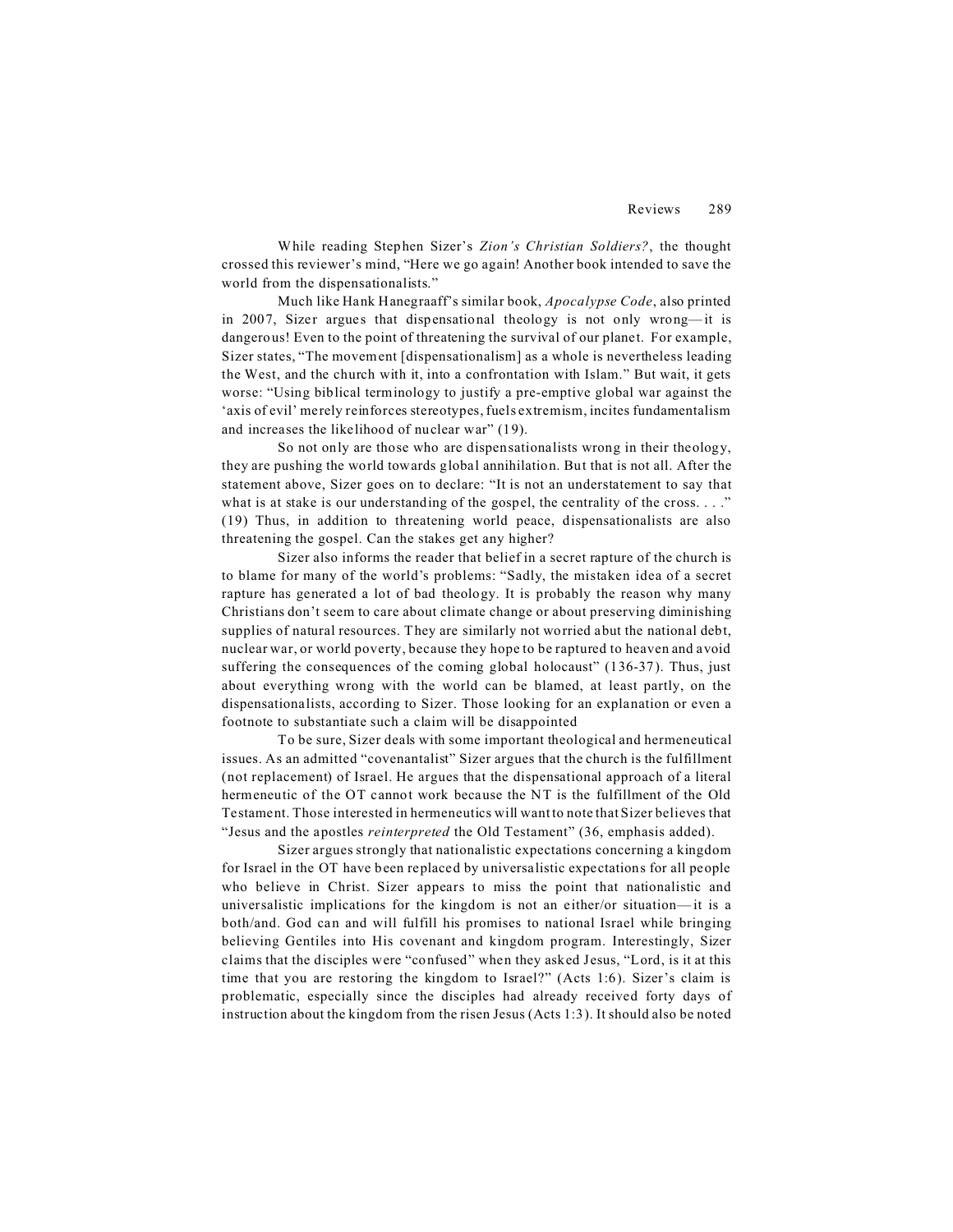that Jesus does not correct their understanding; instead, He says that they cannot know the timing of this restoration (Acts 1:7).

What Sizer promotes in his book is pretty standard fare from a covenantal/ supersessionist perspective. But as this reviewer surveys various books and articles that critique dispensationalism, nothing within this book is especially helpful or insightful that has not been stated as well or better by others. Sadly, because of the extreme statements within it, this work contributes to the increased polarization between covenantalists and dispensationalists.

In the end, this reviewer finds it difficult to take this volume seriously when reckless statements accuse dispensationalism of contributing to about every imaginable evil in the world. It also seems that such books have no ability to distinguish statements from certain individuals like John Hagee (with whom I have serious theological problems as well) and the beliefs of dispensationalists as a whole. Unless someone is interested in tracking the battle over dispensationalism and covenant theology, this work has little usefulness. This reviewer cannot recommend it.

David L. Turner. *Matthew*. Baker Exegetical Commentary on the New Testament. Grand Rapids: Baker, 2008. 828 pp. \$49.99 (cloth). Reviewed by James E. Rosscup, Professor of Bible Exposition.

This work rates as perhaps in the top three among exegetical efforts on Matthew so far. W. D. Davies and Dale Allison contributed the best detailed work (*A Critical and Exegetical Commentary on the Gospel According to Saint Matthew,* ICC, Edinburgh, T. & T. Clark 1988, 3 vols.). And the much older detailed work by John Broadus (*Commentary on the Gospel of Matthew*, American Commentary Series, Valley Forge, Pa., 1988) was of explanatory quality to rank with Turner for second or third. Ratings are given in this reviewer's book, *Commentaries for Biblical Exposition* (The Woodlands, Tex.: Kress Publications, 2004).

Turner received his Th.D. at Grace Theological Seminary and completed course work for a Ph.D at Hebrew Union College. He is professor of New Testament and systematic theology at Grand Rapids Theological Seminary. In this work, he has furnished a vast panorama of bibliographic literature (cf. xiii-xvii; 693- 762), including commentaries, journal articles, essays, and ancient writings. He has 51 pages of introduction, a lengthy commentary with a careful grammar/word study and synthesis, a comprehensive yet compact treatment, and insight into history of interpretation and details of exegesis of literary and theological concern.

In prophecy, he commits to a progressive dispensational approach. He sometimes accepts dispensational ideas and at other times favors different views on details. He thinks this Gospel narrates reliable words and works of Jesus, and opts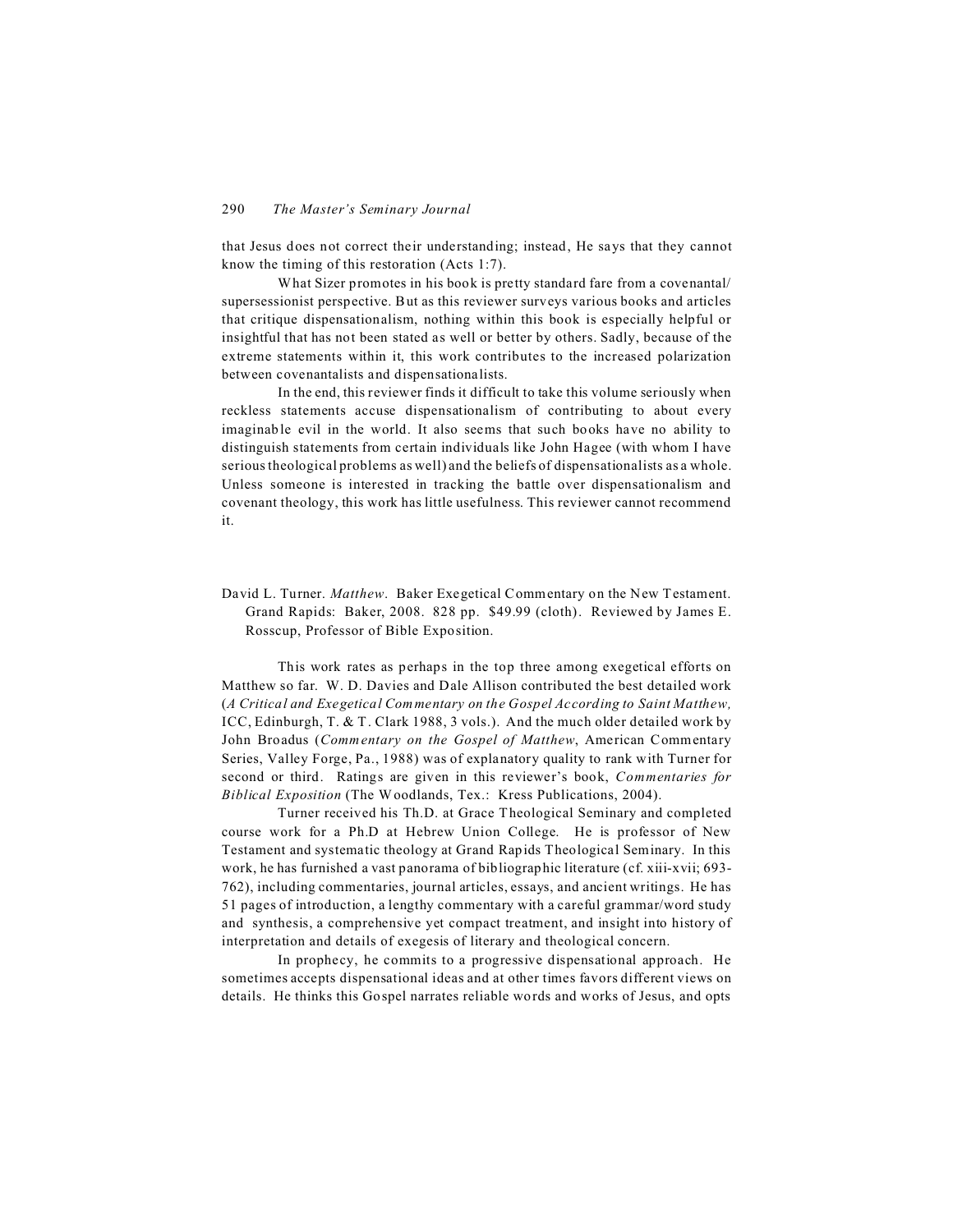for a narrative-critical perspective rather than a source-critical approach. One is constantly aware that he regards the details as true.

Turner argues the possibility of the traditional Matthew as author and an early date, before A.D. 70. He treats the text verse by verse, handles most interpretive problems, and is usually but not always clear-cut as to his own view.. He uses good charts on Matthew's references to the Hebrew Bible (18-19), and Bible texts Matthew cites in his ten citations "that it might be fulfilled" (22). He has other helpful charts.

A good discussion resolves the problem of "fourteen" generations in the genealogy of Matthew 1 (cf. 25-27). He also treats various phenomena in the genealogy, e.g., mention of women, a comparison with the genealogy of Luke 3, and theological matters in the two genealogies. Later he argues as untenable a distinction between "kingdom of heaven" and "kingdom of God" (38-44); in his understanding, the phrases refer to the same reality. He cites, for example, Synoptic parallels and the Jewish custom of having "heaven" refer to "God." He differs from some dispensationalists in seeing the kingdom as already inaugurated, present in the dynamic rule of God, but future as to its full display on earth (43). He lays out a detailed outline of the book (cf. 47-51).

On most aspects a user will find a good grasp of things presented in a readable way, even though they are at times concise. In the use of Isa 7:14 in Matthew 1, Turner decides for a *typological* explanation rather than a *prediction* or *multiple fulfillment*. Not all will concur with his idea that a predictive view in Isaiah 7 really needs to be at tension with the historical context (71). Nor will they agree with his decision that Isa 7:14 should be rendered as "a young woman," not as "a virgin." Candidly, the present reviewer believes that the evidence rightly sifted points to an outright prediction fulfilled only in Matthew 1.

Turner devotes a careful discussion to the Matt 2:15 use of Hos 11:1 and the 2:23 link with the "prophets" and Jesus' being called a "Nazarene." Turner is also astute on Jesus' fulfilling all righteousness (3:15), and the Sermon on the Mount as giving personal ethics for the lives of Jesus' people then and in the present age. To him, the Sermon was delivered at one time in one place; he also holds that Jesus repeated some facets in this teaching in other venues at different times and places.

Though comments are sparse on divorce in 5:31-32, the commentator goes into detail on the topic in 19:12. He favors the view that "fornication" there covers a wide sweep of wrongs that violate fidelity to one's married partner. On "let the dead bury their own dead" (8:21-22), some will be surprised at his quick dismissal of the view that Jesus refers to eventual secondary burial of the bones of the deceased in an ossuary. Turner sees the Messianic Kingdom as having already begun (e.g., 3:2; 4:17; 10:7; 12:28; and chapter 13; 334, 345). In 13:23 he views fruit as an indispensable test of genuine discipleship, meaning of real salvation. However, he qualifies that the truly saved are at various stages in the maturing process and one cannot always fairly decide from lack of fruit that another is unsaved. Like most commentators, he forthrightly rejects the view of some (not all)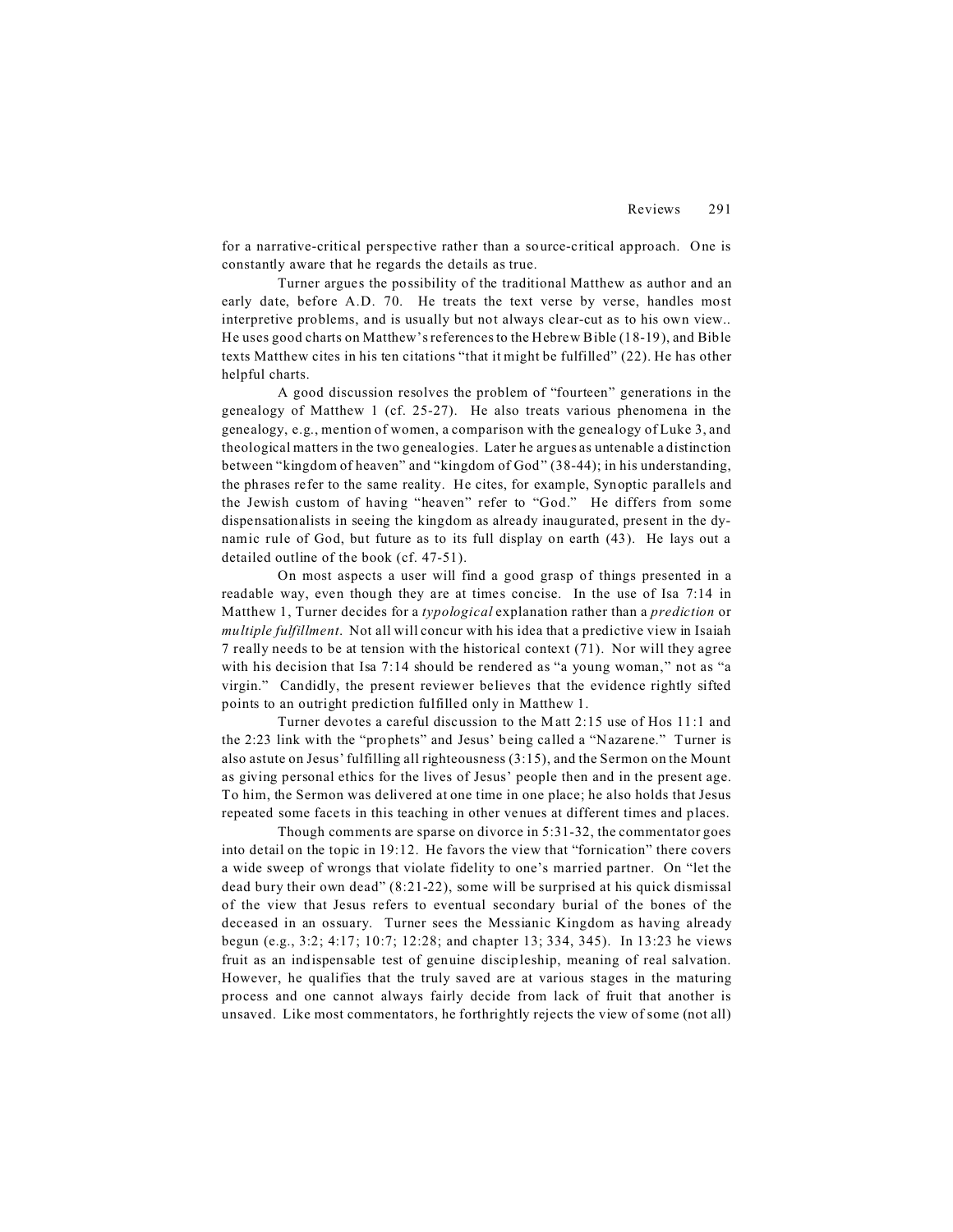dispensationalists that the treasure refers to redemption of Israel and the pearl to redemption of those in the church. Instead, he sees these as picturing a real sacrifice for the sake of the kingdom in light of its value and the resulting joy. In the famous "rock" context (16:18), Turner follows many in saying Jesus means Peter is the rock, though apart from any acceptance of popery or papal succession.

It is not easy to grasp his view in 21:43 that the kingdom is taken from Israel and given to another nation, the apostles, who are a part of Israel. He does this while arguing against the "nation" referring to a transfer from Israel to the church. But since the apostles are key persons representing in effect the church in its earliest stage (cf. Eph 2:20), how is this essentially different really from just saying the transfer is to the church?

Turner in his brevity seems not to make a clear commitment on Matt 24:40- 41. He leaves a reader uncertain about what his precise view is. Is the one Jesus says is "taken" an unsaved person removed from the earth in judgment, and the one "left" a believer kept safe on the earth to enter the earthly kingdom? Or is the one "taken" a child of God in the rapture, and the person "left" abandoned on earth to rejection in judgment? Turner does not deal with details to show how this problem is resolved.

No matter how careful a commentator is with space to which a publisher restricts him, readers will inevitably isolate instances where not enough is said. Or what is said falls short of clarity. All in all, Turner has fulfilled his assignment with a diligent awareness in many cases. His work should take its place among detailed evangelical works, which in most passages pretty consistently offer well-seasoned comment.

Wolfee, John. *The Expansion of Evangelicalism: The Age of Wilberforce, More, Chalmers and Finney*. A History of Evangelicalism: People Movements and Ideas in the English-Speaking World, Volume 2. Downers Grove, Ill.: InterVarsity, 2007. 280 pp. (cloth). \$23.00; and David W. Bebbington. *The Dominance of Evangelicalism: The Age of Spurgeon and Moody*. A History of Evangelicalism: People Movements and Ideas in the English-Speaking World, Volume 3. Downers Grove, Ill.: InterVarsity, 2005. 288 pp. \$23.00 (cloth)., \$23.00. Reviewed by Dennis M. Swanson, Director of the Seminary Library.

In 2001 the annual meeting of The Evangelical Theological Society had as its theme "Defining Evangelicalism's Boundaries," apparently driven by the problem of defining exactly how the term was to be understood. In the revised article on "Evangelicalism" in the *Evangelical Dictionary of Theology* (Baker Books, 2001), the author stated, "The very nature of Evangelicalism never was a unified movement but a collection of emphases based on a common core of belief—a core that itself is now under discussion" (409).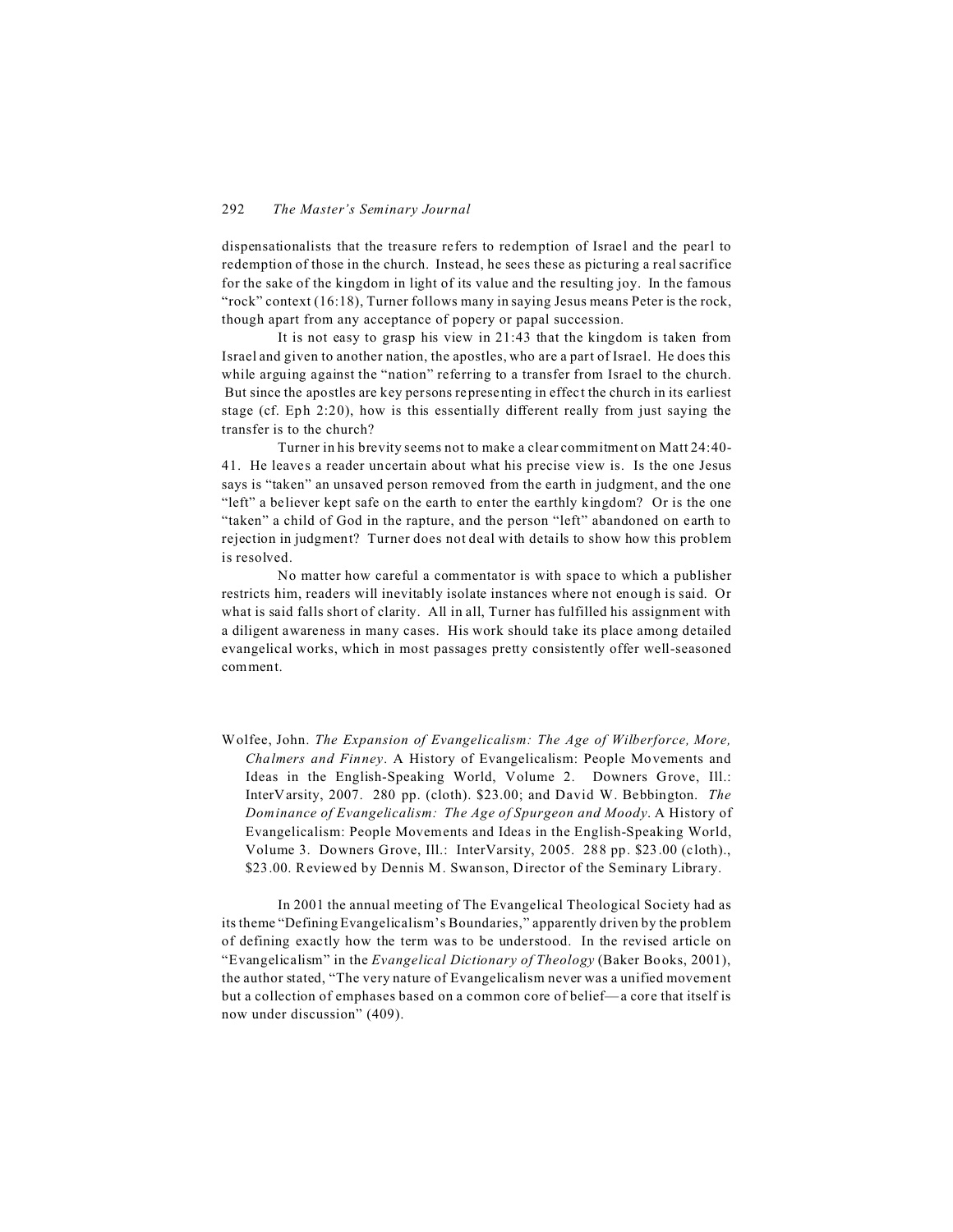The nature and definition of evangelicalism is certainly no clearer seven years later and is perhaps more muddled than ever. The emergence of the new "Evangelical Left," the recent "Evangelical Climate Initiative" to combat so-called global warming, a leading evangelical pastor moderating a forum for the 2008 presidential candidates, the embracing of Open Theism, the New Perspective on Paul, and Federal Vision theology (among other sub-biblical systems) by evangelicals leaves one wondering how the evangelical movement has reached a point of weaving down a road, seemingly searching for the nearest ditch to crash into.

The best way to find out how a movement has reached a certain point is, of course, to study its history, i.e., the path it has taken over the years. To that end, this review of a new series of books, *The History of Evangelicalism*, under the editorial direction of David W. Bebbington and Mark A. Noll (being produced in five volumes) is undertaken. The first volume, *The Rise of Evangelicalism: The Age of Edwards, Whitefield, and the Wesleys,* by Mark Noll (InterVarsity Press, 2003) has already been released, and fourth and fifth volumes are planned for the future. This review will deal with the second and third volumes in the series.

In his volume, Wolfee, professor of religious history at the Open University in England, notes that all of the authors in the series, "take as its starting point David Bebbington's definition of evangelicalism in terms of four 'special marks'" (19). These defining marks are,

- 1. Conversionism, the belief that lives need to be changed;
- 2. Activism, the expression of the gospel in effort;
- 3. Biblicism, a particular regard for the Bible;
- 4. Crucicentrism, a stress on the sacrifice of Christ on the cross. (19-20)

Though not an inaccurate definition of evangelicalism, one might argue that it is somewhat incomplete, a historical definition without a sufficient emphasis on the theological definition.

The authors in this series face the daunting task of creating a narrative that is continually crisscrossing the Atlantic between Great Britain and the United States while enabling the reader to keep the people, places, and events together in a coherent whole. In this aspect of the task Wolfee achieves the goal with great skill. His writing style is clear, concise, and he is able to strike a balance between listing the necessary facts and figures without forfeiting excellent prose in the process.

The author lists an impressive and highly useful bibliography of primary and secondary sources, but with a notable absence of any reference to the works of Iain Murray, particularly his *Revival and Revivalism* (Banner of Truth, 1994)—even though Wolfee's chapter 2 uses the same name—and *A Scottish Christian Heritage* (Banner of Truth, 2006), in which Murray has a long and well-written section on Thomas Chalmers. The book also omits Archibald Alexander (1772-1851), who was a notable figure in Calvinistic revivalism as well as the first professor at the new Princeton Theological Seminary, one of the most important evangelical institutions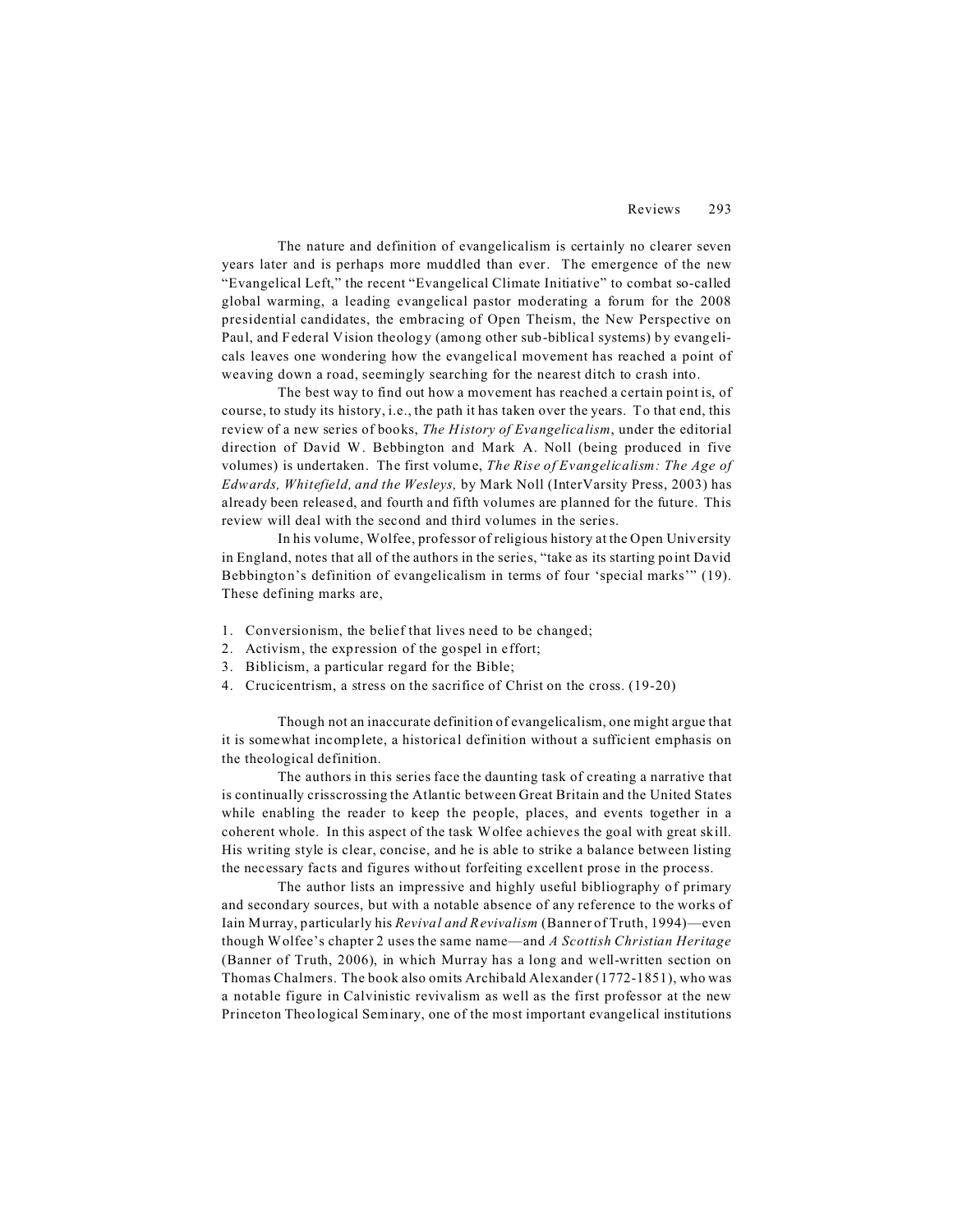in 19th-century America. A general apathy or even antipathy toward Calvinism and contributions of Calvinistic evangelicals by the author is a decided lack in this work.

A somewhat useful, if incomplete, index of subjects and persons is included. Although neither stated nor indicated, the index is clearly not meant to be exhaustive. For instance, it has only 9 page references for Charles G. Finney, who is mentioned in at least triple that number of pages.

The author's handling of Finney is uncritically favorable. Though the initial controversies about Finney's methods are discussed, Wolfee concludes that between Finney and his opponents (who met at New Lebanon in July 1827), "it was indeed apparent that their theological differences were not substantial" (74). This conclusion is fairly simplistic and again the author never details Finney's theology or even that of the opposing Calvinistic revivalists. He talks instead about methods and techniques. He states at one point that the rising dominance of Finney and his methods meant "the real loser in the process was Asahel Nettleton, whose conservative Calvinism and particularly low-key approach to revivalism were now decidedly out of fashion" (ibid).

Wolfee's strength is his handling of evangelicalism in Great Britain and his emphasis on the social action of Wilberforce and others. Of particular note is the section on "Politics: Freeing Slaves, Saving Nations" and the role that evangelicals and their influence had on ending the slave trade in England and ultimately in the United States. However, even here, Wolfee's emphasizes a sociological, political, and cultural impact without discussing the underlying, theologically distinctive features of evangelicalism.

In Bebbington's volume, *The Dominance of Evangelicalism*, the story of evangelicalism moves in a somewhat chronological manner. One problem in this series is that the works center on nebulous "ages" rather than on distinct chronological breakdowns. For this reason, some important events seem to fall through the cracks between the two volumes. One important omission is a discussion of the Layman's Prayer Revival of 1858, except for a mention of it (194) when Bebbinton refers to it by the lesser-known title of "Businessman's Revival." This was a revival that even Charles Finney admitted, "put him in the shadows." This evangelical revival was one of the most unique and perhaps longest lasting of notable revivals.

Bebbington, professor of history at the University of Sterling in Scotland, has written extensively on evangelicalism, mainly in Great Britain. His writing style is, like Wolfee's, quite readable and engaging. He has included an extensive bibliography and useful subject-person index (as with the previous volume, it is apparently not designed to be complete). Here the author expands the discussion of his four "special marks" of an evangelical that Wolfee noted.

In discussing the first point, The Bible, he rightly notes that "allegiance to the Bible was one of the deepest convictions of evangelical Christians of all stripes" (26). However, he also states that the consequences of their position on the Bible, "could be intellectually restrictive" (23). This author does make an attempt to discuss the theological issues, but displays clear prejudice toward an errantist view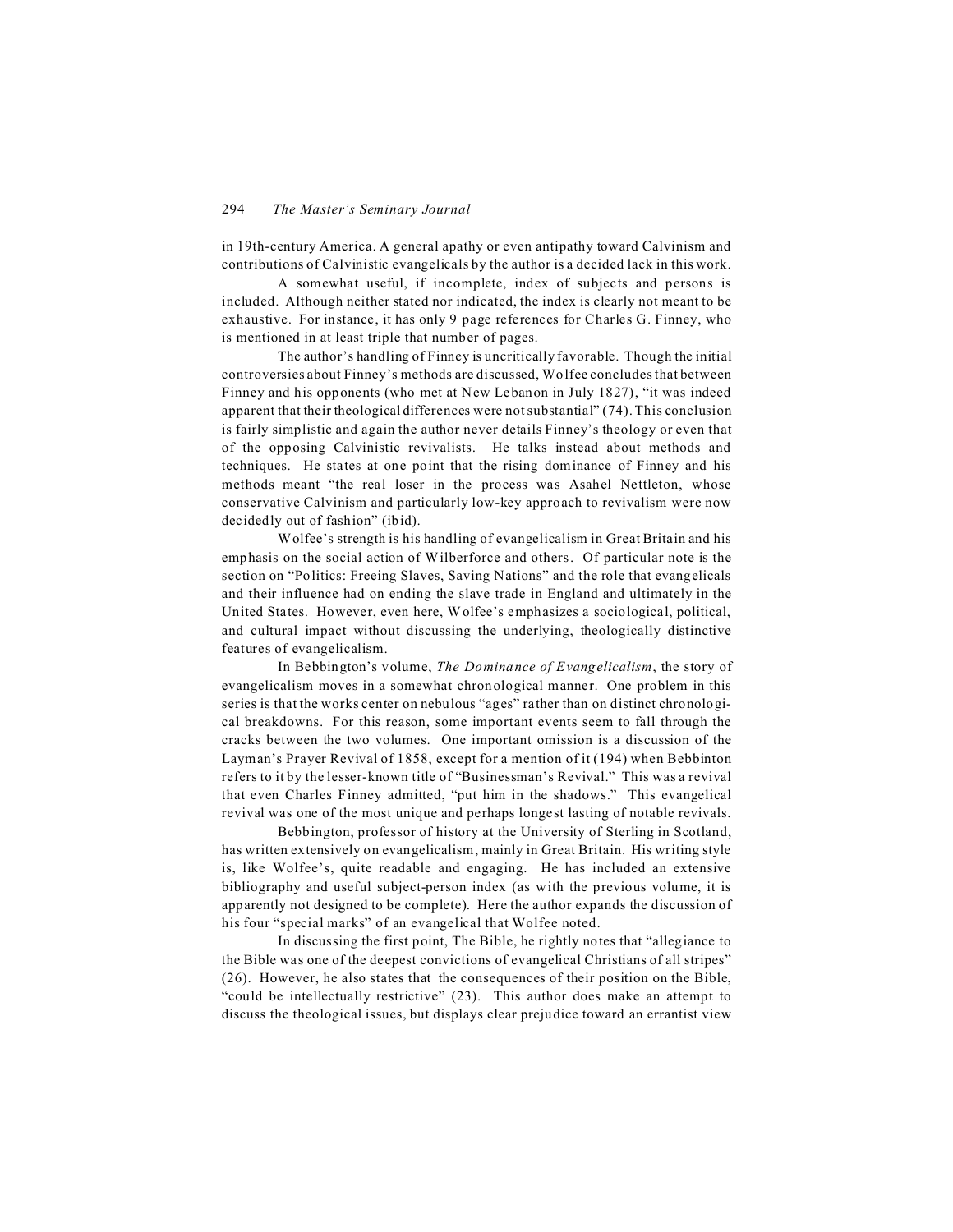of the Bible. In his discussion of the theological controversies of the late 19th century he gives much space to the leading errantists and their views, and then essentially dismisses the extensive intellectual and literary efforts of A. A. Hodge and B. B. Warfield in defending the traditional inerrantist view by stating that they "produced a reasoned critique of the critical enterprise" (177).

As the sub-title notes, Bebbington's main examples of evangelicalism are Charles H. Spurgeon in Great Britain and D. L. Moody in the United States. He has excellent overviews of both (Spurgeon, 40-45 and Moody, 45-51) and their influence both during and afterward. One significant critique would be in the author's presentation and interpretation of the Downgrade Controversy of Spurgeon (1887- 1894). The facts that the author presents in his summation of the controversy (260- 61) are incorrect or misleading at several important points (see this reviewer's "The Down Grade Controversy and Evangelical Boundaries," *Faith and Mission* 20/2 [Spring 2003]:16-40, for a detailed review and analysis of the facts of the controversy and their effect on evangelicalism). His conclusion that Spurgeon's views led to the emergence of a narrow fundamentalism is dubious at best.

Bebbington does have some excellent sections, including the chapter "Conservative Theological Trends" (184ff.), in which he particularly details the resurgence of premillennialism within evangelicalism. Although even here, he neglects important personalities, such as the Presbyterian Nathaniel West (1826- 1906). He does have a good overview of the Keswick Movement, viewing it along with Wesleyan Holiness as a lead into the emerging Pentecostal Movement (207ff.).

Like Wolfee, Bebbington spends much time discussing the fourth of his "Special Marks" of evangelicalism, Activism. Here the author contributes an excellent section on "Race Relations" (227-33) and evangelicals during this time. He is caught seemingly in a conflict, though, as he speaks more or less favorably of Darwin's view of evolution and the evangelicals who embraced it; but he finds exceptionally problematic the concomitant "Social Dawinism," which some evangelicals also embraced, and its effect on both race relations and other social and economic issues.

Many of the omissions of individuals and events in these volumes can be accounted for by editorial constraints in terms of space (the volumes are all uniformly about 280 pages), like the initial volume by Mark Noll, but this series demonstrates a tendency to redefine evangelicalism more or less in terms of activism, particularly social activism, rather than as a theological movement.

The aforementioned article in the *Evangelical Dictionary of Theology* states that, "Theologically it [evangelicalism] begins with a stress on the sovereignty of God, the transcendent, personal, infinite Being who created and rules over heaven and earth" (406). Bebbington's "Special Marks" make no mention of any aspect of this point at all. The author in this series may not agree with this position, but the only intellectually honest manner to deal with it is to prove why this definition is incorrect or inconsequential. Neither volume does this (nor does Noll's); instead,